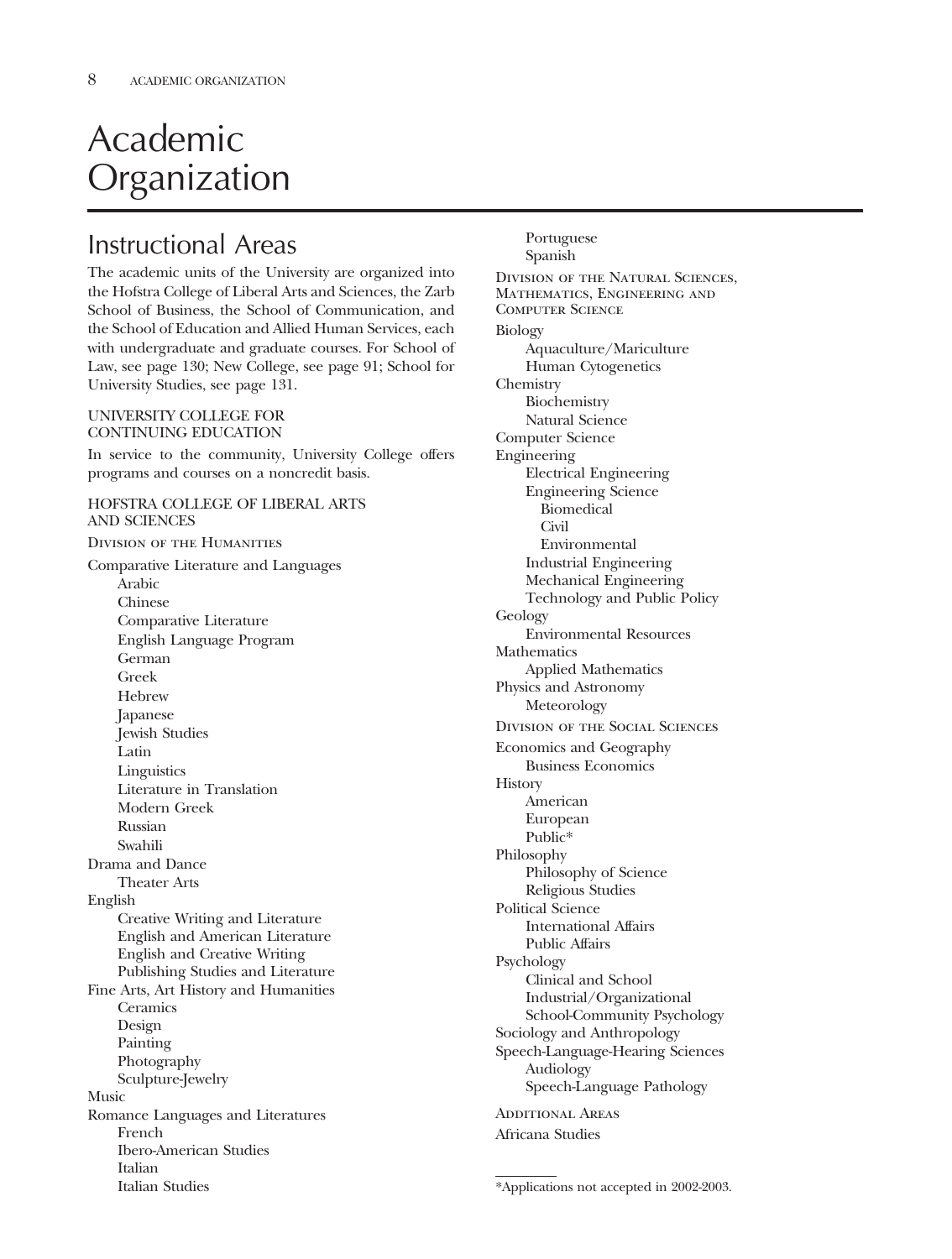American Studies Asian Studies Labor Studies Latin American and Caribbean Studies Liberal Arts Liberal Arts Colloquia Middle Eastern and Central Asian Studies Military Science Women's Studies

#### NEW COLLEGE

A small, interdisciplinary liberal arts college where students study for the Bachelor of Arts degree in humanities, natural sciences, social sciences, creative studies or interdisciplinary studies. Students have opportunities for individual study on campus and internship projects off campus as well as classroom course work and study abroad. The College offers a graduate program in interdisciplinary studies. Students have access to all University resources.

## Complementary and Ancillary Programs Master of Arts Program Off-Campus Education University Without Walls

## FRANK G. ZARB SCHOOL OF BUSINESS

Accounting, Taxation, and Business Law Business Computer Information Systems and Quantitative Methods Finance Management, Entrepreneurship, and General Business Marketing and International Business

#### SCHOOL OF COMMUNICATION

Audio/Video/Film Audio/Radio Video/Television (Note: B.A. and B.S.) Film Studies and Production Video/Television and Business Video/Television and Film Journalism and Mass Media Studies Print Journalism Broadcast Journalism Public Relations Speech Communication and Rhetorical Studies Speech Communication Education

### SCHOOL OF EDUCATION AND ALLIED HUMAN SERVICES

Counseling, Research, Special Education, and Rehabilitation Counseling Creative Arts Therapy Gerontology Rehabilitation Counseling Research Program Evaluation Special Education Curriculum and Teaching

Elementary Education Bilingual Early Childhood Mathematics, Science, and Technology Secondary Education Art (K-12) Bilingual Business English Foreign Languages Mathematics Music (K-12) Science Social Studies Speech Communication Teaching of English as a Second Language (TESL) Foundations, Leadership and Policy Studies Administration and Policy Studies Educational Administration Educational Studies Program Foundations of Education Health Professions and Family Studies Community Health Health Administration Health Education Managed Care Marriage and Family Therapy School Health Education Literacy Studies Literacy Studies and Special Education Reading Reading, Language, and Cognition Writing Physical Education and Sport Sciences Athletic Training Exercise Specialist Physical Education Teaching of Physical Education

#### SCHOOL OF LAW

A three-year program of study for full-time students of law leading to the degree of Juris Doctor.

#### SCHOOL FOR UNIVERSITY STUDIES

The Freshman Division provides a unique first year collegiate curriculum for high school graduates requesting or requiring a structured approach to a university undergraduate education.

The Transfer Division enrolls a limited number of students with college experience not at Hofstra University whose academic potential is best realized through a structured initial year.

The PALS Division provides skills workshops and other forms of assistance to students with professionally diagnosed learning disabilities.

The Degree Division enables part-time students, as well as traditional students, to fulfill the requirements of a Bachelor of Arts degree in a more flexible manner than is available at most universities.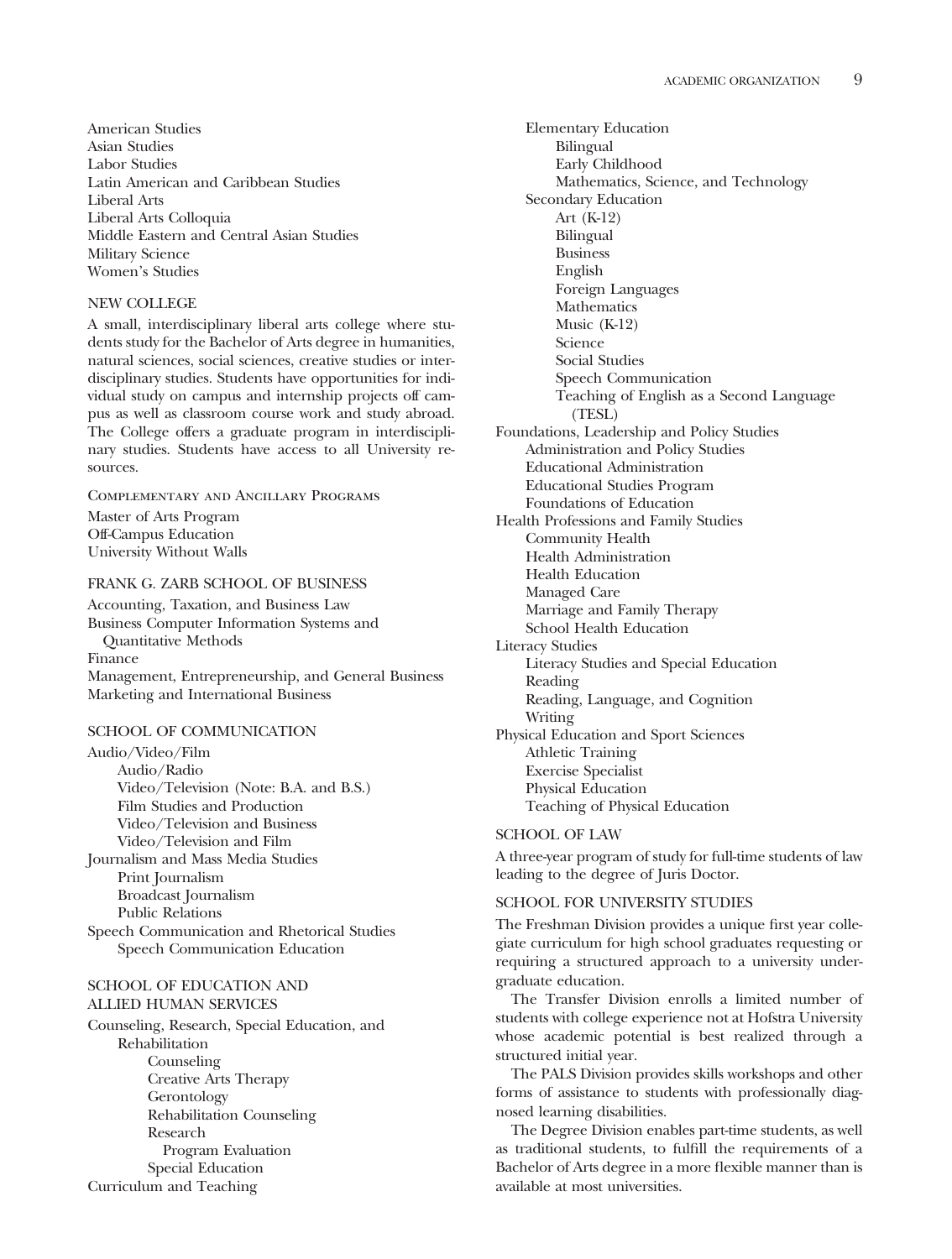## HONORS COLLEGE

A thirty-credit undergraduate program leading to honors designations at graduation. The Honors curriculum offers a twelve-credit first year program, honors seminars, and the opportunity to do honors-level work in any undergraduate major or concentration. (See page 136)

## SATURDAY COLLEGE AT HOFSTRA

Serves mature, nontraditional students, allowing them to earn an undergraduate degree in four years without interrupting their career and family responsibilities. (See page 388)

# University Advisement

The University recognizes that it has an advisement responsibility from the time a student expresses an interest in enrolling until the time of graduation. It has, therefore, established the Center for University Advisement, responsible for various advisement functions and services. For full details, see page 14.

# Full-Time Study

Hofstra University has a full-time undergraduate student body of approximately 8,000 students usually attending classes between the hours of 7 a.m. and 11 p.m., Monday through Thursday, and between 8 a.m. and 3 p.m. on Friday. Some part-time undergraduates and graduates also attend during these hours. The regular day program is organized into two fifteen-week semesters. The average fulltime student (registered for 12 to 17 semester hours) completes all course work for the degree in four academic years.

# Part-Time Study

Hofstra University encourages the enrollment of undergraduate part-time students who vary greatly in age and educational objectives. Primarily, these students are older than the typical full-time day undergraduates, have major responsibilities outside the University, have gaps between their high school graduation and attending college, or between attending one college and another. They attend college on a part-time basis and attend in the evening. There are, however, many variations to these patterns, and individual needs—such as the needs of those who must attend during the day—can be accommodated. All regular degree requirements and academic standards of the University apply to part-time students.

Part-time students with no previous college credits generally require six to eight years to complete all requirements for bachelor's degrees. They usually enroll in two or three courses, totaling 6 to 9 semester hours of credit, each semester. Although part-time study is intended primarily for students who plan to earn degrees, enrollment is open to students who wish to further their education in specific areas if they meet admission and course requirements.

Requests for information or course schedules for evening programs should be directed to the Office of Admissions. Semester schedules include pertinent information on admission and registration procedures. The Office is open Monday through Thursday, 9 a.m. to 8 p.m.; Friday, 9 a.m. to 5 p.m., and on Saturday, 9 a.m. to 2 p.m. throughout the year for assistance with academic questions.

# January Session

The emphasis of this mini-semester (a three-week session starting the first week in January) is on diversity—there are beginning, advanced and graduate courses and courses of general interest; courses earning up to three credits; day, evening and weekend courses; on-campus and off-campus courses and courses which involve travel.

Students attending this session may not earn more than three semester hours of credit or four semester hours of credit if offered on that basis.

Students may attend the January Session on one of four bases:

- 1. as former or continuing students in good standing;
- 2. as students who are attending the University for the first time;
- 3. as visiting students from other accredited colleges or universities provided they are enrolled and are in good standing at those institutions (visiting students expecting to transfer credits earned during the January Session to another college should get advance official approval from that institution for course work to be taken);
- 4. high school graduates interested in taking a course.

Information on registration, tuition and fees, course offerings, schedules, etc., can be found in the January Session Schedule, which is available upon request from the Office of Admissions.

# Summer Sessions

The University offers a full program of day and evening undergraduate and graduate courses during two separate five-week academic sessions each summer. Day and evening classes usually meet Monday through Thursday.

No undergraduate or graduate student may enroll in one summer session for more than 6 semester hours, or if 3 and 4 credit hour courses—7 semester hours. Exceptions to the above may be granted when special circumstances and the student's special capacities for the work permit. Written approval is required of the dean of the academic unit of the major or proposed major field of study.

Students may obtain credit on their Hofstra records for courses taken in the summer session at another accredited institution if the courses have been approved in advance by the appropriate department and the Office of Financial and Academic Records, and are in accordance with the Advanced Standing Policy and the Graduate Transfer Regulations set forth in the Hofstra *Bulletin.*

Visiting students are permitted to attend Hofstra University summer session(s) provided they are enrolled at another accredited college or university. Students expecting to transfer summer credits to another institution should get advance official approval of their selection of courses from that college. A special application form for visiting students can be found in the *Summer Sessions Bulletin,* which is available in the Office of Admissions. On request, an official transcript of all credits earned is forwarded to each visiting student's college after the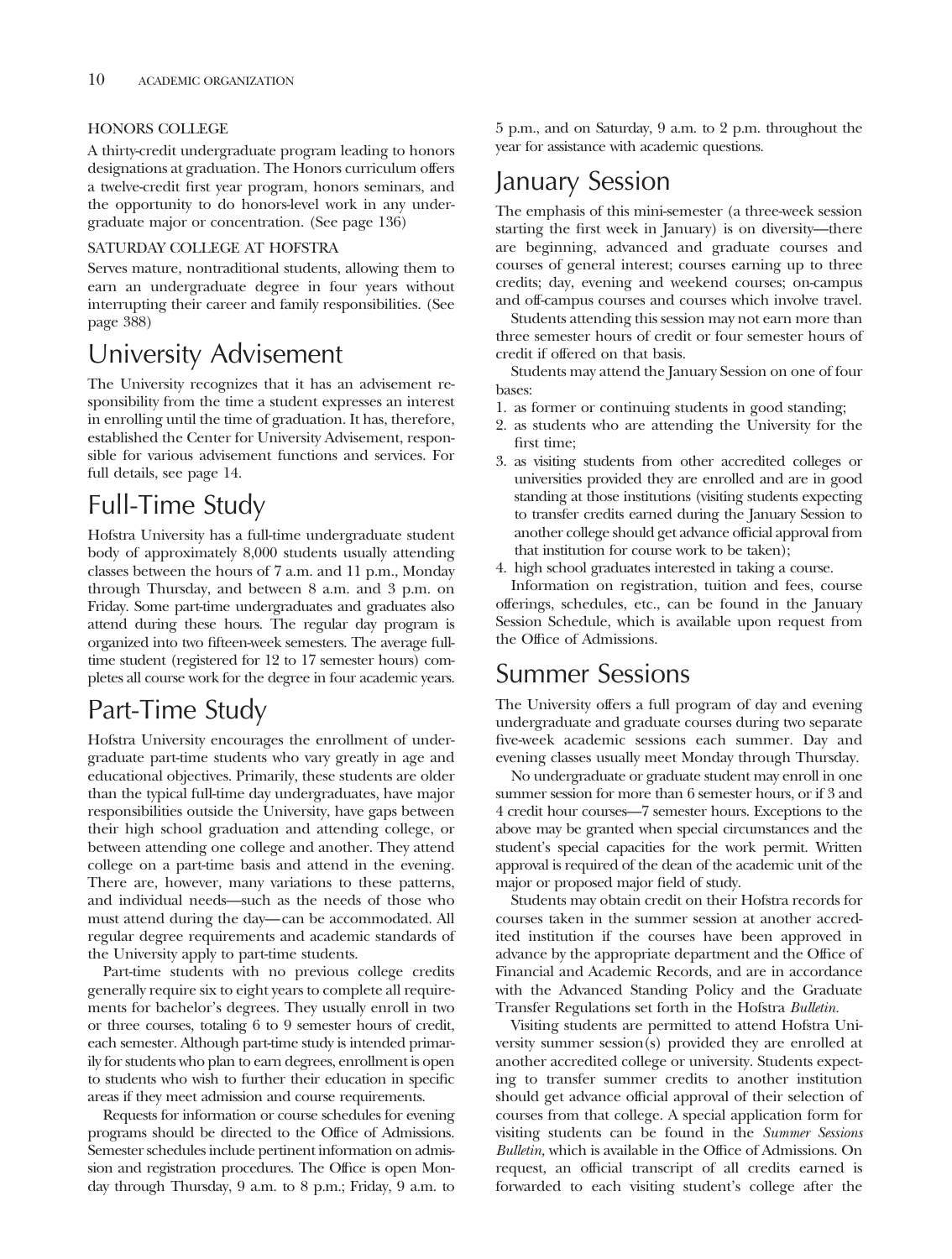summer sessions. There is no fee for an official transcript sent to a third party; for a student copy, the cost is \$3 per transcript.

Details of the course offerings and schedules, as well as information about residence halls, may be obtained by inquiring at the Office of Admissions.

# University College for Continuing Education

Hofstra University's Continuing Education program makes available to the Long Island and surrounding communities a broad range of workshops, seminars, conferences, lectures, events, and courses in the arts, business, computer science, humanities, sciences, legal studies, test review, sports and recreation. These noncredit programs are oriented to diverse audiences: adult and youth, professional and general, experienced and novices, indeed all those interested in learning more about their world, their society, and themselves.

Listed below are some of the major programs being offered throughout the year. Detailed brochures on all curricula are available in the University College Office. For additional information, telephone (516) 463-5993 or write to University College, 250 Hofstra University, Hempstead, NY 11549. Regarding the Summer Program, courses are offered from May 15 through August 31 for both learning and leisure. Courses and trips are scheduled during the day, evening, and weekends. Details of course offerings, schedules, and copies of the Summer *Bulletin* may be obtained by calling University College at (516) 463-5993.

#### **DIVISION OF PROFESSIONAL DEVELOPMENT**

**ALLIED HEALTH** encompasses several programs for professionals seeking training, basic and more advanced, in their field of expertise. In some cases, registrants earn a certificate, license renewal, or continuing education units applicable to their professional association. Courses of study include the Deaf Studies Certificate Program, the Medical Massage Therapy Conference, and the Personal Trainer Fitness Instructor Program.

**CENTER FOR BUSINESS STUDIES** offers courses, seminars, conferences, workshops and certificate programs in areas such as insurance, real estate, financial planning, pensions, personal investment, direct marketing, credit management, purchasing management, management, nonprofit management, small business, entrepreneurship, employee benefits, appraising, travel agent training, career development facilitation, and other business education fields.

Several insurance programs are offered in cooperation with professional societies amongst them: preparation courses for the CLU (Chartered Life Underwriter) designation and ChFC (Chartered Financial Consultant) designation are offered as well as preparation courses for the CPCU (Chartered Property and Casualty Underwriter), ARM (Associate in Risk Management), and AIC (Associate in Claims) designations. The Insurance Brokers and Agents Qualifying Course, and the Health Insurance Agents Training Course meet New York State requirements as well as provide continuing education credits for those holding New York State licenses.

Real estate programs are offered to meet New York State licensing requirements for real estate appraisers.

CEBS Program (Certified Employee Benefit Specialist) is designed for those active in the field and interested in earning the professional designation.

**POST-BACCALAUREATE CERTIFICATE PROGRAMS** are fast-track, 18 credit programs of study which allow college graduates with a bachelor's degree in any major to develop significant expertise in a new field, thus enabling them to begin or move along a new career path. There are three basic areas of study: Premedical, Business and Business Information Systems. Courses in the premedical program are taught by HCLAS sciences faculty, while the business programs are taught by Zarb School of Business faculty.

**ACCOUNTING CERTIFICATE PROGRAM (ACP)** enables college graduates to become accountants, usually for either public accounting or industry, and helps them meet some of the State requirements for taking the CPA examination. Participants in this program learn the basic concepts, techniques, and skills required to understand and practice accounting.

**FINANCE CERTIFICATE PROGRAM (FCP)** offers three concentrations all of which enable graduates to be eligible for positions with brokerage houses, corporations, government agencies, not-for-profit institutions, insurance firms, and investment banks. Graduates may also be able to use these courses to fulfill the prerequisites for admittance to the CFA examination.

**GENERAL MANAGEMENT CERTIFICATE PROGRAM (GMCP)** enables graduates to advance their careers by developing high-level competencies as managers. Individuals who have recently assumed responsibility for coordinating the work of others, as well as those preparing for promotion to supervisory positions, will benefit from the GMCP.

**HUMAN RESOURCES MANAGEMENT CERTIFICATE PROGRAM (HRMCP)** offers individuals the opportunity to pursue a career in the field of human resources management. Graduates of the program become eligible for positions in a variety of business entities including corporations, notfor-profit institutions, and government agencies in both domestic and international markets.

**INTERNATIONAL BUSINESS CERTIFICATE PROGRAM (IBCP)** prepares graduates to work at a variety of exciting positions such as international financial managers, import/export managers, foreign subsidiary managers, international human resources managers, international trade managers, and others depending on prior experience and education.

**MARKETING CERTIFICATE PROGRAM (MCP)** offers two concentrations for college graduates. One concentration focuses on marketing management and prepares students for positions in a variety of settings, such as direct marketing, international marketing, retail management, and marketing research. The other focuses on marketing media with emphasis on television and print advertising.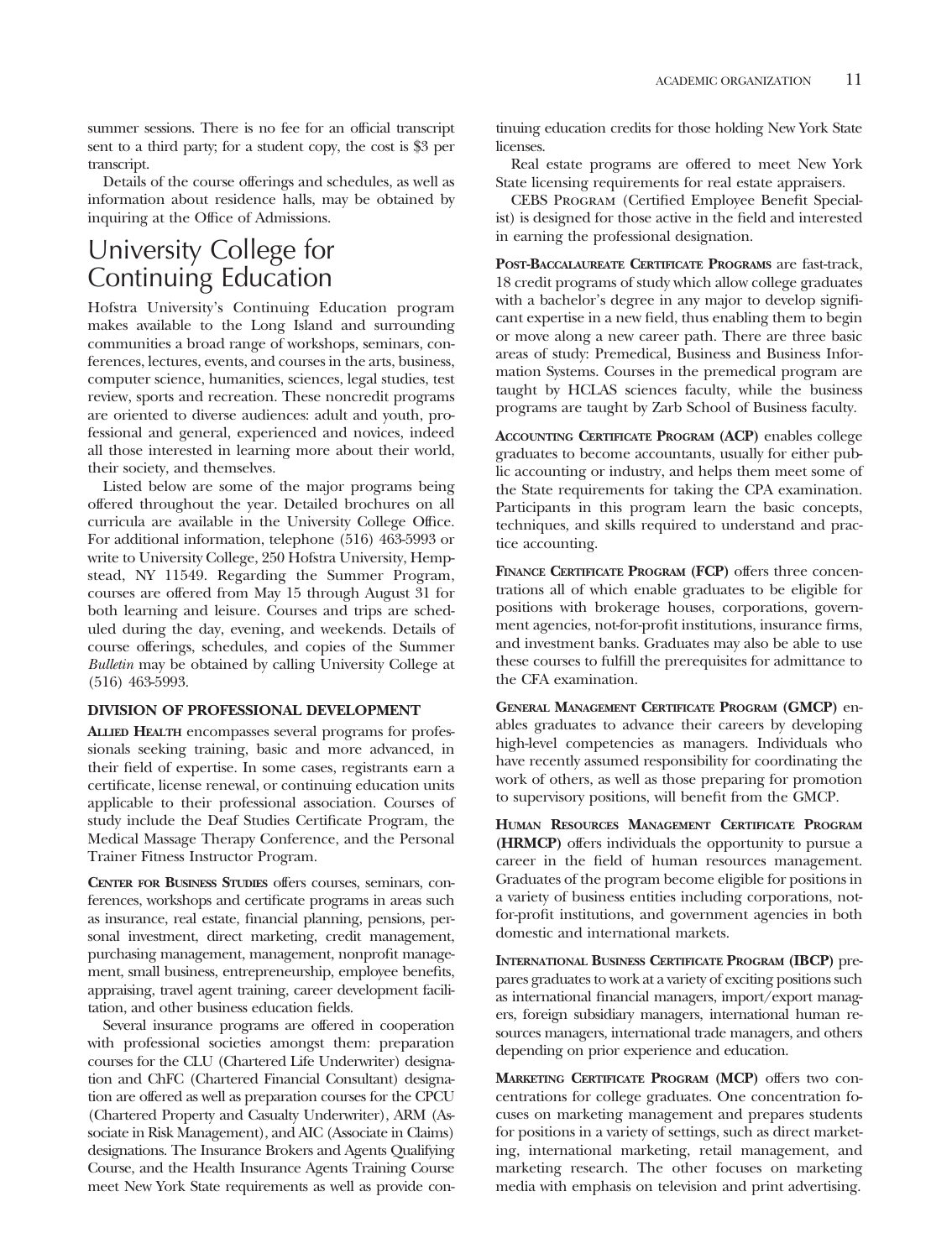**CERTIFICATE PROGRAM IN NATURAL SCIENCES**-Post-Baccalaureate Premedical Studies provides the opportunity for students who hold a bachelor's degree and who have not previously studied the sciences to prepare for entrance into a medical profession of their choice. Students may also retake science courses to demonstrate an improved mastery of those subjects. Courses offered in biology, chemistry, mathematics, and physics; see page 358.

**ADVANCED GRADUATE CERTIFICATE IN BUSINESS PROGRAMS (AGCP)** enables individuals who already possess graduate degrees in business to either refocus their careers or update and expand upon specific business skill sets. Individuals who possess professional degrees in other areas, e.g., medicine or law, may also find these programs of interest as an expedient means of achieving expertise in a particular business function. All courses are taught by Zarb School of Business faculty. Each of the following programs consist of six graduate-level courses for a total of 18 credits (exclusive of prerequisites in some programs): Accounting Information Systems, Banking, Business Computer Information Systems, Corporate Accounting and Taxation, Corporate Finance, General Management, Human Resources Management, International Business, Investment Management, Marketing, Taxation

## **COMPUTER STUDIES**

**CERTIFICATE IN COMPUTER SCIENCE** offers college graduates the opportunity to receive training equivalent to the core curriculum in computer science. This fast-track, evening program, is designed for those who want to add significant computer knowledge to their databank of specialties or who want careers as computer programmers. Additionally, graduates seeking a Hofstra M.A. or M.S. in Computer Science will find that the program satisfies most prerequisite courses.

**CERTIFICATE IN BUSINESS INFORMATION SYSTEMS (CBIS)** is a one-year 19 credit program which prepares college graduates for career opportunities in systems analysis and information resources management. Students learn to analyze business needs and procedures in order to design a system of computer-based tools to simplify business functions and improve productivity.

**CUTTING-EDGE COMPUTER COURSES** consist of evening, day, and weekend hands-on instruction at programs in the most popular applications and programming languages including Windows, Excel, Word, Powerpoint, C,  $C_{+}+$ , Java, Visual Basic, e-commerce, and database design. These courses aid the computer user to keep pace with the latest trends in technology.

**NON-CREDIT COMPUTER CERTIFICATE PROGRAMS** are specifically designed to meet a variety of needs for new computer users. The seven programs are:

- 1. Certificate in Business Uses of Computers
- 2. Personal Computer Proficiency Certificate Program
- 3. Certificate in Web Design
- 4. Certificate in Database Design
- 5. Certificate in Contemporary Programming
- 6. Certificate in E-Commerce
- 7. Certificate in Oracle Database Administration

**PARALEGAL STUDIES CERTIFICATE PROGRAM** is a four-month day, or eight-month evening program which prepares those with an associate's or bachelor's degree for career opportunities in law firms, corporations, banks, insurance companies, government agencies, and the courts. Students may also participate in an optional internship program designed as a practical application of and supplement to their classroom training.

**LEGAL NURSE CONSULTANT CERTIFICATE PROGRAM** is a sixmonth day, or nine-month evening program which prepares registered nurses who possess current nursing licenses and three or more years of clinical experience to begin legal consulting careers. An emerging profession, career opportunities range from working independently to supporting hospitals to providing expertise to law firms. Students may also participate in an internship program designed as a practical application of and supplement to their classroom training.

## **DIVISION OF CONTINUING EDUCATION**

**LIBERAL ARTS STUDIES** spans a wide range of interests from the traditional arts and sciences to recreation, to the outdoors, fitness, travel (both local and international), professional development, and more. Courses are designed for those with a desire to learn for the sheer pleasure of learning, as well as to gain a deeper understanding of the people, places, and events which surround them. In some cases, particularly when it comes to courses in communications and visual arts, students may acquire a specific skill. As participants in liberal arts courses firmly adhere to a philosophy that successful people never stop learning, new programs in this area are constantly being developed.

**SUMMER WRITERS' CONFERENCE** offers both beginning and published writers the opportunity to study with a faculty of noted writers in five genres: poetry, fiction, nonfiction, writing for children, and screenwriting/playwriting. These two-week intensive workshops are held in July alongside a series of guest appearances by agents, editors, writers, and others from the world of publishing.

**SUNDAYS AT HOFSTRA** is a series of lecture/presentations held on eight or nine Sundays each semester in such areas as archaeology, art history, literature, self-awareness, business, personal finances, and many others. Classes begin at 10 a.m., 11 a.m. or 1:30 p.m., and there is opportunity beforehand for students from each class to meet over refreshments to discuss the latest news in their field of study.

**TEST REVIEW** programs are for those heading to college, graduate school, or medical school where test scores play a critical role in the admissions process. University College has brought two leading test preparation programs to the Hofstra campus to offer courses in PSAT, SAT, LSAT, GRE, GMAT, NTE/LAST, and MCAT review as well as the Catholic High School Admissions Test and the New York State Regents (English, Global Studies, Earth Science, Biology, Chemistry, and Sequential Mathematics I and II).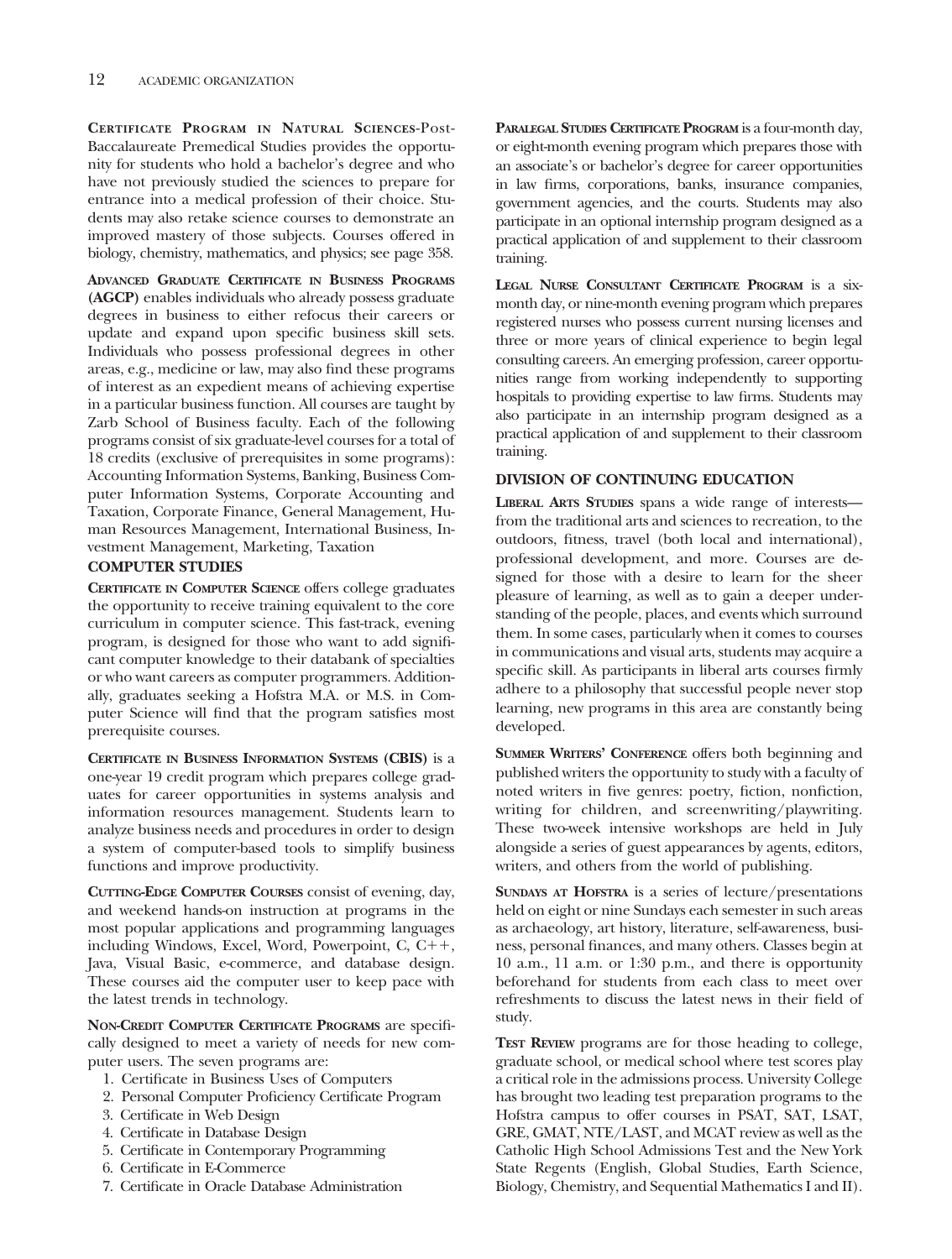The Cambridge TestPrep Progam has developed a strong, critically acclaimed program which specializes in shorter, more cost-effective formats. The Princeton Review, on the other hand, offers longer courses with many more practice test sessions and unmatched, verified score improvements.

**PROFESSIONALS AND EXECUTIVES IN RETIREMENT**, a selfdirected, learner-centered daytime campus program, is designed for individuals in or approaching retirement who wish to utilize their leisure time in stimulating and creative ways. PEIR members actively explore their personal interests and larger concerns through lectures, panels, and informal discussion on diverse topics such as contemporary affairs, literature, social advocacy, and the arts.

## **DIVISION OF YOUTH PROGRAMS**

**SATURDAY CLASSES FOR YOUNG PEOPLE** for ages 3 to 18 years, are offered throughout the academic year. Classes meet the exploratory and artistic needs of children of all intellectual and experiential levels through programs which strive to balance academic learning with physical and recreational skills. Science, literature computer studies, drama, and fine arts, are but a few examples of these enrichment courses. Swimming, prereading, tennis, reading/mathematics tutorial, modeling, Kung Fu, writing, prelaw, and cartooning are others. Also, a number of adult classes for the parents of young people runs concurrently with the children's programs.

**SUMMER CAMPS** offer specialties in actor's workshop, athletic development, baseball, basketball, computer, dance, deck hockey, fine arts, golf, mathematics, reading, science, self-defense, soccer, tennis, and writer's workshop all for children between five and fourteen. The full program is eight weeks, running throughout July and August. Campers may register for two, four or six week sessions with two one-week special sessions at the end and may participate in as many as three specilizations in a six week program. Campers spend half of each day participating in their area of specialization and the other half in planned recreational activities centering on Hofstra's athletic fields and a period of swim in an Olympic-sized pool. Additonally, the special end-of-the-season, two one-week programs are offered for youngsters who wish to engage in a fully recreational or academic camp experience.

## Alumni Relations

The Office of Alumni Relations, located in Alumni House next to the Hofstra Stadium, serves as the main link between Hofstra University and its 95,000 alumni.

The Hofstra University Alumni Organization is the official vehicle for volunteers to get involved on behalf of their *alma mater.* A variety of committees enable alumni to direct their energies in the specific areas of interest.

Volunteers have mobilized regionaly as well as nationally. Chapters have been established in Arizona; Atlanta, GA; Charlotte, NC; Mid Atlantic (MD, VA, Washington, DC); New England; North Carolina Triangle; Southern California; Northern California and South Florida. From time to time alumni gather in New York City; Northern NJ; Tampa/St. Pete; CT and Westchester, NY. Throughout the nation, alumni assist the Admissions Office with student recruitment through the Hofstra Alumni Recruitment Team (HART) program. Hofstra CAN! (Career Assistance Network) members serve as career mentors to students. Members of Hofstra's Graduates of the Last Decade (GOLD) organize educational and social activities for those alumni who have graduated within the last ten years.

Alumni interest groups include Alpha Phi, Alpha Theta Beta, Black/Hispanic, Booster, *Chronicle*, Crown and Lance, Delta Chi Delta, Delta Phi Epsilon, Epsilon Sigma, The Gray Wig, Hofstra Concerts, Hofstra Pride Club, Journalism, Manchester House, Phi Epsilon, Radio, Rehabilitation Counseling, Zarb School of Business, School of Communication, School of Education and Allied Human Services, School of Law, Sigma Pi, Tau Chi, Rho/Sigma Sigma Sigma, Veterans and Wreath and Foil/Phi Sigma Sigma. In addition to social and cultural activities, most groups fundraise to support legacy scholarships.

Activities, services and special events for alumni are all coordinated through the Office of Alumni Relations. Events such as Homecoming, reunions and networking receptions serve as opportunities to meet fellow alumni and friends of the University. Alumni services include term life insurance, Hofstra VISA card, discounts on selected bookstore merchandise and some athletic and cultural events. Use of Axinn Library, Career Center Services and the Recreation Center, as well as special Swim Center memberships and reduced rates for noncredit courses offered through the University College for Continuing Education is also available. Alumni also receive a free subscription to the *Hofstra Update,* published three times each year.

Children and grandchildren of Hofstra alumni who are enrolled or intend to enroll at Hofstra are eligible to apply for the Adelaide H. Sternfeld/Alumni Organization Endowed Scholarship.

For more information contact the Office of Alumni Relations at (516) 463-6636 or e-mail at alumni@Hofstra. edu or visit us at www.hofstra.edu/alumni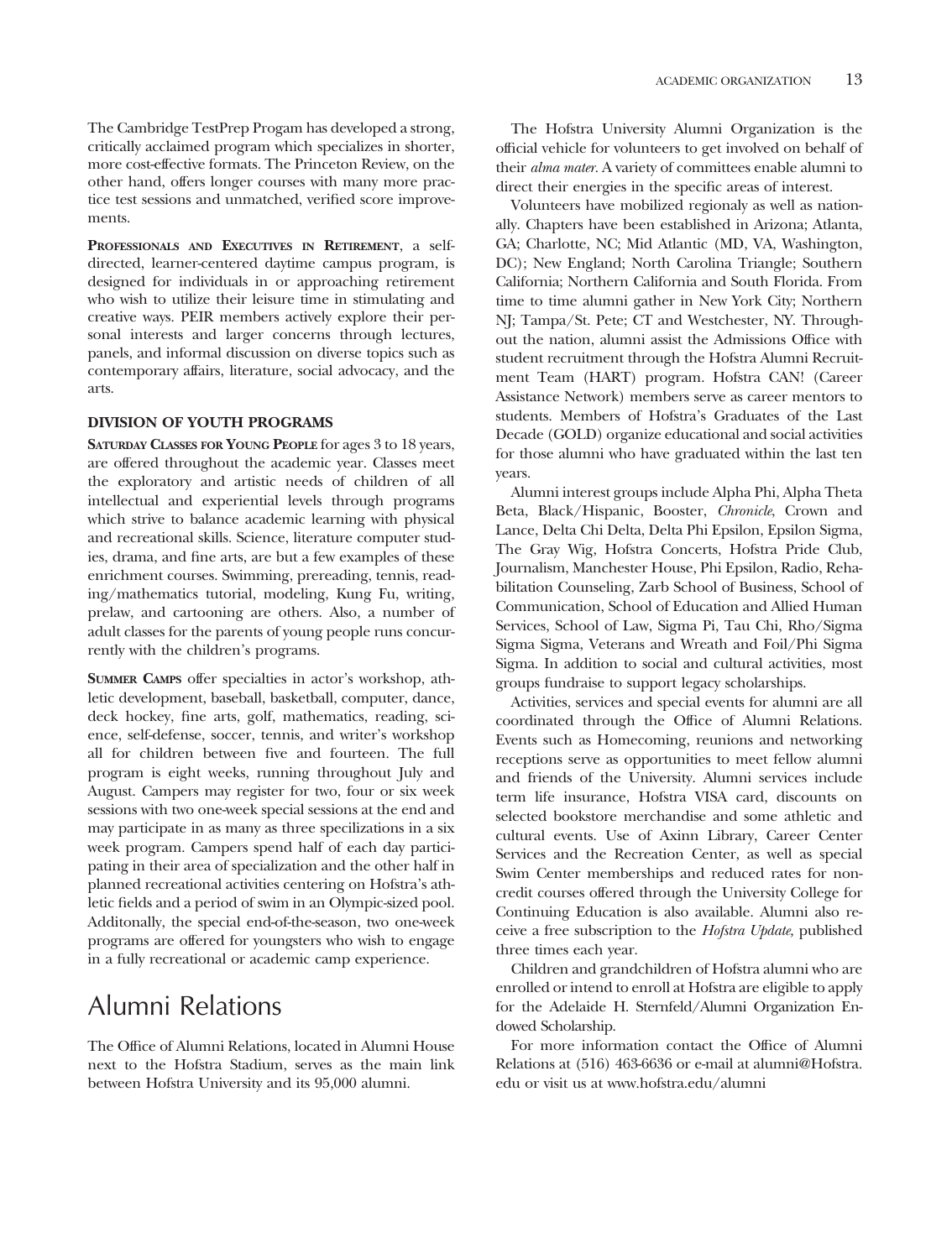# **Facilities** and Services

## STUDENT SERVICES AND FACILITIES

Advisement Services: Hofstra University recognizes that it has an advisement responsibility from the time the student expresses an interest in enrolling at the University, until the time of graduation. It has, therefore, established the Center for University Advisement, responsible for a variety of services designed to support a student's academic progress. The three offices that comprise the Center are open daily from 9 a.m. to 5 p.m., and for selected offices during the fall and spring semesters, Monday through Thursday from 8 a.m. to 8 p.m., and Friday from 8 a.m. to 5 p.m.

*The Office of Academic Advisement* provides academic advisement to new and prospective students, and to all undergraduate students who have not yet declared their majors. The office also offers many services for students with declared majors, including career exploration, study skills assistance, and academic support for students with physical disabilities, student athletes, first-year students, and students in academic jeopardy. In addition, preprofessional advisement is available through this office for students contemplating graduate training in either law or health-related professions such as medicine, dentistry, nursing, optometry, podiatry, or veterinary medicine. Such students should register immediately with the Office of Academic Advisement and meet with the prelaw adviser or the prehealth adviser to discuss choice of major and requirements necessary for entering the various schools. For Prelaw Studies see page 359; for Premedical/ Prehealth Professional Studies, see page 359.

*The University Tutorial Program* is a unit of the Center for University Advisement. For complete details, see page 21.

*The Office of Part-Time Studies* provides comprehensive academic support for the University's part-time undergraduate students, graduate nonmatriculated students, University College for Continuing Education certificate students, and visiting students. See page 18.

Ambassador Program: a student-volunteer program designed to introduce prospective students to the campus and to answer questions about campus life at Hofstra. An Ambassador visit can be arranged and includes attending classes, meeting faculty and other students. If desired, an overnight stay in one of the residence halls can also be arranged. The Ambassador Program Director can be reached at (516) 463-6798.

Bookstore: located in the Student Center, provides a wide variety of merchandise and services. Items carried include textbooks, trade books, clothing, gifts, sundries, supplies, newspapers and magazines, candy and greeting cards. The Bookstore also carries a full line of text books and trade material for the School of Law. A full service post office is also available. Open Monday through Thursday, 9 a.m. to 8 p.m.; Friday, 9 a.m. to 5 p.m., and Saturday, 10 a.m. to 4 p.m. Post Office hours are Monday through Friday, 9 a.m. to 3 p.m.

THE CAREER CENTER, located in M. Robert Lowe Hall on the southeast campus, provides career planning and employment services to all undergraduates, graduate students and alumni aimed at helping them to select their career objectives, effectively communicate their goals and plan their job search campaigns or graduate school applications. Services include individual career advisement, employment interview programs and workshops on resume preparation, interview skills and other aspects of planning for life after Hofstra.

*On-Campus Recruitment:* each year The Career Center hosts some 400 employer visits for the purpose of interviewing graduating students and/or candidates for internships and/or summer employment, either through the PrideRecruiting campus interview program or the annual Fall and Spring Job Fairs.

*Job-Posting Services:* students and alumni are welcome to visit The Career Center to review position announcements received by The Center. Thousands of job notices from both regional and national employers are made available both via The Career Center's home page (www. hofstra.edu/career) and via postings in The Career Library. These Hofstra specific announcements of current opportunities are supplemented by extensive additional Internet links to job posting resources, ultimately making tens of thousands of current opportunities available on a daily basis.

*Internship, Part-time, Summer and Temporary Job Postings:* Throughout the year the Career Center receives and posts extensive notices of these off-campus opportunities.

*Education Career Services:* students and alumni seeking teaching and/or administrative positions in education may take advantage of the Professional Credential Registry to assist in their job searches. Qualified candidates are encouraged to participate in the School District On-Campus Recruiting Program held on campus each spring. In addition, job opportunity notices are mailed to registered candidates throughout the year. Workshops offered during the practicum semester provide job search advice as well as detailed information about the aforementioned services.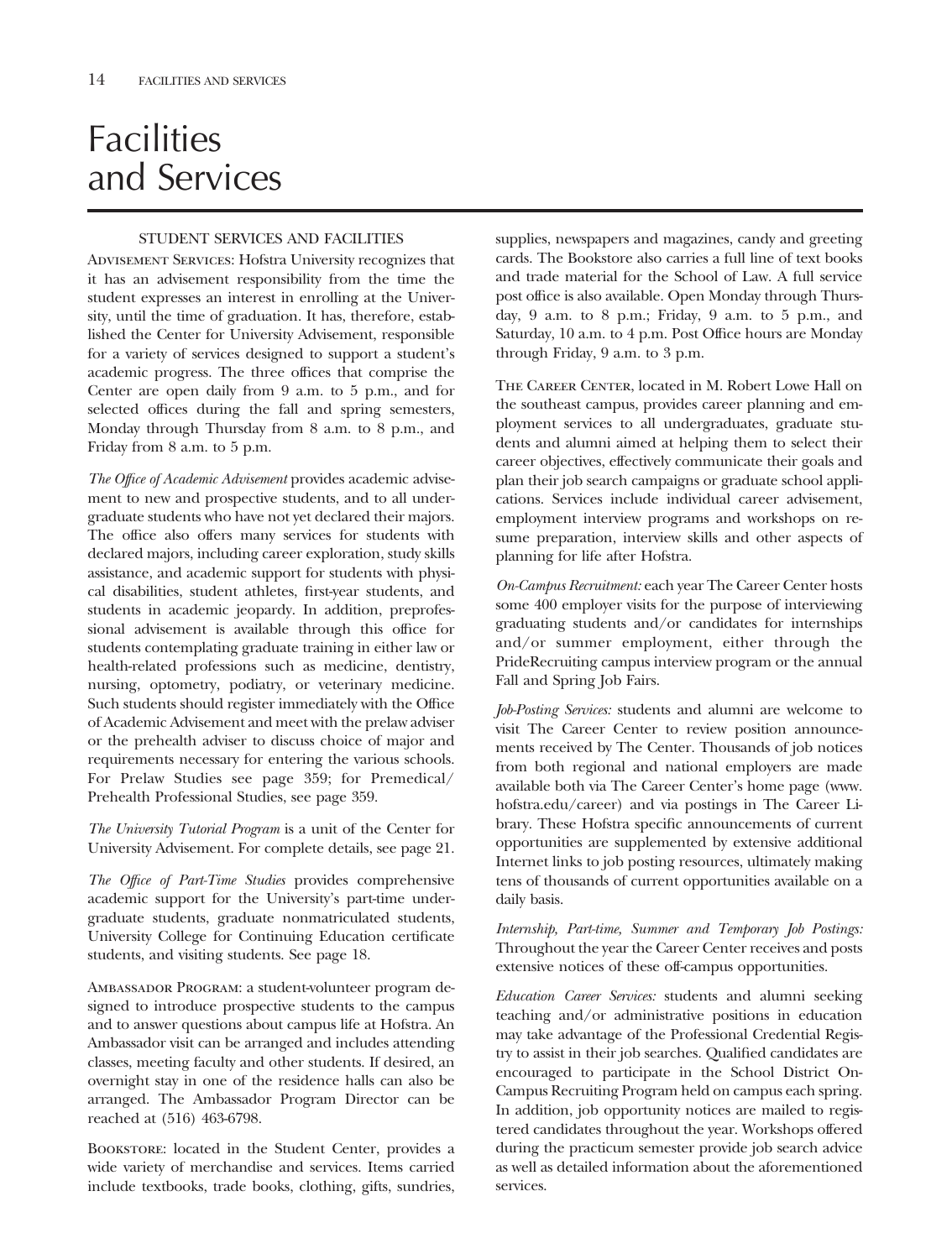*M.B.A. Career Services:* M.B.A. students are encouraged to visit The Career Center early in their academic programs to discuss career strategies and the job search. Graduating M.B.A. students may submit their resumes for inclusion in the annual M.B.A. Resume Book that is mailed to hundreds of regional and national employers. M.B.A. candidates also benefit from an active campus interview program, E-mail postings of internship and full-time opportunities and a program of workshops geared expressly to their needs.

*Career Library:* An extensive collection of materials, available to students and alumni, includes employer directories, print and electronic job listings, informative guides to a wide variety of fields, job search guides and employer information files. Employer files include annual reports, position descriptions, recruiting brochures and electronic resources. In addition several computers are available for student use to explore job postings and career reference materials via the Internet. The "career services" section of the Hofstra University Home Page which can be accessed at www.hofstra.edu/career constitutes an electronic extension of the Career Library making direct access available from home, university computer laboratory or residence hall room to thousands of job postings, employer information and other career development materials. Students may access Career Library materials during office hours, Monday through Friday, 9 a.m. to 5 p.m., plus extended hours to 9 p.m. on one evening per week. For individual appointments or for additional information, call (516) 463-6060 or visit The Career Center.

Career Counseling Services: students may seek vocational counseling for assistance in making decisions related to career options and goals. Selection of a major field of study as well as careers that are appropriate following graduation, and the suitability of graduate study, are issues that may be explored in career counseling. Following the initial counseling session, tests of vocational interests, aptitude and other relevant measures are usually given. Additional counseling interviews along with test results are used to help plan future educational and vocational decisions. Located in the Saltzman Center.

*Career Information Library:* for information about career fields and programs of study, the Career Counseling Services maintains an up-to-date collection of college and professional school bulletins, occupational books and informational pamphlets. This material covers a wide range of information on careers, such as salaries, job requirements, duties performed, etc. Any student of the University may use this material during office hours, Monday through Friday, 9 a.m. to 9 p.m.; Saturday, 10 a.m. to 3 p.m. For appointments and additional information, call (516) 463-6788 or come to Room 120, Saltzman Community Service Center.

Chaplains: spiritual guidance and informal counseling are provided by Catholic, Jewish, Muslim, and Protestant chaplains who have offices in the Student Center.

Other services include opportunities for worship, retreats, interfaith events, seminars on topics of faith and ethics, and volunteer opportunities in local agencies.

Child Care Institute: the Lindner-Goldberg Child Care Institute in the Saltzman Community Services Center serves children from 8 weeks to 5 years of age. In cooperation with the School of Education and Allied Human Services, and other academic departments, the program offers a nurturing curriculum for young children. The Institute is open to all members of the Hofstra Family as well as to the outside community, Monday through Friday, 7:30 a.m. to 5:30 p.m. For additional information regarding fees, schedules and enrollment, call (516) 463-5194.

THE DEAN OF STUDENTS OFFICE, located in Room 243 of the Student Center, is responsible for the administration of the University Judicial System, Residential Life, Spirit Support and Volunteerism, the Wellness Center, Chaplains Office, Freshman Advancement, Student Activities, Recreation and Intramurals and International students. Information is available at this office for students interested in Study Abroad, Student Government, student clubs, fraternity or sorority organizations, doing volunteer work or obtaining information regarding campus activities.

The Dean of Students Office provides a variety of social and educational programs designed to assist students' growth and development. Any questions, problems, or suggestions regarding any facet of student life may be discussed with the Dean. The Dean of Students Office is ready to assist you with any problems and/or direct you to someone who can help.

George Dempster Hall for Communications: located west of the Roosevelt Quad, is the home of the School of Communication, with departments of *Audio/Video/Film, Journalism and Mass Media Studies,* and *Speech Communication and Rhetorical Studies.* It also houses a highly sophisticated television production/post-production facility with two broadcast-quality studios and control rooms; extensive non-linear digital editing and cuts-only video work stations. Professional/broadcast quality field production equipment. Two satellite dishes with C/Ku capability are available, one dish providing special news feeds for the broadcast journalism room, which also has access to *Associated Press, Nexis-Lexis,* and *Dow Jones* services. In addition, the facility is capable of feeding studentproduced programming to the entire campus on our own cable channels. Also located here is the University's radio station (WRHU-FM/88.7), audio production studios, a film/video screening room, film editing rooms, a computer laboratory, a speech performance studio, and a large dance studio.

Food Services: five restaurants are available to the Hofstra community on the North Campus. The Student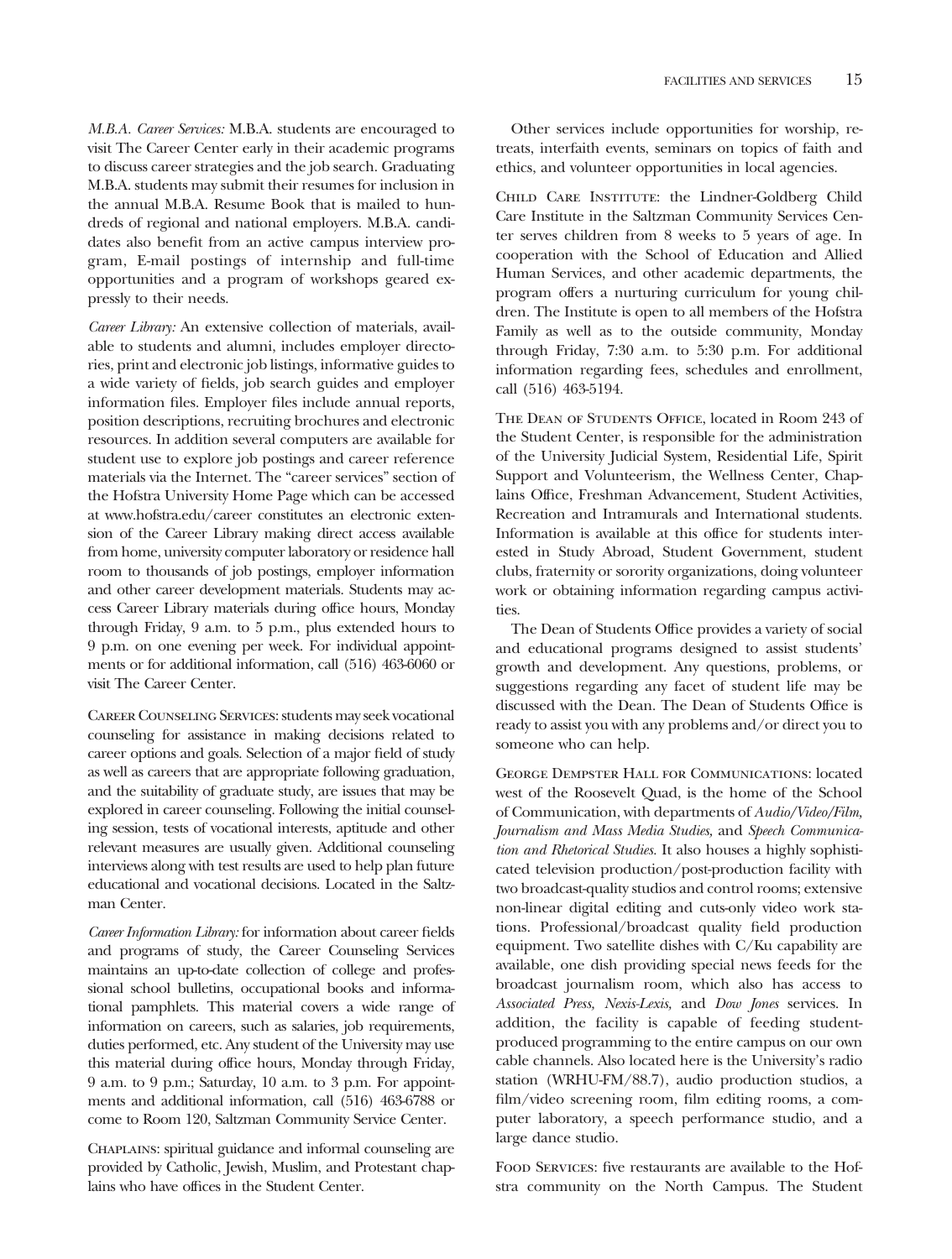Center Main Dining Rooms and Cafe, serving breakfast, lunch and dinner, are open from 7:30 a.m. to 8:30 p.m., Monday through Friday; Saturday 10 a.m. to 7 p.m. and Sunday hours are from 11 a.m. to 7 p.m. The Rathskeller, housed in the lower level of the Student Center, is open Monday through Thursday, 11 a.m. to 7:30 p.m., and until 3 p.m. on Friday. Sbarro's Italian Eatery, located in the Atrium of the Student Center, is open Monday to Friday, 11 a.m. to 2 a.m.; Saturday and Sunday, noon to 2 a.m. Also located in the Atrium is Burlaps Gourmet Coffee open Monday to Thursday, 8 a.m. to 11 p.m., and until 3 p.m. on Friday and Saturday.

The Netherlands, located on Oak Street serving lunch and dinner, is open Monday through Thursday, from 11 a.m. to 7 p.m., and 3 p.m. on Friday.

On the North Campus in Hofstra USA: Kate & Willy's open evenings from 9 p.m. to 1 a.m. Music and entertainment. The Lion's Den offers dinner from 4 p.m. to 11:30 p.m. nightly and weekends. Brunch Buffet from 12 noon to 4 p.m. Dutch Treats (next to Hofstra USA) is open Monday to Friday, 10 a.m. to 1 a.m.; Saturday and Sunday 11 a.m. to 1 a.m.

On the South Campus, Bits & Bytes in Memorial Hall, is open from 7:30 a.m. to 10 p.m., Monday through Thursday and until 3 p.m. on Friday.

The Deli is located south of McEwen Hall and is open Monday through Thursday from 7:30 a.m. to 9 p.m.; Friday, 7:30 a.m. to 5 p.m.; Saturday, 8:30 a.m. to 3 p.m.

Café on the Quad, serving Starbucks Coffee and much more, open Monday through Thursday, 8 a.m. to 9 p.m.; Friday 8 a.m. to 3 p.m.; closed Saturday and Sunday. Visit our newest facility located on the main level of the C.V. Starr building, open Monday to Thursday, 7:30 a.m. to 9 p.m.; Friday 7:30 a.m. to 3 p.m.

Freshman Advancement provides ongoing support services for new students. Beginning with the New Student Orientation program, the office works to provide services designed to aid in a smooth transition from high school to college. The office assists with any concern related to a students first year experience. As a central resource for new students, the office often acts as a liaison with other areas on campus such as Admissions, Residential Life, Financial and Academic Records, Student Activities, University Advisement and academic areas. Services include programming to accommodate adjustment issues, counseling, academic concerns, and referral.

Programs designed to assist first-year students include the *First Year Impressions*, a newsletter specifically for new students and the Horizons program, a seminar series hosted in conjunction with Residential Life but open to all students.

In addition, any first year student who may need to leave the University is required to complete an exit interview with a Dean in the Office of Freshman Advancement.

The Office of Freshman Advancement has been designed to accommodate all new students and provide the resources necessary for a successful collegiate experience. We welcome first-year students and encourage students to stop by the office and utilize our services. The office is located in 200 Davison Hall and Deans are available to meet with students on an appointment or walk-in basis.

Students can reach the Office by calling (516) 463-6320.

Hofstra USA, a casual meeting place for the Hofstra community, provides recreation, dining and dancing, concert facility and a theater. The Lion's Den offers dinner from 4 p.m. to 11:30 p.m. nightly and weekends. Brunch Buffet from 12 noon to 4 p.m. Dutch Treats, a deli/grocery store is open seven days a week: Sunday through Thursday, 9 a.m. to 11 p.m.; Friday and Saturday, 11 a.m. to midnight. The Hofstra USA facility and outdoor gazebo are available for on and off-campus catering events. Located on the North Campus, north of Enterprise Hall.

Intercollegiate Athletics: Hofstra University athletics began a new era in 2001-02 as the Pride made their debut in the Colonial Athletic Association and the Atlantic 10 Football Conference. All programs, except football, compete in the 10-university Colonial Athletic Association (CAA), with league members from North Carolina to New York. Hofstra's Top 10 ranked I-AA football program made its debut in the 11-school Atlantic 10 Football Conference, with members from Virginia to Maine, in 2001.

Hofstra sponsors 18 intercollegiate athletic programs evenly divided with nine men's sports and nine women's sports. Men's sports, include baseball, basketball, crosscountry, football, golf, lacrosse, soccer, tennis and wrestling. Women's sports include basketball, cross-country, field hockey, golf, lacrosse, soccer, softball, tennis and volleyball. All of Hofstra's intercollegiate athletic teams compete on the NCAA Division I level and face opponents from around the country.

Eight Hofstra teams, including six conference champions, competed in NCAA Championship Tournaments last year. Pride teams in men's basketball, men's tennis, wrestling, women's lacrosse, softball and men's lacrosse received at-large bids and advanced to NCAA Championship quarterfinals.

Hofstra athletic teams play and practice in state-of-theart facilities. The two-year old 90,000 square foot Hofstra Arena serves as home to the Pride men's and women's basketball programs and the wrestling program. The 15,000-seat Hofstra Stadium and the Margiotta Hall training facility are home to the Pride football, men's and women's lacrosse, and women's field hockey programs. The recently renovated 1,500-seat Physical Fitness Center is home to the Hofstra women's volleyball program. The two-year old Hofstra Softball Stadium is one of the best collegiate softball facilities in the northeast. University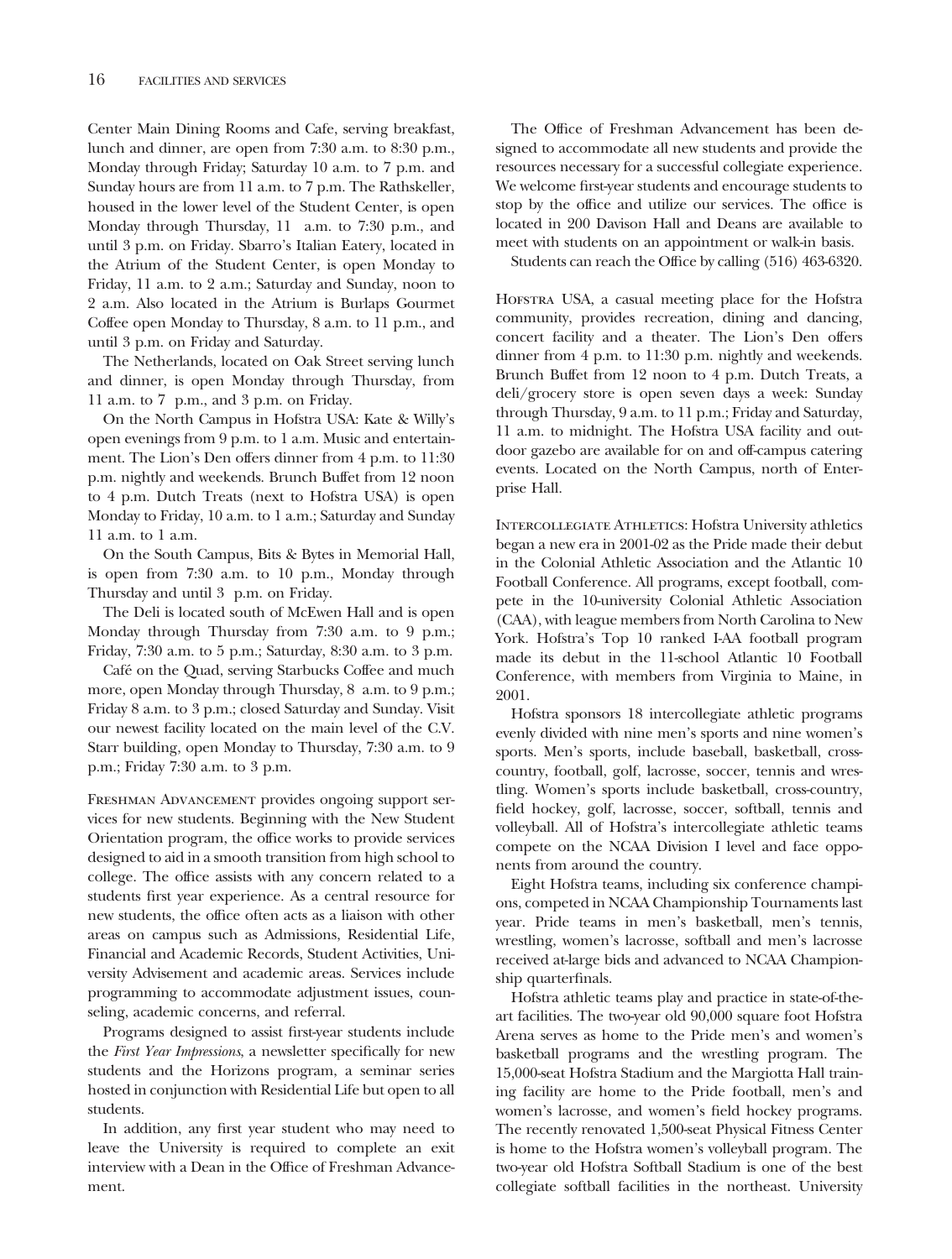Diamond (baseball), University Field (soccer) and the nine-court Hofstra Outdoor Tennis Center also serve as home to Pride teams.

The Hofstra Recreation Center includes a multipurpose gymnasium, an indoor running track, a complete Universal and free-weight exercise room, an aerobics room, fully-equipped locker rooms, and a lounge area with billiards and ping-pong tables. Daily activities include aerobics, karate, personal training and cardio-step classes. Programs and special events, ranging from volleyball to Frisbee, are designed for all members of the Hofstra community.

The Hofstra Swim Center, located on the North Campus adjacent to the Physical Fitness Center and the New York Jets training complex and executive offices, contains an indoor, Olympic-sized swimming pool and a one and three meter diving area. Early-morning and late-night hours make it easy for everyone to dive in!

To be eligible for intercollegiate competition, a continuing student must have earned a minimum of 24 semester hours of credit and a 2.0 grade point average during the preceding academic year. This minimum shall not include grades of F, W, NCr., or INC. A first-year student entering from high school must meet the core curriculum standards as required by NCAA regulations.

Students, faculty and staff are admitted free to all regular season athletic events.

International Students: the International Students Office is concerned with all aspects of the international student life at Hofstra: academic, social, cultural, legal, and financial. The Office provides an orientation program a week before classes begin that introduces new students to registration procedures, the English Language Program, academic policies, residential life, health services, social activities, and general University information. In addition, the Office provides information on United States immigration regulations and acts as a liaison with the United States and overseas governmental and educational organizations. The Office assists with immigration counseling and applications for optional practical and curricular training, economic work necessity, program extensions, international student insurance, visa renewals, as well as travel assistance.

The Office plans trips and events throughout the year which are specifically targeted to the international community and sponsors the International Student Mentor Program, a student-run program to help new international students with adjustments to campus life and American culture. The Office also sponsors the Global Alliance Program, a monthly volunteer program that allows international students to interact with the local community and offers the Hofstra international community a wide range of support services ranging from assistance with adjustment concerns to adherence of immigration regulations.

Students are encouraged to join one of the international student organizations on campus that sponsor social and cultural events which are of interest to the entire Hofstra community: the Organization of International Students (OIS), Graduate Organization of International Students (GOIS), and the International MBA Association (IMA).

INTERNATIONAL STUDY: study abroad is one of the most effective ways of learning about our world. Hofstra students have many opportunities to earn credits while studying in other countries. Undergraduate students can choose from a number of programs which have been developed over the years by the College of Liberal Arts and Sciences, New College, the Zarb School of Business, and the School of Communication.

A brief description of Hofstra programs is listed below; all Hofstra undergraduates who meet the specific prerequisites of any program are eligible and welcome to apply. Information on these programs is available in the International Students' Office, 243 Student Center, or from the individual Dean's Office, indicated below.

Students who want to pursue programs not listed below can be advised by the International Students Office about available programs elsewhere. To be eligible to receive credit towards a bachelor's degree, students must have courses approved in advance on the Permission To Enroll at Another Institution Form, available from the International Students Office or the Deans' Offices.

*Hofstra College of Liberal Arts and Sciences:* Dean's Office, 2nd floor, Heger Hall.

Each summer, Hofstra offers language and literature/ culture programs in Nice, Madrid, and Montepulciano, Italy. The Nice program involves a month of classes, Monday through Friday, which earns the student six credits in French. The Madrid and Montepulciano programs involve five weeks of classes, Monday through Friday, which earn the student six credits in Spanish or Italian. Students reside with local families during their studies, thereby profiting from an invaluable experience of daily language learning. Multiple cultural excursions round out these other programs.

The summer program in China differs from those in France, Italy, and Spain: students study in either Beijing or Shanghai for 4 weeks and spend 2 weeks traveling with a Chinese guide and the program director throughout China, thus learning first-hand about the whole country. Cultural excursions as well as language instruction also fill out this program. Housing is provided in dormitories.

January programs are offered in London and Venice. The London program concentrates on contemporary British theater. Students are housed in hotels and meet with a Hofstra professor over a three-week period to study current plays. They then see those plays performed on the stage; discussion of the performances forms an important element of the course work. Three credits in English can be earned in this program.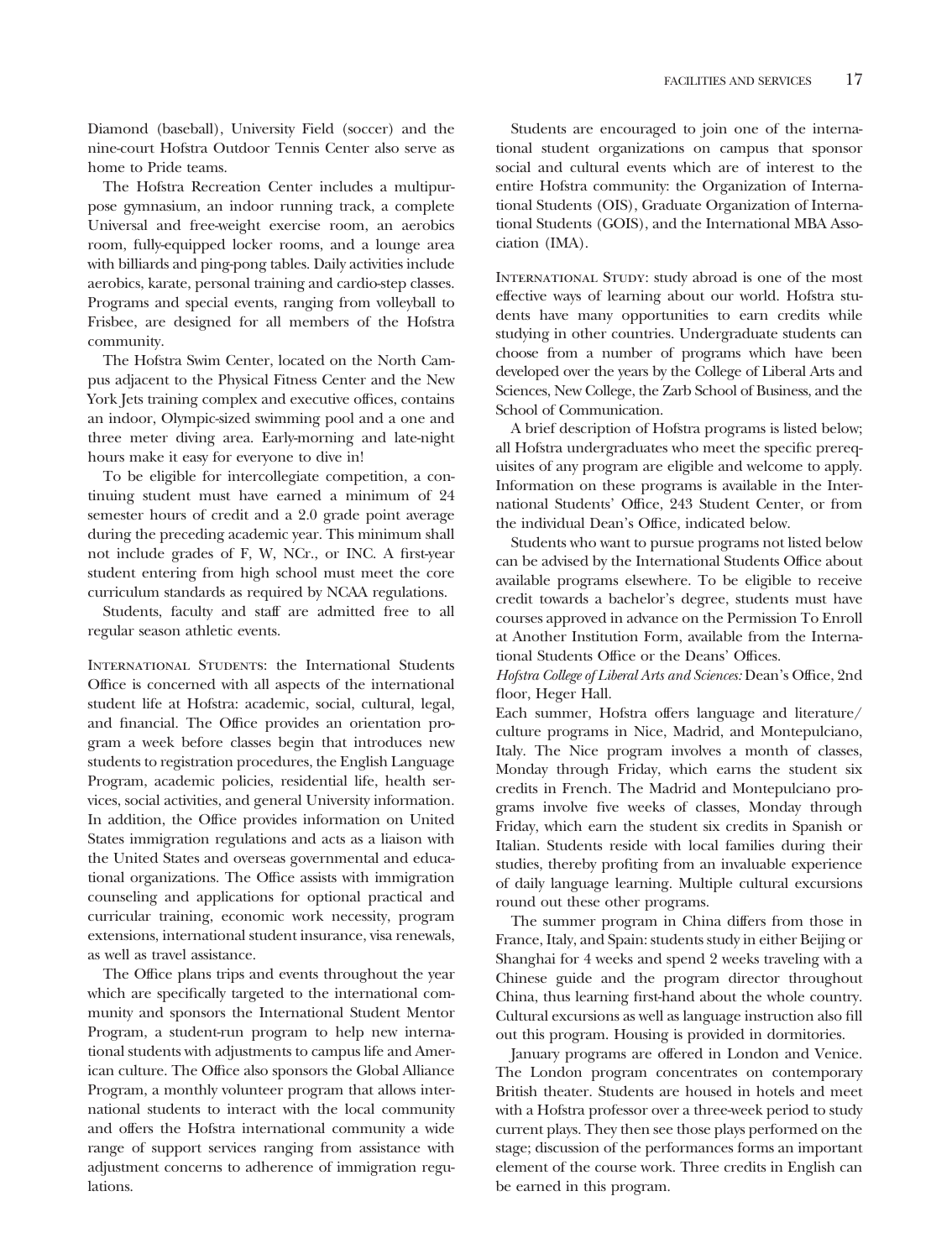The three-week Venice program gives students the opportunity to earn three credits in one of the following disciplines: comparative literature, art history and architecture, or Italian. Classes meet Monday through Thursday mornings. Side trips to Florence, Padova, Burano, Murano, Torcello and cultural tours around Venice supplement classroom work. Students can enjoy weekend travel to Rome, Bologna, Milan, Verona and other Italian cities.

In addition, a tropical marine biology program is offered in Jamaica, West Indies. For a description of our facility, see Marine Laboratory listed below.

*New College:* Off-Campus Education Office, 2nd floor, Roosevelt Hall. The Off-Campus Education Program is an academic option open to Hofstra University students that affords undergraduates the opportunity to design and execute full or part-time field projects as interns or apprentices for academic credit.

Through *Educational Programmes Abroad,* students have the opportunity to attend semester length courses while participating in internships in London, Brussels, Bonn, Cologne, Paris, Madrid, and Melbourne. Academic courses in the liberal arts and internships are available in many areas: advertising, business studies, education, health care, law, medical research, museum and art galleries, pressure groups and politics, retail, social sciences, theater and town planning.

Through the *Institute for the International Education of Students,* students may earn credits by studying, living and working for a semester or an entire academic year at one of the IES centers. These centers are located in a number of cities in the following countries: Great Britain, Spain, Italy, France, Austria, Germany, Ukraine and Russia, as well as in Australia, China, Taiwan, Japan and Singapore.

Select New College students at Hofstra University are eligible to study for one semester or an academic year at Oxford University. Students will enjoy all the main privileges of studying at an Oxford College and participating in English university life.

*Frank G. Zarb School of Business:* Dean's Office, 3rd floor, Weller Hall. The Hofstra-Erasmus University Joint International Summer Program is offered in Rotterdam, The Netherlands. Every summer, Hofstra University's AACSB accredited Zarb School of Business offers Hofstra students the opportunity to study international marketing and principles of international financial management at Erasmus University. Emphasis is placed on the multicultural context of the program, since fifty percent of each class includes students from The Netherlands and other countries. In addition, classes meet on Mondays, Tuesdays and Wednesdays, which allows students to take advantage of travel opportunities on long weekends.

The Zarb School also offers Hofstra students the opportunity to study international business at Hong-Ik University in Seoul, South Korea. Classes are held three days a week, allowing ample time for students to study and travel. *School of Communication:* Dean's Office, 3rd floor, Dempster Hall. The School encourages its students to participate in the University's study-abroad programs whenever possible. On occasion, the School has offered a program in Israel focusing on that country's mass media. Communication faculty have also participated in University programs in Montepulciano, Nice, and Venice. Information about School involvement in this year's international programs can be obtained in the Dean's office.

*Law School:* Dean's Office, 2nd floor, Law School. Study abroad opportunities also exist for students at the Hofstra Law School. The Law School holds a summer law program at the University of Nice in Nice, France. Special rules govern these programs for law students. The Law School's programs are open to law students and law graduates. Graduate students in other disciplines may also be eligible. Interested students should inquire at the Law School through the Dean's Office.

Marine Laboratory: Hofstra's own facility, located on the north coast of the West Indian island of Jamaica, consists of a fleet of boats, a two-story laboratory building and its own hotel, beach and dive shop.

All students, regardless of major, are eligible to enroll in tropical marine biology courses. Undergraduate and graduate courses are taught each summer.

Courses other than biology, such as location photography offered by the Fine Arts Department, and solar energy offered by the Engineering Department, have also used the facility. The laboratory is available for internships, individual projects and graduate research.

For information, contact Associate Professor Morrissey in the Biology Department.

Parking Privileges are available to all vehicles registered with the Department of Public Safety. Only by prompt registering of vehicles (including changes in state license plate numbers when necessary), the proper display of the University parking permit, and the adherence to all parking regulations, will these privileges be assured. Parking stickers must be affixed to front and rear bumpers. There is no fee for parking permits. Copies of campus vehicle regulations and parking permits may be obtained at the Department of Public Safety at the Information Center, 24 hours a day, seven days a week.

Part-time Studies: the Office of Part-Time Studies was created to meet the needs of part-time undergraduate and nonmatriculated graduate students. Academic advisement, career search support, and information resources is provided to all current and prospective part-time undergraduate students who are in attendance or who anticipate attending the University. Office hours are Monday through Thursday, 9 a.m. to 8 p.m., and Friday 9 a.m. to 5 p.m. Located in room 105 Memorial Hall.

PHED (Program for the Higher Education of the Disabled) and PALS (Program for Academic Learning Skills): serve the community of individuals with disabilities on the Hofstra campus by 1) providing appropriate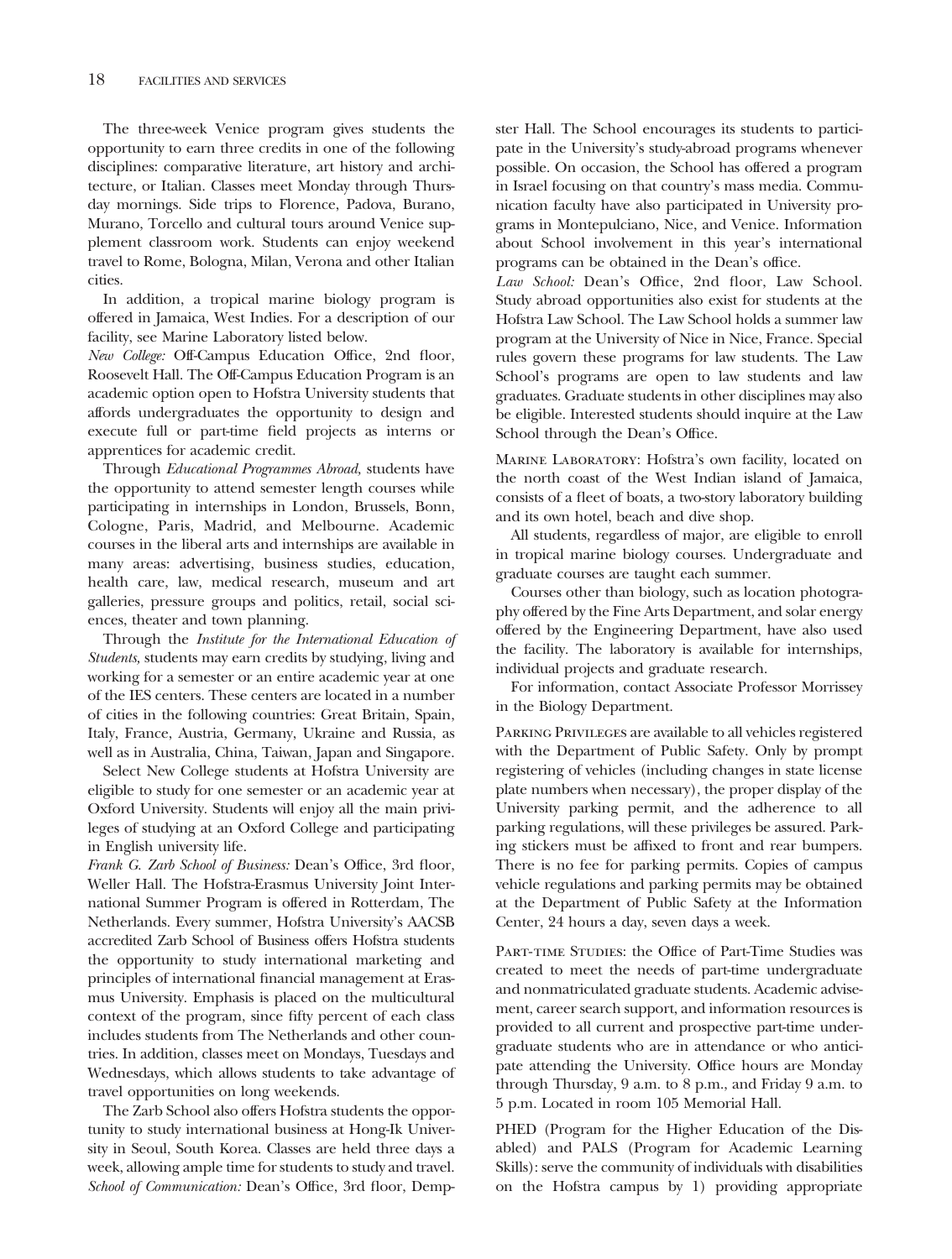support services to eligible students (such as registration assistance, reader/writer/attendant care referrals, interpreters, counseling, equipment loan, test administration, books on tape and liaison with sponsoring agencies); 2) fostering independent skills necessary for survival at Hofstra and beyond; and 3) working toward the elimination of architectural and attitudinal barriers. For further information for students with physical disabilities, contact the Director of PHED in the Office of Academic Advisement. For students with learning disabilities, contact the Director of PALS, a component of the Freshman Division, School for University Studies. Please see final page for the statement of compliance with appropriate Federal and State regulations.

Recreation and Intramural Programs: provide students, staff and faculty with opportunities to develop leisure interests through a wide variety of activities designed to complement academic pursuits. Instruction is available in a number of organized activities.

The program organizes competition in individual and team sports, which are open to all persons in the Hofstra community. A valid I.D. card is necessary in order to participate in the programs and to use the facilities. A monthly calendar of events is available. The Recreation Center (Rec Center) is located on the North Campus, east of Colonial Square.

#### *Facilities*

| Aerobic room                             | Swim Center          |
|------------------------------------------|----------------------|
| Athletic fields                          | Tennis court         |
| Badminton courts (7)                     | $(18 \text{ outdo})$ |
| Basketball                               | 2 indoor)            |
| $(18 \text{ indoor}, 2 \text{ outdoor})$ | Volleyball co        |
| Dance studio                             | $(8 \text{ indoor})$ |
| Indoor track $(1/10 \text{ mile})$       | Weight-traini        |
| Jogging course                           |                      |
| (outdoor)                                |                      |
|                                          |                      |

#### *Competition*

Badminton Basketball Billiards European Team Handball Floor hockey Free-throw contest Soccer (indoor and outddor) Softball

#### *Activities*

Aerobic dance General exercise Isshinryu karate Modern dance

enter courts utdoor, oor) all courts training room

STXball lacrosse Table tennis Tennis Touch football Ultimate frisbee Volleyball Water basketball Water polo Water volleyball Wiffleball Wrestling

Physical conditioning with weights Slimnastics Step aerobics **Swimnastics** 

| <i>Special Events</i>     |                         |
|---------------------------|-------------------------|
| Camping                   | Tournaments: badmin-    |
| Hiking                    | ton, corecreational     |
| $\log$ /walk-a-thon (10k) | volleyball, Sunshine    |
|                           | Tennis, wrestling       |
|                           | Turkey trot (5k)        |
|                           | Whitewater rafting trip |
| Sport Clubs               |                         |
| Athletic Trainers         | Karate                  |
| Crew                      | Rugby (men/women)       |
| <b>Danceworks</b>         | Ski                     |
| Equestrian                | <b>Trailblazers</b>     |
| Ice hockey                | Wrestling               |
|                           |                         |

RESIDENTIAL LIFE: Hofstra offers a variety of living environments geared toward meeting the diverse needs of students. Six of the residence halls are high-rises offering traditional, corridor-style environments. One of these residence halls, Bill of Rights Hall, is an all-female hall. There are also four suite-style residence halls. The New Complex, the newest hall on campus, is a four-story building with two common area lounges and laundry facilities on each floor. Nassau and Suffolk are six-story buildings each containing a common area lounge on the main floor. Colonial Square is also a suite-style complex consisting of 14 individual houses. Each house has approximately 16 suites; students have the option of choosing suites with or without lounges. The Netherlands is similar to Colonial Square, with 11 houses total, six houses exclusively reserved for first-year students. Finally, Twin Oaks is an apartment complex providing housing for students, staff and faculty. See page 27 for residence rates.

Additional facilities in each residence hall include modern laundry facilities, state-of-the-art vending machines, kitchenettes, lounges and study areas. Some residence halls are equipped with recreational equipment including pool tables, ping pong tables, or video games. Upgrades in technology now allow all students direct access to the Internet, including World Wide Web, E-mail, and news services from their residence hall room. Cable and telephone services are also available in all residential buildings to provide optimum service to resident students.

The residence life program promotes community development in each residence hall/complex. Each floor has a live-in resident assistant who is available as a resource and initiates activities and programs on the floor. These programs, facilitated on a regular basis, assist students in many areas including social, educational, and recreational.

The Resident Student Association (RSA) is governed by the resident students themselves. RSA manages a budget, organizes a wide range of social and cultural events throughout the year, and serves as advocate for the rights and concerns of resident students in matters involving the University.

For information on housing, write to the Residential Life Office located in 244 Student Center or call (516) 463-6930.

Student Activities: the Office of Student Activities has been designed to enhance the cocurricular life of the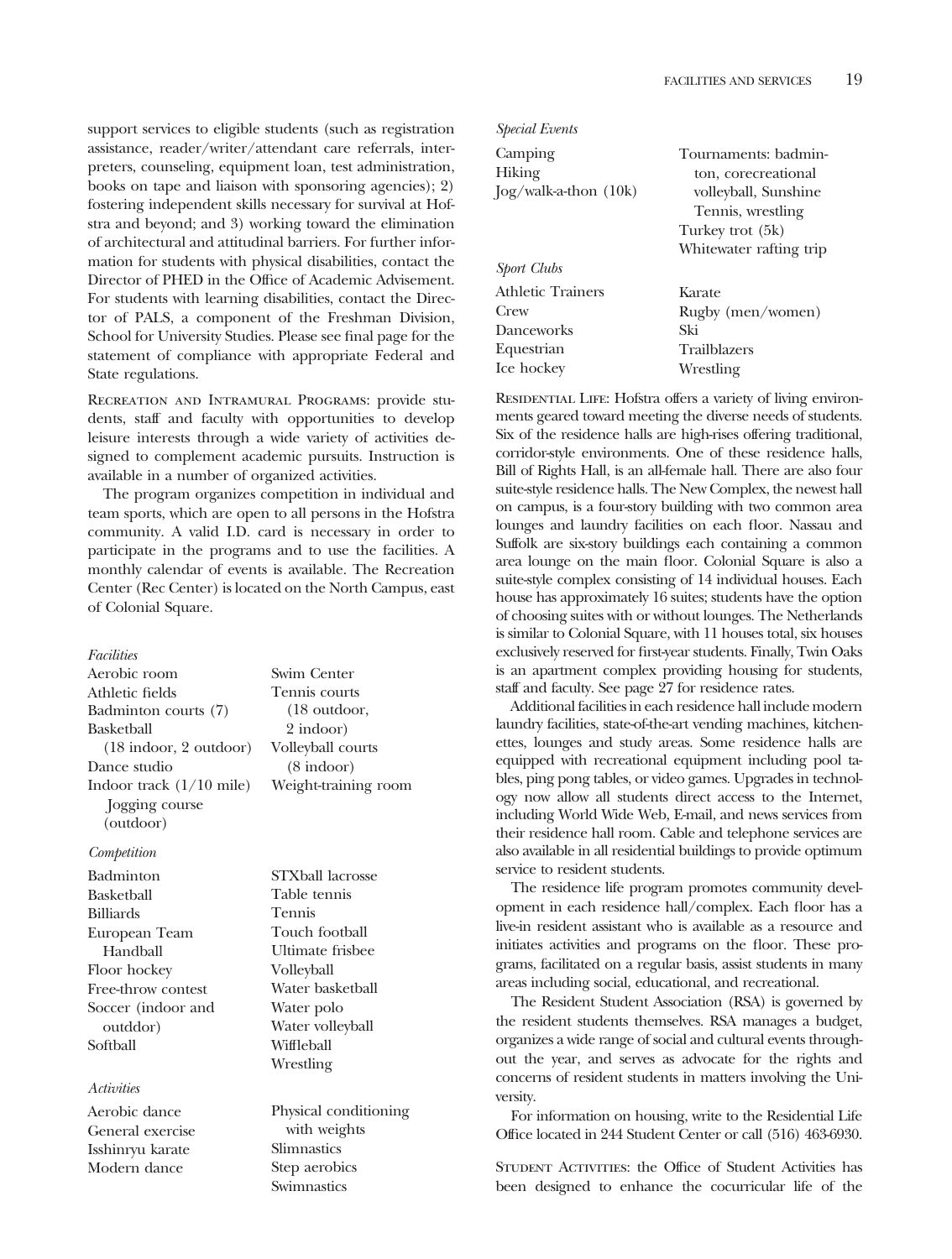Hofstra community and help students become more involved. We encourage students to participate in the many clubs, organizations and campus events that Hofstra has to offer. It is our job to see that each and every student gets the most out of their college experience. We feel very strongly that the best way to become a well-rounded student is to get involved! Since Student Activities is based on this belief, we have done our best to make sure that there is something for everyone. There are hundreds of conferences, lectures, workshops, cultural programs, seminars, concerts, dance parties and socials that take place at Hofstra each semester. In addition, there are more than one hundred clubs and organizations on campus. With all that Hofstra offers, all you need is the motivation and desire to want to get involved. Through your involvement, you will not only enjoy your college experience, but you will develop invaluable leadership, organizational, and communication skills. The following is a list of all the clubs and organizations that are currently active:

### *Cultural Clubs*

African Caribbean Society (ACS) African Peoples Organization (APO) Asian-American Organization (AAO) Cultural Italian American Organization (CIAO) Hellenic Society Hillel

#### *Creative Arts Clubs*

Danceworks Hofstra Gospel Ensemble Hofstra Independent Music Organization

#### *Media Clubs*

The Chronicle (newspaper) Font (literary magazine)

*Preprofessional Clubs*

Accounting Society AIESEC International Business Society Anthropology Club Associate of Professional Health-Oriented Students (APHOS)

Hofstra Christian Fellowship Hofstra Organization of Latin Americans (HOLA) Islamic Organization Nirvana Organization of International Students (OIS) Protestant Community Spanish Club Unity

Imani Dance Ensemble Masquerade Musical Theatre Co. Spectrum Players

Nexus (yearbook) Nonsense (humor magazine)

Athletic Trainers Club Economics Association Financial Management Association Geology Club Hofstra Marketing Society Hofstra Prelaw Society

Hofstra Tax Society Information Systems Association Institute of Management Accountants (IMA) National Association of Black Accountants National Society for Black Engineers (NSBE) Young Entrepreneurs Rube Goldberg Club Scabbard and Blade Army

*Politically/Socially Active Clubs* African Latino Fraternal Sororal Alliance (ALFSA)

College Republicans of Hofstra University Gay and Lesbian Alliance (GALA) Inter-Fraternity Council (IFC)

*Service Clubs* ACES Circle K Class of 2000-2004 Entertainment Unlimited Hofstra Concerts

*Sports Clubs* Hofstra Crew Hofstra Equestrian Team

*Fraternities* Alpha Epsilon Pi Alpha Kappa Psi Alpha Phi Alpha Crown and Lance Delta Sigma Phi Epsilon Sigma Kappa Sigma Malik Sigma Psi Manchester House

*Sororities* Alpha Epsilon Phi Alpha Kappa Alpha Alpha Phi Alpha Theta Beta Delta Chi Delta Delta Phi Epsilon KDA

Officer Preprofessional Society Society for the Advancement of Management (SAM) Society of Hispanic Professional Engineers Women in Business Women in Communications Society (YES)

Inter-Fraternity/Sorority Council (IFS) Model UN Panhellenic Association Philosophy Club Political Affairs Club Students for Social and Ecological Justice Young Democrats

Organization of Commuter Students (OCS) Student Government Association Students for Non-Alcoholic Programs (SNAP)

Hofstra Ice Hockey Team Men's Rugby Table Tennis Club

Pershing Rifles Phi Iota Alpha Pi Delta Psi Sigma Alpha Epsilon Sigma Alpha Mu Sigma Pi Tau Epsilon Phi Tau Kappa Epsilon Zeta Beta Tau

Omega Phi Beta Phi Epsilon Phi Sigma Sigma Sigma Delta Tau Sigma Gamma Rho Sigma Iota Alpha Sigma Sigma Sigma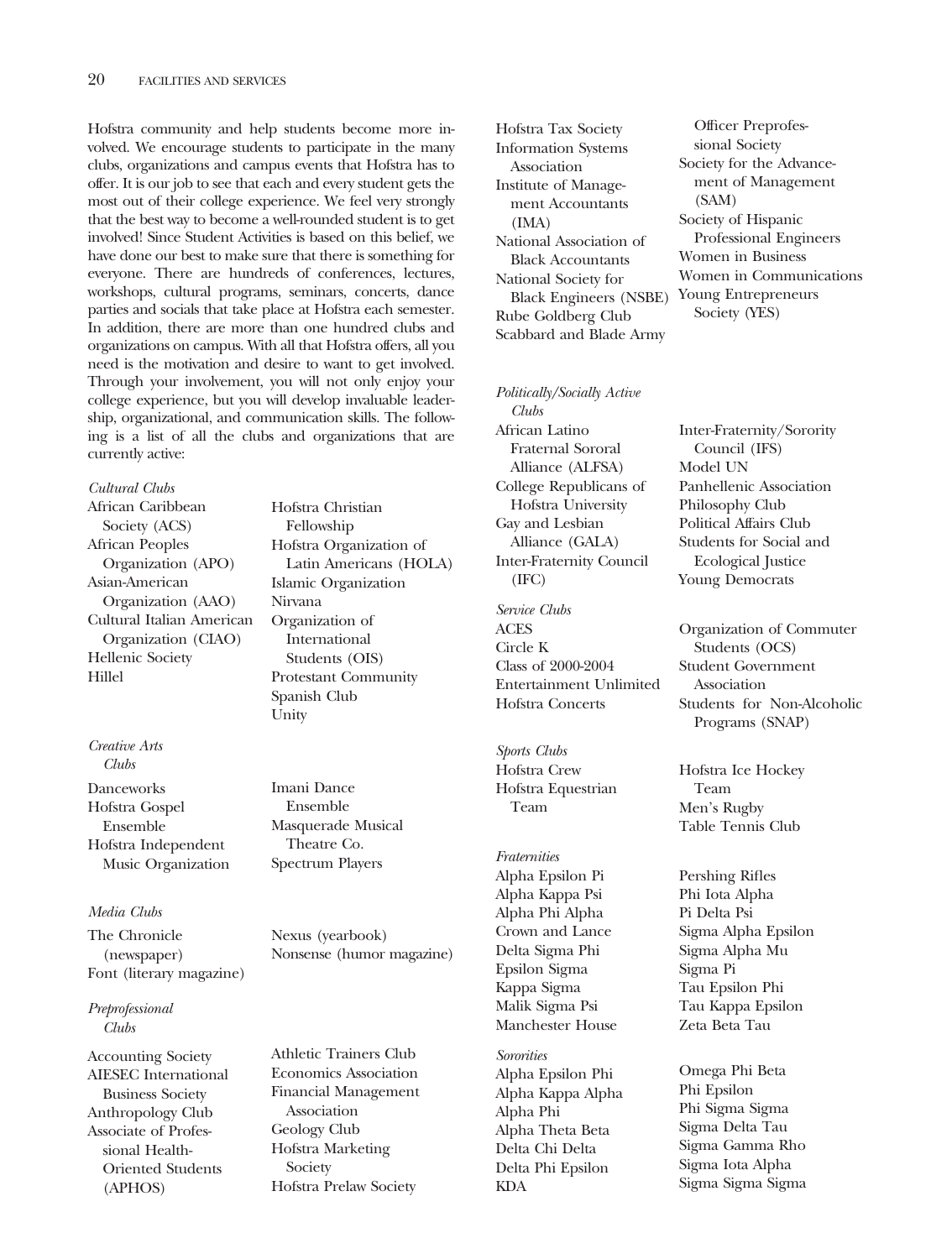If you have any questions or concerns please feel free to contact us at (516) 463-6914 or stop by the office at 242 Student Center. We look forward to meeting you.

STUDENT CENTER: provides the facilities within which the cultural aspects of our academic-social community can develop. It is the focal point of campus community life. Here commuter and resident students meet for meals, socializing, and the business and pleasure of student government, publications, clubs, hobbies and a wide variety of special events.

In addition to dining halls, meeting rooms, the Rathskeller, Service Desk, Bookstore, Student Center Theater, a full service travel agency, a beauty parlor and several congenial lounge areas, the Center houses the following offices: Dean of Students, Director of Student Activities, Office of Residential Life, Office of International Students, Hofstra Cultural Center, Residential Computing, HofstraCard Services, Facilities Management, Conference Services, Scheduling, and the Chaplains Offices.

See Food Services and Hofstra USA entertainment center, page 15.

Office of Student Employment: Students who are interested in working on campus while attending classes can take advantage of the large number of part-time jobs that are available throughout the University. The Office of Student Employment provides job information for undergraduate and graduate students.

This Office of Student Employment maintains a listing of positions. To apply for an on-campus job the student should visit the office located in the Human Resources Center for a referral.

For information regarding off-campus part-time employment or internships, please see the description for the Career Center.

SWIM CENTER: the indoor Olympic-sized pool, occupies the South wing of the Physical Fitness Center. It includes four diving boards, two moveable bulkheads, which can divide the pool for separate activities and complete support facilities: locker rooms, showers, bleachers and offices. The pool also includes an underwater observation window, the most technologically advanced electronic timing system and accessibility for the handicapped. A complete range of recreational, instructional and competitive aquatic activities are available.

Tutorial Program: the University Tutorial Program is a unit of the Center for University Advisement designed to provide academic assistance to Hofstra's undergraduate students. Individual and group tutoring is the focus of the program. Students enrolled in the program may request tutorial assistance during a semester for as many as three (3) courses. Students are entitled to a 1 1/2 hour tutoring session per course per week.

Beginning the third week of class, those interested in enrolling in the program may fill out an *Application to Receive a Tutor*, which can be obtained in the Center for University Advisement. Once a completed application has been received, an appropriate tutor is assigned. Tutors are assigned

on a *first-come, first-served basis*. The entire application process takes approximately one week. No new applications are accepted during the last month of the semester.

In addition to individual and group tutoring, several academic departments sponsor tutoring in a laboratorytype setting in conjunction with the University Tutorial Program. This arrangement provides students with yet another way to obtain academic assistance. No application is necessary to use these laboratories.

Students enrolled in the NOAH Program receive academic support services through the University Tutorial Program. These services include the assistance of English and reading specialists, as well as individual and group tutoring in all subjects. (A detailed description of the NOAH Program can be found by using the index in this *Bulletin*.

The athletic component of the University Tutorial Program is administered by the University Tutorial Program's academic counselor. Addressing the academic needs of Hofstra's student-athletes and working in conjunction with the Athletic Department, this component includes academic advisement, the monitoring of degree progress, and the Study Hall Program.

Students requiring assistance and/or additional information may contact the University Tutorial Program in 202 Davison Hall or call (516) 463-3500.

University Club, located in David S. Mack Hall, is a private membership club for members of the Hofstra community (faculty, staff, graduate students, alumni, friends and trustees). The Club offers excellent food, attractive and comfortable meeting and dining facilities as well as special events. The Club is also available on a contract basis for private social functions and business meetings. Located near the entrance to the North Campus.

University Technical Services, located in Butler Annex, is a division of Campus Life responsible for coordinating and approving, for standardization, the purchases of audio-visual and electronic equipment and the maintenance and repair of audio-visual equipment in use by both academic and non-academic departments. The unit installs and repairs all security systems on campus and the interfacing of fire alarm systems to the Hofstra Information Center monitoring station. It designs, installs and repairs audio and video systems throughout the Hofstra community.

WELLNESS CENTER (formerly the Health Center): confidential medical care is provided to Hofstra students at the Hofstra University Wellness Center.

*Health Services:* all students are required to provide a physician's medical history and physical examination which includes the New York State required proof of immunization against measles (two injections), mumps and German measles. Physicians and nurse practitioners are available on a daily basis and hours are posted. Women's health as well as other services are available throughout the week. Nurses are available for emergencies and a physician is on call at all times. If hospital care is necessary, transportation to a local hospital is provided by public safety.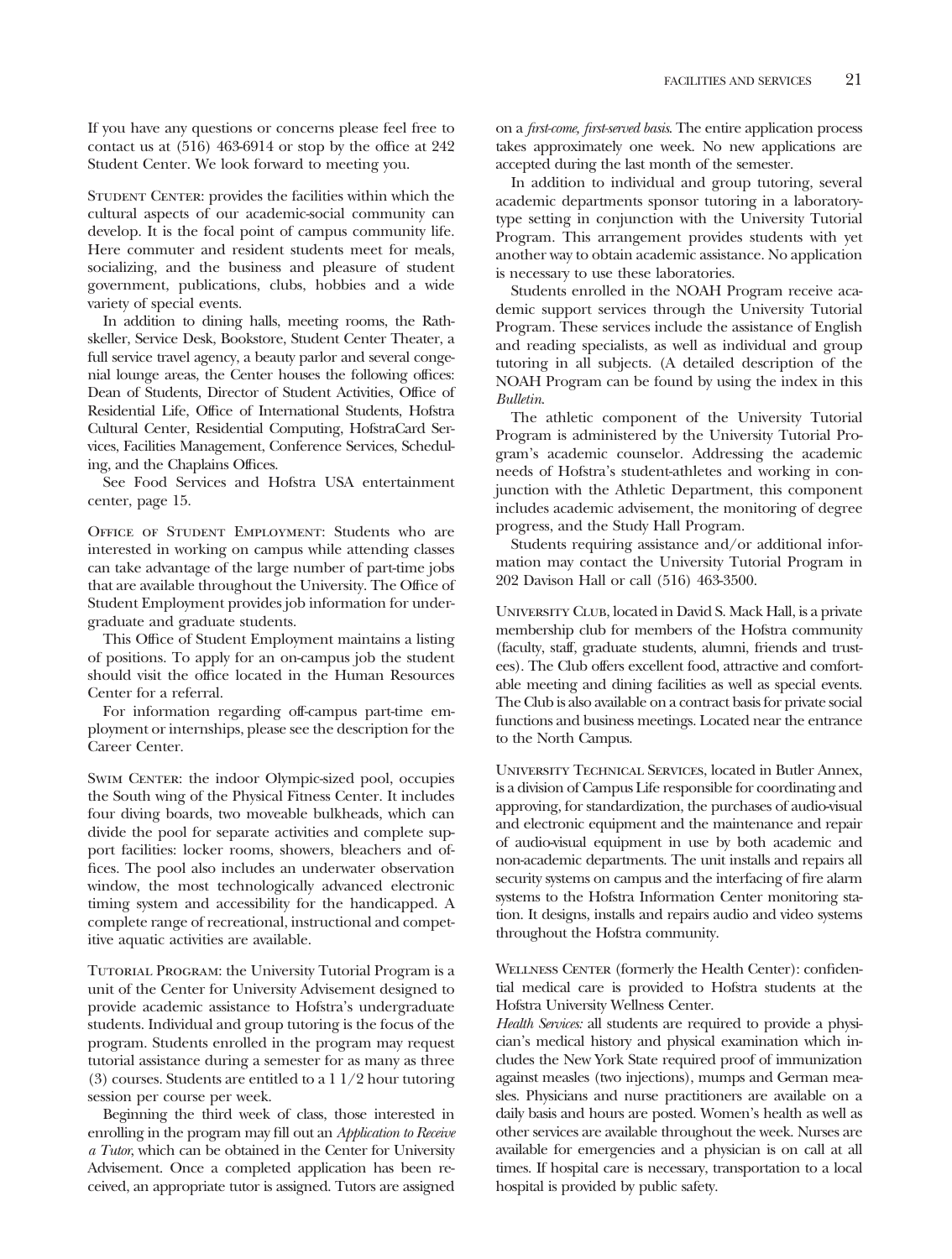Medical treatment or evaluation is not part of a student's Hofstra record.

During the summer months, the Wellness Center is open Monday through Thursday from 9 a.m. to 5 p.m.; Friday 9 a.m. to 4 p.m. Located on the North Campus, first floor of Republic Hall: (516) 463-6745.

### EDUCATIONAL SERVICES

CENTER FOR GERONTOLOGY: an administrative unit within the School of Education and Allied Human Services which serves as a resource for professionals in the field of gerontology and related disciplines, as well as senior members of the community and their families. In addition to conferences, workshops, seminars, and informational materials, the Center also provides consultations for community members. The Ruth F. Gold Endowment supports guest speakers on topics of interest to older persons, their families and professionals in the field. Through the Lazarus Endowment funding is available for gerontological research and program development in the areas of Alzheimer's Disease and other dementias.

CERTIFICATION OFFICE: advises undergraduate and graduate students regarding the latest New York State certification requirements for teachers, school counselors, school psychologists and administrators. In addition, this office is responsible for recommending students for certification to the New York State Education Department upon completion of Hofstra's New York State-registered, NCATE-accredited education programs. Certification applications must be submitted to the Certification Office during the semester in which students intend to graduate. This office, part of the School of Education and Allied Human Services, is located in Mason Hall, room 214.

Computer Services: The University Computer Center provides computing services to all sectors of the Hofstra community. The Center's staff is committed to providing professional support for all computing activities on campus.

Located in McEwen Hall, the Computer Center houses an IBM Mainframe, a DEC Alpha 8400, an SGI Challenge server running UNIX, and several additional Novell servers which support more than 2,000 computers in computer labs, faculty offices, residence halls, and administrative offices.

Student Computing Services manages four computer labs conveniently located around the campus. These labs are staffed by trained assistants and are available to all students with a valid HofstraCard for completing class assignments and for personal enhancement.

More than 300 workstations (PC and Macintosh G3) are available. The Hammer Lab (formerly located in Memorial Hall) is now located in the East Wing of the Axinn Library, first floor) and it is open 24 hours each day. The Weller lab is located in the basement of Weller Hall and contains PCs for general use. The Gallon Wing lab contains Macintosh G3s. Calkins Lab has both Macintosh G3s and PCs for general use. This lab is open extended hours for the convenience of the students.

In addition to the four open access labs, there are approximately twenty specialized computer labs which are managed by different departments. Two examples are the Fine Arts Lab in Calkins Hall with an extensive collection of multi-media and graphics software (managed by the Fine Arts department) and the Dionne Lab, located in McEwen Hall which is also a specialty lab with the most current multi-media software and hardware (managed by Faculty Computing Support). C.V. Starr Hall, which opened in the fall of 2000, also contains an additional six collaborative classrooms with state-of-the-art computer equipment used for instruction by the Frank G. Zarb School of Business.

Faculty Computing Support maintains a large collection of software for student and faculty use. The major programming languages  $(C, C++, Java, Visual Basic, and$ COBOL) are supported. Application software such as WordPerfect, Microsoft Word, Microsoft Excel, and Microsoft Access are also supported. Multimedia software such as Adobe Photoshop, Adobe Premiere, Macromedia Director, PowerPoint, and Quark Xpress, are also available in some of the labs.

Computer Center personnel are available to provide training and assistance to students and faculty. Training seminars are scheduled regularly. For more information about training seminars for students, please contact Student Computing Services at ext. 3-3052. For information about training seminars for faculty, please contact Faculty Computing Support at ext. 3-6894.

LANGUAGE LABORATORY: offers a variety of opportunities and resources to students of foreign languages, English as a Second Language (ESL) and students enrolled in Hofstra's speech program.

Fifty audio monitoring stations are available for both placement tests and required laboratory work. Hofstra television, original version of foreign films and live foreign broadcasts are available in 18 audio, video and computer stations. A 32-seat instructional classroom, equipped with audio and overhead video monitors, is available for foreign language and ESL students. Computer-assisted instruction can be obtained through multi-media (CD-ROM: IBM and Macintosh) computer stations and software in the laboratory. Classrooms are available for both group work and tutoring sessions. Located in the Learning Technology Center, 213 Memorial Hall.

Libraries: Comprised of four libraries and a number of individual collections, the Hofstra University Libraries are found in three locations on campus. The Joan and Donald E. Axinn Library on the south campus houses circulating book and journal collections and the Harold E. Yuker Reference Library. The West Campus Library is located on the University's West Campus, at 619 Fulton Avenue. The Barbara and Maurice A. Deane Law Library is located in the Seryl and Charles Kushner Hall of the Law School. The University Libraries have a total collection of approximately 1.6 million volumes as well as resources in nonprint media. The holdings of the Libraries can be searched through LEXICAT, the online public catalog, which is also available on the World Wide Web.

The Libraries participate in the OCLC online network of approximately 39,517 libraries, in 76 countries. The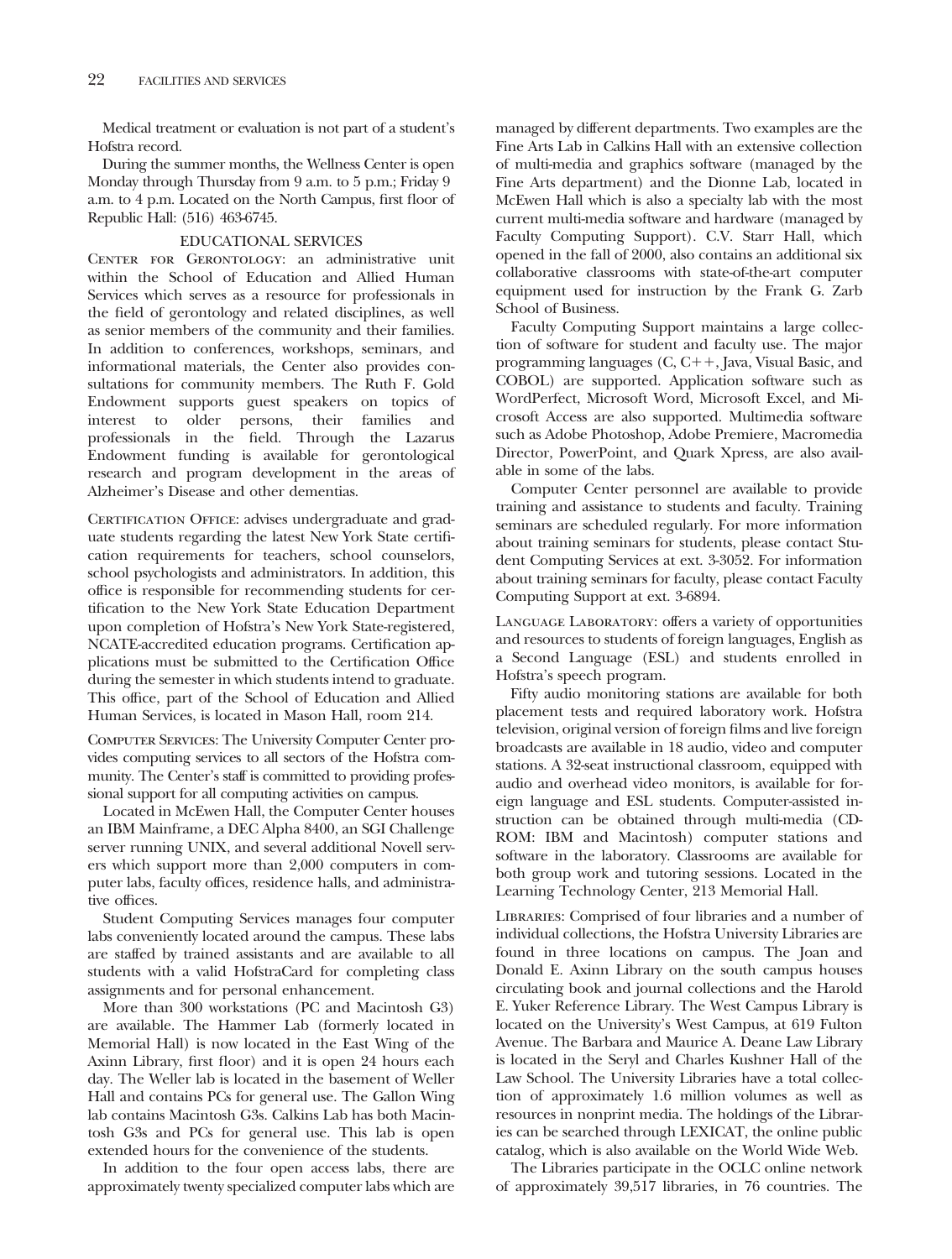OCLC computer database which contains bibliographic and cataloging information about the holdings of member libraries and provides extensive research and interlibrary loan data.

*The Barbara and Maurice A. Deane Law Library* contains approximately 475,000 volumes and volume equivalents.

*The Joan and Donald E. Axinn Library's* collections total approximately 900,000 volumes. The circulating book collection is housed on six open stack floors. Many current periodicals are available on open shelves and the remainder of the collection is in closed stacks.

*The Harold E. Yuker Reference Library,* located within the Axinn Library, contains a comprehensive reference collection of over 40,000 volumes. The Reference Library also provides access to electronic resources via the World Wide Web and through a Local Area Network of 43 workstations and standalone PCs. Among the over 90 online index and abstract databases available are: *ABI Inform, America: History & Life, Book Review Digest, Education Abstracts, Humanities, Abstracts, LegalTrac, MEDLINE, PAIS International, PsychINFO, Social Science Abstracts, ValueLine and WorldCat.* Many of these databases are available to Hofstra users from home via the Internet. Full text access is available for *Newsday,* the *New York Times, Global Access* (annual reports and 10K's), LEXIS-NEXIS Academic Universe, ProQuest, Dow Jones, JSTOR, Project Muse, and Wilson Select and EBSCO. Additional services include interlibrary loan and document delivery.

The Wydler Government Depository, located on the second floor within the Axinn Library, includes 200,000 items in hardcopy and microform, and 60,000 maps. The Curriculum Materials Center, located on the lower level of Monroe Hall, provides a variety of print and non-print materials to students from the School of Education and Allied Human Services. Both of these collections are in open stacks.

Media Services, located on the lower level of Monroe Hall, provides faculty and students with audiovisual services to support classroom instruction. The collection of approximately 5,000 non-print items, which includes VHS, laser disc and DVD video programs, audio cassettes and CDs, and CD-ROMs, can be searched through LEXICAT. In-house facilities for use of these materials include individual carrels and small-group rooms equipped for use of all formats represented in the collection. A full range of audiovisual equipment can be delivered to most classrooms or checked out by students. Other services provided include overhead transparency and 35mm slide production, in-class audio- and videotaping, audio and video editing and duplication, and 16mm film to video transfer.

*The West Campus Library* houses Technical Services, the University Archives and the Long Island Studies Institute/ Rare Books and Manuscripts Collections. The University Archives maintains historical noncirculating records of Hofstra University. Official publications, audio and video tapes, and papers of selected members of the Hofstra community are available for research use within the Archives. The Archives maintains its own indexes, guides, and shelflists of the collections.

The Department of Rare Books and Manuscripts is the University's repository for rare books, manuscripts, and other research materials. These resources are organized as collections of related information rather than by individual title. Included are notable collections which focus on the art and history of the book, twentieth-century literature, Long Island history, the history of reading instruction, the rise of Nazi propaganda in Germany, and the Avant-Garde movement in art and literature. Items in Special Collections do not circulate.

The Long Island Studies Institute is a cooperative venture of Hofstra University and Nassau County. In addition to publishing books related to Long Island's history, the Institute conducts workshops, conferences and seminars. The Institute also houses two major collections of the study of Long Island's history—Nassau County's Museum Collection and Hofstra University's James N. MacLean Collection of New York State History. Together, these collections constitute a major research repository, consisting of books, photographs, newspapers, maps, census records, genealogies, government documents, manuscripts and audio/visual materials related to the history of New York State, Nassau County, and Long Island. The Institute is open to the general public as well as to Hofstra students and faculty.

Marriage and Family Therapy Clinic: provides clinical services to individuals, couples, and families who are experiencing any type of relationship problem. The Marriage and Family Therapy model is one of empowerment that encourages persons to develop effective ways of achieving fulfilling and satisfying relationships. Issues are explored such as: parent/adolescent relationships, anxiety or depression stemming from relationship problems, sex therapy, family therapy with chronically ill family members, bereavement and many others. Groups are also available for men, women, adolescents, singles, divorce, remarriage, etc.

The Clinic provides low cost fees to enable all members of the Long Island Community to participate in the Clinic services.

The Clinic is open Monday through Friday, 9 a.m. to 9 p.m., and Saturday, 9 a.m. to 4 p.m. The Marriage and Family Clinic is located in the Saltzman Community Services Center.

Psychological Evaluation, Research, and Counseling Clinic: offers diagnostic, counseling and therapy services to children, adolescents, adults and families exhibiting a wide variety of problems related to learning, job performance, personal adjustment, stress and family harmony. The Clinic is staffed by supervising psychologists and graduate students in the clinical and school psychology and school/ community psychology doctoral programs.

Low cost fees enable the Clinic to provide important psychological services to the Long Island community.

The Roman Scholarship Fund has been established for counseling sessions for abused people of both sexes and all ages who are clients of the Abuse Center, a division of the Psychological Evaluation, Research, and Counseling Clinic.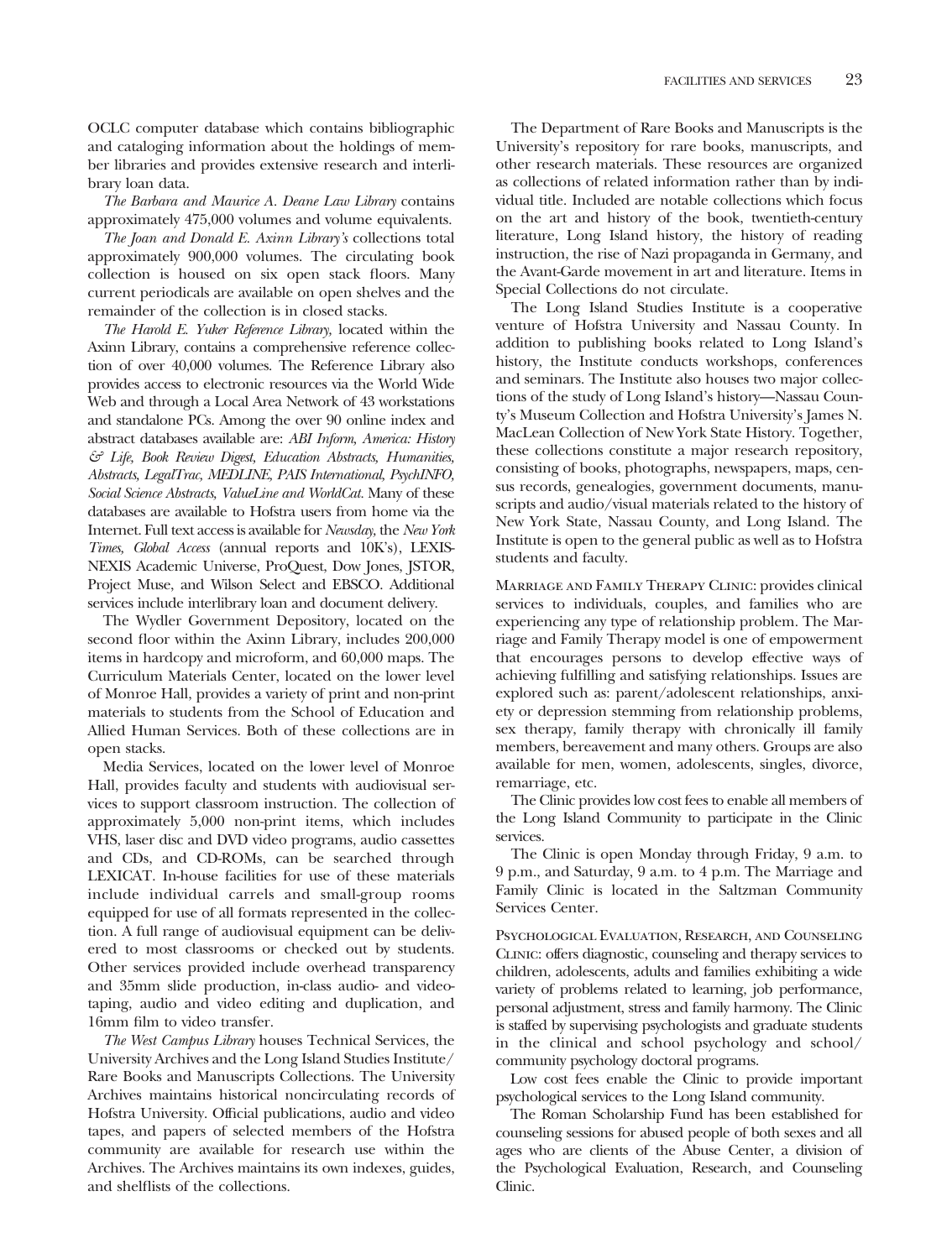The Clinic is open Monday through Friday from 8:30 a.m. to 9 p.m.; Saturday from 8:30 a.m. to 4 p.m. and is located in the Saltzman Community Services Center.

THE LITERACY STUDIES RESOURCE CENTER: maintained by the Reading Program as part of its graduate program as well as a university and community resource. The Center was established as a satellite of the Educational Retrieval and Information Center (ERIC) by the national government. It has expanded into a resource which has a small circulating collection of research materials related to reading, linguistics and cognitive psychology as well as a large reference unit. Users may find research material in reading dated as far back as 1893.

The Center is open to the public Monday through Thursday, 9 to 5 p.m. and Friday, 9 to 4 p.m. It is staffed by doctoral students and faculty from the Reading Program and is located in 102E Mason Hall.

Reading/Writing Learning Clinic: located in the Saltzman Community Services Center, provides individual evaluations of reading/writing ability, individual and group instruction, secondary reading/writing study skills, and preparation for the verbal section of the Scholastic Aptitude Test (SAT). Services are provided directly by certified reading specialists for children, adolescents and adults. Graduate students serve as interns at the Institute to fulfill practica requirements.

SPECIAL EDUCATION AND REHABILITATION CENTER: an administrative unit within the areas of Special Education and Rehabilitation Counseling, is concerned with research and special projects in rehabilitation counseling and in the education of children and adults with disabilities. Center activities include short term training institutes, consultations with schools and agencies in the community, research and demonstration projects.

Speech-Language-Hearing Clinic: provides diagnostic, therapeutic, counseling and referral services to children, adolescents and adults exhibiting a wide range of speech, language communicative disorders. Comprehensive audiological evaluation, hearing-aid evaluation and aural rehabilitation programs are offered.

The services of the Clinic are available to Hofstra students, faculty, staff and to the community at large. Referrals by self, faculty or other professionals are accepted. The Clinic is staffed by certified professionals who provide direct supervision to graduate students fulfilling practica requirements.

The Clinic, located in the Saltzman Community Services Center, is open Monday through Thursday, 9 to 5 p.m.; Friday, 9 to 4 p.m.; some evenings until 8 p.m. and Saturday mornings.

The Speech-Language-Hearing Clinic is fully accredited by the Professional Services Board of the American Speech-Language-Hearing Association.

WRITING CENTER: administered by the English Department, is located in room 208 Calkins Hall and offers free, one-on-one instruction concerning challenges such as

writer's block, essay organization, and revision. Tutors assist students working on critical essays or research papers for their courses as well as cover letters or personal statements for applications to graduate schools or employers. Rather than proofreading papers for students, tutors teach students to identify errors, edit, and revise their own writing. In this way, tutors work to produce better writers as well as better writing. Although the Writing Center serves the entire Hofstra community, students enrolled in English Composition courses should seek help from their instructors rather than from Writing Center tutors. For further information, please contact the Center by telephone at 463-5463 or by e-mail at enghofwrit@hofstra.edu

## CULTURAL RESOURCES

THE HOFSTRA CULTURAL CENTER (HCC) is an internationally renowned umbrella organization which includes a Conference and Symposia Program, a Theater Program, a Music Program, the Hofstra Museum, and the publications of the scholarly journal *Twentieth-Century Literature* as well as the proceedings of the Hofstra Cultural Center conferences. The activities of each of these units augment the offerings of the academic departments of the University.

*The Conference and Symposia Program* develops educational programs related to the cultural and interdisciplinary experience of students, faculty, staff, alumni and international scholars; plans and coordinates conferences in the fields of the humanities, business, law and the sciences to promote the University as an international arena of scholarly thought and to foster Long Island as a cultural entity. The Center sponsored more than 100 conferences and has won international recognition for its Women Writers' Conferences and for its Presidential Conference Series, which started in 1982 with the Franklin D. Roosevelt Centennial Conference, continued thereafter, with conferences on Harry S. Truman, Dwight D. Eisenhower, John F. Kennedy, Lyndon Baines Johnson, Richard Nixon, Gerald R. Ford, Jimmy Carter, Ronald Reagan, and George Bush. A regular series of conferences on popular culture personalities have also been included with conferences on Babe Ruth, Frank Sinatra, Bing Crosby, Louis Armstrong and George Gershwin. Forthcoming conferences will focus on Nobel Peace Prize Laureates, Melville's *Moby-Dick*, John Steinbeck and the 300th anniversary of the founding of St. Petersburg.

*The Theater Program* of the Hofstra Cultural Center was founded in 1985, and offers a series of performances during the fall and spring semesters, often designed to augment conferences organized under the auspices of the Conference and Symposia Program. Casts may include students, faculty, members of the administration, alumni as well as performers from the local community and professional guest artists. The Theater Program also includes *Hofstra USA Productions,* founded in 1983.

*The Music Program* of the Hofstra Cultural Center includes *The International Concert Series* and special musical events in conjunction with conferences and symposia. The Hofstra Cultural Center arranges concerts on campus and has developed exciting working relationships with the Consulates of Austria, Germany, Israel, Italy, The Netherlands and many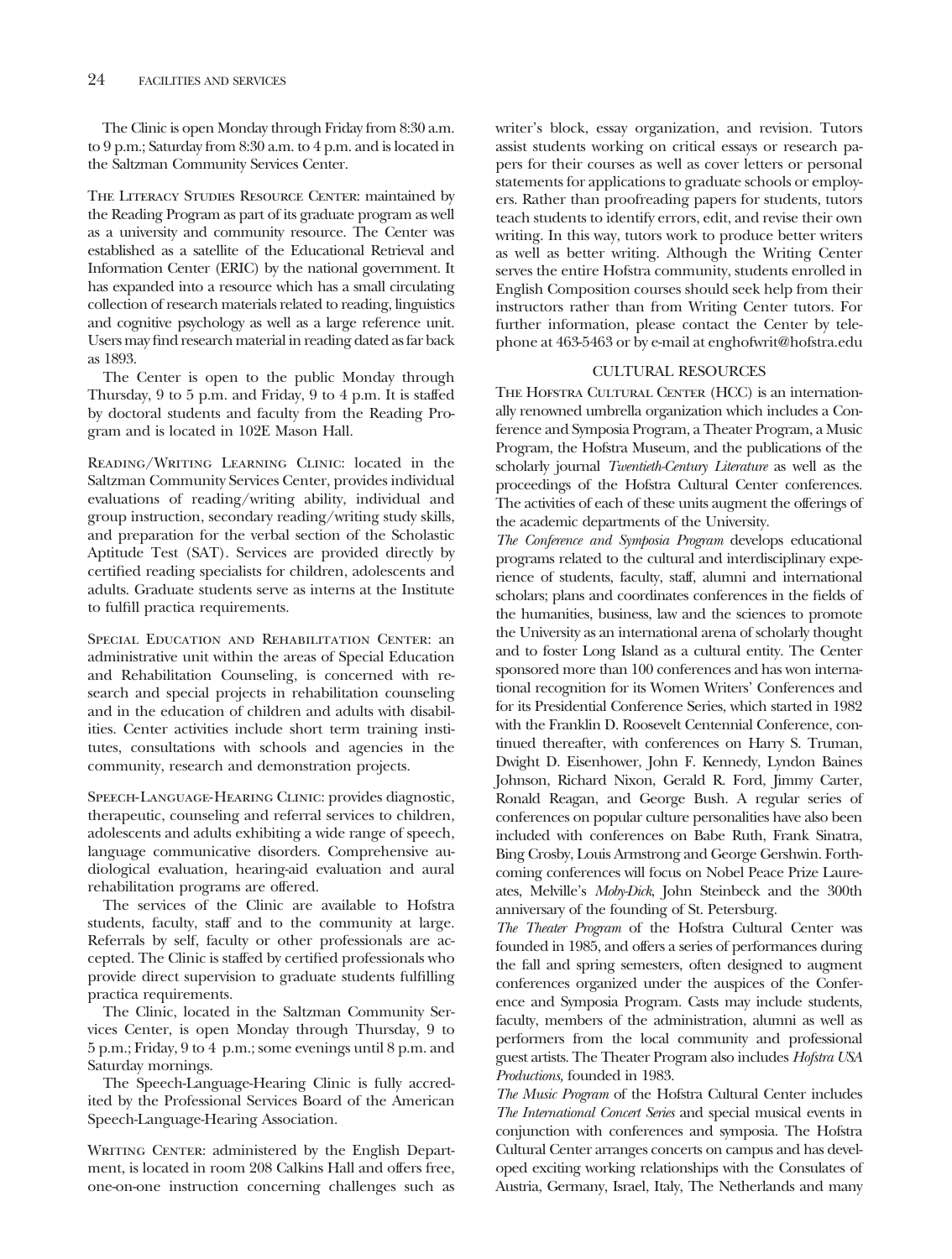other countries. Musicians from these countries perform on campus as part of the International Concert Series.

The Conference and Symposia Program, the Theater Program and the Music Program maintain offices in the Student Center.

*The Hofstra Museum* includes three dedicated indoor exhibition spaces and the outdoor sculpture on Hofstra's north and south campus areas. It has been honored with accreditation by the American Association of Museums for maintaining the highest standards in Hofstra's continuing effort for excellence in art and artistic endeavors. The Hofstra Museum collection of more than 4,000 objects is one of the most valuable at a university in the greater New York area and contains major works of art, specializing in modern European and American painting, sculpture, photographs and prints as well as Asian, Oceanic, African and Pre-Columbian art. The Museum is responsible for over 65 pieces of outdoor sculpture in various locations throughout the 240 acre campus. Walking tour maps can be found in the galleries. The Museum coordinates about 12 exhibitions annually and provides occasional special lectures and accompanying programs. When possible, the Museum coordinates exhibitions to receive educational support through the Conference and Symposia Program.

The dedicated exhibition areas of the Hofstra Museum include the Emily Lowe Gallery; the David Filderman Gallery and the Rochelle and Irwin A. Lowenfeld Conference and Exhibition Hall.

*David Filderman Gallery* (Axinn Library, 9th floor) presents exhibitions often related to University conferences, seminars, lectures and courses. Exhibitions contain works from the Axinn Library, from holdings of other institutions and individuals and from the Museum's permanent collections. Hours: Monday though Friday, 9 to 5 p.m.; Saturday and Sunday, 1 to 5 p.m.

*Emily Lowe Gallery* (Lowe Hall) offers a wide variety of programs in the visual arts which deal with contemporary and historical issues. Each academic year, major temporary exhibitions serve the educational programs of the University. The Gallery also houses the permanent art collection. Hours: Tuesday through Friday, 10 to 5 p.m.; and during exhibitions, the Gallery is open on Saturday and Sunday, 1 to 5 p.m. Summer hours, when exhibits are being held (June-August): Monday through Thursday, 10 to 4 p.m. The main offices of the museum are housed in Emily Lowe Gallery; Office hours are Monday through Friday, 9 to 5 p.m.

*Rochelle and Irwin A. Lowenfeld Conference and Exhibition Hall,* 10th floor, Axinn Library, houses exhibitions from the University's art collection and other sources. Hours: Monday through Friday, 10 to 5 p.m.; Saturday, Sunday, 1 to 5 p.m. *The Long Island Studies Institute*, in addition to its research collections, sponsors workshops, meetings, conferences and publications pertaining to Long Island and its heritage.

*Twentieth-Century Literature* is a scholarly and critical journal entering its forty-sixth year of publication. It is published four times a year and includes articles on all aspects of modern and contemporary literature, including articles in English on writers in other languages. Edited at Hofstra, the journal publishes the works of scholars throughout the United States and abroad. Each year the *Andrew J. Kappel Twentieth-Century Literature* prize of \$500 is awarded for the outstanding essay submitted to the journal.

INSTITUTE OF THE ARTS: provides broad cultural programs for the benefit of University and community audiences. The Institute supports interdisciplinary programs that relate to and serve the creative and performing arts.

Musical Organizations: all musically qualified students are invited to join the musical organizations on campus: University Concert Band, Symphonic Wind Ensemble, Orchestra, Mixed Chorus, University Chorale, Collegium Musicum, Opera Theater, Jazz Ensemble, New Music Ensemble, Flute Ensemble, String Ensemble, Brass Ensemble, Percussion Ensemble and the Chamber Singers. Details regarding auditions, rehearsal schedules, etc., are available from the Music Department. Semester-hour credit is optional and available up to a maximum of 6 semester hours on a Pass/ $D+$ /D/Fail basis. (See page 65.) Credit for Collegium Musicum, Opera Theater, Jazz Ensemble, Flute Ensemble, String Ensemble, Brass Ensemble, Percussion Ensemble, Opera Theater and the Chamber Singers is earned through Music 20, *Ensemble.*

Music ListENING ROOM: a collection of approximately 4,500 cataloged recordings available for listening in 103 Emily Lowe Hall, Monday through Thursday, 9 a.m. to 8 p.m.; Friday, 9 to 5 p.m., and Saturday and Sunday, 11 to 4 p.m.

Radio: WRHU-FM, Radio Hofstra University, broadcasts 30 miles in all directions to much of Long Island and New York City as well as to parts of Connecticut and New Jersey. WRHU's federally licensed frequency is 88.7 FM with a power of 470 watts. The station's community radio programming has 31 distinct formats, is on the air 22 hours a day, 365 days a year, and reaches a potential audience of three to four million people. One format is a special news and information program "Hofstra's Morning Wake-up Call," 7 to 9 a.m., Monday through Friday, targeted primarily for the University's students, staff, faculty, and alumni.

With the exception of four professional administrators, and certain community volunteer specialty show producers, the station is student-staffed and operated. WRHU is an integral part of the School of Communication and the station's new digital quality broadcast facility is also used for academic work and professional recording projects, for which qualified students can receive stipends. The station offers a free noncredit course in audio-engineering, announcing, and production to students who are selected through an interview process. Regular work at WRHU is recommended as one of the most effective methods of learning the business of radio broadcasting and audio production since it offers a practicum not generally available in regular academic classroom learning. WRHU has an operating staff of approximately 120 people.

The WRHU Radio Alumni also offer station participants financial and job-related assistance through The Jeffrey C. Kraus Radio Scholarship Fund.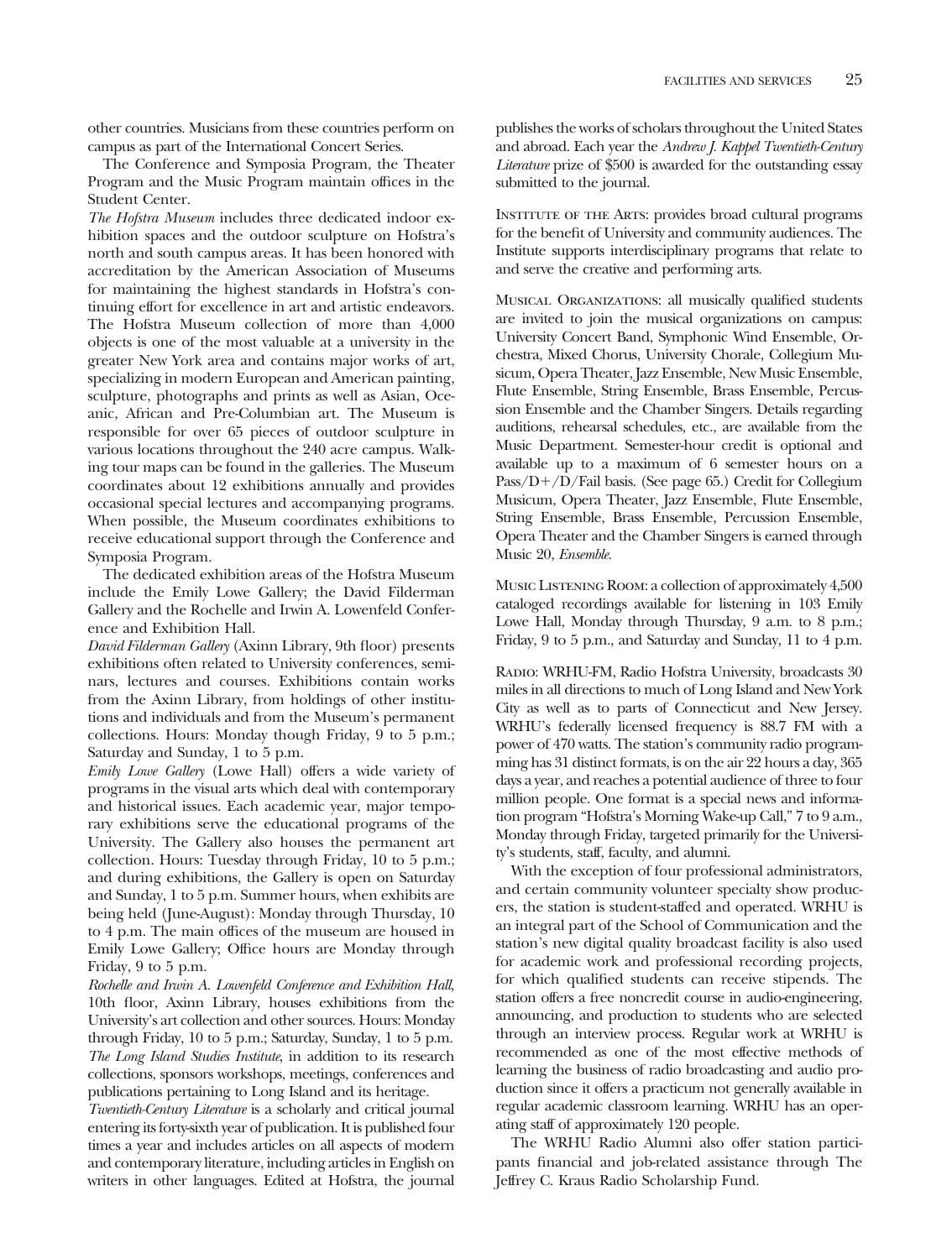# Tuition and Fees

Tuition and other fees are payable as specified below. Checks and money orders should be drawn to the order of Hofstra University for the exact amount of the tuition and fee payment. The privileges of the University are not available to the student until completion of registration and the payment of all fees, tuition and penalties due at that time. Hofstra's policy does not permit a student to register for a subsequent semester if the student is in arrears for a prior semester. For remission policy, refer to page 67, "Withdrawal from the University."

An estimated cost of books and supplies is listed at the end of this section.

*Hofstra University reserves the right to alter this schedule of charges and other fees without notice.*

Listed below are the rates for the **2001-2002** academic year. Current information may be obtained by calling the Office of Student Accounts (516) 463-6828.

| 1. APPLICATION FEE<br>Payable upon application for admis-<br>(nonrefundable)                                                                                                                | 40.          |
|---------------------------------------------------------------------------------------------------------------------------------------------------------------------------------------------|--------------|
| 2. TUITION DEPOSIT<br>Undergraduate $\dots\dots\dots\dots\dots\dots$ \$<br>See Procedure for Admission, page 58.<br>See Procedure for Admission<br>Governing Doctoral Programs,<br>page 81. | 250.<br>250. |
| 3. UNIVERSITY FEE, per semester<br>Students registering for 12 or more                                                                                                                      | 292.         |
| Students registering for more than                                                                                                                                                          |              |
| 6 and fewer than 12 credit hours $\dots$ .<br>Students registering for 6 or fewer                                                                                                           | 152.         |
| Maintaining Matriculation<br>See Final Semester Registration, Off-<br>Campus Study, page 70.                                                                                                | 76.<br>76.   |
| 4. HEALTH CENTER FEE, per semester<br>Students registering for 12 or more                                                                                                                   |              |
| Students registering for less than                                                                                                                                                          | 53.          |
| $12$ credit hours \$                                                                                                                                                                        | 32.          |
| 5. TUITION, per semester, payable at<br>registration<br>Full time (12-17 credit hours):<br>For undergraduate and 100-level                                                                  |              |
| Part time: per credit hour for                                                                                                                                                              |              |
| undergraduate and 100-level                                                                                                                                                                 |              |
| For 200 and above level courses,                                                                                                                                                            | 491.         |
| per credit hour                                                                                                                                                                             | 517.         |
|                                                                                                                                                                                             | 7,895.       |

| School for University Studies:                                            |                    |
|---------------------------------------------------------------------------|--------------------|
| Freshman Division, first semester $\dots$ .<br>second semester            | 9,340.<br>7,895.   |
| Program for Academic Learning Skills<br>(PALS),                           |                    |
| first semester.                                                           | 12,172.            |
| second semester-main campus                                               | 10,692.            |
| first semester-main campus                                                | 10,295.            |
| second semester-main campus                                               | 10,256.            |
| first semester-New College<br>second semester-New College                 | 10,733.<br>10,692. |
| 6. CREDIT BY EXAMINATION*per 1/2 credit \$                                | 85.                |
|                                                                           | 135.               |
|                                                                           | 230.               |
|                                                                           | 330.               |
| Each additional credit                                                    | 95.                |
| 7. Prior Learning*                                                        |                    |
| Up to 3 credits per assessment in one                                     |                    |
| department $\dots\dots\dots\dots\dots\dots\dots$                          | 330.               |
| For each additional credit in the same                                    |                    |
| assessment in the same department                                         | 95.                |
| 8. AUDITING FEE                                                           |                    |
| See page 54.                                                              |                    |
| 9. SENIOR CITIZENS receive a 50 percent<br>tuition discount. See page 54. |                    |
| 10. ACTIVITY FEE, per semester, payable                                   |                    |
| at registration                                                           |                    |
| For full-time day undergraduate stu-                                      |                    |
| dents (12 or more credit hours) $\dots \dots$ \$                          | 56.                |
| For graduate students, part-time                                          |                    |
| day undergraduate students (1 to<br>11 credit hours), and all             |                    |
| evening undergraduate students                                            | 10.                |
| 11. LATE REGISTRATION FEE \$                                              | 250.               |
| For students who fail to register within the                              |                    |
| first three weeks of a regular semester or                                |                    |
| after the first week of the January or a                                  |                    |
| summer session or a mini-course or after two                              |                    |
| weeks for a 10-11 week trimester, but attend                              |                    |
| classes with the intention of registering late                            |                    |
| in the term. Permission of the Office of                                  |                    |
| Financial and Academic Records is required.                               |                    |
| 12. LATE FILING FEE FOR APPLICATION                                       |                    |
| FOR GRADUATION. $\dots \dots \dots \dots \dots \dots$                     | 25.                |
| Filing after October 1 for December                                       |                    |
| graduates; March 1 for May gradu-                                         |                    |
| ates; June 15 for Summer Session I, and                                   |                    |
| July 15 for Summer Session II for August<br>graduates.                    |                    |
|                                                                           |                    |

<sup>\*</sup>Fees for Credit by Examination and Prior Learning are nonrefundable.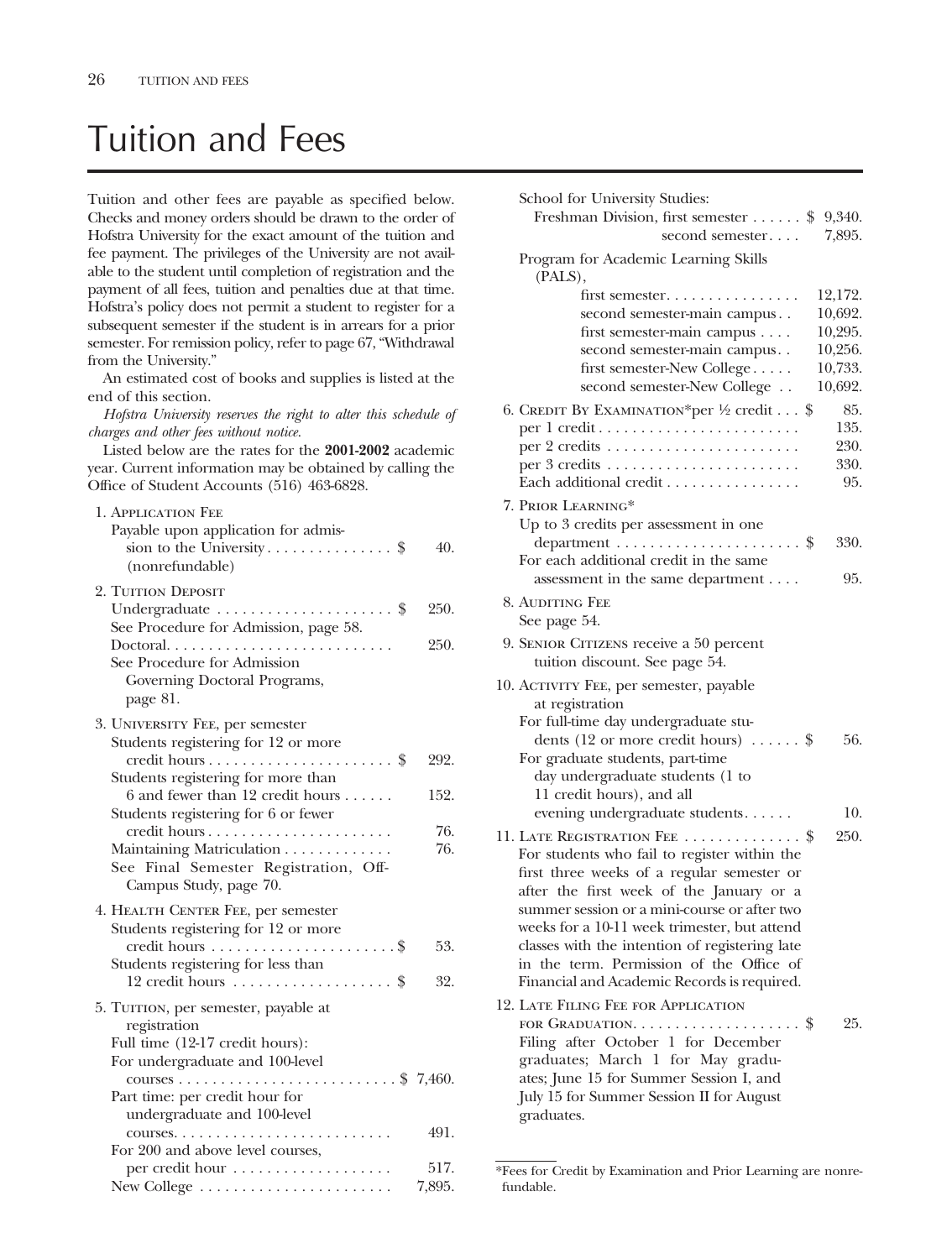men at this time) . . . . . . . . . . . . . . . . . . 985.

| 13. PROGRAM CHANGE FEE \$<br>After the first week of the regular<br>semester or after the first three days of a<br>summer session. See page 66.                                                                                                                                                                                                                                                                               | 25.                                                                                              |
|-------------------------------------------------------------------------------------------------------------------------------------------------------------------------------------------------------------------------------------------------------------------------------------------------------------------------------------------------------------------------------------------------------------------------------|--------------------------------------------------------------------------------------------------|
| 14. PRIVATE INSTRUCTION FEE<br>Courses $P$ 1-22\$<br>$101C-122C$<br>$101D-120D, 122D$                                                                                                                                                                                                                                                                                                                                         | 400.<br>200.<br>200.                                                                             |
| 15. BINDING FEE FOR INDIVIDUAL<br>MASTER'S ESSAY<br>\$<br>*Number of required copies may vary; stu-<br>dents should consult their major depart-<br>ment or dean's office.<br>NOTE: 1st book-\$45.00 plus .20 cents per<br>letter for spine stamping. Each additional<br>book: \$25.00 plus .10 cents per letter for<br>spine stamping. (Students must supply all<br>copies to be bound.) For time of payment,<br>see page 81. | $45.*$                                                                                           |
| <b>16. DIPLOMA OR CERTIFICATE</b><br>Once a student has graduated from<br>Hofstra, a replacement diploma or cer-<br>tificate with a name other than the name<br>shown on the original diploma or cer-<br>tificate will be ordered upon request if<br>the student can provide proper documen-<br>tation that he/she was legally entitled to<br>use the proposed name change on or<br>before the date of graduation.            | 30.                                                                                              |
| 17. RESIDENCE HALL FEES: per person,<br>per semester<br>Towers:<br>Triple Occupancy \$<br>Double Occupancy<br>Single Occupancy<br>Super Single Occupancy.<br>Single Occupancy.<br>Double Occupancy<br>Super Single Occupancy<br>Twin Oaks (2,3,4,5-person apartments)<br>7 Manor Avenue.<br>21 Manor Avenue<br>Board, mandatory for residence                                                                                 | 2,280.<br>2,570.<br>3,130.<br>3,985.<br>3,080.<br>3,180.<br>2,625.<br>3,985.<br>2,820.<br>2,820. |
| students for freshman year, per<br>semester:<br>Full cash bank (not available to fresh-<br>Full cash bank (not available to fresh-                                                                                                                                                                                                                                                                                            | 495.                                                                                             |

| Full cash bank (not available to fresh-                                                                                          | 1,050. |     |
|----------------------------------------------------------------------------------------------------------------------------------|--------|-----|
| Full cash bank                                                                                                                   | 1,195. |     |
| Full cash bank                                                                                                                   | 1,350. |     |
| Full cash bank                                                                                                                   | 1,550. |     |
|                                                                                                                                  |        | 53. |
| Organization of Resident Students<br>Activity Fee, per semester                                                                  |        | 5.  |
| (Payable each academic year and<br>refundable at the end of each<br>academic year, less breakage<br>charge and arrears, if any.) | 100.   |     |
| Consult the Residential Life Office for de-<br>tailed information on all residence fees.<br>$(516)$ 463-6929.                    |        |     |
| 18. Transcript Fee                                                                                                               |        |     |
| Official Transcripts, no charge                                                                                                  |        |     |
| Upon written application to the Office of                                                                                        |        | 3.  |
| Financial and Academic Records and the                                                                                           |        |     |
| payment of the above fee for each student                                                                                        |        |     |
| copy ordered, the University will furnish                                                                                        |        |     |
| transcripts of each student's scholastic<br>record. (A student in good standing may                                              |        |     |
| receive a transcript required by the armed                                                                                       |        |     |
| forces without charge.) No transcript may be                                                                                     |        |     |
| issued for a student who is in arrears. Official                                                                                 |        |     |
| transcripts are not given to students or                                                                                         |        |     |
| mailed to private addresses, but are mailed                                                                                      |        |     |
| directly to institutions or persons consider-<br>ing the applicant for admission or for em-                                      |        |     |
| ployment.                                                                                                                        |        |     |
| NOTE: during peak periods, particularly at                                                                                       |        |     |
| the end of each semester and each summer                                                                                         |        |     |
| session, there may be a two-week delay. Tran-<br>scripts are processed in the order in which                                     |        |     |
| applications are received at the Office of                                                                                       |        |     |
| Financial and Academic Records.                                                                                                  |        |     |
| 19. COURSE DESCRIPTION FEE, copy per page \$                                                                                     |        | 2.  |
| Requests for course descriptions are pro-                                                                                        |        |     |
| cessed through the Office of Financial and                                                                                       |        |     |
| Academic Records upon written request and<br>payment of the appropriate fee amount.                                              |        |     |
| 20. FEE FOR UNCOLLECTED CHECK                                                                                                    |        |     |
| RETURNED BY BANK  \$                                                                                                             |        | 25. |
| 21. BOOKS AND SUPPLIES                                                                                                           |        |     |
| Estimated expenses for books and supplies                                                                                        |        |     |
| required for a full load of courses per semes-                                                                                   |        |     |
| ter are approximately \$745.                                                                                                     |        |     |
|                                                                                                                                  |        |     |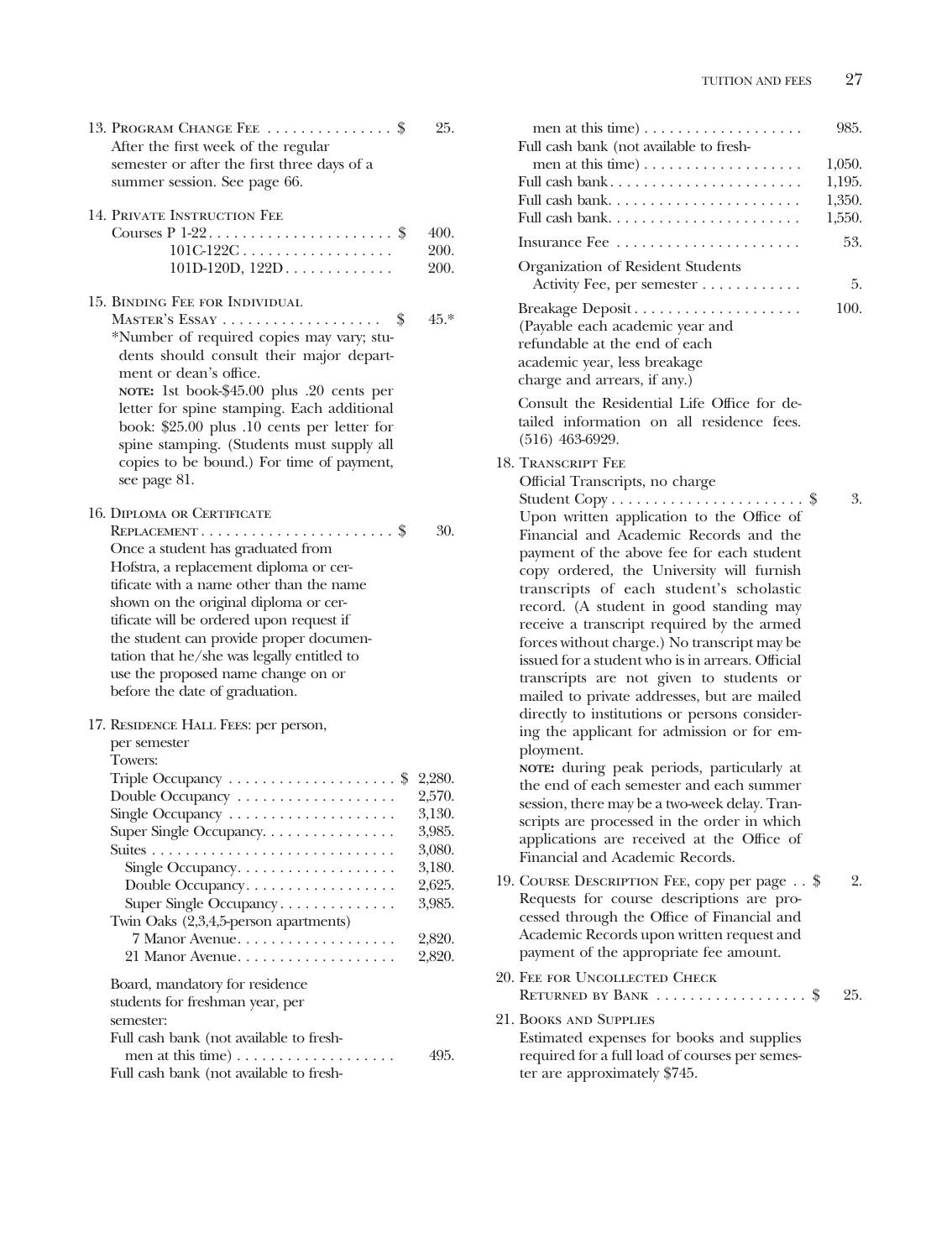# Financial Aid, Honors and Awards

Office: 202 Memorial Hall Telephone: (516) 463-6680

Hofstra makes financial aid available to many students in the form of scholarships, grants, loans and jobs. Like other universities which subscribe to the policies of the Federal Student Aid Programs, we believe that eligibility for scholarship aid should depend on the student's achievement and promise, but that the amount of such aid should depend on the relative financial need of the student and his or her family.

Prospective new full-time freshmen and full-time undergraduate students in good standing are eligible to apply for awards ranging in value up to full tuition. These one-year renewable awards are granted on the basis of academic quality, personal merit, need and, in some cases, proficiency in a specialized area.

Students have the responsibility to plan ahead, anticipate all costs, budget all resources, and request aid for the entire academic period. Anticipated costs include not only tuition and fees but a reasonable cost estimate for books and supplies, transportation, room and board where applicable, and personal expenses. Budgeted resources should include assistance from parents, student savings, summer earnings, term-time earnings, Federal and State aid, and scholarships from community civic organizations.

The Scholarship and Student Aid Committee will determine the amount and combinations of aid for which the student is eligible after applying all "outside" awards. The University reserves the right to modify the amount of the award at any time on the basis of outside awards.

Students who are pursuing second undergraduate degrees may be eligible for Federal financial aid, however may not be eligible for institutional funds.

## APPLICATION AND REAPPLICATION PROCEDURES

#### **FRESHMEN**

Applicants for financial aid should refer to the instructions in the Admissions Application and/or Financial Aid Brochure that relate to financial aid. All aid applicants must complete The Free Application for Federal Student Aid. On the Free Federal Form, federal methodology will determine eligibility for the Federal Pell Grant, Federal SEOG, Federal Perkins Loan, Federal Work Study, and the Federal Family Education Loan programs.

New York State residents should apply for New York State Tuition Assistance by completing the Free Application for Federal Student Aid (FAFSA). Students will receive a TAP Express Application to review and return to Albany, New York.

Requests for financial assistance will not influence a candidate's consideration for admission in any way. Financial aid decisions will be made after the student has been accepted, and the student will be informed by mail. Please note that March 1 is the priority deadline for freshmen awards.

#### Transfer Students

All transfer students must complete The Free Application for Federal Student Aid (FAFSA). Academic achievement and financial need will be considered. Completed applications must be in the Office of Financial and Academic Records by May 1 for the fall semester and December 15 for the spring semester.

#### Graduate and Professional Students

Graduate and professional students must complete The Free Application for Federal Student Aid (FAFSA) for eligibility for Stafford Loans. Applications for the FAFSA are available at the Office of Financial and Academic Records. All scholarships, assistantships and grants, on a graduate level, are handled within a students' respective department. The graduate student should contact their particular department for information.

#### CONTINUING STUDENTS

Recipients of financial aid must reapply each year. To receive consideration for renewal of institutional financial aid, full-time students must successfully complete at least 24 semester hours in residence each academic year with a minimum of 18 hours in which a letter grade is assigned until senior standing (88 hours) has been attained.

The necessary grade-point average for renewal of a scholarship is listed in the description of that scholarship. The University reserves the right to change renewal criteria. Eligible entering freshmen may renew their scholarships for a maximum of six semesters; eligible sophomore transfers may renew for a maximum of four semesters; junior transfers for a maximum of two semesters.

- a. A complete application for renewal of undergraduate and graduate financial aid consists of the Free Application for Federal Student Aid (FAFSA) to be completed by the parents and students. Upon request, a signed copy of the parents and/or student's Federal Income Tax return and a signed verification worksheet may be required.
- b. Renewal applications will be mailed by the U.S. Department of Education to continuing students who filed the FAFSA for the previous academic year before September 1. All other students can pick up a FAFSA in January at the Student Administrative Complex. The University reserves the right to deny FAFSAs not completed in accordance with federal deadlines.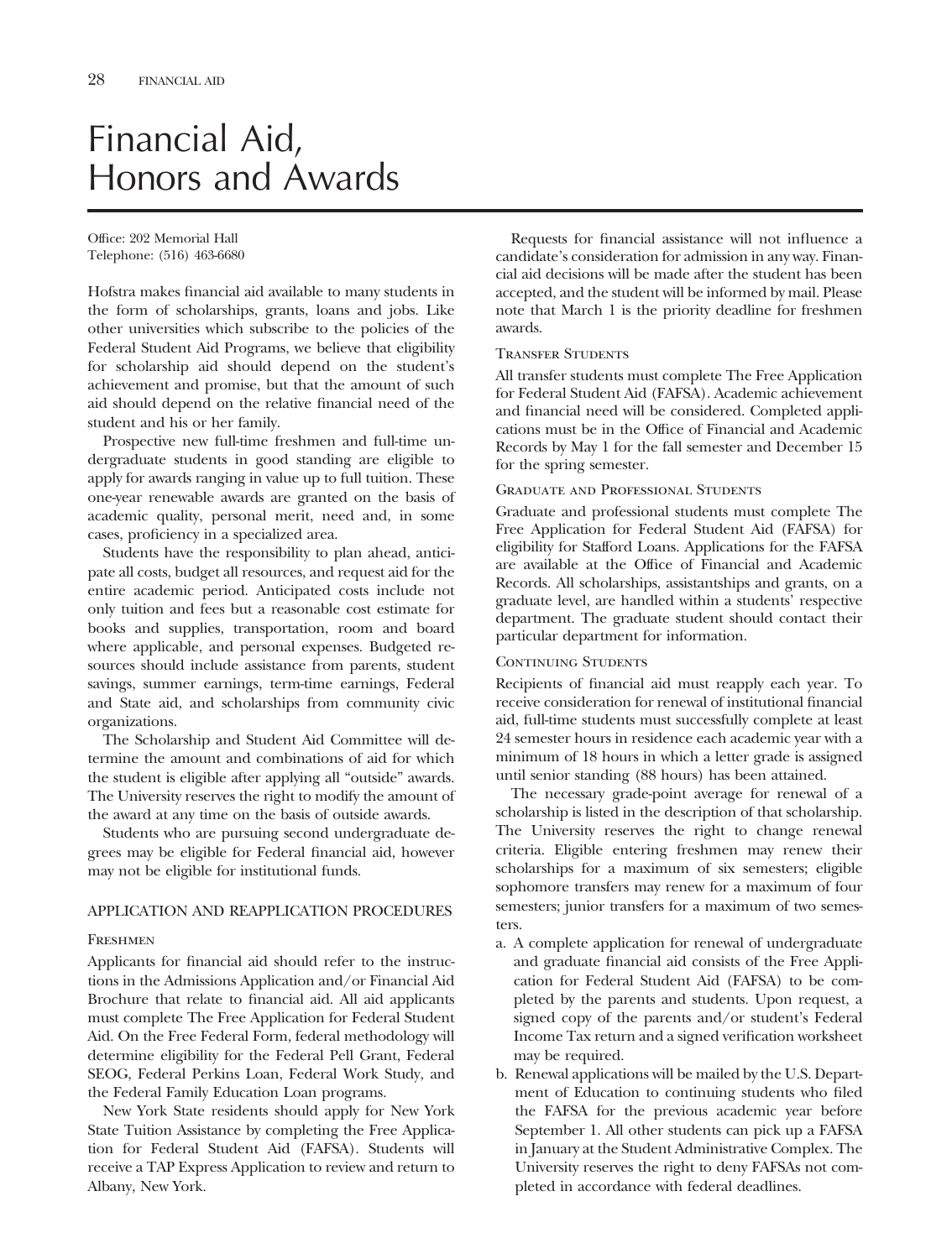c. Students who are residents of New York State can also apply for the New York State Tuition Assistance Program (TAP) by completing the Free Application for Federal Student Aid. New York State Higher Education Service Corporation (NYSHESC) will mail a TAP Express Application for the student to review and return to Albany, New York.

## Undergraduate **Scholarships**

#### FULL-TIME STUDENTS

Academic Scholarships and Activity Grants are applied toward tuition only and do not apply to such costs as University fees, living expenses, tutorials, credit by examination or specified off-campus programs.

These scholarships are awarded annually to cover eight semesters for entering freshmen, six semesters for sophomore transfers, four semesters for junior transfers and two semesters for senior transfers and may not be applied to summer session attendance except as specifically authorized by the Scholarship and Student Aid Committee.

Generally, a student is eligible for only one scholarship awarded by Hofstra University.

#### **DISTINGUISHED ACADEMIC SCHOLAR PROGRAM**

A limited number of full-tuition scholarships are available to students with outstanding academic achievement, regardless of financial need. All applicants with superior high school records and standardized test scores are considered. The admissions application deadline for consideration of this scholarship is February 15. Students not selected for one of Hofstra's full-tuition scholarships may still qualify for one of the awards listed below. These scholarships may be maintained and renewed by recipients who meet the renewal criteria at the end of this section.

### **PHI BETA KAPPA SCHOLARSHIP**

Phi Beta Kappa Scholarships are awarded to incoming freshmen who are ranked number one in their high school class and have achieved an above average SAT or ACT score.

These scholarships may be maintained and renewed by the scholars who meet the renewal criteria listed at the end of this section.

### **MEMORIAL HONORS SCHOLARSHIPS**

Memorial Scholarships were established to honor the thirty-eight former Hofstra University students who died in military service during World War II. The scholarships are awarded to entering freshmen who have achieved an exceptional high school record and above average SAT or ACT score.

These scholarships may be maintained and renewed by recipients who meet the renewal criteria listed at the end of this section.

#### **PRESIDENTIAL SCHOLARSHIPS**

Presidential Scholarships are awarded to entering freshmen who have achieved an excellent high school record and above average SAT or ACT score.

These scholarships may be maintained and renewed by recipients who meet the renewal criteria listed at the end of this section.

### **HOFSTRA RECOGNITION SCHOLARSHIPS**

Hofstra Recognition Scholarships are awarded to entering freshmen who have achieved an outstanding high school record and above average SAT or ACT score.

These scholarships may be maintained and renewed by recipients who meet the renewal criteria listed at the end of this section.

### **UPPERCLASS AWARDS**

Upperclass Awards are awarded to enrolled students on the basis of superior academic records and financial need.

These awards may be maintained and renewed by recipients who meet the renewal criteria listed at the end of this section.

#### **ASSISTANCE GRANTS**

Assistance Grants are awarded to entering students and are an example of Hofstra University's commitment toward meeting a student's financial need. A student must demonstrate financial need and academic preparation to be considered for this grant. Some examples of students who have received these grants in the past are: students who do not meet the criteria for one of the University's guaranteed scholarships, out-of-state students who cannot use their home state grant money in New York State, and students whose families have recently suffered financial setback.

The grants may be maintained and renewed by recipients who meet the renewal criteria listed at the end of this section.

### **CONCERNED FACULTY GRANTS**

Concerned Faculty Grants are awarded to financially disadvantaged students who are academically qualified for admission to Hofstra. They may be renewed provided the student meets the renewal criteria listed at the end of this section.

### **ACTIVITY GRANTS**

Activity Grants are awarded in recognition of demonstrated ability in art, athletics, drama, music, or dance.

A condition of each grant requires that a recipient actively participate in an established program in his/her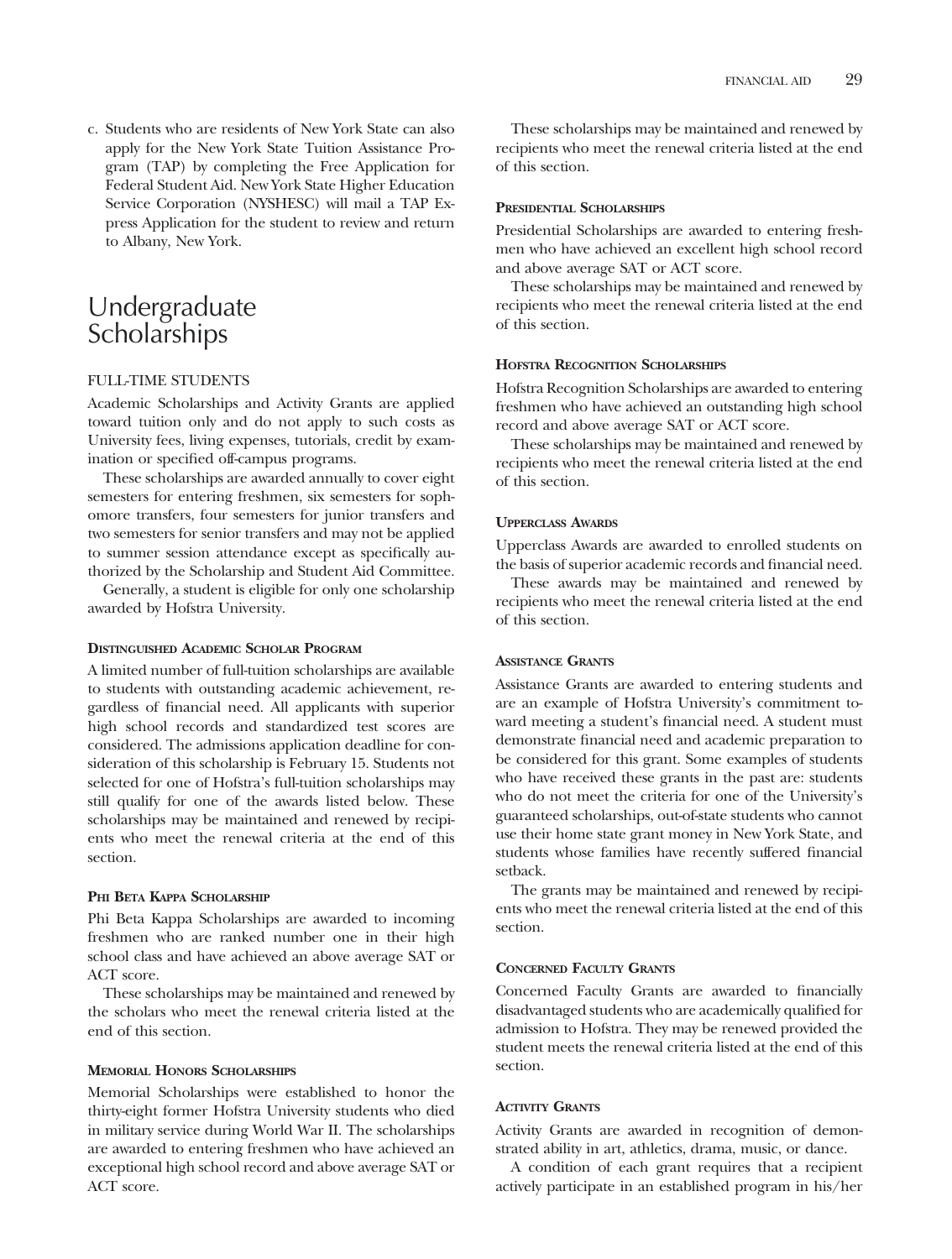specialization at Hofstra. Each applicant should write or call the appropriate department chairperson *before* January 15 to review program standards and any requirements for an interview or audition.

These grants may be awarded or renewed upon the recommendation of the department provided that the student meets the renewal criteria listed at the end of this section.

#### **THE MIDDLE INCOME GRANT**

Recognizing the growing difficulty of middle income families in financing quality higher education for their children, Hofstra University has established a Middle Income Grant. The grant, which is applicable to accepted new freshmen within the middle income bracket, offers a grant ranging from \$500 to \$1,000 each regular academic year, independent of other Hofstra University financial aid, providing adjusted gross (see Federal Income Tax Return) income remains within the middle income range and the student continues on a full-time enrollment basis (12-17 credits). The middle income bracket is defined as an Adjusted Gross Income of \$18,000 to \$35,000. Renewal criteria is listed at the end of this section.

#### **ACADEMIC HONORS TRANSFER SCHOLARSHIPS**

Academic Honors Transfer Scholarships may be awarded to incoming transfer students who have completed 24 credits at previous accredited institution(s) and have a 3.0 cumulative grade point average.

These scholarships may be renewed by recipients who meet the renewal criteria listed below.

## **TRANSFER GRANTS**

Transfer Grants may be awarded to incoming transfer students who have completed 24 credits at previous accredited institution(s) and have a minimum 2.0 cumulative grade-point average and demonstrate financial need. These awards may be renewed by recipients who meet the renewal criteria listed at the end of this section.

#### PART-TIME STUDENTS

**ACADEMIC HONORS TRANSFER SCHOLARSHIPS** may be awarded to incoming part-time students who have completed 24 credits at previous accredited institution(s). These scholarships may be renewed by recipients who meet the appropriate renewal criteria. Students must take a minimum of six credits each semester.

#### RENEWAL CRITERIA

1. Academic Scholarships may be renewed if the recipient maintains the following minimum academic averages: 3.0 cumulative grade-point average at the end of the freshman year, 3.1 at the end of the sophomore year, 3.2 at the end of the junior year. The grade-point average for renewal is based on grades earned only at Hofstra University.

- 2. Assistance Grants and Middle Income Grants and Upperclass Awards may be renewed if the student maintains a 2.0 cumulative grade-point average. A FAFSA must be on file each year for renewal consideration.
- 3. Activity Grants may be renewed if the student maintains a 2.0 cumulative grade-point average. Students whose Activity Grants are not renewed because their cumulative grade-point average drops below 2.0 may appeal to the Academic Records Committee through their department chair or the Assistant Athletic Director of Academic Enhancement and Advisement. After the student speaks with the appropriate administrative representative, the Academic Records Committee will review the appeal. The Committee will consider a report of the interview, the student's total academic record, and a letter stating reasons the student believes the appeal merits renewal of the grant. (See University Probation Standards, page 66.)
- 4. Recipients must successfully complete 24 semester hours each academic year at Hofstra with a minimum of 18 hours of letter grades other than P. Recipients of Hofstra institutional funds must be enrolled for full-time credit (12-17 credits) each semester for maintenance of Hofstra institutional funds. Part-time student scholarships and grants require enrollment of no less than 6 credits each semester.
- 5. Scholarships and grants are awarded to students with junior standing for a maximum of two years, to students with sophomore standing for a maximum of three years and to students with freshman standing for a maximum of four years.
- 6. With the exception of Activity Grants (see #3 above), students whose scholarships and grants are not renewed because their cumulative grade point average falls below the minimum required, may appeal in writing to the Director of Financial Aid through the chairperson of their major department (students who have not declared a major appeal through the Office of Academic Advisement). In general, reinstatement of aid would be based on documented extraordinary circumstances. (See University Probation Standards, page 66.)

# Graduate Students

Fellowships and scholarships towards tuition are awarded to qualified full-time and part-time graduate students based on academic excellence and demonstrated need. These fellowships and scholarships are applied toward tuition only and do not apply to such costs as University fees, living expenses, tutorials, credit by exam or specified off-campus programs. Contact specific graduate department for scholarship consideration.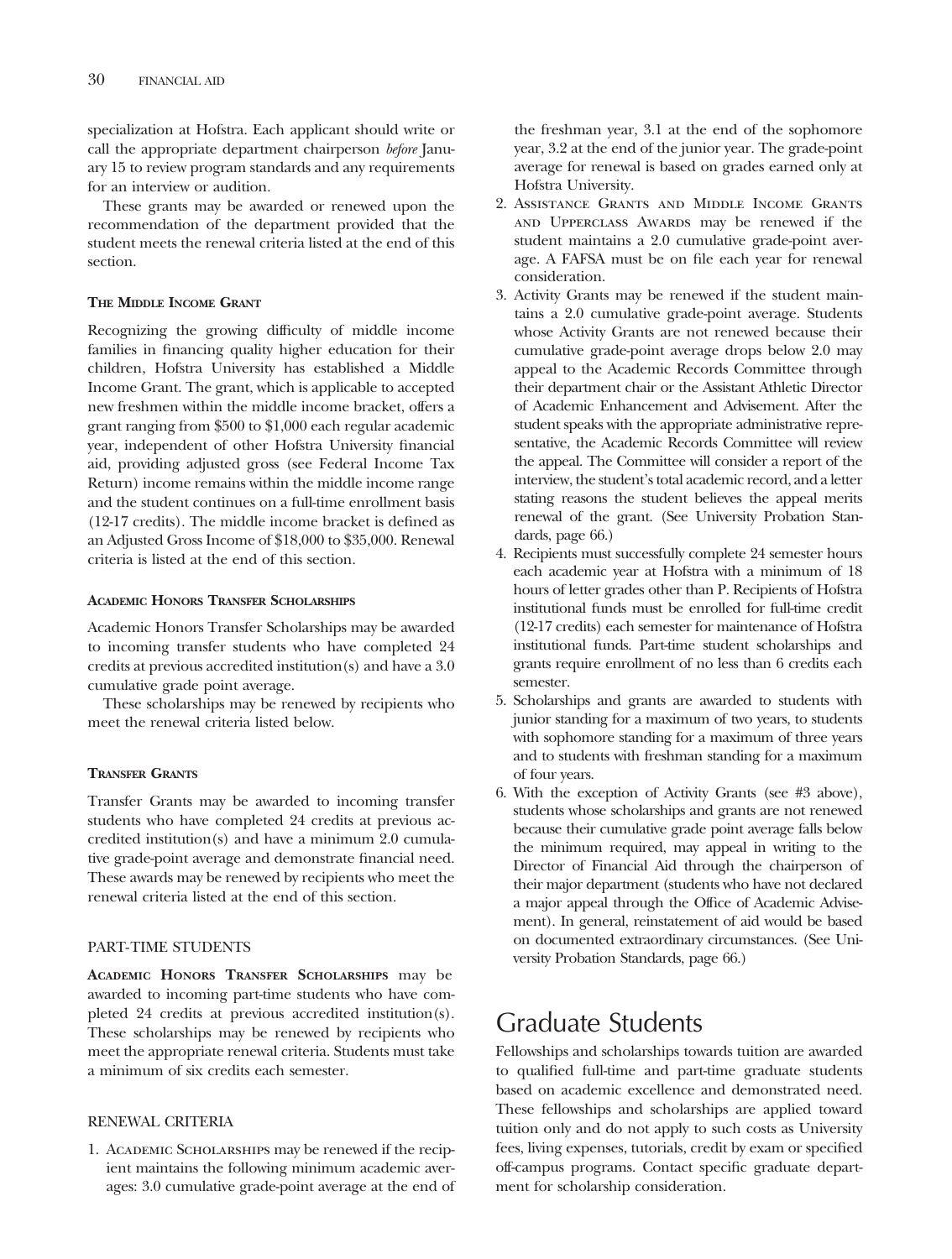# Grants and Loans

#### **FEDERAL PROGRAMS**

Eligibility for these programs is determined by completing the Free Application for Federal Student Aid (FAFSA).

**Federal PELL Grants** ranging from \$400 to \$3,750 a year are awarded to undergraduate students demonstrating need. The amount of the grant is based on income and assets (home is not used as an asset), and size of family.

**FEDERAL SUPPLEMENTAL EDUCATIONAL OPPORTUNITY GRANTS** are intended for students with great financial need who are Pell Grant recipients and have been accepted for admission or who are already enrolled and are in good standing. They are awarded through the Office of Financial and Academic Records from funds provided by the Federal Government and are subject to change based on availability.

**FEDERAL PERKINS LOAN PROGRAM** (formerly National Direct Student Loan): a student studying full time may borrow a maximum of \$4,000 per year or no more than \$20,000 for four years. No repayments are made while the student is still in school. Repayment begins six or nine (if borrower received first Federal Perkins Loan after July 1, 1987) months after graduation or termination of school attendance. During the repayment period, the student is charged five percent interest on the unpaid balance of the loan principal. Payments may be deferred or cancelled under circumstances described in the Promissory Note. Borrowers may take as long as 10 years to repay. Funds for these loans are provided to the University by the Federal Government. The number of loans available is limited by the amount of money allocated by the government and students' willingness to meet their repayment obligations.

**FEDERAL WORK STUDY:** various jobs are available for students who demonstrate financial need. Funds for these jobs are allocated to the University by the Federal Government.

Jobs are available during the regular academic year and for the summer. Entering students can apply for oncampus jobs for the summer **prior** to their initial year at Hofstra.

Federal Work Study positions can provide valuable experience relative to a chosen career or assistance in determining a career. For example: accounting majors can work for county comptroller or finance departments; premedical students, for hospitals; prelaw students, for consumer affairs or legally related nonprofit agencies; education students, for schools or day-care centers and communications majors can work in educational TV and municipal cultural affairs agencies.

If Federal Work Study is listed as a form of financial aid on your award notification, you may report to the Office of Student Employment, 260 Student Center.

#### Federal Progress Standards

Students must maintain satisfactory academic progress for renewal of funds under the Federal Work Study, Federal Perkins Loan Program, Federal Supplemental Educational Opportunity Grant, Federal Pell Grant or Federal Stafford Loan.

Students not meeting these guidelines will not be renewed for additional assistance. The appeal process is handled by the Academic Records Committee.

The following charts are used by the University to determine eligibility.

|  | UNDERGRADUATE: FULL-TIME |  |
|--|--------------------------|--|
|--|--------------------------|--|

| At The End of This<br>Academic Year               |  |  |  | 1st 2nd 3rd 4th 5th 6th 7th 8th                |  |
|---------------------------------------------------|--|--|--|------------------------------------------------|--|
| Student Must Have<br>Accrued This Many<br>Credits |  |  |  | $33 \mid 51 \mid 69 \mid 87 \mid 105 \mid 124$ |  |

UNDERGRADUATE: PART-TIME

| At The End of This<br>Academic Year               |   |  |    |    |    |     |     |    | 1st 2nd 3rd 4th 5th 6th 7th 8th 9th 10th 11th 12th |     |
|---------------------------------------------------|---|--|----|----|----|-----|-----|----|----------------------------------------------------|-----|
| Student Must Have<br>Accrued This Many<br>Credits | h |  | 30 | 39 | 63 | 175 | .87 | 99 |                                                    | 124 |

In addition, students must achieve a specified grade-point average at the end of each academic year.

Undergraduate requirements are:

| <b>Hours Attempted</b> | <b>Cumulative Grade-Point Average</b> |
|------------------------|---------------------------------------|
| less than 25           | 1.5                                   |
| 25-57                  | 1.7                                   |
| 58-87                  | 1.9                                   |
| $88+$                  | 2.0                                   |

| MASTERS: FULL AND PART-TIME |
|-----------------------------|
|-----------------------------|

| At The End of This<br>Academic Year               |   | 1st 2nd 3rd 4th 5th                         |  |  |
|---------------------------------------------------|---|---------------------------------------------|--|--|
| Student Must Have<br>Accrued This Many<br>Credits | 6 | $15 \left  24 \right  33 \left  60 \right $ |  |  |

NOTE: if a student has not accumulated the appropriate number of credits at the end of year 5, the University very often will extend this limit. If this extension is granted, the student would be allowed to continue studying and to continue participating in Title IV Programs.

DOCTORAL: FULL AND PART-TIME

| At The End of This<br>Academic Year               |   |  |  | 1st   2nd   3rd   4th   5th   6th   7th   8th   9th   10th |    |  |
|---------------------------------------------------|---|--|--|------------------------------------------------------------|----|--|
| Student Must Have<br>Accrued This Many<br>Credits | 6 |  |  | 30 39 51 63 75                                             | 87 |  |

All Masters' level students must maintain a 2.9 cumulative grade-point average while doctoral level students must maintain a 2.5 cumulative grade-point average to receive federal funds.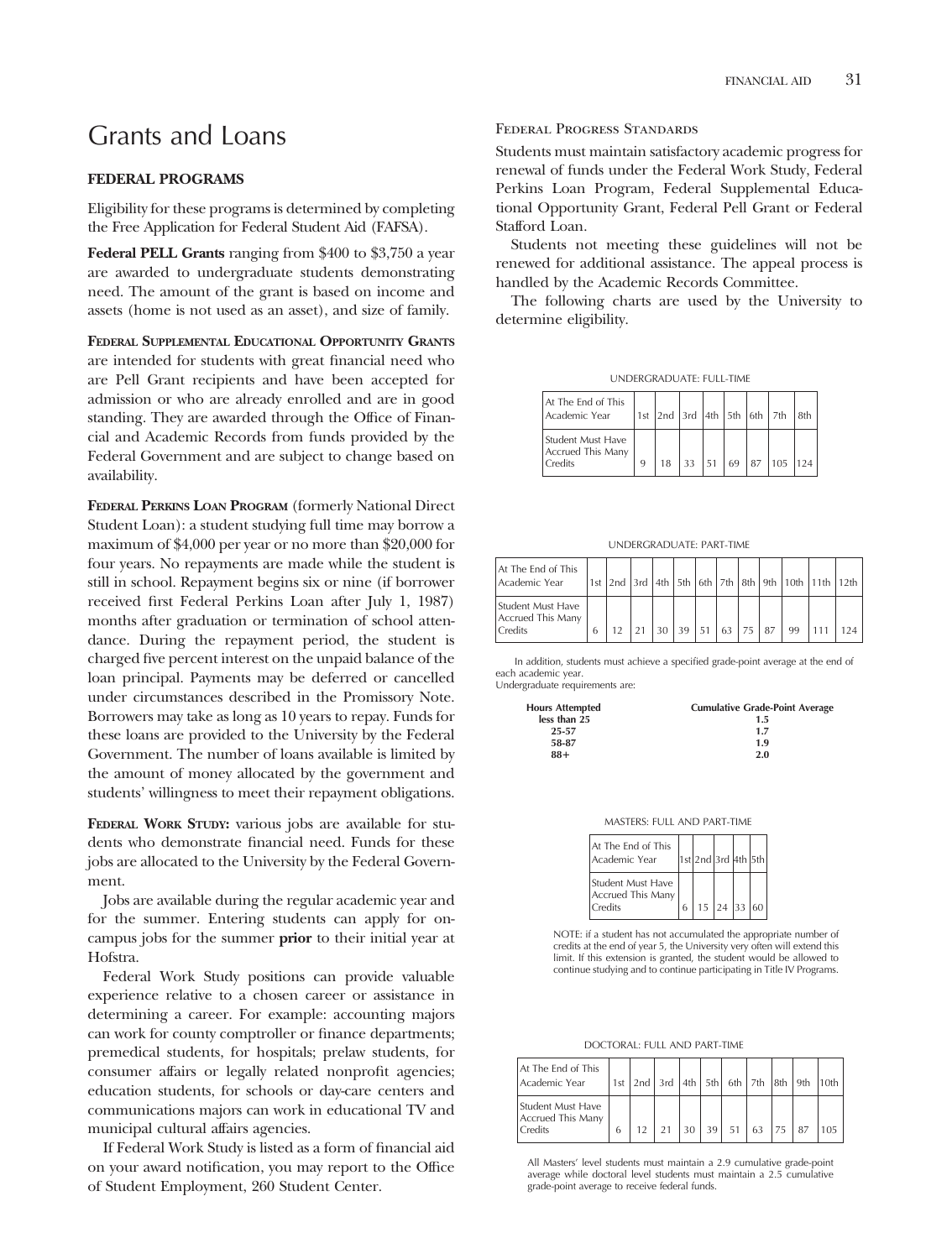**MILITARY SCIENCE** awards in the amount of \$16,000 plus \$250-\$400 stipend per month based on Military Science level, plus \$300 per semester for books are available to qualified students. Students must participate in ROTC programs leading to a commission in the United States Army. For further information write or call Hofstra University Army ROTC, Hempstead, New York 11549, (516) 463-5648.

**UNITED STATES BUREAU OF INDIAN AFFAIRS AID TO NATIVE AMERICANS AWARDS** are available to undergraduate students, and based on available funds to graduate students, who are at least one-fourth American Indian, Eskimo, or Aleut and are enrolled members of a tribe, band, or group recognized by the Bureau of Indian Affairs. For further information contact the Bureau of Indian Affairs Office, Federal Building, Room 523, 100 South Clinton Street, Syracuse, N.Y. 13260.

#### **STATE GRANTS**

**New York State Tuition Assistance Program:** these grants are awarded by the State of New York to state residents who are in full-time attendance at colleges or universities in the State of New York. Application and renewal are made by completing a Free Application for Federal Student Aid. Students must file a FAFSA and list Hofstra University (Code 002732) to receive a preprinted TAP Express Application.

Students must maintain satisfactory academic progress and program pursuit for renewal of their TAP Award.

Satisfactory academic progress is measured by accrual of a specified number of credits *each semester* and achievement of a certain grade-point average. The following charts are used by the University to determine satisfactory academic progress.

FOR BACCALAUREATE DEGREES

| Before Being Certified For                                 |                 |     |     |     |     |     |     |     |     |      |
|------------------------------------------------------------|-----------------|-----|-----|-----|-----|-----|-----|-----|-----|------|
| This Payment                                               | 1 <sub>st</sub> | 2nd | 3rd | 4th | 5th | 6th | 7th | 8th | 9th | 10th |
| Student Must Have<br>Accrued At Least This<br>Many Credits | $\mathbf{0}$    | 3   | 9   | 18  | 30  | 45  | 60  | 75  | 90  | 105  |
| With At Least This Grade-<br>Point Average                 | $\overline{0}$  | .5  | .75 | 1.0 | 2.0 | 2.0 | 2.0 | 2.0 | 2.0 |      |

Noncredit remedial instruction may be counted toward a full-time academic load. The number of credits in this chart refers to work (credit-bearing) completed toward the degree.

| ALL GRADUATE LEVEL PROGRAMS |
|-----------------------------|
|                             |

| Before Being Certified For<br>This Payment                        | 1st      | 2nd  | 3rd  | 4th | 5th  | 6th  | 7th  | 8th  |
|-------------------------------------------------------------------|----------|------|------|-----|------|------|------|------|
| <b>Student Must Have</b><br>Accrued At Least This<br>Many Credits | $\Omega$ | 6    | 12   |     | 30   | 45   | 60   | 75   |
| With At Least This Grade-<br>Point Average                        | 0        | 2.10 | 2.30 | 2.5 | 2.75 | 3.00 | 3.00 | 3.00 |

Program pursuit requires the student receive a passing or failing grade in a certain percentage of the **full-time minimum course load of 12 credits.** During the first year of study, a student must secure a passing or failing grade in a minimum of 6 credits per semester, (50 percent of the minimum full-time course load); during the second year, 9 credits per semester (75 percent of the full-time course load); and during the third and fourth years, 12 credits per semester (100 percent of the minimum fulltime course load). Grades of W, NCr and permanent INC are not acceptable in meeting the pursuit requirement.

A one-time waiver is available for students who fail these standards due to unforseen circumstances. Examples of unforseen circumstances are severe medical problems or change of major field of study. Further information about the waiver is available from the University Advisement Office.

**STATE AID TO NATIVE AMERICANS:** awards for full- and part-time study are available to members of the native American tribes located on rservations within New York State. For application forms and further information write to Native American Education Unit, New York State Education Dept., 471 Education Building Annex, Albany, New York 12234.

**REGENTS AWARDS FOR CHILDREN OF DECEASED AND DISABLED VETERANS:** a special application may be obtained from and filed with the New York State Higher Education Services Corporation, Albany, New York 12255. Documentary evidence to establish eligibility is required with the application. Any high school counselor can provide assistance with this.

The applicant must be the child of a veteran who died, or who has a current disability of 50 percent or more, or who had such disability at the time of death as the result of U.S. military service during one of the following periods:

December 7, 1941-December 31, 1946 June 27, 1950-January 31, 1955 October 1, 1961-May 7, 1975

and a legal resident of New York State. Legal residence in New York State on the part of the parent is also required at the time of entry into military service, or, if the parent died as a result of military service, at the time of death.

The amount awarded is \$450 per year, for up to five years, depending on the normal length of the program of study of full-time attendance in an approved postsecondary school in New York State.

**REGENTS AWARDS FOR CHILDREN OF DECEASED POLICE OFFICERS OR FIREFIGHTERS:** the awards provide a \$450 grant per year, for up to five years, to children of police officers or firefighters who served in New York State and died after June 30, 1982 as a result of injuries sustained in the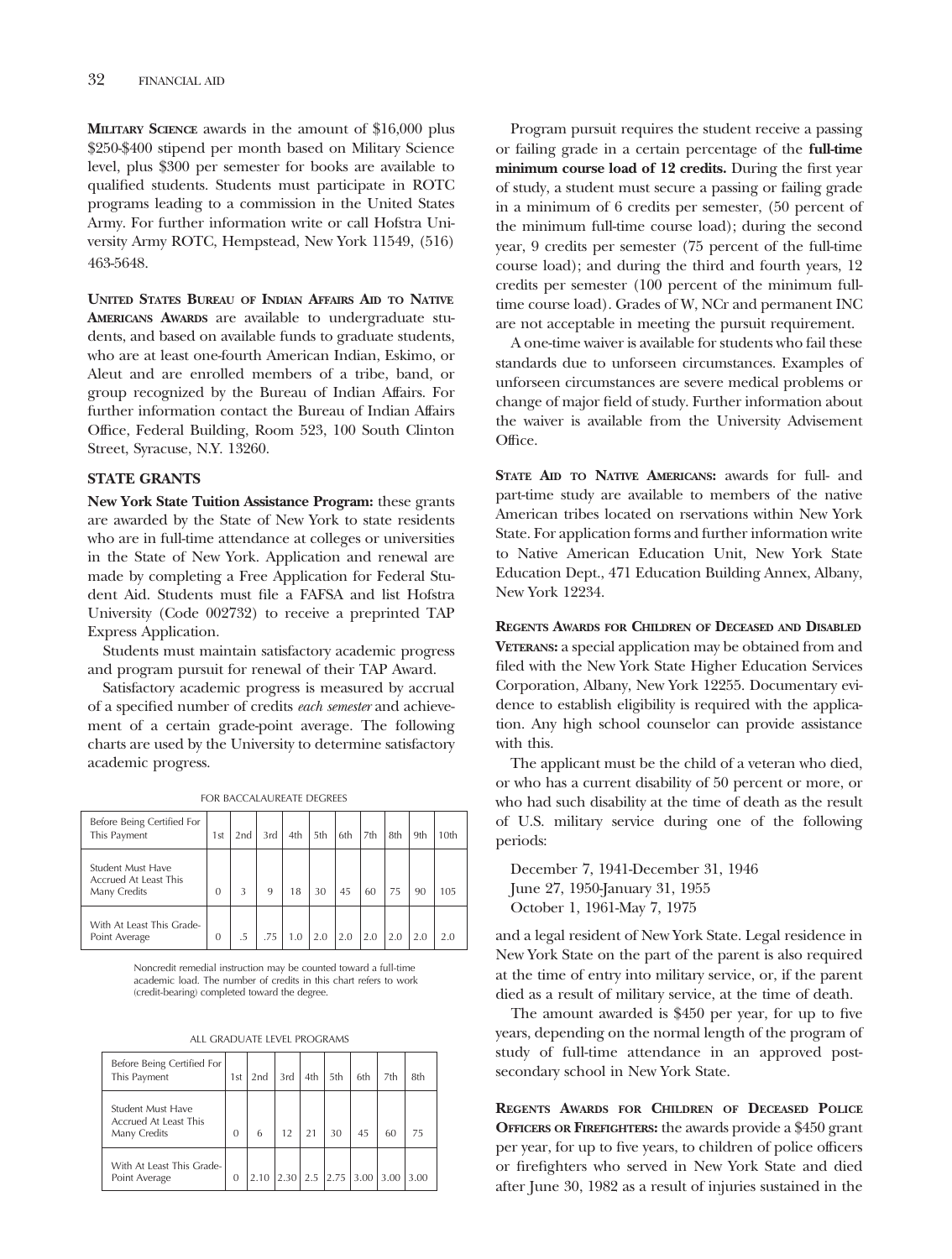line of duty. A special application may be obtained from and must be filed with the New York State Higher Education Services Corporation, Albany, New York 12255.

The student must be matriculated and enrolled full time in an approved postsecondary educational program in New York State.

**NEW YORK STATE AID FOR PART-TIME STUDY (APTS):** awards up to \$2,000 per year are available for undergraduate students registered for 3 to 11 credits per semester. Applications are available in the Student Administrative Complex, second floor, Memorial Hall.

**OTHER STATE GRANTS:** many states have state scholarship grants that are available for use both in and out-of-state colleges and universities. Consult your local high school guidance counselor for further information.

## FEDERAL FAMILY EDUCATION LOAN PROGRAM

**FEDERAL STAFFORD LOAN:** There are two kinds of Stafford Loans—subsidized and unsubsidized. If you have need as determined by Federal Needs Analysis, you may receive the subsidized loan where the government pays the interest while you are in college. If not, you can choose to pay the interest while you are in school or to defer the payment until you complete your studies.

Students will automatically receive a Stafford Loan application from the guarantor if they are eligible for this loan. Follow all instructions carefully when completing the application. Freshmen may borrow up to \$2,625 per class year; sophomores may borrow up to \$3,500 per class year; juniors and seniors may borrow up to \$5,500 per class year; undergraduate maximum is \$23,000. Graduate students may borrow a maximum of \$8,500 per class year, up to a total of \$65,000 including any loans for undergraduate study. Federal Stafford Loans carry a variable interest rate not exceeding 8.25 percent.

Although the loan may be repaid at any time, monthly payments must be made to the bank or other lender beginning six months after graduation or termination of study. Before applying for a loan, all students must complete the Free Application for Federal Student Aid (FAFSA). Once your processed FAFSA data is received, we will arrange to have a loan application sent with the school section completed in advance. You would then need to carefully complete the borrower section and forward the loan application per the instructions. **An entrance and exit interview is required of any student who borrows a Stafford Loan. The Office of Financial and Academic Records provides this for all students. Contact the Office of Financial and Academic Records for further information.** We have a preferred lender list available listing banks that can best serve our students.

**FEDERAL PLUS** (Parent Loans for Undergraduate Students) program makes funds available through participating banks and other lenders to parents of dependent students enrolled in, or admitted to, an approved college or university who do not have an adverse credit history.

Student eligibility criteria are comparable to those for the Federal Stafford Loans, except that Federal PLUS loans require no financial need test.

An insurance premium and an origination fee is due when the loan check is issued. The loan amount is disbursed in two payments and is made copayable to the parent and Hofstra University. The Student Accounts Office will forward the check to the parent for endorsement. The maximum loan is the cost of attendance minus any financial aid for each financially dependent student. Federal PLUS loans carry a variable interest rate not exceeding 9 percent. Repayment must begin sixty days after the loan is disbursed.

Applications are available through Hofstra as well as participating lending institutions, however, parents may receive a preprinted loan application for new students or continuing students whose parents have borrowed in previous terms.

**FEDERAL UNSUBSIDIZED STAFFORD LOANS** are also available for graduate students and self-supporting undergraduate students, although under certain circumstances, a college financial aid administrator can approve a Federal Unsubsidized Stafford Loan for a dependent undergraduate.

An insurance premium and an origination fee is due when the loan check is issued. The loan amount is disbursed in two annual payments, copayable to the student and the institution. The maximum loan is \$4,000 per year for first and second year, and \$5,000 per year for remaining years of undergraduate study. Graduate students may borrow up to \$10,000 per year up to a total of \$23,000.

Federal Unsubsidized Stafford Loans carry a variable interest rate not exceeding 8.25 percent. While the borrower is enrolled at least half-time, principal payments on the loan may be deferred. However, interest payments must be made during enrollment or capitalized (added to principal). Repayment of both principal and interest begins when the borrower leaves school or enrolls for less than full-time study.

Application procedure is similar to the subsidized Stafford.

#### LOANS AWARDED BY HOFSTRA

**EMERGENCY SHORT TERM LOANS:** not to exceed \$100 for personal expenses, are available to full-time students in good academic standing who can justify the emergency nature of their request. Students should contact the Office of Student Accounts. Such a loan may not be used to pay for tuition and fees or books. A student with an outstanding obligation to the University usually will not receive this loan. Each interest-free loan is repayable within one month.

This program is partially funded by gifts in memory of Harold Goldberg '76.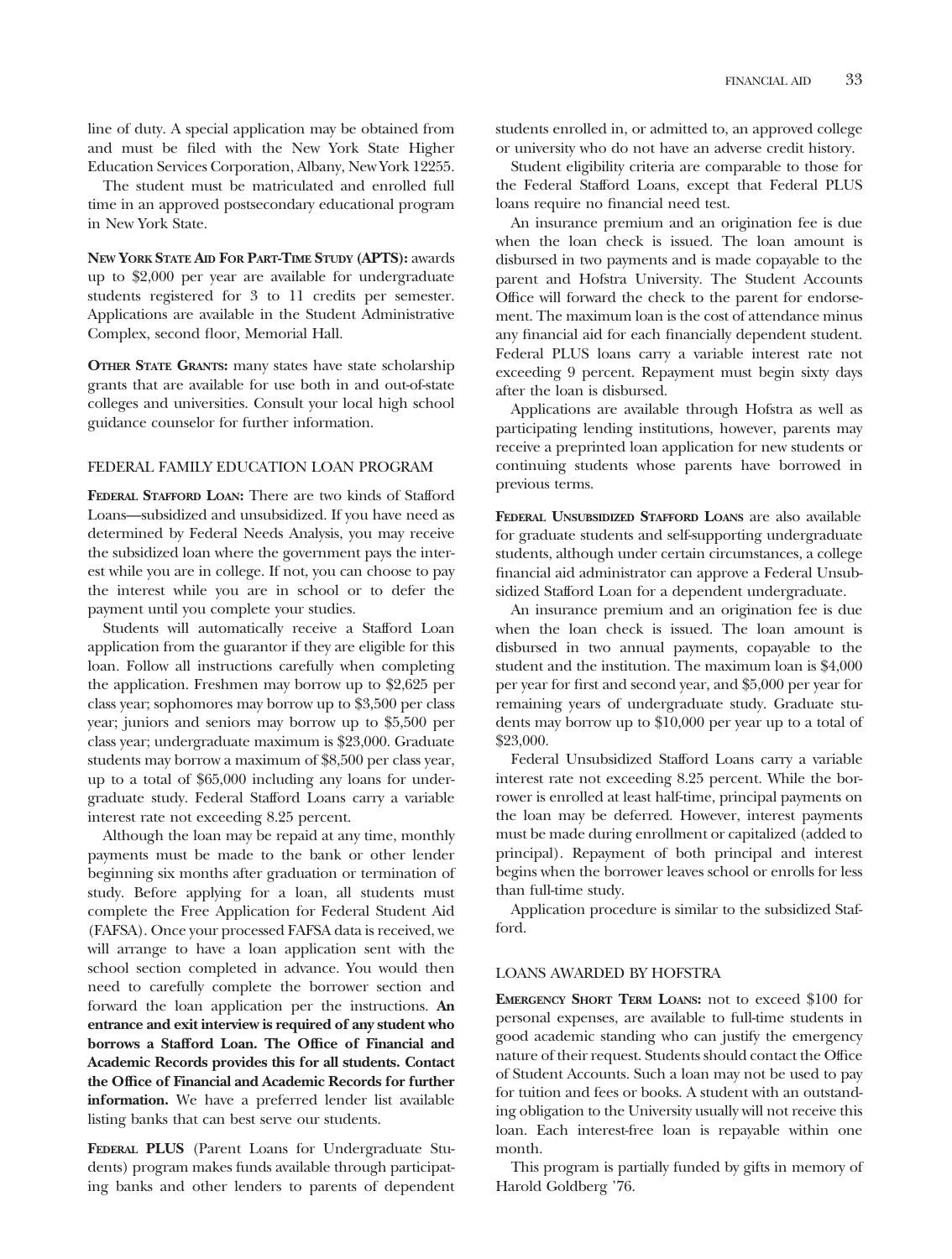Long Term Tuition Loans

**HELP LOANS:** available in amounts up to \$3,000 for those seniors and juniors who have exhausted all other sources of financial aid.

# Other Sources of Aid

OFFICE OF VOCATIONAL REHABILITATION: this office provides funds for educational purposes to people who have physical or mental disabilities which are handicaps to employment. Contact your local Office of Vocational Rehabilitation, whose telephone number can be located in your telephone directory under State Agencies.

VETERANS GI BILL BENEFITS: funds for educational purposes are available to veterans of the Armed Forces. Contact the Veteran's Representative at Hofstra (516) 463-6838 for individual information.

PRIVATE AGENCIES such as religious organizations, unions, foundations and social, civic and cultural groups may make awards to students. Consult your guidance counselor. Check any organization in which you or your parents participate. Check Web site: fastweb.com

# Donor Scholarships

#### DISTINGUISHED ACADEMIC SCHOLAR PROGRAM

Full-tuition scholarships are available to students with outstanding academic achievement, regardless of financial need. All applicants with superior high school records and standardized test scores are considered.

Arthur N. Abbey Endowed Distinguished Academic Scholarship

ROBERT B. BETTS ENDOWED DISTINGUISHED ACADEMIC SCHOLarship for a Physically Challenged Student

ROBERT B. BETTS ENDOWED DISTINGUISHED ACADEMIC SCHOLarship for a Minority or Female Student

Bertram D. Brettschneider Endowed Distinguished Academic Scholarship in Law

Bertram D. Brettschneider Endowed Distinguished Academic Scholarship in New College

Barbara and Maurice A. Deane Endowed Distinguished Academic Scholarship in the School of Law

Nelson DeMille Endowed Distinguished Academic Scholarship in English

Dorothy and Adolph Eckhardt Endowed Distinguished Academic Scholarship

Fleet Bank Endowed Distinguished Academic Scholar-**SHIPS** 

Allan T. Gittleson Endowed Distinguished Academic **SCHOLARSHIPS** 

Commissioner Monica Gollub Memorial Endowed Distinguished Academic Scholarship in Law

Leo A. Guthart Endowed Distinguished Academic Scholarship in International Business in the Frank G. Zarb SCHOOL OF BUSINESS

Provost Sanford S. Hammer Endowed Distinguished Academic Scholarship

Joseph A. and Nancy Gittleson Iannotti Endowed Distinguished Academic Scholarship

Hofstra Health Dome Distinguished Academic Scholarship

Law School Alumni Endowed Distinguished Academic SCHOLARSHIP

George and Ann M. Mallouk Endowed Distinguished Academic Scholarship

Robert E. Myron Endowed Distinguished Academic Scholarship

John J. Regan Memorial Endowed Distinguished Academic SCHOLARSHIP

Arnold A. Saltzman Endowed Distinguished Academic SCHOLARSHIP

Lawrence C. Schoen Endowed Distinguished Academic Scholarship in the School of Law in memory of Howard H. Born

Marlene Meiselman Schoen Endowed Distinguished Aca-DEMIC SCHOLARSHIP in memory of Howard H. Born

Libby and Joseph Shapiro Endowed Distinguished Academic Scholarship

Marjorie Strunk Shuart Endowed Distinguished Academic **SCHOLARSHIP** 

President James M. Shuart Endowed Distinguished Academic Scholarship

Tambrands Endowed Distinguished Academic Scholarship

Julia Vane Memorial Endowed Distinguished Academic Scholarship in Graduate Psychology

Henry Viscardi, Jr. Endowed Distinguished Academic **SCHOLARSHIP** 

Clifford R. Weidberg Endowed Distinguished Academic SCHOLARSHIP

Eugene M. Wypyski Memorial Endowed Distinguished ACADEMIC SCHOLARSHIP

Harold E. Yuker Endowed Distinguished Academic Scholarship in Graduate Psychology

Ziegler Memorial Endowed Distinguished Academic **SCHOLARSHIP** 

## UNDERGRADUATE SCHOLARSHIPS

Donor scholarships have been created by alumni and friends of Hofstra University. These scholarships are awarded annually according to various criteria established by the donor. Renewal of donor scholarships and awards may vary with the conditions established for that particular award.

100 Black Men of Long Island Inc. Scholarship: awarded to a student enrolled in the NOAH Program. Recommendation by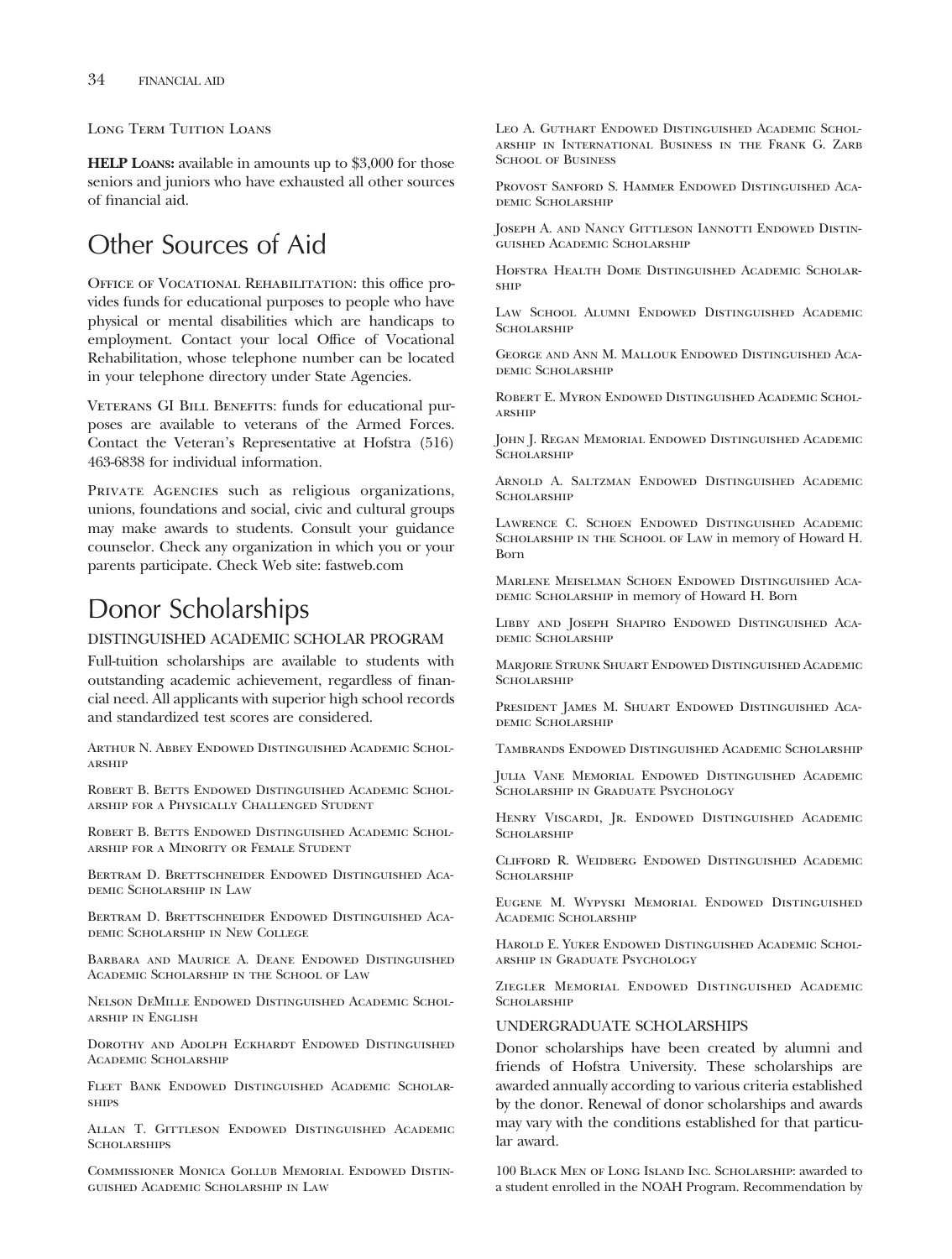the Director of the NOAH (New Opportunities at Hofstra) Program to the Office of Financial and Academic Records.

1-800-flowers.com ENDOWED SCHOLARSHIP: awarded to a deserving student selected on the basis of scholastic achievement or potential and demonstrated financial need. Awarded by the Office of Financial and Academic Records.

FRANK W. ABRAMS ENDOWED SCHOLARSHIPS: awarded to qualified students selected on the basis of academic excellence and financial need. Awarded by the Office of Financial and Academic Records.

John Cranford Adams Endowed Scholarship: is presented to outstanding full-time students who have completed at least 58 semester hours; 50 must be in residence. This scholarship, established by the Hofstra Alumni Association to honor President Emeritus John Cranford Adams, may be renewed. Each recipient is named a John Cranford Adams Scholar. Awarded by the Office of Financial and Academic Records.

Louise and Joel Adams Endowed Scholarship: awarded to a student planning a premed course of study or studying in the biological sciences. Selected on the basis of demonstrated economic need as well as scholastic achievement and potential.

Joseph Ades Memorial Scholarship: awarded to a Hofstra student in the Sigma Pi Fraternity International. The student must have successfully completed 24 undergraduate credits at Hofstra and achieved a minimum 2.5 grade point average. The student must also demonstrate outstanding commitment to Sigma Pi Fraternity and Hofstra University and need for financial assistance.

NATALIE I. ALLON ENDOWED SCHOLARSHIP: awarded to qualified deserving undergraduate students majoring in sociology. Recipients are selected on the basis of academic excellence and financial need. Recommendation by the Sociology Department to the Office of Financial and Academic Records.

Alpha Psi Omega Honorary Endowed Scholarship: will be granted to four qualified drama majors or minors (to a freshman for their sophomore year, to a sophomore for their junior year, to a junior for their senior year, and to a student in the area of theater production in honor of Dr. Swinney). Recommendation made by graduating seniors of Alpha Psi Omega, contingent on the approval of the faculty adviser, to the Office of Financial and Academic Records.

Alpha Theta Beta Alumnae Endowed Scholarship: awarded to a qualified undergraduate student who has completed three semesters as an active sister of the Sorority and is based on academic achievement and participation in extracurricular activities. Recommendation by Alpha Theta Beta.

JOSEPH G. ASTMAN ENDOWED SCHOLARSHIP: awarded to a qualified student selected on the basis of demonstrated financial need and academic achievement. Awarded by the Office of Financial and Academic Records.

Astoria Federal Savings Endowed Scholarship: awarded to a qualified undergraduate student who is a resident of Queens, Nassau or Suffolk county, selected on the basis of scholastic achievement or potential as well as demonstrated economic need. Awarded by the Office of Financial and Academic Records.

BALLWEG FAMILY ENDOWED SCHOLARSHIP: awarded to one or more qualified students selected on the basis of demonstrated economic need as well as scholastic achievement or potential. Recipient(s) must maintain an aggregate grade point average of 3.0. Awarded by the Office of Financial and Academic Records.

Edna T. and Henry Bang Endowed Memorial Scholarship: awarded to a qualified student selected on the basis of academic excellence and financial need. Awarded by the Office of Financial and Academic Records.

Bengt Barbaccia Endowed Memorial Scholarship: awarded to a qualified junior or senior lacrosse athlete, selected on the basis of active community service, leadership capacity, overall athletic and scholastic accomplishments and demonstrated economic need as well as scholastic achievement of potential. Recommendation by the Head Lacrosse Coach to the Office of Financial and Academic Records.

Donald Nelson Barnes Endowed Memorial Scholarship: awarded to one or more deserving students upon the recommendation of the Chairman of the Drama Department to the Office of Financial and Academic Records.

JOHN F. BEITER ENDOWED SCHOLARSHIP: awarded to a member of the men's wrestling team with a  $B + (3.3)$  cumulative grade point average. The Office of Financial and Academic Records will award the annual earnings of the endowment upon the recommendation of the Director of Athletics.

Caryl J. Benjamin Endowed Scholarship: awarded to a deserving student, residing in Hempstead, selected on the basis of scholastic achievement or potential as well as demonstrated economic need. Awarded by the Office of Financial and Academic Records.

Angela M. Bennett Memorial Scholarship: awards of up to \$500 to female students who are active participants in student activities and student government. Awarded by the Office of Financial and Academic Records.

Eugene Bennett NOAH Endowed Scholarship: awarded to one or more deserving students on the basis of demonstrated financial need as well as scholastic achievement or potential. Recommendation by the Director of the NOAH Program to the Office of Financial and Academic Records.

Joshua H. Bennett, Jr. Endowed Memorial Scholarship: dedicated to the men and women who gave their lives in the service of their country. Awarded to one or more qualified students who will be selected on the basis of demonstrated economic need as well as scholastic achievement or potential. Awarded by the Office of Financial and Academic Records.

Herman A. Berliner Endowed Scholarship: awarded to one or more students selected on the basis of demonstrated economic need as well as academic achievement. Preference given to student(s) from Hawaii. Awarded by the Office of Financial and Academic Records.

Harriette and Bernyce Berman Endowed Scholarship: awarded to one or more returning students who are suffering from cancer or who have a parent that is suffering from or has died of cancer. If no student(s) meet these criteria, the scholarship will be awarded to one or more deserving students selected on the basis of academic achievement or potential and demonstrated financial need. Ms. Anita Ellis, Director of Student Activities at Hofstra University and Mr. Gary Berman will select the recipient(s) of the scholarship and notify the Office of Development of their selection.

PAUL BERNON ENDOWED MEMORIAL SCHOLARSHIP: awarded to a qualified student entering their sophomore or junior year in the Frank G. Zarb School of Business selected on the basis of academic excellence and financial need. Recommendation by the Dean of the Frank G. Zarb School of Business to the Office of Financial and Academic Records.

Marvin I. Bernstein Endowed Communication Scholarship: awarded to a qualified student in the School of Communication,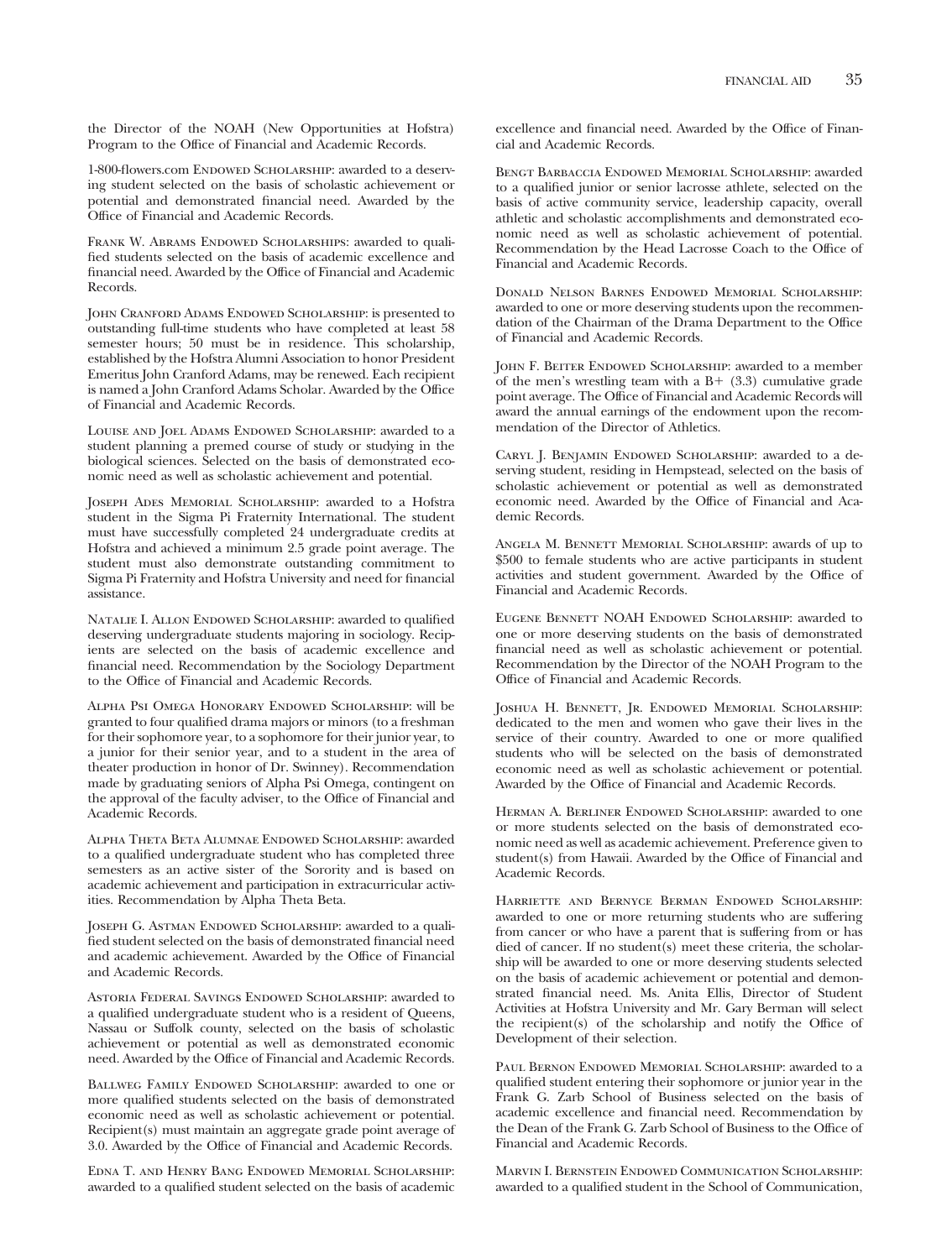Department of Journalism, selected on the basis of demonstrated economic need as well as scholastic achievement of potential. Recommendation by the Dean of the School of Communication to the Office of Financial and Academic Records.

Irene and Ralph Bettum Endowed Scholarship at the FRANK G. ZARB SCHOOL OF BUSINESS: awarded to a qualified junior student selected on the basis of academic excellence and financial need. Recommendation by the Dean of the Frank G. Zarb School of Business to the Office of Financial and Academic Records.

Black/Hispanic Alumni Association Endowed Scholarship: awarded to a student of African-American or Hispanic descent who has been an outstanding member of the Hofstra minority community. The recipient must have successfully completed 24 undergraduate credits at Hofstra and achieved a minimum grade point average of 2.0. Recommendation by the President and Scholarship Committee of the Black/Hispanic Alumni Association to the Office of Development.

Bogart's/Prince Family Endowed Athletic Scholarship: awarded to a qualified student athlete, selected on the basis of overall athletic and scholastic accomplishments and demonstrated financial need. Recommendation by the Athletic Department to the Office of Financial and Academic Records.

BONOMO ENDOWED SCHOLARSHIP: this sport-specific endowed scholarship will be awarded to a member of the men's basketball team. Selected on the basis of academic achievement or potential and demonstrated financial need. Awarded by the Office of Financial and Academic Records upon the recommendation of the Head Coach of the Men's Basketball team and the Director of Athletics.

BOOSTER ALUMNI ENDOWED SPIRIT SCHOLARSHIP: awarded to a sophomore, junior or senior who must be an active member of one of the following groups for at least one academic year: Cheerleading Squad, Kickline/Dance Team, Mascots, Pep Band or Twirling Corps. Applicants must have at least a 2.7 grade point average at the time of application. A complete application form with up to three recommendations must be submutted as outlined by the scholarship application. Additional criteria include school spirit, enthusiasm, and participation in the student spirit groups. Awarded by the Office of Financial and Academic Records upon the recommendation of the Scholarship Committee of the Booster alumni.

S. Tapper Bragg, II, Endowed Memorial Scholarship for the Physically Challenged: awarded to a qualified physically challenged student selected on the basis of demonstrated need as well as scholastic achievement or potential. Awarded by the Office of Financial and Academic Records.

Robert M. Braun Endowed Scholarship in Accounting: awarded to a qualified accounting student selected on the basis of demonstrated economic need as well as scholastic achievement or potential. Recommendation by the Dean of the Frank G. Zarb School of Business to the Office of Financial and Academic Records.

Dr. Eben Breed Endowed Scholarship: awarded to qualified students selected on the basis of academic excellence and financial need. Awarded by the Office of Financial and Academic Records.

JOHN W. BRENNAN ENDOWED SCHOLARSHIP: awarded to a qualified physically disabled student(s) selected on the basis of academic achievement or potential and demonstrated financial need. Recommendation by the Advisement Office to the Office of Financial and Academic Records.

Kenneth Brodlieb Endowed Scholarships: awarded to one or more economically disadvantaged student(s) selected on the basis of demonstrated scholastic achievement or potential. Awarded by the Office of Financial and Academic Records.

Lou Bronzo ENDOWED BASEBALL SCHOLARSHIP: awarded to a deserving baseball player who has been selected on the basis of academic achievement or potential and financial need. Recommendation by the Director of Athletics to the Office of Financial and Academic Records.

Carl C. Burnett Funeral Home, NOAH Scholarship: awarded to a deserving student residing in Hempstead selected on the basis of scholastic achievement or potential and demonstrated economic need. Awarded by the Office of Financial and Academic Records.

Kenneth M. Caldwell Endowed Memorial Scholarship: awarded to deserving students who will be selected on the basis of academic achievement or potential and demonstrated financial need. *First preference will be given to children or spouses of victims of the September 11, 2001 tragedies.*

PRESIDENT CALKINS ENDOWED SCHOLARSHIP: awarded to a qualified student selected on the basis of academic achievement and financial need. Awarded by the Office of Financial and Academic Records.

Carmangelo Joseph Capasso Memorial Scholarship: awarded to one or more qualified students selected on the basis of academic excellence and financial need. Awarded by the Office of Financial and Academic Records.

MARY BETH CAREY ENDOWED SCHOLARSHIP: awarded to an entering freshman selected on the basis of scholastic achievement or potential and/or demonstrated economic need. Awarded by the Office of Financial and Academic Records upon the recommendation of the Vice President for Enrollment Services.

Stephen B. Carlin and Walter W. Rudolph Endowed Memorial Scholarship: granted to qualified incoming freshmen who are offsprings of Vietnam War veterans. Selection is based on scholastic average, participation in athletics and other extracurricular activities, and financial need. Applicants for and recipients of this scholarship must be undergraduate students and residents of the greater New York metropolitan area. Awarded by the Office of Financial and Academic Records.

Jason Cefalu Endowed Memorial Scholarship: awarded to deserving students who will be selected on the basis of academic achievement or potential and demonstrated financial need. *First preference will be given to children or spouses of victims of the September 11, 2001 tragedies.*

Cheerleading Scholarship: awarded to a veteran member of the Cheerleading team who has contributed to the program unselfishly and consistently. Recommendation by a committee from the Office of Student Activities to the Office of Financial and Academic Records.

Cheerleading Endowed Scholarship: awarded to one or more member(s) of the Cheerleading team who has been a member a minimum of two years, showing leadership and athletic skills which are exemplary, and is respected by peers. A minimum aggregate grade point average of 2.5 is required. Recommendation by a committee from the Office of Student Activities to the Office of Financial and Academic Records.

Chronicle Alumni Scholarship: awarded to a qualified student who has exemplified the spirit and bond that can only be discovered through association with print media students. The student must have served for a minimum of one year in a leadership or significant capacity of the publication of the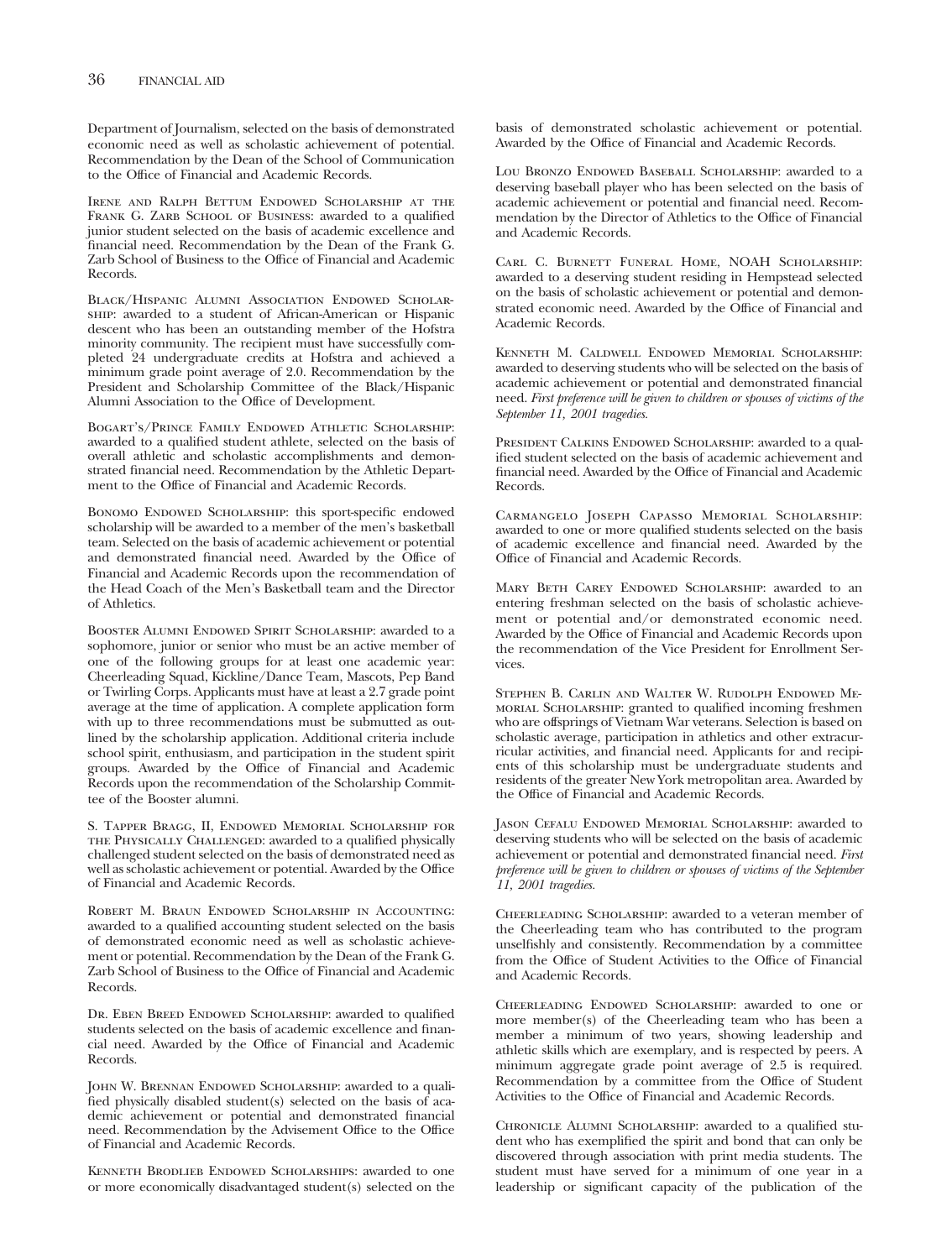CHRONICLE ENDOWED SCHOLARSHIP: granted to one or more student(s) who has exemplified the spirit and bond that can only be discovered through association with print media students. Student(s) must have served for a minimum of one year in a leadership or significant capacity of the publication and viewed as a respected and admired leader by the student staff. A minimum aggregate grade point average of 2.5 is required. Recommendation by a committee from the Office of Student Activities to the Office of Financial and Academic Records.

Charles and Janet Churchill Endowed Scholarship: awarded to one or more students, involved with the Spirit Support Group, who will be selected on the basis of academic achievement and demonstrated financial need. Awarded by the Office of Financial and Academic Records.

Chistopher V. Cianciulli Memorial Endowed Scholarship: awarded to a qualified student selected on the basis of demonstrated economic need as well as scholastic achievement or potential. Awarded by the Office of Financial and Academic Records.

Emil V. Cianciulli Endowed Scholarship: awarded to a deserving student(s), selected on the basis of scholarship achievement or potential and demonstrated economic need. Awarded by the Office of Financial and Academic Records.

Peter B. Clark Endowed Memorial Music Scholarship: awarded to a qualified first-year music student on the basis of demonstrated economic need as well as scholastic achievement or potential. The award may be renewed annually by recipients maintaining scholarly standards. Awarded by the Office of Financial and Academic Records.

The Dorothea S. Clarke Endowed Scholarship: awarded to a student or students in the Master of Science, Literacy Studies and Special Education program and to a student or students enrolled in the Program for Academic Learning Skills (PALS). Recipients selected on the basis of demonstrated economic need and scholastic achievement or potential. Awarded by the Office of Financial and Academic Records upon the recommendation of the Chairperson of the Literacy Studies Department and the Director of the Program for Academic Learning Skills (PALS).

CLASS OF 1949 ENDOWED SCHOLARSHIP: awarded to a qualified freshman selected on the basis of demonstrated economic need as well as scholastic achievement or potential. Awarded by the Office of Financial and Academic Records.

Class of 1951 "Continuing the Tradition" Endowed Scholarship: awarded to a qualified student or students each of whom must be a grandchild of a member of the class of 1951. Recommendation by a committee of class members to the Office of Financial and Academic Records.

George and Adele Cohen Endowed Scholarship: awarded to a qualified student or students selected on the basis of demonstrated economic need and scholastic achievement or potential. Awarded by the Office of Financial and Academic Records.

James and Mary Condon Endowed Memorial Scholarship: awarded to a qualified student athlete selected on the basis of overall athletic and scholastic accomplishments and demonstrated financial need. Recommendation by the Athletic Department to the Office of Financial and Academic Records.

JOHN J. CONEFRY, JR. ENDOWED SCHOLARSHIP: awarded to a deserving student or students, selected on the basis of scholastic achievement or potential as well as demonstrated economic need. Awarded by the Office of Financial and Academic Records.

Eugene B. Connolly Endowed Scholarship: awarded to one or more entering freshmen, majoring in business, with a B or C scholastic average (not an "A" student), selected on the basis of demonstrated economic need as well as scholastic potential. Awarded by the Office of Financial and Academic Records.

Consolidated Freightways Rosalie Giannone Endowed Memorial Scholarship: awarded to a full-time, upper-class, physically disabled student who is pursuing a career working with the physically disabled who will be selected on the basis of academic excellence and financial need. Recommendation by the Advisement Office to the Office of Financial and Academic Records.

Corporate Development Council Endowed Scholarship: two-thirds of the interest earned will be granted to a qualified undergraduate Frank G. Zarb School of Business student and one-third of the interest earned will be granted to a part-time night undergraduate Frank G. Zarb School of Business student. Both recipients selected on the basis of demonstrated economic need as well as scholastic achievement or potential. Recommendation by the Dean of the Frank G. Zarb School of Business to the Office of Financial and Academic Records.

CORVA FAMILY ENDOWED SCHOLARSHIP: awarded to a qualified student(s), selected on the basis of demonstrated economic need as well as scholastic achievement or potential. Awarded by the Office of Financial and Academic Records.

Kathy and Christopher Corva Endowed Scholarship: awarded to a qualified student(s) selected on the basis of demonstrated economic need as well as scholastic achievement. Awarded by the Office of Financial and Academic Records.

DANCE ENDOWED SCHOLARSHIP: awarded to one or more deserving student(s) selected on the basis of demonstrated economic need as well as scholastic achievement or potential. Recommendation by the Drama and Dance Department to the Office of Financial and Academic Records.

DANCE TEAM ENDOWED SCHOLARSHIP: awarded to a member of the Dance Team who has been a member for at least two years, shows leadership and dance skills that are exemplary and is well respected by peers. A minimum aggregate grade point average of 2.5 is required. Awarded by the Office of Financial and Academic Records upon the recommendation of the Assistant Dean of Students, the Dance Team Coach, the Assistant Dance Team Coach, and a Campus Life representative.

Michele and James Cusack Endowed Scholarship: awarded to a deserving student selected on the basis of scholastic achievement or potential and/or demonstrated financial need. Awarded by the Office of Financial and Academic Records.

DANTE FOUNDATION SCHOLARSHIP: awarded to a graduate of a high school located in Nassau or Suffolk Counties and must be a resident of either county. One parent must be of Italian ancestry. Recipient must demonstrate financial need, as well as academic achievement and potential. Awarded by the Office of Financial and Academic Records.

David Datlof Endowed Memorial Scholarship: awarded to a deserving undergraduate student, selected on the basis of scholastic achievement or potential and/or demonstrated financial need. Preference will be given to students majoring in American or European 20th Century History. Awarded by the Office of Financial and Academic Records upon the recommendation of the Chairperson of the History Department.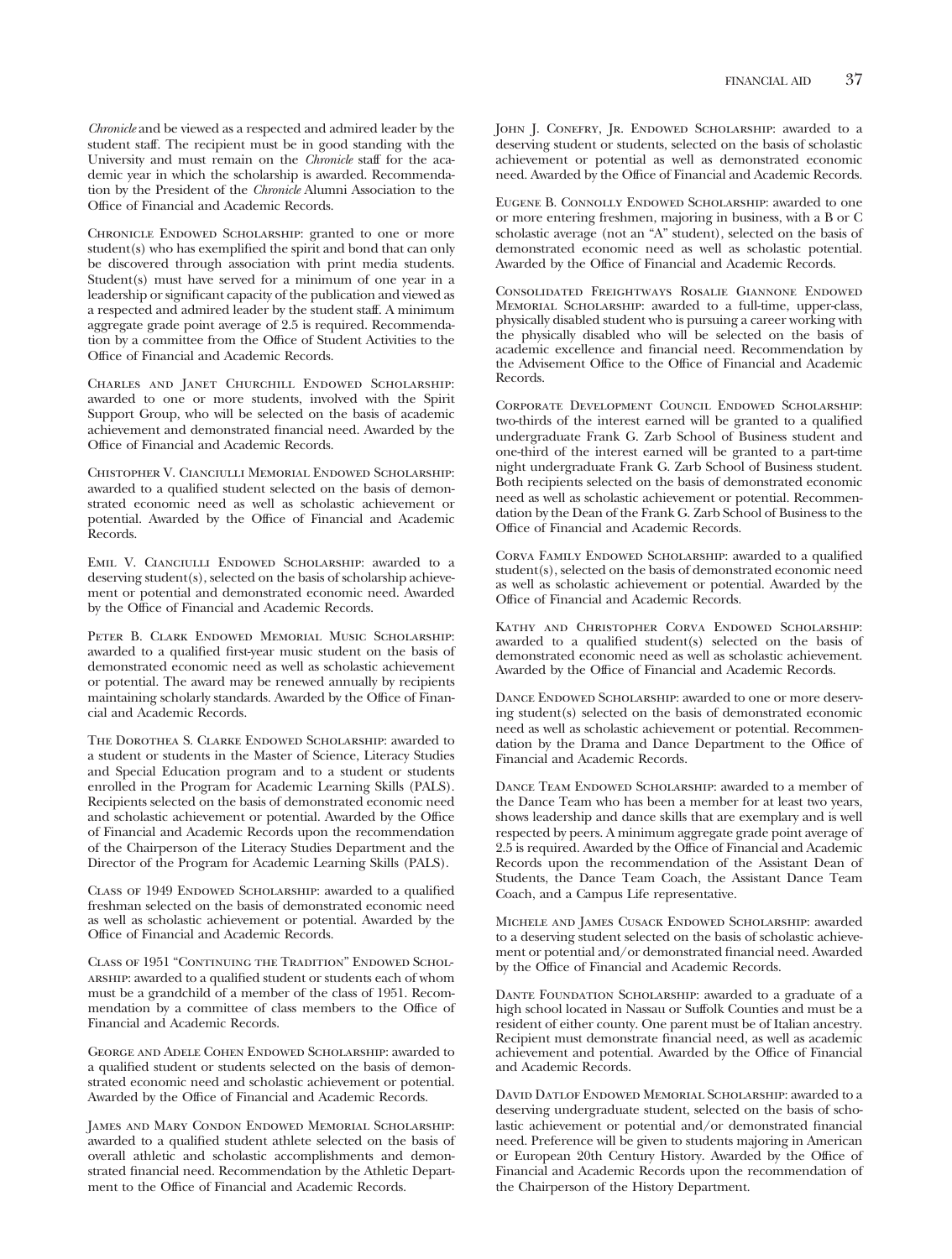ROLAND H. DAVIS ENDOWED SCHOLARSHIP: awarded to a deserving student, residing in Hempstead, selected on the basis of scholastic achievement or potential as well as demonstrated economic need. Awarded by the Office of Financial and Academic Records.

Delta Chi Delta Sorority Alumnae Endowed Scholarship: awarded to an undergraduate Delta Chi Delta sorority sister based on financial need and sorority participation. Eligibility requirements include membership in Delta Chi Delta, a minimum of four semesters at Hofstra, and a grade-point-average of 2.5. Recommendation by Delta Chi Delta Alumnae to the Office of Financial and Academic Records.

HOMER DEMETRIOU ENDOWED SCHOLARSHIP: awarded to an outstanding mathematics major who has completed his/her sophomore year and who has taken at least one advanced course toward a mathematics major. The recipient should intend to have a professional career related to mathematics. The Office of Financial and Academic Records will award the annual earnings of the endowment upon the recommendation of the Chairperson of the Mathematics Department.

Peggy Deutsch Endowed Memorial Scholarship: awarded to a qualified full or part-time student(s) residing on Long Island recommended by the Director of the Mental Health Association of Nassau County, Inc., a similar Long Island mental health agency, or individual physician providing mental health care. The student(s) must have completed at least one year of college work with a cumulative 2.8 grade point average and demonstrate economic need. Recommendations made in consultation with the Donor and the Office of Financial and Academic Records.

Lion De Vries Memorial Scholarship: awarded to a deserving student seelected on the basis of scholastic achievement or potential as well as demonstrated economic need. Awarded by the Office of Financial and Academic Records.

Jeffrey Dingle Endowed Memorial Scholarship: awarded to deserving students who will be selected on the basis of academic achievement or potential and demonstrated financial need. *First preference will be given to children or spouses of victims of the September 11, 2001 tragedies.*

Gail Dobert Endowed Memorial Scholarship: awarded to one or more upperclass women, majoring in Political Science or International Affairs selected on the basis of demonstrated economic need as well as scholastic achievement. Awarded by the Office of Financial and Academic Records.

DONOR MEMORIAL ENDOWED SCHOLARSHIP: awarded to one or more qualified students selected on the basis of demonstrated economic need as well as scholastic achievement or potential. Awarded by the Office of Financial and Academic Records.

Harry Busch Scholarship Howard Drucker Scholarship Samuel Eskin Scholarship Alan Faber Scholarship J. Vincent Fagan Scholarship Alexander Martin Fraser Scholarship Lorraine White Godfrey and Patricia O'Keefe Godfrey Scholarship J. O. Keller Scholarship Sibilla E. Kennedy Scholarship Ray Miller Scholarship Harmon Newell Scholarship Charles Walter Paul Scholarship Bruce Pfeffer Scholarship Dick Schwarzwaelder Scholarship Jeffrey Sheets Scholarship

Charles G. Drayton Endowed Scholarship: awarded to a qualified student selected on the basis of academic excellence and financial need. Awarded by the Office of Financial and Academic Records.

THE JAMES J. DUFFY ENDOWED SCHOLARSHIP: awarded to a student participating in intercollegiate athletics who has been accepted into or is already enrolled in a full-time baccalaureate program and has demonstrated through superior academic and athletic performance, the potential for outstanding achievement at Hofstra. Preference given to a football player. Awarded by the Office of Financial and Academic Records upon the recommendation of the Directors of Athletics.

Charles R. Dyon, Jr. U.S. Marine Corps Endowed Scholarship: awarded to honorably discharged marines, their sons, daughters or grandchildren selected on the basis of demonstrated economic need as well as scholastic achievement or potential. Awarded by the Office of Financial and Academic Records.

Patricia A. Dyon Endowed Memorial Scholarship in Broadcast Journalism: awarded to a deserving undergraduate student, majoring in Broadcast Journalism, selected on the basis of scholastic achievement or potential as well as demonstrated economic need. Awarded by the Office of Financial and Academic Records upon recommendation of the Chairperson of the Department of Journalism and Mass Media Studies.

EAB Endowed Scholarships in the Frank G. Zarb School of Business: awarded to one or more deserving students participating in the summer exchange program with Erasmus University or to students in the Zarb School of Business who are participating in other recognized study programs in The Netherlands. Recommendation by the Dean of the Frank G. Zarb School of Business and the Coordinator of the Erasmus Program to the Office of Financial and Academic Records.

Rick Elkow Memorial Scholarship: awarded to a deserving student in the Industrial-Organizational Psychology program selected on the basis of scholastic achievement and/or demonstrated economic need. Awarded by the Office of Financial and Academic Records.

ANITA ELLIS ENDOWED SCHOLARSHIP: awarded to one or more deserving student(s) who has served in a leadership capacity in fraternity/sorority affairs for a minimum of one year and maintains a minimum grade-point-average of 2.4. The student(s) must be active in his/her organization and/or fraternal government. Graduating seniors are not eligible. Recommendation by Anita Ellis to the Office of Financial and Academic Records.

JAMES W. ELLIS JR. SCHOLARSHIP: awarded to deserving student(s) or student group(s) demonstrating financial need other than for tuition. Recommendation by Anita Ellis to the Office of Development.

JAMES W. ELLIS, JR. ENDOWED SCHOLARSHIP: awarded to one or more returning student(s) who is suffering from cancer or who has a parent that is suffering or has died of cancer. If no student(s) meets this criteria, the scholarship is then awarded to one or more members of the fraternity or sorority community. Recommendation by Anita Ellis to the Office of Financial and Academic Records.

MARIE ELLIS ENDOWED SCHOLARSHIP: awarded to a deserving student with a documented learning disability who is involved in co-curricular activities. The recipient must maintain a 2.4 GPA. If no student meets these criteria, the committee will award the scholarship to a deserving student based on academic achievement or potential and/or demonstrated financial need. A committee consisting of the donor and a member of the Office of Student Activities will select a recipient(s) and notify the Office of Financial and Academic Records.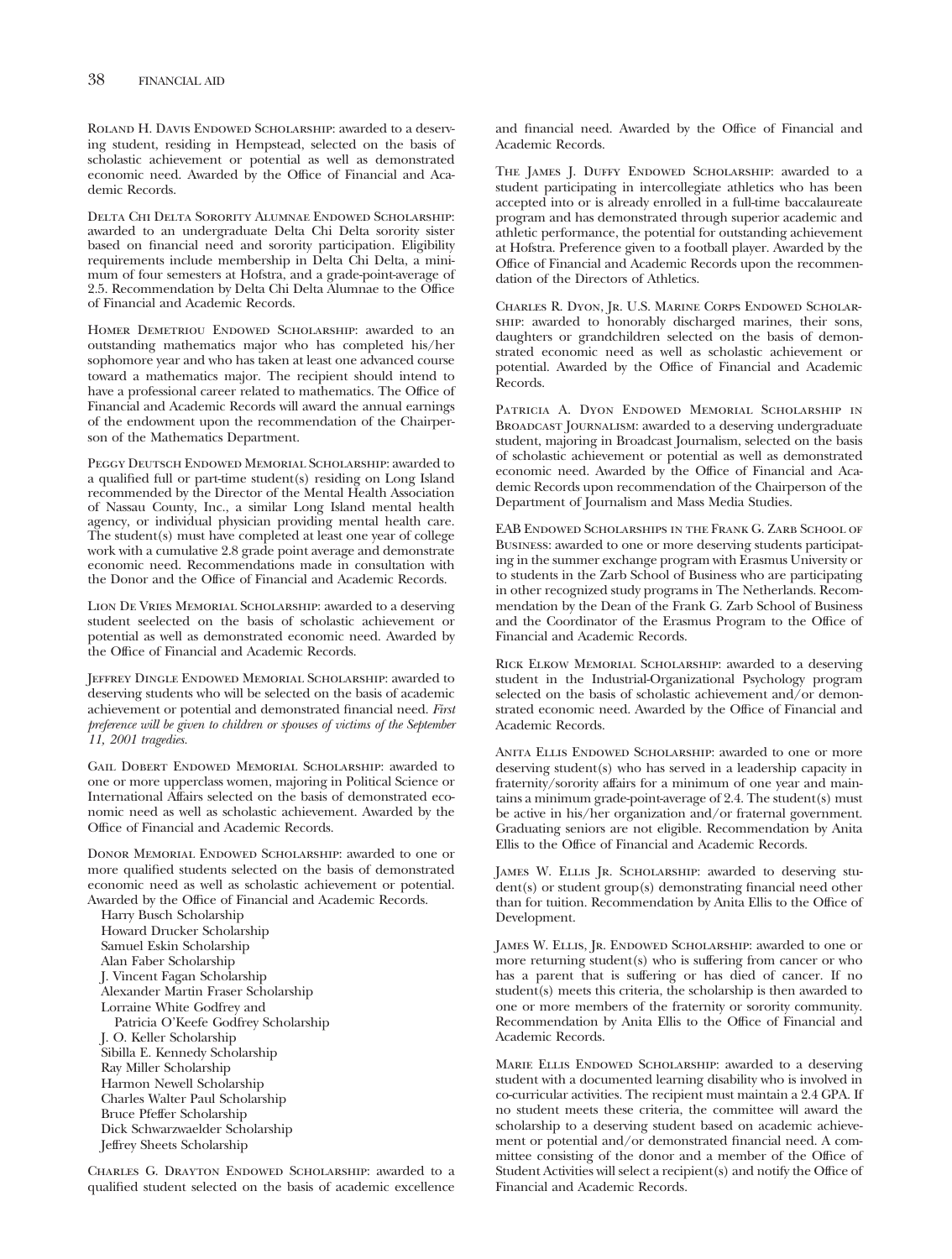Epsilon Sigma Endowed Scholarship: awarded to an active Epsilon Sigma member, either as an undergraduate or as an alumnus, for a period of one year. The recipient should have maintained a 2.7 grade-point average during his/her studies at Hofstra and be an active participant in extra-curricular activities. Recommendation made by the Scholarship Committee of Epsilon Sigma to the Office of Financial and Academic Records.

Gunnar Esiason Endowed Scholarship: a full-tuition scholarship awarded to a deserving full-time undergraduate student(s) whose service and commitment to the prevention and cure of cystic fibrosis is exemplary or to a student who has cystic fibrosis or who has a family member stricken with the disease. An application is required. Recommendation by a committee from the Office of Student Activities to the Office of Financial and Academic Records.

WEEB EWBANK ENDOWED SCHOLARSHIP: awarded to one or two academically qualified scholar-athletes who demonstrate outstanding athletic ability, exceptional qualities of sportsmanship, participation in cocurricular activities and financial need. Recommendation by the Director of Athletics to the Office of Finanical and Academic Records.

Faculty Memorial Endowed Scholarships: awarded to one or more qualified students selected on the basis of demonstrated economic need as well as scholastic achievement or potential. Awarded by the Office of Financial and Academic Records.

Charles Calitri Scholarship

William H. Childs Scholarship

John W. Fager Endowed Memorial Scholarship: awarded to one or more qualified students who are graduates of Hempstead High School selected on the basis of demonstrated economic need as well as scholastic achievement or potential. Awarded by the Office of Financial and Academic Records.

The Gray Wig Jim Fellman Endowed Scholarship: awarded to a qualified student majoring in music selected on the basis of demonstrated economic need as well as scholastic achievement or potential. Recommendation by Gray Wig to the Office of Financial and Academic Records.

David and Esther Filderman Endowed Scholarship in Philosophy: this annual award is competitive and based upon academic excellence in philosophy and financial need. Recommendation by the Department of Philosophy to the Office of Financial and Academic Records.

Andrew Fisher Endowed Memorial Scholarship: awarded to deserving students who will be selected on the basis of academic achievement or potential and demonstrated financial need. *First preference will be given to children or spouses of victims of the September 11, 2001 tragedies.*

Richard Fitzsimons Endowed Memorial Scholarship: awarded to deserving students who will be selected on the basis of academic achievement or potential and demonstrated financial need. *First preference will be given to children or spouses of victims of the September 11, 2001 tragedies.*

Florence Flegenheimer Endowed Memorial Scholarship: awarded to a qualified student(s) selected on the basis of scholastic achievement or potential and financial need. Awarded by the Office of Financial and Academic Records.

Ira Flesch Endowed Memorial Scholarship: established in memory of Ira Flesch, a former trustee of Hofstra University. Awarded to qualified students selected on the basis of academic excellence and financial need. Awarded by the Office of Financial and Academic Records.

PATRICIA AND WILLIAM FOWLER, JR. ENDOWED SCHOLARSHIP: awarded to a deserving lacrosse or football player selected on the basis of demonstrated economic need as well as scholastic achievement or potential. Preference given to a catholic high school graduate. Awarded by the Office of Financial and Academic Records upon the recommendation of the Director of Athletics.

French Club Summer in Nice Scholarships: each year, several scholarships of varying amounts are granted to Hofstra students. Awards are made on the basis of grades in French, overall grade-point average, need, service to the French Club and to the University community. Students do not have to be French majors or minors. Scholarship must be used during the year of the award. Recommendation by a committee of French faculty, French Club officers and former scholarship winners.

Gartland Family Endowed Scholarship: awarded to a deserving African American or Hispanic undergraduate student pursuing a degree in the Frank G. Zarb School of Business or pursuing a degree in Engineering or Computer Science in the Hofstra College of Liberal Arts and Sciences. Selected on the basis of scholastic achievement or potential and demonstrated financial need. If no deserving African American or Hispanic undergraduate student can be identified, the scholarship will be awarded to a deserving undergraduate student in the Frank G. Zarb School of Business or pursuing a degree in Engineering or Computer Science in the Hofstra College of Liberal Arts and Sciences selected on the basis of scholastic achievement and demonstrated financial need. Awarded by the Office of Financial and Academic Records.

KATHLEEN GERLA ENDOWED SCHOLARSHIP: awarded to a qualified student(s) selected on the basis of demonstrated economic need as well as scholastic achievement or potential. Awarded by the Office of Financial and Academic Records.

Joseph Giacalone Endowed Memorial Scholarship: established to honor Joseph Giacalone. Awarded to a third-year student majoring in economics, engineering, regional planning or business and who demonstrates financial need, academic excellence and a commitment to furthering the economic wellbeing of Long Island. Awarded by the Office of Financial and Academic Records.

Girl Scout Gold Award Scholarship: awarded to a freshman or transfer student who has received the Girl Scout Award within three years of application to the University and who must be in the top ten percent of her high school graduating class and have attained a score of at least 1070 on the SAT's (ACT equivalent of 23). If a transfer student, the student must have completed 24 credits in a previously accredited insitution(s) and earned a 3.5 cumulative average or better at all previously attended schools. Preference will be given to a Girl Scout Gold Award recipient from Long Island, New York. Awarded by the Office of Financial and Academic Records.

Lionel M. Goldberg/Alexander & Alexander Endowed SCHOLARSHIP IN THE FRANK G. ZARB SCHOOL OF BUSINESS: awarded in the spring of each year to a Frank G. Zarb School of Business student who is completing their sophomore year in the business program, is in good standing, and displays an interest in the insurance field. Recommendation by the Dean of the Frank G. Zarb School of Business to the Office of Financial and Academic Records.

Matthew Chappell-Herman Goldberg Endowed Memorial FUND: awarded to undergraduate students majoring in psychology. Recommendations are made by the Faculty Committee of the Undergraduate Program in Psychology.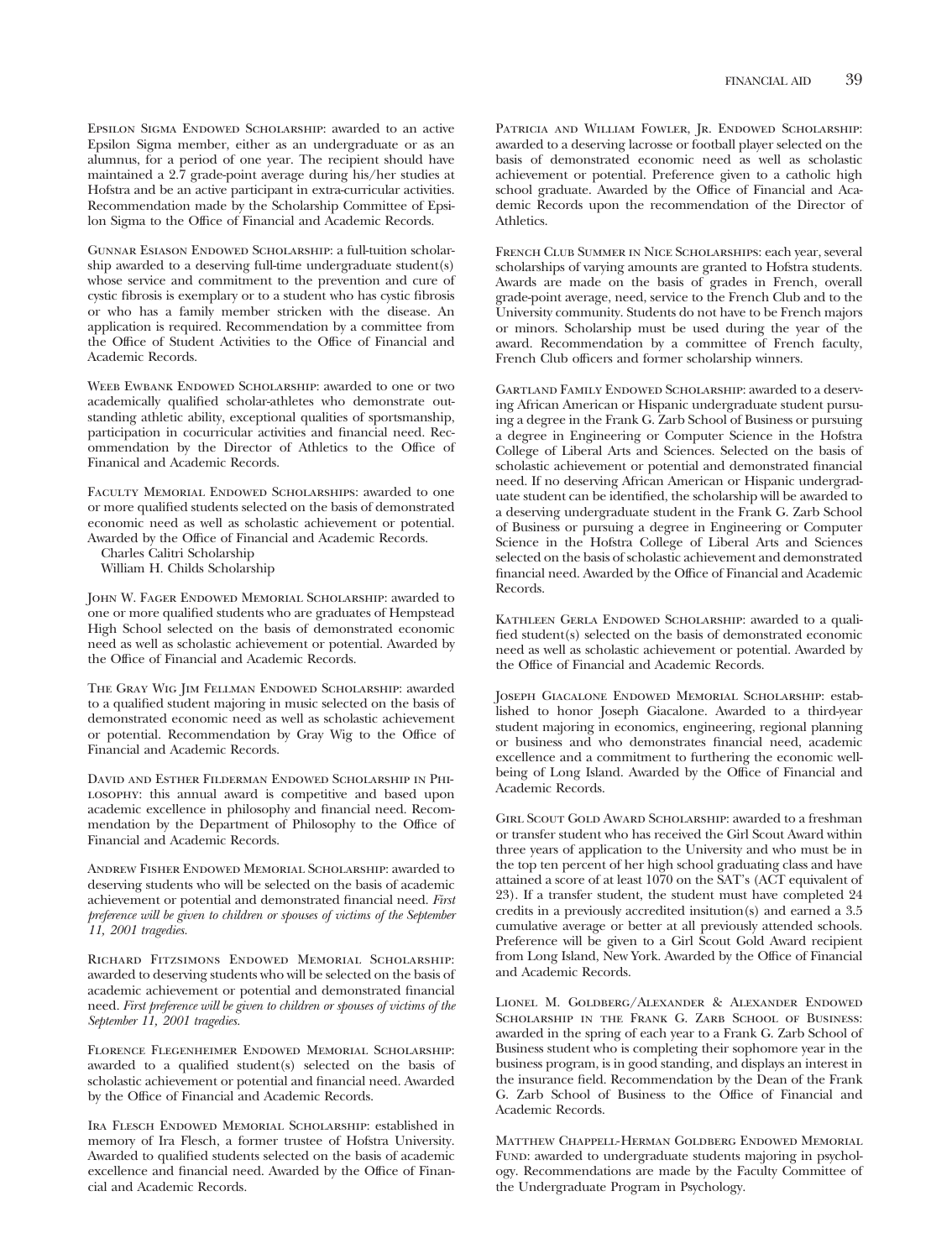Eugene and Judy Goldman Endowed Scholarship: awarded to a qualified student or students selected on the basis of demonstrated economic need as well as scholastic achievement or potential. Awarded by the Office of Financial and Academic Records.

Kermit Gordon and Morton Beroza Directors of Inter-County Wholesalers Association Endowed Scholarship: awarded to two deserving undergraduate students and one deserving graduate student selected on the basis of scholastic achievement or potential and demonstrated economic need. Awarded by the Office of Financial and Academic Records.

Herntz P. Graham, II Memorial Scholarship: awarded to a qualified student who is a member of the Haitian Student Organization at Hofstra University. The student must maintain a grade point average of 3.0. The recipient will also be selected on the basis of demonstrated economic need as well as scholastic achievement or potential. Recommendation by the Haitian Student Organization to the Office of Financial and Academic Records.

GRAY WIG ENDOWED SCHOLARSHIP: awarded to a qualified technical drama student selected on the basis of demonstrated economic need as well as scholastic achievement or potential. Recommendation by Gray Wig to the Office of Financial and Academic Records.

Michael and Linda Greenseid Endowed Scholarship: awarded to a deserving student(s) selected on the basis of scholastic achievement and demonstrated economic need. Awarded by the Office of Financial and Academic Records.

Grumman Corporation Endowed Scholarship: awarded to a qualified engineering or computer science student(s) selected on the basis of academic achievement or potential and demonstrated financial need. Awarded by the Office of Financial and Academic Records.

STEVE GUTMAN ENDOWED SCHOLARSHIP: awarded to a qualified student or students selected on the basis of demonstrated economic need as well as scholastic achievement or potential. Awarded by the Office of Financial and Academic Records.

Ulric Haynes, Jr. Endowed Frank G. Zarb School of Business Scholarship: awarded to a qualified Frank G. Zarb School of Business student on the basis of demonstrated economic need as well as scholastic achievement or potential. Recommendation by the Dean of the Frank G. Zarb School of Business to the Office of Financial and Academic Records.

PAUL HEARNE ENDOWED MEMORIAL SCHOLARSHIP: awarded to a qualified student or students with a disability. Awarded to the Office of Financial and Academic Records.

WILLIAM RANDOLPH HEARST NOAH ENDOWED SCHOLARSHIP: awarded to participants in the NOAH Program selected on the basis of superior academic achievement, financial need, and departmental recommendation.

Hempstead Elks Endowed Memorial Scholarship: one, up to full-tuition and fees awarded to a qualified graduate of one of the following high schools: H. Frank Carey, Carle Place, Chaminade, W. Tresper Clarke, East Meadow, Garden City, Hempstead, Mineola, St. Paul's, Uniondale, Westbury, West Hempstead. Awarded by the Office of Financial and Academic Records.

Hempstead for Hofstra/Hofstra for Hempstead Commit-TEE SCHOLARSHIPS: awarded to residents of Hempstead based on academic achievement and financial need. Awarded by the Office of Financial and Academic Records.

Carl C. Burnett Funeral Home, Inc., Scholarship Concepts Unlimited/Christopher Adams Scholarship Roland H. Davis Endowed Scholarship John T. DeLalio Scholarship Cynthia Diaz-Wilson Scholarship SHEILA D. ELLIOTT SCHOLARSHIP Gutterman's Inc. Scholarship David F. Hancock Scholarship Hanna Carpet, Inc. Scholarship Hempstead Transportation Service Inc. and Top Hat **SCHOLARSHIP** Hempstead/Uniondale Rotary Club/Arthur Lem Scholar-**SHIP** Gilbert Henoch Scholarship Abraham and Molly Janvey Endowed Scholarship PHILIP AND BEATRICE JANVEY ENDOWED SCHOLARSHIP Tork Johansen Endowed Memorial Scholarship Rochelle and Irwin A. Lowenfeld Scholarship Memorial Presbyterian Scholarship JP Morgan Chase Scholarship Pirinea & Company, P.C. Scholarship Sarah B. Press Endowed Scholarship LOUISA AND JERRY RUGG SCHOLARSHIP Saul G. and Ethel P. Shapiro Endowed Scholarship The Sheldrake Organization/Perry's Hub Auto Care **SCHOLARSHIP** Wilhelm and Jolanda Stauber Scholarship Julie P. Sutherland Scholarship Terranova Grand Florist Scholarship United Parcel Service Scholarship

Gerald G. Wright Endowed Scholarship

Caryl J. Benjamin Endowed Scholarship Bestseller Bookstore Scholarship Wilbur F. Breslin Scholarship

Hempstead for Hofstra/Hofstra for Hempstead Endowed SCHOLARSHIP: awarded to one or more deserving student(s), residing in the Village of Hempstead, selected on the basis of demonstrated economic need as well as scholastic achievement or potential. Awarded by the Office of Financial and Academic Records.

Paul Hermansen Endowed Memorial Scholarship: awarded to a qualified student or students with economic need, someone who would not be able to continue his or her education at Hofstra University without assistance. Awarded by the Office of Financial and Academic Records.

John Steven Hernandez Memorial Scholarship: awarded to a deserving student selected on the basis of demonstrated enonomic need as well as scholastic achievement or potential. Awarded by the Office of Financial and Academic Records.

Elaine R. Hirsh Endowed Scholarship: awarded to a qualified student selected on the basis of demonstrated need as well as scholastic achievement. Awarded by the Office of Financial and Academic Records.

DOROTHY HOAG ENDOWED MEMORIAL SCHOLARSHIPS: awarded to students on the basis of demonstrated economic need as well as scholastic achievement or potential, with particular attention to students in the fields of music and/or women's athletics.

Hofstra College of Liberal Arts and Sciences Emeritus PROFESSORS ENDOWED SCHOLARSHIP: awarded to a first semester sophomore, majoring in the Hofstra College of Liberal Arts and Sciences, selected on the basis of academic excellence and good character and who has completed at least 30 hours of course work at Hofstra. Recommendation by the Dean of the Hofstra College of Liberal Arts and Sciences to the Office of Financial and Academic Records.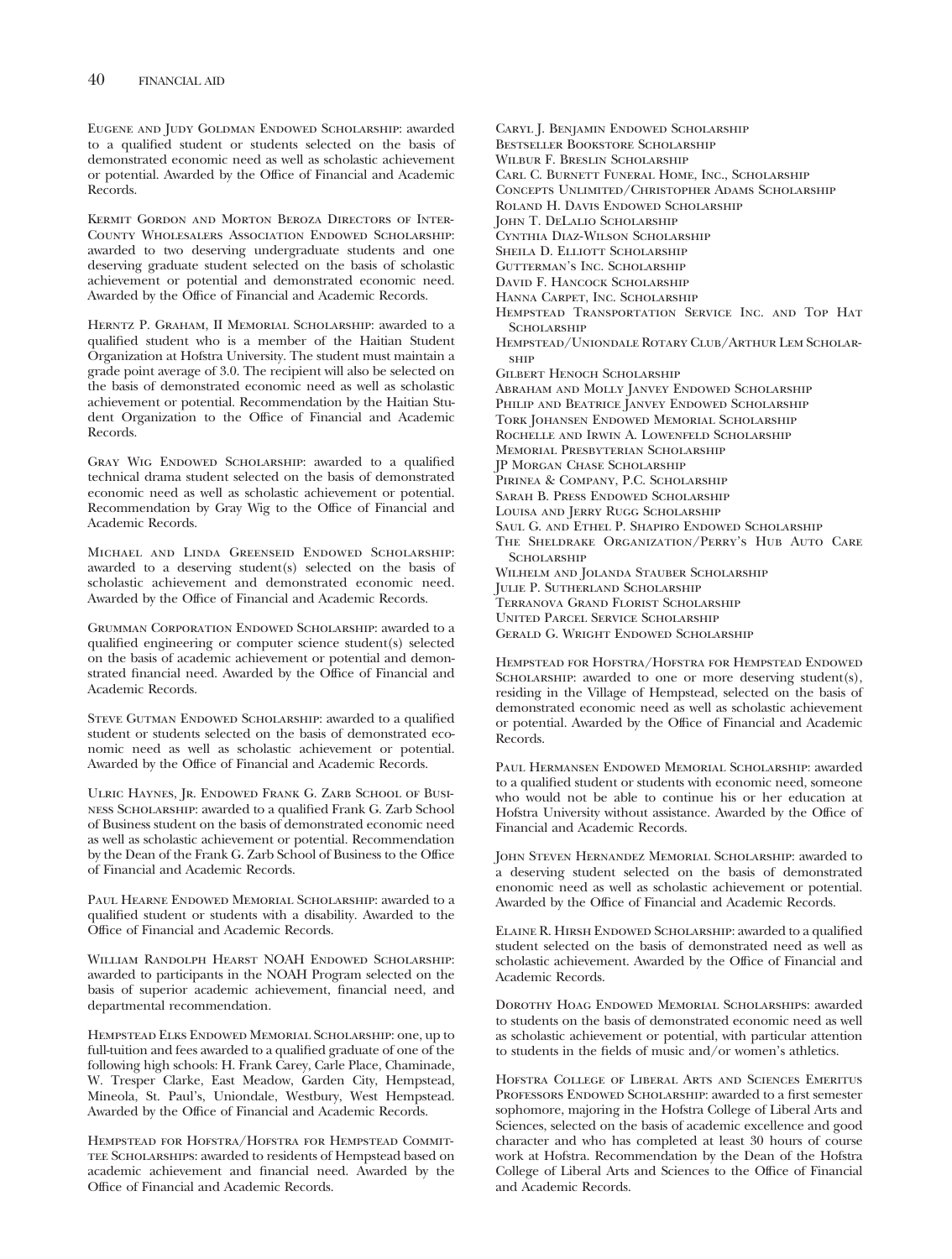Hofstra Cultural Center Judaic Studies Endowed Scholarship: awarded to a deserving student or students selected on the basis of scholastic achievement or potential and/or demonstrated financial need. Awarded by the Office of Financial and Academic Records upon the recommendation of the Judaic Studies faculty members of the Department of Comparative Literature and Languages.

Hofstra University Employees Endowed Scholarship: awarded to a qualified student selected on the basis of academic achievement and financial need. Awarded by the Office of Financial and Academic Records.

Hofstra University Gospel Ensemble Scholarship: a \$500 award will be granted to a member of the Hofstra University Gospel Ensemble who will be selected on the basis of demonstrated economic need as well as scholastic achievement or potential. Awarded by the Office of Financial and Academic Records.

Hofstra Veterans Alumni Chapter Endowed Scholarship: awarded to one or more matriculated student(s) at Hofstra University who are honorably discharged veterans, their children, grandchildren, or great-grandchildren, selected on the basis of demonstrated economic need or scholastic achievement or potential. The recipient(s) must remain in good standing while at Hofstra University. Recommendation by the Hofstra Veterans Alumni Chapter to the Office of Financial and Academic Records.

Holtz Rubenstein/William J. Holtz Endowed Memorial SCHOLARSHIP: awarded to one or more full-time students majoring in Accounting, beginning their junior year at Hofstra and is a resident of Long Island selected on the basis of demonstrated civic contribution and financial need. The recipient must maintain a grade point average of 3.0 or greater. Recommendation by the Dean of the Frank G. Zarb School of Business to the Office of Financial and Academic Records.

Douglas Hoyne Endowed Memorial Scholarship: awarded to a deserving graduate Special Education major who demonstrates caring, compassion, and sensitivity; demonstrates commitment and dedication to the profession, focuses on a student's potential rather than his/her weaknesses and fosters a loving, structured and challenging environment. The Office of Financial and Academic Records will award the annual earnings of the endowment upon the recommendation of the Director of the Special Education program and the Dean of the School of Education and Allied Human Services.

Joseph Hunter Endowed Memorial Scholarship: awarded to deserving students who will be selected on the basis of academic achievement or potential and demonstrated financial need. *First preference will be given to children or spouses of victims of the September 11, 2001 tragedies.*

Kenneth A. Hutcheson Endowed Scholarship: awarded to one or more deserving students selected on the basis of demonstrated economic need, scholastic achievement or potential. Awarded by the Office of Financial and Academic Records.

Integrated Systems Group Endowed Scholarship in Business Computer Information Systems: awarded to a junior or senior woman student in the Frank G. Zarb School of Business, majoring in Business Computer Information Systems and has a GPA of 3.5 or better. The recipient will also be eligible for a paid internship with ISG. Awarded by the Office of Financial and Academic Records upon the recommendation of the Dean and Scholarship Committee of the Frank G. Zarb School of Business.

Integrated Systems Group Scholarship in Business Computer Information Systems: awarded to a junior or senior woman student in the Frank G. Zarb School of Business, majoring in Business Computer Information Systems and has a GPA of 3.5 or better. The recipient will also be eligible for a paid internship with ISG. Awarded by the Office of Financial and Academic Records upon the recommendation of the Dean and Scholarship Committee of the Frank G. Zarb School of Business.

Abraham and Molly Janvy Endowed Scholarship: awarded to a deserving student, residing in Hempstead, selected on the basis of scholastic achievement or potential as well as demonstrated economic need. Awarded by the Office of Financial and Academic Records.

PHILIP AND BEATRICE JANVY ENDOWED SCHOLARSHIP: awarded to a deserving student, residing in Hempstead, selected on the basis of scholastic achievement or potential as well as demonstrated economic need. Awarded by the Office of Financial and Academic Records.

Tork Johansen Endowed Memorial Scholarship: awarded to a deserving student, residing in Hempstead, selected on the basis of scholastic achievement or potential as well as demonstrated economic need. Awarded by the Office of Financial and Academic Records.

ELLIOTT S. KAHN ENDOWED SCHOLARSHIP: awarded to a qualified student who is an active member of the basketball team. Recommendation by the basketball coach to the Office of Financial and Academic Records.

ROBERT KATZ ENDOWED SCHOLARSHIP: awarded to a qualified Frank G. Zarb School of Business student selected on the basis of demonstrated economic need as well as scholastic achievement or potential. Recommendation by the Dean of the Frank G. Zarb School of Business to the Office of Financial and Academic Records.

LAINIE KAZAN ENDOWED SCHOLARSHIP: awarded to a qualified student(s) selected on the basis of academic excellence and demonstrated economic need. Awarded by the Office of Financial and Academic Records.

Barry Andrew Kearsley Endowed Memorial Scholarship: awarded to a qualified freshman majoring in drama based on the following criteria: the recipient is a stage management major or has a strong interest in stage management; or a design-tech student; or an acting major who has demonstrated an exceptional contribution in the area of design-tech. This award may be renewed for the same recipient for a period of four years. Recommendation by the Drama Department to the Office of Financial and Academic Records.

STANLEY J. KENDRICK ENDOWED MEMORIAL SCHOLARSHIP: awarded to qualified students who demonstrate financial need, outstanding qualities of perserverance, and academic dedication and effort in physics. Recommendation by the Physics Department to the Office of Financial and Academic Records.

Stephen Kerekes Endowed Memorial Scholarship: awarded to a qualified student majoring in the field of English selected on the basis of academic achievement or potential and demonstrated financial need. Awarded by the Office of Financial and Academic Records.

Eric Kertzner Endowed Memorial Scholarship: awarded to a deserving student selected on the basis of demonstrated financial need and *will not be used in conjunction with any athletic scholarship*. Awarded by the Office of Financial and Academic Records.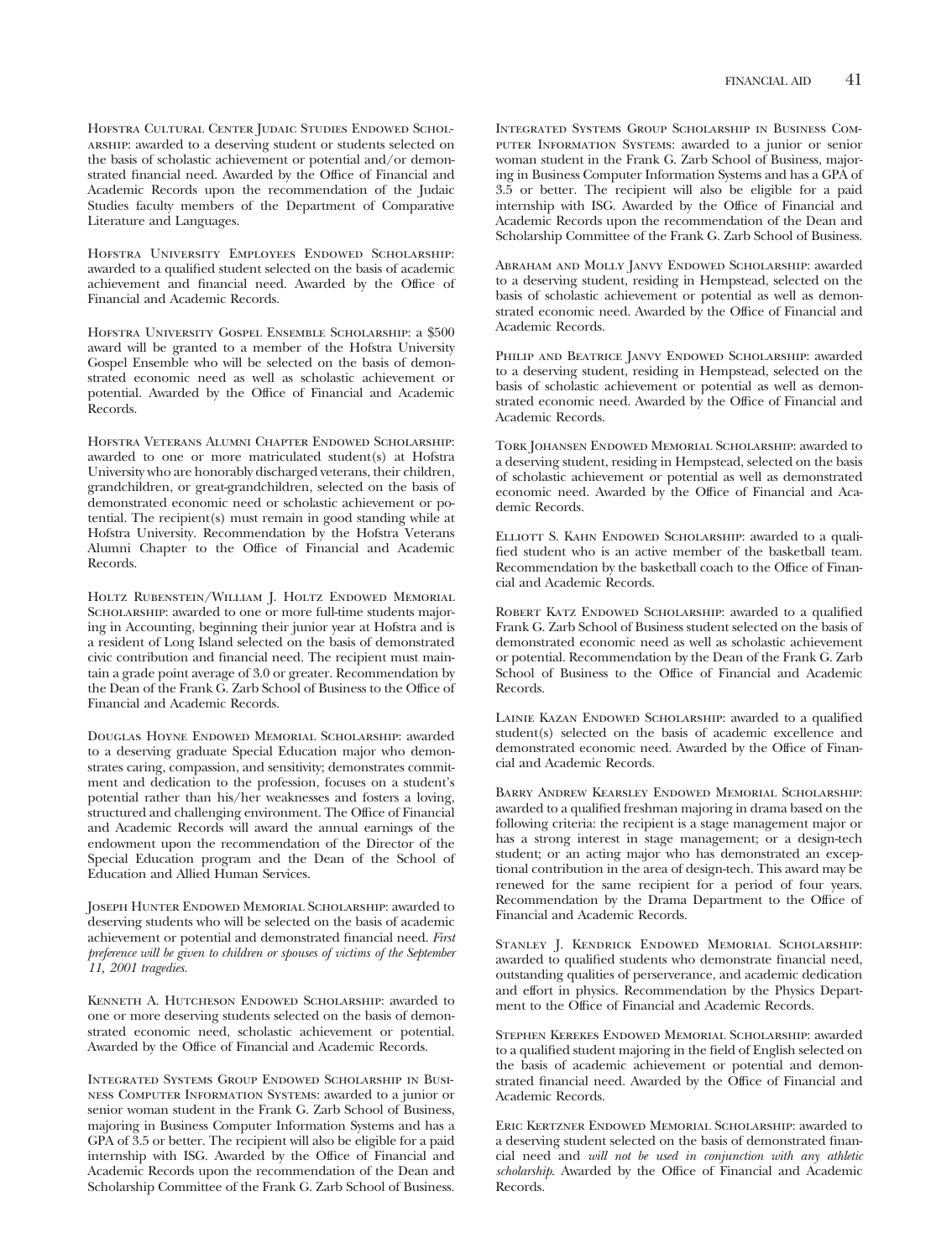Martin Luther King, Jr. Endowed Memorial Scholarship: candidates considered on the basis of academic achievement or potential, demonstrated economic need and on the promise they show in making significant contributions in carrying on the ideals to which Dr. King was dedicated. Service to the community or the University will be one of the principal criteria used in screening candidates for the honor. First consideration given to entering freshman applicants, but if no suitable freshman candidate is available, well-qualified upperclass students may be considered. Awarded by the Office of Financial and Academic Records upon the recommendation of the Executive Director of the NOAH Program.

LEE KOPPELMAN ENDOWED SCHOLARSHIP: awarded to a qualified student selected on the basis of scholastic achievement or potential and financial need. Awarded by the Office of Financial and Academic Records.

Koster-Zarb Endowed Scholarship for the Reading/ Writing/Learning Institute in the Joan and Arnold Saltzman Community Services Center: awarded to deserving client(s) with demonstrated economic need in the Reading/ Writing/Learning Institute of the Joan and Arnold Saltzman Community Services Center. Recommendation by the Scholarship Committee of the Joan and Arnold Saltzman Community Services Center.

Koster-Zarb Endowed Scholarship in the Diane Lindner-GOLDBERG CHILD CARE INSTITUTE: awarded to a child or children with demonstrated economic need in the Diane Linder-Goldberg Child Care Institute. Recommendation by the Scholarship Committee of the Joan and Arnold Saltzman Community Services Center.

KPMG LLP Endowed Accounting Scholarship: awarded to one or more deserving accounting students. Recommendation by the Dean of the Frank G. Zarb School of Business in consultation with the Chairperson of the Accounting Department to the Office of Financial and Academic Records.

KPMG LLP Annual Accounting Scholarship: awarded to one or more deserving accounting students. Recommendation by the Dean of the Frank G. Zarb School of Business in consultation with the Chairperson of the Accounting Department to the Office of Financial and Academic Records.

Jeffrey C. Kraus Endowed Radio Scholarship: awarded each spring to two students based upon their demonstrated talent in and commitment to radio. A minimum grade-point average of 2.5 is required. Scholarship application deadline is March 15th of each year. Recommendation by the Hofstra Radio Alumni Association's Scholarship Awards Committee to the Office of Development.

Sidney Kreps Organizational Communication Endowed SCHOLARSHIP IN THE SCHOOL OF COMMUNICATION: awarded to a qualified student majoring in speech selected on the basis of demonstrated economic need as well as scholastic achievement or potential. Recommendation by the Dean's Office of the School of Communication to the Office of Financial and Academic Records.

Emily and Charles W. Kuhns Endowed Memorial Scholarship: awarded equally to one deserving male and one deserving female student selected on the basis of high academic standing and all-around ability. Awarded by the Office of Financial and Academic Records.

WILLIAM LAWRENCE ENDOWED SCHOLARSHIP: awarded to qualified students upon the recommendation of the Dean of Hofstra College of Liberal Arts and Sciences and/or the recommendation of the Chairperson and full-time faculty members of the Music Department.

Ira Leibowitz Endowed Memorial Scholarship: awarded to a deserving student selected on the basis of scholastic achievement or potential and demonstrated economic need. Awarded by the Office of Financial and Academic Records.

Hudson Leick Humanitarian Endowed Scholarship: awarded to a deserving student(s) with strong integrity and a willingness to learn, who have completed service in their community or abroad. Awarded by the Office of Financial and Academic Records upon the recommendation of Ms. Anita Ellis (Director of Student Activities) and Hudson Leick.

Alisha Levin Endowed Memorial Scholarship: awarded to a full-time undergraduate female student who has earned a minimum of 24 credits completed in residence at Hofstra University. Candidates must present a minimum 3.5 cumulative grade point average, should show an interest, ability, or appreciation for the arts, and should be a member of the Greek community.

Neil D. Levin Endowed Memorial Scholarship: awarded to deserving students who will be selected on the basis of academic achievement or potential and demonstrated financial need. *First preference will be given to children or spouses of victims of the September 11, 2001 tragedies.*

George Morton Levy Endowed Scholarship: awarded to qualified children of fomer employees of Roosevelt Raceway, Inc., or to qualified students who are residents of Long Island. Noteworthy records in curricular and noncurricular areas are part of the criteria. Awarded by the Office of Financial and Academic Records.

SENATOR NORMAN J. LEVY ENDOWED GOVERNMENT INTERNSHIP SCHOLARSHIP: awarded to a student enrolling as an intern in the Washington Semester Program, the Albany Legislative Internship Program, or another department approved governmental internship on the basis of academic achievement or potential. Recommendation by the Political Science Department to the Office of Financial and Academic Records.

Matthew Vizza Lichten Memorial Scholarship: awarded to an incoming freshman who is a graduate of a high school in either Nassau or Suffolk county and must be a resident of either county. The recipient must demonstrate financial need as well as scholastic achievement or potential. Awarded by the Office of Financial and Academic Records upon the recommendation of the Dante Scholarship Committee.

Sharon Lieblich Endowed Music Scholarship: awarded to a qualified female music student who is returning to school after an absence in order to raise a family. The recipient will be selected on the basis of demonstrated economic need as well as scholastic achievement or potential. The recipient must maintain an aggregate grade average of 3.0. If no female student fulfills these criteria, the scholarship will be awarded to a deserving female music student selected on the basis of scholastic achievement or potential and/or demonstrated economic need. Awarded by the Office of Financial and Academic Records.

Ruth Liebson Endowed Memorial Scholarship in the Dramatic Arts: awarded to a deserving student based on seriousness of commitment to an acting career, financial need and a demonstrated capability in the dramatic arts. Recommendation by the Chairperson of the Drama Department and a committee of his/her choice.

SORGI T. AND MARGARET BENIZZI LIOTTI ENDOWED SCHOLARship: awarded to a qualified political science major with preference given to a student of Italian-American descent, selected on the basis of demonstrated economic need as well as scholastic achievement or potential. The recipient must maintain a minimum grade-point average of 3.0 overall, and a minimum grade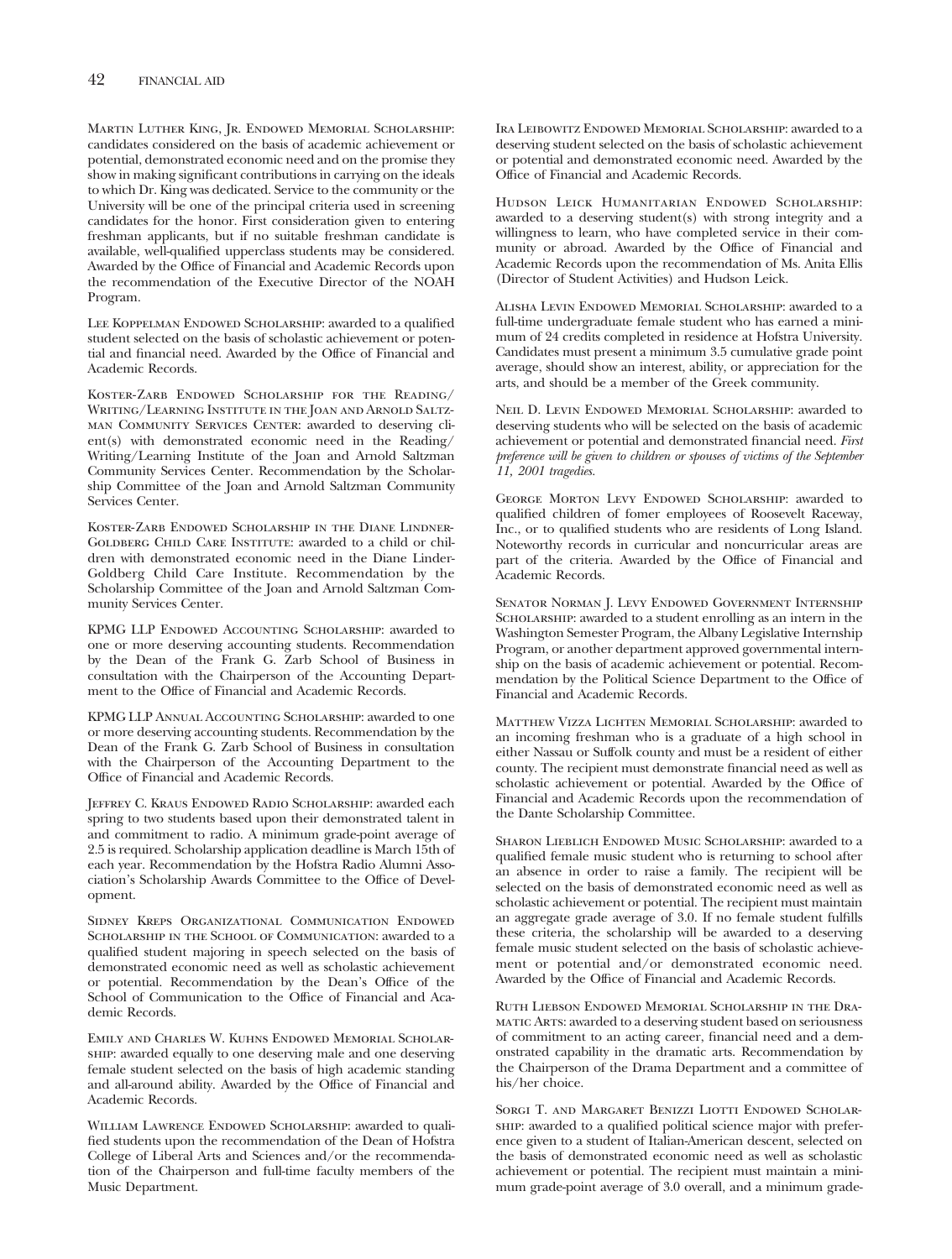point average of 3.0 in his or her major. First preference will be given to an active participant in the R.O.T.C. program. Recommendation by the Office of Financial and Academic Records in conjunction with the Political Science Department and Professor Emeritus Herbert D. Rosenbaum.

Doris and Bruce Lister Endowed Scholarship in Chemistry: awarded to a qualified junior or senior majoring in chemistry selected on the primary criterion of scholastic excellence as well as academic achievement or potential. Financial need considered if there is more than one qualified candidate for the scholarship. Recommendation by the Dean of the Hofstra College of Liberal Arts and Sciences in consultation with the Chairperson of the Department of Chemistry to the Office of Financial and Academic Records.

Virginia Kane Lundeen Memorial Endowed Scholarship: awarded to a qualified student(s) selected on the basis of demonstrated economic need as well as scholastic achievement or potential. Awarded by the Office of Financial and Academic Records.

KAREN L. LUTZ ENDOWED SCHOLARSHIP: awarded to a deserving student(s) selected on the basis of scholastic achievement or potential and demonstrated economic need. Awarded by the Office of Financial and Academic Records.

Karen L. and Charles B. Lutz Endowed Scholarship: awarded to a deserving student(s) selected on the basis of scholastic achievement or potential, and scores just above the criteria for financial assistance. Awarded by the Office of Financial and Academic Records.

Noell C. Maerz Endowed Memorial Scholarship: awarded to deserving students who will be selected on the basis of academic achievement or potential and demonstrated financial need. *First preference will be given to children or spouses of victims of the September 11, 2001 tragedies.*

Ann M. Mallouk Endowed Scholarship for Women in Science: awarded to a deserving undergraduate female student majoring in biology, chemistry, or physics, selected on the basis of academic achievement and demonstrated economic need. Awarded by the Office of Financial and Academic Records.

Amelia H. and Raymond H. Malone Endowed Scholarship: awarded to a qualified student selected on the basis of demonstrated economic need. Awarded by the Office of Financial and Academic Records.

MANPOWER ENDOWED SCHOLARSHIP: awarded to a qualified Frank G. Zarb School of Business student selected on the basis of demonstrated economic need as well as scholastic achievement or potential. Recommendation by the Dean of the Frank G. Zarb School of Business to the Office of Financial and Academic Records.

Bernard and Roberta Marcus Scholarship: awarded to a qualified student selected on the basis of scholastic achievement or potential as well as economic need. Awarded by the Office of Financial and Academic Records.

Edward Mardovich Endowed Memorial Scholarship: awarded to deserving students who will be selected on the basis of academic achievement or potential and demonstrated financial need. *First preference will be given to children or spouses of victims of the September 11, 2001 tragedies.*

Joseph M. Margiotta Endowed Football Scholarship: awarded to a qualified football player who meets all the scholastic and financial criteria of the University. Recommendation by the Director of Athletics to the Office of Financial and Academic Records.

Mathematics Department Endowed Scholarship: awarded to a qualified freshman mathematics major selected on the basis of academic achievement or potential. Recommendation by a Mathematics Department committee to the Office of Financial and Academic Records.

MATHEMATICS DEPARTMENT TEXTBOOK SCHOLARSHIP: awarded to deserving undergraduate mathematics majors selected on the basis of academic achievement or potential and/or demonstrated economic need. Awarded by the Office of Financial and Academic Records upon the recommendation of the Mathematics Department.

Mathematics Tutoring Center Scholarship: awarded to one or more outstanding mathematic tutors upon the recommendation of the Coordinator of the Mathematics Tutoring Center at Hofstra in consultation with the Department of Mathematics to the Office of Financial and Academic Records.

LILLIAN McCADDEN ENDOWED SCHOLARSHIP: awarded to a qualified student selected on the basis of scholastic achievement and demonstrated financial need. Awarded by the Office of Financial and Academic Records.

Barbara Carol McCluskey Memorial Scholarship: awarded to a qualified student selected on the basis of scholastic achievement or potential as well as economic need. Awarded by the Office of Financial and Academic Records.

BERNARD J. MCKENNA ENDOWED SCHOLARSHIP: awarded to one or more deserving students selected on the basis of demonstrated financial need and academic excellence. Awarded by the Office of Financial and Academic Records.

Stephen and Lois McSloy Endowed Memorial Scholarship: awarded to an outstanding junior majoring in Speech Communication and Rhetorical Studies. Awarded by the Office of Financial and Academic Records upon the recommendation of the Speech Communication and Rhetorical Studies Department.

JOHN MEEHAN ENDOWED ATHLETIC SCHOLARSHIP: awarded to a qualified athlete selected on the basis of academic achievement or potential and financial need. Recommendation by the Director of Athletics to the Office of Financial and Academic Records.

Meenan Oil Company Endowed Scholarship: awarded to a qualified student athlete selected on the basis of demonstrated economic need as well as scholastic achievement or potential. Recommendation by the Director of Athletics to the Office of Financial and Academic Records.

Alok Mehta Endowed Memorial Scholarship: awarded to deserving students who will be selected on the basis of academic achievement or potential and demonstrated financial need. *First preference will be given to children or spouses of victims of the September 11, 2001 tragedies.*

Charles J. Meixel Endowed Scholarship: awarded to a qualified student selected on the basis of academic excellence and financial need. First preference will be given to a student in New College.

The Memorial Scholarship: dedicated to the men and women who gave their lives in the service of their country. Awarded to one or more qualified students selected on the basis of demonstrated economic need as well as scholastic achievement or potential. Awarded by the Office of Financial and Academic Records.

Marlene and Jay Mendelsohn Scholarship: awarded to two qualified students (male and female) who by perseverance and dedication overcame adversity to attain academic excellence at the end of their freshman year. Selected on the basis of demonstrated financial need as well as academic achievement and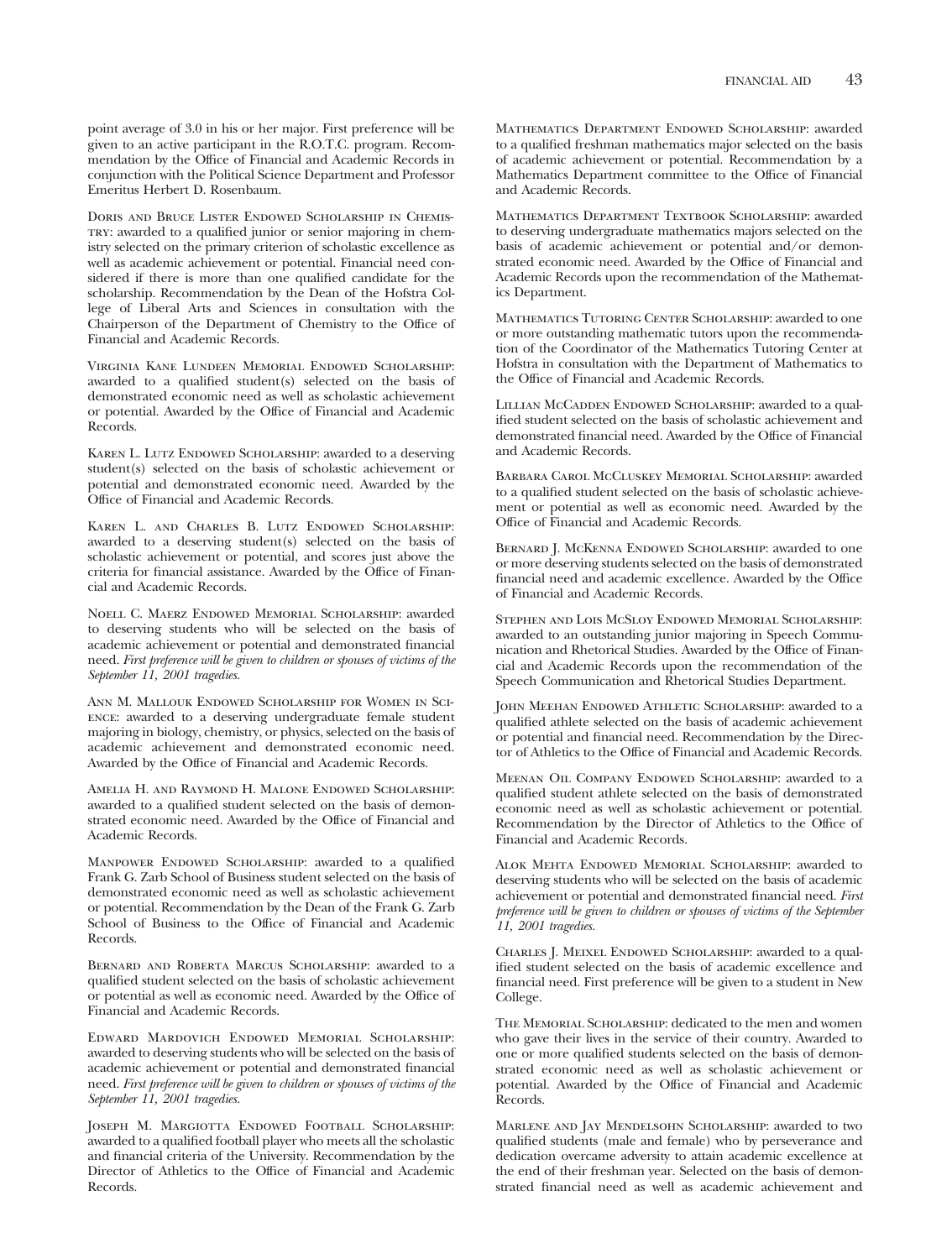potential. Awarded by the Office of Financial and Academic Records.

Leonard D. Meyers Endowed Memorial Scholarship Fund: awarded to a student majoring in music or music education. Awarded by the Office of Financial and Academic Records.

Middle Bay CC Charitable Foundation Scholarship: awarded to a deserving student selected on the basis of academic achievement or potential and/or demonstrated financial need. Awarded by the Office of Financial and Academic Records.

Stephen A. Molello Endowed Scholarship: awarded to an entering or returning wrestler or wrestling coach. This individual should demonstrate an academic, administrative, or athletic work ethic worthy of reward. Other criteria may include financial need, dedicated service to the wrestling program, or outstanding achievement in a selected area of wrestling. The Office of Financial and Academic Records will award the annual earnings of the endowment upon the recommendation of the Wrestling Head Coach and the Director of Athletics.

The Honorable Joseph N. Mondello Endowed Scholarship: awarded to one or more full-time students at Hofstra who is a graduate of a Long Island high school and is a resident of Levittown, New York. The recipient(s) are selected on the basis of demonstrated economic need as well as scholastic achievement or potential with preference given to male or female intercollegiate athletes. Awarded by the Office of Financial and Academic Records in consultation with Mrs. Linda Mondello.

Joseph and Mary Ann Monticciolo Endowed Scholarship: awarded to one or more deserving student(s), selected on the basis of demonstrated economic need as well as scholastic achievement or potential. Preference given to a student of Italian descent or to a physically challenged student. Awarded by the Office of Financial and Academic Records.

Michael H. Morris Scholarship: awarded to a deserving student from Long Island selected on the basis of undergraduate academic achievement or potential. Awarded by the Office of Financial and Academic Records.

Murley-Henderson Endowed Science Scholarship: awarded to one or more deserving student(s) whose field of study or concentration is in the field of science, consisting of either physics, chemistry, biology, geology, engineering, or mathematics as well as demonstrated high academic standing and financial need. Awarded by the Office of Financial and Academic Records.

Donald H. Murphy Endowed Memorial Scholarship: in memory of the late Donald H. Murphy, Associate Professor of Engineering Science, to recognize excellence in the Engineering Department. Awarded in the spring of each year to an international student completing his/her junior year of the engineering program. The student must be in good academic standing and must have made a contribution to the Engineering Department and/or the international student community. Recommendation by the Chairperson of the Engineering Department to the Office of Financial and Academic Records.

HOWARD M. MYERS, JR. ENDOWED ATHLETIC SCHOLARSHIP: awarded to one or more qualified student athlete(s) selected on the basis of scholastic achievement or potential, as well as financial need and athletic accomplishment. Recommendation by the Director of Athletics to the Office of Financial and Academic Records.

Robert Myron Art History Scholarship: awarded to a qualified senior majoring in Art History selected on the basis of academic excellence and an interview conducted by the Art History faculty and Professor Emeritus Robert Myron. Awarded by the Office of Financial and Academic Records upon the recommendation of the Dean of the Hofstra College of Liberal Arts and Sciences.

NACORE-(Long Island Chapter) ENDOWED SCHOLARSHIP: awarded to a deserving undergraduate student(s) enrolled in the Frank G. Zarb School of Business selected on the basis of scholastic achievement or potential and demonstrated economic need. Preference given to Long Island residents. Awarded by the Office of Financial and Academic Records upon the recommendation of the Frank G. Zarb School of Business.

Nassau Academy of Medicine Endowed Scholarship: awarded to a premedical student for his junior and senior years. Recommendation by the Premedical Advisory Committee to the Office of Financial and Academic Records.

Nassau Academy of Medicine Paramedical Projects Fund FOR NURSING ENDOWED SCHOLARSHIPS: awarded to prenursing students or female students interested in medicine. Recommendation by the Premedical Advisory Committee to the Office of Financial and Academic Records.

National Society of Professional Engineers (NSPE) Scholarships: one-half tuition scholarship is awarded by NSPE and sponsored by Hofstra to a student graduating in the top 20 percent of his/her high school class and having a 1200+ score on the SAT. Students should apply directly to the National Society of Professional Engineers, 1420 King Street, Alexandria, Virginia 22314.

Netherland-America Foundation Scholarships: awarded to two deserving Frank G. Zarb School of Business students selected on the basis of academic performance and who participate in any exchange program with the Rotterdam School of Management, Erasmus Graduate School of Business in The Netherlands. Recommendation by the Dean of the Frank G. Zarb School of Business to the Office of Financial and Academic Records.

New College Endowed Memorial Scholarship: awarded to a qualified New College student based on academic excellence and demonstrated financial need. Recommendation by the Dean of New College to the Office of Financial and Academic Records.

Newsday Dennis P. Bell Memorial Scholarship and Internship: awarded to a junior or senior majoring in Print Journalism, on the basis of demonstrated scholastic achievement, demonstrated interest in journalism and economic need. The recipient must be a resident of Nassau or Suffolk counties and maintain a 3.0 cumulative grade point average. The recipient will be awarded a paid summer internship at *Newsday*. Recommendation made by the Office of Financial and Academic Records in consultation with the Chairman of the Department of Journalism and Mass Media Studies and the Journalism Program Coordinator with final selection made by *Newsday*.

NOAH ENDOWED SCHOLARSHIP: awarded to a participant in the NOAH program on the basis of superior academic achievement, financial need, and departmental recommendation.

Northern California Alumni Chapter/Richard W. Harper Endowed Memorial Scholarship: awarded to a deserving undergraduate student(s) from the Northern California region selected on the basis of scholastic achievement or potential and/or demonstrated economic need. Awarded by the Office of Financial and Academic Records.

Marcus C. Old Endowed Memorial Scholarship: awarded to a student or students holding senior status and majoring in biology. Recommendation made by the biology faculty through the Chairperson of the Biology Department to the Office of Financial and Academic Records.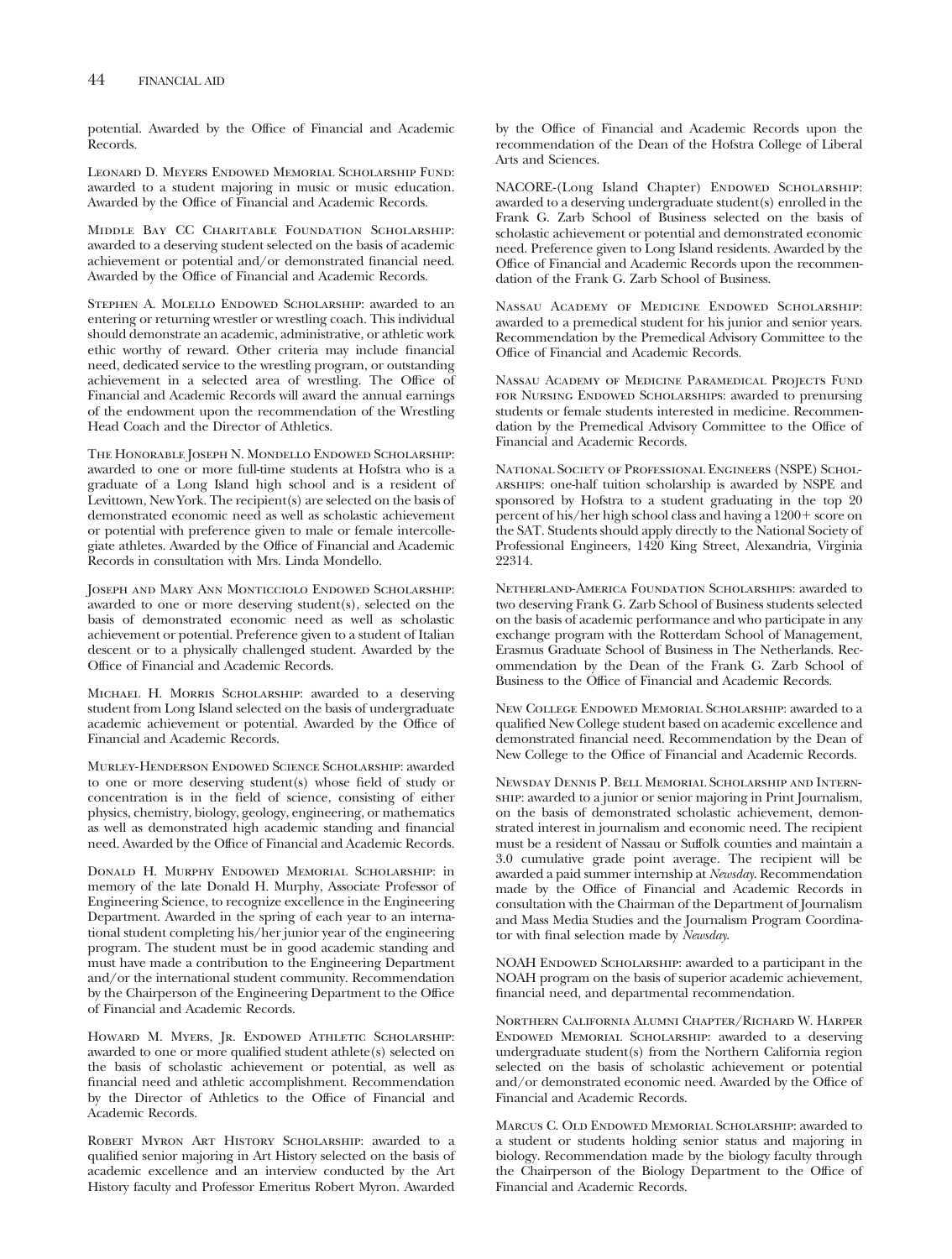William Olsten Endowed Scholarship: awarded to one or more junior or senior students enrolled in the Frank G. Zarb School of Business who will pursue an M.B.A. degree. Recipient(s) must demonstrate outstanding leadership qualities as evidenced by an interest and participation in the life and activities of the University. Selected on the basis of scholastic achievement and potential, as well as financial need. If there is no qualified junior or senior candidate, this scholarship can be granted to one or more M.B.A. students. Recommendation by the Dean of the Frank G. Zarb School of Business to the Office of Financial and Academic Records.

Order Sons of Italy in America Endowed Scholarship: awarded to a qualified student of Italian descent selected on the basis of demonstrated economic need as well as scholastic achievement or potential. Awarded by the Office of Financial and Academic Records.

Thomas A. Orphanos Endowed Scholarship: awarded to students selected on the basis of demonstrated economic need as well as scholastic achievement or potential. Preference will be given to students preparing for a career in fine arts. Awarded by the Office of Financial and Academic Records upon the recommendation of the Fine Arts faculty.

The Gray Wig Albert L. "Tank" Passuello Endowed Scholarship: awarded to a qualified student majoring in drama selected on the basis of demonstrated economic need as well as scholastic achievement or potential. Recommendation by Gray Wig to the Office of Financial and Academic Records.

Bernard E. Patterson Endowed Memorial Scholarship: awarded to deserving students who will be selected on the basis of academic achievement or potential and demonstrated financial need. *First preference will be given to children or spouses of victims of the September 11, 2001 tragedies.*

PEP BAND ENDOWED SCHOLARSHIP: awarded to a member of the Pep Band who has been a member a minimum of two (2) years, maintaining a minimum aggregate grade point average of 2.5, shows leadership and musical skills which are exemplary, and is well respected by his/her peers. Recommendation by a committee from the Office of Student Activities to the Office of Financial and Academic Records.

Edward Perrotta Endowed Memorial Scholarship: awarded to deserving students who will be selected on the basis of academic achievement or potential and demonstrated financial need. *First preference will be given to children or spouses of victims of the September 11, 2001 tragedies.*

Gregory P. Peterson Endowed Scholarship: awarded to a qualified student or students selected on the basis of demonstrated economic needs as well as scholastic achievement or potential. Awarded by the Office of Financial and Academic Records.

Sylvia and Valentine Piccirilli Endowed String Scholarship: awarded to two string instrument students who are members of the Hofstra University Symphony Orchestra upon the recommendation of the Conductor. Students need not be music majors. Awards defray the cost of private string study during the fall and spring semesters for recipients.

Thomas T. Pierce Endowed Memorial Scholarship: awarded to a student participating in intercollegiate athletics who has been accepted into or is already enrolled in a full-time baccalaureate program and has demonstrated, through superior academic and athletic performance, the potential for outstanding achievement at Hofstra. Preference given to a football player. Awarded by the Office of Financial and Academic Records upon the recommendation of the Director of Athletics.

Sylvia Pines Memorial Scholarship: awarded to an upperclass woman who has taken the first course towards a mathematics major or minor and who intends a professional career in mathematics or science. Recommendation by the Mathematics Department chairperson to the Office of Financial and Academic Records.

WILLIAM J. PLANDER ENDOWED MEMORIAL SCHOLARSHIP: awarded to a member of the men's baseball team who has been accepted into or is already enrolled in a full-time baccalaureate program and has demonstrated, through superior academic and athletic performance, the potential for outstanding achievement at Hofstra. Awarded by the Office of Financial and Academic Records upon the recommendation of the Director of Athletics.

SARAH B. PRESS ENDOWED SCHOLARSHIP: awarded to a qualified Biology major whose interests lie in the general field of medicine and Biology and who is headed toward postgraduate training in these areas. Selected on the basis of scholastic achievement or potential as well as demonstrated economic need. Awarded by the Office of Financial and Academic Records upon the recommendation of the Chairperson of the Biology Department.

MARVIN PRICE ENDOWED SCHOLARSHIP: awarded to a qualified student selected on the basis of academic excellence and financial need. Awarded by the Office of Financial and Academic Records.

Richard and Edith Proskauer Endowed Memorial Scholarship: awarded to qualified students majoring in fine arts. Recommendation by the Fine Arts Department to the Office of Financial and Academic Records.

Marcia Lifland Puglisi Scholarship in History: awarded to an upperclass woman majoring in history selected on the basis of demonstrated economic need as well as scholastic achievement or potential. Awarded by the Office of Financial and Academic Records upon the recommendation of the History Department faculty.

Nancy and Stuart Rabinowitz Endowed Scholarship: awarded to a deserving student(s) selected on the basis of scholastic achievement or potential and/or demonstrated financial need. Awarded by the Office of Financial and Academic Records.

Robert Rachlin Memorial Scholarship: a \$500 award will be granted to two deserving students selected on the basis of academic achievement or potential and demonstrated economic need. Awarded by the Office of Financial and Academic Records.

Reader's Digest Foundation Endowed Scholarship: awarded to one or more qualified students selected on the basis of academic excellence and financial need. Awarded by the Office of Financial and Academic Records.

Reading Clinic Endowed Scholarship: awarded to clients who require the services of the Reading/Writing/Learning Institute. Recipients selected on the basis of demonstrated economic need. Awarded by the Office of Financial and Academic Records upon the recommendation of the Director of the Reading/ Writing/Learning Institute.

Dr. and Mrs. Anthony Reidlinger Endowed Academic SCHOLARSHIP: awarded to a qualified junior or senior undergraduate student or students majoring in chemistry or natural science on the basis of scholastic achievement and demonstrated financial need. Recommendation of the Chemistry or Natural Science faculty to the Office of Financial and Academic Records.

Republic Aviation Endowed Scholarship Fund: awarded to children of former employees of the Republic Aviation Corporation, regardless of place of residence, and other students who reside in Nassau and Suffolk counties. Recipients are selected on the basis of academic achievement, extracurricular activities and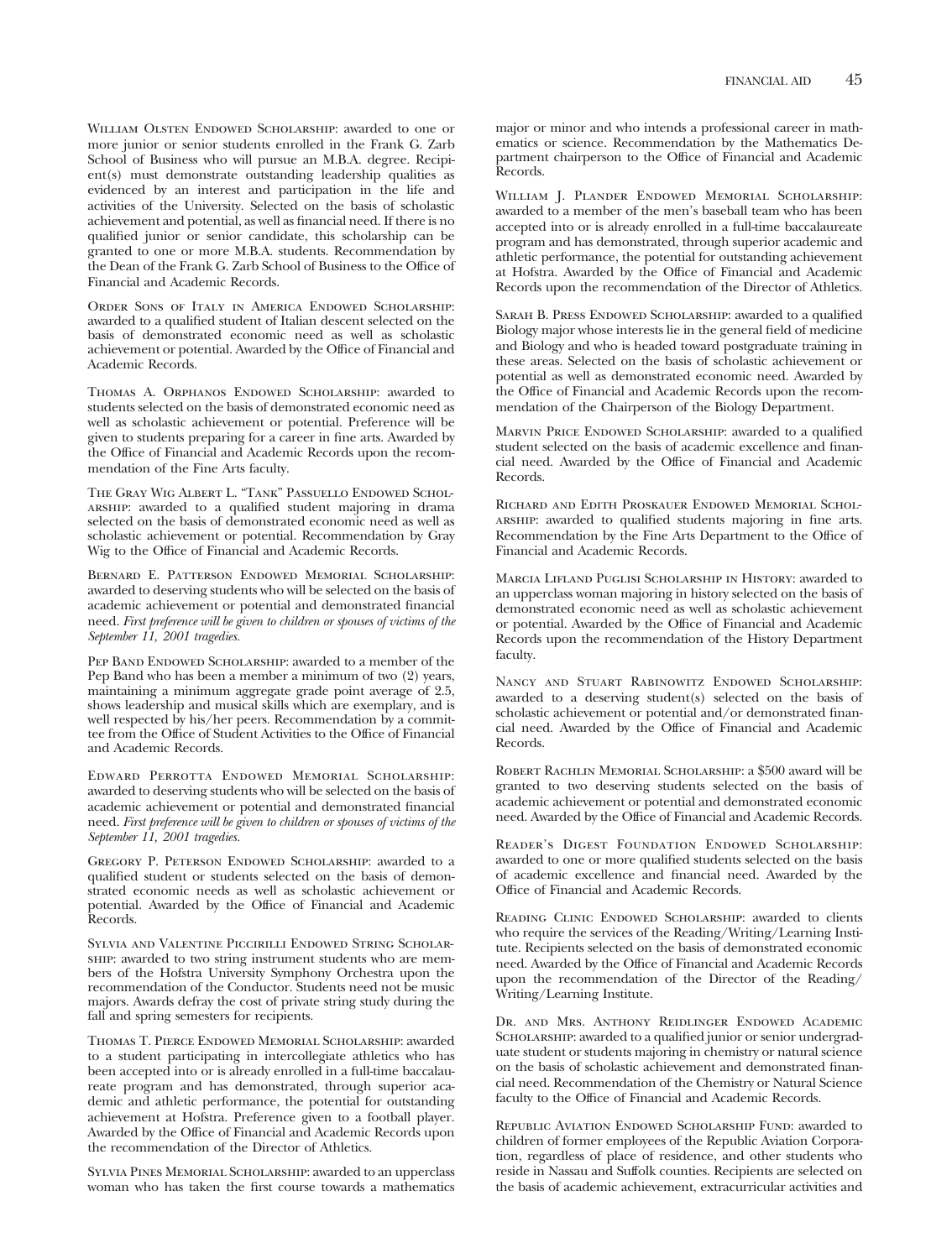financial need. Recommendation by the Engineering Department to the Office of Financial and Academic Records.

The Gray Wig Janet Fraser Rosano Endowed Scholarship: awarded to a qualified student majoring in drama or music selected on the basis of demonstrated economic need as well as scholastic achievement or potential. Recommendation by Gray Wig to the Office of Financial and Academic Records.

Olive P. Rose Endowed Memorial Scholarship: awarded to deserving undergraduate or graduate women selected solely on the basis of demonstrated economic need. Awarded by the Office of Financial and Academic Records.

William Rosencrans Endowed Music Scholarship: awarded to a qualified junior or senior student majoring in music with preference given to a vocal major who will be required to provide a concert in the spring of each year. Selected on the basis of scholastic achievement or potential as well as demonstrated economic need. Recommendation by the Music Department to the Office of Financial and Academic Records.

PHILIP AND MONICA ROSENTHAL SCHOLARSHIP: awarded to an undergraduate Drama/Theater Arts major who exhibits talent or ability for/toward comedy. The scholarship is not automatically renewable but past recipients will be considered for the scholarship for the following academic year. A committee consisting of three Drama Department faculty members (including the Chairperson of the Drama Department) will select a recipient in May of each year to receive the scholarship the following academic year. The Chairperson of the Drama Department will notify the Office of Financial and Academic Records of the committee's selection.

HOWARD ROSMAN ENDOWED SCHOLARSHIP: awarded to a deserving sophomore or junior chemistry or biochemistry major selected on the basis of scholastic achievement or potential and/or demonstrated financial need. Awarded by the Office of Financial Records upon the recommendation of the Chairperson of the Chemistry Department.

Harry and Mary Royle Endowed Scholarship: awarded to one or more qualified students selected on the basis of scholastic achievement or potential as well as financial need and athletic accomplishment. Recommendation by the Director of Athletics to the Office of Financial and Academic Records.

STEPHEN P. SALZMAN ENDOWED SCHOLARSHIP: awarded to qualified tuba or euphonium players majoring in music or music education selected on the basis of musical ability, demonstrated economic need as well as scholastic achievement. If no student is available under these criteria, preference will be given to a student(s) enrolled in the School for University Studies. Recommendation by the Music Department to the Office of Financial and Academic Records.

Save Our Scholarships: awarded to qualified students selected on the basis of academic excellence and financial need. Awarded by the Office of Financial and Academic Records.

Birchwood Corp. Scholarship Certilman, Balin, Adler & Hyman, LLP Scholarship County Pneumatic Controls, Inc. Scholarship John T. Delalio Scholarship East Meadow Chamber of Commerce Scholarship First American Title Insurance Co. of New York Scholarship Margaret A. Hofeller Memorial Scholarship in the Social Sciences in New College Ruthe and Harold Klein Scholarship Doris and Bruce Lister Endowed Scholarship in Chemistry

Sandra and Jack Mackston Scholarship Raymond H. and Amelia H. Malone Scholarship Barbara Martin-Lehrer Foundations Scholarship Geraldine McGann Scholarship Metropolitan Abstract Corporation Scholarship Joseph and Mary Ann Monticciolo Endowed **SCHOLARSHIP** New College Memorial Scholarship Rivkin, Radler and Kremer Scholarship Roosevelt Field Scholarship Lawrence Smolev Memorial Endowed Scholarship Stewart Title Insurance Co. Julie P. Sutherland Scholarship Robert and Michelle Wallach Scholarship

Save Our Scholarships Endowed Scholarship: awarded to one or more deserving student(s) selected on the basis of demonstrated economic need as well as scholastic achievement or potential. Awarded by the Office of Financial and Academic Records.

David Schector Endowed Memorial Scholarship: awarded to a qualified student on the basis of demonstrated economic need as well as scholastic achievement or potential. Awarded by the Office of Financial and Academic Records.

M. Livingston Schloss Scholarship: established in the memory of Mervin Livingston and his parents, Lillian and Hyman Schloss. Awarded by the Office of Financial and Academic Records to qualified undergraduate students selected on the basis of demonstrated economic need as well as scholastic achievement or potential.

Milton H. Seeley Endowed Memorial Scholarship: awarded to a member of the men's baseball team who has been accepted into or is already enrolled in a full-time baccalaureate program and has demonstrated, through superior academic and athletic performance, the potential for outstanding achievement at Hofstra. Preference given to the child of a Hofstra University alumnus. Awarded by the Office of Financial and Academic Records upon the recommendation of the Director of Athletics.

Holly J. Seirup and Clifford Pincus Endowed Scholarship: awarded to a deserving student selected on the basis of scholastic achievement or potential and/or demonstrated financial need. Awarded by the Office of Financial and Academic Records.

Saul G. and Ethel P. Shapiro, Endowed Scholarship: awarded to a deserving student, residing in Hempstead, selected on the basis of scholastic achievement or potential as well as demonstrated economic need. Awarded by the Office of Financial and Academic Records.

Margaret A. Shields Endowed Scholarship: awarded to a deserving student selected on the basis of scholastic achievement or potential and/or demonstrated financial need. Awarded by the Office of Financial and Academic Records.

William S. Shiver Endowed Memorial Scholarship for MINORITY STUDENTS: this award provides partial financial assistance to minority students for the Summer in Nice Program in France. Candidates must have completed French 3. Award is based on merit and need.

James M. Shuart Endowed Academic Scholarship: awarded to qualified student(s) selected on the basis of scholastic achievement or potential as well as economic need. Awarded by the Office of Financial and Academic Records.

James M. Shuart Endowed Football Scholarship: awarded to a football player who meets all the scholastic and financial criteria of the University. Recommendation by the Director of Athletics to the Office of Financial and Academic Records.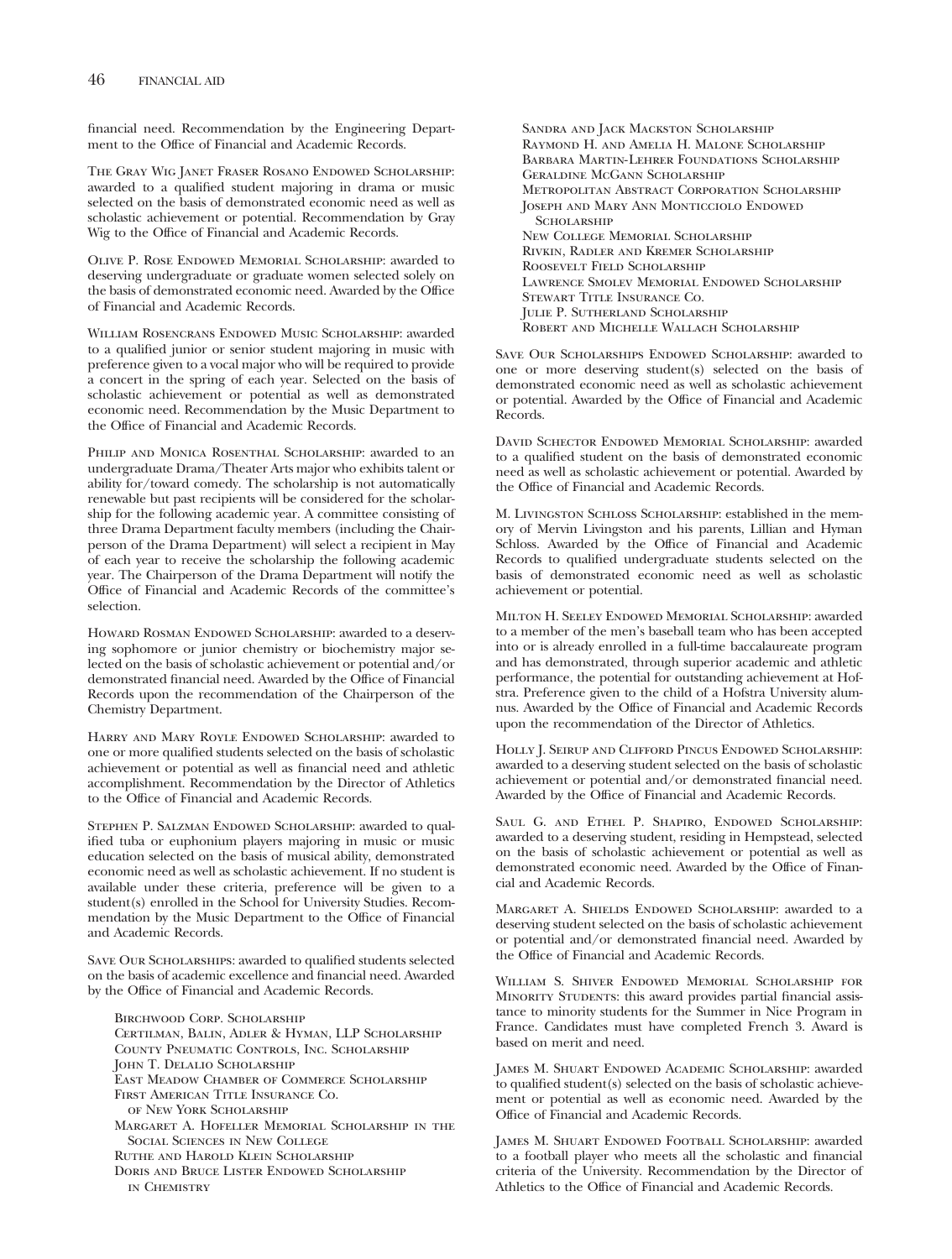Marjorie Strunk Shuart Endowed Women's Athletic SCHOLARSHIP: awarded to one or more qualified women athletes who meet all the scholastic and financial critieria of the University. Recommendation by the Director of Athletics to the Office of Financial and Academic Records.

Alan M. Siegel Endowed Scholarship: awarded to qualified student(s) from the field of sports and athletics selected on the basis of academic achievement or potential and financial need. Recommendation by the Director of Athletics to the Office of Financial and Academic Records.

JACK AND JEAN SKODNEK ENDOWED SCHOLARSHIP: awarded to two or more qualified students in need of financial assistance. Awarded by the Office of Financial and Academic Records.

SCOTT SKODNEK ENDOWED SCHOLARSHIP: granted to deserving students selected on the basis of scholastic achievement or potential and/or demonstrated economic need. Awarded by the Office of Financial and Academic Records.

LAWRENCE SMOLEV ENDOWED MEMORIAL SCHOLARSHIP: awarded to a deserving Accounting major in the Frank G. Zarb School of Business selected on the basis of scholastic achievement or potential as well as demonstrated financial need. The Office of Financial and Academic Records will award the annual earnings of the endowment upon the recommendation of the Dean of the Frank G. Zarb School of Business.

Terence E. Smolev Endowed Scholarship: awarded to a qualified student or students selected on the basis of demonstrated economic need as well as scholastic achievement or potential. Awarded by the Office of Financial and Academic Records.

Robert Sobel Endowed Scholarship for Excellence in Business History and Finance: awarded to a junior or senior history major who has expressed an interest in business history and/or finance who will be selected primarily on academic achievement. The Chairperson of the History Department will make recommendations to Mrs. Carole Sobel, Murray Henner, and Leonard Thon, who will notify the Office of Financial and Academic Records of their decision.

Arthur and Honey Sorin Endowed Scholarship: awarded to a qualified student selected on the basis of academic excellence and financial need. Awarded by the Office of Financial and Academic Records.

The Sparberg-Braun Family Endowed Scholarship: awarded to a qualified student selected on the basis of demonstrated financial need as well as scholastic achievement. Recommendation by the Natural Science faculty of the Chemistry Department to the Office of Financial and Academic Records.

Special Challenge Endowed Scholarship: awarded to a qualified student(s) selected on the basis of demonstrated economic need as well as scholastic achievement or potential. Preference will be given to minority students. Awarded by the Office of Financial and Academic Records.

JOEL M. SPIRO ENDOWED SCHOLARSHIP IN MEMORY OF RANDALL W. HOFFMANN: awarded to an undergraduate student with demonstrated economic need and a 2.0-2.5 cumulative grade point average. Awarded by the Office of Financial and Academic Records.

C.V. Starr Endowed Scholarship: awarded to deserving students in the Frank G. Zarb School of Business, selected on the basis of academic achievement and/or demonstrated economic need. Awarded by the Office of Financial and Academic Records upon the recommendation of the Dean of the Frank G. Zarb School of Business.

Arthur Stein Endowed Memorial Scholarship: awarded to a deserving student in the Frank G. Zarb School of Business who is a member of Beta Alpha Psi, selected on the basis of academic excellence and co-curricular involvement. Awarded by the Office of Financial and Academic Records upon the recommendation of the Accounting Department of the Frank G. Zarb School of Business in consultation with the Stein Family.

Andrew J. Stern Endowed Memorial Scholarship: awarded to deserving students who will be selected on the basis of academic achievement or potential and demonstrated financial need. *First preference will be given to children or spouses of victims of the September 11, 2001 tragedies.*

Adelaide H. Sternfeld Alumni Organization Endowed SCHOLARSHIP: two scholarships are awarded to undergraduate children or grandchildren of Hofstra Alumni. One scholarship amount is allocated on the basis of financial need; the second scholarship is awarded on the basis of scholastic achievement and outstanding participation in extracurricular activities. Awarded by the Office of Financial and Academic Records.

Edna Littman Storch Endowed Memorial Scholarship: established in memory of Edna Littman Storch by her family. An award ranging upward from a minimum of \$100 based on demonstrated need to a student entering the field of elementary education. Awarded by the Office of Financial and Academic Records.

The Emil and Evelyn Strollo Scholarship: awarded to a qualified student selected on the basis of scholastic achievement or potential and demonstrated economic need. Awarded by the Office of Financial and Academic Records.

Robert E. Stuhler Professional Engineering Review Program Annual Scholarships: awarded to deserving undergraduate engineering students enrolled in an ABET-accredited degree program leading to a B.E. in Engineering Science, a B.S. in Electrical Engineering, or a B.S. in Mechanical Engineering. Selected on the basis of academic achievement or potential and demonstrated economic need. Awarded by the Office of Financial and Academic Records upon the recommendation of the Department of Engineering and the Director of the Professional Engineering Review Program.

Robert E. Stuhler Professional Engineering Review Program Endowed Scholarship: awarded to deserving undergraduate engineering students enrolled in an ABET-accredited degree program leading to a Bachelor of Engineering in Engineering Science, a Bachelor of Science in Mechanical Engineering. Recipients selected on the basis of academic achievement or potential and demonstrated economic need. Awarded by the Office of Financial and Academic Records upon the recommendation of the Department of Engineering and the Director of the Professional Engineering Review Program.

Sunrise Laurelton Lodge #1069 F. & A.M. Endowed Scholarship: awarded to a qualified student selected on the basis of academic excellence and financial need. Awarded by the Office of Financial and Academic Records.

Seymour and Arlene Tankleff Endowed Scholarship: awarded to a qualified student selected on the basis of academic achievement and financial need. Awarded by the Office of Financial and Academic Records.

Donald Tattenbaum Endowed Memorial Scholarship in the Frank G. Zarb School of Business: awarded to one or more qualified undergraduate students selected on the basis of demonstrated economic need as well as scholastic achievement or potential and whose parents are hourly paid employees of Pergament, Inc. The student(s) must also intend to study in the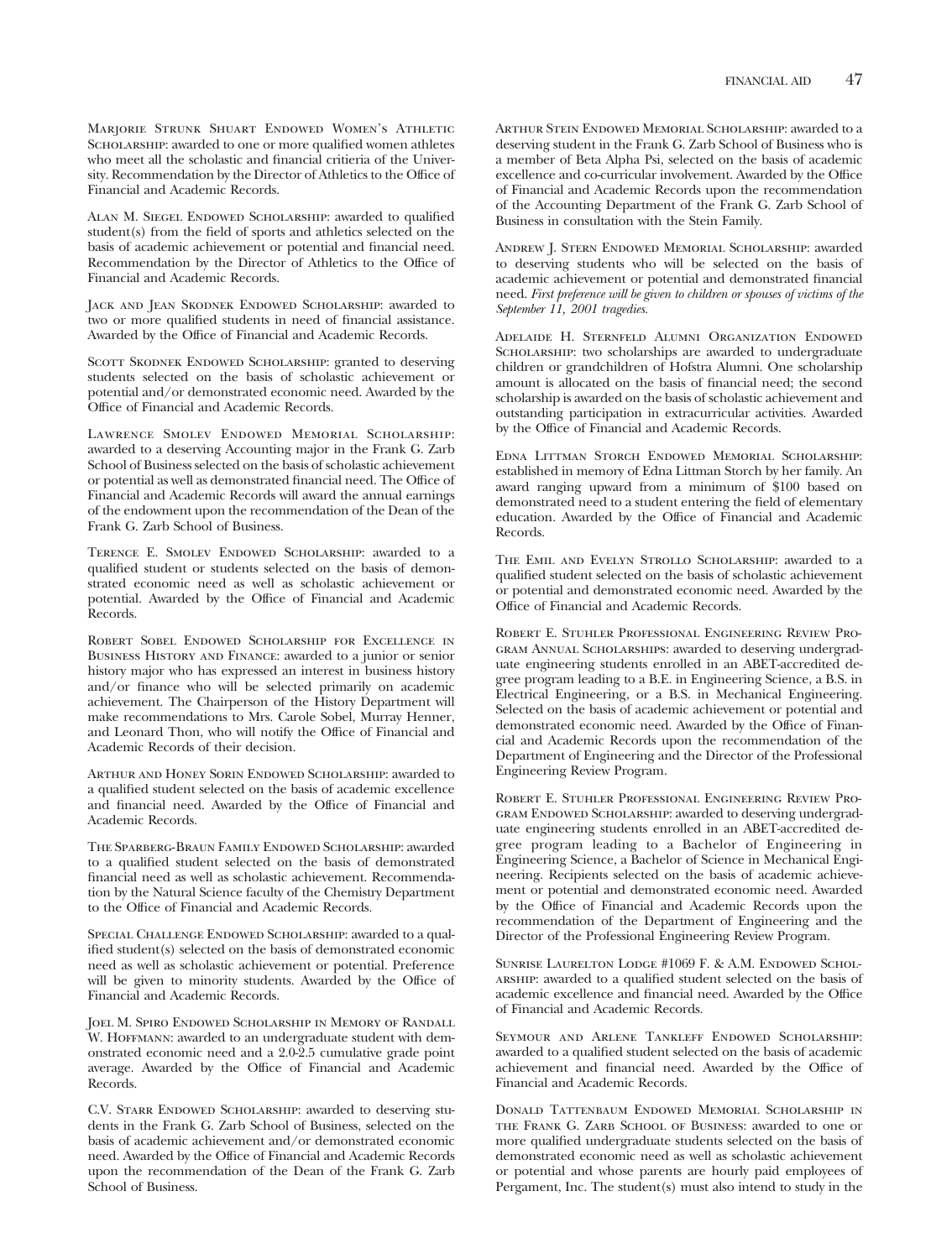Frank G. Zarb School of Business. If no candidates meet the requirements stated above, preference will be given to students who will participate in the exchange program with the Rotterdam School of Management at Erasmus University. Recommendation by the Dean of the Frank G. Zarb School of Business to the Office of Financial and Academic Records.

Teachers of Tomorrow Endowed Scholarship: awarded to deserving minority students in the School of Education and Allied Human Services in the Teachers of Tomorrow Program. Recipients selected on the basis of scholastic achievement or potential and demonstrated economic need. Awarded by the Office of Financial and Academic Records upon the recommendation of Marguerite Golden Rhodes.

Gia Terrell Endowed Memorial Scholarship: awarded to a qualified student(s) selected on the basis of demonstrated economic need as well as demonstrated activity in promoting the independence and abilities of students with disabilities. Recommendation by the Coordinator of the Program for the Disabled.

The Honorable Arthur Wellesley Thompson Endowed Memorial Scholarship: awarded to a deserving communications student selected on the basis of demonstrated financial need as well as academic achievement and potential. Preference is given to a resident of Freeport, Long Island. Awarded by the Office of Financial and Academic Records.

Cynthia Earl Toddings Endowed Scholarship: awarded to a music student, preferably an instrumentalist, revealing unusual musical ability, academic excellence and financial need. Recommendation by the Music Department to the Office of Financial and Academic Records.

Sophie J. Trachuk Scholarship: awarded to a student who has been a victim of leukemia, lymphoma, myeloma or Hodgkin's disease or who has had an immediate family member (parent, grandparent, sibling, or legal guardian) afflicted with bloodrelated cancer. The ideal candidate will demonstrate leadership, community service, enthusiasm, potential for scholastic achievement and/or economic need. Awarded by the Office of Financial and Academic Records upon the recommendation of the Director of Student Activities and the Executive Director for the Long Island Chapter of the Leukemia Society of America.

#### Trustee Memorial Endowed Scholarships

These scholarships were established to honor deceased members of the Hofstra University Board of Trustees:

- Trustee George H. Hauser
- Trustee Emil R. Heger

Trustee Arthur E. Newton

- Trustee Alicia Patterson
- Trustee LeRoy J. Weed
- Trustee Rudolph Zinsser

Upon the recommendation of the chairperson of the department, awards of at least \$500 each are made to students with the highest cumulative average entering their senior year with at least 50 hours completed at Hofstra in each of the following areas:

- one award to a major in the Frank G. Zarb School of
	- Business (Trustee Heger)
- one award to a major in the Division of Natural Sciences, Mathematics and Engineering (Trustee Hauser)
- two awards to majors in the Division of the Humanities (Trustees Weed and Zinsser)
- two awards to majors in the Division of the Social Sciences (Trustees Newton and Patterson).

Jack Tureen Endowed Memorial Scholarship: awarded to a qualified student(s) selected on the basis of demonstrated economic need as well as scholastic achievement or potential.

Recommendation by the Speech-Language-Hearing Sciences department to the Office of Financial and Academic Records Office.

E. LYNN TURGEON ENDOWED SCHOLARSHIP: awarded to deserving women and minority students majoring in Economics. Preference will be given to students who plan to focus their studies on Keynesian Economics and/or Comparative Systems. Recipients selected on the basis of scholastic achievement or potential and/or demonstrated financial need. Awarded by the Office of Financial and Academic Records upon the recommendation of the Department of Economics.

UNITED PARCEL SERVICE SCHOLARSHIP: awarded to a student enrolled in the NOAH Program. Recommendation by the Director of the NOAH (New Opportunities at Hofstra) Program to the Office of Financial and Academic Records.

Van Peebles Endowed Scholarship for Film Studies: awarded to one or more deserving student(s) majoring in film studies selected on the basis of demonstrated economic need as well as scholastic achievement or potential. Awarded by the Office of Financial and Academic Records.

Frederick T. Varacchi Endowed Memorial Scholarship: awarded to a deserving student-athlete who is a declared business major. Candidates will also be selected on the basis of academic achievement or potential and demonstrated financial need. *First preference will be given to children or spouses of victims of the September 11, 2001 tragedies.*

Gloria and Bernard Vinson Endowed Scholarship in Memory of Theodore Walter Pusinelli: awarded to a qualified student or students from among three Hicksville High School students who will be attending Hofstra University the following fall. Selected on the basis of demonstrated economic need and scholastic achievement or potential. Awarded by the Office of Financial and Academic Records.

Joshua Vitale Endowed Memorial Scholarship: awarded to deserving students who will be selected on the basis of academic achievement or potential and demonstrated financial need. *First preference will be given to children or spouses of victims of the September 11, 2001 tragedies.*

LAWRENCE J. WALDMAN ENDOWED SCHOLARSHIP: awarded to a deserving undergraduate or graduate student majoring in or specializing in Accounting selected on the basis of scholastic achievement or potential and/or demonstrated economic need. Awarded by the Office of Financial and Academic Records upon the recommendation of the Dean of the Frank G. Zarb School of Business.

Courtney Walcott Endowed Memorial Scholarship: awarded to deserving African-American students who will be selected on the basis of academic achievement or potential and demonstrated financial need. *First preference will be given to children or spouses of victims of the September 11, 2001 tragedies.*

Azelle Waltcher Endowed Scholarship: awarded to an outstanding mathematics major who has completed his/her junior year with at least two full-time years at Hofstra and has completed no fewer than five advanced courses in mathematics. The mathematics faculty will determine a single recipient solely on the basis of academic achievement. Since this scholarship is never to be divided between two or more equally qualified students, the faculty will consider over-all GPA's, the quality of the liberal arts courses completed, and the level of participation in mathematical activities in the event that more than one student seems qualified to receive this scholarship. Awarded by the Office of Financial and Academic Records upon the recommendation of the Mathematics Department.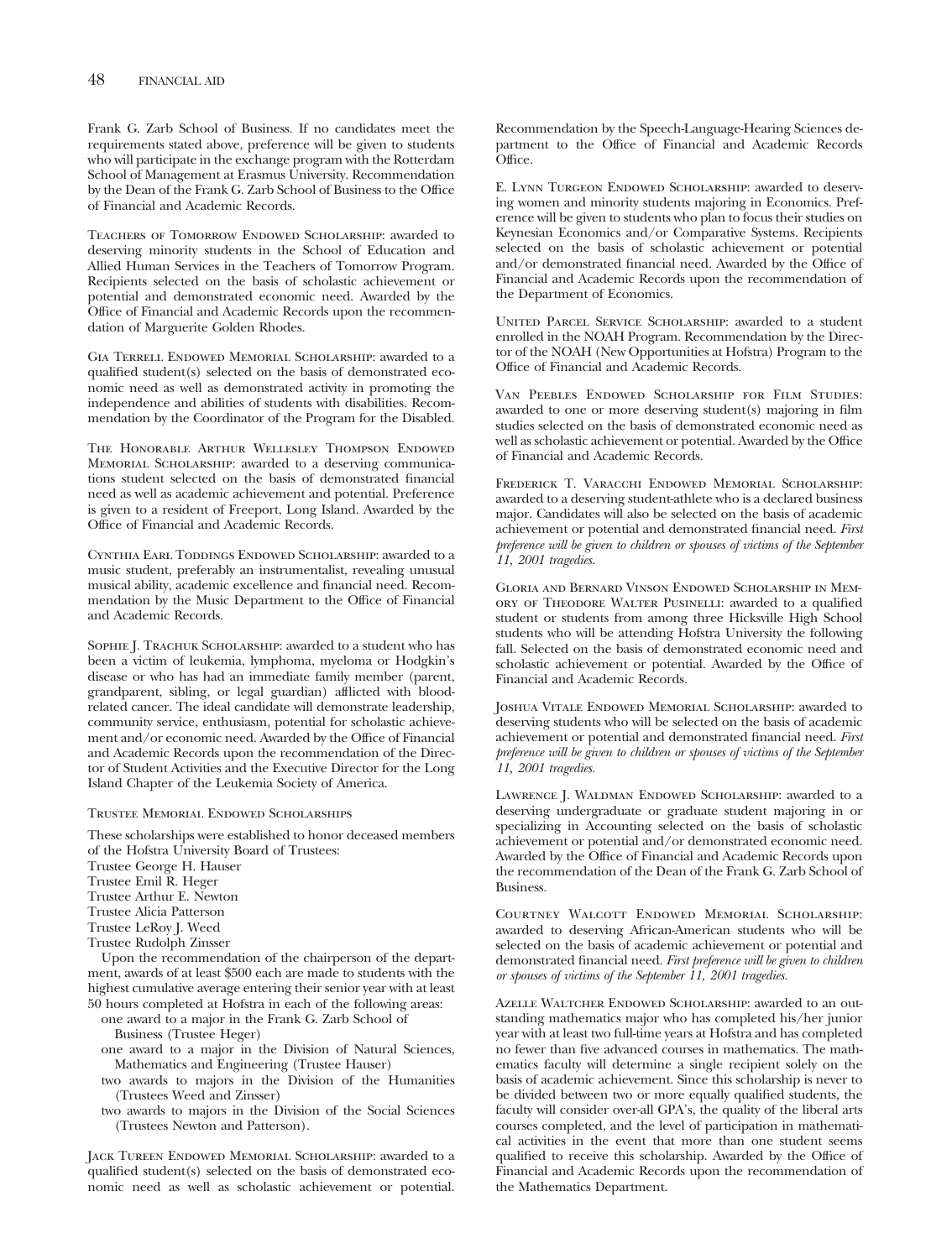A. Jeffrey Weinper Memorial Scholarship in Creative WRITING: awarded to one or more deserving students selected on the basis of demonstrated economic need as well as scholastic achievement or potential. Awarded by the Office of Financial and Academic Records upon the recommendation of the Dean of New College.

Rita and Stan Weinstein Endowed Scholarship: awarded to a qualified Frank G. Zarb School of Business student selected on the basis of demonstrated economic need as well as scholastic achievement or potential. Recommendation by the Dean of the Frank G. Zarb School of Business to the Office of Financial and Academic Records.

Dean Arthur Dudley Whitman Endowed Memorial Scholarship: awarded to one or more deserving student(s) selected on the basis of demonstrated economic need as well as scholastic achievement or potential. Awarded by the Office of Financial and Academic Records.

Glenn E. Wilkinson Endowed Memorial Scholarship: awarded to deserving students who will be selected on the basis of academic achievement or potential and demonstrated financial need. *First preference will be given to children or spouses of victims of the September 11, 2001 tragedies.*

WLNY-TV, Inc. Scholarship: two \$2,500 scholarships awarded to deserving undergraduate Broadcasting majors in the School of Communication selected on the basis of scholastic achievement and demonstrated financial need. The Office of Financial and Academic Records will award two \$2,500 scholarships upon the recommendation of the Dean of the School of Communication and the Human Resource Manager at WLNY-TV, Inc. The Dean of the School of Communication will forward the names and brief bios of the five final candidates to the Human Resource Manager at WLNY-TV, Inc. for WLNY-TV Inc.'s recommendation of the final two recipients.

Women's Automotive Association International (WAAI) New York Tri-State Chapter Scholarship: awarded to a deserving full-time undergraduate sophomore or graduate student who is a United States citizen, with residence in the tri-state area. The recipient must maintain a minimum grade point average of 3.0 and have an interest in pursuing an automotiverelated career. Each candidate must provide: a completed application, a copy of transcripts or verification of GPA, a one-page essay explaining his/her interest in pursuing an automotive career, one letter of recommendation, and a copy of his/her resume. WAAI Board of Directors will review the applications and materials and interview each candidate. The scholarship recipient automatically becomes a member of the WAAI NY Tri-State Chapter. Recommendation by the Dean of the Frank G. Zarb School of Business and the Office of Financial and Academic Records. WAAI Board of Directors will make the final selection of the scholarship recipient.

Francis Frost Wood Memorial Endowed Scholarship/ NEWSDAY INTERNSHIP: granted to a junior or senior majoring in Public Relations or in Mass Media Studies with a Public Relations concentration. Selected on the basis of demonstrated academic achievement, proficiency in the area of public relations, demonstrated interest in community relations/public affairs, and the desire for a career in public relations. The recipient will be required to serve a six (6) week internship in the public affairs/

community relations department at NEWSDAY. The internship will be composed primarily of assignments related to the newspaper's responsibility to the community it serves and/or explaining newspaper policies, practices, etc. to its readership. For the above mentioned reasons, priority given to a scholarship candidate who has been a long-time resident of Nassau and/or Suffolk county (6 years or more). Selected by the Senior Professor of the Public Relations program and the Journalism Program Coordinator, as selected by the Chairperson of the Department of Journalism and Mass Media Studies, who will notify the Office of Financial and Academic Records. The selection of the scholarship/internship will be subject to NEWSDAY's approval. In connection therewith, the candidate shall be required to attend a personal interview with NEWSDAY.

The Edward and Lillian Woycik Big Brothers Big Sisters ENDOWED SCHOLARSHIP: awarded to a qualified student(s) who are or have been members of the Big Brothers Big Sisters Program of Long Island and have been accepted for admission to Hofstra University. Recommendation by the Executive Director of Big Brothers Big Sisters of Long Island to the Office of Financial and Academic Records.

The Wreath and Foil Alumnae Scholarship: awarded to the female issue member of Wreath and Foil Sorority Alumnae who has completed two semesters as an active member of Phi Sigma Sigma, Epsilon Kappa Chapter. Should there be no candidate meeting this criteria, the award will be made to a sister who has completed two semesters as an active member of the sorority. Selection based upon active involvement in the sorority, participation in other extracurricular activities, community service, and scholastic achievement. Selection made by a committee of active members, including those on the Scholarship Committee of Wreath and Foil Alumnae to the Office of Financial and Academic Records.

YULETIDE GREETINGS ENDOWED SCHOLARSHIPS: awarded to one or more undergraduate and/or graduate students on the basis of demonstrated economic need as well as scholastic achievement or potential. This award is not renewable. Awarded by the Office of Financial and Academic Records.

FRANK G. ZARB SCHOOL OF BUSINESS ALUMNI ASSOCIATION ENDOWED SCHOLARSHIP: awarded to a qualified Frank G. Zarb School of Business student selected on the basis of demonstrated financial need as well as academic achievement and potential. Recommendation by the Dean of the Frank G. Zarb School of Business to the Office of Financial and Academic Records.

FRANK G. ZARB SCHOOL OF BUSINESS EMERITI FACULTY EN-DOWED SCHOLARSHIPS: in honor of emeriti faculty of the Frank G. Zarb School of Business. Awarded to continuing business students based on service to the School scholarship and financial need. Recommendation by the Dean of the Frank G. Zarb School of Business to the Office of Financial and Academic Records.

FRANK G. ZARB SCHOOL OF BUSINESS ENDOWED SCHOLARSHIP: awarded to a qualified Frank G. Zarb School of Business student(s) selected on the basis of scholastic achievement or potential as well as demonstrated economic need. Recommendation by the Dean of the Frank G. Zarb School of Business to the Office of Financial and Academic Records.

PATRICIA KOSTER ZARB ENDOWED SCHOLARSHIP: awarded to a qualified freshman student with economic need and scholastic achievement or potential, a high school GPA of B or better, and who has demonstrated qualities of leadership, ethical behavior, compassion and respectful treatment of others, and three letters of recommendation from teachers and/or community leaders. Recommendation made by Mrs. Patricia K. Zarb in consultation with the Office of Financial and Academic Records.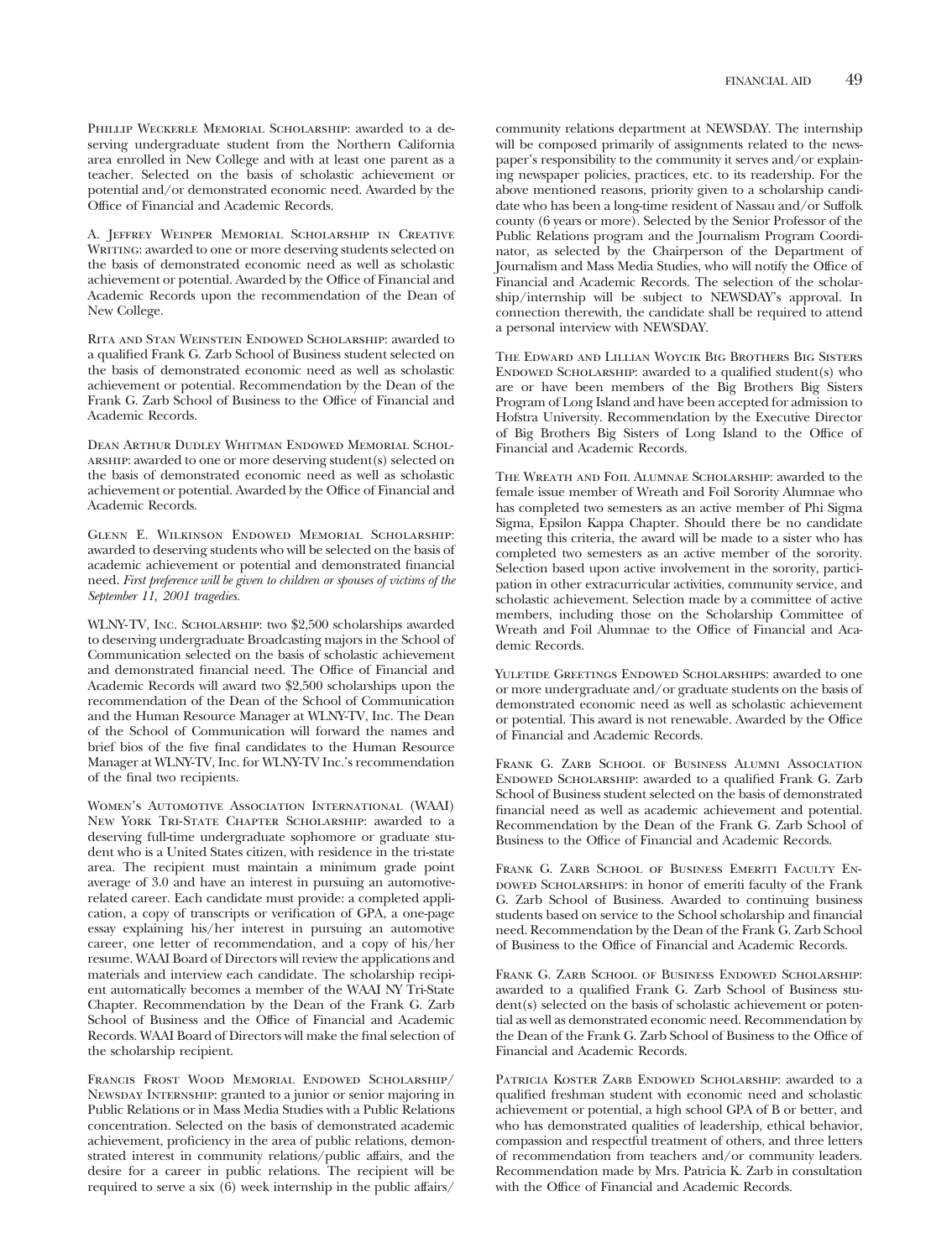Zarb Family Endowed Scholarship in the Frank G. Zarb SCHOOL OF BUSINESS: awarded to a deserving undergraduate business major based on demonstrated financial need and academic achievement who has shown both leadership and initiative. The scholarship is renewable until graduation provided the recipient maintains at least a "C" (2.0) average. The Office of Financial and Academic Records will award the annual earnings of the endowment upon the recommendation of the Dean of the Frank G. Zarb School of Business.

Julie Lynn Zipper Endowed Memorial Scholarship: awarded to deserving students who will be selected on the basis of academic achievement or potential and demonstrated financial need. *First preference will be given to children or spouses of victims of the September 11, 2001 tragedies.*

#### GRADUATE SCHOLARSHIPS

Joyce A. Bloom Scholarship in Graduate Psychology for RETURNING WOMEN: awarded to a female student in the first year of the graduate psychology program, who is returning to school after an absence of at least five years in order to raise a family and who has at least one child under the age of 15 living at home. Recipient will be selected on the basis of financial need as well as scholastic achievement or potential. Awarded by the Office of Financial and Academic Records.

Kenneth Brodlieb MBA Endowed Scholarship: awarded to a full-time MBA student who has completed one year of study toward the degree and has achieved academic excellence. Recommendation by the Dean of the Frank G. Zarb School of Business to the Office of Financial and Academic Records.

DOROTHEA S. CLARKE ENDOWED SCHOLARSHIP: awarded to a student(s) in the M.S. in Literacy Studies and Special Education program and to a student(s) enrolled in the Program for Academic Learning Skills (PALS). Selected on the basis of scholastic achievement or potential and demonstrated financial need. Awarded by the Office of Financial and Academic Records upon the recommendation of the Chairperson of the Literacy Studies Program and the Director of the Program for Academic Learning Skills (PALS).

Egel-Gray Endowed Memorial Scholarship: awarded to a student majoring in special education who has completed one semester of study at the graduate level. The award is based on academic excellence and outstanding contribution to the community. Recommendation by the Special Education Department to the Office of Financial and Academic Records.

Rick Elkow Memorial Scholarship: awarded to a deserving student in the Industrial/Organizational Psychology Program selected on the basis of demonstrated financial need as well as academic achievement or potential. Recommendation by the Office of Financial and Academic Records and the faculty/staff of the Industrial/Organizational Psychology Program with the requirement that the recipient has successfully completed the qualifying examination administered by the Program.

Bernard Gold Endowed Memorial Scholarship: awarded to a qualified Hispanic or African-American student majoring in special education who will be selected on the basis of demonstrated financial need as well as academic achievement and potential. Recommendation by the Special Education Department to the Office of Financial and Academic Records.

Gary W. Grimes Memorial Scholarship: awarded to a graduate student(s) majoring in biology, with a special interest in electron microscopy. Recipients selected on the basis of demonstrated economic need as well as scholastic potential. Awarded by the Office of Financial and Academic Records upon the recommendation of the Department of Biology.

Hon. Frank A. Gulotta Endowed Scholarship of the Columbian Lawyers' Association of Nassau County, Inc.: awarded to a Hofstra University School of Law student entering his/her second or third year. The student must be a resident of Nassau County and one or both parents must be of Italian ancestry. Each qualified student(s) will also be selected on the basis of scholastic achievement or potential and financial need. Recommendation by the Law School's Office of Financial Aid with the approval of the Columbian Lawyers' Association of Nassau County, Inc.

ARNOLD HOROWITZ ENDOWED MEMORIAL AWARD: awarded to assist students enrolled in the doctoral programs in psychology. Recommendation by the Faculty Committee of the Graduate Programs.

RAY HORTON ENDOWED SCHOLARSHIP: awarded to a doctoral student(s) in reading. Recipient(s) selected on the basis of academic achievement or potential and financial need. Recommendation by the Reading area to the Office of Financial and Academic Records.

Sylvia Martin Endowed Memorial Scholarship in Speech-Language-Hearing Sciences and the School of Law: Fifty percent (50%) of the available annual earnings will be awarded to a qualified graduate student in the Speech-Language-Hearing Science program selected on the basis of academic achievement (minimum GPA of 3.0) and demonstrated financial need. A qualified candidate will present documentation specifying a disability and show evidence of satisfactory interpersonal behavior and professionalism in clinical practica. The other fifty percent (50%) of the annual earnings will be awarded to a qualified Law School student. The available annual earnings of the endowment will be awarded to two (2) deserving students one as recommended by the Office of Financial and Academic Records and the Speech-Language-Hearing Sciences Department, the other as recommended by the Dean of the School of Law—both in consultation with the Donor.

Dorothy and Sidney J. Rauch Endowed Scholarship: granted to a qualified graduate student or students selected on the basis of demonstrated economic need as well as scholastic achievement. Recommendation by the Reading Department to the Office of Financial and Academic Records.

Sinclair Charitable Trust Endowed Scholarship: awarded to a financially disadvantaged student in the M.B.A. degree program. Recommendation by the Dean of the Frank G. Zarb School of Business to the Office of Financial and Academic Records.

Rhoda Tartak Endowed Memorial Scholarship: awarded to a student enrolled in the doctoral program for working school psychologists, based upon academic excellence and financial need. Recommendation by the Scholarship Committee of the Graduate Psychology Department to the Office of Financial and Academic Records.

JOHN DEWEY VAN BUREN ENDOWED SCHOLARSHIP: awarded to a qualified graduate student majoring in Counseling. Selected on the basis of demonstrated economic need as well as scholastic achievement or potential. Recommendation by the program coordinator with other faculty based on faculty recommendations to the Office of Financial and Academic Records.

Robert J. Vane Endowed Memorial Scholarship: awarded to assist students in the doctoral program in Clinical and School Psychology. Recommendation by the faculty of the program.

Glenn J. Winuk Endowed Memorial Scholarship: awarded to a deserving Law School student(s) who will be selected on the basis of academic achievement or potential and demonstrated financial need. *First preference will be given to children or spouses of victims of the September 11, 2001 tragedies.*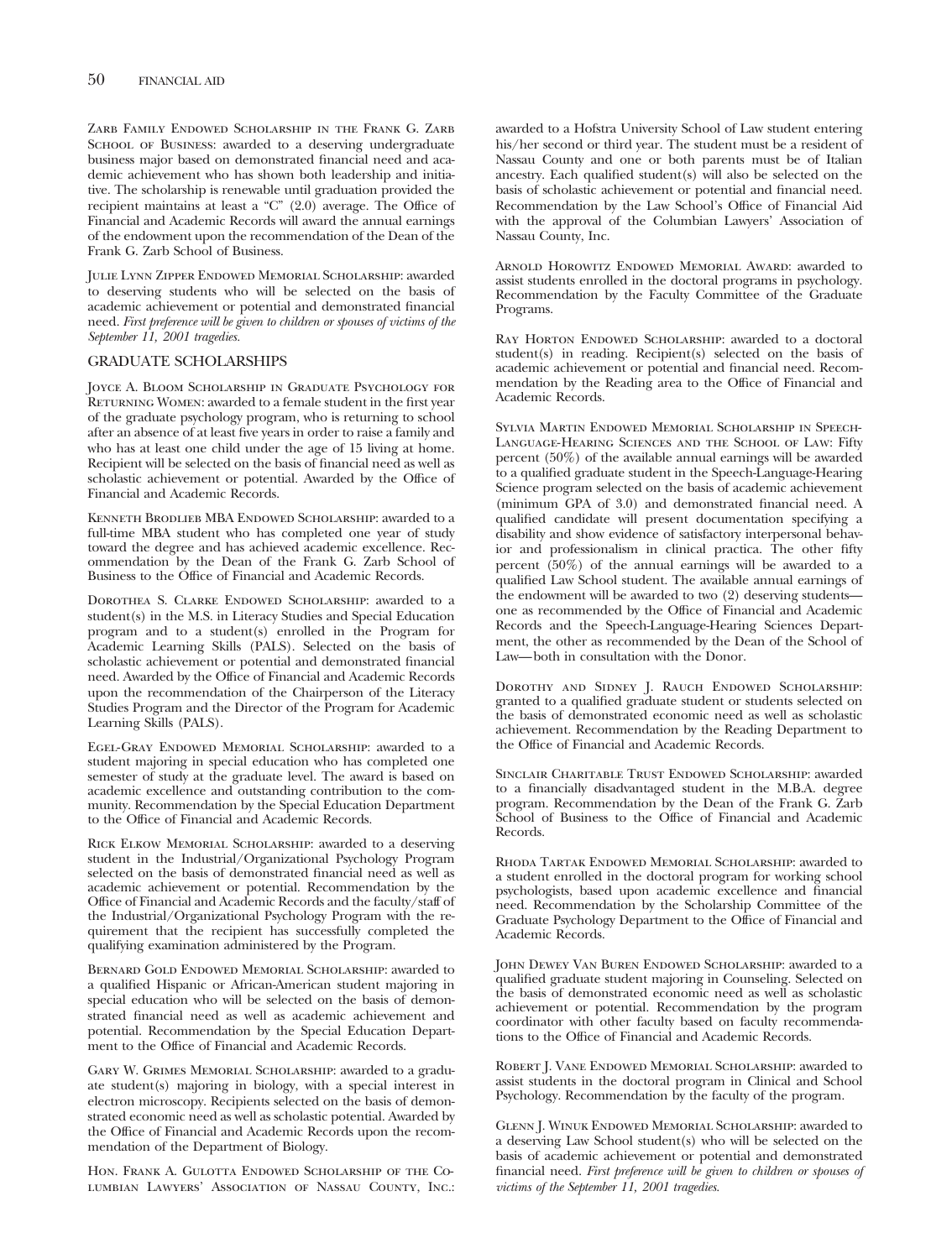Gerald G. Wright Endowed Scholarship: awarded to a deserving Law School student upon the recommendation of the Dean of the School of Law.

Zarb Family Endowed Scholarship in Reading: awarded to a qualified graduate Reading student with a "B" average or better who has demonstrated qualities of leadership, ethical behavior, compassion and respectful treatment of others and has volunteered in the recent past (or now) to help someone or some group of those less fortunate. The scholarship may be given to the student in successive years if he/she continues to meet the standard qualifications. The Office of Financial and Academic Records will award the annual earnings of the endowment upon the recommendation of the Chairperson of the Literacy Studies Department.

# Honors, Prizes and Awards

A number of special prizes and awards are presented to Hofstra students by organizations, friends of the University and members of the University community. These prizes and awards are in addition to the regular forms of financial aid available to students.

American Association of University Women Merit Award: awarded to a graduating senior woman based on high character, academic standing, and leadership. Potential recipients meet with the American Association of University Women Awards Committee for an interview before final selection is made.

THE BANK OF NEW YORK AWARD: restricted to the Accounting Department and awarded in accordance with the policy of the Office of Financial and Academic Records.

BIOLOGY CLUB AWARD: a plaque is awarded to an undergraduate student who has shown outstanding achievement and participation in the Biology Club and the Biology Department. Established in 1978 by Kenneth Granet.

Lilo and Peter Buehrle Endowed Award: granted to two (2) or more deserving students who have demonstrated excellence in either advanced German language or in research on Germanic. Recommendation by the German Department.

Harold E. Clearman Endowed Memorial Award: awarded to a physics major with meritorious performance in coursework, along with an outstanding individual research project, as judged by the Physics Department.

Harold and Marilyn Cohen One-Act Play Award: two \$250 awards will be given to the most promising student playwrights of the year. If possible, the plays will be presented as staged readings or as full productions. Recommendation by the playwriting teacher in the English Department and a member of the Drama and Dance Department faculty with final decision made by Mr. and Mrs. Harold Cohen.

Serge A. Emery Memorial Prize: varying amounts are awarded annually to upperclass students who excel in Russian and who are members of the Russian Club.

Faculty Award for Excellence in Mathematics and Education: one or more prizes of \$100 granted to qualified student(s) who have completed at least three semesters at Hofstra University, including at least one 100-level mathematics course. Recipient(s) are selected on the basis of scholastic achievement and their intention to enter teaching at the elementary or secondary level. Awards may be granted annually at the discretion

of the Mathematics Department. The Mathematics Department will forward the name(s) of the recipient(s) to the Office of Development who will furnish the check(s).

FRENCH POETRY CONTEST AWARDS: sponsored each spring by the Hofstra Department of French, the American Association of Teachers of French and the French Cultural Services. Bronze medals are awarded to first place contestants in the following four categories: college reading, high school reading, junior high school reading and original poems. Book prizes are awarded to second and third place winners and certificates of honorable mention are awarded to some other contestants.

FRESHMAN ENGLISH PRIZE: a prize of \$100 is awarded each spring to a second-semester freshman enrolled in English 2 for the best research paper.

German Book Prizes: awarded to the best first year, second year and third year students, and to the member of the German Club who has contributed most to the success of the Club. An average of 3.0 is required. The books are supplied by the New York German Consulate.

Michael Gordon Prize in the Fine Arts: awarded to one or more students whose paintings, drawings or sculptures best exemplifies Professor Gordon's view that form is the essence of art. The winning work will be non-ideological in content; its importance will inhere in its form, not in a message of any kind. If, in any given year, the committee finds that no work is suitable, the award will not be granted. A recipient(s) will be selected by a faculty committee, whose members will be appointed by the Director of the Hofstra Museum, based on work(s) entered into competition. *A maximum prize of \$500 will be awarded.* The faculty committee will notify the Office of Development of the recipient(s) and the Office of Development will furnish the check(s).

Hair Express/Anita Ellis Friendship Award: awarded to a deserving student(s) or student group(s) who have demonstrated financial need other than for tuition. Recommendation by Anita Ellis, Lisa Abbey, and Richie Rubenstein to the Office of Development.

Hazel Award: awarded to a student who as excelled, and is considered outstanding and dedicated in the areas of playwriting, directing, and acting during the current year. If no student fulfills these requirements, the committee is to consider any student who has excelled in three various areas of the theater, including designing, producing, and stage management. Recommendation by a committee from the Office of Student Activities to the Office of Financial and Academic Records.

HISTORY DEPARTMENT ENDOWED AWARD: awarded to a deserving Greek and Roman history student selected on the basis of demonstrated economic need as well as scholastic achievement or potential.

ITALIAN CLUB AWARD: a book award is given to an undergraduate student for excellence in Italian and a desire to continue in the field. Awarded by the Italian Club and the faculty adviser upon recommendation of the Italian faculty.

Italian Language Award: an award is made to a student who excels in the study of the Italian language. Recommendation by the Italian Faculty Committee.

Sibilla E. Kennedy Memorial Award: an award is made to a deserving student(s) for excellence in Natural Science 11 or 12 on the basis of scholastic achievement or potential. Recommendation by the Chemistry Department.

Adele Leonard Endowed Prize for Excellence in Linguistics: in memory of Adele Leonard, the Director of the Nassau County Civil Service Commission for 26 years. This prize is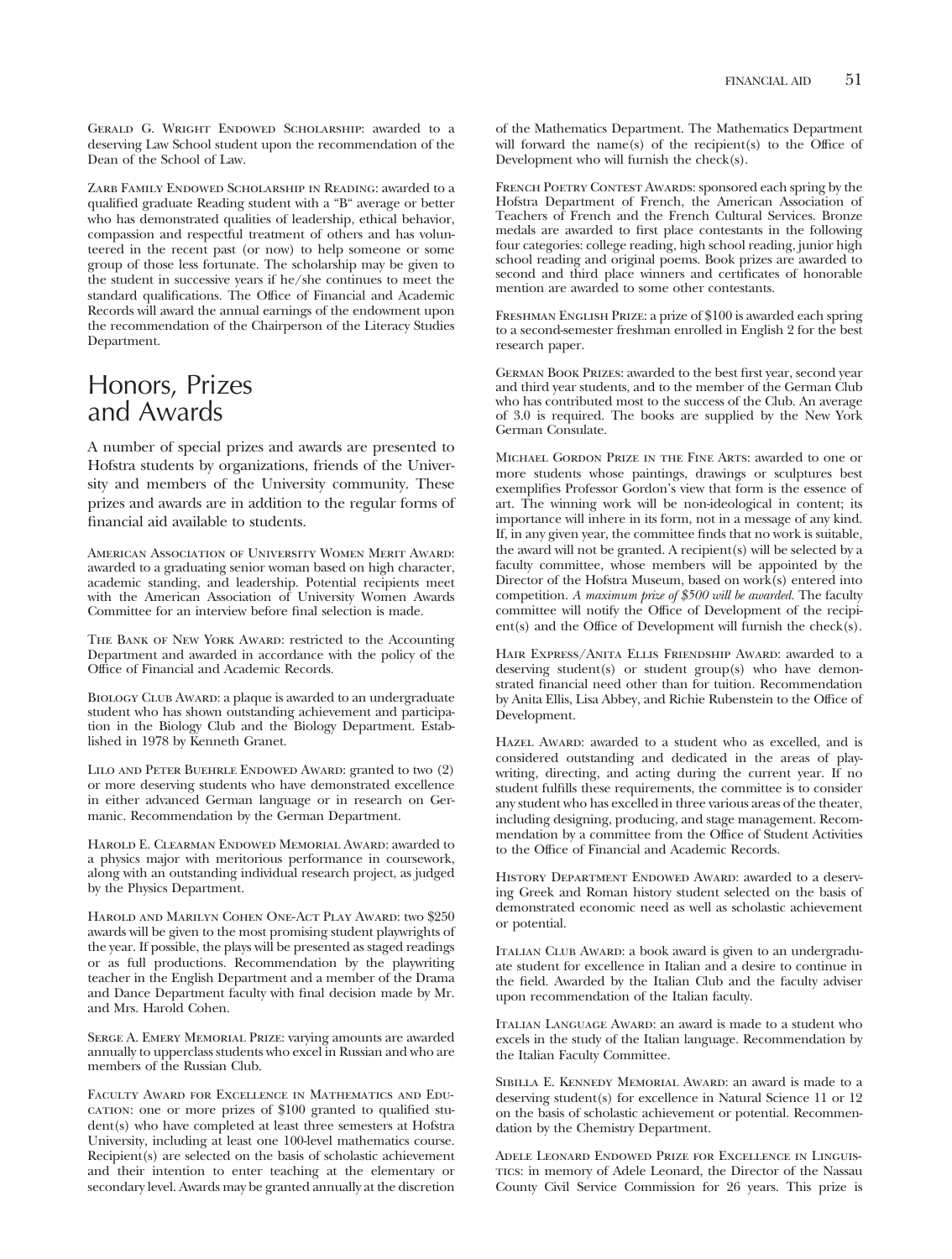awarded to a student for excellence in linguistics, in particular for innovative approaches to the analysis of language as judged by the Hofstra College of Liberal Arts and Sciences linguistics faculty.

Rhoda Pinsley Levin Endowed Memorial Award in Musical PERFORMANCE: awarded for musical performance by the Music Department.

Allison Kim Levy Continuing Acts of Kindness Endowed Memorial Award: Hofstra University, through a generous donation from the family and friends of Hofstra alumna Allison Kim Levy, offers two annual awards in recognition of outstanding community activity and good works performed by students, faculty, and staff of the University in behalf of their communities. Examples of service include the development of community programs (e.g., initiating food distribution programs for the elderly, tutoring programs for underachieving children, case management for the mentally ill, etc.), volunteer service in community programs (e.g., coordination of other food volunteers, helping community residents learn about divorce mediation services through public announcements, etc.), or direct service in the community to individuals with special needs (e.g., in home behavior modification with an autistic child, reading to the blind, etc.). All members of the Hofstra community are eligible for this award, including undergraduate and graduate students, staff, and members of the faculty. Each award includes a certificate of recognition and a \$1000 prize. Nominations for the award must include a written description of no more than 500 words of the nominated individual's contributions to the community, and corroborative letters from two members of the community. The program is administered through the Department of Psychology and awards are made on a yearly basis. The call for nominations will be announced in early February for work conducted during the previous calendar year and awards will be announced at the annual awards ceremony of the National Honor Society in Psychology each May. A committee consisting of the Director of the Psy.D. Program in School-Community Psychology, a secretary from a doctoral program in Psychology, and the undergraduate student president of Psi Chi, the National Honor Society in Psychology, will designate winners and notify the Office of Development of their selections.

LONG ISLAND IRRA AWARD: sponsored by the Long Island Industrial Relations Research Association. A cash prize is awarded to acknowledge outstanding academic achievement in the field of industrial and labor relations.

Irving and Ina Markowitz Prize in Asian History: a prize of \$200 made through the Department of History and awarded for outstanding performance in Asian History.

Moles Student Engineer Award: \$100 and a certificate of award are presented to a junior or senior engineering student annually whose academic achievement and enthusiastic application shows outstanding promise of personal development leading to a career in construction engineering and management.

JAMES A. MOORE ENDOWED MEMORIAL AWARD: awarded to the physics major with the highest quality performance excelling in course work, individual research and service to the physics community as judged by the whole department.

Robert L. Payton Endowed Prizes in History: two \$200 prizes awarded, one for the outstanding senior history major, the other for outstanding achievement in a history seminar.

H. Alan Robinson Outstanding Doctoral Dissertation Award: award of up to \$1000 to honor the highest quality of scholarly research and excellence of presentation in dissertations submitted by doctoral candidates at Hofstra University. An appointed faculty committee will make the selection.

Herbert D. Rosenbaum/Pi Sigma Alpha Endowed Political SCIENCE AWARD: awarded to a political science major who has written the best paper during the academic year as determined by the Political Science Department.

Donald M. Rowe Merit Award for Performing Excellence as a Piano Accompanist: an honorarium of \$250 granted to a music or music education major, which if possible, is presented in conjunction with the awardee's senior recital. Recommendation by the faculty of the Music Department.

RUSSIAN CLUB BOOK AWARD: presented to an undergraduate student for excellence in Russian. Selection is made by the Russian Club and faculty adviser upon recommendation of the Russian faculty.

Isidore and Helen Sacks Memorial Awards: four awards given to students of at least junior standing who have achieved distinction in each of the following areas: Spanish, English, Judiac Studies and Music. In the event that the respective departments do not have any qualified students for this annual award, the amount not used will be devoted to promoting a recital, reading or performance in the musical or dramatic field.

NANCY P. SCHNADER POETRY AWARD: in conjunction with the Academy of American Poets Award Program, \$125 is awarded for the prize poem or group of poems selected by a committee of judges from the English Department.

EUGENE SCHNEIDER FICTION AWARD: \$125 awarded for the best work of fiction done by a student recommended by a committee of judges from the English Department.

SIGMA DELTA PI BOOK PRIZE: presented to senior majors in Spanish for excellence in Spanish; this requires a 3.8 average in Spanish and a 3.5 cumulative average. Recommendation by the faculty members of the Hofstra Chapter of Sigma Delta Pi, national honorary Spanish society.

SPANISH CLUB BOOK AWARD: presented to an undergraduate for excellence in Spanish. Selection is made by the Spanish Club and faculty adviser upon recommendation of the Spanish faculty.

Spanish Language Award: award is made to a student who excels in the study of the Spanish language. Recommendation by the Spanish Faculty Committee.

THE DONALD H. SWINNEY AWARD: awarded to one or more deserving drama students. Recommendation by the Drama Department to the Office of Financial and Academic Records.

Manya and Max Tenenbaum Endowed Memorial Prize in Economics: awarded to undergraduate students for outstanding honors papers in economics or social science geography. Should no paper be sufficiently meritorious, no award will be made that year. Recommendation by a committee consisting of two members of the Economics/Geography department selected by the Department Chairperson (the Chairperson may be one of those selected) for the lucidity and grace of their writing. The Chairperson of the Economics Department will then notify the Office of Financial and Academic Records.

BETTY WEED ENDOWED PRIZE: awards of \$500 each are presented to an outstanding junior man and woman. Recommendation by a committee from the Office of Student Activities to the Office of Financial and Academic Records.

Who's Who Among Students in American Universities and Colleges: this national recognition award is given to seniors who have made an outstanding contribution to cocurricular activities. Recommendation by the Office of the Dean of Students.

HAROLD E. YUKER ENDOWED RESEARCH AWARD: tuition remission of \$500 will be granted to a Ph.D. student in clinical or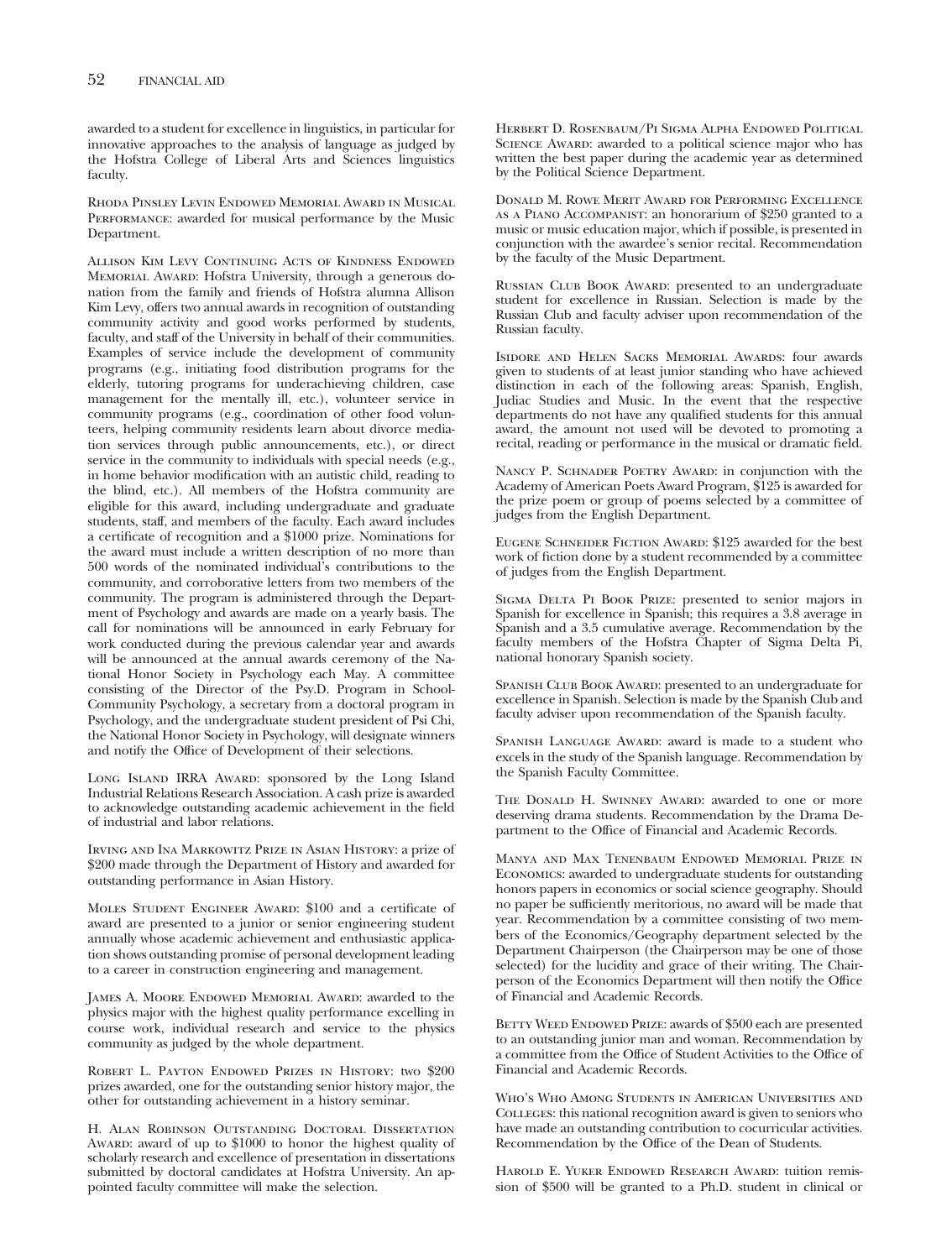school psychology for meritorious publications in professional psychology or presentations at national or international conferences. Recommendation by the Director of the Ph.D. program in conjunction with the Chairperson of the Psychology Department.

## SPECIAL ENDOWMENTS

Roy Cacciatore Economic Development Endowed Scholarship: provides tuition aid to individuals who enroll in Hofstra's Entrepreneurship Program. Financial assistance will also be given to small and medium sized companies to utilize services of the Scott Skodnek Business Development Center. Recommendation by a selection committee.

The Ruth F. Gold Endowment for the Center for Geron- $\tau$ o<br/>tody: established in 1998 to support guest speakers and/or scholarships for students in the Gerontology Master's Program.

The Dorothy and Elmer Kirsch Endowment Fund for the HOFSTRA CULTURAL CENTER: established in 1997 to support the Hofstra Cultural Center's programs on Judaism.

The Lazarus Endowment for the Center for Gerontology: established in 1998 to support research in the field of gerontology.

The Donald J. Sutherland University Lecture in the Liberal Arts: established in 1998 to bring to Hofstra University an outstanding speaker(s) in the area of the liberal arts.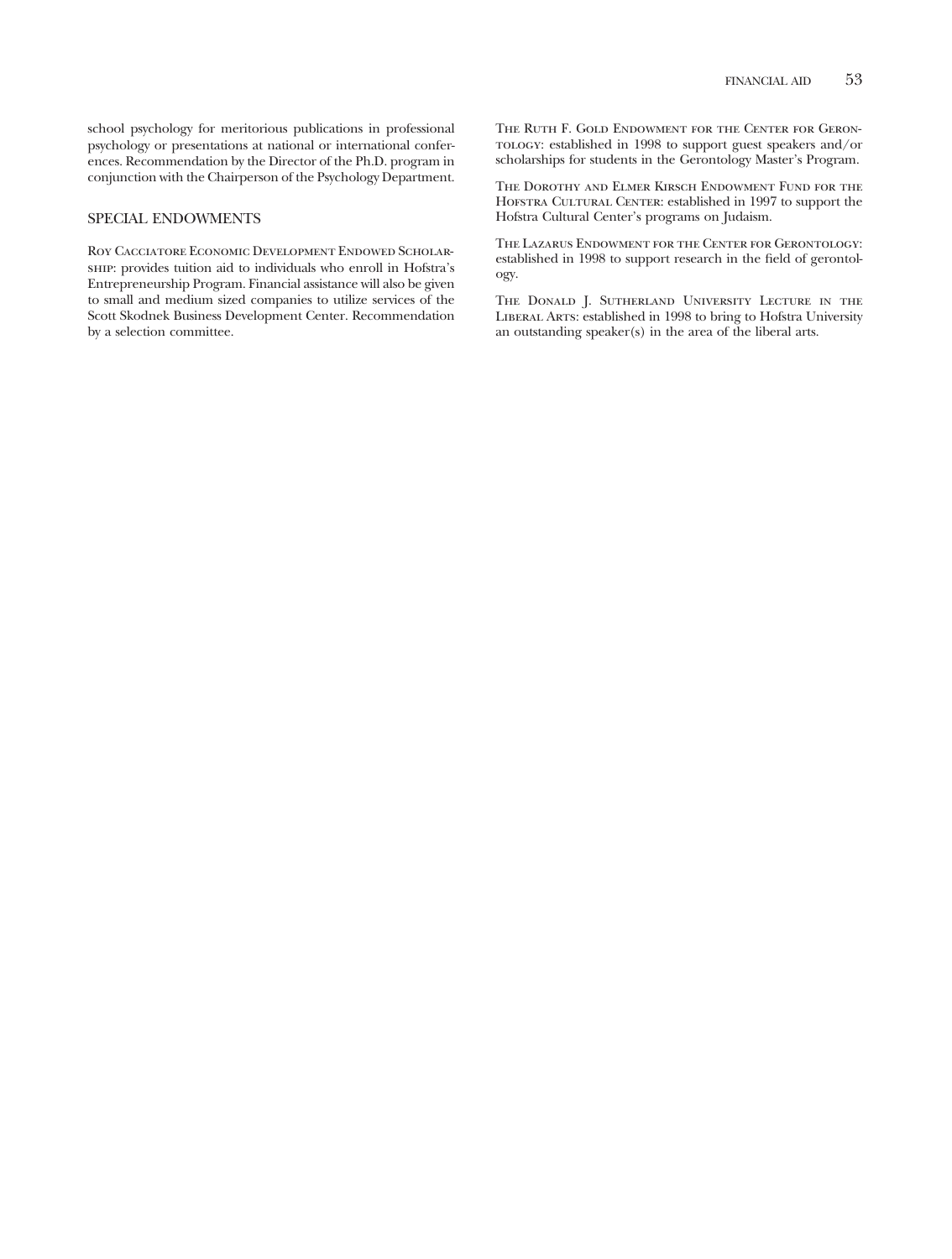# General University Information

# POLICY ON ACADEMIC HONESTY\*

A University is a community of faculty and students dedicated to the acquisition and transmission of knowledge. Every individual in this community has an obligation to uphold its intellectual standards, which alone make learning and education worthwhile. It is the responsibility of the faculty to try to communicate both knowledge and respect for knowledge. It is equally the responsibility of the student to respect knowledge for its own sake. Only thus does the student prove himself/ herself deserving of a university education. A student is not an empty receptacle into which the faculty pour knowledge: the student's role in education is an active one, and the student bears the responsibility for his/her work. Whoever refuses this responsibility is unworthy of a university education. A student who steals work or cheats in any way is refusing the responsibility that is his/hers and so forfeits the right to remain a member of the academic community unless he/she is willing and able to recognize the seriousness of his/her offense and demonstrates such recognition by no further violation of academic propriety. Hofstra would rather educate than cut off the offender. It recognizes that one instance of cheating may not be a sign of an incorrigibly corrupt person; but it will not tolerate dishonesty, and it will not offer the privileges of the community to the chronic cheater.

The student must avoid not only cheating, but the very appearance of cheating. He/she must be responsibly aware that certain actions in an examination leave him/ her open to the accusation of cheating. The instructor is authorized to question the student on the basis of suspicious appearance. Anyone who helps another person to cheat on an examination is considered guilty of cheating.

Plagiarism in any form, either from published works or unpublished papers of other students, is cheating. Using a ghost-writer is cheating. The student is responsible for acknowledging explicitly in his/her papers all sources consulted and used. The proper procedure for such acknowledgement is outlined in the College Style Sheet available in the Bookstore, or in style manuals approved by specific departments. Ignorance of the rules is no excuse. If a student is in doubt about the propriety of a particular academic procedure, he/she should consult one of his/her instructors or the Dean of Students for appropriate guidance. Organizations or individuals who make a practice of collecting papers for resubmission will be considered guilty of fostering plagiarism and subject to the penalties imposed on the plagiarist.

#### CHANGE OF ADDRESS

Students must report a change of their home or local address to the Office of Financial and Academic Records or to a Student Account Representative immediately.

# CHANGE OF MAJOR/MINOR/SPECIALIZATION/ CONCENTRATION/DEGREE

In order to facilitate orientation and advisement of a student to his or her new major, students must report any change in their major, minor, specialization, concentration, or degree on the official Change of Study form to the Office of Financial and Academic Records. Any change requires a signature from the new department indicating that the student has notified the new department and has been made aware of all requirements. Students are not required to obtain a signature from the program or major they are leaving.

### AUDITING POLICY

The privilege of auditing courses is not available to students currently enrolled at Hofstra or at other institutions of higher education. Additionally, students admitted to professional schools *may not* audit Hofstra courses in preparation for their enrollment at those institutions.

Auditing of undergraduate courses is made available to individuals not enrolled in any institution of higher education as a service to enrich their knowledge in a particular area, upon payment of 50 percent of the regular part-time undergraduate tuition.

During the spring and fall semester, the auditor shall have the option of converting the courses from a noncredit to credit basis at any time prior to the end of the third week of classes or the first week of a summer session. Permission of the instructor, payment of adjusted tuition and fees, and meeting of all University admissions conditions are required prior to such conversions.

For admission to undergraduate courses, apply to the Center for University Advisement.

It is not normally the policy to permit either Hofstra or non-Hofstra students to audit graduate courses. In extraordinary circumstances, however, permission may be granted. Admission will be through the Center for University Advisement.

#### SENIOR CITIZENS TUITION DISCOUNT

To encourage their participation and extend the benefits of its community service program, Hofstra University provides for a 50 percent tuition discount for senior citizens registered in credit courses on campus.

To be eligible for this discount, a registrant must be at least 60 years of age. The age qualification is to be verified by presentation, at registration, of a senior citizen's identification card issued by the Nassau County Department of Senior Citizens Affairs or a town, city or village Office for the Aging.

<sup>\*</sup>Adopted from UCLA's *Position on Cheating.*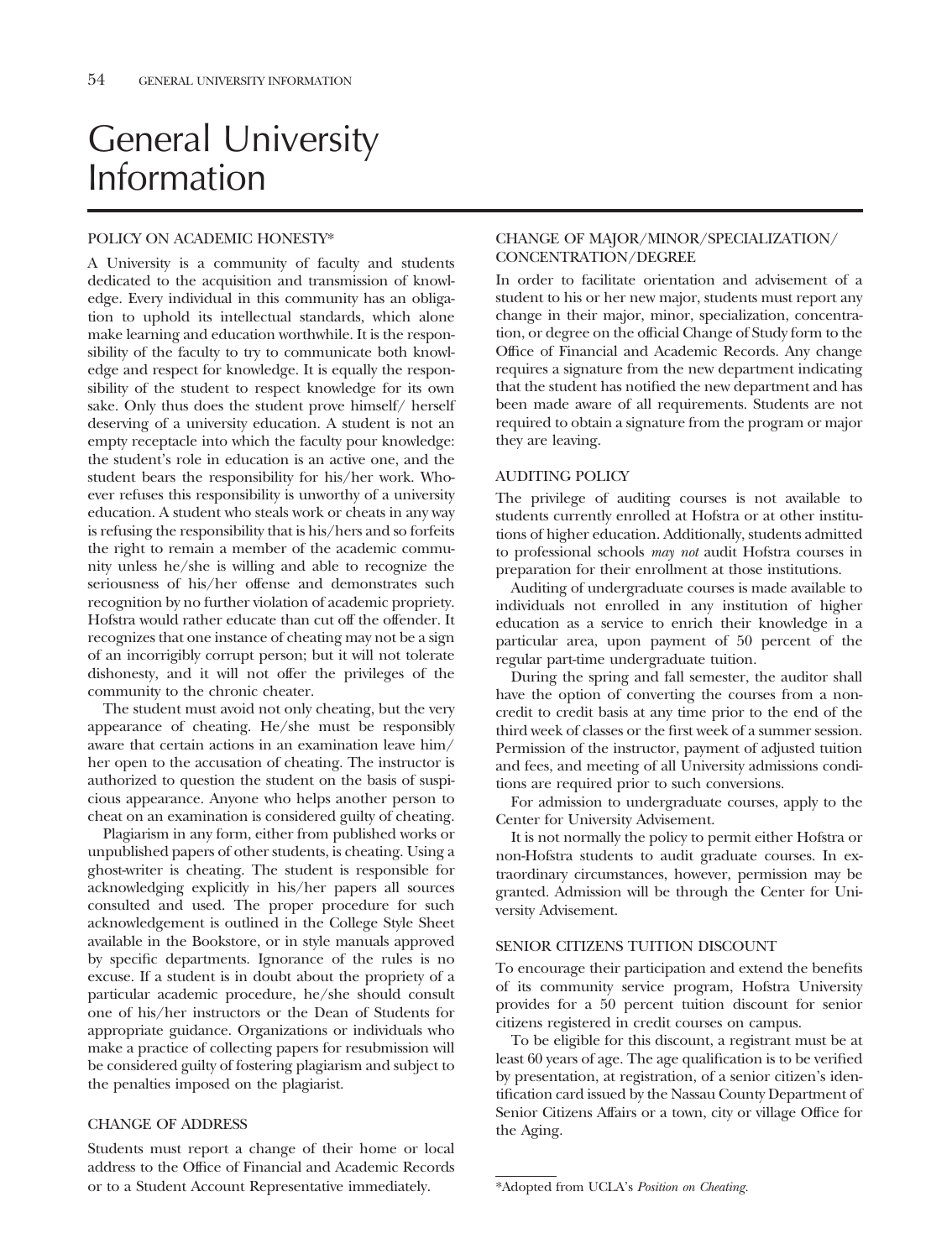#### VISITING STUDENTS

#### Permission to Attend from Other Colleges

Students enrolled in an accredited college or university wishing to attend Hofstra during any session are required to submit written approval by the appropriate officials from their home institution certifying their good academic standing. Materials are to be submitted to the Office of Financial and Academic Records either prior to or at the end of registration. Students visiting Hofstra accept full responsibility for University tuition, fees and other applicable charges in effect at Hofstra for the session or semester of attendance.

Visiting undergraduate students shall not be permitted to enroll in graduate courses at Hofstra.

# Some Definitions

# THE ACADEMIC CALENDAR

Highlights of the calendar for the 2002-2003 academic year appear on the inside front and inside back covers of this publication. The program of regular semesters (for New College, and School for University Studies Calendar, see inside front and back covers) is based on the  $4 \times 4$ calendar with fall classes beginning on September 3 and concluding on December 21. All spring semester classes begin January 27 and end May 17. The January Session, the period between semesters, can be used as a holiday, for independent or group study programs or for special educationally related projects. Credit courses are offered during this session. For information, consult the Admissions Office.

#### SEMESTER HOUR

Semester hour is the term used to describe the number of credits received by the student for successfully completing a specific course. The definition of semester hour is "one one-hour period of participation in class per week, or a minimum of two hours of laboratory or studio work per week for one semester, or the equivalent."

It should be noted that the semester-hour credit given a course is not necessarily equal to the actual number of hours spent in the class. This applies particularly to courses in the sciences and fine arts, where laboratory or studio sessions are scheduled in addition to regular class lectures.

Most courses are given credit of between two and four semester hours; a full-time student normally registers for 15 or 17 semester hours, consisting of five or six courses for each semester, chosen with the aid of a faculty adviser. No student may register for over 18 semester hours without special permission of the major adviser and the dean of the academic unit.

Part-time evening students are advised to limit their program to nine semester hours in the spring and fall semesters except by special permission. For Summer Session enrollment, see page 10.

In the case of full-year courses (those bearing hyphenated numbers in the department listings) both semesters of the course must be satisfactorily completed before semester hour credit can be received for either semester.

Since all courses are not offered every semester, students should consult the *Class Schedule* for specific offerings before registering for their programs.

#### ELECTIVE

An elective is a course students choose to take either because of their special interest in it, because it helps to satisfy their intellectual curiosity or because it complements their college degree requirements. An elective course may be outside of a student's field or discipline, or it may have a direct relationship to his/her degree program. Limits are placed on the number of elective credits students can earn, and students must consult with a faculty adviser when planning a program of study.

# COMMON HOUR

To facilitate student and faculty participation in extracurricular and cocurricular events, the schedule of undergraduate day classes leaves open a common hour on Wednesdays from 11:15 a.m. to 12:40 p.m.

# FULL-TIME UNDERGRADUATE STATUS

Undergraduate students are considered full time if they are registered for a minimum of 12 semester hours per semester. Off-Campus Education courses and credits are counted in the 12 semester hours.

Education students are considered as full-time students if they are enrolled in student teaching plus one additional required course, where appropriate.

University Without Walls students are considered full time according to the criteria specified in the specific program guidelines.

#### MATRICULATED STUDENT

A student who has successfully satisfied all admission requirements and has been officially accepted into a degree program at the University.

#### STUDENT RETENTION RATES

Over 90 percent of full-time freshmen who enroll in the fall semester also enroll for the following spring semester. Similarly three quarters of full-time freshmen enrolled in the spring semester return for the following semester.

#### STUDENT GRADUATION RATES

Sixty percent of both new full-time freshmen and 71 percent of new transfer students who entered Hofstra in the fall of 1993, graduated by 1999.

# STUDY TIME

Each student should schedule study time for each week equal to *at least twice* the number of hours spent in class.

#### CLASS SCHEDULES

Classes at Hofstra begin at 7 a.m. each day, Monday through Friday. Classes are usually scheduled for meetings on Monday, Wednesday and Friday with fifty-five minute periods, or on Tuesday and Thursday with eightyfive minute periods. Laboratory sessions are scheduled separately from the regular lecture hours for a course.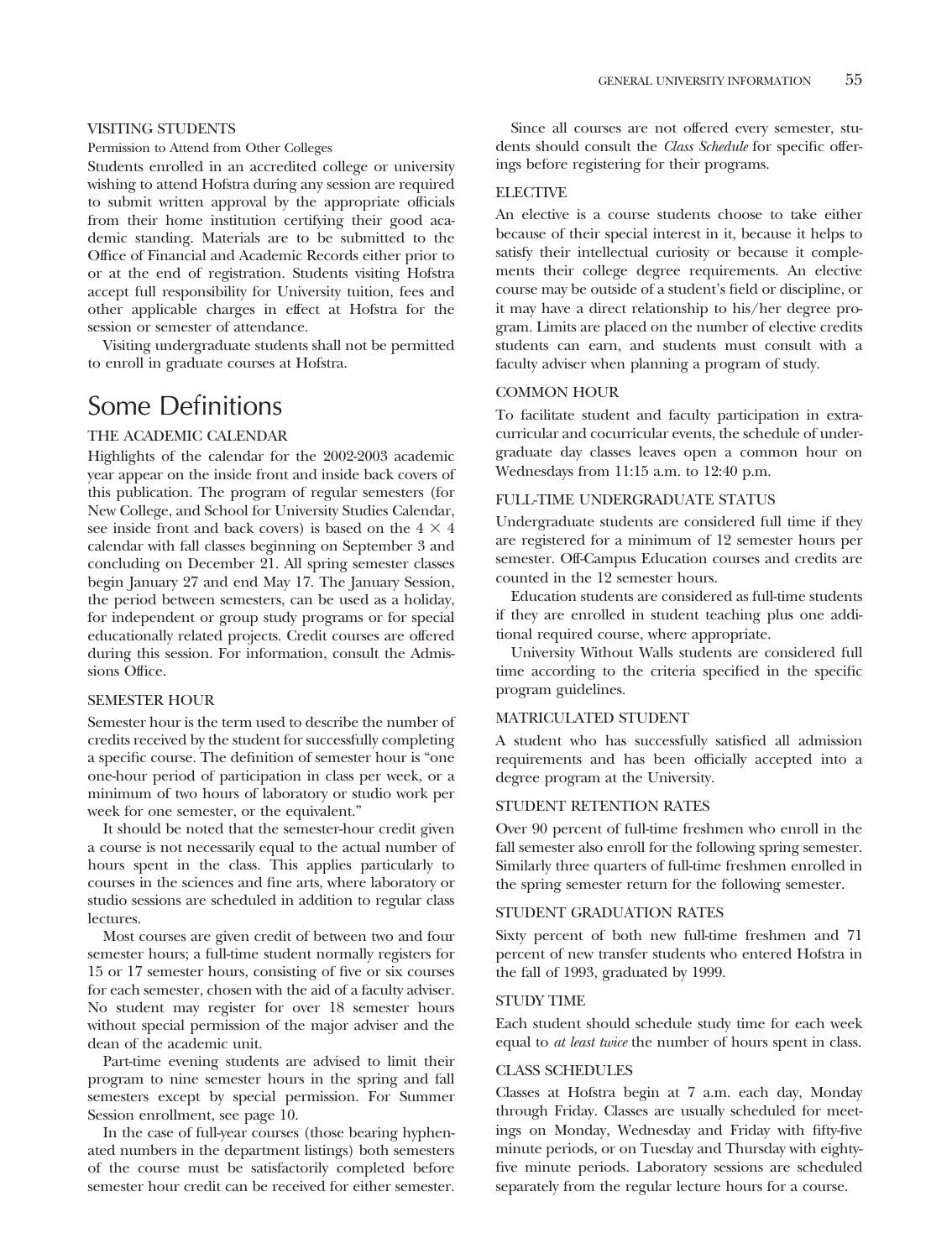Evening classes are normally scheduled on a Monday-Wednesday and Tuesday-Thursday combination. However, some 200-level and 2-semester hour courses meet once weekly as do courses scheduled on Saturday.

#### LIBERAL ARTS

A liberal arts course is designed to help students grasp the range of possibilities for shaping their lives with particular reference to the formulation of their thoughts, sensibilities and notions of meaning. Such courses concern themselves with questions of basic human values and with the ways of understanding the character and organization of reality. They focus upon the various approaches to selfexamination and the inquiry into the outside world of nature and society.

It is an underlying assumption of all liberal arts courses that we must make ourselves aware of, and evaluate, the ends toward which we apply our intellectual efforts and develop our feelings. Liberal arts courses stress the development of clarity of expression, power of discovery and creative imagination. Techniques of communication and the applications of theory to practice are crucial objectives of education, but courses which emphasize skills as preprofessional training are not considered liberal arts courses.

All courses in the Hofstra College of Liberal Arts and Sciences, New College of Hofstra University, and the School of Communication are liberal arts courses unless otherwise indicated. All courses in the Zarb School of Business, School of Education and the Reading Center are *not* for liberal arts credit unless otherwise noted. The following lists the courses that are *exceptions* to the general rules just stated:

- DIVISION OF THE HUMANITIES-all are liberal arts courses *except*:
- Art History 168
- Drama 5, 13, 14, 15, 16, 17, 18, 19, 20, 23, 24, 55, 155, 156
- English 170, 174, 178, 178A, 178B, 178C, 178D
- Music 30, 31 through 38A, 39A, 107, 108, 172, 172A, 173, 174, 175, 190, 191, 101C-122C, 101D-120D, 122D
- Division of the Natural Sciences, Mathematics, Engineering and Computer Science—all are liberal arts courses *except*:
- Biochemistry 173, 182, 183
- Chemistry 111, 173, 182, 183, 192
- Computer Science 163
- Engineering 1, 32B, 34, 47, 134, 136, 140, 143E, 143F, 146, 160, 169, 170, 180, 183, 199
- Geology 18, 20, 104, 120, 131
- Division of the Social Sciences—all are liberal arts courses *except*:
- Psychology 88, 179
- Speech-Language-Hearing Sciences 104, 138
- Military Science—all are liberal arts courses *except*: MS 1C, 1E, 2C, 2E and associated leadership laboratories
- SCHOOL OF COMMUNICATION—all are liberal arts courses *except:*
- Audio/Video/Film 14, 21, 24, 26, 40, 41, 44, 64, 65, A-Z,

66, 84, 91, 94, 100, 104, 106, 134, 144, 145, 152, 161, 164 & 165, 167

Journalism 15, 16, 56, 67, 76

SCHOOL OF EDUCATION—the *only* liberal arts courses are: Foundations of Education 111, 127, 131 Physical Education and Sport Sciences 159 Reading 12.

Hofstra University Honors College—all are liberal arts courses *except*: HUHC 21, A-Z

Special Project Courses are *not* for liberal arts credit.

#### CURRICULUM EVALUATION

In its attempt to provide students with the best possible education, Hofstra University engages in a continuing program of self-evaluation. As part of this evaluation, it is necessary from time to time to require that students participate in surveys or testing programs. The purpose of such programs is to provide general data for University use, *not* to evaluate any particular student. Individual results, will, in no case, become part of the student's records.

# The Course Numbering System

This *Bulletin* lists all the courses offered by the University in its programs.

Courses numbered from 1 to 199 are for *undergraduates only.* All courses below the 200 level do not carry graduate credit.

Courses numbered 200 and above are for *graduate* credit with the exception that courses taken by students in the New College University Without Walls program are strictly on the undergraduate level, and 200 and above level business courses are open only to matriculated Zarb School of Business graduate students. 2000-level courses are graduate courses offered in conjunction with 100-level courses, for which graduate students are expected to fulfill substantially enhanced requirements. (See page 80 for details.)

Course numbers may be separated by a comma, hyphen or ampersand. For example:

Course 1, 2 indicates that either course may be elected for credit independently of the other.

Course 1-2 indicates that course 1 must be completed before course 2 is taken, and that no credit toward a Hofstra degree is given for a hyphenated course until both semesters of work are satisfactorily completed.

Course1&2 indicates that course 1 may be elected for credit without course 2, but course 2 may not be taken until course 1 has been satisfactorily completed.

Course numbers with A through Z designations usually indicate that as individual subjects are selected, each is assigned a letter and added to the course number. The course may be taken any number of times as long as there is a different letter designation each time it is taken.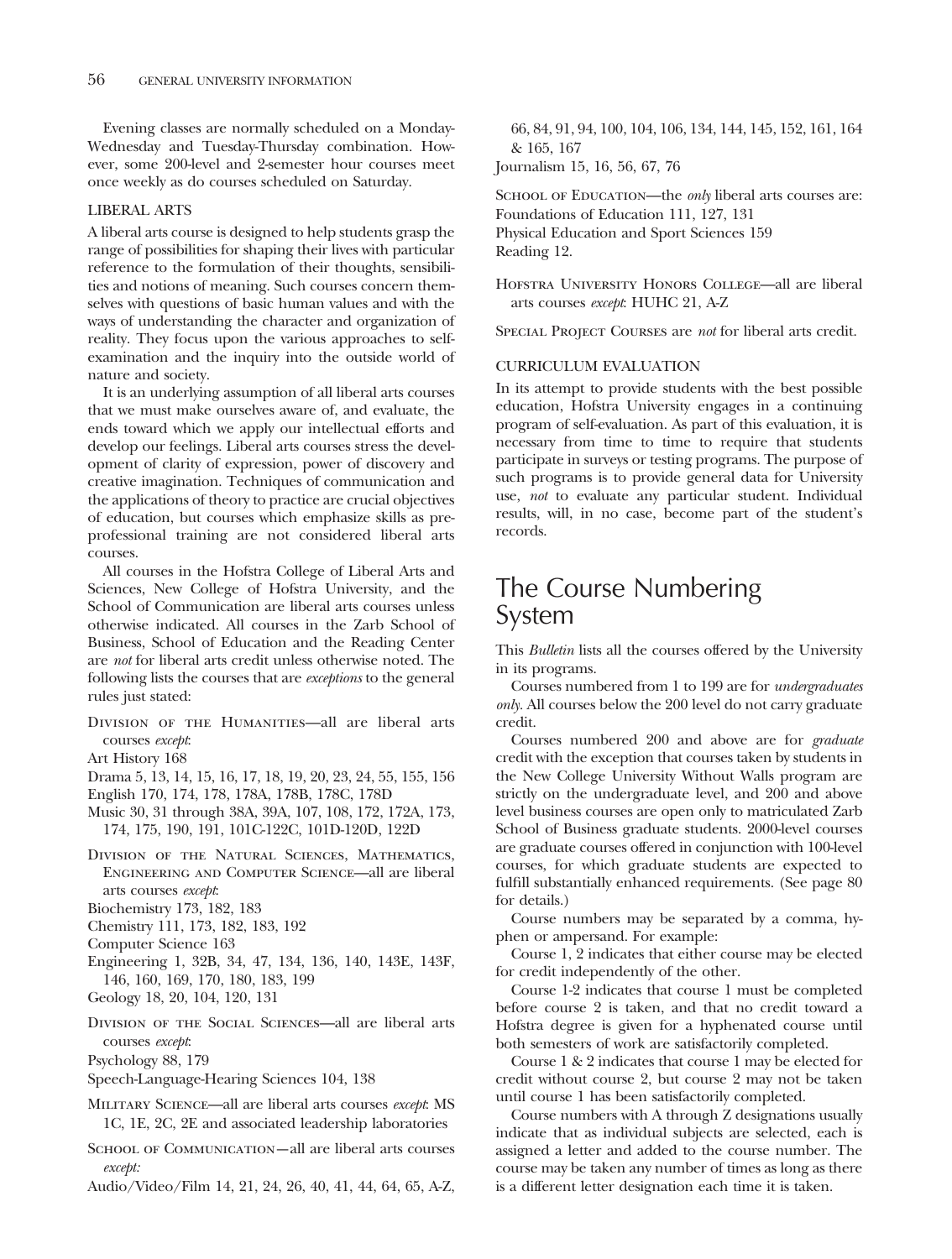The University reserves the right to withdraw any scheduled course without notice.

### AVAILABILITY OF RECORDS

#### To Parents and Students

The University complies with all provisions of Public Law 93-380 (Privacy Rights of Parents and Students—disclosure law). Students may make an appointment in the Center for University Advisement to inspect any record included in the terms of the Law.

#### TO OTHERS

In compliance with the Family Education Rights & Privacy Act (Buckley Amendment), this statement reflects Hofstra University's policy.

The following directory information may be released by telephone: a) student's dates of attendance; b) date of graduation and degree earned. Other kinds of directory information, such as a student's address, telephone listing, major field of study, awards received, and the most recent previous education agency or previous institution attended, will be released only in response to a written request. Hofstra reserves the right to refuse the above information if the reason for the request is not considered to be a sufficient need to know.

Information regarding the student's record: grades, courses, GPA, social security number and other personal information will not be released without the student's written consent.

# The Solomon Amendment

In accordance with the Solomon Amendment, the University will make accessible to the Secretary of Defense, directory information including each student's name, address, telephone listing, date and place of birth, level of education, academic major, degrees received and the educational institution the student was most recently enrolled in. However, the University will not provide directory information for specific students who formally request that such information be withheld from third parties.

A form to request nondisclosure of directory information must be filed by the student. This form is available at the Student Administrative Complex, Memorial Hall.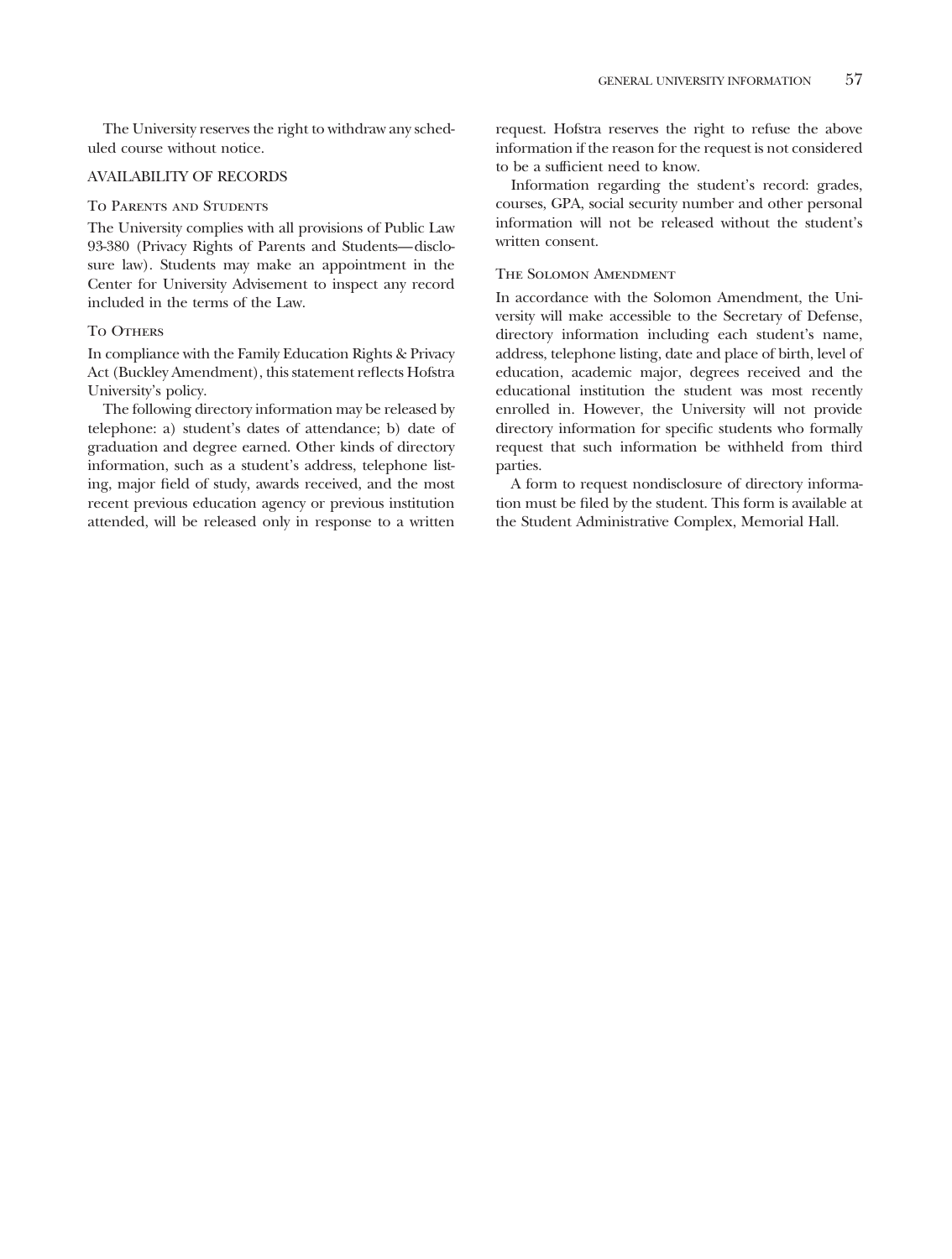# Undergraduate Admission

Office: Admissions Center, Bernon Hall Telephone: (516) 463-6700; 1-800-HOFSTRA Hours: Monday through Thursday, 9 a.m.-8 p.m.; Friday, 9 a.m.-5 p.m.; Saturday, 9 a.m.-2 p.m.

# Freshman Admission

Application for admission should be made by February 15 for entrance in the fall semester and by December 15 for entrance in the spring semester. Applications received after these dates, however, may be considered. Applicants for the part-time or evening program, see page 10.

Hofstra University accepts the Common Application in lieu of its own form and gives equal consideration to both. Students may obtain copies of the Common Application from their high school guidance counselors.

Applicants who clearly meet or exceed the University's admission requirements are notified on a rolling admission basis and generally receive decisions within four weeks after receipt of a completed application.

Prospective undergraduate students who plan to apply for scholarships or other financial aid should have their Free Application for Federal Student Aid (FAFSA) submitted by February 15 for fall applicants, December 15 for spring applicants.

# Full-Time Study

# STUDENTS REGISTERING FOR 12 OR MORE SEMESTER HOURS PER SEMESTER

The basic requirements are graduation from an approved secondary school, guidance counselor's recommendation and the completion of the Scholastic Assessment Tests or the American College Test. The previous record, personal qualities, recommendation of the guidance counselor, and the Scholastic Assessment Tests (SAT) or American College Test (ACT) are important factors in evaluating the applicant. Every program of study presupposes adequate ability in various disciplines. At the same time, concerned more with the individual student than with abstractions, Hofstra recognizes that an inflexible standard may not accommodate all desirable applicants. Therefore, there are two sets of criteria for admission:

1. The applicant will present a minimum of sixteen academic units: four of English, two of a language, two of mathematics, one of laboratory science, three of history and social studies, and four of electives in academic subjects. In addition to these units, applicants planning to enter a specialized field should present other appropriate preparatory courses. Engineering students are expected to present four

years of mathematics, one year of chemistry and one year of physics.

2. The applicant not offering the prescribed units will be given careful consideration by the Admissions Committee to determine from achievements and from assessment of abilities and maturity the probability of success in the chosen program. Students admitted under these conditions may be required to make up, without degree credit, courses needed as prerequisites.

# EARLY ADMISSION

Qualified high school juniors can be admitted to Hofstra based on their achievement in high school courses, test results and academic data, the recommendation of guidance counselors, and an interview to determine their maturity level and ability to cope with both the academic and social aspects of college life.

# EARLY DECISION

Well-qualified students for whom Hofstra is their first choice, must submit their application and all supporting material by December 1. Students will be informed of the admissions decision within two weeks of receipt of materials.

In order to apply under Hofstra's Early Decision Program, students must sign the Early Decision Agreement stating that if accepted early, all other applications will be withdrawn and the student will attend Hofstra University. Students contemplating Early Decision are encouraged to have an interview.

# ADVANCED PLACEMENT

High school seniors who are admitted to the freshman class and have achieved above-average scores on the College Board tests for Advanced Placement may be granted college credit by having the test scores submitted to the Office of Admissions for consideration.

# CREDIT BY EXAMINATION

Undergraduate students with clearly developed strengths may seek to earn course credit toward their degrees by taking special examinations. They must obtain the approval of both the Coordinator (HCLAS Dean's Office) and the academic chairperson of the department in which the course is given. Credits that may be obtained are restricted by the following conditions:

- 1. No more than 12 semester hours may be earned under this program (except for full-time New College students who may apply up to 32 semester hours) toward the completion of degree requirements.
- 2. A grade of C– or better in the examination is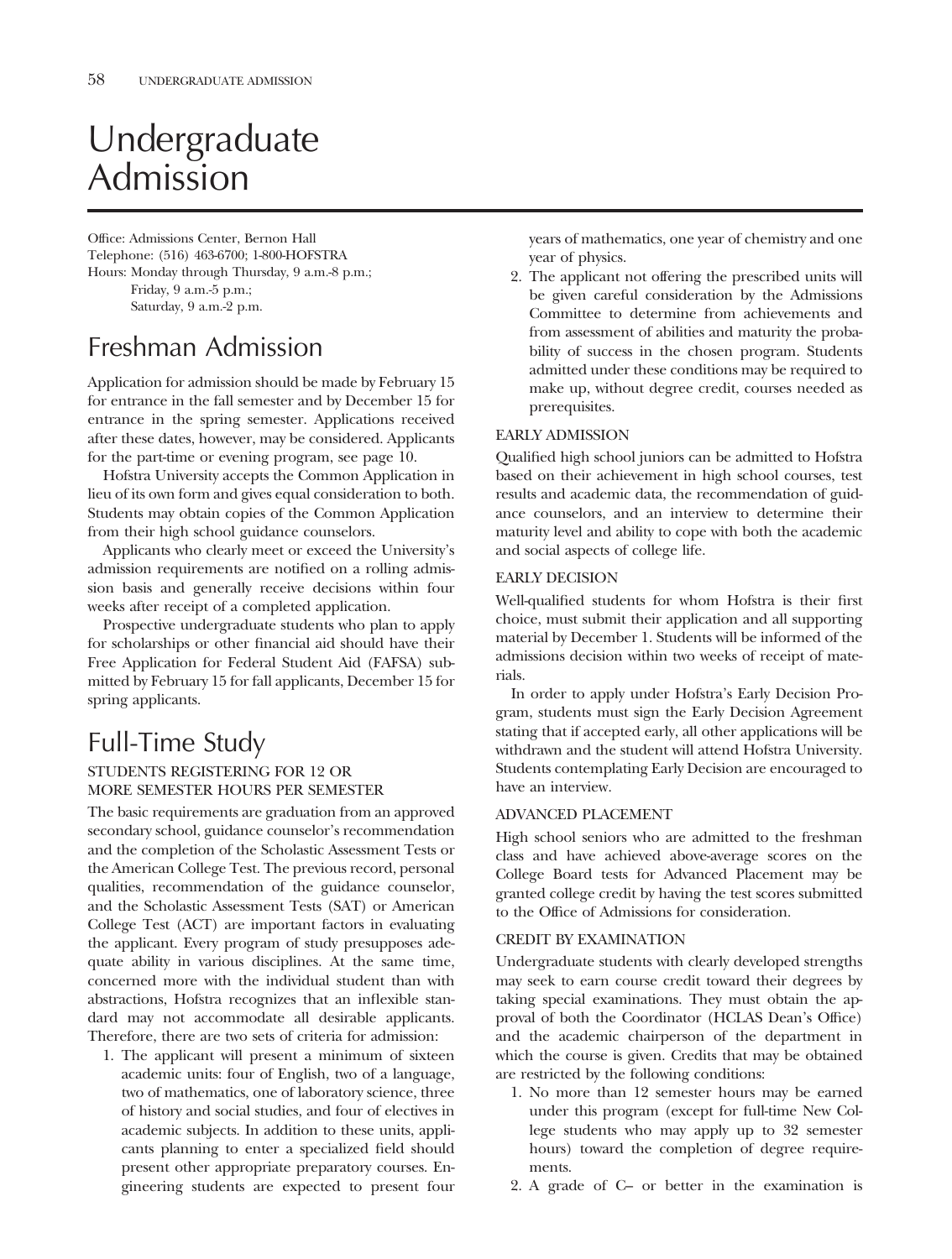necessary for credit to be granted. (Credit may only be earned for a course offered at Hofstra and must be recorded with a letter grade.)

- 3. A student may not take Credit by Examination in an elementary course in a department once he/she has received credit from an advanced course in that specific area in that department.
- 4. Students are not permitted to apply for credit by examination for a course in which they have previously enrolled on a credit or noncredit basis unless they receive permission of the appropriate academic chairperson and the appropriate academic dean.
- 5. Proficiency in a foreign language required of degree candidates may not be acquired through this program or through CLEP.
- 6. Credits earned under this program may be considered credits taken in residence at Hofstra.
- 7. Credits earned do not count in the determination of a student's full-time or part-time status.

In addition, a student may earn up to 30 semester hours of course credit by taking standard written examinations such as the College-Level Equivalency Program (CLEP) or the New York State College Proficiency Examinations (NYSCPE). For credit to be granted, however, the student must receive an above average score, must have taken the examination *prior* to the start of the junior year and must file the written approval of his/her major department with the Prior-Learning Coordinator.

The *total* semester hours earned under the Credit by Examination, Credit for Prior Learning and other written standardized testing programs may *not* exceed 60 credits.

Students may obtain further details and application forms from the Office of Prior Learning, HCLAS Dean's Office. There is a fee for taking these examinations, see page 26.

#### CREDIT FOR PRIOR LEARNING

This program is intended primarily for persons 25 years of age and older. It permits students to seek undergraduate credit for college-level knowledge that has been acquired in nontraditional ways. An interested student should first apply to the Coordinator of the Prior-Learning Program, HCLAS Dean's Office. If the Coordinator approves the application, the appropriate department(s) will be requested to assess the student's knowledge. The method of assessment may be decided by department policy or may be determined after consultation with the student.

Credits which may be earned in this program are restricted by the following conditions:

- 1. Credit is awarded for particular courses or elective areas of study offered at Hofstra; credit is not awarded for life experience in general.
- 2. Prior-learning credit is normally granted with the Pass grade. If a letter grade is necessary to meet graduation requirements, or if the student wishes to apply this credit toward major requirements, special permission of the department in which the course is given and the approval of the appropriate academic dean must be obtained.
- 3. Credits earned in the Prior-Learning Program may not exceed 50 percent of the required number of major credits, may not exceed 50 percent of the required number of minor credits and may not exceed a total of 60 credits in a baccalaureate degree. The total allowed for an associate degree is 30 credits. On the average, however, six credits have been awarded.
- 4. Prior-learning credits granted in other institutions may not be transferred to Hofstra except in cases where a formal agreement exists between Hofstra and the other institution.
- 5. Credit will be entered on the student's record only after a minimum of 18 semester hours with at least a 2.0 average in residency at Hofstra have been completed. These 18 credits may not be counted toward a student's last 30 semester hours in a degree program.
- 6. Credits earned under this program may not be considered credits taken in residence at Hofstra.

The *total* semester hours earned under Credit by Examination, Credit for Prior Learning and other written standardized testing programs may *not* exceed 60 credits. There is a fee for earning credits in this program, see page 26.

### ARMY COOPERATIVE EDUCATION PROGRAM

Students who meet Hofstra's admission requirements can be admitted to the University before they enlist in the Army. The University Advisement Office, working with the Military Science Department, provides the student with counseling on Army courses that may be applied to his or her college program of study. Appropriate college credits earned while in the Service are transferred to Hofstra. Upon discharge from the Army, the student enters Hofstra with advanced standing.

# PROCEDURE FOR ADMISSION

- 1. Write or call the Office of Admissions, Bernon Hall (516) 463-6700, for application forms.
- 2. Admission interviews not required unless requested by the Office of Admissions. The applicant should call for an appointment.
- 3. Applicants must take the Scholastic Assessment Tests as administered by the College Entrance Examination Board\* or the American College Test† at one of the times specified and have the scores sent directly to Hofstra University.

<sup>\*</sup> The College Entrance Examination Board (address: Box 592, Princeton, New Jersey 08540) will send free of charge to any school or individual a copy of its *Bulletin of Information—College Board Admissions Tests,* which contains full data concerning application to take the test, fees and examination centers. This information is also available at the candidate's high school guidance office.

<sup>†</sup> Information on the American College Test may be received by writing to: Registration Department, American College Testing Program, P.O. Box 414, Iowa City, Iowa 52240.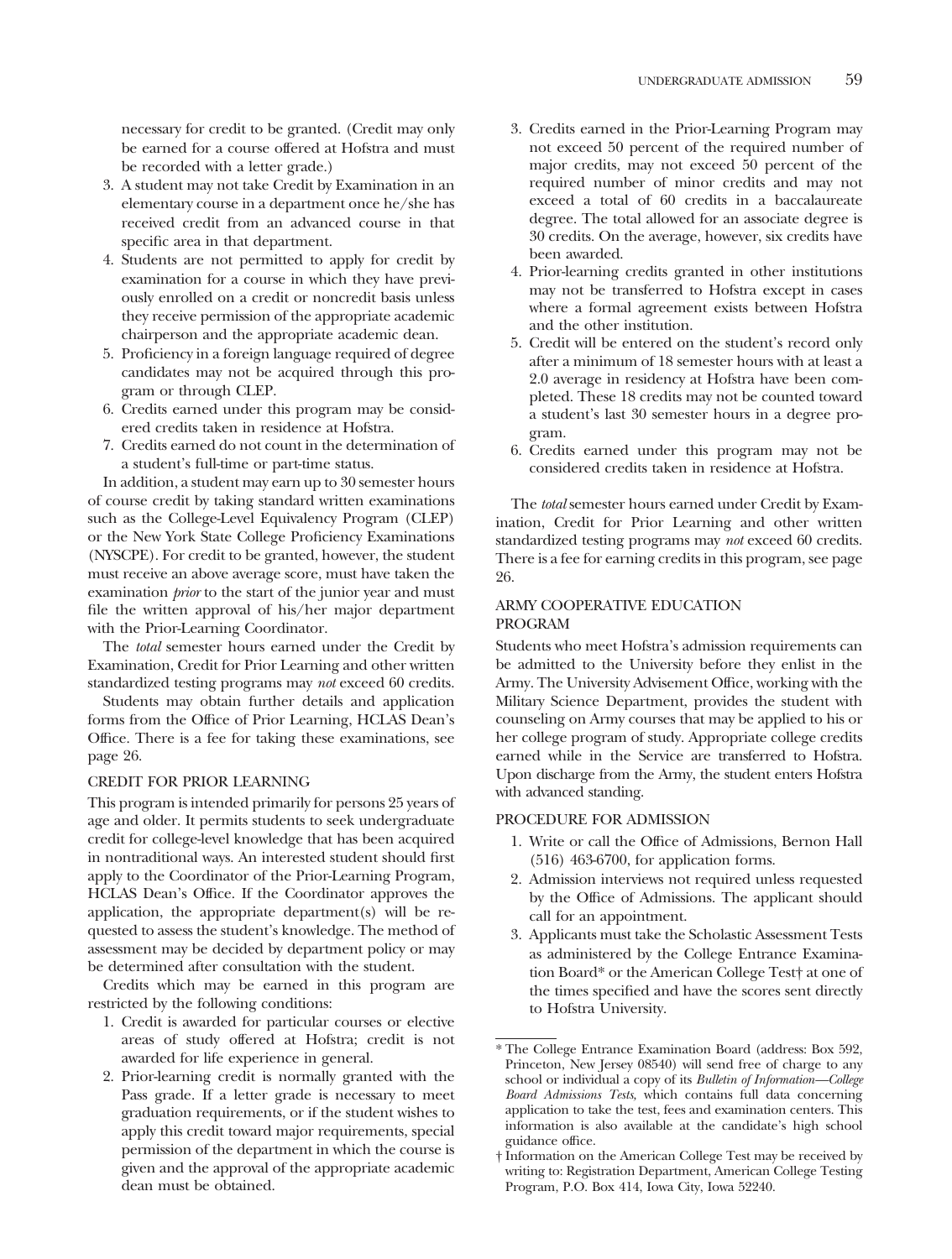- 4. Upon notification of acceptance by the University and before planning a program of study, the student must return the Candidate Reply Form with the tuition deposit of \$250 in check or money order payable to Hofstra University. When registering for the semester for which the student has been admitted, the deposit will be credited toward tuition.
- 5. The tuition deposit (except for Early Decision candidates) is refundable if the Dean of Admissions receives written notification of withdrawal on or before January 15 (for spring applicants), or before May 1 (for fall applicants) of the year for which the student has been accepted.
- 6. Resident applicants should mail the Residence Hall Application to the Residential Life Office with the \$100 room reservation fee at the same time that the Candidate Reply Form and the tuition deposit are sent to the Undergraduate Admissions Office. This fee will be deducted from the total residence hall fees for the semester. Refunds are given within the limitations stated in the Residence Halls License Agreement.
- 7. Each student is responsible for meeting all requirements and stipulations set forth by the Admissions Committee at the time of admission and in the Hofstra University *Bulletin* in force at the time of initial enrollment.

#### SPECIAL ADMISSIONS

#### New Opportunities at Hofstra (NOAH)

Students whose high school records have not proven adequate for admission to Hofstra but who have ability and meet the qualifications may apply to the New Opportunities at Hofstra (NOAH) program. See page 335.

#### SCHOOL FOR UNIVERSITY STUDIES

Students with above-average ability who have not achieved their potential in high school may be considered for admission into the Freshman Division. See page 131.

Similarly, students with above average ability who have not achieved their potential in a collegiate setting may be considered for admission into the Transfer Division.

Students who have been diagnosed as learning disabled and show above-average intellectual ability may be considered for admission into the PALS Program. See page 132.

Students wanting to fulfill the requirements of a Bachelor of Arts degree in a manner more flexible than available at most universities will be considered for admission into the Degree Division.

#### Superior High School Students

Superior high school students are invited to take one or two courses at Hofstra while in their senior year. Basic requirements for admission are: must have completed their junior year of high school; must have a 3.0 GPA; ranked in the top 20 percent of their class, a combined score of 1100 or better on the College Entrance Examination Board Scholastic Assessment Tests, a recommendation from the high school principal or guidance counselor, and an interview with an admissions counselor. These

courses may be taken during the fall or spring semesters or summer sessions.

Additional information may be obtained by calling the Office of Admissions at (516) 463-6700.

# Part-Time Study

Students are admitted only as undergraduate part-time students qualified to study for degrees. However, enrollment is open to students who wish to study only in specific areas if they meet admissions and course requirements. Applications are made to the Office of Admissions.

The following categories of students are not normally admitted to study:

- 1. students not in good standing or dropped from their previous college;
- 2. students dropped from Hofstra University;
- 3. students refused admission as full-time candidates;
- 4. students who do not have a high school diploma or the equivalent.

# Transfer Admission

# FULL-TIME STUDY

Students who wish to transfer from other colleges to the full-time program at Hofstra will normally be considered primarily on the basis of prior college work. Transfer applicants with less than 24 credits of college work are normally expected to meet the University's standards for freshman admission and will be required to submit high school transcripts and SAT or ACT scores.

Transfer applicants must ask their previous college (or colleges) to forward an official transcript of their college record(s) to the Dean of Admissions at Hofstra. Failure to list on the application form all institutions of higher learning attended is considered cause for dismissal from the University. Students interested in teacher education need to also apply to the Department of Curriculum and Teaching for admission. See page 188.

Credits earned at junior and community colleges (i.e., institutions not offering a baccalaureate degree) are limited for graduation credit to 64 semester hours with the following exceptions:

engineering science programs, 69 credits

business administration programs, 65 credits.

**NOTE**: switching schools and/or majors may entail loss of credit. PART-TIME STUDY

Transfer students applying for admission to part-time study must have official transcripts of their records from *all* previous institutions attended sent to the Office of Admissions. An interview with an admissions counselor may be required. No more than 64 semester hours may be transferred from junior or community colleges with the following exceptions:

engineering programs, 69 credits

business administration programs, 65 credits

**NOTE:** switching schools and/or majors may entail loss of credit. A grade-point average of at least 2.0 for all course work

attempted at all other fully-accredited institutions, or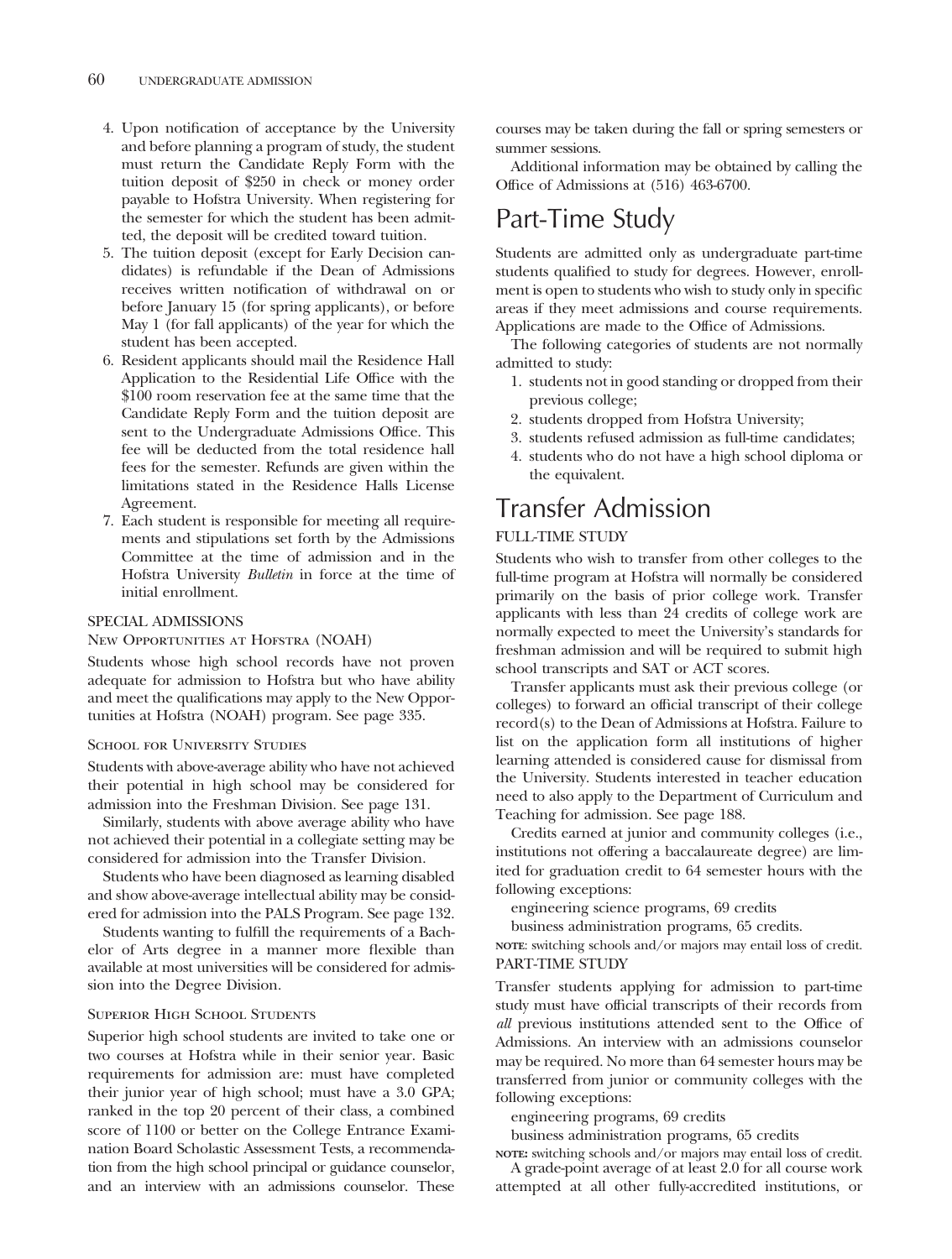special permission, is required for consideration for admission. During the student's first semester in attendance, the Admissions Office will officially review and post all transfer credit to the student's permanent academic record.

# TRANSFER CREDIT (ADVANCED STANDING) POLICY

- 1. Transfer credit (advanced standing) will be granted for appropriate courses completed at previous institutions of higher learning in accordance with the ratings contained in the current *Report of Credit Given by Educational Institutions* of the American Association of Collegiate Registrars and Admissions Officers.
	- a. Appropriate courses completed with a minimum grade of C– or the equivalent at fully-accredited institutions are transferable. Grades attained at another institution are not recorded on the Hofstra record and are not included in the grade-point average to meet graduation requirements.
	- b. Upon completion of at least 30 semester hours at a fully-accredited institution, transfer credit will be granted for appropriate courses with D and D grades for a total of 9 semester hours providing the student has a final cumulative grade-point average of 3.0 or better at this previous institution.
	- c. Course credit: appropriate courses completed at fully-accredited institutions with a grade of D or the equivalent will be considered for course credit without semester hour value. These may not apply toward the total number of credits needed for graduation.
	- d. Appropriate courses completed with a minimum grade of B– or the equivalent at partially-accredited institutions are transferable.
	- e. C– grades will be acceptable for transfer credit from partially-accredited schools provided that a student has a grade-point average of 3.2 or better and has completed at least 30 credits at that institution.
	- f. An "appropriate" course is one which might logically be a part of the course of study offered at Hofstra University.
	- g. An inappropriate course is one which would not be found in the Hofstra curriculum. The following is a partial list of typical inappropriate courses: theology courses in denominational colleges, manual training, television repair, building construction and embalming.
	- h. The semester hours of transfer credit (advanced standing) allowed a transfer will not necessarily apply to the major selected by the student.
	- i. A maximum of 64 semester hours is transferrable from a junior or community college with the following exceptions:

engineering programs, 69 credits

business administration programs, 65 credits.

j. A maximum of 8 credits in physical education skills courses may be applied toward graduation requirements. However, credit for the same numbered skills course taken *more* than *twice* will not be applicable toward graduation.

- k. The amount of transfer credit per course shall not exceed the amount of semester hour credit allowed at the credit granting institution.
- l. Credits earned at institutions on quarter or term systems shall be prorated with the semester system.
- **NOTE:** switching schools and/or majors may entail loss of credit.
- 2. As many as 30 elective credits graded on a pass/fail basis from another accredited institution may be transferred to Hofstra. Students transferring to Hofstra with more than 30 credits graded on a pass/fail basis must have the approval of the Undergraduate Academic Affairs Committee. For these students, courses graded pass/fail shall not exceed fifty percent of the total credit hours required for the degree.
- 3. Upon request, subject to approval, college credit may be granted for military, Vista and Peace Corps service by applying for credit for prior learning.
- 4. A maximum of 30 credits will be granted for aboveaverage scores achieved in CLEP, AP and NYSCPE. Transfer credit (Advanced standing) is not granted for the following: experience, work, professional schools (law, dentistry, etc.), correspondence courses, military service schools, College Entrance Examination Achievement Tests, and the college level G.E.D.
- 5. Candidates wishing admission with transfer credit (advanced standing) on the basis of nontraditionally acquired prior learning should consult the Office of Prior Learning, HCLAS Dean's Office for information on assessment procedures. Credit granted through such assessment will be formally recorded only after a minimum of 18 semester hours of credit with a minimum 2.0 average have been completed in residence at Hofstra.

# COMPLETION OF BACCALAUREATE DEGREES—RESIDENCE REQUIREMENT

Transfer students who expect to earn Hofstra degrees must meet the University residency requirements. At least 15 semester hours in the major field of study and the last 30 hours (the 15 hours need not be included within the last 30 hours) must be completed at Hofstra for the Bachelor of Arts, Bachelor of Business Administration, Bachelor of Science and Bachelor of Engineering.

The Bachelor of Arts and certain other bachelor's programs in Hofstra College of Liberal Arts and Sciences also require at least three semester hours in residence, not necessarily within the last 30 hours, of core course work toward each divisional core course requirement. (For core courses, see page 86; for the B.A., B.F.A. and some of the B.S. programs also require core courses, including advanced standing regulations specific to it, see pages 83-87; for other bachelor's degree programs, see Index and alphabetical listings.)

For the B.B.A. core course requirements, see page 106.

For the Bachelor of Science in Education, the last 30 semester hours must be completed at Hofstra, and the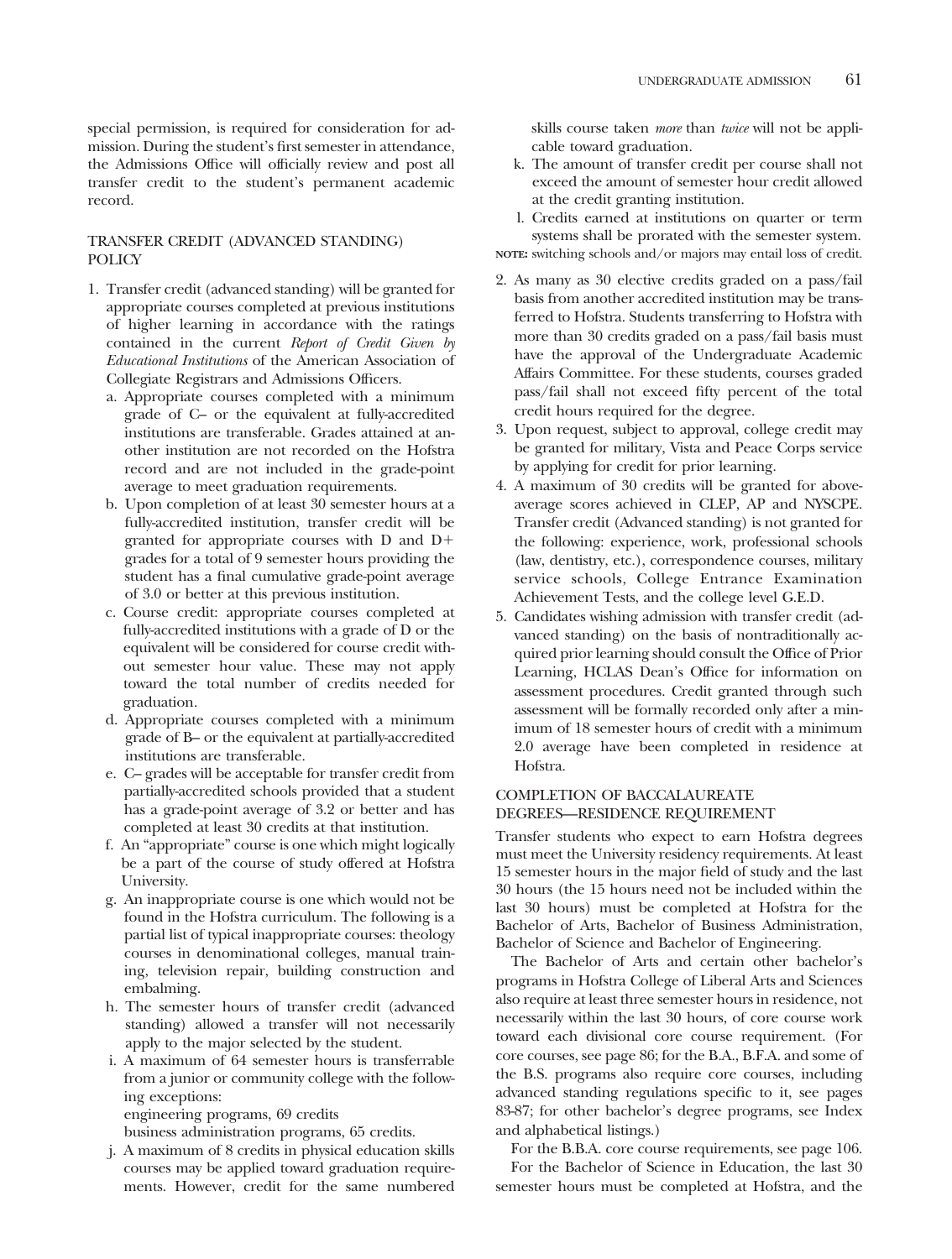specialization (education) residency requirement, which includes student teaching, is as follows:

art: at least 24 hours

music: at least 24 hours

physical education: at least 15 hours

The Bachelor of Fine Arts normally requires the last 6 semesters of full-time study be taken at Hofstra.

# Readmission

Students who have registered for the semester immediately preceding the one in which they wish to return, but who have withdrawn from all courses during that semester, need not apply for readmission and may register with the continuing students.

Students who attend non-AACSB accredited institutions after interrupting their studies at Hofstra, may be able to receive credit for up to 12 semester hours of business courses upon the successful completion of creditby-examination tests.

Students who have interrupted their studies at Hofstra University and wish to return to Hofstra must apply for readmission at the Office of Financial and Academic Records, second floor, Memorial Hall. Applications should be made well in advance of the beginning of the semester.

**NOTE:** any student who attended another institution after interrupting his/her studies at Hofstra and was academically dismissed from that institution, must submit a written appeal for readmission to the Academic Records Committee. The appeal is processed through the University Advisement Office. Students who attend two-year institutions after interrupting their studies at

Hofstra may lose transfer credit upon readmission to Hofstra if the total credits earned at Hofstra and the other institution exceed 58, junior standing.

Undergraduate students who have no record of attendance at Hofstra for a period of 15 months or more must follow the requirements set forth in the *Bulletin* in effect when they are readmitted.

# STUDENTS ORIGINALLY ENROLLED IN SPECIAL PROGRAMS

Students originally enrolled in special programs (such as NOAH, the School for University Studies, the English Language Program) who have left the program and who are seeking readmission to the University shall be readmitted by action of the Academic Records Committee *only* after consulting with the special unit to which they were originally admitted.

# INACTIVE GRADES

For readmission after an absence from the University for at least five years, the student may elect, by writing to the University Advisement Office, to have all previously earned grades treated in the same manner as transfer grades for purposes of readmission and graduation, but not for purposes of academic honors and graduating class rank. In that case, the student will have to meet the same requirements as apply to all other students. In addition, in order to graduate, students must complete at least 15 semester hours in residence with letter grades other than P with a grade-point average of 2.0 or better. (Refer to specific programs for requirements.)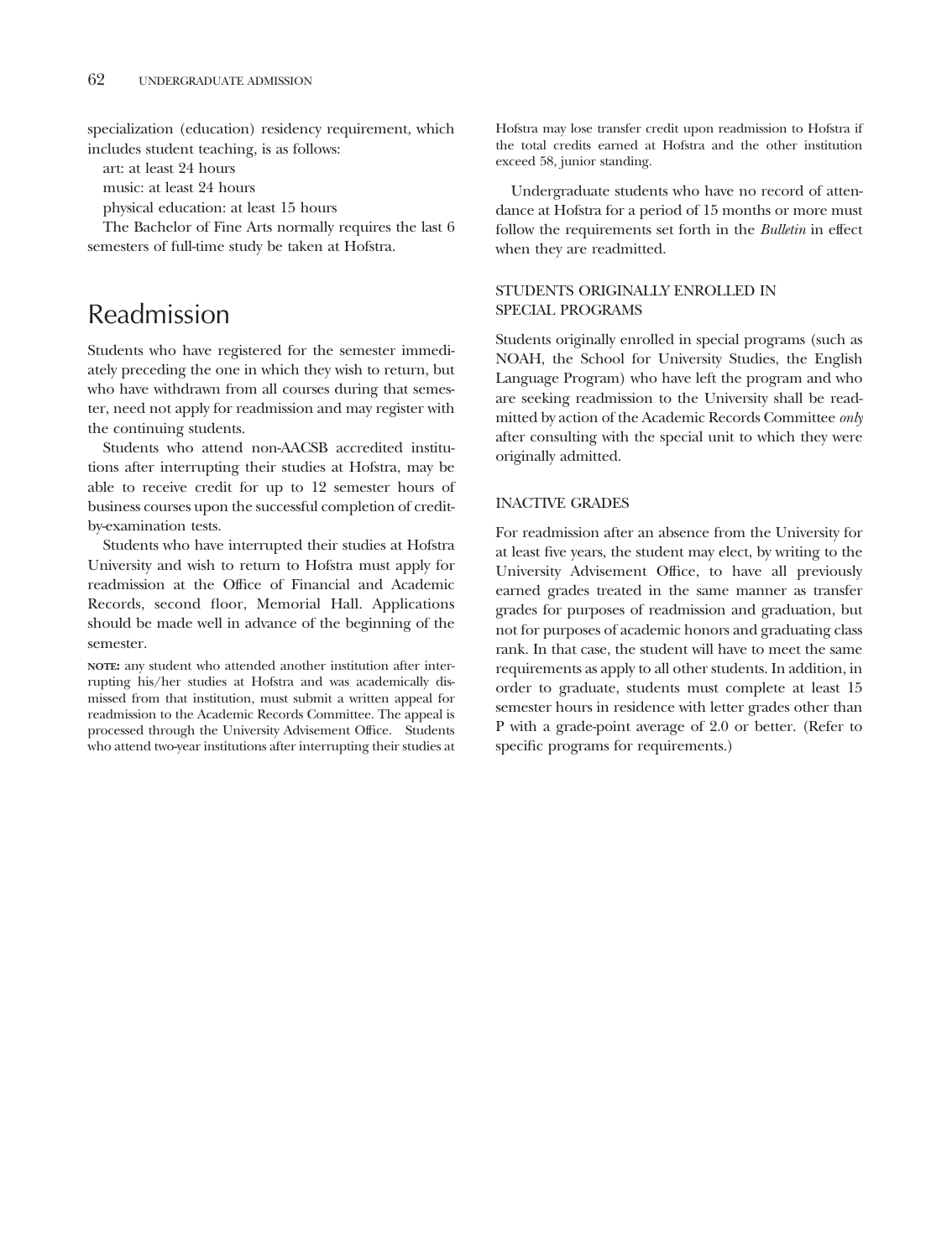# Undergraduate Programs (HEGIS 002732)

# Bachelor's Programs

Hofstra University offers the degrees of Bachelor of Arts, Bachelor of Business Administration, Bachelor of Engineering, Bachelor of Fine Arts, Bachelor of Science and Bachelor of Science in Education.

Students who have not decided on a field of specialization (major) when they enter as freshmen will be advised on programming by the University Advisement Office. Students will choose their field of specialization, usually by the end of either the freshman or sophomore year, and apply to the chairperson of the department of specialization for permission and aid in planning a course of study for the junior and senior years.

For students interested in teaching in elementary and secondary schools, see Undergraduate Preprofessional Programs, page 123. Students who think they may wish to pursue a preprofessional program other than education (premedical, prelaw, etc.) should consult with the preprofessional adviser in the University Advisement Office early in their college career.

Evening students will normally choose their major field after completing 12 semester hours. They will be given an appointment with a divisional adviser at the University Advisement Office.

# DUAL MAJORS AND DUAL DEGREES

It may be possible for a student to complete two majors as part of one degree, and in rare instances it may be possible for a student to complete two undergraduate degrees simultaneously. Students interested in either of these options must register with the University Advisement Office where they will be advised and given specific information on dual major or dual degree requirements.

# SECOND BACHELOR'S DEGREE

Students who already hold a bachelor's degree may earn a second one by satisfying the following requirements:

- 1. The student must apply and be accepted in a program of study toward a second degree by the Office of Admissions;
- 2. the work for a second degree must be completed in a major or program distinctly different from the one in the first degree;
- 3. the work in the major area of concentration must be completed in accordance with the requirements listed in the applicable *General Bulletin*;
- 4. all university and degree requirements not met on admission must be completed;
- 5. at least 30 credits over and above any used to satisfy the

first bachelor's degree must be completed at Hofstra. A minimum of 15 of these 30 credits must be in the new major field of concentration;

6. a cumulative grade-point average of at least 2.0 must be earned in the courses taken at Hofstra for the second degree.

# DEGREES AND MAJOR FIELDS

Programs are listed under the major department or area. For information on all teaching fields (e.g., elementary or secondary), see page 124.

BACHELOR OF ARTS Africana Studies American Studies Anthropology Art History Asian Studies Audio/Video/Film Biology Chemistry **Classics** Comparative Literature Computer Science Dance Drama Economics Elementary Education\* Engineering Science English Fine Arts French Geography **Geology** German Greek Hebrew **History** Ibero-American Studies Italian Jewish Studies Journalism and Mass Media Studies Labor Studies Latin Latin American and Caribbean Studies Liberal Arts Mathematics Music Philosophy Physics

<sup>\*</sup>Dual enrollment is required.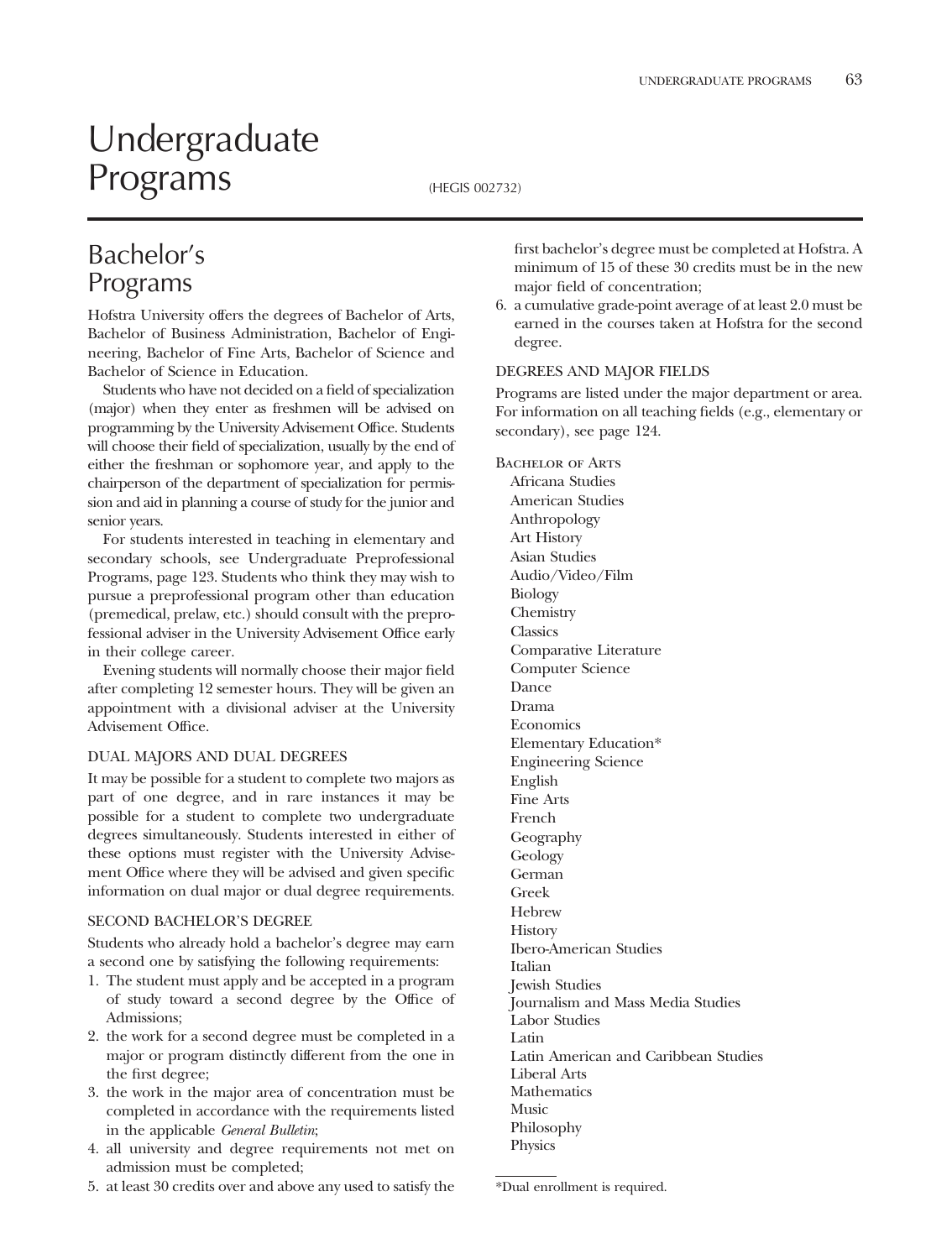Political Science Psychology Russian Secondary Education\*\* Sociology Spanish Speech Communication and Rhetorical Studies Speech-Language-Hearing Sciences Bachelor of Engineering Engineering Science Bachelor of Fine Arts Theater Arts Bachelor of Science Applied Physics Athletic Training Audio/Video/Film Biochemistry Biology Business Economics Chemistry Community Health Computer Science Computer Science and Mathematics Electrical Engineering Environmental Resources Exercise Specialist Fine Arts Geology Industrial Engineering Mathematics Mechanical Engineering Music Professional Studies School and Community Health Education School Health Education BACHELOR OF BUSINESS ADMINISTRATION

Accounting (leading to CPA certification) Business Computer Information Systems Entrepreneurship Finance International Business Management Marketing

Bachelor of Science in Education Art Education Music Education Physical Education

For the programs of New College, see page 91.

# Undergraduate **Grades**

Hofstra uses an alphabetical system of grades to describe the quality of the student's work. The University reserves the right to change this system at any time. The implementation of a new system, however, will not occur for approximately one year after the change has been made and the students have been officially notified. The revised system, when printed in the *General Bulletin*, applies uniformly to all students regardless of their initial date of entry. Alphabetical grades are further divided into plus and minus levels. These letter grades, which include plus and minus where applicable, are explained below. Final grades are reported only from the Office of Financial and Academic Records.

- A—Indicates that the student's academic performance in achieving the objectives of the course was *of honors level*.
- B—Indicates that the student's academic performance in achieving the objectives of the course was distinctly above that required by the course.
- C—Indicates that the student's academic performance achieved the objectives of the course.
- D—Indicates that the student's academic performance on the objectives of the course was less than required by the course but was still sufficient to permit the student to receive full credit. This grade is not acceptable for major or minor credit unless approved by the chairperson of the major department. The course may be repeated for a higher grade but semester hour credit is given only once.
- P—Passing, not counted in determining cumulative grade-point average. Courses passed with a P grade are counted, however, in the total number of credits accumulated for graduation. P is equivalent to C– or better (except at New College where P is equal to C or better). If in the opinion of the instructor the student's work has not earned a C–, then a D or an F will be awarded.

The P grade will be assigned for passing work in courses which are graded only on a  $Pass/D+/D/Fall$  basis and to courses taken under the  $Pass/D+/D/Fall$  option. (See  $Pass/D+/D/Fail Option.)$ 

Pr—Progress. Used normally to report the first semester's satisfactory work in two-semester individually supervised courses, normally for seniors. This grade may be assigned only in courses previously approved for this purpose by the Undergraduate Academic Affairs Committee. Course credit toward graduation is granted.

**NOTE**: UWW courses and CHEM 151 may use the Pr grade.

F—Indicates that the student's overall academic performance failed to satisfy the objectives of the course. No semester hour credit is received for courses with an F grade. Students will not be given credit for full-year courses unless both semesters of such courses are satisfactorily completed. Passing the first semester of a year course but failing the second, the student need repeat only the second semester.

INC and NCr: a student unable to complete a course

<sup>\*\*</sup>Dual major available.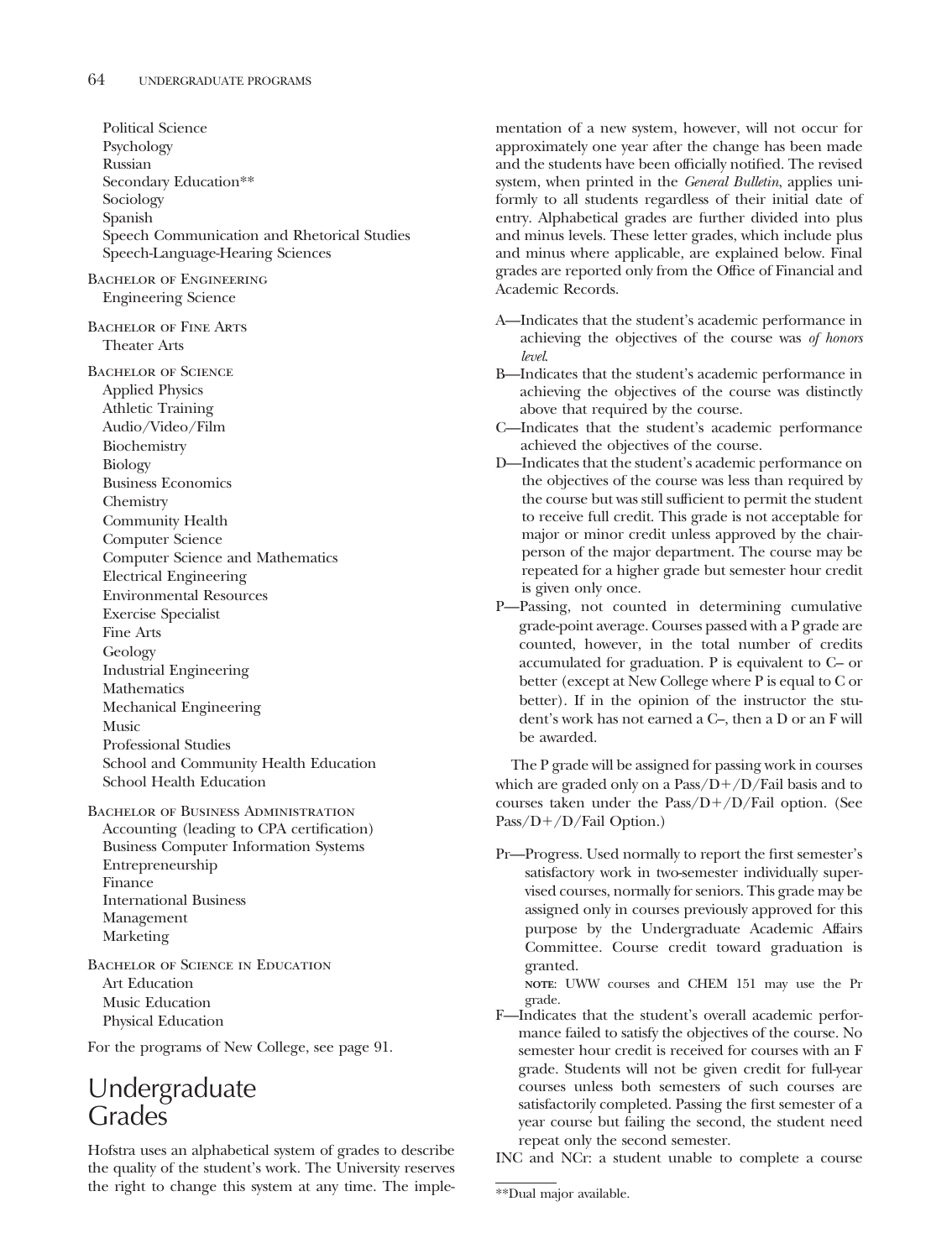may, with the permission of the instructor, receive one of the following grades:

inc—The instructor will permit the student to complete and submit the missing work *no later than the third week* of the following semester. Degree candidates, see Application for Graduation, page 70, for degree requirements completion deadlines.

> All undergraduate students may accumulate up to nine credits of INC grades without penalty. Past this nine-credit limit, all subsequent INC grades not made up convert to F's at the end of the semester following the one in which they were assigned. INC's that are made up are not counted against the nine-credit limit.

- NA—If the column for a student's grade on the roster is left blank by the instructor because that student has not attended the class, and if "has not attended" is written in the "comments" section of the roster, the student will be assigned a grade of "NA" by the Office of Financial and Academic Records. That grade will have no numerical value and will not be figured into the student's grade point average.
- NCr—*New College only:* if the instructor's evaluation will not allow the student to take an INC because of past performance in the course, the grade given will be either an NCr or an F. An NCr may not be changed to a letter grade, a W or INC and is not counted to computing the student's grade-point average.

Students should take careful note of the effects of the NCr and INC grades on their standing in the University. See Dismissal, page 66.

- NR—Students grade has not been submitted by the instructor.
- W—The student has withdrawn from the course and so notified the Office of Financial and Academic Records in writing prior to the last day of the tenth week of the semester. For courses shorter than 15 weeks, the student has sole discretion to withdraw for the first 2/3 of the course; after 2/3 of the course has been completed, and any time before the last day of class, the student must have the instructor's approval.

If a student withdraws from a course during the first three weeks of the semester; the first week of a summer session; the first three days of the January X Session; the first two weeks of a 10-11 week trimester or the first week of a mini-course, there shall be no record of course(s) on the permanent record. However, the statement "Complete Withdrawal from the University" shall be entered on the permanent record of any student who completely withdraws from the University within the time frame indicated above.

 $PASS/D+/D/FAIL$  OPTION (P or D+ or D or F): a student may elect courses on a  $Pass/D+/D/Fall$  basis during the first five weeks of the semester under the following conditions:

English 1-2, core courses, courses taken in fulfillment of any language requirement and those courses

required in the major field and any other course specified by course title or number as required for the major may not be taken  $Pass/D+/D/Fall$ . (This does not apply to courses given only on this basis.) All other courses may be taken on a  $Pass/D+/D/Fall$ basis.

The Pass/ $D+/D/Fail$  option is not available for core courses, except for courses given only on that basis. However, upon completion of all core courses required for their degree, students may seek the permission of the dean of their college to enroll in core courses on a  $Pass/D+/D/Fall$  basis. (Core courses are those designated on pages 86 and 87 of this *Bulletin.*)

Departments and/or degrees that are restricted by professional accreditation may, as required, exempt additional courses from the  $Pass/D+/D/Fail$  option. In no case may the total number of  $Pass/D+/D/Fail$ credits exceed 30 semester hours, nor may any credit for Pass/ $D+ / D$ /Fail courses be used toward an academic minor, except for those courses given only on this basis.

In HCLAS, and in the School of Communication, the Pass/ $D+/D$ /Fail option is restricted to 15 credits.

Students on academic probation may not elect an optional  $P/D+ /D/F$ ail grade.

Students should obtain necessary forms from the Office of Financial and Academic Records and seek faculty advisement on possible effects of  $Pass/D+/D/Fail$  grades.

A student transferring to Hofstra with more than 30 credits graded on a Pass/ $D+/D$ /Fail basis must have the approval of the Undergraduate Academic Affairs Committee. For these students, courses graded on this basis shall not exceed fifty percent of the total credit hours required for the degree.

(The foregoing does not apply to New College courses.)

For courses shorter than 15 weeks, the student has the sole discretion to elect the Pass/ $D+/D/F$ ail option for the first 1/3 of the course.

 $D<sup>+</sup>$  and D and F grades assigned to students who have elected the Pass/D+/D/Fail option *are* included in determining the student's cumulative grade-point average.

# CUMULATIVE

# GRADE POINT AVERAGE

The grade-point average is the index of academic performance used to determine whether the student will be permitted to continue at the University and/or graduate.

The alphabetical grades, including plus  $(+)$  and minus  $(-)$ , have the following grade-point values:

| $A = 4.0$   | $C_{\pm} = 2.3$ |
|-------------|-----------------|
| $A - = 3.7$ | $C = 2.0$       |
| $B+ = 3.3$  | $C = 1.7$       |
| $B = 3.0$   | $D+ = 1.3$      |
| $B - = 2.7$ | $D = 1.0$       |

F—0 (Only one F grade in any one course will be included in the cumulative grade point average.)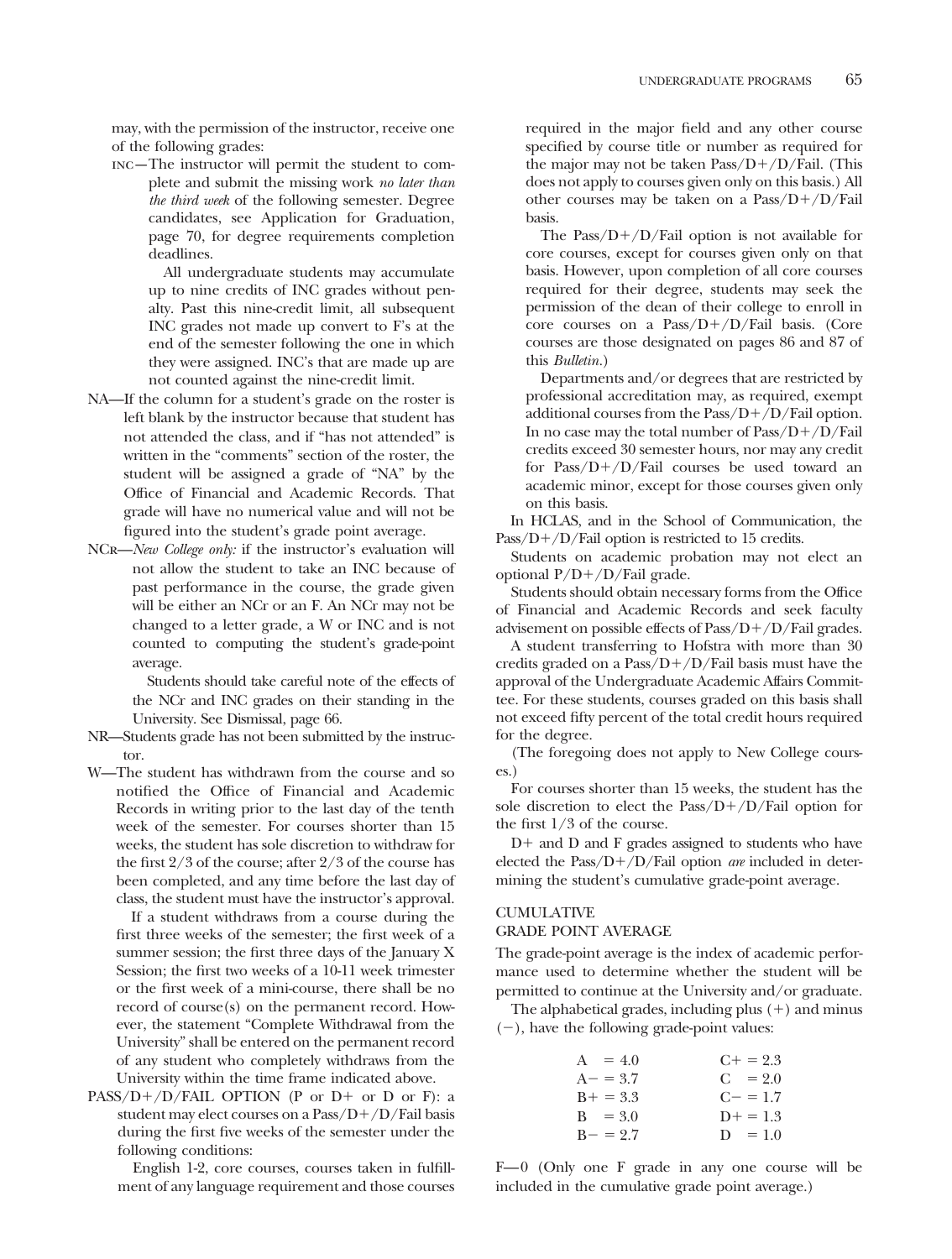To determine cumulative grade point average, multiply the number of semester hours of each grade earned by the grade-point value for that grade. Then total the products and divide by the total number of semester hours attempted.

To graduate, a student must complete the number of hours required for the particular degree with a cumulative grade-point average of 2.0 (including F's).

 $D+$  and  $D$  and  $F$  grades assigned to students who have elected the Pass/D+/D/Fail option *are* included in determining the student's cumulative grade point average.

#### UNIVERSITY TUTORIAL PROGRAM (UTP)

See Tutorial Program, page 21.

### UNIVERSITY PROBATION

### STANDARDS—UNDERGRADUATE

- 1. A full-time or part-time student will be placed on probation at the end of any semester in which his or her cumulative grade point average is less than 2.0 but above the University's minimum retention standards.
- 2. All students placed on probation will receive a letter from the Office of Financial and Academic Records informing them of their probationary status and warning that they must raise their grade point average to 2.0 or above. The letter will explain the consequences of failing to raise the grade-point average to 2.0 or above.
- 3. Students placed on probation will be required to meet with an adviser in the Advisement Office as soon as possible to discuss their standing. When they meet with the adviser, they will be informed of the support services available and the average they must achieve to raise their grade-point average to at least 2.0. Students will also be reminded that if their grade-point average drops further, they are in danger of being dismissed from the University.
- 4. Students who fail to meet with an adviser in the Advisement Office will not be allowed to register subsequently until they do.
- 5. Students will be on academic probation as long as their cumulative grade-point average remains below 2.0 and is above the University's minimum retention standards. They will continue to be subject to all the requirements of students on academic probation.
- 6. After completing 88 semester hours, students whose cumulative grade-point average is below 2.0 for two subsequent consecutive regular semesters will be dismissed from the University. Students who have been dropped may appeal to the Academic Records Committee only through the Office of University Advisement.
- 7. A full-time student on academic probation may carry no more than 15 semester hours (16 if the student is taking one or more four-credit courses). A part-time student on academic probation may carry no more than 6 semester hours (7 if the student is taking a 4-credit course, or 8 if the student is enrolled in New College).
- 8. Students on academic probation may not elect an optional Pass/ $D+/D$ /Fail grade.
- 9. When appropriate, students admitted to the University through a special academic program will be exempted from these probation criteria until they are released from the program.

# DISMISSAL

Students will be dropped from the rolls of the University after two semesters attendance if they have:

- attempted fewer than 25 hours and have a cumulative grade-point average below 1.3;
- attempted 25-57 hours and have a cumulative gradepoint average below 1.5;
- attempted 58-87 hours and have a cumulative gradepoint average below 1.7;
- attempted 88 or more hours and have a cumulative grade-point average below 1.9.

Note that "attempted hours" include course work taken at all institutions of higher education, but that the cumulative grade point average is based on course work taken only at Hofstra University.

Students will be dropped because of poor scholarship only in May except in special cases (such as the recommendation of the Office of University Advisement, Office of Financial and Academic Records or other responsible adviser). However, students may be dropped at any time, whether currently on probation or not, when they show insufficient probability of meeting graduation requirements. All special cases will be acted upon by the Academic Records Committee. For New College dismissal standards, see *New College Addendum*.

Students who have been dropped may appeal to the Academic Records Committee only through the Office of University Advisement. After the student speaks with a representative of the Advisement Office, the Committee will review the appeal. The Committee will consider a report of the interview, the student's total academic record, and a letter stating reasons the student believes the appeal merits consideration.

#### CHANGE OF PROGRAM

Students will be permitted to make program changes in accordance with the procedures set forth in the published *Class Schedule*.

#### **ATTENDANCE**

Although it is the student's responsibility to attend classes, each department establishes its own policy concerning student absences from class. If for some reason a student will be absent for one continuous week or longer, it is advisable to inform each instructor. For New College attendance standards, see *New College Addendum*.

### PERMISSION TO ATTEND OTHER COLLEGES

During fall and spring semesters, current students may not take courses at other educational institutions within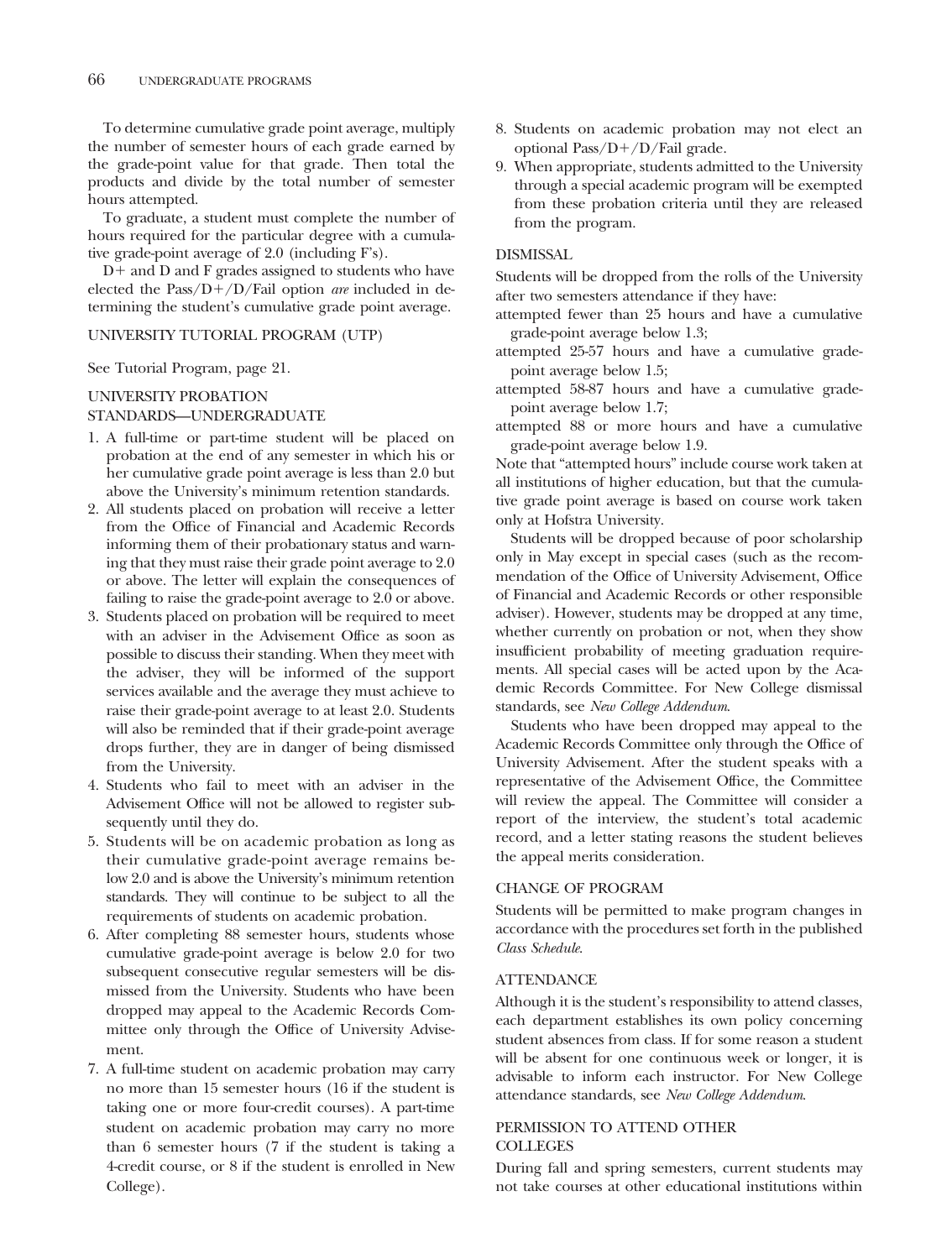reasonable commuting distance of the campus if the same course is being offered at Hofstra.

Hofstra students wishing to attend another accredited institution as visiting students must have courses approved in advance by the appropriate adviser and the Office of Financial and Academic Records. Students pursuing Hofstra degree programs that have *core course* requirements should be aware that such requirements cannot be fulfilled by transfer credit for work undertaken elsewhere after their matriculation at Hofstra. The necessary forms can be obtained at The Student Administrative Complex, Memorial Hall. Transfer credit will be granted in accordance with the Advanced Standing Policy set forth in this *Bulletin*. See page 61.

Students with junior or senior standing (58 or more hours) are not permitted to enroll for courses at junior or community colleges offering two-year terminal programs. (See Advanced Standing Policy for complete requirements.)

#### CLASS STANDING

An undergraduate student credited with 24 semester hours will be ranked as a sophomore; with 58 semester hours, a junior; and 88 semester hours, a senior. Students will be ranked at the beginning of each regular fall and spring semester.

# GRADUATE COURSES TAKEN BY UNDERGRADUATES

- 1. In appropriate cases, undergraduate students within 24 semester hours of graduation may be permitted to enroll in graduate courses for undergraduate credit. Written permission of the adviser and the appropriate deans is required and should be obtained on the substitution/waiver form. Credit earned in this way will count only toward undergraduate degrees.
- 2. To meet unusual cases, an undergraduate student within 24 semester hours of completing requirements for the baccalaureate degree may earn a maximum of 9 hours of graduate credit. Written permission from the appropriate dean's office must be obtained on the substitution/waiver form.
- 3. Visiting undergraduate students shall not be permitted to enroll in graduate courses at Hofstra.

#### REPEATED COURSE

A student may repeat a completed course, regardless of grade, for a better understanding of the subject only with the approval of the major adviser. Such a course will be listed as a Repeated Course, for which a final grade will be given. Both grades will appear on the student's record, and both grades will count in determining the cumulative grade point average; but semester hour credit toward graduation will be given only once. The number of semester hours repeated is counted in determining the number of semester hours attempted. Degree credit is granted for the same course numbered physical education skills courses only twice.

With the following restrictions and conditions, an undergraduate may repeat a course and request that, as an

exception to the rule above, only the later of the two grades be counted towards the grade point average calculation. The student is limited to a maximum of two such requests, which may be used for repeating two different courses or repeating the same course twice. In all cases the original grade(s) will remain on the transcript with a notation that it was not included in the GPA calculation. This GPA exception may only be requested during the student's tenure as a matriculated, undergraduate student. A form requesting this exception, signed by the academic adviser, must be handed in no later than the end of the fourth week, or the equivalent for courses that do not follow a regular semester schedule, of the semester or session in which the course is being repeated. Once the form is submitted, the student has used up one of the two requests even if that student withdraws from the course at a later time in that same semester. If the course is no longer available when the request is made, no other course may be substituted. GPA exceptions will not be allowed when a grade in that course was given for academic dishonesty.

#### WITHDRAWAL FROM A COURSE

Students should secure the appropriate forms from the Student Administrative Complex and return the forms to that office after notifying the instructor of the course from which they are withdrawing. See W Grade, page 65 and Refund Policy below. Applications for withdrawal must be submitted in writing either in person or by mail.

A student withdrawing without official notification may not have any remission of tuition and shall automatically receive a grade of F.

# WITHDRAWAL FROM THE UNIVERSITY

Should students wish to withdraw from the University during a semester or summer session, they should first secure the appropriate forms at the Student Administrative Complex and complete the withdrawal by the last day of classes prior to the start of the designated final examination period. During the January Session and the Summer Sessions, the designated period is the last day of classes. *No student may withdraw from the University during the final examination period.*

A student withdrawing in person should see an adviser in the University Advisement Office. Students unable to apply for withdrawal in person may send a letter addressed to the Office of Financial and Academic Records, postmarked by the last day of classes. If the student does not plan to register for the following semester an official Leave of Absence form must be filed through the University Advisement Office. (See under Grade W, page 65.)

A student withdrawing without official notification may not have any remission of tuition and shall automatically receive a grade of F in all courses. **NOTE**: see above for "Withdrawal from a Course."

# REFUND POLICY FOR UNDERGRADUATE AND GRADUATE STUDENTS

(Law School students should consult their Dean's Office for the Law School policy on refunds.)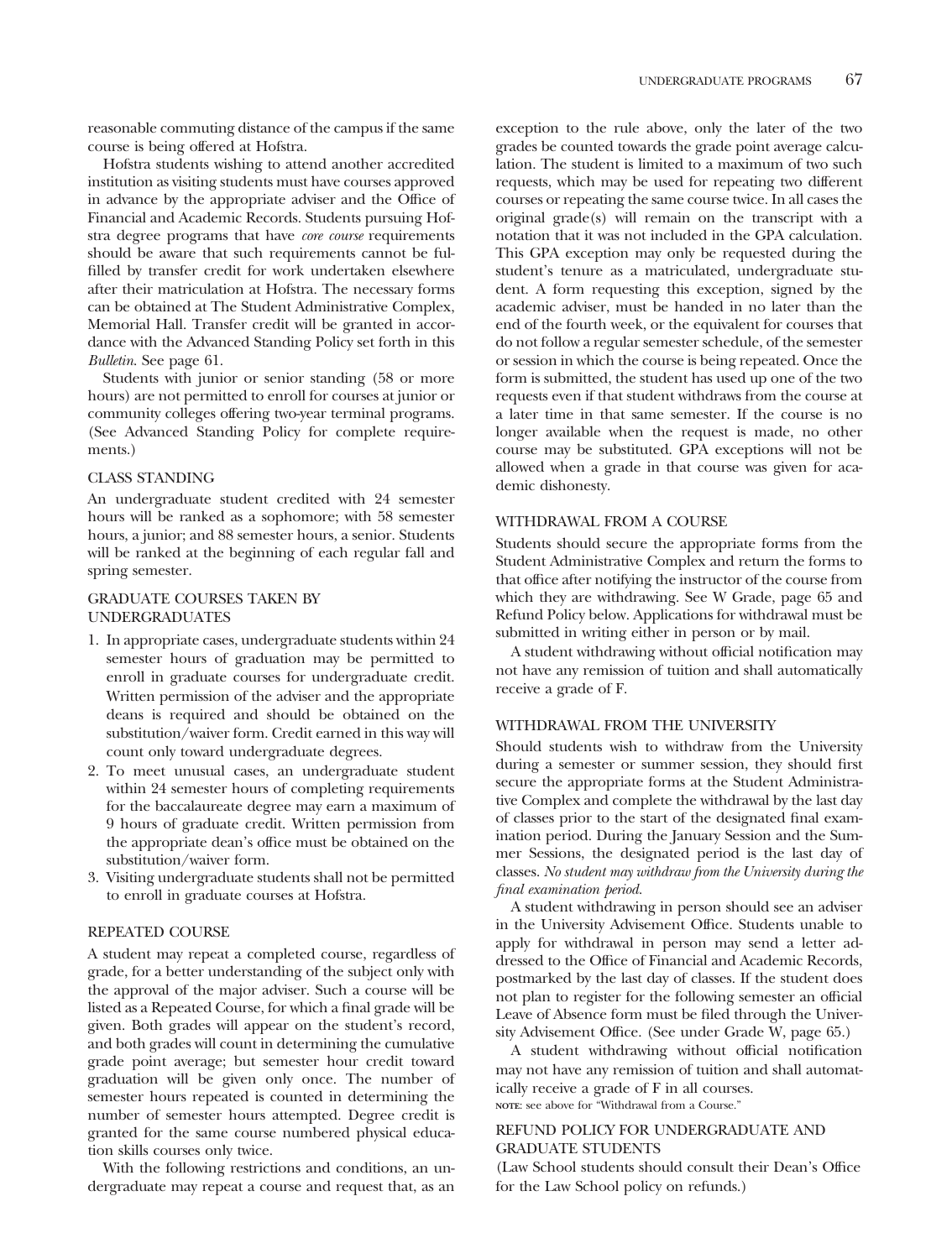Schedule A. Non-Federal Title IV Recipients and withdrawal from other than all scheduled courses.

Upon receipt of withdrawal applications prior to the end of the first week of classes, the University will refund all tuition and fees paid in excess of \$275 for full-time students, \$143 for students who are enrolled for more than 6 and fewer than 12 credits, and \$82 for students enrolled for 6 or fewer credits. Thereafter, the attendance charge policy is in effect and refunds will be made as follows:

|          | Tuition  | Fees     |
|----------|----------|----------|
| 2nd week | 75%      | 75%      |
| 3rd week | 50%      | $50\%*$  |
| 4th week | 25%      | $25\%*$  |
| 5th week | $\theta$ | $\theta$ |

\*The minimum part-time university fees of \$86 are nonrefundable throughout the semester.

Students enrolled in a course that is canceled by the University must contact a representative in the Student Administrative Complex (located on the second floor of Memorial Hall, (516) 463-6680) before any applicable refund of tuition and other fees can be processed.

Schedule B. Recipients of Federal Title IV Funds. Complete Withdrawal from all courses.

Complete withdrawal through:

| $\frac{1}{2}$                   |         |
|---------------------------------|---------|
| the first week of the semester  | $100\%$ |
| the second week of the semester | 90%     |
| the third week of the semester  | 50%     |
| the eighth week of the semester | 25%     |

No refund after the eighth week of the semester. Based upon a 15 week semester.

Example:

Facts:

- ... The student is a continuing undergraduate in his/her third academic year.<br> $\cdots$  The student withdraws at the end of the fifth week of
- the 15 week semester.<br> $\cdots$  The student was charged \$6,000 for tuition and fees
- for the semester. Federal loans and grants awarded and applied to student's account for the semester totalled \$4,000. The student paid the balance of \$2,000.

#### Refund Result:

- ... One-third of the semester has expired when the student withdrew; the refund will therefore be \$1,500  $(25\% \times $6,000)$ .
- $\cdots$  The total \$1,500 will be refunded to the federal programs.

Schedule C. Complete withdrawal from all courses during the first semester in attendance at Hofstra University and recipient of Federal Title IV Funds.

Complete withdrawal through:

| the first week of the semester  | $100\%$ |
|---------------------------------|---------|
| the second week of the semester | $80\%$  |

| the third week of the semester   | 80% |
|----------------------------------|-----|
| the fourth week of the semester  | 70% |
| the fifth week of the semester   | 60% |
| the sixth week of the semester   | 60% |
| the seventh week of the semester | 50% |
| the eighth week of the semester  | 40% |
| the ninth week of the semester   | 40% |

The prorata refund calculation does not apply for any student whose date of withdrawal is after the 60% point in the semester (usually the ninth week). Based upon a 15 week semester.

Example:

Facts:

- $\cdots$  The student is in his/her first semester of his/her academic year.<br> $\cdots$  The student withdraws at the end of the sixth week of
- the 15 week semester which represents 40% of the semester.<br> $\cdots$  The student was charged \$9,000 for tuition and fees
- for the semester. Federal loan and grants awarded and applied to student's account for the semester totalled \$3,000. The balance of \$6,000 was paid by the student.

Refund Result:

- $\cdots$  40% of the semester has expired when the student withdrew; the refund will therefore be  $\$5,\!400\;(60\%\times 10^{-4}$
- $$9,000$ ).<br> $\cdots$  The first \$3,000 of the \$5,400 is refunded to the federal programs; \$2,400 is refunded to the student.

Refund Distribution—Prescribed by Federal Law and Regulation

Total Refund:

- 1. Federal SLS Loan
- 2. Unsubsidized Federal Stafford Loan
- 3. Subsidized Federal Stafford Loan
- 4. Federal PLUS Loan
- 5. Unsubsidized Federal Direct Stafford Loan
- 6. Subsidized Federal Direct Stafford Loan
- 7. Federal Direct PLUS Loan
- 8. Federal Perkins Loan
- 9. Federal Pell Grant
- 10. FSEOG
- 11. Other Title IV Aid Programs
- 12. Other Federal, state, private, or institutional aid
- 13. The student

# EXCLUSION FROM THE UNIVERSITY

When students make application for entrance to Hofstra University, they understand and agree that the University reserves the right to exclude any student at any time for conduct or academic standing regarded by the University as undesirable, without assigning any further reason. It is understood and agreed that the University, or any of its

<sup>\*</sup>The minimum part-time University fees of \$82 are nonrefundable throughout the semester.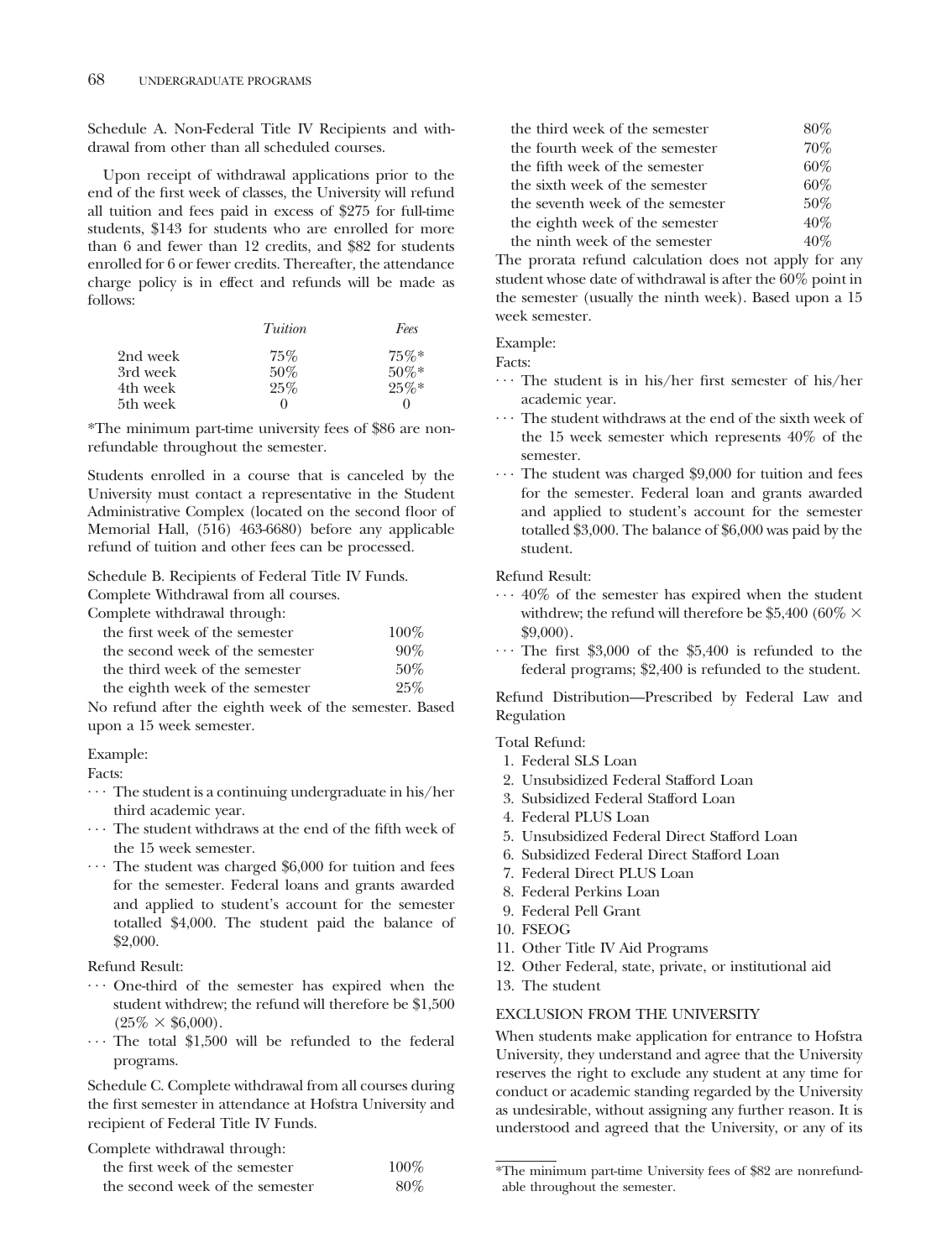officers or faculty, shall not be liable in any way for such exclusion.

To insure the protection of each individual's rights, procedures for appeal are provided by the University to assure the student fair treatment in cases of disciplinary action.

#### BULLETIN OF FIRST REGISTRATION

Undergraduate students are expected to satisfy those requirements specified in the *Bulletin* of their year of first registration at the University. Students who have no record of attendance at Hofstra University for a period of 15 months or more must follow the requirements set forth in the *Bulletin* in effect when they are readmitted. Any student, however, may elect *once* during his or her undergraduate studies, to follow all the requirements specified in a subsequent *Bulletin*, provided the Office of Financial and Academic Records is notified prior to the semester of graduation. No exceptions regarding the requirements set forth in any *Bulletin* may be made by the students or by the faculty without the written approval of the dean of the academic unit or of the Provost. This policy refers to academic requirements such as degree and major requirements. Other procedures and policies, such as the grading system, may be changed through the University's governance process. However, students will be notified (by placing notices in our student newspapers and by any other methods and media applicable) of any significant change at least a year in advance of its implementation.

#### UNIVERSITY DEGREE REQUIREMENTS

To obtain a degree, each student successfully completes the following three distinct sets of requirements:

- I. The general University requirements, which must be fulfilled by all students working for a baccalaureate degree:
	- A. The completion of the total number of semester hours and the specific degree requirements as specified by the major or school;
	- B. The completion of the number of semester hours in liberal arts courses as required by the major or school;
	- C. At least a 2.0 cumulative grade-point average in work completed at Hofstra;
	- D. Demonstration of the ability to write English with clarity and precision. This requirement may be met, under the direction of the English Department, according to the following procedures:
		- 1. The satisfactory completion of English 1-2, which includes the English Proficiency Exam. (Write Start students must satisfactorily complete English 1W-2W, which includes the English Proficiency Exam.)\* *Passing this exam is a requirement for graduation*. The English Proficiency Exam is administered when English 1 is completed. All students who do not pass the exam are required to take English 2A concur-

rently with English 2 to receive individualized tutoring; they must retake the English Proficiency Exam at the end of English 2A. Students who fail English 2A must enroll in English 4 and retake the English Proficiency Exam when it is next administered at the beginning of the course. If the exam is passed this time, the student may withdraw from English 4; if the test is not passed, the student must complete English 4 and retake and pass the English Proficiency Exam in order to receive credit and fulfill the writing requirement for graduation.

- 2. English 1-2, whether taken at Hofstra or at any other institution, must be completed with a minimum grade of C- in each course. These courses may not be taken on a Pass/  $D+$ /D/Fail basis.
- 3. Students entering Hofstra with no credit in composition must, under advisement, register for English 1-2 or the appropriate course immediately and continue until the ENGL 1-2 requirement is completed. Exception: students with outstanding ability in English (SAT Verbal scores of 590 or above and high school grades of 90 or above in each semester of high school English) may qualify for exemption from English 1-2 if they demonstrate exceptional ability in the English Department's Exemption Test before the end of their first semester at Hofstra. Students who pass Hofstra's Exemption Test are not required to take the English Proficiency Exam.
- 4. Students entering Hofstra with full credit for English 1-2 must, during their first semester at Hofstra, take the Hofstra English Proficiency Exam. Students who do not pass the test are required to complete English 4 and retake and pass the English Proficiency Exam.

New College students follow the procedures stated in the *New College Writing Program and Style Manual*.

**NOTE:** transfer students may receive credit for English 1-2 on the basis of equivalent courses taken at other institutions. See page 60 for the criteria for accepting transfer credit.

- 5. Students entering New College or transferring into it from another Hofstra program or another college or university must satisfy the First and Second Aspects of the New College Writing Requirement. See *New College Addendum*.
- 6. The following is for students who transfer from New College to another school/college of the University:
	- a) Students who were placed in and successfully completed CSWA 018 have fulfilled

<sup>\*</sup>See page 442 for Write Start Bulletin Copy.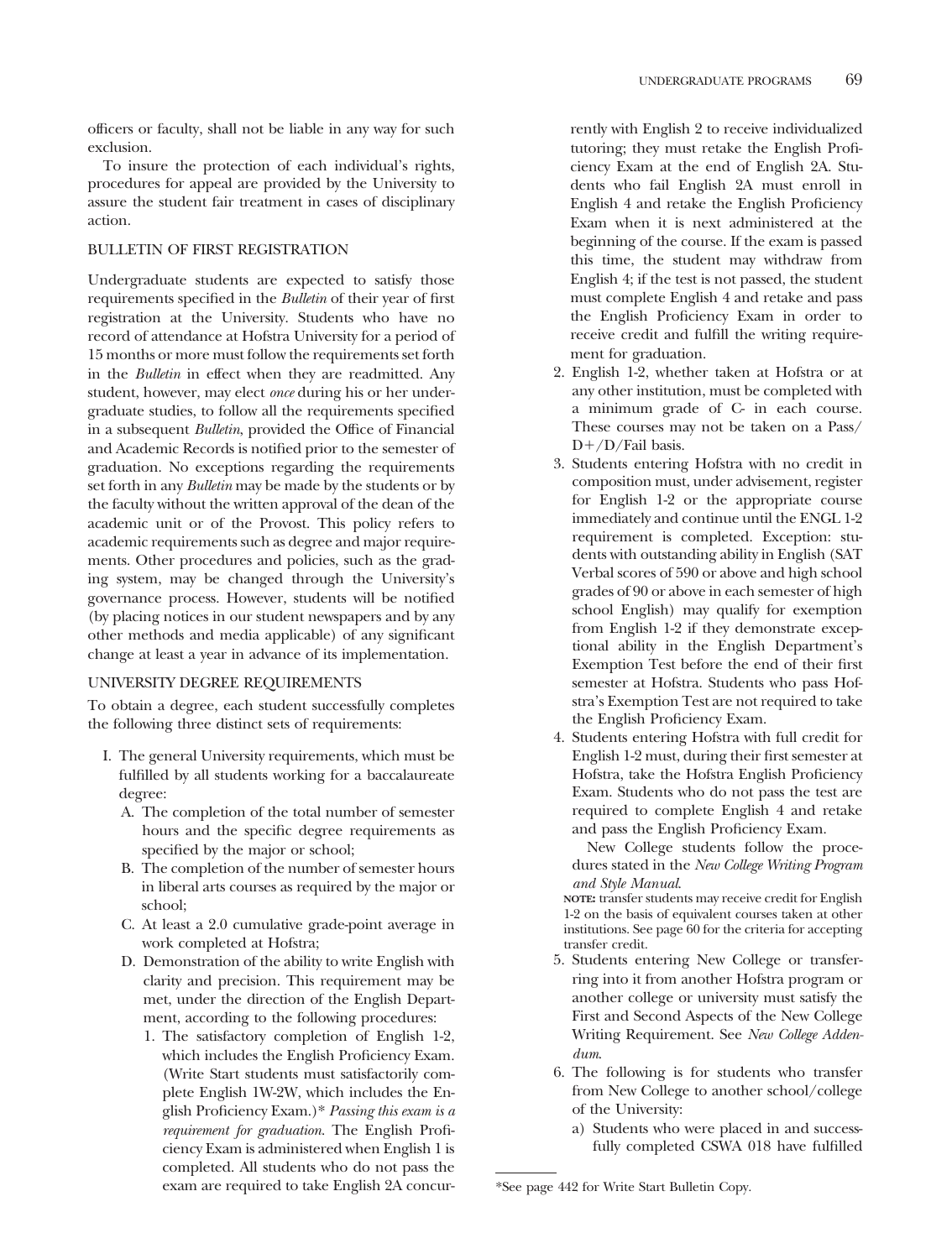the Expository Writing Requirement (the First Aspect—WS 001) and have completed the equivalent of English 1.

- b) Students who have successfully completed WSB 001, WSB 002 or WSG 002 register for English 2 and 2A and the Proficiency Test. When they have successfully completed these, they will receive credit for English 1 and 2.
- c) Students who fulfilled the Scholarly Writing Requirement (the Second Aspect— WS 002A and WS 002B) have completed the equivalent of English 2.
- d) Students who have not completed the Scholarly Writing requirement register for English 2.
- 7. Students entering with partial credit for English 1-2 (fewer than four semester hours of Advanced Placement, CLEP or transfer credit, see page 61) must complete the requirement and pass the English Proficiency Exam within two semesters after admission.
- E. A minimum of 6 semester hours each in humanities, natural science/mathematics and social science. Many particular degree programs require that some or all of the courses in these required areas be core courses; core courses may not be taken on a  $Pass/D+/D/Fail$  basis, except for courses given only on that basis. (For the Pass/ $D+/D$ /Fail option, see page 65; for core courses, see page 86.)
- F. A maximum of 8 credits of physical education skills courses may be applied toward the total number of required degree credits for nonphysical education majors. (For listing of skills courses, see page 343.)
- II. In introductory work in any particular subject, the student must have a 2.0 grade-point average (unless a higher average is required by the department).
- III. Only grades of C- or better in subjects required in the specialization will count toward the total semester hour credit needed for completion of that specialization unless approved in writing by the chairperson of the major department.

The program of each student must be approved in advance at each registration period by the faculty counselor or major adviser.

Students are advised that permission from the Office of Financial and Academic Records is required for any attendance at another institution while the student is enrolled in a degree program at Hofstra.

# MAINTAINING MATRICULATION

# Final Semester Registration

Students who have been granted permission to complete final semester graduation requirements while not attending classes will pay the normal \$76 Maintaining Matriculation Fee and file a registration card during the regular registration period for their final semester.

# Off-Campus Study

This fee applies to each Fall or Spring semester of study by a student at another institution, either within the United States or elsewhere.

# APPLICATION FOR GRADUATION

Every candidate for graduation must file an application for graduation in the Office of Financial and Academic Records by October 1 for December graduates and March 1 for May graduates. August candidates must file by June 15 for Summer Session I, and July 15 for Summer Session II. There is a fee for late filing. See Tuition and Fees.

All requirements applicable toward the degree must be completed and on record in the Office of Financial and Academic Records by the end of the first week of June for May degrees, the end of the first week of January for December degrees, the end of the first week of September for August degrees.

A degree can only be awarded to a student who has maintained a satisfactory record of conduct and has paid all University fees.

# COMMENCEMENT

Commencement programs are conducted twice each year, in December and in May. Summer candidates are invited to the December exercises and are listed in that program. Information regarding programs is automatically mailed to candidates about six weeks before commencement.

# Academic Honors

# DEAN'S LIST

To qualify for the Dean's List, a student must meet the following requirements: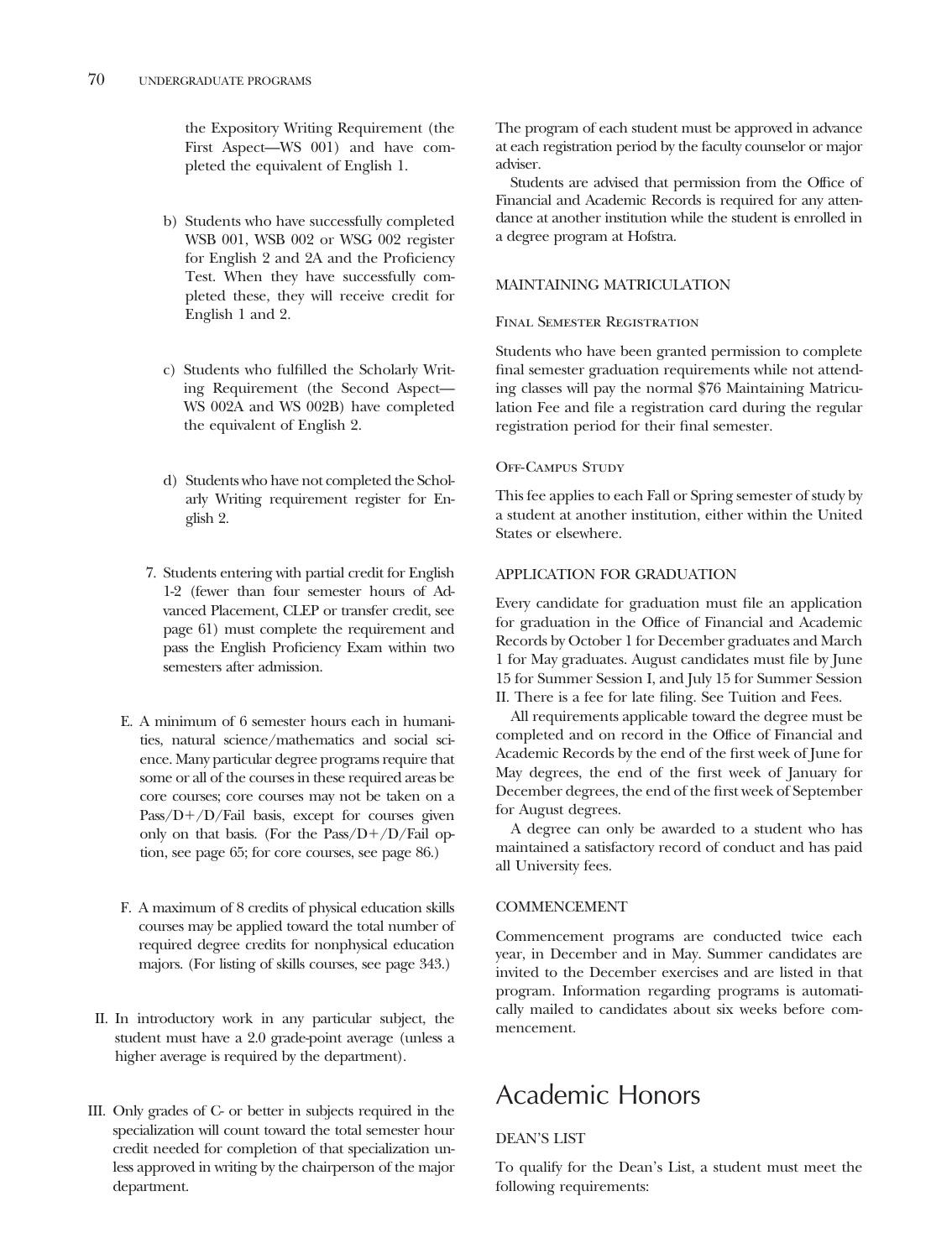- 1. as a freshman (at least 12 credits per semester), complete a semester with a 3.3 GPA;
- 2. after the freshman year, have a 3.4 GPA for the semester (at least 12 credits per semester);
- 3. a full-time student must complete at least 12 hours per *semester* in letter grades other than P and with no grades of INC;
- 4. a part-time student must complete at least 12 hours over his or her two most recent semesters in attendance, must earn letter grades other than P with no grade of INC, must have a GPA of 3.3 up to 24 credits total and 3.4 thereafter, and must not have been a full-time student during the period under consideration;
- 5. only courses taken in residence at Hofstra may be used to satisfy the requirements for Dean's List.

# PROVOST'S SCHOLARS

Students who achieve a 4.0 average and complete at least 12 semester hours of A grades in a given semester will be designated Provost's Scholars and will be invited to attend special lectures and discussions. Only courses taken in residence at Hofstra may be used to satisfy the requirements for Provost's Scholar.

# DEAN'S LIST AND PROVOST'S SCHOLARS ELIGIBILITY FOR STUDENTS ENROLLED IN MANDATORY PASS/D+/D/FAIL COURSES

### Eligibility Requirements

Students enrolled in *mandatory*  $P/D + /D/F$  courses in any given semester are eligible for the Dean's List or designation as Provost's Scholars if they meet the following criteria:

- 1. Students must attain the GPA required for the Dean's List or Provost's Scholars in the qualifying semester;
- 2. at least 3 credits in that semester must be completed in residence at Hofstra for a letter grade;
- 3. students may not elect the  $P/D+/D/F$  option for any other course in that semester.

#### Grade Point Average (GPA) Calculations

The GPA of the immediately preceding full semester(s), excluding Summer and January sessions, will be used in place of the mandatory  $P/D+/D/F$  course(s) according to the following criteria:

- 1. For students taking 6 or fewer mandatory  $P/D+/D/F$ credits, the GPA of at least the last 12 credits taken for a letter grade will be substituted;
- 2. for students taking more than 6 mandatory  $P/D+/-$ D/F credits, the GPA of the last 24 credits taken for a letter grade will be substituted;
- 3. optional or mandatory  $P/D+ / D/F$  credits may not be applied toward the required total;
- 4. any outstanding Incompletes received within the period being evaluated, will disqualify students as candi-

dates for the Dean's List or Provost's Scholars until the Incomplete is removed.

#### UNIVERSITY HONORS PROGRAM (UHP)

The University Honors Program has been replaced by Hofstra University Honors College (HUHC). Continuing UHP students are to complete their requirements in HUHC. Students should consult the HUHC Deans' Office for class advisement.

# UNIVERSITY HONORS SEMINARS (UHS)

These seminars, dealing with a variety of topics, changing from year to year, will be broad in their focus and will not center on any single period in history or any one school of thought. They are designed for seniors who will be selected on the basis of a 3.6 grade-point average, the recommendation of three faculty members and an interview with the coordinating committee. Consideration will also be given to students in their junior year who have done distinguished work. Qualified students may apply in the Provost's Office. Upon successful completion of the course, a student will earn 3 credits in liberal arts. Seminars will be graded on a Pass/ $D+$ / D/Fail basis.

1, 2. *Seminar* 3 s.h. each The following are examples of seminars that have been offered.

*Comparative Civilizations* 3 s.h. The distinctive characteristics of western civilization seen in comparative terms with two nonwestern civilizations. To avoid the "survey" approach, two or three major thinkers' views on the similarities and the individuality of each will be studied through these thinkers' treatments of the historical "career" of each civilization.

#### *Bioethics* 3 s.h. An examination of the legal and medical complications of such controversial issues as euthanasia, patient autonomy, allocation of scarce medical resources, human experimentation. Classroom discussions consider particular legal cases and their outcomes as well as larger, less resolvable problems.

#### DEAN'S SCHOLARS

Seniors in the Hofstra College of Liberal Arts and Sciences who are nominated by their major department on the basis of their intellectual vitality and academic excellence, meet in a non-credit program of periodic special seminars and discussions under the auspices of the College. The Associate Dean for Academic Affairs in HCLAS is the adviser.

# DEPARTMENTAL HONORS PROGRAM

Departmental Honors will be granted to bachelor's degree candidates who: 1) complete their courses of study with distinctive scholarship; 2) choose one of the departmental honors programs offered and successfully fulfill special requirements supplementing the general degree requirements. The major department will recommend the conferring of departmental honors.

#### Degrees of Honors

There are two degrees of honors: High Honors and Honors. The degree of honors bestowed upon a graduat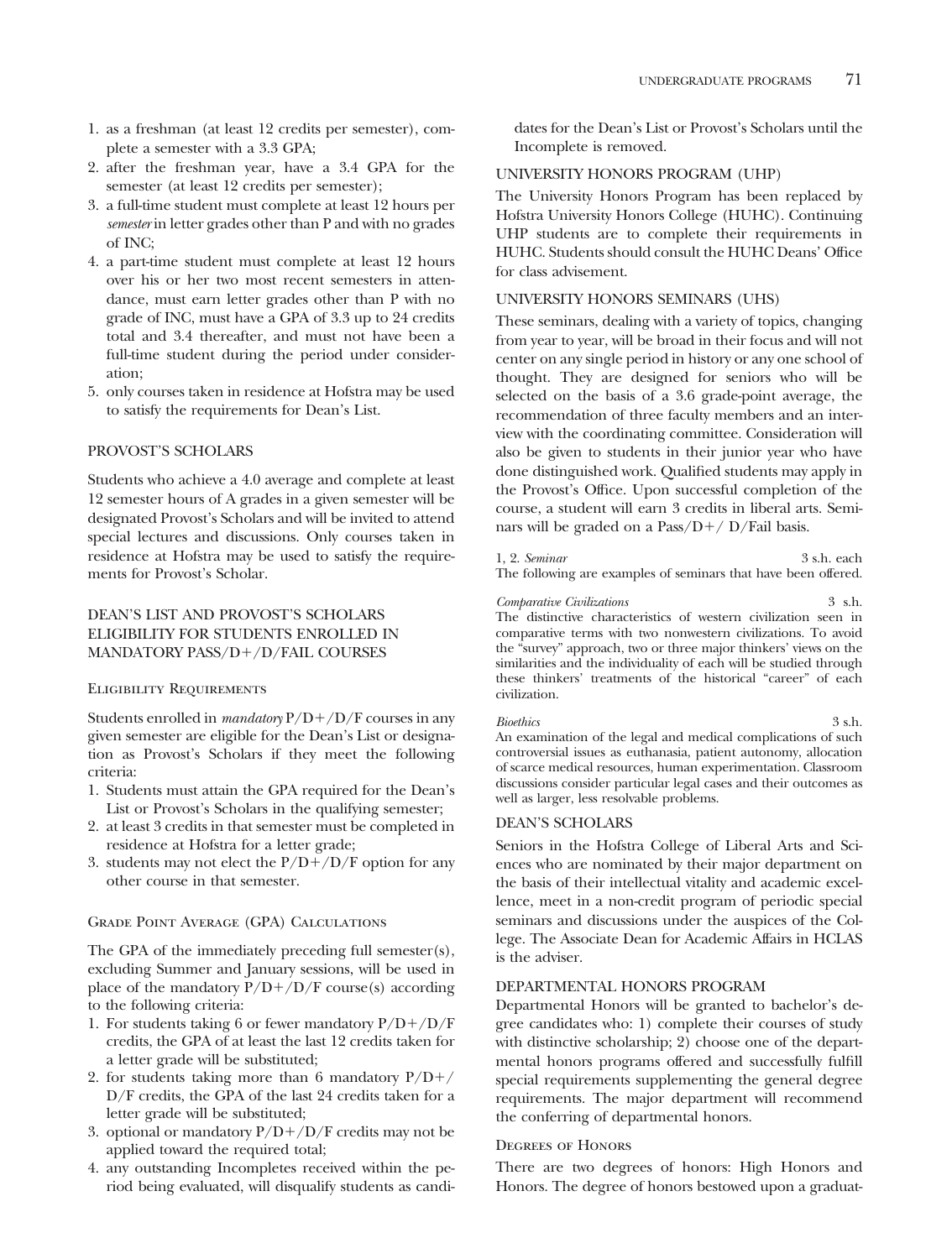ing student will be based on: 1) achievement in the honors thesis or in the honors seminar, and 2) grades in departmental courses.

# Eligibility Requirements

Students entering Hofstra in the fall of 1983 or after, must meet the following requirements:

- 1. A minimum of 60 semester hours must be completed in residence at Hofstra including at least 15 hours in the student's major field;
- 2. A cumulative grade-point average of at least 3.4;
- 3. A minimum grade-point average of 3.5 in the major field of study.

# **PROCEDURE**

The Office of Financial and Academic Records will prepare and send to the appropriate department the names of all eligible students before the end of their sixth semester. These students will be informed of their eligibility by the departmental chairperson and of the nature, purposes and procedures of the program.

Students will undertake a major piece of research, not necessarily original, resulting in an honors thesis, to be completed during their eighth semester under the supervision of a designated member of the department. Weekly conferences between student and adviser are set as a minimum requirement. Students will defend their thesis before their adviser and two other members of the department. This oral examination will constitute the basis for the evaluation of the student and the determination of honors.

# BACCALAUREATE DEGREES WITH DISTINCTION

Degrees of distinction are conferred upon candidates for the Bachelor of Arts, Bachelor of Engineering, Bachelor of Fine Arts, Bachelor of Business Administration, Bachelor of Science and Bachelor of Science in Education who have completed at least 82 hours in residence at Hofstra. Candidates with fewer than 82 hours but at least 60 hours in residence at Hofstra who are qualified in terms of their record at the University and in terms of their cumulative record, which shall include work completed at other institutions and at Hofstra, may be graduated with distinction.

These earned distinctions are recognized at the Honors Convocation held during the spring commencement exercises. The Hofstra Teacher of the Year Award is also presented during this ceremony.

Averages for the levels of distinction are: *summa cum laude:* 3.9 *magna cum laude:* 3.8 *cum laude:* 3.6

### HONOR ORGANIZATIONS

Honor organizations sponsor events which include lectures, seminars, workshops, social events, open meetings, department activities, group discussions, field trips, exhibitions and demonstrations. For transfer-student requirements and additional information, contact the society adviser.

ALPHA EPSILON DELTA, the international premedical honor society open to students seeking a career in the health professions. Requirements for membership include a cumulative average of 3.0 and a science gradepoint average of 3.0 after completion of at least three semesters at Hofstra. Transfer students, with at least one year completed prior to attendance at Hofstra, must complete at least one semester in residence. Assistant Professor Clendening, *Adviser*.

Alpha Epsilon Rho, a national communications honor society affiliated with the National Broadcasting Society (NBS), is open to qualifying communication students. Members must meet the following requirements: active NBS membership, completion of the equivalent of nine (9) semester hours in radio, television, film, cable or electronic media studies, a cumulative grade point of at least 3.25 in all radio, television, film, cable or electronic media studies courses and a cumulative 3.0 minimum in all courses, and must be in the upper 35% of his/her institutional academic class. Instructor Hillebrand, *Adviser*.

Alpha Kappa Delta, a national sociology honor society recognizing outstanding students. To be eligible for consideration, students must have at least a 3.0 grade point average in sociology courses (with at least 15 s.h. in sociology taken at Hofstra) and a 3.0 cumulative grade point average. Professor Albert, *Adviser*.

Alpha Mu Alpha is the national honor society in marketing. Students are selected on the basis of academic performance. Professor James, *Adviser*.

Alpha Psi Omega, a national drama honor organization whose membership is based on scholarship and the accumulation of a satisfactory number of points by service in dramatic activities. The Hofstra chapter has maintained a number of scholarships through operation of a concession during events held in the Playhouse and is the only student honor organization to maintain an endowment fund. D. McGuire, *Adviser*.

Alpha Sigma Lambda, a national honor society open to part-time students who have completed 30 hours in residence, 15 hours of liberal arts outside of their major field, and have achieved a 3.2 cumulative average. E. DaVolio, *Adviser*.

BETA ALPHA PsI, a national honorary accounting society is open to students who achieve a 3.2 grade point average in accounting courses and an overall 3.2 cumulative average. The society publishes a journal, *Horizons*, assists in tax preparation for senior citizens and minority groups and offers free tutoring. Our Delta Pi Chapter is the only chapter on the Island. Only schools accredited by the American Assembly of Collegiate Schools of Business are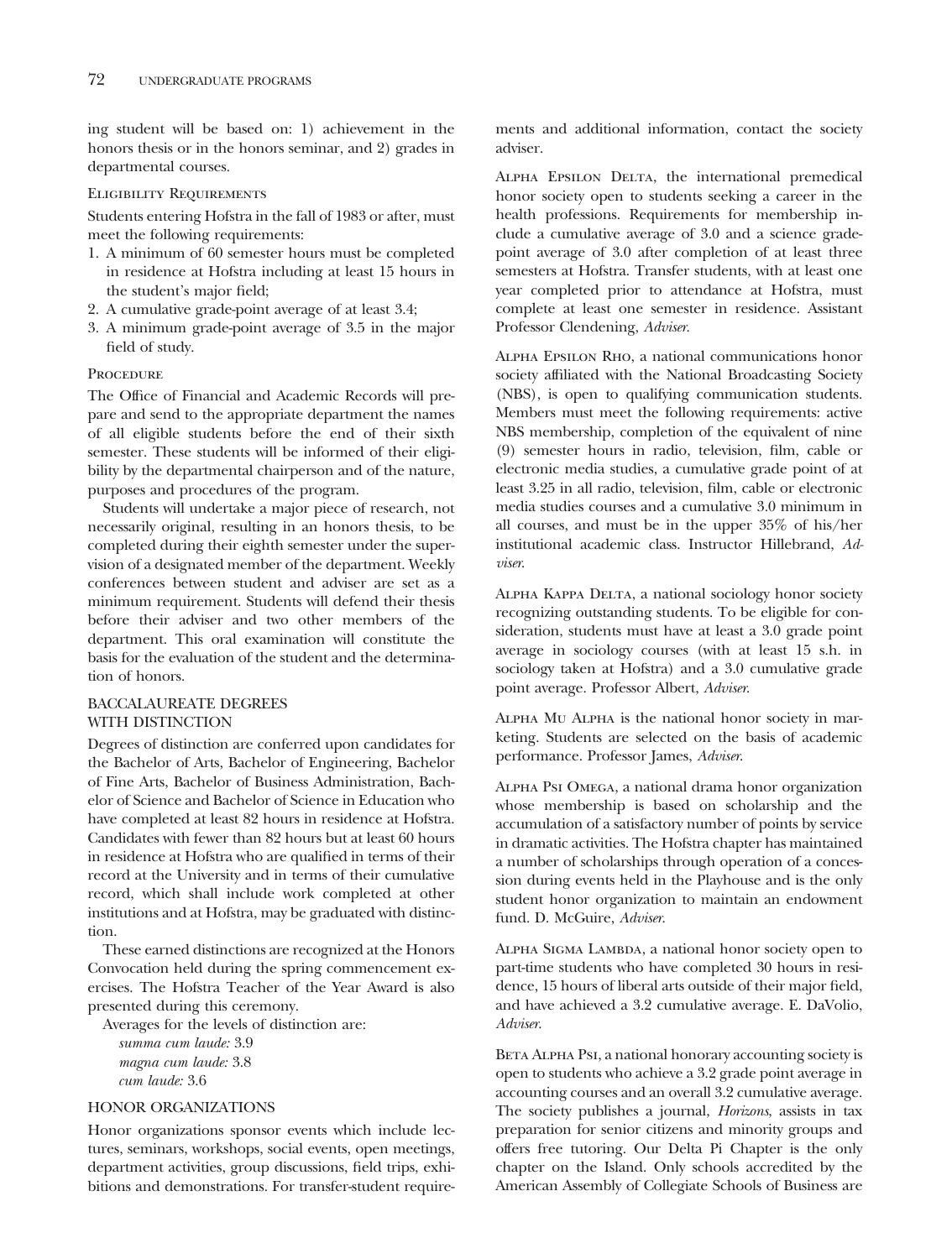granted chapters. A number of cash scholarships are awarded to its members, made possible by the major accounting firms in recognition of superior status as an operating chapter by the national office. Assistant Professor Marsicovetere, *Adviser*.

BETA BETA, a national biology honor society open to students with a 3.4 grade-point average in biology and a 3.1 cumulative average. Active (full), associate and graduate member status available. Assistant Professor Clendening, *Adviser*.

BETA GAMMA SIGMA is the only commerce honor society recognized nationally by the American Assembly of Collegiate Schools of Business. Chapters are permitted only in schools which have been accredited by this Assembly. To be considered for membership by the School of Business Dean's Office, students, as seniors, must have compiled a minimum cumulative average in the highest ten percent of their class; junior students must be in the top seven percent of their class. Associate Professor Lally, *Adviser*.

English Honor Society, a University society open to junior and senior English majors who have completed at least 12 semester hours of upper-level courses with at least a 3.5 average. Associate Professor Janssen, *Adviser*.

Eta Sigma Gamma, Gamma Pi Chapter, a national honor society in health education, is open to undergraduate and graduate health education majors who meet the following requirements: undergraduate: juniors or seniors with at least 15 credits in health (taken at Hofstra) and a minimum major g.p.a. of 3.3 and a cumulative of 3.2. Graduate: at least 12 credits in health and a minimum g.p.a. of 3.3. The society's objectives are the promotion of teaching, research, and service in and for the health education discipline. Eta Sigma Gamma publishes two semiannual journals: *The Health Educator,* and *The Eta Sigma Gamma Monograph Series.* Associate Professor Schwartz, *Adviser*.

Golden Key National Honor Society, a nonprofit academic honors organization founded for the purpose of recognizing and encouraging scholastic achievement among students from all academic fields. Life-time membership is by invitation only and is limited to no more than the top 15 percent of the juniors and seniors enrolled at the University. Part-time as well as full-time students qualify; transfer students are eligible when they have established 30 credits at Hofstra. Professor Seagull and Dean Hickling, *Co-Adviser*.

KAPPA DELTA PI, Theta Beta Chapter, an international education honor society open to undergraduate and graduate students. Undergraduate students must have an average of 3.5 or above in the field of education and a cumulative average of 3.2 or above. Graduate students require a 3.5 average. Members receive the *Kappa Delta Pi* *Record, The Educational Forum* and other publications. Assistant Professor Toher, *Adviser*.

Kappa Mu Epsilon, a national mathematics honor organization open to students who, by their senior year, have attained a 3.4 grade-point average in major level mathematics courses as well as 3.3 cumulative. Open to sophomores and juniors who meet more stringent requirements. The organization sponsors events of interest to students of the mathematical sciences. Associate Professor Michaels, *Adviser*.

LAMBDA ALPHA, a national collegiate honor society open to anthropology majors with a minimum 3.0 grade-point average in anthropology courses (with at least 15 s.h. in anthropology taken at Hofstra), and a 3.0 cumulative average. Assistant Professor Kazmir, *Adviser*.

LAMBDA PI ETA is the official honor society of the National Communication Association (NCA). The goals of Lambda Pi Eta are to recognize, foster, and reward outstanding scholastic achievement; stimulate interest in the field of communication; promote and encourage professional development among communication majors; provide an opportunity for discussion and the exchange of ideas; establish and maintain close relationships and understanding between faculty and students; and explore options for further graduate studies. To be eligible for membership students must have completed 60 semester hours, have completed 12 semester hours of cummunication study, have a cumulative GPA of 3.0, have a GPA of 3.25 in the major, be in the upper 35% of their graduating class, be currently enrolled as a full-time student in good standing, and display commitment to the field of communication. To retain membership these grade point averages must be maintained. Associate Professor Gershon, *Adviser*.

OMICRON DELTA EPSILON, an international economics honor society open to economics majors who are juniors or seniors. The requirements are at least 15 credits in economics taken at Hofstra including ECO 130 and 132; a 3.5 grade-point average in economics and a 3.0 cumulative average. The society publishes *The American Economist*, a semi-annual journal. Associate Professor Kozlov, *Adviser*.

PHI ALPHA THETA, an international history honor society open to undergraduate students in any academic major. The requirements are a grade-point average of a minimum 3.1 in at least 12 hours of history courses and a cumulative average of 3.0. The society publishes the *Historian*. Assistant Professor Doubleday, *Adviser*.

PHI BETA KAPPA, the oldest and most prestigious academic honor society in the United States, is dedicated to the recognition of scholarly excellence in the liberal arts and sciences and attainment of high moral character. The Omega of New York chapter of Phi Beta Kappa at Hofstra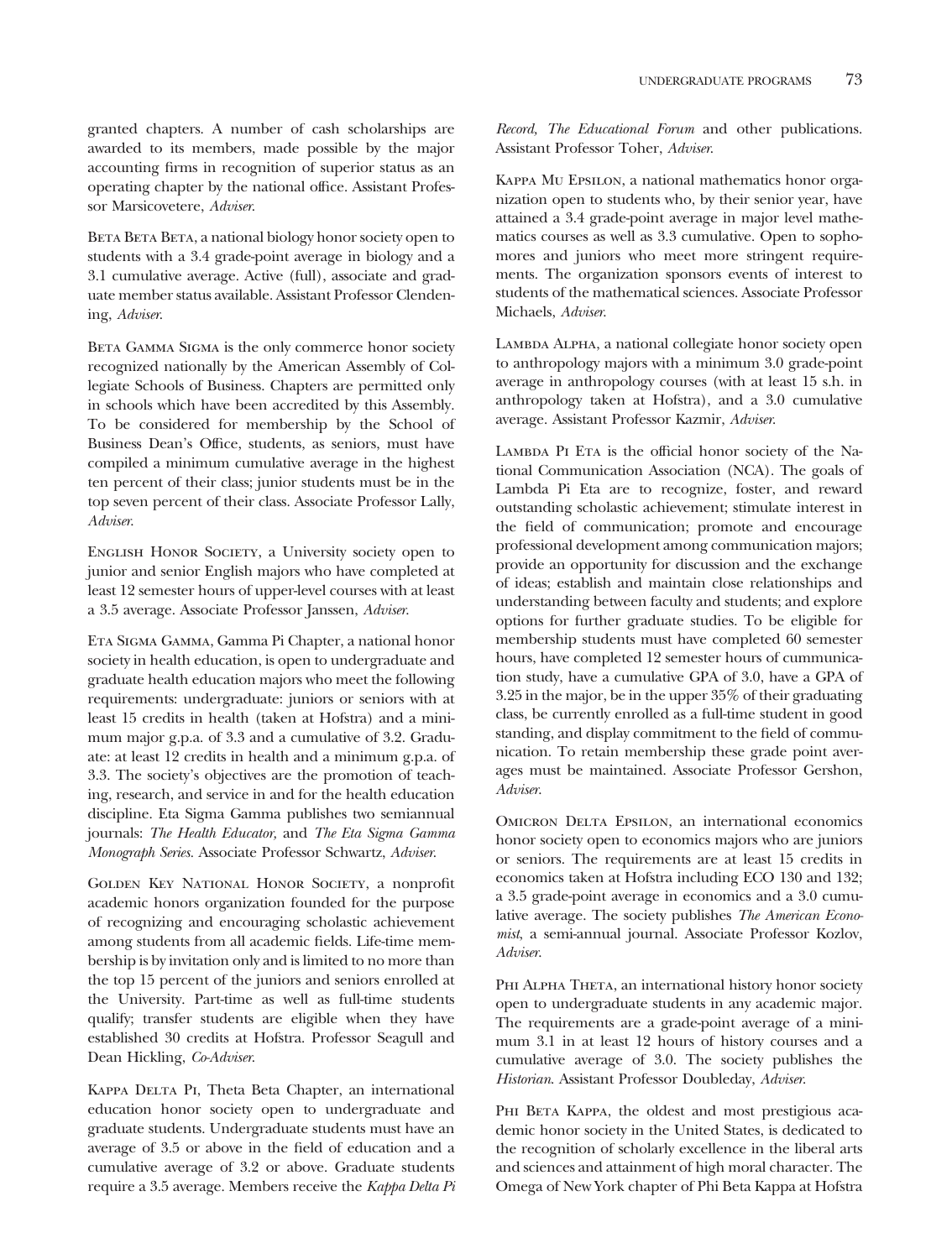University is one of only 263 chapters in the nation. Students inducted as seniors must have completed at least 90 liberal arts credits, demonstrated sufficient breadth in their education, fulfilled the B.A. language requirements, and achieved an outstanding academic record in liberal arts. A small number of juniors with exceptional academic records are also considered for membership. Awards are given annually to sophomore students who have attained extraordinary academic performance in their freshman year. Professor Levinthal, *Chapter President.*

PHI ETA SIGMA, a national honor society open to all full-time freshmen achieving a minimum 3.5 average during either the first or second semester of study here at Hofstra. Invitations for life-time membership are sent to students after the second semester of study. Members meet fellow students from all academic disciplines and join them in promoting academic excellence. Members may be eligible for both local and national scholarships. Assistant Dean April R. Fitzpatrick, *Adviser.*

PI DELTA PHI, a national French honor society, recognizes excellence in the study of language, literature and civilization. It honors as regular members graduate and undergraduate students nominated in recognition of their academic achievement in at least one semester of upper division French, and who have completed at least three semesters of the college course with a minimum GPA of 3.0 on a 4.0 scale in French, and rank in the top 35 percent of their class. Students are invited to join by the French faculty acting through the adviser and president of the society. Rosalba Barth, *Chapter President;* Professor Schwab, *Adviser*.

Pi Gamma Mu, an international social science honor society to reward interest and achievement in the college study of the social sciences. Pi Gamma Mu endeavors to inspire social service to humanity and life interest in the study of human association. It seeks also a synthesis of all branches of social science into a philosophy of human society and human welfare.

A junior, senior, or graduate student with an overall grade point average of 3.0 or better with at least 20 semester hours combined in the social sciences is eligible. For additional information, for example about qualifying social science disciplines, please consult the New College Dean's Office.

PI KAPPA LAMBDA, a national music honor society recognizing academic excellence and demonstrated musicianship. The faculty committee confers the following awards on selected music majors in the top ten percent of their respective classes: certificates of honor (sophomores) and membership in the society (graduating seniors). Professor Hettrick, *Adviser.*

Pi Sigma Alpha, a national political science honor society open to junior and senior students of high academic achievement who show promise in the field of political science. Professor Feldman, *Adviser*.

Psi CHI, a national psychology honor society open to students who have completed nine hours of psychology credit, and at least 45 hours overall, and have achieved the following grade-point averages: a 3.0 cumulative average, and a 3.3 grade-point average in psychology courses. Prospective candidates must also attend 3 meetings before they are eligible for induction. Associate Professor Cox, *Adviser.*

SIGMA DELTA PI, a national Spanish honor society recognizing students who have attained excellence in the study of the language and who have made contributions to the Hispanic world. Students are invited to join by the Spanish faculty and officers of the society. Professors DaSilva, McNair, and Cao, *Advisers.*

Sigma Pi, an honor society open to matriculated majors or minors in speech-language-hearing science, who have attended Hofstra University for at least one semester. Applicants must have completed 12 semester hours in speech courses and have attained a minimum overall grade-point average of 3.2 or have a minimum overall grade-point average of 3.0 and a minimum 3.3 average in speech courses. The organization raises funds for the Hofstra University Speech-Language-Hearing Clinic, sponsors related events and coordinates a variety of social activities. Assistant Professor Frances L. Scheffler, *Adviser.*

Sigma Pi Sigma, a national physics honor society open to Hofstra students who have completed 18 hours of physics courses with a 3.5 grade-point average. Students must also be in the upper-third of their graduating class. Associate Professor Garuthara, *Adviser*.

Society for Collegiate Journalists, Pi Delta Epsilon chapter, a national honor society recognizing meritorious work on campus media. Students interested in applying must have worked in a recognized media for one year and have a cumulative 2.5 grade-point average. Selection to this honor society is based on application and recommendation of current members. Edward Lynch, *Adviser.*

Upsilon Pi Epsilon, the international computer science honor society open to all undergraduate computer science majors who have achieved cumulative and major grade-point averages of at least 3.3, and have earned a minimum of 64 credits, 24 of which are in residence and a minimum of 18 computer science credits. Assistant Professor Kamberova, *Adviser*.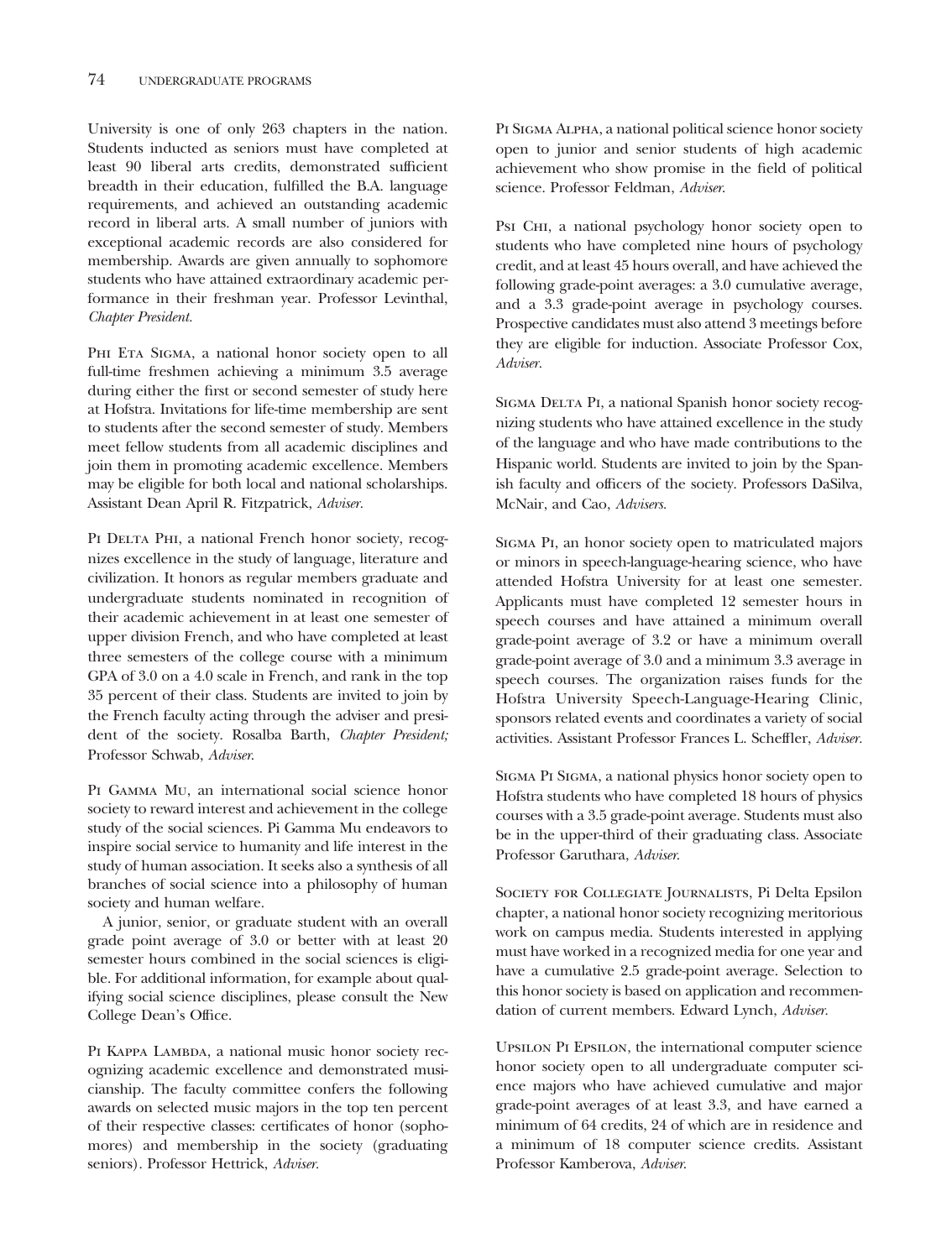# Graduate Admission and Programs

Office of Admissions, Bernon Hall Telephone: (516) 463-6700; 1-800-HOFSTRA Hours: Monday through Thursday, 9 a.m.-8 p.m.; Friday, 9 a.m.-5 p.m.

# Admission

Applicants for matriculated or nonmatriculated study are required to present evidence of a baccalaureate or master's degree from a fully-accredited institution when they apply for admission.

Admittance to graduate study at Hofstra is obtained through requirements both general, for the University, and specific, for the various programs and degrees offered. Students should also carefully check individual programs. Admission criteria is subject to change without notice.

# FULL- AND HALF-TIME GRADUATE STUDENT STATUS

Graduate students are considered full time if they are registered for a minimum of 12 semester hours or enrolled for student teaching plus one additional required course, and half time if they are registered for a minimum of six semester hours, but less than 12 semester hours per semester or summer session.

Nonclassroom activities that constitute an integral part of the student's program (e.g., independent study, internships, thesis/dissertation research, graduate assistantships, preparation for language qualifying examinations, etc.), but for which no credit may be allowed, may be considered as contributing toward verification of full time or part-time status. Petitions for consideration of such activities for full or part-time status may be submitted for approval or disapproval to the unit dean by the student and his or her program adviser. The student must be registered for class or maintaining matriculation.

#### DEGREE STUDY

Applicants for graduate *matriculation* (approved study leading to an advanced degree, certificate or professional diploma) should submit a completed application with all required documents to the Office of Admissions on or before the deadline date established for the program in which the student wishes to matriculate. Complete information regarding deadlines, admission requirements and submission of standardized test scores may be obtained in the Office of Admissions.

All applicants for graduate matriculation must submit official transcripts of all previous study, both undergraduate and graduate, from fully-accredited institutions.

Applicants who fail to submit their applications in time may be admitted as nonmatriculated graduate students if they wish to register for no more than 12 semester hours

of course work, which in some cases may be prerequisite to matriculation or creditable to degree requirements upon subsequent matriculation. This option is not available for students seeking admission in either the M.B.A., School/Community Psychology or the Clinical/School Psychology programs. M.B.A. prerequisite and business graduate courses are open only to matriculated M.B.A. students. Only courses numbered 200 and above are credited toward graduate programs.

The completed application will be reviewed by the Office of Admissions and the appropriate department for a decision. The applicant will receive official notification of the decision from this Office.

# BULLETIN OF FIRST MATRICULATION

Graduate students are expected to satisfy those requirements specified in the *Bulletin* of their first matriculation in their graduate program at the University, as designated in the letter of acceptance from the Office of Admissions. Students who have no record of attendance at Hofstra University for a period of 15 months or more must follow the requirements set forth in the *Bulletin* in effect when they are readmitted. Any student, however, may elect *once* during his or her graduate studies to follow all the requirements specified in a subsequent *Bulletin,* provided the Office of Financial and Academic Records is notified prior to the semester of graduation. No exceptions regarding the requirements set forth in any *Bulletin* may be made by the students or by the faculty without the written approval of the dean of the academic unit.

**NOTE:** for specific requirements, see individual department for graduate program.

#### NONMATRICULATED STUDY

Applicants who wish to take individual courses may study on a nonmatriculated basis for a maximum of 12 semester hours. Applicants for nonmatriculated study are required to present evidence of a baccalaureate or master's degree from a fully-accredited institution when they apply for admission.

Permission to take courses as a nonmatriculated student does not constitute acceptance to a degree program. Nonmatriculated students are encouraged to matriculate in order to obtain the advisement and registration benefits accorded matriculated students. Matriculation imposes no obligation to complete a stipulated amount of work each semester, but entails careful examination and evaluation of previous academic accomplishments, usually within the ultimate goal of acceptance into a degree, certificate or diploma program. Students who matriculate may apply credit earned in a nonmatriculated status in courses numbered 200 or above toward a degree provided these courses fulfill requirements and are completed within the time limit set for the degree. M.B.A. business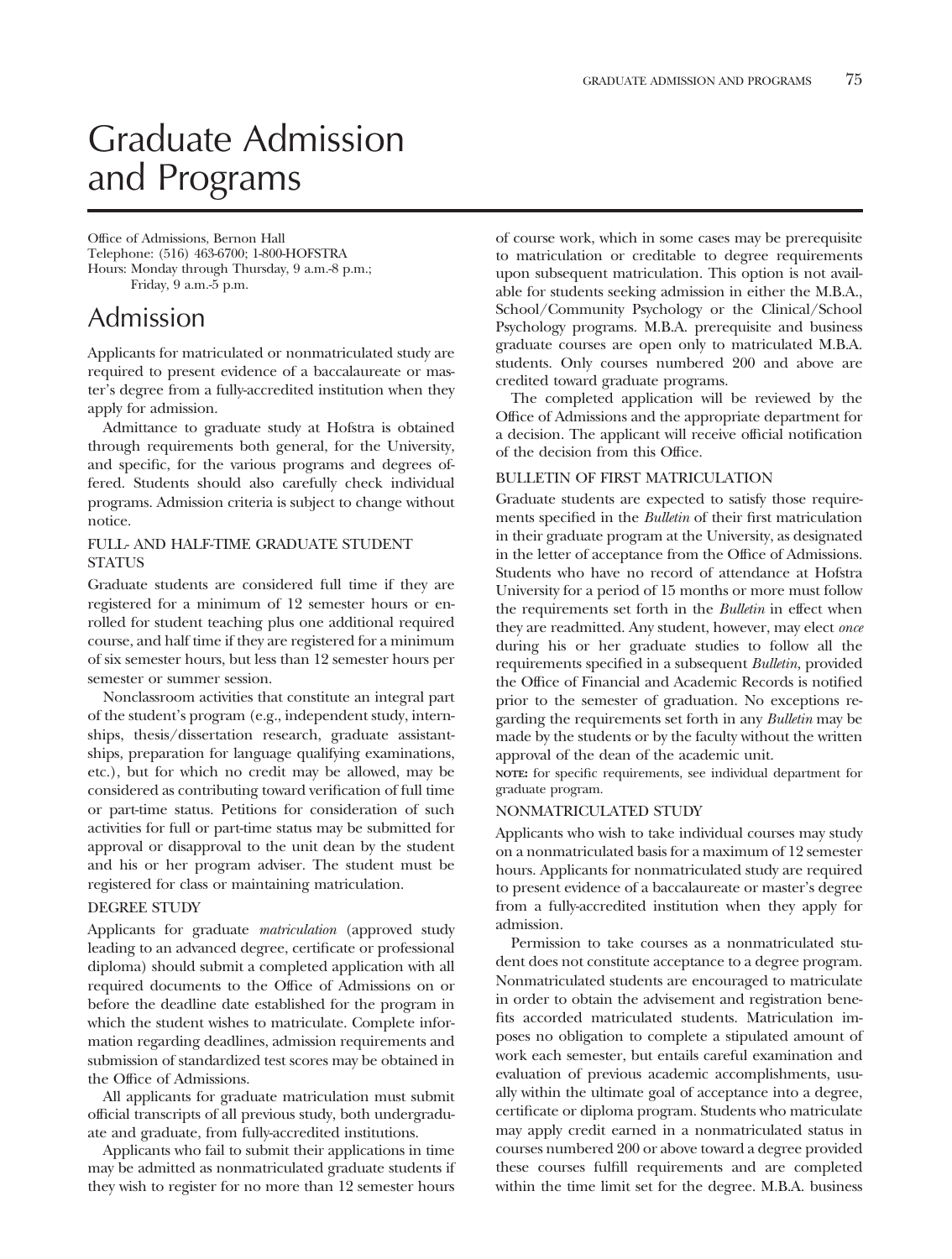graduate courses are open only to matriculated M.B.A. students.

### SPECIAL NONDEGREE ADMISSION

Students with special needs who meet University admission requirements may exceed the 12-semester hour limit set for nonmatriculants by entering either a degree/ diploma/certificate program or by entering the category of special nondegree student. Special nondegree admission enables the student to go beyond the normal 12 credit limit for nondegree study and take advantage of all University services normally limited to those students seeking a degree. M.B.A. prerequisite and graduate business courses are open only to matriculated M.B.A. students. Graduate courses in Psychology, and Speech Pathology and Audiology are closed to nondegree admission. All courses below the 200 level do not carry graduate credit. Complete information may be obtained in the Office of Admissions or the University Advisement Office.

### GRADUATE CREDIT BY EXAMINATION

Graduate students with a strong background in a particular field may attempt to earn course credit toward their degree by taking a special examination. They must obtain prior approval from the Credit by Examination Coordinator (HCLAS Dean's Office), the academic chairperson of the department in which the course is given, the graduate program director and the appropriate academic dean. Credits that may be earned are restricted by the following conditions:

- 1. No more than three semester hours earned under this program may be applied toward the master's degree; no more than six semester hours earned under this program may be applied toward the doctorate.
- 2. A grade of at least B- in the examination is necessary for graduate credit to be granted. A grade of C- or better is necessary for undergraduate courses needed to make up deficiencies. No Pass grade is acceptable except for mandatory P/F courses.
- 3. Credit for an introductory course in a department may not be earned in this program once an advanced course in that department has been completed.
- 4. Students are not permitted to apply for credit by examination for a course in which they have previously enrolled at Hofstra on a credit or noncredit basis unless they receive permission of the appropriate academic chairperson and the appropriate academic dean.
- 5. Credits earned do not count in the determination of a student's full-time or part-time status.
- 6. Credits earned under this program may be considered credits taken in residence at Hofstra.
- 7. In the Zarb School of Business, matriculated graduate students may use credit by examination only to fulfill 201-level courses. A grade of B- or better is necessary for satisfactory completion of a credit by examination; the grade will be used to calculate academic standing. Students may take as many 201-level courses on a credit by examination basis as they feel appropriate.

Students may obtain further details and application forms from the Office of Prior Learning, HCLAS Dean's Office. There is a fee for taking these examinations, see page 26.

# TRANSFER OF CREDIT

Graduate transfer credit from another accredited institution may be accepted by Hofstra, subject to the following conditions:

- 1. Graduate transfer credit is limited by the University to insure a minimum of 24 semester hours taken in residence. See individual master's program listed under the major department for specific transfer regulations.
- 2. No credit will be given for courses graded less than Bor the equivalent.
- 3. Graduate students transferring to Hofstra must apply for credit for courses taken at another institution at the time of application for matriculation into the program. The course work to be transferred must be academically relevant to the program of study entered. This credit must be evaluated by the chairperson of the student's major department or graduate area on an official form issued by the Office of Admissions. Transfer credit must be incorporated into the student's plan of study on the Graduate Student Advisement Record early in the student's program.
- 4. Students attending Hofstra may obtain credit for courses taken at another accredited institution if the courses have been approved in advance by the appropriate department, school or college and have been recorded by the Office of Financial and Academic Records and are in accordance with the Advanced Standing Policy.

# Readmission

Master's and doctoral students who have no record of attendance at Hofstra for a period of 15 months or more after the last completed semester, including summer sessions, must follow the requirements set forth in the *Bulletin* in effect when they are readmitted. Students who are maintaining matriculation are considered to be in attendance.

# Master's Programs

Hofstra University offers the degrees of Master of Arts, Master of Business Administration, Master of Science, Master of Science in Education and Master of Professional Studies.

Major fields are listed below. Programs are listed under the major department.

Master of Arts

Applied Linguistics (TESL) Audiology Bilingualism Biology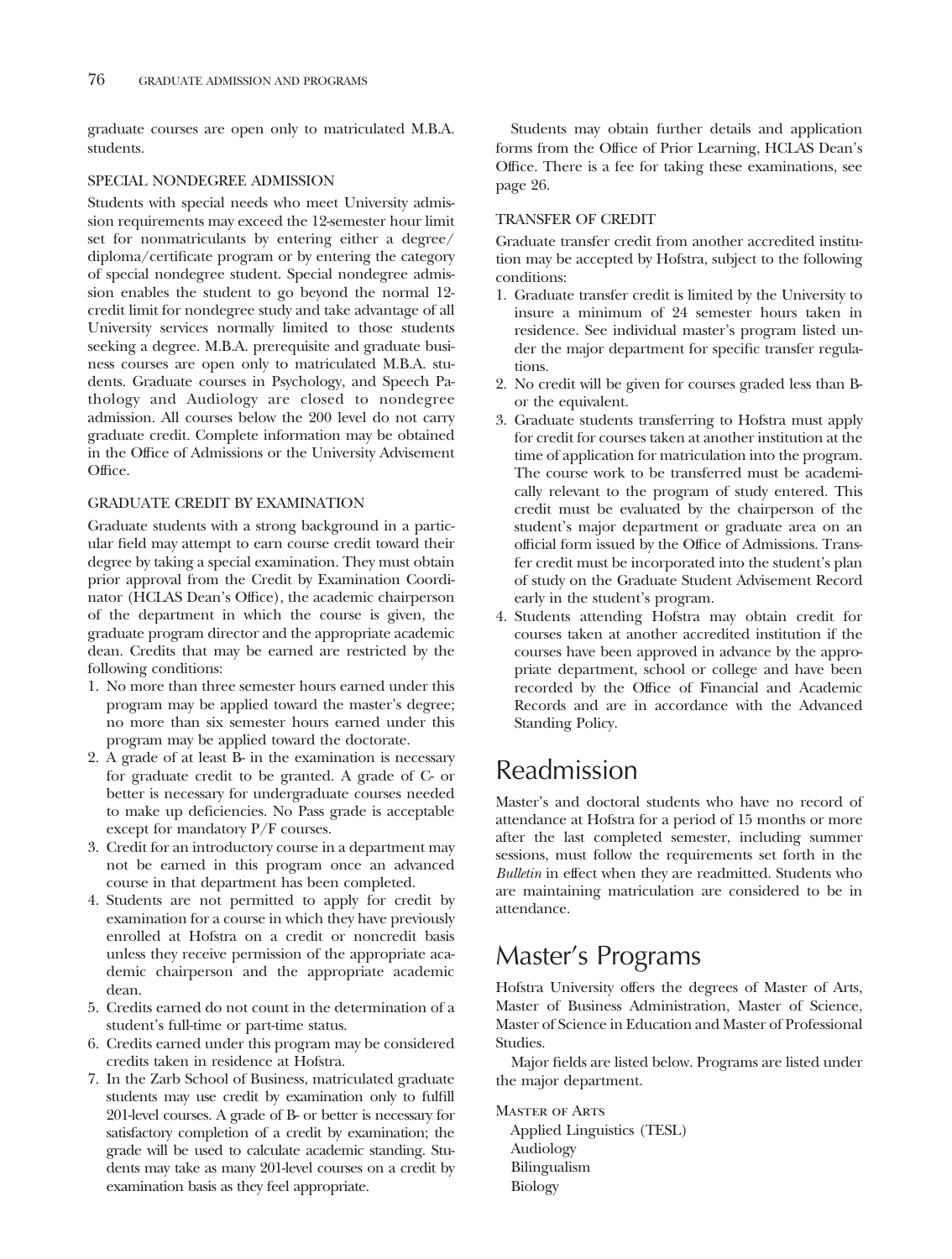Comparative Literature\* Computer Science Creative Arts Therapy (Department of Counseling, Research, Special Education, and Rehabilitation) English English and Creative Writing French\* Health Administration (MHAE) History\* **Humanities** Interdisciplinary Studies Marriage and Family Therapy Mathematics Natural Science\* Psychology Industrial/Organizational Psychology Clinical and School Psychology—(awarded only as a component of the doctoral program) Reading, Language, and Cognition Spanish\* Speech-Language Pathology Master of Business Administration Accounting Business Computer Information Systems Finance International Business Management Marketing Taxation Executive Master of Business Administration (E.M.B.A.) Master of Business Administration/Juris **DOCTOR** Master of Arts: Education Early Childhood Education Elementary Education Mathematics, Science, and Technology Reading, Language, and Cognition Secondary Education Special Education Teaching of Writing Master of Science Accounting Accounting and Taxation Accounting Information Systems Applied Mathematics Biology Computer Science Computer Information Systems Finance Gerontology Health Education (MHAE) (Department of Health Professions and Family Studies) Human Cytogenetics (Biology) Human Resources Management Marketing Research

Physical Education (MSPE) School-Community Psychology (Awarded only as a component of the doctoral program) Taxation Master of Science in Education Counseling Early Childhood Education PreK-6 Early Childhood Special Education Educational Administration and Policy Studies Elementary Education PreK-6 Foundations of Education Literacy Studies Literacy Studies and Special Education Program Evaluation (Department of Counseling, Research, Special Education, and Rehabilitation) Rehabilitation Counseling Secondary Education Special Education Special Education and Art Therapy Special Education Bilingual Extension Teaching of English as a Second Language (TESL) Master of Professional Studies Special Education

# Advanced Study Programs

The following programs are designed to provide advanced study for those who hold a master's degree.

Post-Master's Degree Study Family Therapy Sex Counseling

CERTIFICATE OF ADVANCED STUDY Counseling Educational Administration Foundations of Education

Professional Diploma Programs Counseling Managed Care Marriage and Family Therapy Educational and Policy Leadership Reading Rehabilitation Administration Special Education

## Graduate Certificate Programs

The Department of Counseling, Research, Special Education, and Rehabilitation offers Advanced Certificates in Consultation in Special Education, Early Childhood Special Education, Gerontology, Postsecondary Transition Specialist, Rehabilitation Administration, School Counselor Bilingual Extension, and Special Education Assessment and Diagnosis, see page 424; Curriculum and Teaching offers an

<sup>\*</sup>Applications not accepted in 2002-2003.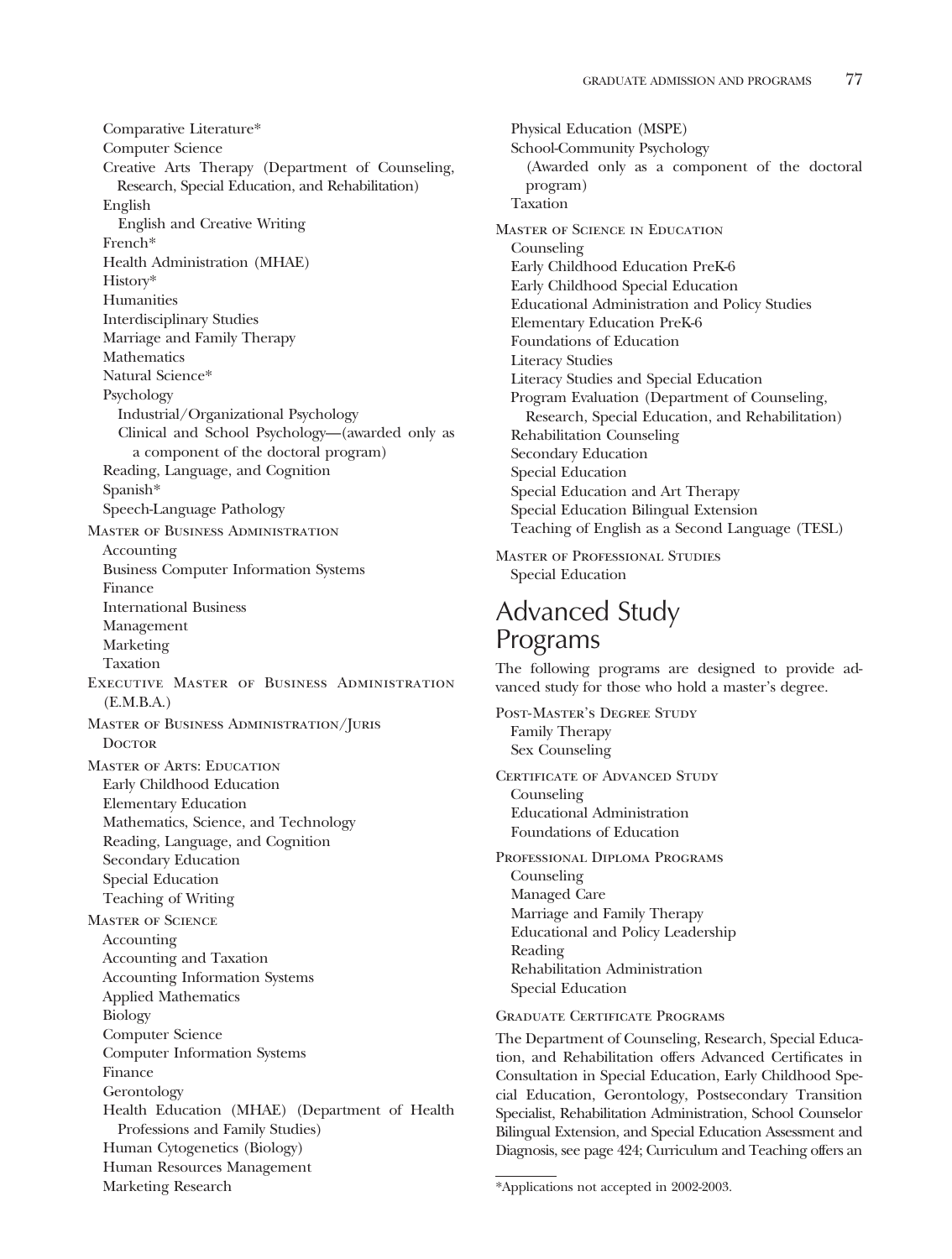Advanced Certificate in Middle School Extension, grades 5-6, see page 405; and Middle School Extension, grades 7-9, see page 211; History offers an Advanced Certificate in Public History\*, see page 279; Literacy Studies offers an Advanced Certificate in The Teaching of Writing, see page 443; Speech-Language-Hearing Sciences offers a Bilingual Extension Program in Speech-Language Pathology, see page 434.

Doctoral programs appear on page 81.

# Graduate Grades

Hofstra uses an alphabetical system of grades, including plus  $(+)$  and minus  $(-)$ , to describe the quality of the student's work. Final grades are reported only from the Office of Financial and Academic Records.

- A—Exceptional
- B—Superior
- C—Satisfactory
- D—Not creditable for a graduate degree at Hofstra. However, the course credit is counted as credits earned, and the D grade is included in determining the cumulative grade-point average.
- F—Failure
- P/F—Pass/Fail option is available only to students taking courses outside their degree, certificate, diploma, or major requirements. The Pass/Fail option must be exercised within the first five weeks of the course. For all graduate programs requiring up to 40 semester hours, the Pass/Fail option may be exercised only once, for a maximum of three semester hours. For those programs requiring more than 40 semester hours, the option may be exercised no more than twice, for a maximum of six semester hours. These limits are exclusive of any courses taught only on a Pass/Fail basis. Except for the Law School, a grade of P is equivalent to a B or better.
	- I—Incomplete. Incomplete work must be completed and submitted to the instructor for a passing or failing grade by the end of one calendar year from the close of the semester or session in which the course was taken. After this deadline, the only way a graduate student can receive credit for the course is to reregister for and pass the course (original incomplete remains on record).

In extenuating circumstances, extensions may be made by the instructor with the approval of the graduate director, chairperson of the department and the dean. Degree, Certificate or Diploma candidates, see Application for Graduation, page 79 for the degree, certificate and diploma requirements completion deadlines.

W—Withdrawn (without credit). If a student withdraws from a course during the first three weeks of the

semester, there shall be no record of this on the transcript.

- CR—Credit (indicates the satisfactory completion of the master's essay or problem)
- NC—No credit (indicates the unsuccessful termination of any 250 or 300 course)
- NR—Students grade has not been submitted by the instructor
- Pr—Progress (used chiefly to report on 301, the first semester's work on the master's essay or problem)

# CUMULATIVE

### GRADE POINT AVERAGE

The alphabetical grades, including plus  $(+)$  and minus  $(-)$ , have the following grade-point values:

| $A = 4.0$   | $C_{\pm} = 2.3$ |
|-------------|-----------------|
| $A - = 3.7$ | $C = 2.0$       |
| $B+ = 3.3$  | $C = 1.7$       |
| $B = 3.0$   | $D+ = 1.3$      |
| $B - = 2.7$ | $D = 1.0$       |

F—0 (only one F grade in any one course will be included in the cumulative grade-point average)

To determine cumulative grade-point average, multiply the number of semester hours of each grade earned by the grade-point value for that grade. Then total the products and divide by the total number of semester hours attempted.

# DISMISSAL FROM GRADUATE PROGRAMS

- 1. The chairperson (director or coordinator) of every graduate program must notify a student of his/her dismissal from that program in writing. The notification should state the reasons for the dismissal and be as explicit as possible. A copy of the letter should be sent to the appropriate dean, to the Provost and to the Office of Financial and Academic Records. The letter should indicate the appeal procedures specified below.
- 2. The first appeal is at the departmental level. In the Zarb School of Business, the first appeal is to the Graduate Committee on Appeals. The Committee will consist of the chairperson of each of the departments of the School of Business offering course work in the M.B.A. program.
- 3. The second appeal is at the decanal level. Each school or college should prepare a written statement specifying appeals procedures to be followed. This statement should be appended to the letter described above.
- 4. If the student is not satisfied with the outcome of the first and second appeals, a third appeal may be made to the Provost's Office. The third appeal must be based either on procedural grounds or on the claim that the departmental decision was arbitrary, capricious or biased. The third appeal should be in the form of a letter that details the specific basis for the appeal. Pertinent documents should be appended to the letter.
- 5. Subsequent to the submission of the letter, the Provost will arrange a meeting with the student to discuss the case and attempt to achieve a resolution.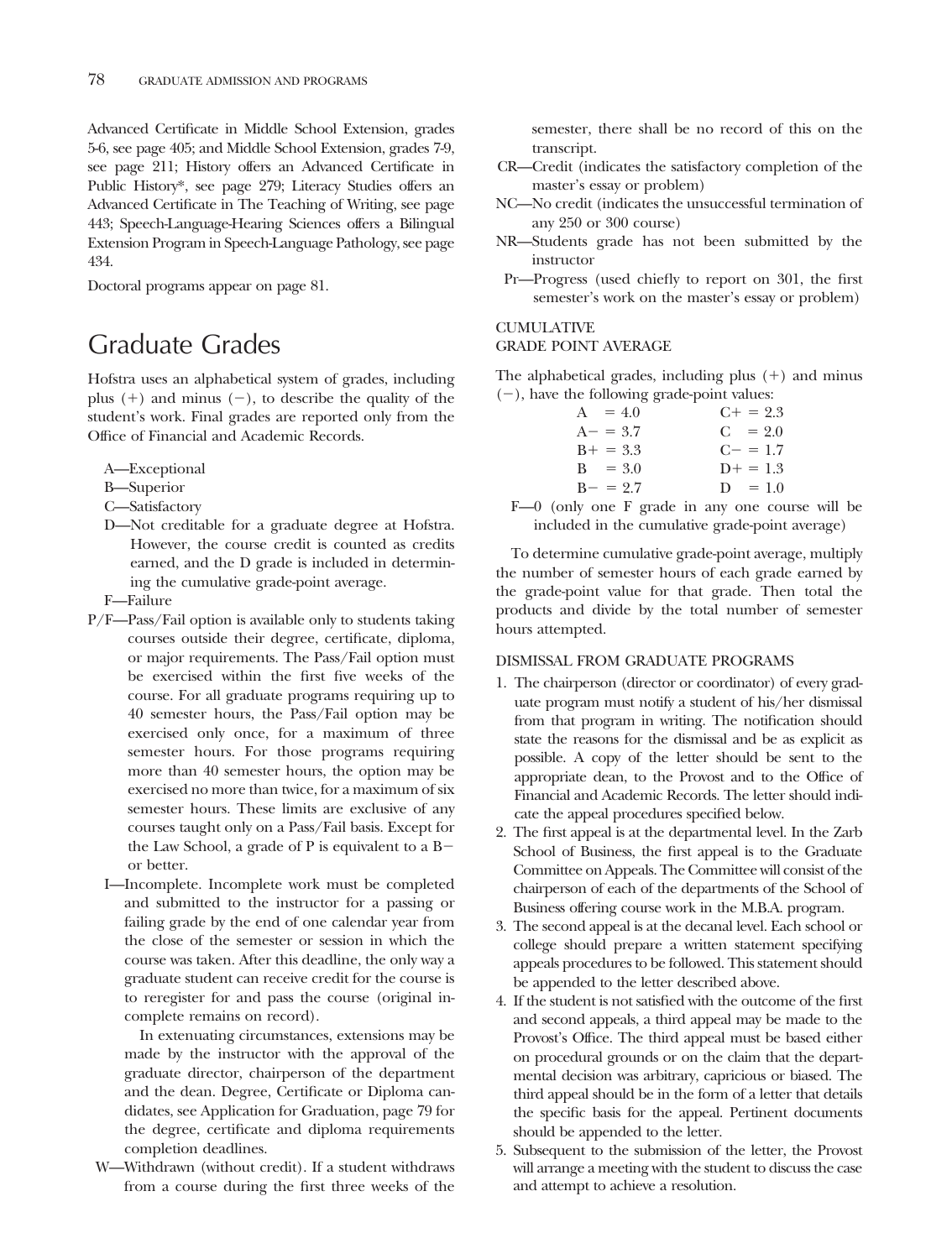- 6. In the event that a resolution is not achieved, the Provost will designate a three-person committee to review the case. The committee will consist of a member of the Provost's staff, the Chairperson of the Senate Graduate Committee or an alternate designated by that Committee, and a faculty member of the department involved. All material pertaining to the case will be submitted to that Committee. The affected student can request an appearance before this Committee and can submit additional materials.
- 7. The Committee will make a recommendation to the Provost. The Provost will make a decision based on the information supplied by the Committee. This decision will be final.
- 8. Since the Law School has its own procedures for dismissal, this does not apply to their students.

# MASTER'S DEGREES WITH DISTINCTION

The University will confer the master's degree with distinction on students who have attained a minimum gradepoint average of 3.75 with at least 80 percent of the credits for the degree earned at Hofstra.

#### HONOR ORGANIZATIONS

Honor organizations sponsor events which include lectures, seminars, workshops, social events, open meetings and group discussions. For additional information, contact the society adviser.

Alpha Mu Alpha is the national honor society in marketing. Students are selected on the basis of academic performance. Professor James, *Adviser*.

BETA ALPHA PsI is the national honorary accounting fraternity. Superior scholarship, and promise of future success in the accounting profession are essential requirements for election to Delta Pi Chapter. Assistant Professor Marsicovetere, *Adviser*.

BETA GAMMA SIGMA is the only commerce honor society recognized nationally by the American Assembly of Collegiate Schools of Business. Chapters are permitted only in schools which have been accredited by this Assembly. To be considered for membership by the Zarb School of Business Dean's Office, students must have compiled a minimum cumulative average in the top 20 percent of their graduating class. Associate Professor Lally, *Adviser*.

KAPPA DELTA PI, a national education honor society open to students who have completed 12 or more graduate credits in the field with a 3.5 grade-point average and a 3.3 cumulative average. The society publishes the *Kappa Delta Pi Record, The Educational Forum* and other publications. Assistant Professor Toher, *Adviser*.

PHI DELTA KAPPA, an international professional education honor society open to students with noteworthy academic performance, leadership and service in the field. It publishes a monthly magazine, *Phi Delta Kappan*, as well as a series of publications on current topics. The society sponsors and supervises trips to foreign countries.

Adjunct Assistant Professors Bonuso and Newman, *Advisers*.

SIGMA DELTA PI, a national Spanish honor society recognizing students who have attained excellence in the study of the language and who have made contributions to the Hispanic world. Students are invited to join by the Spanish faculty and officers of the society. Professors McNair, Da Silva, and Cao, *Advisers*.

Upsilon Pi Epsilon, the international computer science Honor society, open to all graduate computer science majors who have achieved cumulative and major gradepoint averages of at least 3.5, and have earned a minimum of 18 credits, 9 of which are in residence. Assistant Professor Kamberova, *Adviser*.

# Basic Regulations Governing Graduate Programs

All graduate students will be governed by the regulations and requirements specified in the University *Bulletin* in effect at the time of first graduate program matriculation at Hofstra. Refer to the major area for specific requirements.

- 1. Students who wish to study for graduate degrees, certificates or diplomas should apply to the Office of Admissions for acceptance in their major programs before commencing graduate study. Until they have been accepted in their major area, they have no assurance that any credits they receive will apply toward their degree. Nonmatriculated students must make application for acceptance in their major area before they have completed 12 semester hours at the University unless they have written approval from the appropriate graduate coordinator or adviser to continue their studies on a nonmatriculated basis.
- 2. Grading in graduate courses includes the categories A, B, C, D, F and P/F. Alphabetical grades are further divided into plus and minus levels. (See the Graduate Grading System, page 78.) No credit will be allowed toward graduate degrees for D grades. Graduate students may repeat courses in which they receive D grades.
- 3. An Incomplete grade will be given at the discretion of the instructor in a graduate course only under unusual circumstances. Incomplete work must be completed and submitted to the instructor for a passing or a failing grade by the end of one calendar year from the close of the semester or session in which the course was taken.
- 4. Students who wish to withdraw from a course must secure the appropriate forms at the Office of Financial and Academic Records and complete and return those forms to that Office by the last day of classes prior to the start of the designated final examination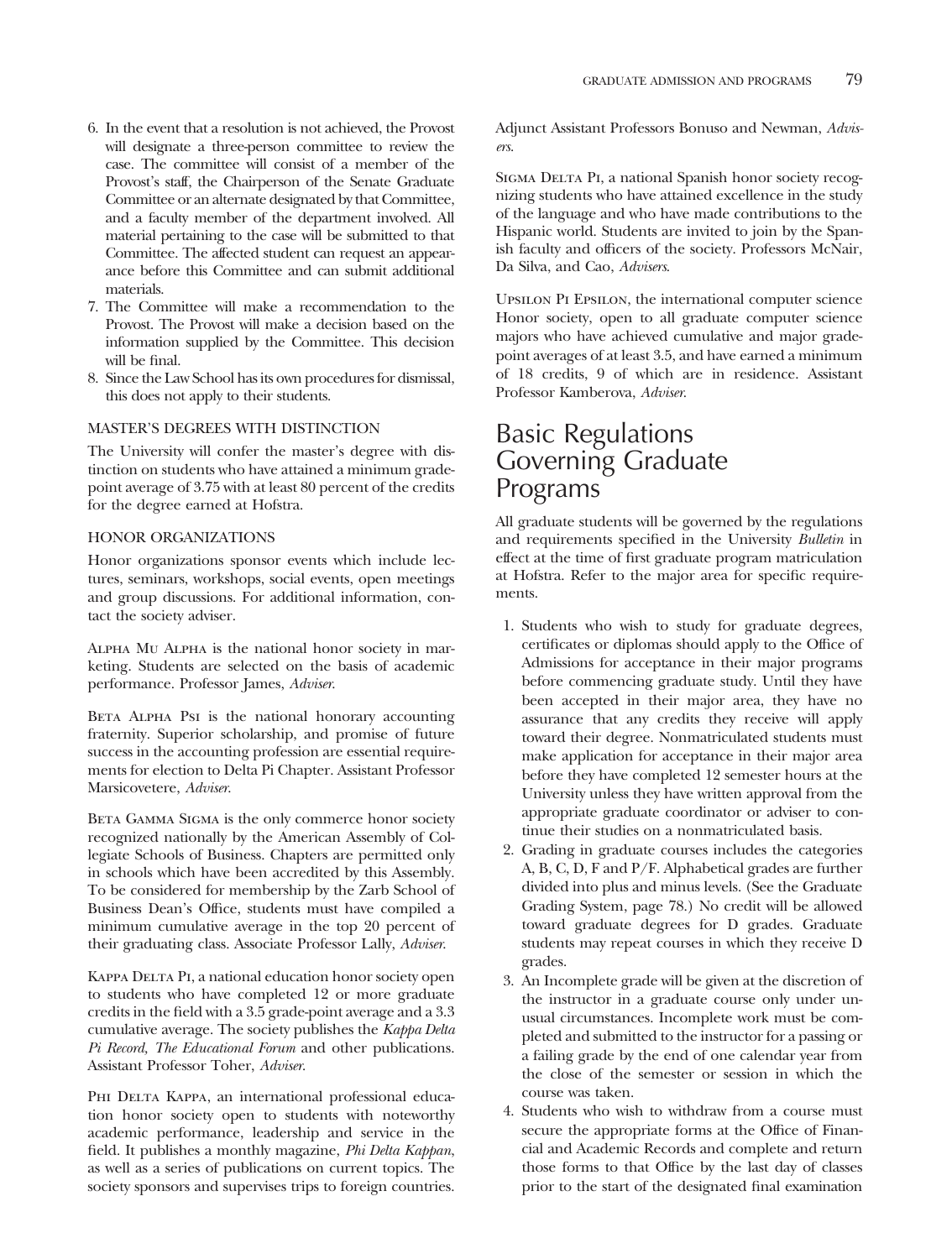period. The Office of Financial and Academic Records shall inform the instructor of this withdrawal. The student may withdraw without the approval or agreement of the instructor. The student withdraws from the course with a grade of W. If a student has accumulated 12 or more semester hours of W grades in one academic year, the Office of Financial and Academic Records will notify the dean of the school in which the student is a major.

- 5. All credits applied toward the master's degree must be earned within the period of five years starting from the date of completion of the first course applicable to the degree. Exceptions will be made for any period of intervening military service.
- 6. As a condition for graduation, the master's candidate must successfully complete a comprehensive or language examination requirement or a substantive equivalent in the major area of study, as determined by the Senate Graduate Academic Affairs Committee. This grade must be reported by the major department to the Office of Financial and Academic Records no later than December 1, May 1, or August 1 in the semester in which the degree in question will be granted. No advanced degree will be conferred upon a candidate who fails this examination more than once. A request for a review of a comprehensive examination must be made within one (1) year of the date the examination was taken. The examination is offered twice during the year, in October and March. (Exception: Psychology, see Degree Requirements for each program.) Exact dates are determined at the beginning of each semester. *It is the student's responsibility to be informed of the time and place of the examination.*
- 7. No graduate credit will be granted for courses numbered below 200 in the Hofstra system with the exception of the Hofstra College of Liberal Arts and Sciences.
- 8. In Hofstra College of Liberal Arts and Sciences, a graduate student, with the permission of his/her graduate adviser, chairperson of the department in which the course is offered, and course instructor, may take up to *two* 2000-level courses (not to exceed 8 s.h.). 2000-level courses are graduate courses offered in conjunction with 100-level courses, for which graduate students are expected to fulfill substantially enhanced requirements. No student, however may enroll in a 2000-level course if he/she received undergraduate credit for the equivalent undergraduate course.
- 9. No credit will be allowed for courses taken at another school while enrolled in a degree program at Hofstra unless they are relevant to the student's program of study and are approved in advance on an official form available in the Office of Financial and Academic Records. See Permission to Attend Other Colleges, page 66.
- 10. Courses numbered 251 and 252 should be devoted to independent readings under the direction of a faculty member assigned to the graduate student applying for such credits. A maximum of six semester hours of credit may be earned toward a graduate degree in 251 and 252 courses.
- 11. A graduate student who has not completed the work in courses 301 and 302 must maintain matriculation each subsequent semester until the requirements of the course have been completed. This will require paying a matriculation fee if the student is not enrolled in one or more regular credit courses.
- 12. Whenever matriculated graduate students wish to transfer candidacy from one major area to another, they must initiate their request on an official form which is available at the Office of Admissions.
- 13. The academic standing of all graduate students will be reviewed at the end of each fall and spring semester. It is necessary for graduate students to earn a cumulative 3.0 grade-point average or better as required by specific programs to be considered in good standing and for graduation. Students who fail to maintain a minimum 3.0 grade-point average will have their status reviewed by the coordinator of their graduate program and the chairperson of the department. Any student presenting a grade-point average of less than 3.0 at the end of the semester will be placed on academic probation.\* Students who have accumulated 25 percent or more of total attempted semester hours in INC's which have stood longer than the time allowed for completion, W's and NC's, may be placed on probation after due consideration by the program coordinator and the department chairperson. Students enrolled in courses for two consecutive probationary periods and who have not raised their grade-point average to the required 3.0 or better by the conclusion of the second probationary period are subject to dismissal. A graduate student with especially serious academic deficiencies is subject to immediate dismissal when such deficiencies make it apparent that the student's continuation in the program will not result in his or her successful completion of the program. Dismissed students may petition for readmission no sooner than the following academic year. However, they may be readmitted only under special circumstances and after a careful review of their case by either the chairperson or dean and the faculty of their major area. \*"Academic probation" means that a student failing to meet the required grade-point average is under formal notification by the University that he or she may be dropped officially from the program of matriculation if the required average is not attained within the limits stipulated by the University.
- 14. Graduate students clearly guilty of academic dishonesty will be assigned an F grade in the course in question by their instructor. Should an instructor feel that mitigating circumstances warrant or call for more drastic action, the case may be referred to the Provost via the chairperson of the department offering the course. The Provost will establish a committee of at least three faculty members, including the chairperson of the department in question, to review the case and make recommendations for action. All infractions are to be reported to the chairperson of the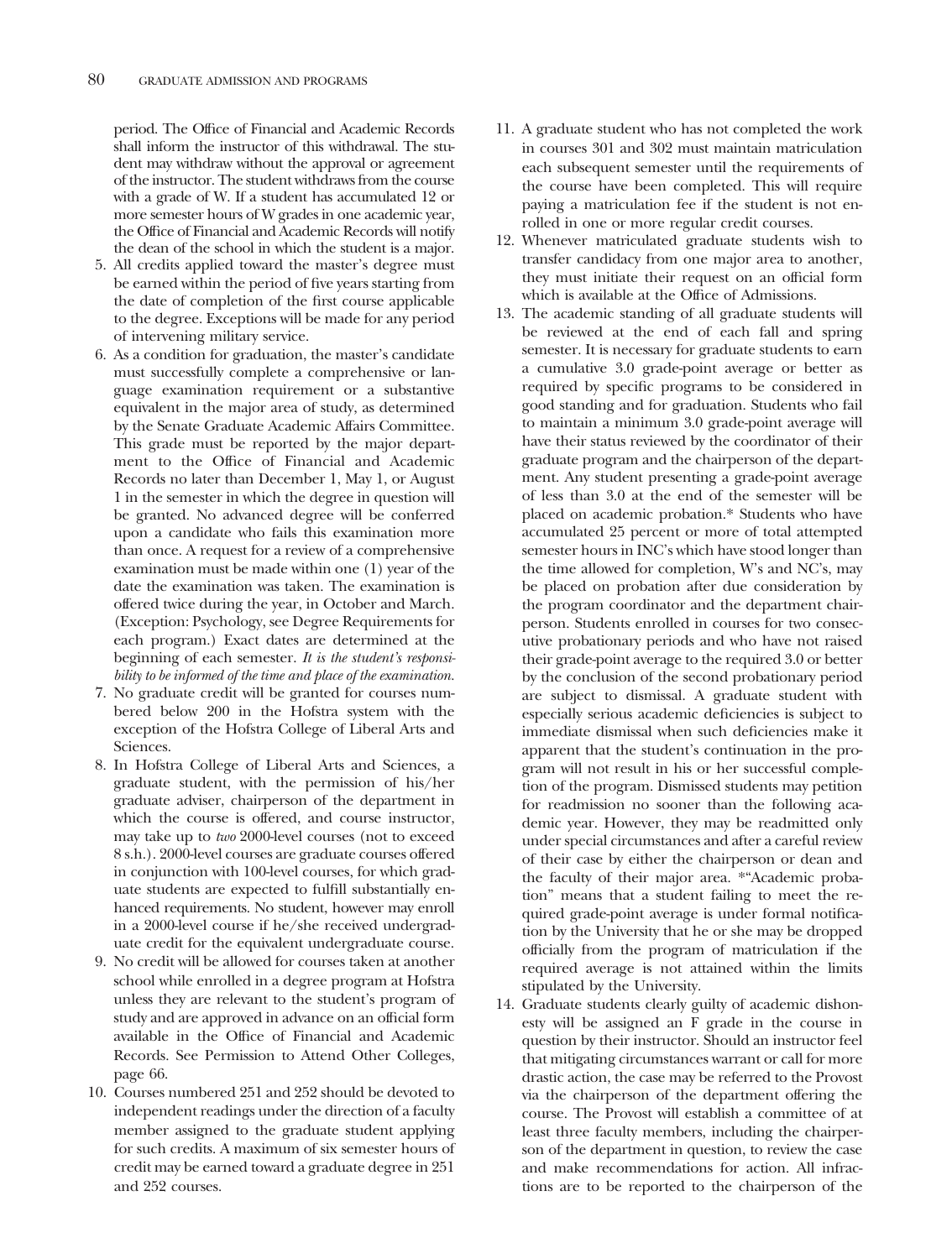department concerned who will then inform the Provost.

15. Students studying for master's degrees must complete at least 24 semester hours of their course work (not including elementary school student teaching) in residence at Hofstra.

#### GRADUATE REFUND POLICY— TUITION AND FEES

Same as undergraduate policy, see page 67.

#### MASTER'S ESSAY OR THESIS

Unless departmental arrangements specify otherwise, after the essay has been approved, it must be typed in final form. The original and a duplicate copy, after being signed by both the adviser and the department chairperson, are submitted to the major department or graduate area for binding. Both copies must be submitted no later than the last day of classes of the semester or summer session when the degree is expected to be conferred. Copies are bound in prescribed form. See Tuition and Fees, page 27. If time of payment for binding is not indicated in the course description, students should consult their major department or graduate area. The bound original is filed in the Axinn Library and a duplicate copy in the office of the department which supervised the essay. (For exceptions to the essay requirement, see departmental programs.)

Part-time students should arrange to take not more than three semester hours of course work in addition to 301 or 302 in each of the semesters during which they are writing their essays. All subjects must be approved by the chairperson of the department in which the work is to be done.

#### APPLICATION FOR GRADUATION

Candidates for graduation must file an application for graduation in the Office of Financial and Academic Records not later than October 1 for December graduates and March 1 for May graduates. August candidates must file by June 15 for Summer Session I, and July 15 for Summer Session II. There is a fee for late filing. See Tuition and Fees.

All requirements applicable toward a degree, certificate or diploma must be completed and on record in the Office of Financial and Academic Records by the end of the first week of June for May degrees, the end of the first week of January for December degrees, and the end of the first week of September for August degrees.

#### Final Semester Registration

Students who have been granted permission to complete final semester requirements and maintain matriculation while not attending classes must pay the \$76 Maintaining Matriculation Fee and file a registration card during the regular registration period for their final semester or session. This applies equally to students who are completing their work for the master's essay although not currently enrolled for the 301-302 courses.

#### OFF-CAMPUS STUDY

This fee applies to each Fall or Spring semester of study by a student at another institution, either within the United States or elsewhere.

#### COMMENCEMENT

For commencement information, see page 70.

## Doctoral Programs

See applicable regulations listed under Basic Regulations Governing Graduate Programs, page 79.

Doctoral degrees are offered by the University in the fields listed below. Programs are described under the major department.

DOCTOR OF EDUCATION

Educational Administration Reading, Language, and Cognition; and Reading, Language, and Cognition/Bilingual/ Bicultural

DOCTOR OF PHILOSOPHY

Clinical and School Psychology Reading, Language, and Cognition; and Reading, Language, and Cognition/Bilingual/ Bicultural

Doctor of Psychology School-Community Psychology

POSTDOCTORAL PROGRAM Respecialization in Clinical and/or School Psychology

#### JURIS DOCTOR

(See *School of Law Bulletin.*)

## Basic Regulations Governing Doctoral Programs

I. Admission

- a) An acceptable baccalaureate degree from an accredited institution is required for admission to courses in a doctoral program unless extraordinary circumstances prevail.
- b) In addition to other screening procedures, some form of broad area and/or aptitude examination such as the MAT or GRE is required for admission as a *matriculated doctoral student*.
- c) Adequate evidence of the students' ability to do quality doctoral work must be obtained, at a point in their studies to be determined by each program, before they are accepted as a *doctoral candidate*.
- d) A nonrefundable tuition deposit of \$250 is required of all accepted full-time doctoral students. When registering for the semester for which the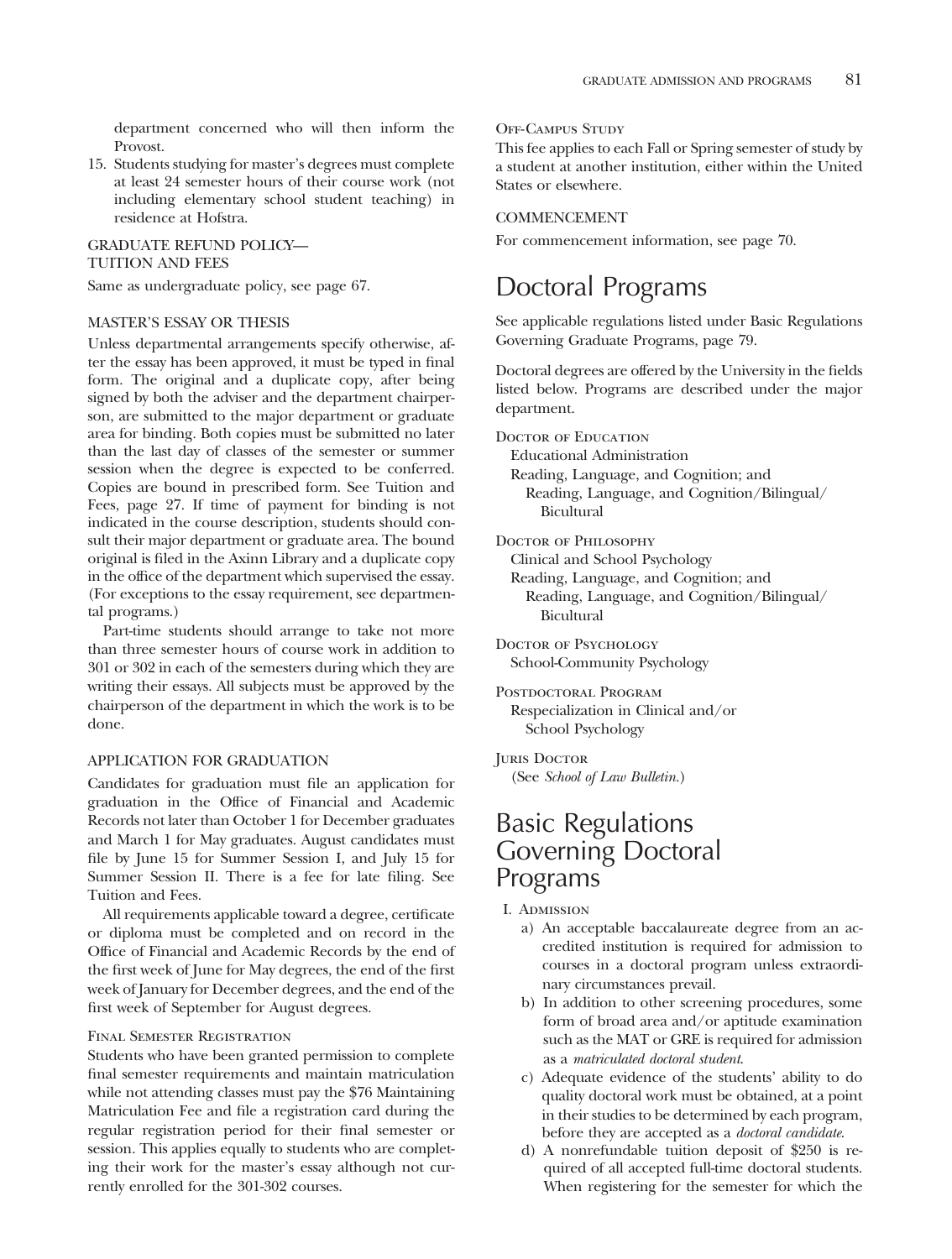student has been admitted, the deposit will be credited toward tuition.

- II. Degree Requirements
	- a) Residency
		- 1. The minimum residence requirement is defined as 30 semester hours within a period of two consecutive years (which may include three summers).
		- 2. A residence plan of study specifying the activities and alternative means of using the residency time allotment must be submitted by the candidate and approved by the adviser and the department chairperson prior to the start of formal residency. The department chairperson and adviser may stipulate the terms of the plan in granting approval.
		- 3. At least half of the course work required for the doctorate must be taken at Hofstra during the ten-year period preceding the conferral of the degree.
	- b) Time limitation
		- 1. The above restrictions also set a limit of ten years from admission as a *matriculated doctoral student* to the completion of all degree requirements.
		- 2. After the student has been accepted as a *doctoral candidate*, all credit applied toward the doctoral degree must be earned within a period of five years preceding the granting of the degree.
		- 3. A student who has been accepted for a doctoral program but has not taken at least one course within one year after acceptance must make reapplication for admission to the doctoral program through the Office of Admissions.
	- c) Tool requirements
		- 1. Ph.D. candidates must generally satisfy two tool requirements: examinations in two foreign languages, or one in a foreign language and one in a tool subject such as statistics or computer problems, as determined by the department. The exception to the above is in the Ph.D. program in Clinical and School Psychology and the Psy.D. Program in School-Community Psychology where a foreign language is not required. A candidate may satisfy the statistics requirement either by passing a competency examination or by successfully completing course work as determined by the department recommending the degree. Such course work is subject to the same time limitation set for courses in section b)1. Courses taken to prepare for such examinations may not be part of the number of credits required for the degree.
		- 2. Ed.D. candidates will be required to satisfy only the tool requirement in statistics.
	- d) Academic Standing

The academic standing of all graduate students will be reviewed each year. It is necessary for

graduate students to earn a 3.0 grade-point average or better, as required by the program, to be considered in good standing. Students who have failed to maintain a 2.5 grade-point average or better, as required by the program, will be dropped immediately. Those who have failed to maintain a 3.0 grade-point average or better, as required by the program, will have their status reviewed by the chairperson of their major program and the appropriate dean. If the chairperson or dean feels they have failed to demonstrate adequate competence in their major area, they will be dropped from the University. These students may petition for readmission no sooner than the following academic year. They may be readmitted, however, only under special circumstances after a careful review of their case by either the chairperson or dean and the faculty of their major area.

- e) All doctoral candidates must take a doctoral comprehensive examination.
- f) Doctoral candidates must write a dissertation under the guidance of a sponsoring committee consisting of three full-time faculty members holding an earned doctorate, the selection of whom shall be approved by the candidate's departmental chairperson. Two of the three members of the sponsoring committee must approve the dissertation. The dissertation must then be defended orally before a committee, appointed by the departmental chairperson, of a minimum of five faculty members, at least one of whom should be from another department. The sponsoring committee will be part of the defense committee. Three of the five members of the defense committee must approve the dissertation. Course work may not be substituted for the dissertation.
- g) All work on the dissertation, including data analysis, is to be done by the student under the advisement of her/his committee. If another person is consulted for help, the student must obtain permission. Not obtaining permission for outside help with the research is cause for dismissal from the program.
- h) Doctoral candidates offering transfer credits must complete at Hofstra a minimum of half the total course work required for the doctorate. If the candidate holds a master's degree from Hofstra, the completion of 54 semester hours (credits earned toward a master's degree may be included) of course work is required for the doctorate in residence. In other cases, a minimum of 45 semester hours must be completed at Hofstra.

Within the framework of the above requirements each autonomous area of the University may develop its own programs.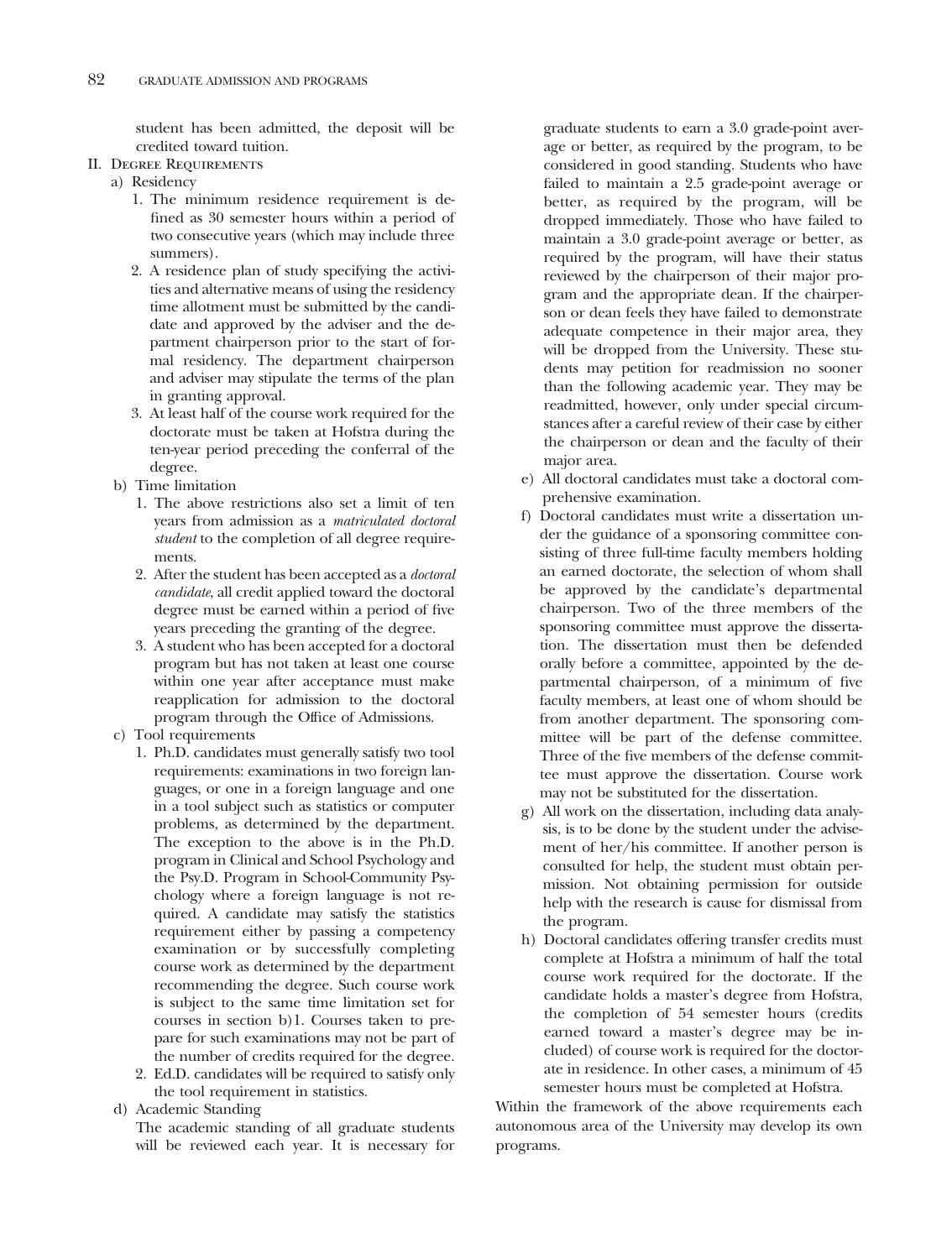## Hofstra College of Liberal Arts

Office: Second Floor, Heger Hall. Telephone: (516) 463-5412 Bernard J. Firestone, *Dean* Barbara Bohannon, *Associate Dean* Steven R. Costenoble, *Associate Dean* Barry N. Nass, *Associate Dean*

The Hofstra College of Liberal Arts and Sciences is made up of the Division of the Humanities; the Division of the Natural Sciences, Mathematics, Engineering and Computer Science; and the Division of the Social Sciences. In addition, Military Science is under the supervision of the College.

For the College Academic Organization, see below; for the University Academic Organization, see page 8.

### DIVISION OF THE

#### **HUMANITIES**

The Division of the Humanities has three related objectives that apply to every student who takes courses within this area: first, to improve the habits and skills of communication; second, to develop the capacities of logic, sensibility, imagination, and receptivity within the fields of experience common to all educated persons; third, to provide specialized vocational training that conforms to the preceding objectives and to departmental subject matters.

The following areas and departments make up this division:

Comparative Literature and Languages Arabic Chinese Comparative Literature English Language Program German Greek Hebrew Japanese Jewish Studies Latin Linguistics Literature in Translation Modern Greek Russian Swahili Drama and Dance English Fine Arts, Art History and Humanities Music Romance Languages and Literatures French French Literature in Translation Italian Italian Literature in Translation Italian Studies Portuguese Spanish Ibero-American Studies Spanish Literature in Translation

and Sciences Students should consult the *Class Schedule* for specific offerings before registering for their programs.

#### DIVISION OF THE NATURAL SCIENCES, MATHEMATICS, ENGINEERING AND COMPUTER SCIENCE

The Division of Natural Sciences, Mathematics, Engineering and Computer Science prepares students for careers in the sciences and for professional schools; gives students professional training in engineering; and offers courses to foster an understanding of science and mathematics to students outside the sciences.

The following areas and departments make up this division:

Biology

Chemistry Biochemistry Natural Science Computer Science Engineering Electrical Engineering Science Biomedical Civil Environmental Industrial Mechanical Technology and Public Policy Geology Environmental Resources **Mathematics** Physics and Astronomy Meteorology

#### DIVISION OF THE SOCIAL SCIENCES

The Division of the Social Sciences aims to provide its students with a coherent interpretation of human behavior. Reliable social-scientific knowledge is attained by careful examination, comparison and testing of rational, communicable hypotheses. Comprehension of this process leads to the student's own discovery of the historical and philosophical development, sociopsychological structure, economic operations, and political organizations of the cultural environment that molds behavior of a socialized individual.

The following areas and departments make up this division:

Economics and Geography Labor Studies **History** Philosophy Philosophy of Science Religious Studies Political Science International Affairs Public Affairs Psychology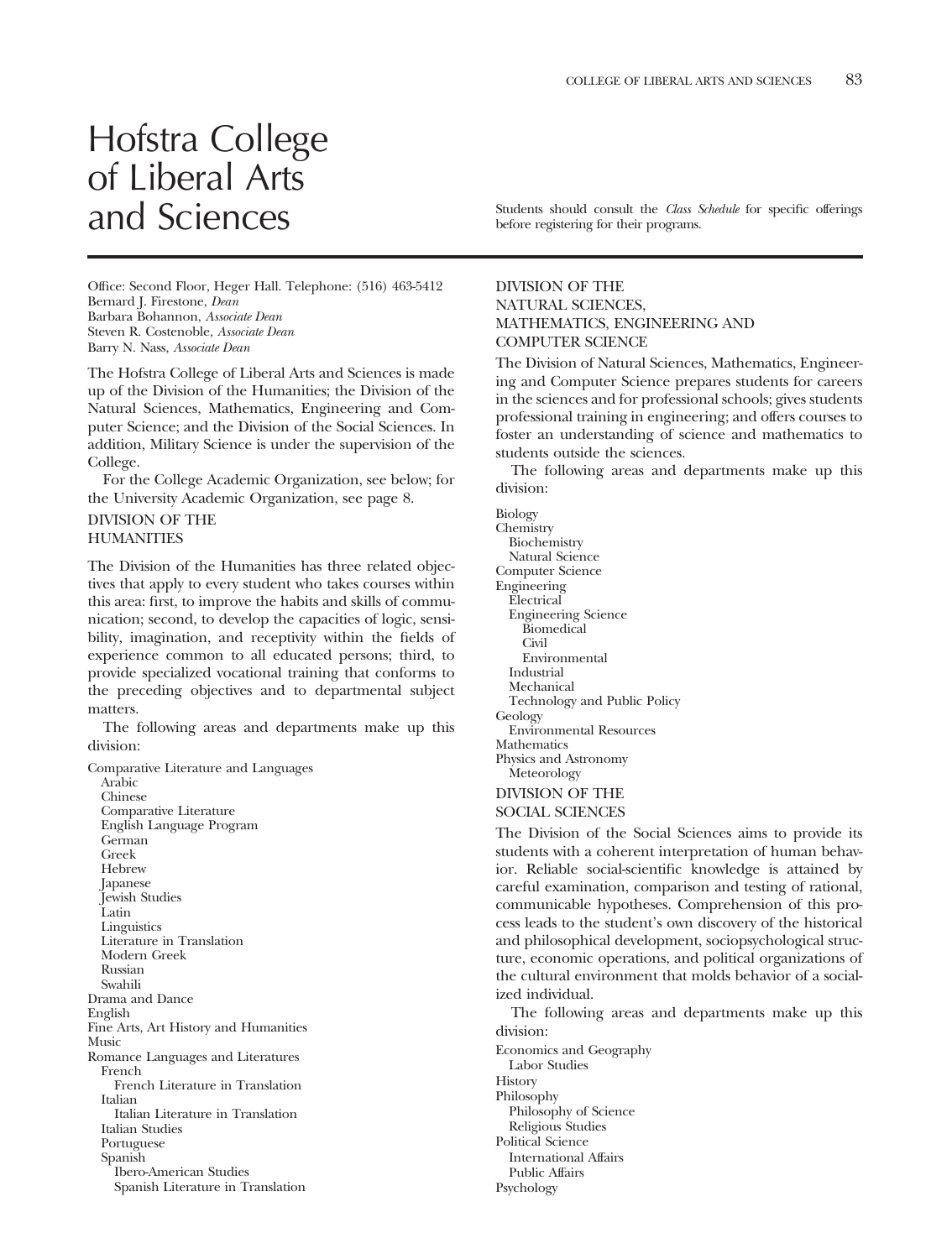Sociology and Anthropology Speech-Language-Hearing Sciences

#### ADDITIONAL AREAS

Africana Studies American Studies Asian Studies Latin American and Caribbean Studies Liberal Arts Liberal Arts Colloquia Middle Eastern and Central Asian Studies Military Science Women's Studies

The Hofstra College of Liberal Arts and Sciences offers undergraduate programs leading to the degrees of Bachelor of Arts, Bachelor of Engineering, Bachelor of Fine Arts and Bachelor of Science (see page 88). Programs in teacher education are offered jointly with the School of Education through dual enrollment (see page 123). The College offers graduate programs leading to the degrees of Master of Arts, Master of Science, Doctor of Psychology, and Doctor of Philosophy. Programs are described individually under the major area.

## Core Courses

A number of Hofstra University bachelor's degree programs include core courses among their general degree requirements. Core courses are courses, given by particular academic departments in Hofstra College of Liberal Arts and Sciences, that have met special standards set by the faculty. These standards require that each course be highly suitable for teaching the liberal arts knowledge and skills that are fundamental to understanding our diverse cultural traditions.

There are seven categories of core courses, two for each of the three broad regions of learning that are identified with the three academic divisions: Humanities, Natural Sciences and Mathematics/Computer Science, Social Sciences and one for the study of cultures which are neither European in character nor whose thought is expressed primarily in European languages (Cross-Cultural). Humanities core courses focus either on Appreciation and Analysis (including but not limited to the study of literature) or on Creative Participation. Social sciences core courses comprise a Behavioral Social Sciences and a History and Philosophy category. In the remaining division core courses are allocated to either a Natural Sciences or a Mathematics/Computer Science category. Cross-Cultural core courses are drawn from the humanities and from the social sciences.

The class schedule published for each semester distinguishes core courses from the other courses scheduled, by affixing a distinctive symbol (#) to each core course's listing, and also provides a separate consolidated tabulation of that semester's core course offerings grouped in divisional and subdivisional categories.

The Pass/ $D+/D/Fail$  option is not available for core courses. (See page 65 for exception.)

Subject to additions that are listed in the official class schedule, see page 86 for the approved core courses in the seven categories, two for each division and one for the Cross-Cultural category. Unless otherwise specified, all are three semester hours. For course descriptions, consult the alphabetical departmental listings.

## Undergraduate Programs

### BACHELOR OF ARTS

The candidate for the B.A. degree pursues studies that have elements both of breadth and of depth. The element of breadth is made up of inquiry, required and voluntary, that ranges widely over the arts and sciences, with a basis laid in the core courses students have chosen in specified areas. Insofar as such broadening studies are general requirements for the degree, students are encouraged, beyond the fulfillment of minimal requirements, to explore various fields as their developing interests lead them. The element of depth in the B.A. program is mainly to be found in the field of specialization or academic major, chosen by the student from one of the fields listed below, after a year or two of college work. For the major, each academic department defines the special pattern of required and suggested study that suits its discipline.

| Africana Studies           | Hebrew                   |
|----------------------------|--------------------------|
| American Studies           | <b>History</b>           |
| Anthropology               | Ibero-American Studies   |
| Art History                | Italian                  |
| Asian Studies              | Jewish Studies           |
| Biology                    | Labor Studies            |
| Chemistry                  | Latin American and       |
| Classics                   | Caribbean Studies        |
| Comparative Literature     | Liberal Arts             |
| Computer Science           | Mathematics              |
| Dance                      | Music                    |
| Drama                      | Philosophy               |
| Economics                  | Physics                  |
| Elementary Education**     | <b>Political Science</b> |
| <b>Engineering Science</b> | Psychology               |
| English                    | Russian                  |
| Fine Arts                  | Secondary Education+     |
| French                     | Sociology                |
| Geography                  | Spanish                  |
| Geology                    | Speech-Language-Hearing  |
| German                     | Sciences                 |
|                            |                          |

In addition to a major, a student may choose a second field of lesser specialization, an academic minor. Minors are generally available in departments and programs that offer majors. Like the major, a completed minor field will be listed on the student's record. The requirement for the optional minor in the College of Liberal Arts and Sciences is the successful completion of 18 semester hours of courses with at least six hours in residence in one program. Only courses acceptable for the major may be applied toward the minor, and only with grades of  $C-$  or better. Pass/ $D+/D$ /Fail credit will be given toward an

<sup>\*\*</sup>Dual enrollment required, see page 123. †Dual major available.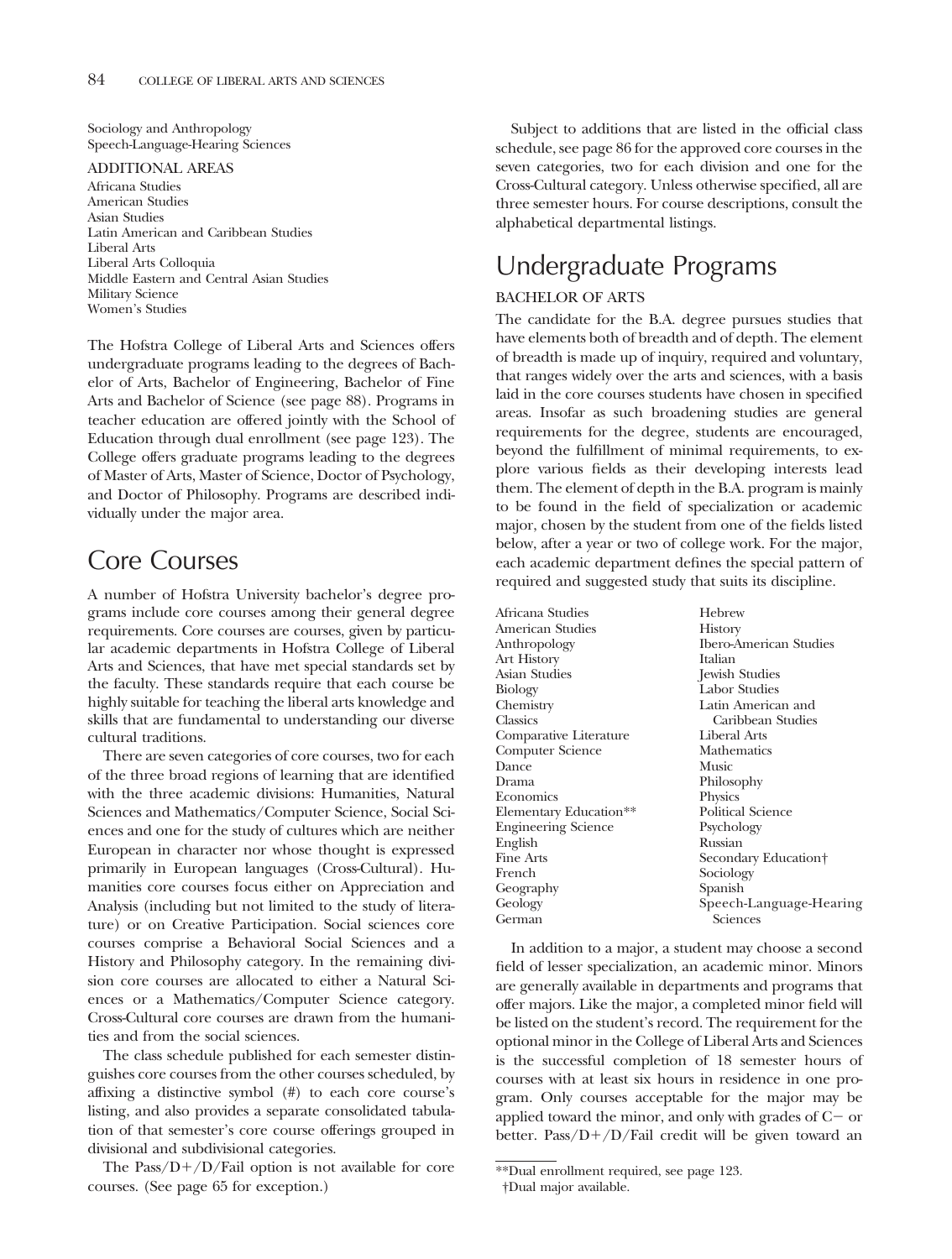academic minor for courses offered only on this basis. For an optional minor in the Zarb School of Business, see page 107; for the School of Communication, see page 119; for School of Education and Allied Human Services minors, see page 123; for interdisciplinary minors, see page 286. Refer to the department of minor specialization for specific requirements and to page 65 for  $Pass/D+/-$ D/Fail option.

Each academic department has faculty advisers for its student majors and minors. There are also special advisers for students who are interested in professional and preprofessional programs of medicine, dentistry, veterinary medicine, law (see page 359) and education (page 128). These specializations usually call for the student to follow the B.A. program, using the options within it in appropriate ways. Such is the case, for example, for most students who plan to become secondary or elementary school teachers. Students should consult their preprofessional advisers early in their college work and remain in touch with them thereafter.

Beyond the general B.A. requirements listed below and the particular requirements of their majors, B.A. candidates have at least 30 semester hours of free choice, and often much more, out of the total of 124. A student may choose, as his/her experience indicates, to use the free electives to advance a preprofessional plan, to develop an academic minor, or simply to range widely over subjects of interest. A student may not count more than 45 semester hours within a single major discipline toward the 124 credits for the B.A. without special permission from the appropriate academic dean, except that this limit shall be 48 semester hours for those students qualifying and electing to undertake departmental honors courses. Where the major department requires more than 124 semester hours for the degree, the excess over 124 may include required work in the department additional to this 45/48 hour maximum.

Candidates for graduation with the degree of Bachelor of Arts must fulfill the following requirements:

- 1. The successful completion of at least 124 semester hours and a cumulative grade-point average of 2.0 in work completed at Hofstra.
- 2. At least 94 semester hours (93 hours for the B.A. specialization in Elementary Education and a liberal arts major) of the total must be in liberal arts. Beyond this minimum, the student may elect either nonliberal arts courses or additional liberal arts courses. See page 205.
- 3. There are three requirements that must ordinarily be completed in residence at Hofstra: 15 semester hours in the major field of specialization, at least three semester hours in core course work toward each divisional core course requirement, and the last 30 semester hours. The 15 semester hours in the major and the resident core course requirement need not be included within the last 30 hours.
- 4. The fulfillment of the following six general requirements for the B.A.:\*

**NOTE**: requirements listed below may include options whereby a student may offer courses in one discipline (e.g., literature in translation) toward several different requirements. No student may use any *one* course to fulfill more than one general requirement. A single course, however, may be used to satisfy both a general degree requirement and a requirement that is specific to a chosen major or minor.

- A. Nine semester hours of core courses in the humanities (see page 86). The nine semester hours must include three from the Creative Participation category and six from the Appreciation and Analysis category, including at least three semester hours of literature. No more than six semester hours of transfer or other advanced standing credit may be applied toward this requirement.
- B. Nine semester hours of core courses in natural sciences and mathematics/computer science (see page 86). At least three semester hours must be chosen from each category. No more than six semester hours of transfer or other advanced standing credit may be applied toward this requirement.
- C. Nine semester hours of core courses in the social sciences (see page 87). The nine semester hours must include three from the Behavioral Social Sciences category and three from the History and Philosophy category. No more than six semester hours of transfer or other advanced standing credit may be applied toward this requirement.
- D. Three semester hours of core course credit in the Cross-Cultural category (see page 87). Three semester hours of transfer or advanced standing credit may be applied to this requirement.
- E. Satisfactory completion of ENGL 1-2. Students entering Hofstra with full credit for English 1-2 must, during their first semester at Hofstra, take the Hofstra English Proficiency Exam. Students who do not pass the test are required to complete English 4 and retake and pass the Hofstra English Proficiency Exam.
- F. Completion of level 4 of a foreign language, placement above level 4, or completion of the special language option.
	- 1) A student who continues the study of a foreign language begun in high school must take the language placement test (administered by the Language Laboratory) to determine placement in the proper level. No student shall receive credit toward graduation for any course below his or her level of placement in that language.

For students continuing the same language studied in high school, successful completion of level 4 of that language will satisfy the foreign language requirement. Students who transfer college credit in a foreign language should continue in the next level which follows that in which they have received credit. If continuing the same language as studied in high school, the foreign language requirement can only be satisfied by completing level 4; if these credits are in a

<sup>\*</sup>While these general requirements are deliberately held to a minimum, circumstances can arise in which a student may reasonably wish to seek given educational goals by different curricular means. In such a case, the student may apply to the Office of the Dean, Hofstra College of Liberal Arts and Sciences, for a variance.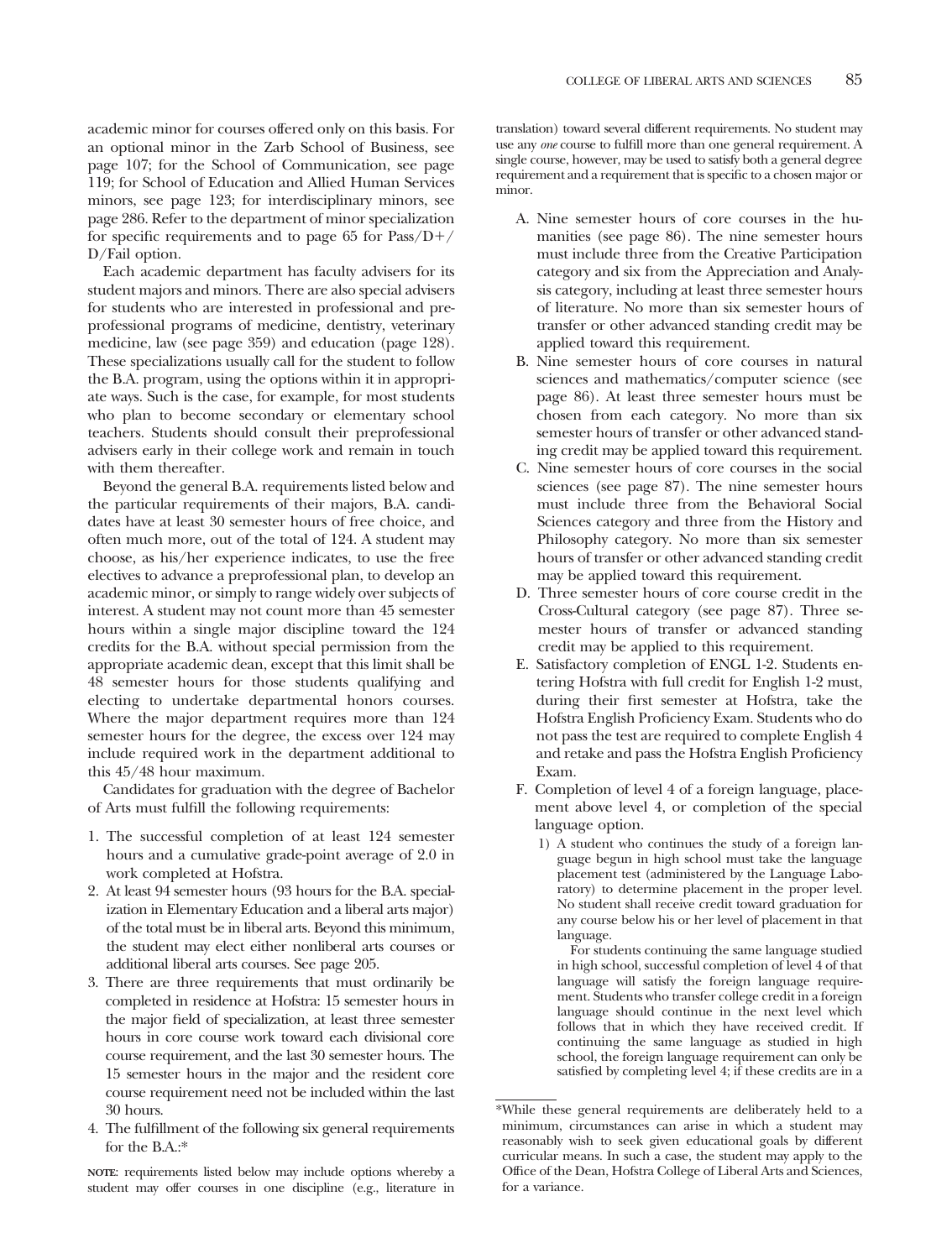|             |                                                               | <b>HUMANITIES DIVISION</b> |                                                              |
|-------------|---------------------------------------------------------------|----------------------------|--------------------------------------------------------------|
|             | <b>APPRECIATION AND ANALYSIS CORE COURSES:*</b>               |                            |                                                              |
| AH          | 3. Gods and Kings                                             |                            | 157. The Age of Dickens                                      |
|             | 4. Religion, Rulers and Rebellion                             |                            | 167. Post-Colonial Literature of South Asia                  |
|             | 5. Form in the Art Work, I                                    | <b>FRLT</b>                | 41. Me, Myself, and I: Autobiographical Expressions from     |
|             | 6. Form in the Art-Work, II                                   |                            | the French                                                   |
|             | 7. American Art I                                             |                            | 42. Heroines Exotic and Erotic: Romantic Women in            |
|             | 8. American Art II                                            |                            | 19th-Century French Narrative Prose                          |
|             | 74. Contemporary Art                                          |                            | 43. Decolonizing the Mind: Contemporary Literature from      |
|             | 101. Ancient Art                                              |                            | Africa, Southeast Asia, and the Caribbean                    |
| AM ST       | 1. Creating America's Culture                                 |                            | 46. Sex, Gender and Love in 20th-Century French Prose        |
| **AVF       | 10. Introduction to Film $\mathcal{C}$ Television Study       |                            | 47. French Literature and the World of Music                 |
| <b>CLL</b>  | 39. Mythologies and Literature of the Ancient World           |                            | 48. The Knightly Heritage in French Literature               |
|             | 40. Literature of the Emerging Europe                         |                            | 49. Irony in Modern French Literature                        |
|             | 53. Faust Theme                                               |                            | 52. Sovereignty and Quebec: A Literary and Cultural Perspec- |
|             | 54. The Oedipus Theme                                         |                            | tive                                                         |
|             | 75. Women Writers in the Romantic Tradition                   | <b>HUHC</b>                | 13. Culture and Expression                                   |
|             | 190. World Literature and the Anatomy of                      |                            | 14. Culture and Expression                                   |
|             | Cultural Difference                                           | <b>ITLT</b>                | 40. Nature, Gender, and Sin in Pre-Modern Italy              |
| <b>DNCE</b> | 127. Dance Appreciation                                       |                            | 90. Lifelines: Italian Women's 20th-Century Prose Fiction    |
| <b>DRAM</b> | 1. Theater Appreciation I                                     | <b>JW ST</b>               | 10. The Bible: Ancient and Modern Perspectives               |
|             | 173,174. History of the Drama I, II $(3 \text{ s.h. each})$   |                            | 11. Judaic Perspectives on the Hebrew Bible                  |
|             | 175,176. Modern Drama I, II $(3 \text{ s.h.}$ each)           |                            | 30. Literature of the Holocaust                              |
| <b>ENGL</b> | 40. Source Studies                                            |                            | 108. Modern Jewish Intellectuals                             |
|             | 41,42. <i>English Literature I,II</i> $(3 \text{ s.h. each})$ | <b>LIT</b>                 | 89. Beauty & Sadness in Japanese Literature & Culture        |
|             | 43,44. Western Literature I,II (3 s.h. each)                  |                            | 90. Modern Arabic Literature                                 |
|             | 51. The American Literary Identity                            | <b>MUS</b>                 | 3. Music Appreciation                                        |
|             | 52. The American Experience in Context                        |                            | 130. Symphonic Literature                                    |
|             | 107. Canterbury Tales                                         |                            | 135. Introduction to Electronic Music                        |
|             | 115. Shakespeare: The Earlier Plays and Sonnets               | <b>SPLT</b>                | 51. Don Quixote and the Modern Novel                         |
|             | 121. Studies in the Novel I                                   |                            | 52. Interpreting the Hispanic Legacy                         |
|             | 129. The 18th Century                                         |                            | 57. Gender and Culture: Women Through the Lens of            |
|             | 139. The African Novel                                        |                            | Spanish Female Writers                                       |
|             | 141. African American Literature II                           |                            | 58. The Empire Writes Back: Autobiography and Resis-         |
|             | 143. American Literature I                                    |                            | tance in Colonial Spanish America                            |
|             | 145A. American Fiction, 1900-1950                             | <b>WST</b>                 | 1. Introduction to Women's Studies                           |
|             | 153. The Romantic Age                                         |                            |                                                              |

**CORE COURSES**

*\**Each course listed in this category is a literature course, except for AH 3, 4, 5, 6, 7, 8, 74, 101, AVF 10, DNCE 127, DRAM 1, MUS 3, 130 and 135, WST 1. \*\*AVF 10 offered in the School of Communication.

| <b>DNCE</b> | 11M,12M. Modern Dance I,II $(2\frac{1}{2})$ s.h. each)<br>13,14. Modern Dance III, IV (2 s.h. each) | FA<br>8. Art Concepts and Experiences<br>9. Art Studio: Sculpture |
|-------------|-----------------------------------------------------------------------------------------------------|-------------------------------------------------------------------|
|             | 11A-14A. Modern Dance IA-IVA (2 s.h. each)                                                          | <b>MUS</b><br>1. Introduction to Music                            |
|             | 15M, 16M. <i>Ballet I, II</i> $(2\frac{1}{2}$ s.h. each)                                            | 20. Ensemble $(\frac{1}{2}$ s.h.)                                 |
|             | 17. Ballet III $(2 \text{ s.h.})$                                                                   | 21. University Band $(\frac{1}{2}$ s.h.)                          |
|             | 15A-17A. <i>Ballet IA-IIIA</i> (2 s.h. each)                                                        | 22. University Symphony Orchestra (1/2 s.h.)                      |
| <b>DRAM</b> | 59A. Acting Workshop                                                                                | 23. University Mixed Chorus $(\frac{1}{2}$ s.h.)                  |
|             | 78. Theater Design Fundamentals: Methods and                                                        | 24. University Wind Ensemble (½ s.h.)                             |
|             | <i>Materials</i>                                                                                    | P 1-22. Private Instruction (1 s.h. each)                         |
|             | 157. Choreography for the Theater                                                                   | 1. Oral Communication<br>$*$ $SPCM$                               |
| <b>ENGL</b> | 133. Workshop: General Creative Writing                                                             | 7. Public Speaking                                                |

#### **NATURAL SCIENCES, MATHEMATICS/COMPUTER SCIENCE DIVISION NATURAL SCIENCES CORE COURSES:**

| <b>ASTR</b> | 11. The Solar System                                  | <b>NSC</b>  | 11. The Physical Sciences                       |
|-------------|-------------------------------------------------------|-------------|-------------------------------------------------|
|             | 12. Stars and Galaxies                                |             | 12. Energy and Atoms                            |
| <b>BIO</b>  | 1 & 2. General Biology I, II $(4 \text{ s.h. each})$  | <b>PHYS</b> | 1A. with 1B. Elementary Physics with Laboratory |
|             | 3. Biology in Society                                 |             | $(4 \text{ s.h. total})$                        |
|             | 4. Human Biology                                      |             | 2A. with 2B. Elementary Physics with Laboratory |
| <b>CHEM</b> | 1. Atoms, Molecules and Genes                         |             | $(4 \text{ s.h. total})$                        |
|             | 3A. with 3B. General and Inorganic Chemistry I, with  |             | 4. Conceptual Physics                           |
|             | Laboratory (4 s.h. total)                             |             | 5. Light                                        |
|             | 4A. with 4B. General and Inorganic Chemistry II, with |             | 6. Acoustics, Music and Speech                  |
|             | Laboratory (4 s.h. total)                             |             | 11A. with 11B. General Physics with Laboratory  |
| <b>GEOL</b> | 1C. Physical Geological Science                       |             | $(5 \text{ s.h. total})$                        |
|             | 2C. Historical Geological Science                     |             | 12A. with 12B. General Physics with Laboratory  |
|             | 3. Astrogeology—Planetary Science                     |             | $(5 \text{ s.h. total})$                        |
|             | 5. Environmental Geology and Natural Hazards          | TPP         | 1. Introduction to Environmental Systems        |
|             | 6. Introduction to Dinosaurs and the Mesozoic World   |             |                                                 |
|             | 7, 8. Earth Science I, II                             |             |                                                 |

\*\*SPCM 1, 7 offered in the School of Communication.

**NOTE:** The Pass/D+/D/Fail option is not available for core courses. (See page 65 for exception.)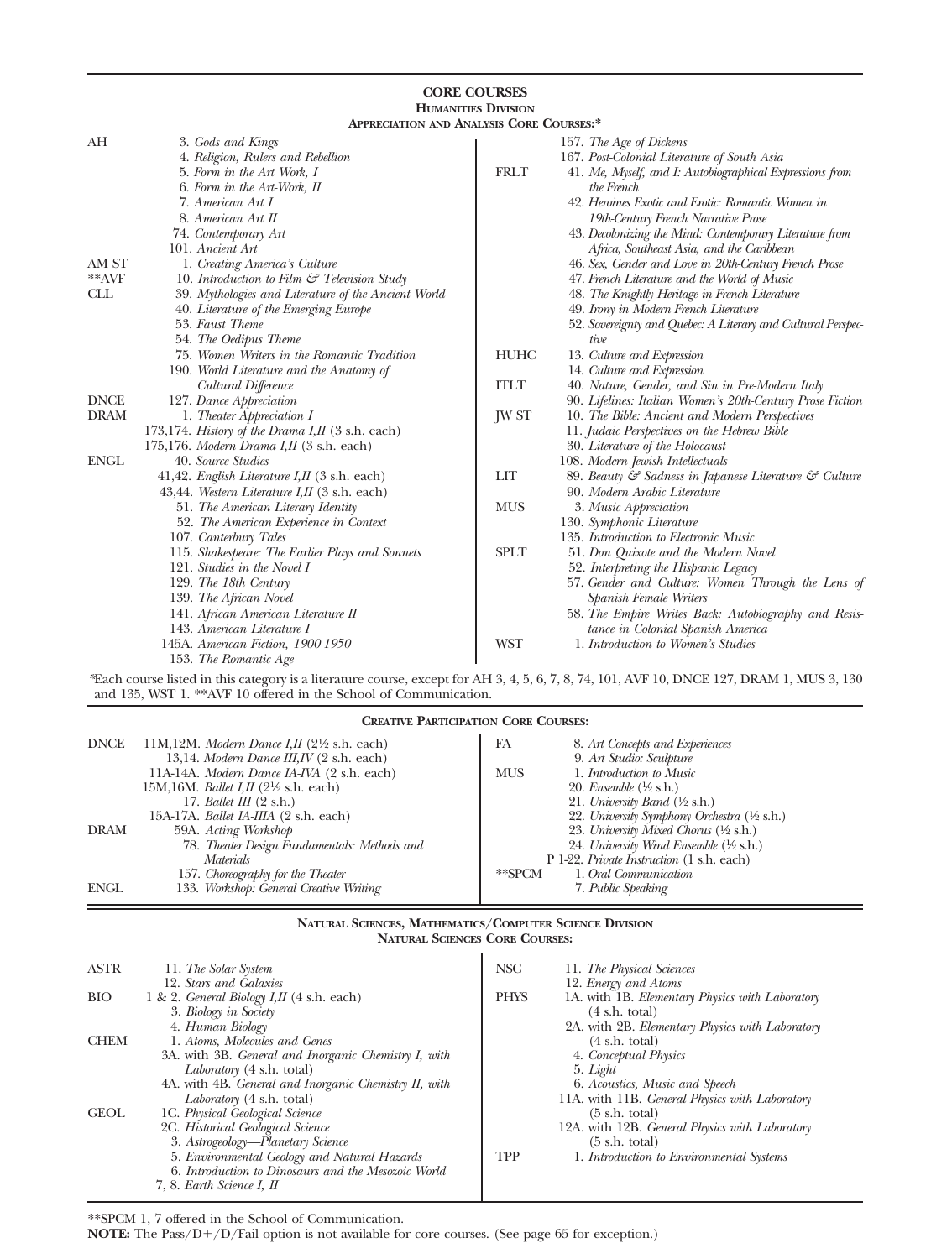| <b>CORE COURSES</b><br>(continued) |                                                                                                                                                                                                                                                                                                                                               |                                         |                                                                                                                                                                                                                                                                                                                                              |
|------------------------------------|-----------------------------------------------------------------------------------------------------------------------------------------------------------------------------------------------------------------------------------------------------------------------------------------------------------------------------------------------|-----------------------------------------|----------------------------------------------------------------------------------------------------------------------------------------------------------------------------------------------------------------------------------------------------------------------------------------------------------------------------------------------|
| $\csc$<br>MATH                     | <b>MATHEMATICS/COMPUTER SCIENCE CORE COURSES:</b><br>5. Overview of Computer Science<br>15. Fundamentals of Computer Science I<br>16. Fundamentals of Computer Science II<br>9. Linear Mathematics and Matrices<br>10. Basic Calculus<br>10E. Basic Calculus with Applications (4 s.h.)<br>11. <i>Precalculus</i> (4 s.h.)                    | MATH                                    | 12. Mathematical Excursions<br>13C. Elementary Mathematical Models Through Comput-<br>ers<br>15. Elementary Set Theory, Logic and Probability<br>16. Explorations in Mathematics<br>19. Analytical Geometry and Calculus I (4 s.h.)<br>20. Analytical Geometry and Calculus II (4 s.h.)<br>29. Analytical Geometry and Calculus III (4 s.h.) |
|                                    | <b>SOCIAL SCIENCES DIVISION</b>                                                                                                                                                                                                                                                                                                               |                                         |                                                                                                                                                                                                                                                                                                                                              |
| ANTH                               | <b>BEHAVIORAL SOCIAL SCIENCES CORE COURSES:</b><br>1. Human Evolution in Philosophical Perspective<br>3. The Primitive World and its Transformations<br>4. The Human Condition in Ethnographic Perspec-<br>tive<br>5. Archaeology: Living in the Material World<br>107. Development, Conservation, and Indigenous Peoples in                  | HUHC<br>PSC<br>PSY                      | 12. Culture and Expression<br>1. American Politics<br>2. Comparative Politics<br>110. African Politics<br>144. Asian Politics and Government<br>7. Fundamental Perspectives in Psychology                                                                                                                                                    |
| ECO<br><b>GEOG</b>                 | <b>Applied Anthropology</b><br>137. Race and Ethnicity: an Anthropological Perspective<br>7. Explorations of Current Economic Issues<br>10. Economics, Environment and Community<br>133. Health Economics<br>3. Geographic Systems: An Introduction to Topical Geog-<br>raphy<br>102. Population, Resources and Environment                   | SOC<br><b>SPCH</b><br>WST               | 4. Contemporary Society<br>18. Social Theory and Social Issues<br>34. Ethnicity and Minority Group Relations<br>134. Race Relations in the United States<br>9. Exploring the Communication Sciences<br>1. Introduction to Women's Studies                                                                                                    |
|                                    | 106. Urbanization in the Developing World<br>140. Geography of Latin America<br>145. Geography of Africa                                                                                                                                                                                                                                      |                                         |                                                                                                                                                                                                                                                                                                                                              |
| HIST<br>HUHC                       | HISTORY AND PHILOSOPHY CORE COURSES:<br>11. Western Civilization I<br>12. Western Civilization II<br>13. American Civilization I<br>14C. American Civilization II<br>29. American Lives in Historical Perspective<br>105. Ancient Egyptians, Hebrews and Greeks<br>162C. Protest and Reform in American History<br>11. Culture and Expression | PHI<br><b>RELI</b>                      | 10. Introduction to Philosophy<br>14. Introduction to Ethics I<br>20. Social and Political Philosophy<br>120. Philosophy of Law<br>161. Philosophy of Science<br>163. Philosophy of Religion<br>12. Introduction to Western Religious Traditions<br>100. Modern Religious Thought                                                            |
|                                    | <b>CROSS-CULTURAL CORE COURSES:</b>                                                                                                                                                                                                                                                                                                           |                                         |                                                                                                                                                                                                                                                                                                                                              |
| ANTH                               | 4. The Human Condition in Ethnographic Perspec-<br>tive<br>32. Women and Development<br>106. Peoples and Cultures of the Middle East and<br>North Africa<br>107. Development, Conservation, and Indigenous Peoples<br><i>in Applied Anthropology</i><br>113. Archaeology of Civilization of the New World                                     | <b>LING</b><br>ПI<br>MECA<br>PHI<br>PSC | 71. Language and Society in Africa, Asia and<br>Latin America<br>89. Beauty & Sadness in Japanese Literature & Culture<br>90. Modern Arabic Literature<br>1. Introduction to Middle East and Central Asia<br>17. Introduction to Eastern Philosophy<br>102. Mysticism and the Spiritual Quest<br>103. Life, Death and Immortality            |
| ECO<br><b>ENGL</b>                 | 116. Religion in Cross-Cultural Perspective<br>117. Women and Development in the Middle East<br>139. The African Novel<br>150. Native American Literature<br>167. Post-Colonial Literature of South Asia<br>168. Carribbean Experience in Literature                                                                                          | RELI                                    | 110. African Politics<br>144. Asian Politics and Government<br>15. Introduction to Eastern Religious Traditions<br>50. Islam<br>75. Mysticism and the Spiritual Quest<br>80. Life, Death and Immortality                                                                                                                                     |
| FRLT<br><b>GEOG</b>                | 43. Decolonizing the Mind: Contemporary Literature<br>from Africa, Southeast Asia, and the Caribbean<br>113C. The Geography of East and Southeast Asia                                                                                                                                                                                        | SOC                                     | 85. Comparative Religious Ethics<br>32. Women and Development                                                                                                                                                                                                                                                                                |
| HIST                               | 145. Geography of Africa<br>71. China and Japan to 1800<br>72C. China and Japan Since 1800<br>73. The Modern Middle East<br>117A. History of Africa to 1800<br>173. Modern China                                                                                                                                                              |                                         |                                                                                                                                                                                                                                                                                                                                              |

 $=$ 

**NOTE:** The Pass/D+/D/Fail option is not available for core courses. (See page 65 for exception.)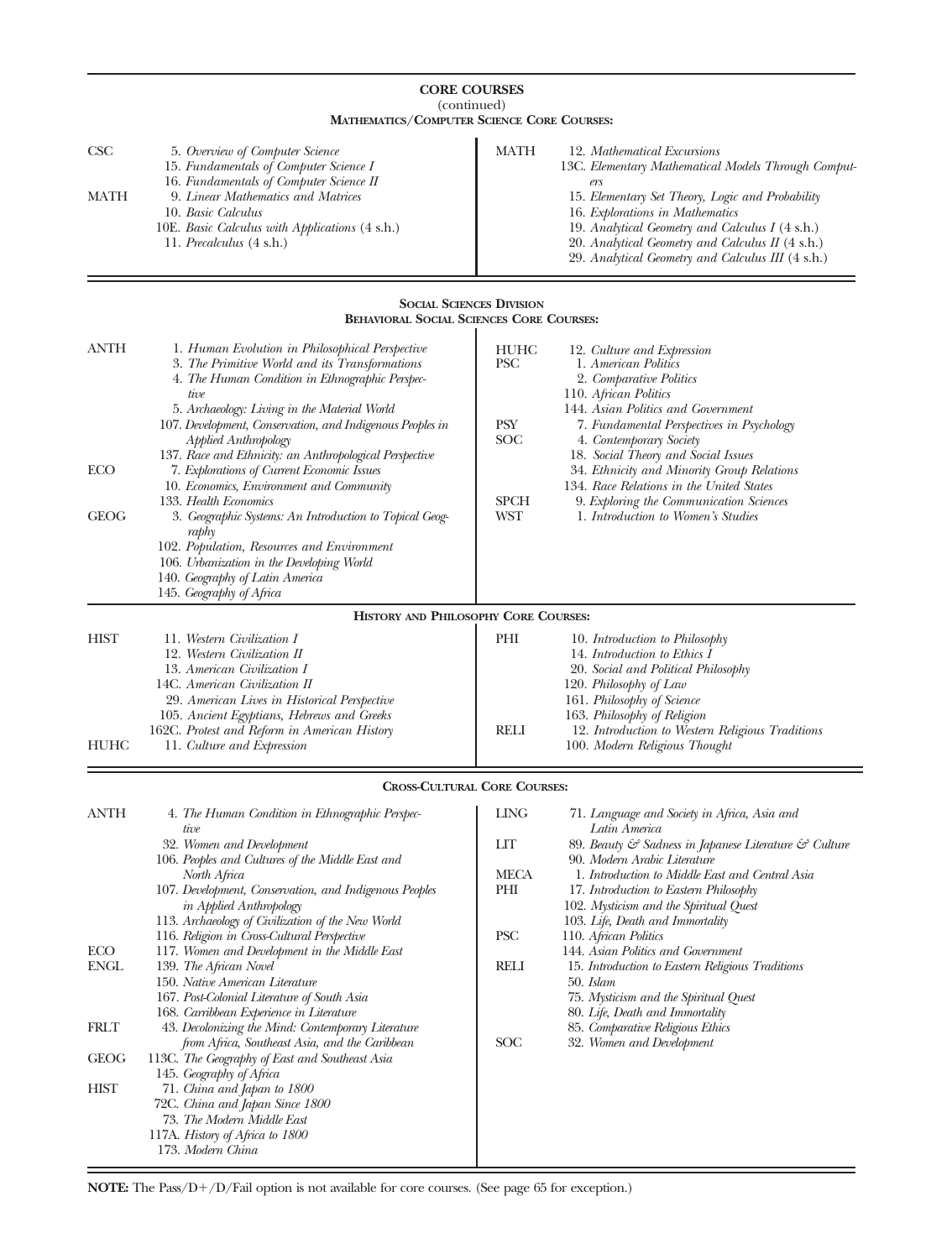language different from that studied in high school, they may continue to level 4, or the Special Language Option (see below) may apply. International students may satisfy this requirement either by completing ELP 36 or by placing out of the requirement by taking the placement examination in their native language.

2) A student who does not wish to continue the study of a foreign language studied in high school may—by filing a Special Language Option Form—take levels 1 and 2 of a foreign language not previously studied and six semester hours chosen from the following:

levels 3 and/or 4 of that language; levels 1 and/or 2 of any other foreign language not previously studied; literature in translation; comparative literature; linguistics; Jewish Studies, excluding JW ST 15, 16.

Students who wish to use option 2 should file the Special Language Option Form with the Advisement Office. If the student's high school transcript is not on file, the student must supply one in order to complete the process.

NOTE: The  $\mathrm{Pass}/\mathrm{D+}/\mathrm{D}/\mathrm{fail}$  Option is not available for courses taken in fulfillment of any language requirement.

5. The fulfillment of major requirements as listed in the *Bulletin* under the department of specialization.

#### Transfer Credit and Core Course Requirements

Students who have taken any one or some combination of courses in the Humanities, Natural Science/Mathematics, Social Science and/or Cross-Cultural areas before coming to Hofstra, may be able to use those courses (excluding English composition and foreign language courses below level 20, BIO 50, and MATH 3A, 3B, 4A, 4B and 8) to partially meet the core requirements. Nevertheless, the following minimum requirements remain.

- 1. Students who transfer to Hofstra with fewer than 58 credits must take at least three semester hours *in each of these* core categories: a) Humanities Appreciation and Analysis (if fewer than three semester hours of transfer credit (advanced standing credit) are allocated to English literature or foreign literature, the Appreciation and Analysis requirement must be met by literature core course work), b) Humanities Creative Participation, c) Science, d) Mathematics, e) Behavioral Social Sciences and f) History and Philosophy.
- 2. Students who transfer to Hofstra with more than 58 credits must take at least three semester hours *in each of these* core categories: a) Humanities Appreciation and Analysis or Humanities Creative Participation (if fewer than three semester hours of transfer credit (advanced standing credit) is allocated to English literature or foreign literature, the Humanities requirement must be met by literature core course work), b) Science or Mathematics, c) Behavioral Social Sciences or History and Philosophy.
- 3. Any transfer student who has taken a Cross-Cultural course prior to coming to Hofstra, may use that course to wholly satisfy the Cross-Cultural core requirement.

4. Credits that Hofstra students earn as visiting students elsewhere may not be used to meet or to reduce core course requirements.

#### BACHELOR OF ENGINEERING

The Hofstra College of Liberal Arts and Sciences offers a day and evening program leading to the degree of Bachelor of Engineering with a specialization in Engineering Science. An important objective of this curriculum is to provide a broad and liberating education as well as depth and competence in the engineering field.

Candidates for graduation must fulfill the following requirements:

- 1. The successful completion of the required semester hours for the major and a cumulative grade-point average of 2.0 in work completed at Hofstra.
- 2. The liberal arts requirement for the specialization.
- 3. There are two requirements that must ordinarily be completed in residence at Hofstra. See specific program for these requirements.
- 4. The fulfillment of the following general requirements for the B.E.
	- a) Satisfactory completion of ENGL 1-2 (see University Degree Requirements, page 69).
	- b) Humanities
	- c) Social sciences
- 5. The major and additional requirements as listed under the field of study.

#### BACHELOR OF FINE ARTS

The Hofstra College of Liberal Arts and Sciences offers the degree of Bachelor of Fine Arts in Theater Arts.

Candidates for graduation with the B.F.A. degree in theater arts must fulfill the following requirements:

- 1. The successful completion of at least 132 semester hours and a cumulative grade-point average of 2.0 in work completed at Hofstra.
- 2. At least 62 semester hours of the total must be in liberal arts.
- 3. Candidates normally spend the last six semesters of full-time study in residence at Hofstra.
- 4. The fulfillment of the six general B.A. requirements.
- 5. Demonstration of proficiency satisfactory to the drama faculty as determined by the following: annual screening of majors, a senior project and a comprehensive examination.
- 6. The major requirements as listed under the Department of Drama.

#### BACHELOR OF SCIENCE

The Hofstra College of Liberal Arts and Sciences offers programs leading to the degree of Bachelor of Science in the fields of specialization listed below. The objective of these curricula is to provide a broad and liberating education as well as depth and competence in a given area of knowledge. Thus, liberal arts courses (see page 56) are required in each program.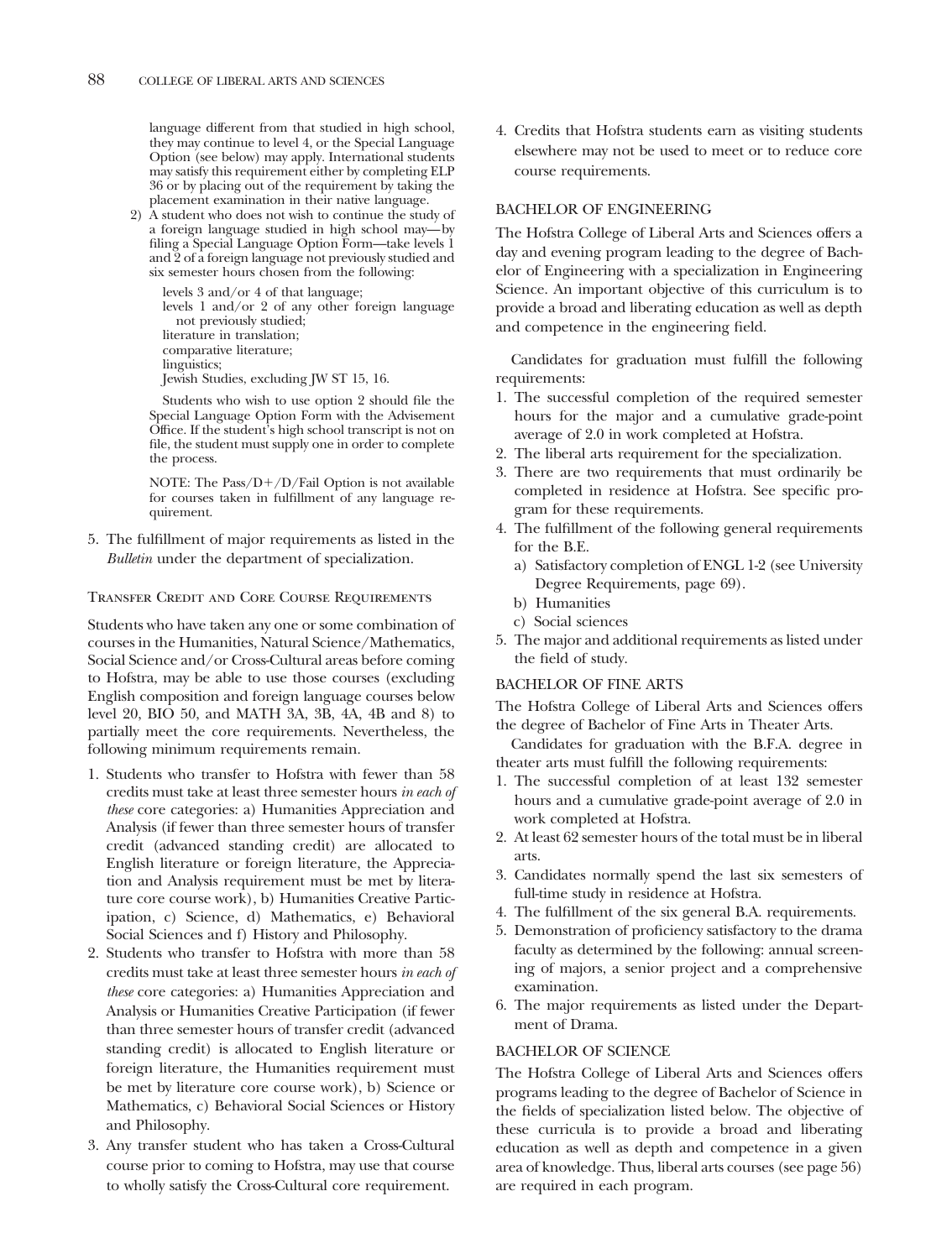A student seeking a B.S. degree may earn a minor under the same guidelines as for the B.A. degree (see page 84). Refer to the department of minor specialization for specific requirements.

Applied Physics Biochemistry Biology Business Economics Chemistry Computer Science Computer Science and Mathematics Environmental Resources Electrical Engineering Fine Arts Geology Industrial Engineering Mathematics Mechanical Engineering Music

Candidates for graduation must fulfill the following requirements (see specific program for details):

- 1. The successful completion of the required semester hours for the major and a cumulative grade-point average of 2.0 in work completed at Hofstra.
- 2. The liberal arts requirement for the specialization.
- 3. There are certain requirements that must ordinarily be completed in residence at Hofstra. See specific program for these requirements.
- 4. The fulfillment of the following four general requirements for the B.S.
	- a) Satisfactory completion of ENGL 1-2 (See University Degree Requirements, page 69)
	- b) Humanities (at least 6 s.h.)
	- c) Natural science/Mathematics (at least 6 s.h.)
	- d) Social science (at least 6 s.h.)

Some programs require the completion of core courses offered in the Hofstra College of Liberal Arts and Sciences. Please refer to specific program for details.

5. The major and additional requirements as listed under the field of study.

#### INTERNATIONAL EDUCATION

Hofstra College of Liberal Arts and Sciences regularly offers opportunities to study abroad. Each summer, Hofstra faculty conduct language and literature/culture programs in Nice, Madrid, Italy, China, Australia, Peru, Turkey, and Japan. In addition, a tropical marine biology program is offered in July in Jamaica, West Indies, and a theater program is offered in London during the January session. For further information, please refer to International Study, page 17.

#### OFF-CAMPUS EDUCATION

New College offers an opportunity for students in the Hofstra College of Liberal Arts and Sciences to propose off-campus projects for academic credit and to participate in study-abroad programs for academic credit coadministered by Educational Programs Abroad, the Institute for European Studies and Friends World College. Information is available from the Dean of New College. See page 92.

ALL COURSES IN THE COLLEGE OF LIBERAL ARTS AND SCIENCES ARE OFFERED FOR LIBERAL ARTS CREDIT UN-LESS OTHERWISE NOTED. See page 56.

## Graduate Programs

MASTER OF ARTS

Applied Linguistics (TESL) Audiology Bilingualism Biology Comparative Literature\* Computer Science English English and Creative Writing French\* History\* Humanities Mathematics Natural Science\* Psychology Industrial/Organizational Psychology Clinical and School Psychology—(awarded only as a component of the doctoral programs) Spanish\* Speech-Language Pathology

#### MASTER OF SCIENCE

Biology Applied Mathematics Computer Science Human Cytogenetics (Biology)

School-Community Psychology (Awarded only as a component of the doctoral program)

The programs are described individually in the major area. All candidates for the Master of Arts or the Master of Science degree, regardless of their field of specialization, must complete the following requirements:

- 1. At least 24 semester hours, including the master's essay, must be completed at Hofstra University. (Refer to the departmental programs for exceptions to this requirement.)
- 2. All credits must be taken in courses numbered 200 and above.
- 3. In some degree programs, the candidate must demonstrate competence to the satisfaction of the major department in a tool area such as foreign language or statistics. Competence must be shown by passing an examination. Arrangements for the examination are made through the individual departments.
- 4. The candidate for the degree of Master of Arts or Master of Science may be required to write a master's essay or thesis on a subject relating to the field of specialization during enrollment in courses numbered

<sup>\*</sup>Applications not accepted in 2002-2003.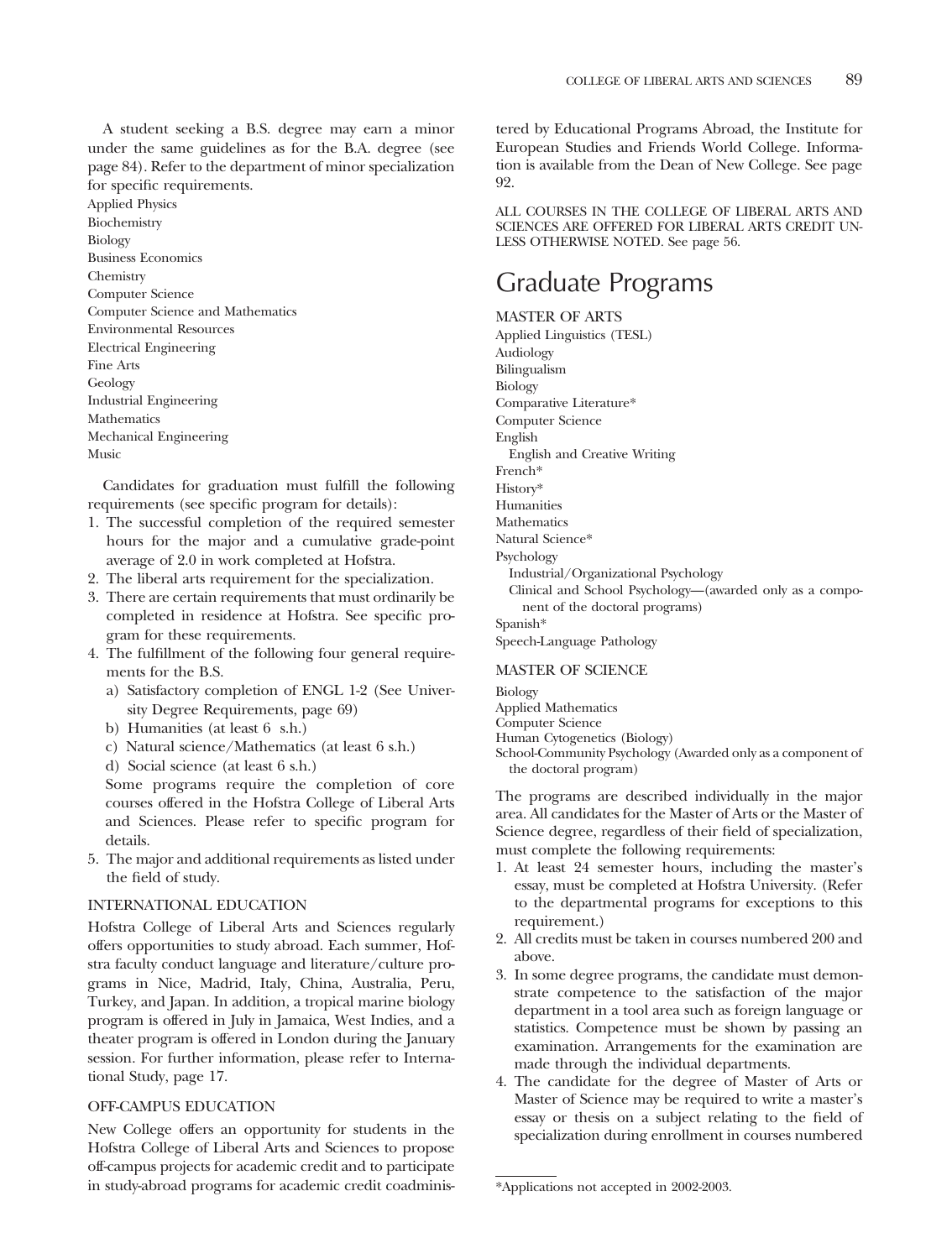301-302 in the major department, or, while maintaining matriculation, upon completion of these courses.

For the Master of Arts or the Master of Science, each semester of courses 301-302 carries three semester hours of credit toward the total semester hour requirement for the degree. The normal tuition rate applies to these courses.

Exceptions to the above requirements, unless specified in this *Bulletin*, require official approval on an official waiver form.

See complete graduate information, page 75.

#### DOCTORAL PROGRAMS

The Hofstra College of Liberal Arts and Sciences offers the following doctoral programs:

#### DOCTOR OF PHILOSOPHY

Clinical and School Psychology

DOCTOR OF PSYCHOLOGY

School-Community Psychology (see page 363)

Concentrations in doctoral programs offered in cooperation with other areas in the University:

#### DOCTOR OF EDUCATION

Reading, Language, and Cognition: Bilingual/Bicultural concentration (see page 376)

#### DOCTOR OF PHILOSOPHY

Reading, Language, and Cognition: Bilingual/Bicultural concentration (see page 377)

See complete doctoral information, page 79

#### POSTDOCTORAL PROGRAM

Respecialization in Clinical and/or School Psychology (see page 364)

#### ACADEMIC CHAIRS AND DISTINGUISHED PROFESSORSHIPS

For information, see page 471.

The John Cranford Adams Chair in the Humanities is held by Dr. Lopate, Professor of English.

The Joseph G. Astman Distinguished Professorship in the HUMANITIES.

The Donald E. Axinn Distinguished Professorship in Ecology and Conservation at Hofstra.

The Sardarni Kuljit Kaur Bindra Endowed Chair in Sikh Studies is held by Dr. Arvind-pal Singh Mandair, Assistant Professor of Philosophy.

The Leo A. Guthart Distinguished Professorship in Teaching Excellence is held by Dr. Liora Pedhazur Schmelkin, Professor of Psychology.

THE JEAN NERKEN DISTINGUISHED PROFESSORSHIP IN ENGINEERing.

The Dr. Mervin Livingston Schloss Distinguished Professorship for the Study of Disabilities.

The Harry H. Wachtel Distinguished Teaching Professorship for the Study of Nonviolent Social Change is held by Professor D'Innocenzo, Professor of History.

The Augustus B. Weller Chair in Economics is held by Dr. Irwin L. Kellner.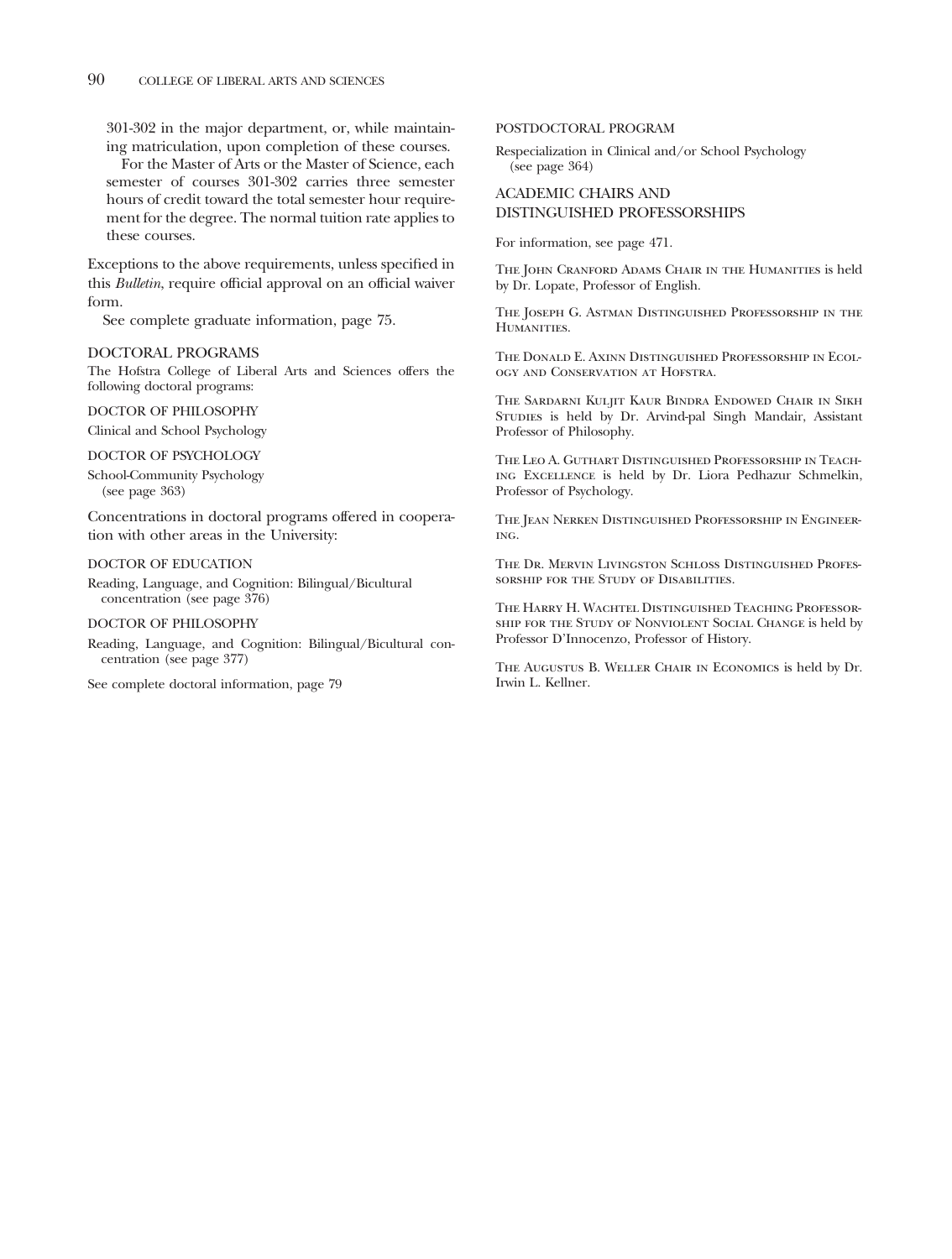# New College<br>of Hofstra

Office: 205 Roosevelt Hall. Telephone: (516) 463-5820 David C. Christman, *Dean*

Heidi Contreras, *Senior Assistant Dean and Master of Arts Program Administrator*

Melissa Cheese, *Administrative Associate and University Without Walls Administrator*

Rene Giminiani-Caputo, *Senior Administrative Associate*

#### PROLOGUE

New College of Hofstra University is no longer new in age. It was founded in 1959 as Hofstra's "collegium," a comingtogether of master teachers and apprentice students dedicated to intellectual inquiry within the liberal arts and to their social applications. Historically, the first New College was founded at Oxford, England, over six hundred years ago during the medieval period for masters and apprentices interested in achieving intellectual emancipation from the constraints of that time and place. In the 20th century, Hofstra's New College continues to employ the individualized apprenticeship model created at Oxford.

New College is one of the colleges at Hofstra University offering both a bachelor and master of arts degree to students sharing its commitment to the intellectual and practical dimensions of the liberal arts. It assists its students in achieving their liberal arts goals through a curriculum more *individualized* in response to student needs and interests, more *flexible* in structure and more *varied* in modes of learning.

#### HOFSTRA AND THE LIBERAL ARTS

Since its foundation in 1935, Hofstra University has had a firm and central commitment to the liberal arts.

The liberal arts are those studies which expand horizons and sharpen intellectual skills. They invite us to clarify our values and apply them appropriately in new situations. They make us aware of our common humanity.

The liberal arts do not prepare for specific careers; they prepare for all careers. When business and industry seek employees with college degrees, they seek people with keen and supple minds, the capacity for clear and precise expression and a broad awareness of human accomplishments and possibilities. Professional schools, too, seek not the trained apprentice but the educated person. Such people learn and adapt quickly; such people are productive.

The liberal arts prepare for recreation and responsibility as well as for work. They provide opportunities to develop sensibilities and to refine notions of goodness, beauty and truth. In short, they open ways for us to achieve our full, human potential.

#### NEW COLLEGE, 1960

In 1959, with support from the Ford Foundation, Hofstra founded New College to develop new ways to achieve traditional liberal arts goals. New College has pioneered Students should consult the *Class Schedule* for specific offerings before registering for their programs.

in the development of off-campus education, intensive eight-week courses, individual student projects and crossdisciplinary approaches to fundamental human questions.

In 1965, New College became Hofstra's second, degreegranting liberal arts college. Thus, Hofstra is one of the few universities in the country whose commitment to the liberal arts is so firm that it offers two routes to the B.A. degree: a traditional one at the Hofstra College of Liberal Arts and Sciences (HCLAS) and a nontraditional one at New College.

#### NEW COLLEGE TODAY

New College is small by design. Classes are small; friendships form easily. New College offers its students all the advantages of a large, metropolitan university—including, for example, Hofstra's superb 1,360,000 volume libraries (Axinn and Law)—along with the closeness of a small, liberal arts college.

New College students may enroll in courses at any other undergraduate school/college within Hofstra University, just as students from any other undergraduate school/ college within the University may enroll in New College courses. In addition to New College's own full-time faculty, professors from other academic units at Hofstra and from the metropolitan community regularly teach courses at the College.

At New College, the faculty and academic fields are organized into four areas—Creative Studies, Humanities, Natural Sciences and Social Sciences. Students at New College do not select a traditional departmental major; they concentrate in an area. *Creative Studies* center on the making of concrete re-creations of aspects of the human experience. The *Humanities* concern themselves with imaginative representations and thoughtful interpretations of the human experience. The *Natural Sciences* describe and analyze phenomena in the physical universe. The *Social Sciences* describe and analyze aspects of the human experience.

Students who wish to develop an undergraduate program of studies which explores some topic from a variety of disciplinary perspectives may concentrate in a fifth area, *Interdisciplinary Studies*.

This organization of the traditional academic disciplines into areas greatly increases communication among professors of the different disciplines and gives undergraduate education at New College a distinctively interdisciplinary character. Faculty and students are always alert to connections between their own and other disciplines.

One of the principal differences, then, between New College and most liberal arts colleges is that New College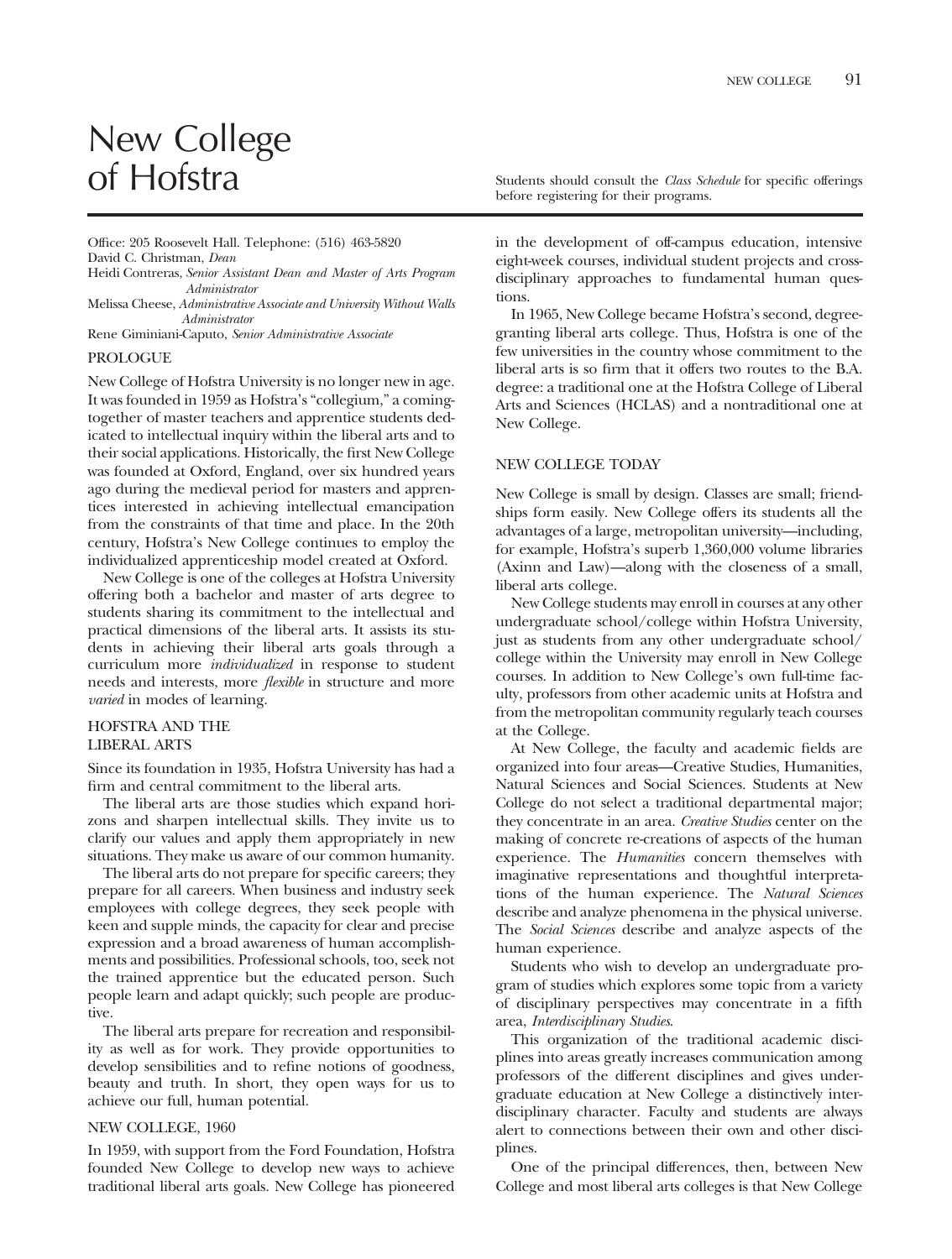fosters interdisciplinary breadth and discourages unnecessary or premature over-specialization.

#### ADMISSION TO THE

#### BACHELOR OF ARTS PROGRAM

New College welcomes students with a serious commitment to the educational rigor of its Bachelor of Arts program. Although admissions requirements for undergraduates at New College are the same as the requirements for all undergraduates at the University, the College especially welcomes both freshmen and transfer applicants with these qualifications and credentials:

- 1. previous academic performance in a liberal arts area or areas at an above average level, as demonstrated by high school class standing or transfer student status;
- 2. strong aptitude for a full utilization of liberal arts resources at New College, as shown by standardized test scores (SAT or ACT) above the national average;
- 3. serious motivation for academic work within the liberal arts and an interest in New College, as demonstrated through an admissions interview or through a written statement of purpose.

Applicants should demonstrate strength in at least two of the three guidelines listed above to assure a positive response to their applications.

Early decision and early admission are possible at New College just as they are available to applicants for admission to other University programs. For current information about undergraduate admission, please contact the Dean of University Admissions.

#### *Transfer Students*

Students entering New College and transferring credits will be classified as follows:

freshman transfer students: 3-24 transfer credits sophomore transfer students: 25-57 transfer credits junior transfer students: 58-87 transfer credits senior transfer students: 88 or more transfer credits.

All transfer students must satisfy all the general and area graduation requirements for New College including the New College Writing Requirement.

Students must complete their last two full-time semesters under the supervision of a New College faculty adviser in order to be recommended for the Bachelor of Arts degree from Hofstra University through New College.

#### ACADEMIC CALENDAR

New College uses the intensive four-credit course as its characteristic offering. The traditional 15-week semester is divided into two halves or sessions. In each seven-and-ahalf week session, courses meet four days a week, 95 minutes a day, or 6 hours and 20 minutes a week. Most Wednesdays are class-free days for intensive reading, writing, study and research.

Most students enroll for two, four-credit courses a session, or 16 credits (four courses) a semester.

This academic calendar allows students to concentrate their attention and energies on two courses per session instead of spreading their efforts over four or five courses throughout a semester. The calendar also adds variety to

the student's intellectual life: midway through a semester, when other students are taking midterm examinations, New College students are beginning new work.

Since certain subject matter is more appropriate for semester-length exposure, some semester-length courses as well as an array of two-credit special seminars are offered.

#### MODES OF LEARNING

New College offers its students several modes of learning.

- 1. Course work: these are standard classroom lectures and seminars.
- 2. Individual Projects: a student with a particular academic interest registers with a faculty member who can nurture that interest. The two agree on what work will be done, when, what the bases for evaluation will be and how many credits the work will represent, normally from one to three. During the term of an individual project, normally a session, the student and faculty supervisor meet regularly.
- 3. Off-Campus Education: students pursue an educational or preprofessional goal for academic credit at sites such as hospitals, law offices, public service agencies, galleries, theaters, broadcasting studios, legislatures, scientific laboratories or in study abroad. The Off-Campus Education Program is supervised by a New College faculty committee. Carefully prepared proposals are submitted to the committee for consideration during the semester prior to the proposed off-campus project. Clearly stated learning objectives, a good fit between those objectives and off-campus site activities, and student preparation for work at the site are the principal criteria used by the committee when evaluating proposals. A faculty member keeps in close touch with each student involved in a project.

A learning report is required at the conclusion of all projects. The Basic Learning Report is a written, reflective statement of what and how the student learned. A scholarly research paper relating to, or drawn from, the student's off-campus activities is frequently required.

#### NEW COLLEGE AREAS

Creative Studies disciplines are: Dance Arts Fine Arts Theater Arts Writing Arts Humanities disciplines are: Art History Cultural Anthropology Dramatic Literature Literature Philosophy

Interdisciplinary Studies: theme or problem-centered programs designed by the individual student in consultation with a faculty adviser. In addition, Interdisciplinary Studies includes programs in: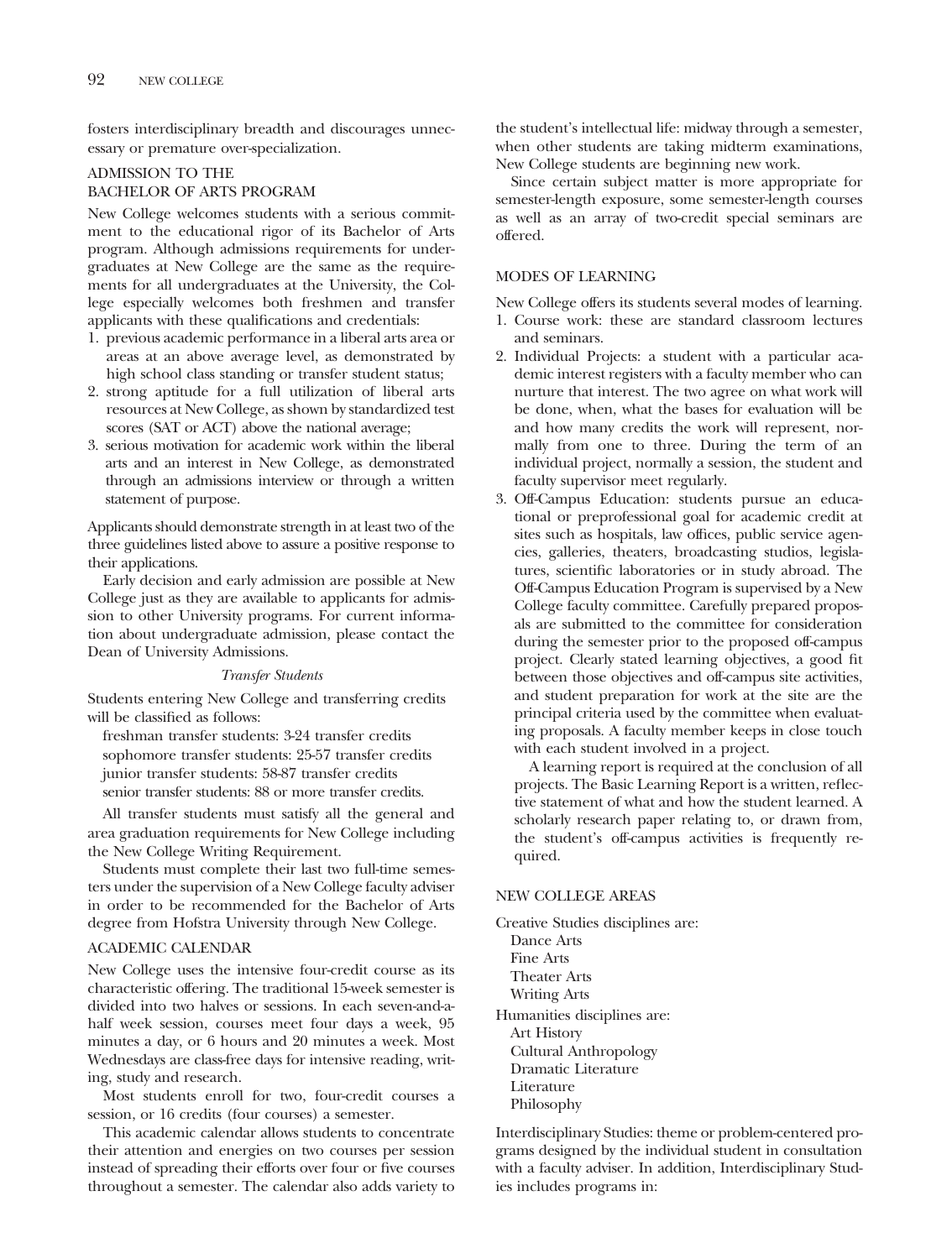| American Civilization                        | <b>Family Studies</b>        |
|----------------------------------------------|------------------------------|
| <b>Cognitive Sciences</b>                    | Human Development            |
| Communication                                | <b>International Studies</b> |
| and Society                                  | Women's Studies              |
| Natural Science disciplines are:             |                              |
| $\mathbf{D}:\mathbf{L}\rightarrow\mathbf{C}$ | $M$ <sup>oth omotice</sup>   |

Biology Chemistry **Mathematics** 

Social Science disciplines are:

| Economics            | <b>Political Science</b> |
|----------------------|--------------------------|
| <b>History</b>       | Psychology               |
| Linguistics          | Sociology                |
| Political Philosophy |                          |

In addition to completing a concentration in one of these areas, students may complete an Elective Focus in a secondary area or discipline under the direct supervision of a New College Area Coordinator or designate. Also, as a complement to any of the above Area programs, New College offers an Elective Focus in elementary education which leads to provisional certification as an elementary teacher in New York State. For further information on New College foci, please see the sections on New College Areas.

#### NEW COLLEGE EDUCATIONAL RESOURCES

Students are encouraged to take full advantage of the educational resources available to them as members of the Hofstra University community. Equal to its commitment to the liberal arts is New College's commitment to serve individual students through advisement, access to University resources, and a unique calendar and tuition policy. The New College Writing Program is also a resource for the development of communication skills.

#### **ADVISEMENT**

All institutions of higher education offer forms of advisement and counseling. New College intends its academic advisement to be as close and informed as only a small college's can be, but augmented by the College's presence within Hofstra University. Students are initially assigned a New College faculty adviser, but may choose a different adviser as their academic interests become more defined. With few exceptions, New College faculty offices and records are located within the New College building, thus facilitating student access to advisers for conference, registration and general information about the College, the University and programs of study.

#### UNIVERSITY RESOURCES

As members of the Hofstra University community, New College students have full access to University resources. These include undergraduate courses at the Hofstra College of Liberal Arts and Sciences (HCLAS) and the Schools of Business, Communication, and Education; opportunities for student-initiated projects supervised by faculty other than New College faculty; full use of the University's excellent library, computer facilities, swimming pool and music listening rooms; and the full range

of student services provided through the Dean of Students Office, Residential Life Office, the Hofstra University Health Center and the Office of Financial and Academic Records.

#### **TUITION**

The tuition policy of New College supports its flexible, individualized programs of study and its various modes of learning. Students registering as full-time (a minimum of 12 semester hours attempted per semester) are billed a fixed tuition amount. This entitles the student to register for 12 to 20 hours for that semester. Students must secure the permission of the Dean of New College to register for more than 18 hours a semester and must pay per credit for credits in excess of 20. Those registering for fewer than 12 semester hours will be billed at the University's part-time, per credit rate.This tuition policy provides New College students with a wide range of educational choices within a fixed tuition amount. See Tuition and Fees, page 26.

#### THE NEW COLLEGE WRITING PROGRAM Expository Writing

The New College Writing Program is designed to help all students write as well as they possibly can. Expository writing—writing that explains, analyzes, clarifies—is central to many of the courses at the College. Several of these courses have been chosen to introduce the Writing Program and to help students develop their writing skills.

*An Introduction to the Liberal Arts*, the fall semester freshman course, is the first course in this series. The spring freshman writing workshops and the writing intensive discipline—courses for juniors and seniors follow. In each of these courses, students are given the opportunity to write an exit essay which is evaluated by the instructors of these courses and members of the New College Writing Committee. These evaluations (which are described below) enable students to monitor their development as writers. When students have satisfactorily completed these courses and written exit essays that are given satisfactory evaluations, they have fulfilled the expository writing component of the New College Writing Program.

Students who have difficulties completing this part of the Writing program can receive additional help from the faculty. They may be advised to register in one or more New College courses emphasizing writing or to sign up for tutorial work under the supervision of a faculty member.

#### *Transfers to New College*

Students who transfer to New College after earning 30 credits elsewhere are required to take a writing intensive course and to write a satisfactory Exit Essay (an essay that is given a #5 evaluation) in order to complete the expository writing requirement. They may, of course, also choose to register for a writing workshop.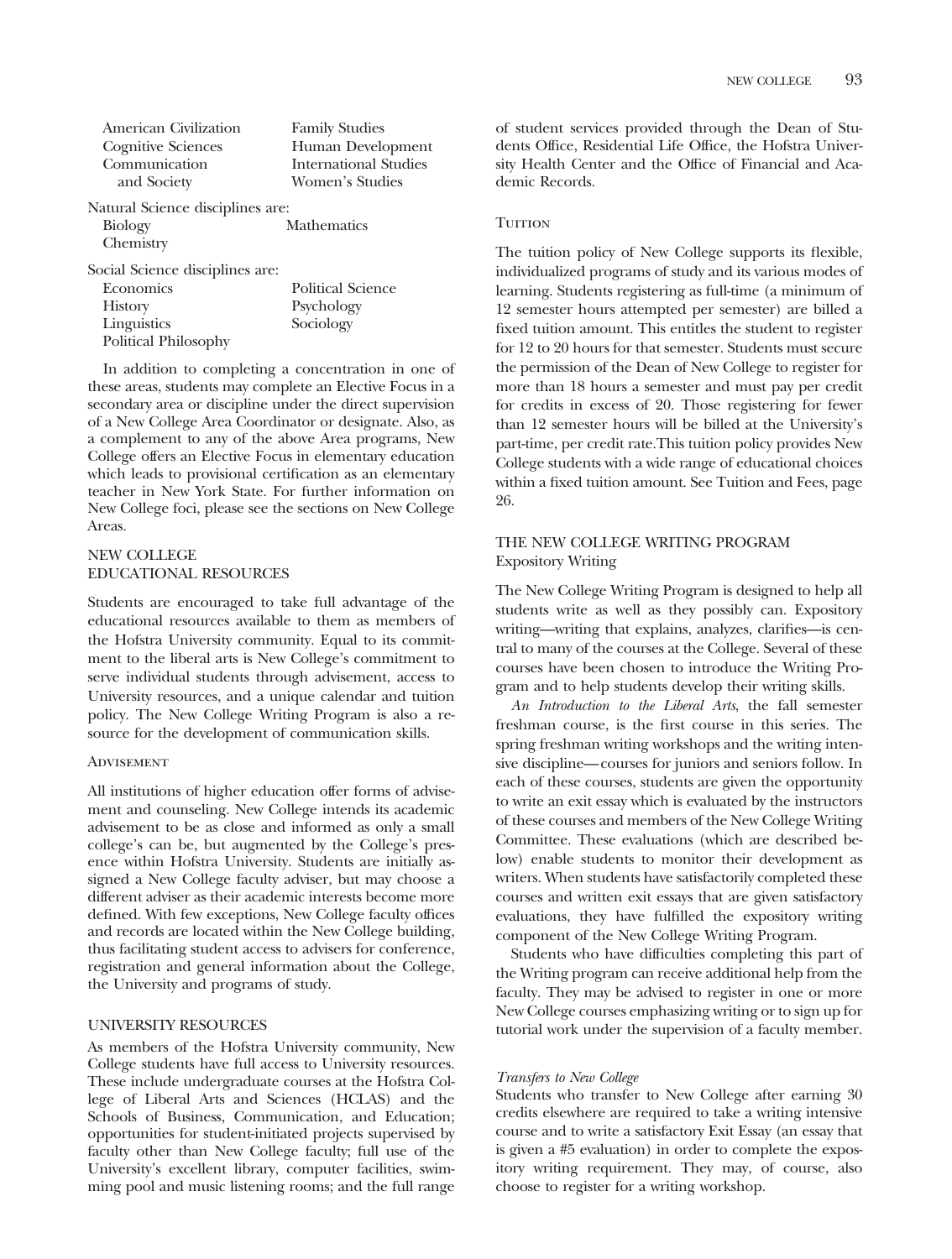#### Scholarly Writing

Students normally demonstrate their ability to locate, use, interpret, and document appropriate library and other sources through satisfactorily written research papers submitted to the New College faculty. When two New College faculty members agree that a student has demonstrated such scholarly ability through the submission of two different papers, the student will have satisfied this requirement, and this accomplishment is noted on the student's official record.

Students begin learning research skills in their Freshman Seminars. They are given opportunities to write research papers in their Sophomore and Junior Seminars and in many advanced courses. A course in Library Research is also offered occasionally.

#### Procedure

- 1. At the completion of a New College course in which a library research paper is required, the New College faculty member lists (on the Grade Summary Sheet) those students whose writing has satisifed this requirement. If a paper is submitted late, it is the student's responsibility to ask the faculty member to inform the New College Writing Coordinator if the paper meets the standard for scholarly writing;
- 2. Library papers written for courses given outside of New College or for courses given within New College by part-time faculty may be considered for this requirement after they have been evaluated by the instructors of these courses. Students should submit these papers to the New College Area Coordinator whose concentration (Humanities, Social Sciences, Natural Sciences, Creative Studies) is closest to the subject matter of the paper. The Coordinator assigns the paper to a member of the New College faculty who determines whether it meets this requirement;
- 3. In a course for which no library paper is required, students may request that the instructor assign a library paper as part of, or in addition to, regular class assignments. The instructor will decide whether or not such a paper is useful in that particular course.

Students normally satisfy the scholarly aspect of the standard as they progress towards meeting all requirements for the Bachelor of Arts degree at New College. A student may not undertake work on a Senior Project until this requirement has been satisfied.

#### STUDENT STATUS

Students not making satisfactory progress towards meeting either aspect of the Writing Standard, or who fall below the requisite level after satisfying either aspect, are subject to a change of student status from "good academic standing" to "probation" and/or continuance with "restrictions on registration." Students with probationary status are not recommended for the award of the Bachelor of Arts degree by the faculty and Dean of New College.

#### SCHOLARSHIPS AND FINANCIAL AID

Hofstra University offers financial awards based on academic quality, personal merit, need, and in some cases, proficiency in a special area. Students seeking financial aid should consult the Office of Financial and Academic Records. See page 28 of this *Bulletin*.

#### GENERAL REQUIREMENTS FOR GRADUATION

- I. Successful completion of a minimum of 120 semester hours: 40 s.h. of area requirements, 40 s.h. of College requirements and 40 s.h. of electives. At least 90 of these 120 s.h. must be in the liberal arts. No more than 40 semester hours may be taken in a single discipline.
	- A. Successful and sequential completion of 40 s.h. of courses required by one of the five New College areas (Creative Studies, Humanities, Interdisciplinary Studies, Natural Sciences, Social Sciences). See requirements under specific area.
	- B. Successful and timely completion of 40 s.h. of College requirements:

|                                         | Sem. Hrs. |
|-----------------------------------------|-----------|
| 1) Introduction to the Liberal Arts     |           |
| (freshman year) (ISB 1)                 |           |
| 2) Main Ideas in the Western Tradition  |           |
| (sophomore year) (ISA 1)                |           |
| 3) Area Seminar (junior or senior year) | 4         |
| 4) two courses in a second area         | 8         |
| 5) two courses in a third area          | 8         |
| 6) two courses in a fourth area         | 8         |
| 7) one course in Quantitative Thinking  |           |
|                                         |           |
|                                         |           |

Students in Interdisciplinary Studies must satisfactorily complete a minimum of 8 s.h. each in Creative Studies, Humanities, Natural Sciences and Social Sciences in addition to the one Quantitative Thinking (QT) course.

Transfer students entering with fewer than two full-time semesters of academic work in the liberal arts must enroll and complete ISB 1, *Introduction to the Liberal Arts*, or its equivalent.

Transfer students entering with two or more full-time semesters of academic work in the liberal arts need not take ISB 1, *Introduction to the Liberal Arts*. They may, however, elect to take it.

Transfer students entering with fewer than three full-time semesters of work in the liberal arts must complete ISA 1, *The Western Tradition*.

Transfer students entering with at least three full-time semesters of completed work in the liberal arts may elect to take ISA 1. However, students who do not complete this course must complete a one-semester hour Individual Project to accompany the required upper-level area seminar. This project must deal with the intellectual antecedents (prior to 1825 C.E.) of the student's area or disciplinary interests. All students are expected to satisfactorily complete the Upper Level Seminar in their area.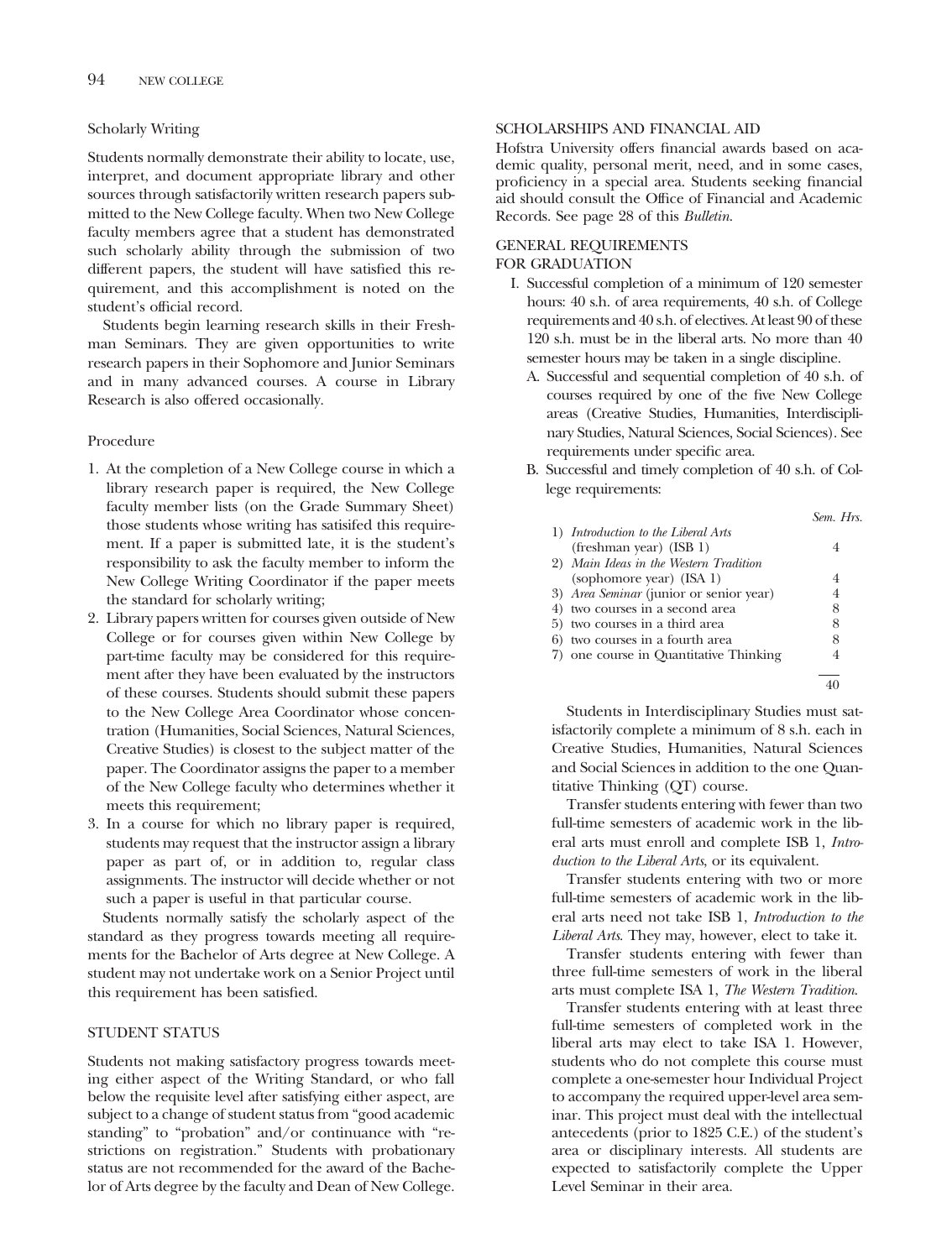- C. Successful completion of 40 s.h. of elective work approved by the student's adviser. See Elective Studies, page 101.
- II. Students must satisfy the New College Writing Standard. It is expected that they will satisfy the first aspect by the end of the sophomore year and will maintain that standard subsequently. The second aspect of the Writing Standard must be satisfactorily completed before registering for the Senior Project.
- III. Each student must remain in good academic standing while enrolled at New College.

#### FOR FRESHMEN ENTERING THE FALL 1998 SEMESTER AND AFTER

Year I:

Students entering New College in the Fall 1998 semester and thereafter, are subject to the same graduation requirements as specified previously. However, while the requirements remain the same, the structure of these requirements has changed as follows:

| <b>First Semester</b>                      | Sem. Hrs.            |
|--------------------------------------------|----------------------|
| Introduction to the Liberal Arts           | 4                    |
| Introductory Level course                  | 4                    |
| Introductory Level course                  | 4                    |
| Elective course                            | $\overline{4}$       |
|                                            | 16                   |
| Second Semester                            |                      |
| Directed writing course                    | $\overline{2}$       |
| Elective                                   | $\overline{4}$       |
| Elective                                   | $\overline{4}$       |
| Elective                                   | $\overline{4}$       |
| Elective                                   | $\overline{2}$       |
|                                            | $\frac{1}{16}$       |
| Year II                                    |                      |
| <b>First Semester</b>                      |                      |
| Main Ideas or culturally different course  | 4                    |
| Elective                                   | $\overline{4}$       |
| Elective                                   | $\overline{4}$       |
| Elective                                   | $\overline{4}$       |
|                                            | 16                   |
| Second Semester                            |                      |
| Main Ideas or culturally different course  |                      |
| (whichever not taken in first semester)    | $\overline{4}$       |
| Elective                                   | $\overline{4}$       |
| Elective                                   | $\overline{4}$       |
| Elective                                   |                      |
|                                            | $\overline{4}$<br>16 |
|                                            |                      |
| Year III<br><b>First Semester</b>          | Sem. Hrs.            |
|                                            |                      |
| Upper Level Area Seminar or Methods/       |                      |
| Criticism Area course                      | 4<br>$\overline{4}$  |
| *Thematic Writing course                   |                      |
| Elective                                   | $\overline{4}$       |
| Elective                                   | $\overline{4}$       |
|                                            | 16                   |
| Second Semester                            |                      |
| Upper Level Area Seminar or Methods/       |                      |
| Criticism Area course (whichever not taken |                      |
| in first semester)                         | 4                    |
| Elective                                   | $\overline{4}$       |
| Elective                                   | $\overline{4}$       |
| Elective                                   | 4                    |
|                                            | 16                   |

| Year IV:                 |                |
|--------------------------|----------------|
| <b>First Semester</b>    |                |
| Senior Project or course | 4              |
| Elective                 | 4              |
| Elective                 | 4              |
| Elective                 | $\frac{4}{16}$ |
|                          |                |
| Second Semester          |                |
| Senior Project or course | 4              |
| Elective                 | 4              |
| Elective                 | 4              |
| Elective                 | $\overline{4}$ |
|                          | 16             |

\*Students may enroll in additional Thematic Writing courses in subsequent semesters either as elective offerings or to further improve writing skills.

#### ACADEMIC STANDING

The New College faculty and/or the Dean of New College reserve the right to review student records periodically for successful and timely progress toward satisfaction of College and area requirements and to make recommendations to the University about student status. A decision is made for each student in terms of one of the following categories:

| $\frac{1}{2}$<br>retention in good standing<br>retention on academic probation<br>restrictions on registration<br>dismissal                                                                                                                                                                                                         |
|-------------------------------------------------------------------------------------------------------------------------------------------------------------------------------------------------------------------------------------------------------------------------------------------------------------------------------------|
| Data used to determine student status include:<br>Completion ratio: ratio of credits successfully com-<br>pleted to credits attempted;<br>Number of deferred evaluations (Pr's) and Incom-<br>plete (INC's) outstanding;<br>Grade-point average (GPA);<br>Timely and orderly satisfaction of both College and<br>area requirements. |
| For New College Dean's List eligibility, see the New<br>College Addendum to this General Bulletin.                                                                                                                                                                                                                                  |
| CREATIVE STUDIES AREA REQUIREMENTS<br>Professor Sobel, Coordinator                                                                                                                                                                                                                                                                  |
| Creative Studies at New College serve students with an<br>interest in and commitment to the study and practice,<br>within a liberal arts context, of fine arts, theater arts, the<br>writing arts or dance arts. Students define and develop                                                                                        |

personal talent while considering the creative process, the tradition of their artistic field and the human context of their own creativity.

In addition to satisfying the general requirements for graduation from New College, Creative Studies students must also satisfy the following minimum area requirements:

I. 40 s.h. in Creative Studies distributed as follows:

- a. 12 s.h. of faculty-offered studio or workshop courses or seminars;
- b. 12 s.h. of student-initiated projects;
- c. 8 s.h. in the study of the tradition of the student's artistic field;
- d. 4 s.h. in the study of the creative process selected from such courses as *Creativity, Psychology and Art, Play Analysis,*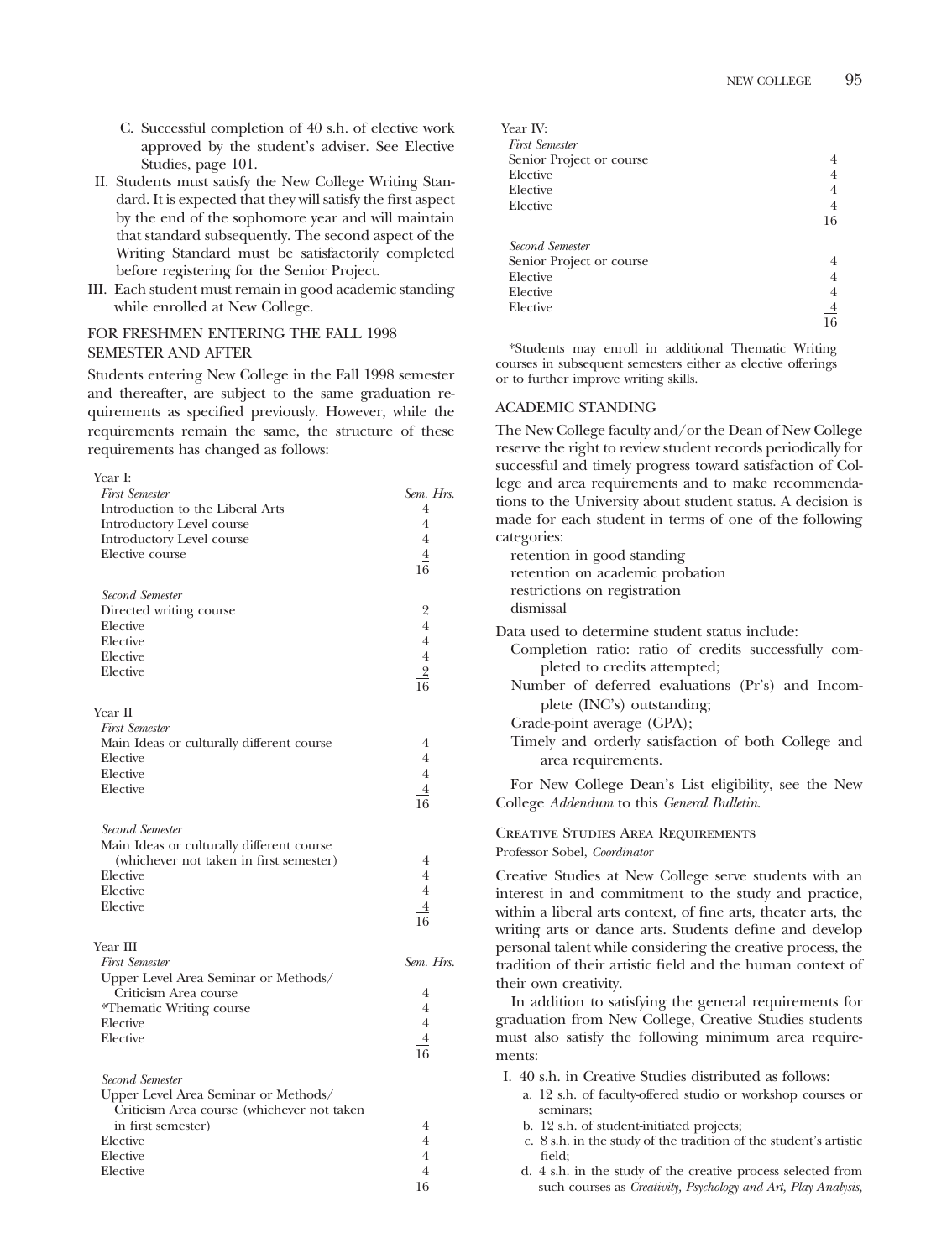*Performance as Cultural Criticism* and *Aesthetics and the Environment.*

- e. 4 s.h. Senior Project, creative or scholarly, as a culminating demonstration of proficiency in Creative Studies.
	- 1) Scholarly projects must be consistent with the Humanities area guidelines for Senior Projects.
	- 2) Creative projects must be accompanied by a written scholarly report on the project's purpose and a critical assessment of the result(s).
- II. Upper-Level Seminar (College requirement): 4 s.h. This requirement is intended to help the student assess the impact on the arts of developments since 1825. The course helps the student refine research and writing skills. Creative Studies students may satisfy this requirement in one of the two ways:
	- 1) complete the Creative Studies Upper-Level Seminar, or, with the Coordinator's permission, the Humanities Upper-Level Seminar;
	- 2) with adviser's approval, complete a 4 s.h. Individual Project, either tracing the impact of ideas and/or events in the past 150 years on the student's creative field, or analyzing the antecedents and consequences of a significant development in that field.

Students desiring a focus in dance arts, fine arts, theater arts or writing arts must also satisfy the following specific requirements.

#### *Creative Studies with a Dance Arts Focus* Professor Sobel, *Adviser*

#### Requirements

- I. 40 semester hours including the following:
	- a. 2 s.h. of *Modern Dance*
	- b. 2 s.h. of *Ballet*
	- c. 20 s.h. in additional courses and/or workshops in modern dance, ballet and/or jazz
		- **NOTE:** When engaged in performance, students must participate in technical or crew work as required. Credit will be awarded through Individual Projects according to the amount and quality of student work.
	- d. 2 s.h. in choreography or dance composition
	- e. 6 s.h. in courses or projects in the history of dance
	- f. 4 s.h. in the study of the creative process, selected from such courses as *Creativity*, *Psychology of Art*, philosophy of art, or aesthetics
	- g. 4 s.h. of Senior Project, scholarly or creative (see general Creative Studies Area requirements above).
- II. Upper-Level Seminar (College requirement), 4 s.h.

It is recommended that students enrolled in the optional Dance Arts Focus within Creative Studies take BIO 103, *Human Anatomy and Physiology I*, in partial fulfillment of their Natural Science requirements at New College, and PESP 106, *Kinesiology*, as an elective.

> *Creative Studies with a Fine Arts Focus* Assistant Professor Pushkin, *Adviser*

#### Requirements

I. 40 semester hours including the following: a. 12 s.h. in basic courses to include the areas of

*Two-Dimensional Design Three-Dimensional Design* and *Drawing;*

- b. 12 s.h. in studio work taken in either seminar or individual project modes;
- c. 12 s.h. in art history and/or aesthetics;
- d. 4 s.h. of Senior Project as a culminating demonstration of proficiency in Fine Arts.
- II. Corequisites: 16 s.h. in studio work taken in either seminar or individual project modes, including one course in art history and/or aesthetics.
- III. Upper-Level Seminar (College requirement), 4 s.h.

All requirements are to be chosen in consultation with the fine arts adviser.

#### *Creative Studies with a Theater Arts Focus* Instructor Romano, *Adviser*

#### Requirements

- I. 40 semester hours including the following:
	- a. 8 s.h. of theater workshop courses;
	- b. 16 s.h. of theater arts projects. After satisfactory completion of *Theater Workshops I* and *II* or their equivalents, and with the approval of the theater arts adviser, academic credit may be received for work with an approved theater, on or off campus. Students normally satisfy this requirement through work on New College Theater Group productions;
	- c. 12 s.h. in courses or projects in theater history or dramatic literature, including one course in aesthetics or criticism;
	- d. 4 s.h. Senior Project.
- II. Upper-Level Seminar (College requirement), 4 s.h.

#### *Creative Studies with a Writing Arts Focus*

Professor Sobel; Associate Professors Ben-Merre, Christman; Assistant Professor Friedlander, *Advisers*

- I. 40 semester hours including the following:
	- a. 8 s.h. of writing arts courses chosen from such offerings as: *Playwriting*, *Poetry Workshop*, *Short Story Workshop*, *The Craft of the Poet*, *The Essay*, *Works in Progress*;
	- b. 16 s.h. of Individual Projects in writing or additional writing courses which may include 8 credits in an apprenticeship mode, either off campus or as a peer teacher for a member of the writing faculty. The character and timing of these projects should be carefully considered with the student's writing arts adviser;
	- c. 8 s.h. of courses in various periods and genres of literature;
	- d. 4 s.h. of aesthetics, creativity or literary theory, or an equivalent approved by the student's adviser;
	- e. 4 s.h. Senior Project.
- II. Upper-Level Seminar (College requirement), 4 s.h.

#### Humanities Area Requirements

Assistant Professor Friedlander, *Coordinator*

The Humanities at New College are: art history, cultural anthropology, literature, dramatic literature and philosophy.

In addition to satisfying the general requirements for graduation from New College, Humanities students must meet these minimum area requirements:

- I. 40 s.h. in the Humanities
	- a. 16 s.h. of four basic courses in three different Humanities disciplines;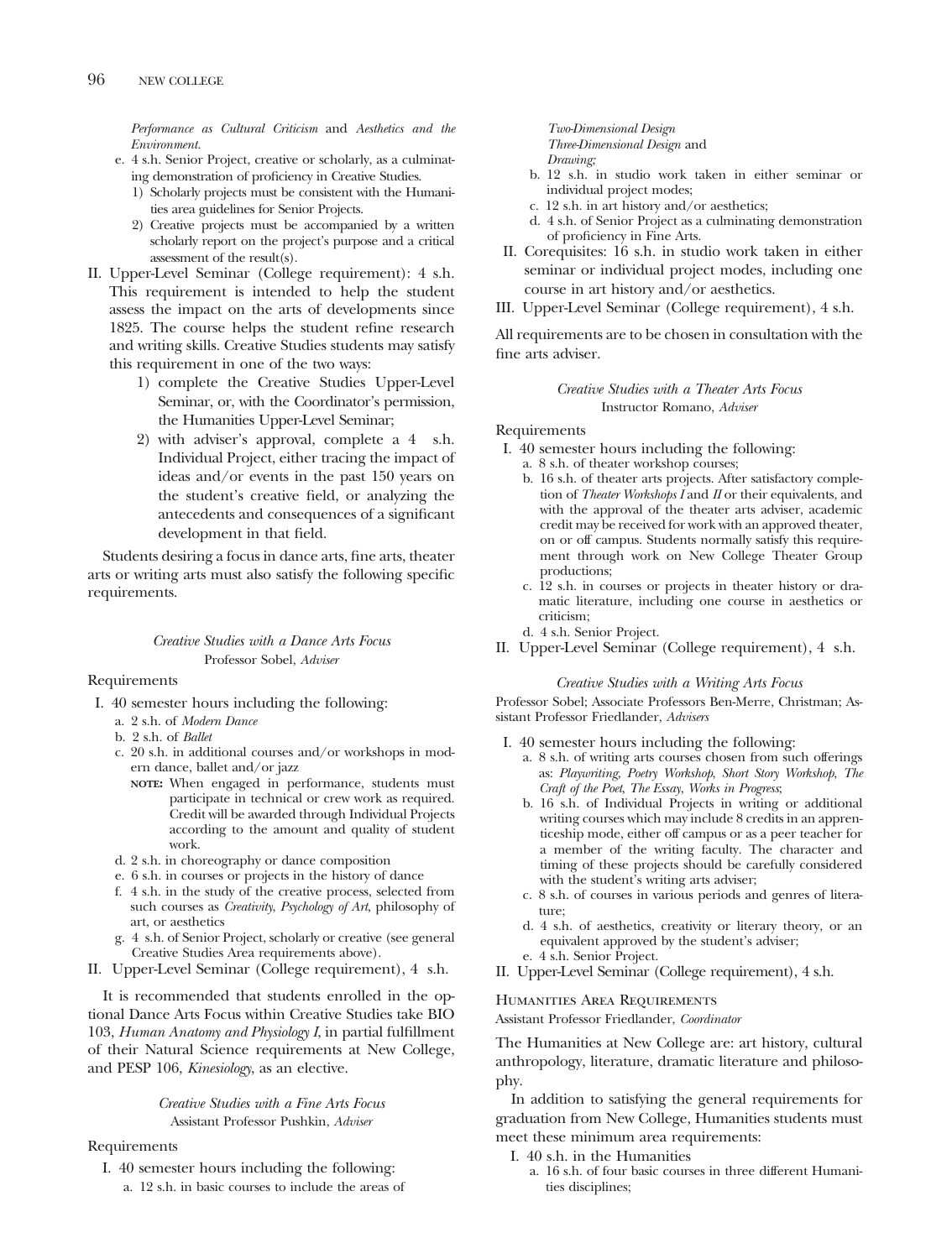- b. 20 s.h. of advanced courses as specified in a. below;
- c. 4 s.h. Senior Project.
	- Of the 40 s.h. in Humanities, at least 12 s.h. must be in pre-20th century literature, dramatic literature or philosophy.
- II. Humanities Programs
	- a. Area and Discipline Focus: the 20 s.h. in advanced courses may be taken in a single discipline, thus constituting a Discipline Focus, or in two or more Humanities disciplines, thus constituting an Area Focus.
	- b. Elective Focus: students may also choose to have an Elective Focus of not less than 20 s.h. in a Discipline or Area outside of the Humanities.
- III. Upper-Level Seminar: 4 s.h.

All juniors in the Humanities are required by New College to take a 4-credit Upper-Level seminar.

This course complements the sophomore seminar (*Main Ideas in the Western Tradition*) which ends with the Romantic movement through study of some of the significant figures, movements and events in the humanities from about 1820 to the middle of the 20th century. The course tries to rationalize recent transformations in the modern mind as reflected in a selection of literature, drama, music, philosophy, cultural anthropology and art history of the West. Selection depends upon the instructor.

A library research paper will be required of all students which will prepare them to undertake the Senior Project.

IV. Senior Project: students in the Humanities area normally complete this 4 s.h. requirement during the last semester of their senior year in accordance with guidelines issued by the Humanities faculty.

The Senior Project is a culmination of work within the Humanities and consists of a senior paper of about 15-20 pages written on a topic mutually acceptable to both student and faculty. Starting from a single discipline, it will embrace one or more other disciplines in its approach and articulate the student's own perspective, his or her own sense of the world.

A creative project is acceptable, but must be accompanied by an expository essay analyzing its purpose(s) and appraising its relationship to contemporary art.

#### Courses applicable to the above requirements:

Most Humanities courses offered in HCLAS *may*, with the permission of the New College Humanities faculty, be used to satisfy these basic requirements, with the following exceptions:

- a. English courses which *may not* be used: ENGL 1-2, 2A, 4, 5, 30, 133, 134, 134A, 135, 136A, 136B, 136C, 136D, 170, 171, 172, 173, 174, 175, 176, 177, 177A, 178, 178A, 178B, 178C.
- b. Foreign language courses level 4 or below *may not* be used. c. School of Communication courses *may not* be used except for: AVF 10, 137A, 137B, 139, 157, 158, 177.
- d. Speech Communication and Rhetorical Studies courses *may not* be used except for SPCM 21, 33, 53, 109, 121, 128.

Interdisciplinary Studies Area Requirements Assistant Professor Friedlander, *Coordinator*

In addition to satisfying all general requirements for graduation from New College, Interdisciplinary Studies

students must design, with their advisers, an individual Interdisciplinary Studies Program which employs two or more disciplines from different areas and explores some discrete topic, theme or problem.

Students and advisers should design Interdisciplinary Programs during the second semester of the sophomore year and submit them in writing to the Area Coordinator for approval. An individual program design should include a statement of its focus and specify 40 s.h. of study including a 4 s.h. Senior Project as the culminating work in the program. No more than 16 of these 40 s.h. may be in basic or general courses or projects. New College and other University liberal arts courses may be used in the design of Interdisciplinary Programs. Through their total B.A. programs, Interdisciplinary Studies students must satisfactorily complete a minimum of 8 s.h. each in Creative Studies, Humanities, Natural Sciences and Social Sciences in addition to 4 s.h. of Quantitative Thinking (QT) courses.

A 4 s.h. Upper-Level Interdisciplinary Studies area seminar must be completed as required by New College. This requirement is intended to help the student assess the impact on his/her interdisciplinary focus of developments since, roughly, 1825, and to help the student refine research and writing skills. Interdisciplinary Studies students may satisfy this requirement in one of several ways.

- 1) A student with a Human Development Focus may take the *Special Seminar in Human Development* or arrange with his/her adviser for an appropriate alternative.
- 2) A student with an International Studies Focus may take the *Upper Level Seminar in International Studies* or arrange with his/her adviser for an appropriate alternative.
- 3) With the approval of the adviser and the Interdisciplinary Studies Coordinator, a student may select an appropriate upper-level seminar in the Humanities, Social Sciences, Natural Sciences or program focus within Interdisciplinary Studies.
- 4) With the approval of the adviser and Area Coordinator, a student may complete a 4 s.h. Individual Project either tracing the impact of ideas and/or events in the past 150 years on the student's focal concern, or analyzing the antecedents and consequences of a significant development directly related to that concern.

Each student's program must culminate in a Senior Project, normally a research paper, in which at least two disciplines from two different areas are actively employed. Of necessity, then, Interdisciplinary Studies Senior Projects must have at least two faculty sponsors: a faculty supervisor from the primary discipline and a consultant or consultants from the other discipline(s).

In addition to individual, student-designed Interdisciplinary Studies Programs, New College offers seven specific programs within Interdisciplinary Studies.

#### *American Civilization Focus*

American Civilization is the study of the culture of the United States from such interdisciplinary perspectives as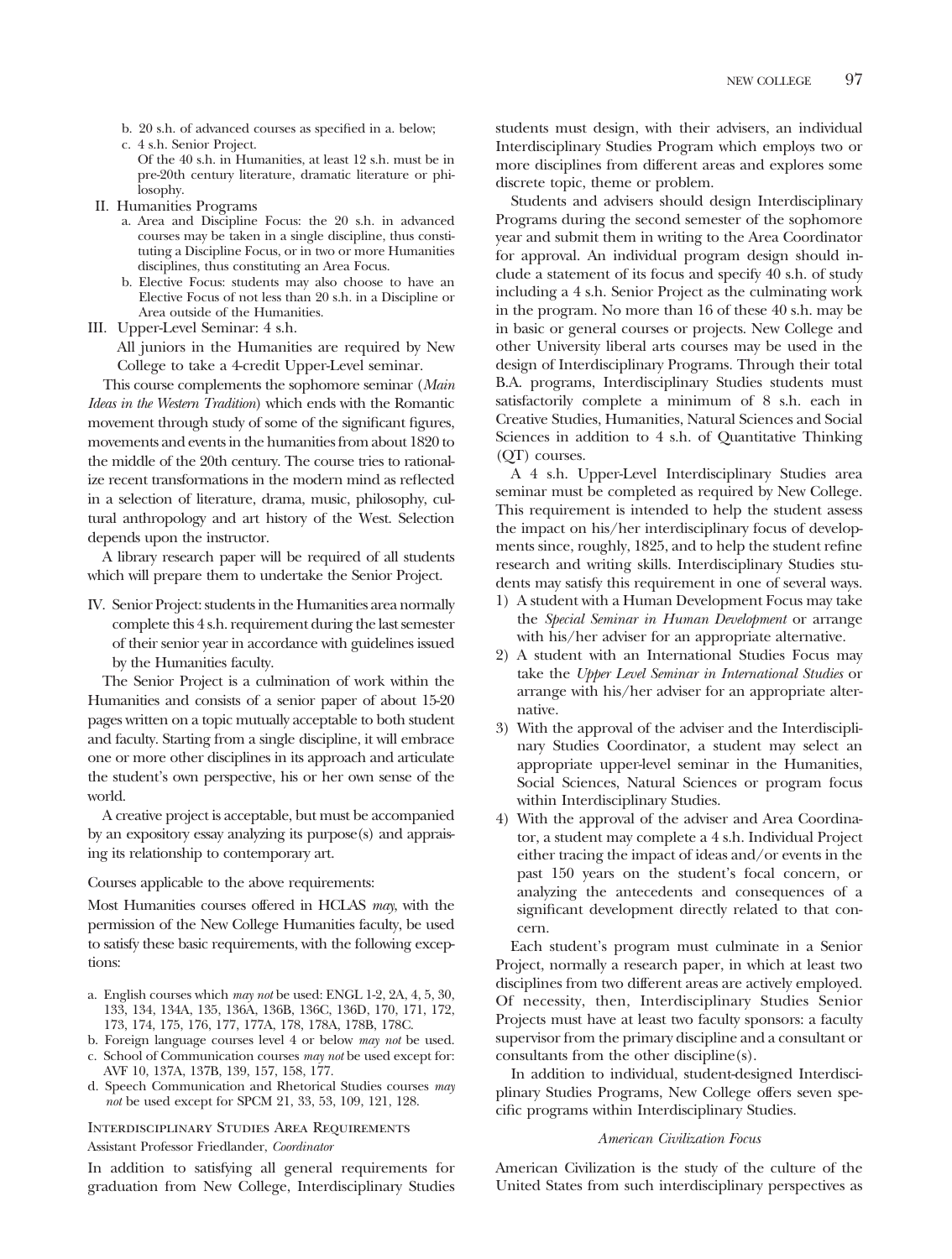history, political science, literature, economics, philosophy, sociology and art history.

In addition to satisfying the general requirements for graduation from New College, American Civilization students must design, with the adviser for this focus, a program of 40 s.h. of studies, at least 20 s.h. of which are in advanced courses or projects including a 4 s.h. Senior Project. This program design must be submitted to the Area Coordinator for approval by the end of the sophomore year.

#### Guidelines

- 1) At least 8 s.h. in Humanities selected from such courses as *Self & Society in American Short Fiction Masculinity & Femininity in American Fiction American Philosophy American Art*
- 2) At least 12 s.h. in at least two different Social Science disciplines selected from such courses as

**History** *American Family: Past & Present America in the 20th Century American History: 1865-1914 Generations: Families in 20th-Century America Herstory: Women in American Culture History of American Education Immigration & the Ethnic Experience* Political Science

- *American Government American Political Ideas American Constitution American Political Parties Congress & the Presidency*
- Other Social Science courses *Great Depression of the 30's Archaeology of the New World Criminal Justice System & Its Psychology*
- 3) At least 8 s.h. in advanced topics such as *Seminar: Walt Whitman Seminar: Ernest Hemingway Seminar: Eugene O'Neill Seminar: Wallace Stevens American Business History* American Studies 145, 146 (HCLAS)
- 4) At least 8 s.h. in other courses which illustrate some aspect of American Civilization;
- 5) 4 s.h. Senior Project as culmination of the student's work in American Civilization.

*Cognitive Science Focus* Professor Sobel, *Adviser*

The Cognitive Sciences Program is concerned with an understanding of such phenomena as problem solving, language acquisition, mental representation, memory, and the more general consideration of information processing by both humans and machines. It draws mainly upon the disciplines of philosophy, linguistics, psychology, mathematics, computer science and neuroscience. From a concentration in this area, students acquire experience in quantitative methodologies and techniques as well as in humanistic and philosophical thinking.

In addition to satisfying the general requirements for graduation from New College, students must design, with the adviser for this focus, a program of 40 s.h., at least 20 of which are in advanced courses or projects including a 4 s.h. Senior Project. These 40 s.h. are augmented by the

4 s.h. Upper-Level Integrative Seminar, taken in partial satisfaction of College graduation requirements. This program design must be submitted for approval by the Program Adviser by the end of the student's sophomore year.

#### Guidelines

1) 8 s.h. of integrative courses within the Cognitive Sciences Focus, as follows:

*The Nature of Intelligence* (Introductory)

Upper-Level Seminar in Cognitive Science (in partial satisfaction of College requirements)

Senior Project in Cognitive Science

The Senior Project should be an integrative work within the cognitive sciences involving at least two of the disciplines comprising the field. It may, for example, consist of an Artificial Intelligence Program that sheds light on a specific human ability, such as language. A project of this sort would involve computer science, linguistics and psychology, or address the definition of thought processes within the fields of philosophy, psychology and computer science—how they intersect, diverge, conflict and/or reinforce each other.

2) 32 s.h. including at least one basic course in each of three different disciplines, approved by the Program Adviser, as follows:

| Computer Science | Neuroscience |
|------------------|--------------|
| Linguistics      | Philosophy   |
| Mathematics      | Psychology   |

|                                 | Examples of relevant New College and HCLAS courses are: |
|---------------------------------|---------------------------------------------------------|
| Introduction to Philosophy      | Physiological Psychology                                |
| Introduction to Logic           | Perception & Cognition                                  |
| Introduction to Language        | Introduction to Computers                               |
| <b>Mathematical Linguistics</b> | Artificial Intelligence                                 |
| Natural Languages vs. Pro-      | Data Structures                                         |
| gramming Languages              | Discrete Mathematics                                    |
| Developmental Psycholinguis-    | Logic in Mathematics                                    |
| tics                            | Introduction to Neurology                               |
| Fundamentals of Psychology      | Introduction to Animal                                  |
| Learning Theory & Behavior      | <b>Behavior</b>                                         |
| Modification                    |                                                         |
|                                 |                                                         |

#### *Communication and Society Focus*

Communication and Society provides students with the opportunity to study communication history, theory and practice within a broad, liberal arts context. The program is offered in cooperation with the School of Communication.

In addition to satisfying the general requirements for graduation from New College, students must design, with the Focus adviser, a program of 40 s.h. of studies, at least 20 s.h. of which are in advanced courses or projects including a 4 s.h. Senior Project. This program design must be submitted for approval to the Area Coordinator by the end of the sophomore year.

#### Guidelines

- 1) 9 s.h. in School of Communication courses:
	- a. SCO 2, *Mass Media: History & Development,* 3 s.h.;
	- b. MASS 11, *Mass Communications in Contemporary Society*,  $3 \,$ s $\,$ h.;
	- c. MASS 101, *Understanding Global Media & News Systems,* 3 s.h. or MASS 104, *Media and the Law,* 3 s.h.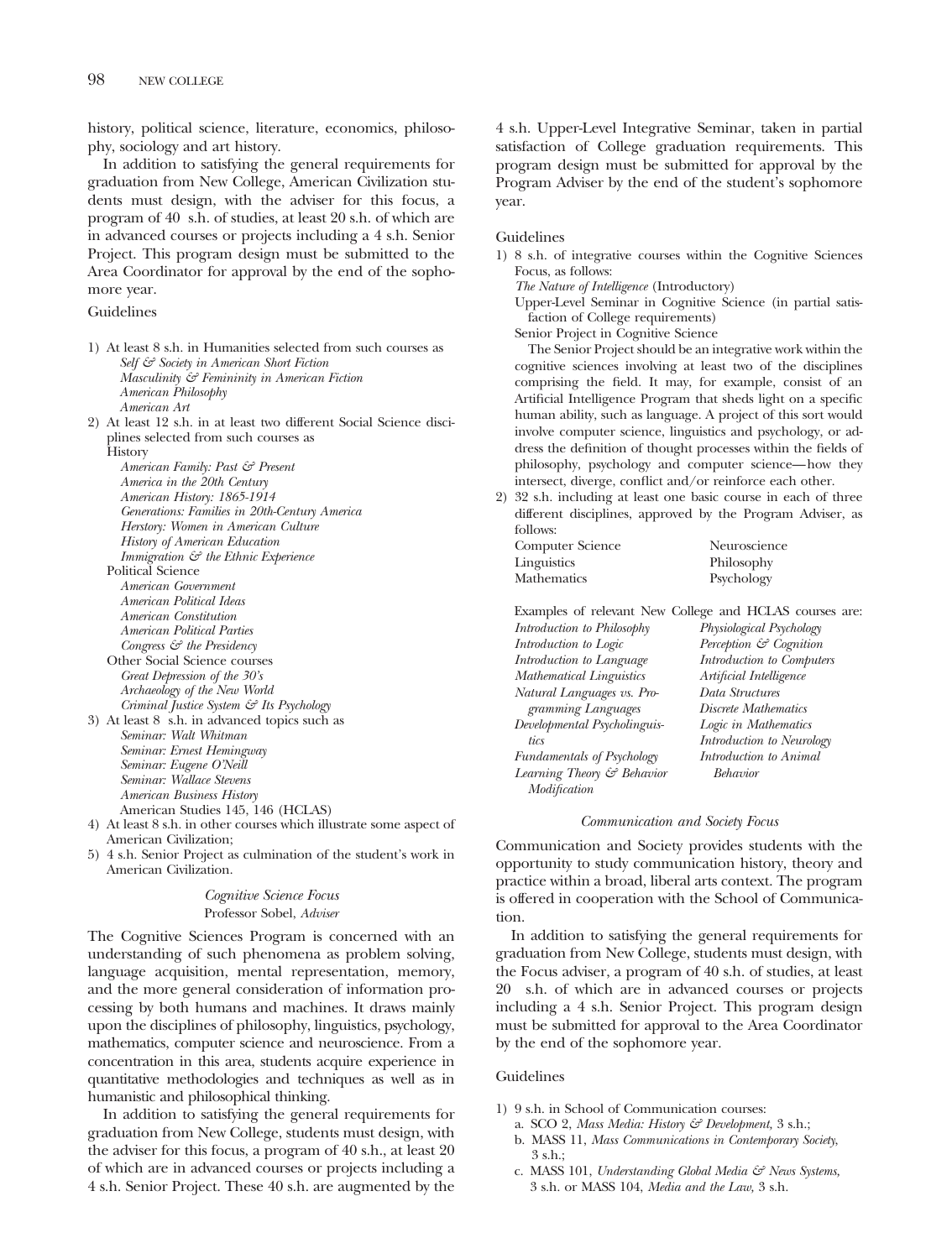- 2) 27 s.h. of courses in a variety of disciplines relating to communication and society.
- 3) 4 s.h. Senior Project: may be creative or scholarly. If creative, it must be accompanied by a written, scholarly report of the project's purpose, the means used to achieve that purpose and a critical assessment of the result(s).

**NOTE:** many communication production courses are not for liberal arts credit. See page 120 for courses and page 56 for liberal arts listings. New College students may not take more than 30 hours of nonliberal arts courses.

> *Family Studies Focus* Instructor Mason-Egan, *Adviser*

The Family Studies Program is concerned with the interisciplinary study of the family. The focus is multifaceted and allows the student to look at the family from historical, psychological, sociological, anthropological, and literary perspectives. The program includes a basic core of psychology courses along with the advanced focus of the family. The program is designed to give the student a good foundation for graduate study in the fields of psychology, counseling, social work and human services.

In addition to satisfying the general requirements for graduation from New College, students must design with their adviser a program of 40 s.h. of study, at least 20 s.h. of which must be advanced courses or independent projects, including a 4 s.h. Senior Project. These 40 s.h. are augmented by the 4 s.h. Upper Level Seminar in Human Development, normally taken in the student's junior year in partial satisfaction of college graduation requirements.

#### Fieldwork Component

After the sophomore year, the student is required to register for a 4 s.h. class: *Frameworks for Studying Families*. This class is experiential in nature with a field placement component as well as class time dealing with theoretical frameworks for studying families. Those students who want more experience are encouraged to register for an experiential learning project through Off-Campus Education, such as an internship or study abroad, which can be done anytime after the sophomore year.

The following courses are offered at New College and HCLAS and are relevant to the Family Studies Focus:

| <b>Psychology Courses</b>                        |                               |
|--------------------------------------------------|-------------------------------|
| Human Sexuality                                  | Youth and Identity            |
| Psychology of Women                              | The Troubled Child            |
| Psychotherapy for Children                       | Upper Level Seminar in        |
|                                                  | Human Development             |
| Sociology/Psychology Courses With a Family Focus |                               |
| <b>Dysfunctional Families</b>                    | Intimate Human Behavior       |
| Marriage and the Family (SOC 36)                 | Organizations: Theory and     |
| Child Rearing in a                               | Reality                       |
| Contemporary Society                             | Introduction to Sociology     |
| Introduction to Social Work                      | Sociology of Gender (SOC 160) |
| Modern American Family                           | Social Institutions (SOC 102) |
| Social Problems (SOC 103)                        |                               |
| New Household: New Housing                       |                               |
|                                                  |                               |

Communication Courses *Interpersonal Communication* (SCO 3) *Gender and Intercultural Issues in Communication* (SPCM 53) *Nonverbal Communication in Human Interaction* (SPCM 33) *Human Communication Language of Discrimination*

| Anthropology and Philosophy Courses |                          |
|-------------------------------------|--------------------------|
| Cross-Cultural Socialization        | Human Values             |
| Moral Development                   | Human Nature             |
| Social Anthropology                 | Introduction to Cultural |
|                                     | Anthropology             |

History Courses With a Family Focus *American Family: Past and Present Generations: Families in 20th-Century America Roots: Your Family and American History*

Literature Courses *Self and Society: American Short Fiction American Children: Fact and Fiction*

In order to satisfy the Quantitative Thinking component of the college requirement for graduation, it is required that the student register for Research Methods. This serves a dual purpose: New College graduation requirement and as an admission requirement for graduate school.

#### *Human Development Focus*

The Human Development Program is concerned with growth and continuity over the human life span with particular focus on the early years. Students are educated in observation, theory and intervention strategies with application in the fields of medicine, nursing, teaching, research and mental health as well as parenting.

In addition to satisfying the general requirements for graduation from New College, a student must design, with the adviser for this focus, a program of 40 s.h. of studies. At least 20 s.h. of these credits must be in advanced courses or projects. In addition, the program must include a 4 s.h. Special Seminar in Human Development (taken during the junior year, in partial satisfaction of College graduation requirements) and a 4 s.h. Senior Project. This program design must be submitted for approval to the Area Coordinator by the end of the sophomore year.

The following New College courses are particularly relevant to the theme of human development. Students may select from these and other courses offered at New College or at the University in the design of individual programs:

*Child Development Methods of Child Study Psychology of Women Society & Personality Public Opinion & Propaganda Concepts of Happiness Death & Dying Human Sexuality Youth & Identity Psychology of Play & Imagination Child Rearing in Contemporary Society*

*The Troubled Child Psychotherapy for Children Psychology of Personality Mental Retardation Children's Literature Development of Political Systems Family & Kinship Biological Anthropology Intimate Human Behavior Cross-Cultural Socialization*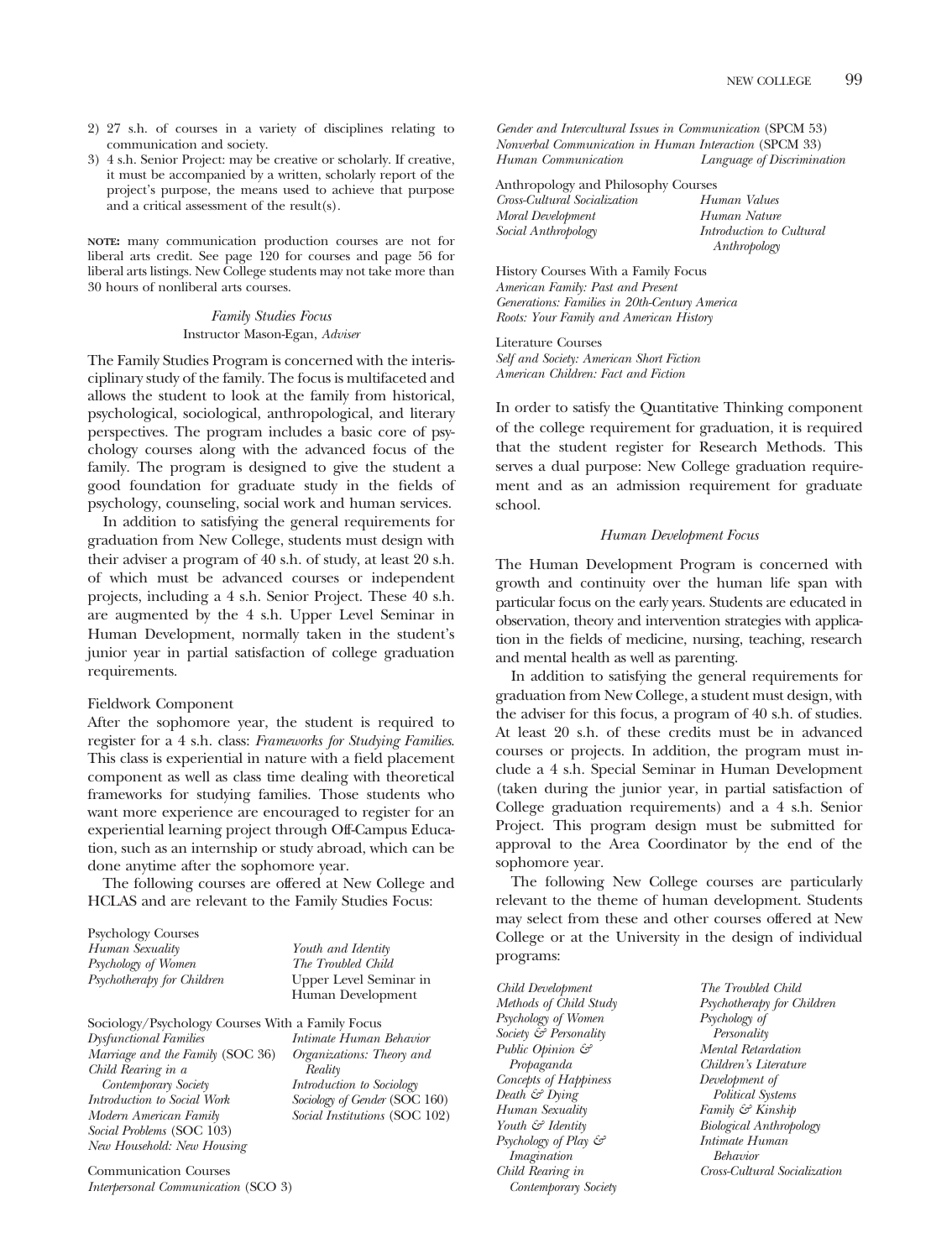#### *International Studies Focus* Associate Professor Longmire, *Adviser*

The International Studies Focus provides an interdisciplinary approach to global issues drawing on disciplines within the Social Sciences such as history, linguistics, political science, economics, sociology, psychology as well as those in the Humanities and Creative Studies, such as philosophy, anthropology, art history and literature.

In addition to satisfying the general requirements for graduation from New College, students in the International Studies Focus must design, with the Focus Adviser, a program of 40 semester hours, at least 20 of which are in advanced courses or projects, including a 4 s.h. Senior Project. Within the 40 s.h. of the Focus, students are also required to complete *Introduction to International Studies*, a four-credit course in which the historical, philosophical and methodological orientations of the Focus are presented. These 40 s.h. are augmented by a 4 s.h. Upper-Level Seminar emphasizing International Studies, taken in partial satisfaction of College graduation requirements.

A student's program design must be submitted to the Focus Adviser by the end of the student's sophomore year.

#### Requirements

40 semester hours as follows: (at least 22 of these 40 credits must emphasize or include the non-Western cultural experience)

- a. 4 s.h., Introduction to International Studies; Upper-Level Seminar (in International Studies), in partial satisfaction of College requirements;
- b. 4 s.h. Senior Project or Thesis (in International Studies);
- c. 32 s.h. of courses and projects approved by the Focus Adviser including at least one course in each of four different disciplines which have a comparative or international dimension.

Students in the International Studies Focus are also strongly encouraged to undertake the following projects:

- 1. Acquire competence in at least one foreign language;
- 2. study abroad which can be arranged independently or through Off-Campus Education;
- 3. participate in internships at international organizations and other appropriate forums dealing with global issues.

New College courses which can be used to fulfill International Studies requirements include:

#### Humanities and Creative Studies

| Comparative Ethics             | Modern European                     |
|--------------------------------|-------------------------------------|
| Constructed Languages &        | Comparative Literature              |
| Interlinguistics               | <b>Three Philosophical Novels</b>   |
| Comparative Religion:          | Religion & Philosophy of            |
| <b>Mysticism</b>               | India                               |
| Novels of Empire               | Archaeology of the                  |
| $Myths \, \mathcal{C}$ Legends | New World                           |
|                                | History $\mathcal{C}$ Architecture: |
|                                | The Western Tradition               |

#### Social Sciences

*Contemporary Economic Problems Latin America: Peoples & Culture Marx & Twentieth-Century Marxism Politics & the Third World Technology in the Twentieth Century Women in the Third World Environment & Society*

*Human Rights The Colonial Experience Islamic Resurgence African Contributions to Western Civilization Issues in International Relations Law & World Organization The Search for a Postmodern Politic Cross-Cultural Socialization Law & Society in Japan*

*Women's Studies Focus* Associate Professor Longmire, *Adviser*

The Women's Studies Program provides interdisciplinary perspectives on women's roles and issues.

In addition to satisfying the general requirements for graduation from New College, students must develop, with the adviser for this focus, a program of 40 s.h. of studies with a minimum of 6 s.h. each in Humanities and Social Sciences. Of the 40 s.h., at least 20 s.h. must be in advanced courses or projects including a 4 s.h. culminating Senior Project. This program design must be submitted for approval to the Area Coordinator by the end of the sophomore year.

The following have been designated as Women's Studies courses.

Courses offered at New College include:

- HAHG 11. *Women Artists*, 4 s.h.
- HPG 6. *Educational Controversies*, 4 s.h.
- ISWB 1. *Introduction to Women's Studies*, 4 s.h.
- SGG 5. *Language of Discrimination*, 4 s.h.
- 60E. *Women in the Third World*, 2 s.h.
- SHG 5. *Herstory: Women in American Culture*, 4 s.h.
- SPG 4. *Psychology of Women*, 4 s.h.
- SPS 60F. *Ecofeminism*, 2 s.h.

Courses offered at HCLAS include:

| ANTH         | 32. Women & Development, 3 s.h.                        |
|--------------|--------------------------------------------------------|
|              | 145. Women & Men in Anthropological Perspective,       |
|              | 3 s.h.                                                 |
| CLL          | 75. Women Writers in the Romantic Tradition, 3 s.h.    |
| <b>ENGL</b>  | 124A. The Woman Writer in America, 3 s.h.              |
|              | 182-184, 190, 192, 196-198, A-Z. Readings in Lit-      |
|              | erature or Special Studies, 3 s.h. each                |
| FRLT         | 42. Heroines Exotic & Erotic: Romantic Women in 19th-  |
|              | Century French Narrative Prose, 3 s.h.                 |
|              | 46. Sex, Gender & Love in 20th-Century French Prose,   |
|              | 3 s.h.                                                 |
|              | 60. Modern French Feminist Thought, 3 s.h.             |
| HIST         | 6C. History of Changing Sex Roles: Changing Societies, |
|              | $1$ s.h.                                               |
|              | 149. Women in America, 3 s.h. (Credit towards minor    |
|              | given for this course or SHG 5, not both.)             |
| <b>JW ST</b> | 101. Special Topics in Jewish Studies, 3 s.h.          |
| PHI          | 167. Philosophy of Feminism, 3 s.h.                    |
| <b>PSY</b>   | 26. Psychology of Women, 3 s.h. (Credit towards minor  |
|              | given for this course or SPG 4, not both.)             |
| SOC          | 32. Women & Development, 3 s.h. (Credit towards        |
|              | minor given for this course or SGG 60E, not            |
|              | both.)                                                 |
|              | 36. Marriage $\mathcal G$ the Family, 3 s.h.           |
|              | 140. Social Inequality, 3 s.h.                         |

160. *Sociology of Gender,* 3 s.h.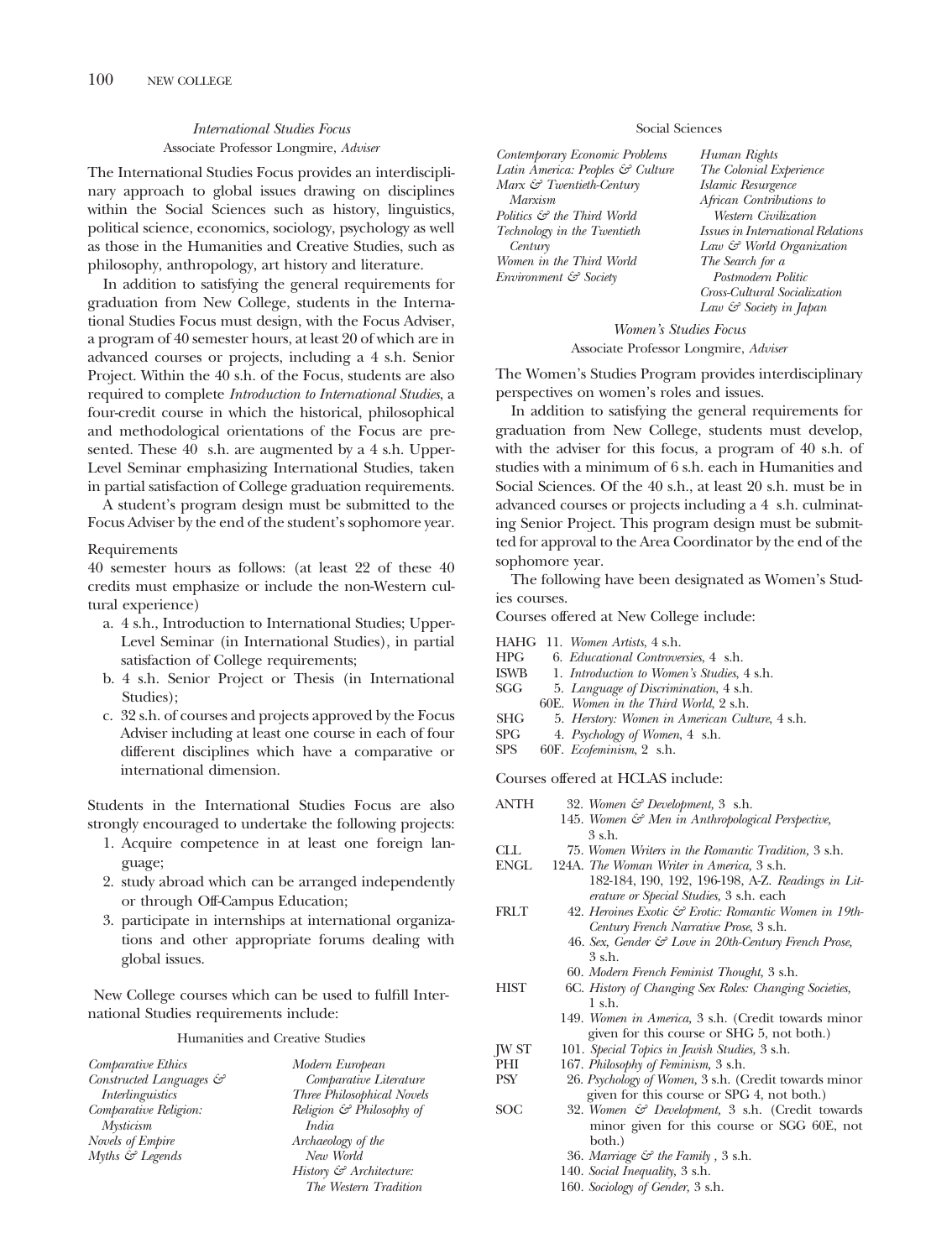- SPLT 57. *Gender & Culture: Women Through the Lens of Spanish Female Writers,* 3 s.h. SPCM 53. *Gender & Intercultural Issues in Communication,*
- 3 s.h. WST 1. *Introduction to Women's Studies,* 3 s.h.
- 198. *Independent Study in Women's Studies,* 3 s.h.

Natural Science Area Requirements

Professor Rosen, *Coordinator*

In addition to satisfying all general requirements for graduation from New College, Natural Science students must also satisfy the following area requirements:

- I. 40 s.h. in the Natural Sciences distributed as follows:
	- a. 16 s.h. in four basic courses in at least three of the following science disciplines: biology, chemistry, geology, physics and mathematics. Basic courses are introductory courses, without prerequisite, designed for majors in science. In mathematics, courses numbered 19 and below are considered basic. For students in the premedical elective focus (see below), biology (HCLAS BIO 1 & 2), *General and Inorganic Chemistry* (New College NCB 1 or HCLAS CHEM 3A, 3B) and PHYS 1A and 1B are required.
	- b. 20 s.h. of advanced courses: may be in a single discipline, in which case the student will have completed a discipline focus, or in two or more Natural Sciences, in which case the student will have completed an area focus.

For students in the premedical elective focus, the five advanced courses should be taken from among the following HCLAS courses: BIO 23, 24, 124, 135, 136, 137, 143, 144, 150, 191; CHEM 105, 109, 131A & 132A, 131B & 132B, 141-142, 147, 162, 163, 173, 175, 180.

**NOTE:** if advanced courses are in biology, CHEM 131A & 132A must be taken for the premedical focus. If advanced courses are in chemistry, two additional biology courses must be taken.

c. 4 s.h. Senior Project (see below): students with an area or discipline focus normally complete this requirement during the last semester of their senior year, although they are encouraged to begin work well in advance of that semester.

Senior Project: with the assistance of a Natural Science faculty member, students choose a research topic in their field of interest. Before the research is undertaken, a proposal with a preliminary bibliography must be submitted to the Area Coordinator and approved. The final product is a paper using the standard science writing format.

II. Senior Science Seminar (College requirement), 4 s.h. Required of all Natural Science majors, this course is offered by a member of the Area's faculty. The focus is on some of the major questions that have defined the nature and direction of modern science through the 20th century. Problems or major historical figures from several of the disciplines of the sciences are used as the basis for student research and discussion.

The course helps the student refine research and writing skills in preparation for the Senior Research Project.

#### Elective Focus

Any New College student may also complete an Elective Focus (20 s.h. of basic and advanced courses) in one or more sciences depending on career goals. A program of courses (which may include 8 s.h. of second area courses)

to be taken is developed with the advice of a Natural Science faculty member and approved by the Area Coordinator. Please consult with the Natural Science Area Coordinator for possible Elective Focus options.

#### *Natural Science with a Premedical Focus*

This 20 s.h. elective focus is designed for students interested in pursuing careers in medical or allied health disciplines (medicine, dentistry, osteopathy, chiropractic, physical therapy, veterinary medicine, nursing, etc.). The requirements are designed to facilitate graduate school admission in these fields. In addition to satisfying all general requirements for graduation from New College and area requirements for the Natural Sciences, students may also complete this elective focus under advisement and subject to the approval of the Area Coordinator.

The program must include the following courses:

MATH 19 or 6 s.h. of mathematics electives (or New College equivalents) Basic Statistics (S 91) CSC 5 or ISGG 1 PHYS 2A, 2B (PHYS 1A and 1B are prerequisites) CHEM 131A & 132A, 131B & 132B

#### *Natural Science with a Prephysical Therapy Focus*

Students interested in preparing for admission to a graduate program in Physical Therapy should select from the following courses as the Elective Focus in Physical Education and Sport Sciences:

PESP 13, 25, 38B, 60, 106, 161, 163, 169, 190A, 192. In addition, one of the following may be taken: HPFS 62, 66.

**NOTE:** This Elective Focus is not equivalent to a B.A. in Physical Therapy. Most graduate physical therapy programs require 100 hours of volunteer work before being admitted into an allied health setting. The hours can be spread over three summers.

(For a B.A. degree, students must earn at least 90 s.h. in liberal arts courses.)

#### Social Science Area Requirements Professor Sobel, *Coordinator*

Credit toward the Social Sciences is given for those courses which are concerned with theoretical or conceptual considerations in the following disciplines: social anthropology, economics, history, linguistics, political philosophy, political science, psychology (undergraduate only) and sociology. Upon petition by the student, courses in communications, social philosophy and about religion may be included. Courses which emphasize technical or vocational skills will not count towards fulfillment of Social Science requirements. They may, of course, be taken as electives, after discussion with a Social Science adviser.

In addition to satisfying all general requirements for graduation from New College, students in the Social Sciences must satisfy the following requirements: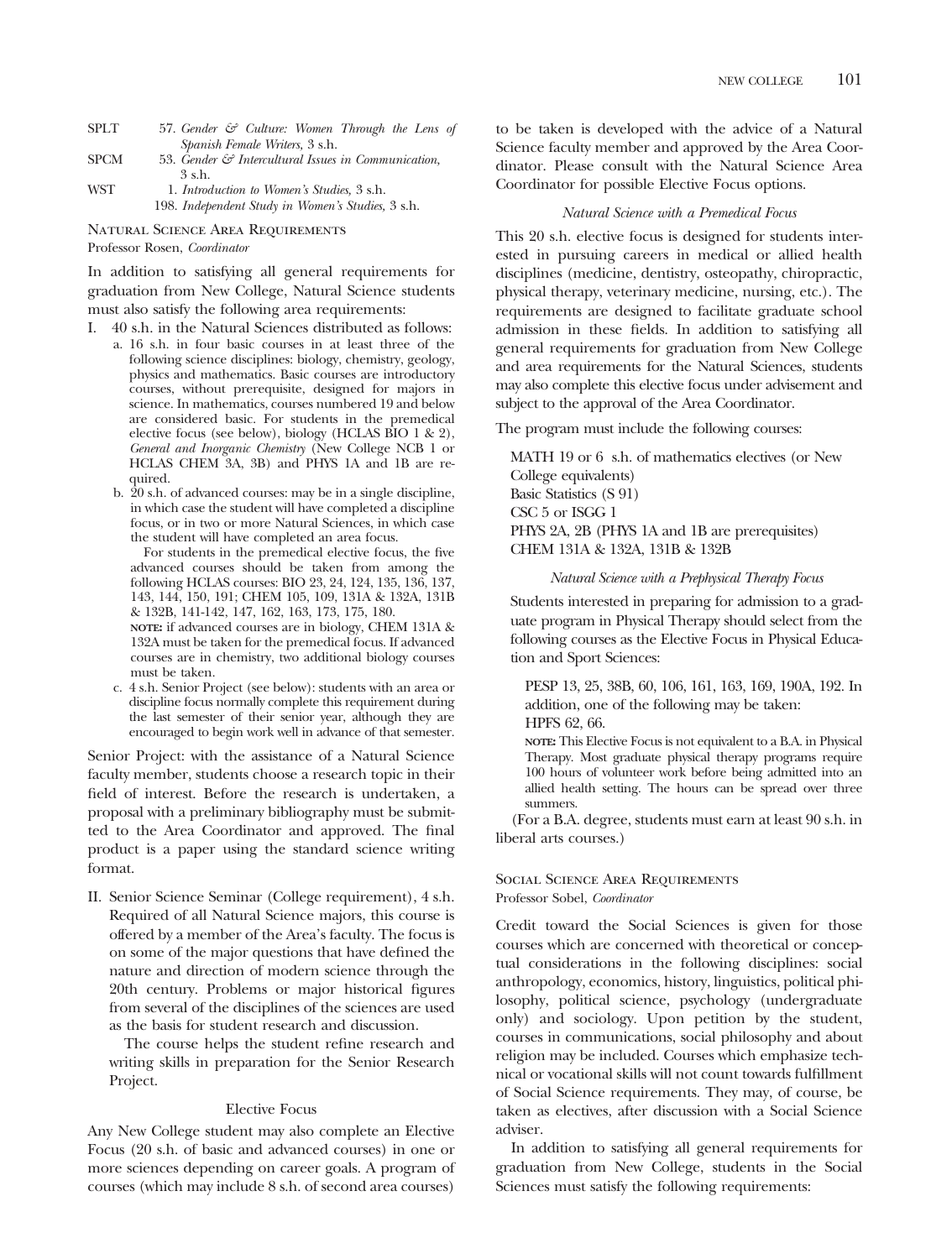- I. 40 s.h. in the Social Sciences including the following: a. 16 s.h. of basic courses including at least one 4 s.h. course in three different Social Science disciplines;
	- b. 20 s.h. of advanced courses which may be in a single discipline, thus constituting a discipline focus, or in from two to four Social Science disciplines, thus constituting an area focus. These advanced courses must include *Research Methods*, 4 s.h.: ordinarily, this course is taken in the junior year. It addresses matters of research design and reports in most, if not all, of the Social Science disciplines.
	- c. 4 s.h. Senior Project: students normally complete this requirement during their last semester as seniors, in accordance with guidelines issued by the Social Science faculty.
- II. Upper-Level Seminar (College requirement), 4 s.h. This course surveys post-Napoleonic political, economic and social conditions and intellectual and scientific climates, including significant figures involved in the development of the Social Sciences.

Students are expected to read both primary works by, and secondary works about, the individuals to be studied and to participate in class discussions. Each student writes a term essay about some aspect of his/her discipline and prepares an acceptable Senior Project proposal.

#### Elective Focus

Any New College student may also complete an Elective Focus (20 s.h.) of basic and advanced courses in one or more of the Social Sciences. A program of courses (which may include 8 s.h. of second area courses) to be taken is developed with the advice of a Social Science faculty member and approved by the Area Coordinator. Please consult with the Social Science Area Coordinator for possible Elective Focus options.

#### *Social Science with a Prelegal Focus*

Students may elect a sequence of courses designed to provide them with the skills and general knowledge suitable for undertaking the study of law. These courses, taken with the guidance of the New College prelegal adviser, include work in the social sciences, humanities and natural sciences and research writing and communication skills.

Specifically, students ordinarily complete a discipline focus in political science courses consisting of *American Politics*, *The Constitution*, *American Political Theory* and an elective political science course. In addition, students must complete one course each in basic economics, psychology and American history. The following are also recommended: *Law and the American Legal Process*, *Logic*, *Ethics*, *Statistics*, *The Essay* and *Environmental Science*.

**NOTE:** these recommendations are fully consistent with both the New College distribution requirements and the Social Science area requirements, all of which must be satisfied by students pursuing this elective focus.

#### ELECTIVE STUDIES

One-third (40 s.h.) of a New College student's Bachelor of Arts program consists of elective studies. Elective studies complement College requirements, which are intended

to assure breadth of learning, and area requirements, which are intended to assure concentration of learning. These courses or projects are selected in consultation with the student's faculty adviser and are the part of the student's academic program where interests and curiosities are investigated purely for their own sake and for intellectual pleasure. The only limitations on the selection of elective studies and projects are:

- 1) that a student take no more than 40 s.h. of work in a single discipline, and
- 2) that a student take no more than 30 s.h. in nonliberal arts courses. All New College courses are liberal arts courses. HCLAS courses are for liberal arts credit unless they note: "No liberal arts credit." Courses in the Schools of Business, Communication, and Education are *not* for liberal arts credit unless otherwise noted.

#### Elective Focus

Occasionally, students use an elective focus to further career goals. A student may combine a nonrequired elective focus with an area concentration. For example, students with an interest in preparing for professional training in law or medicine may choose to use some of their elective work for preprofessional purposes. Details of the premedical and prelaw elective Foci appear on page 101.

#### *Elementary Education/Child Study Focus* Senior Assistant Dean Contreras, *Adviser*

Students with a special interest in elementary education or child study at New College have the opportunity to complete a sequence of elective work which leads either to provisional certification as elementary school teachers or to a liberal arts focus in child study and education. *All students electing this focus must complete the requirements for graduation of one of the New College areas*.

The Education/Child Study Focus stresses field experience for its students as well as knowledge of theories of child behavior and development, the philosophic foundations of education and socialization, and the content areas and curricula of the elementary school. The program requires the demonstration of skills critical to effective teaching and understanding of children, to interacting sensitively and flexibly with learners and peers, to organizing the social environment of children and the classroom, and to analyzing the verbal behavior of teachers and learners.

Since this program has a strong liberal arts core, its students are expected to develop insights into their own and other's professional growth and development.

Students in this elective program of study may satisfy their Senior Project requirement through work on a topic reflecting their interest in child study and/or education if this work is consistent with the requirements of their area or discipline focus.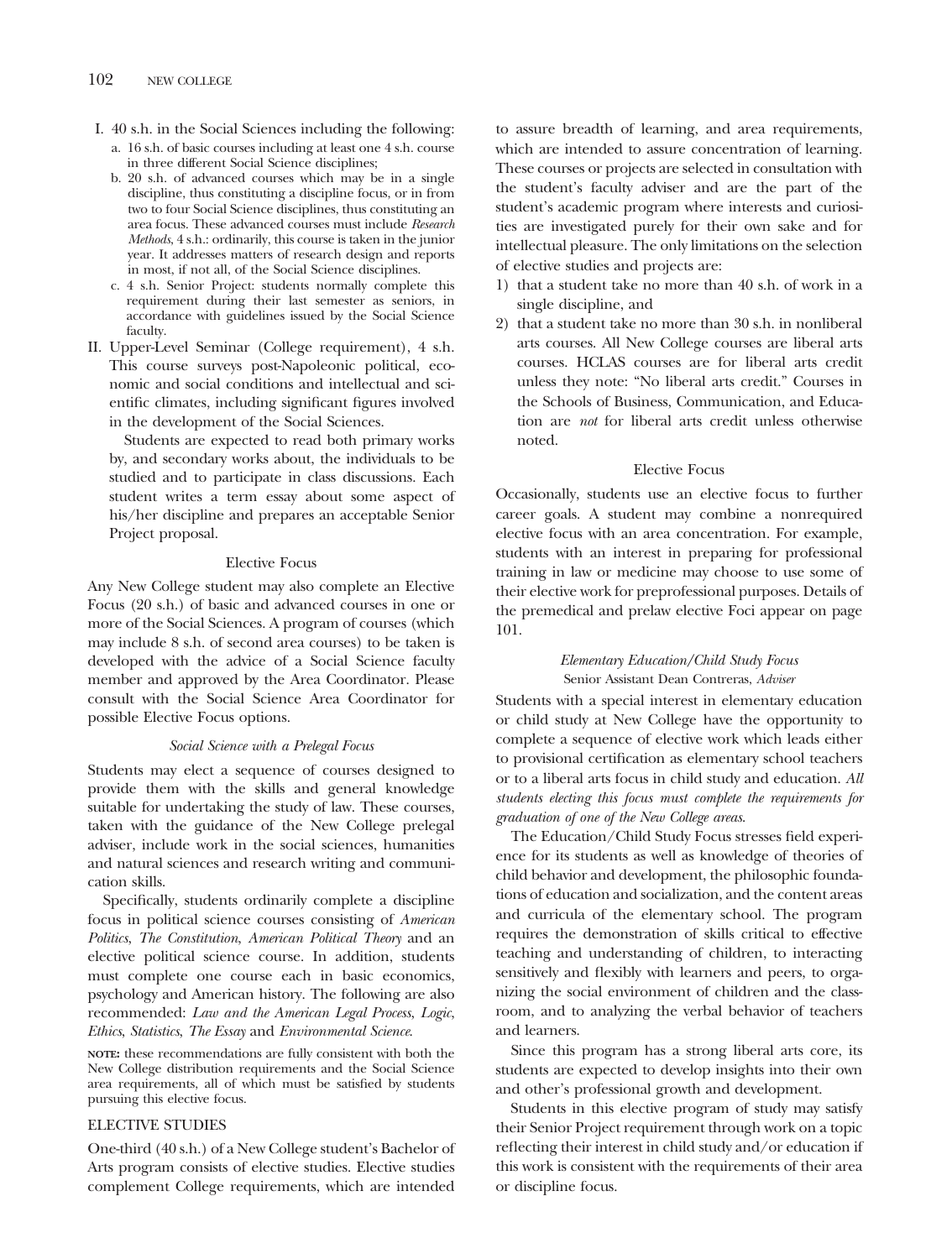I. Elective Child Study Focus

In addition to satisfying all general requirements for graduation from New College, students in the Elective Education/Child Study Focus must also satisfy the following:

- 1) Completion of the graduation requirements for one of the five New College areas (Creative Studies, Humanities, Interdisciplinary Studies, Natural Sciences, Social Sciences);
- 2) Successful completion of 20 s.h. including:
	- a. 4 s.h. of *Child Development* or its equivalent, chosen from among New College Social Science offerings;
	- b. 2 s.h. of *Children's Literature*;
	- c. 4 s.h. of *Philosophy of Education, Educational Controversies* or *History of American Education*;
	- d. 4 s.h. of *Children and their Needs*, *The Troubled Child*, *Psychotherapy for Children*, or *Children and their Schools*.

II. Elective Elementary Education Focus

In addition to satisfying all general requirements for graduation from New College, students in the Elective Elementary Education Focus must also satisfy the following:

- 1) Completion of the graduation requirements for one of the five New College areas (Creative Studies, Humanities, Interdisciplinary Studies, Natural Sciences, Social Sciences);
- 2) Maintenance of a grade-point average (GPA) of 2.75;
- 3) Successful completion of the Elementary Education program as outlined on page 205 of this *General Bulletin*.
- **NOTE:** 1) The New College requirement of 90 s.h. in the liberal arts must be fulfilled. The minimum number of semester hours to graduate from New College may therefore rise to more than 120 for students satisfying the dual New College/School of Education degree and certification requirements.
	- 2) New York State requires completion of one year of college-level study of a language other than English or the equivalent. While there is no language requirement for graduation at New College, students seeking provisional certification in Education must complete this State requirement.

#### SPECIAL DEGREE-GRANTING PROGRAMS

University Without Walls

Melissa Cheese, *Administrator*

University Without Walls at New College is a competencybased, liberal arts Bachelor of Arts or Bachelor of Science program for able adults who can spend only limited time on campus, but whose life situations provide opportunity for full- or part-time learning.

Students work with advisers to structure individual programs of study which are pursued at home, on the job, in the community, through travel and in the classroom and library. UWW individual curricula, based on students'

past experiences, allow advisers to assist students to design liberal arts programs of personal interest. One of four principal modes of learning is contractual—an agreement between the student, the faculty supervisor and, ultimately, the program's core faculty—which shapes the student's academic and intellectual work for a specific period. *UWW does not count credit or time as measures of student progress toward the baccalaureate degree.* Instead, UWW students work toward the development and demonstration of those abilities and competencies which, traditionally, have characterized the liberally educated person.

Individuals interested in the University Without Walls approach to the baccalaureate degree must present admissions credentials similar to those required of all applicants to New College's undergraduate, degree-granting programs. In addition, because of the special student audience served by UWW, students must demonstrate a need for the "external" and individualized nature of UWW learning contracts through an on-campus interview and through an essay showing, in part, why their personal and professional commitments prevent their easy access to an on-campus, undergraduate program.

Students enrolled in projects extending legitimately beyond eight weeks will be awarded the grade of Pr (Progress) as long as they are working within the stipulated limits of their contract, and they will not be assessed any additional matriculation maintenance fee. They will be considered enrolled during any semester subsequent to the assignment of the Pr grade.

For additional information, consult the University Without Walls *Addendum*.

#### Master of Arts: Interdisciplinary Studies

#### Senior Assistant Dean Contreras, *Administrator*

Many capable and seriously motivated individuals cannot undertake graduate study because of commitments and responsibilities which preclude regular classroom attendance. Similarly, many individuals may wish to pursue the graduate study of interdisciplinary topics or themes which do not easily fit into traditional discipline and divisional master's programs. The New College Master of Arts Program provides these students with an opportunity to continue their formal education through an interdisciplinary, individualized mode of study at the graduate level. For program, see page 286.

For off-campus education programs abroad, see International Study, *New College*, page 17.

#### DISTINGUISHED PROFESSORSHIP

For information, see page 473.

The Lawrence Stessin Distinguished Professorship.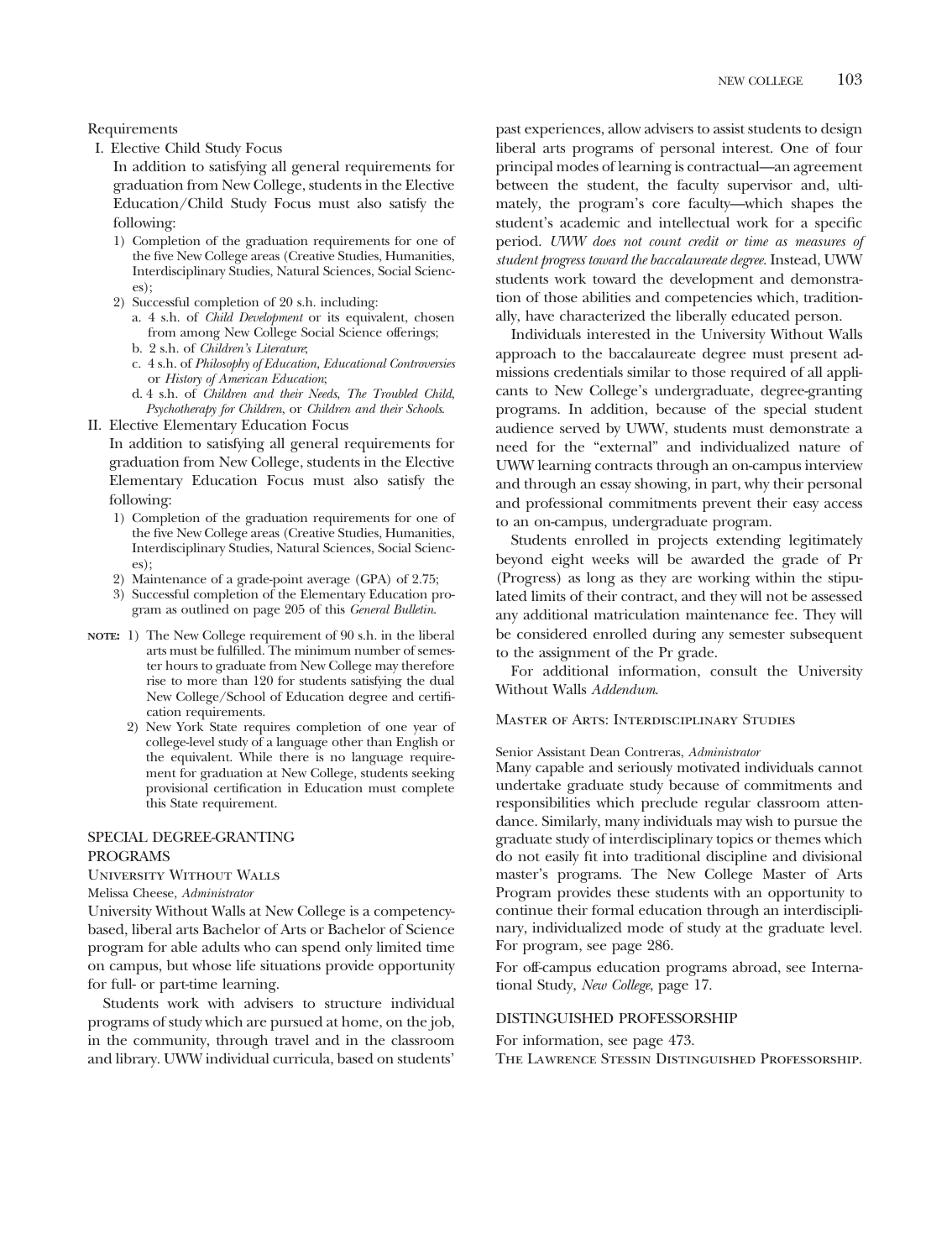# Frank G. Zarb

Office: Third Floor, Weller Hall. Telephone: (516) 463-5678 Fax: (516) 463-5268

Ralph S. Polimeni, *Dean* Robert E. Brockway, *Special Assistant to the Dean* Anil Mathur, *Associate Dean* Patricia E. Green, *Senior Assistant Dean for Undergraduate Programs* Rose Anne Manfredi, *Senior Assistant Dean for Administration, Curriculum and Personnel* Stuart L. Bass, *Director of Graduate Programs*

The Frank G. Zarb School of Business offers day and evening undergraduate and graduate study leading to the Bachelor of Business Administration, the Master of Business Administration/Juris Doctor, the Master of Business Administration, the Executive Master of Business Administration, and the Master of Science degrees, as well as minors in business subjects. Combined B.B.A./M.S. programs, undergraduate certificates and advanced graduate certificates in business are also offered.

During the summer, the Zarb School of Business offers Hofstra students the opportunity to study at Erasmus University in Rotterdam, The Netherlands, and at Hong-Ik University in Seoul, South Korea. For further information, contact the Dean's Office, Frank G. Zarb School of Business. (See International Study, page 17.)

The following departments comprise the School:

Accounting, Taxation, and Business Law

Business Computer Information Systems and

Quantitative Methods

Finance

Management, Entrepreneurship, and General Business Marketing and International Business

## Statement of Mission

The Frank G. Zarb School of Business at Hofstra University has a strong regional reputation as a school that provides a quality education to future business leaders. The School offers an in-depth education within a framework that includes a major field of specialization and a focus on decision making and management in a culturally, politically, socially, and demographically diverse environment. A major objective of the curricula is to provide students with a perspective on the integration of the functional areas of business, while maximizing the use of analytical skills and knowledge for decision making in a contemporary global business environment.

Through an academic organization designed to encourage close student/faculty interaction, students are provided with easy access to faculty who are primarily concerned with excellence in teaching and are strongly committed to making intellectual contributions. A major concern of the Zarb faculty is service to the School and to the business community.

School of Business Students should consult the *Class Schedule* for specific offerings before registering for their programs.

> Within a University dedicated to the liberal arts as the foundation of education, the Zarb School is committed to developing in its undergraduate students an appreciation for liberal arts. The importance of lifelong learning and a sense of the social and ethical responsibility for the well-being of the environment, the welfare of customers, employees, and communities in a diverse global workplace are emphasized for all students in the Zarb School.

> *Vision:* Building on its strong regional reputation as a leading school of business, the Frank G. Zarb School of Business at Hofstra University is committed to expanding its national and international reputation for excellence.

> *Educational Philosophy:* The Zarb School of Business is committed to maintaining and increasing the quality of its educational programs through:

- 1. Viewing the Mission Statement as a living document to be reviewed regularly and revised as warranted.
- 2. Assessing its programs on a continuing basis by communicating with all of the School's stakeholders: business organizations, students, faculty, administrators, alumni, and others. Assessment will rely on evaluative procedures as may be appropriate and practical.
- 3. Providing an environment of fellowship among faculty, students, and administrators, which encourages collegiality and interaction through which a diversity of contributions are welcomed. Student advisement is an important component of this close association among faculty, students, and administrators.
- 4. Maintaining as its priority the recognition and reward of faculty achievements in teaching excellence. Recognizing and rewarding intellectual contributions is deemed critical. A balance among basic scholarship, applied scholarship, and instructional development is essential. Encouraging and recognizing University and community service is emphasized as well.
- 5. Developing in both undergraduate and graduate students a sense of the special responsibilities incumbent upon them as future business leaders by stressing the value of ethical behavior and diversity in all of its forms in the global workplace.
- 6. Promoting and encouraging the professional and personal development of students through sponsorship of a broad variety of student organizations providing students with opportunities for formal and informal interaction with business practitioners and organizations. The School utilizes its proximity to Manhattan to better implement these interactions.
- 7. Seeking active linkages with local, national, and international business organizations, agencies, and other appropriate partners to provide service to a variety of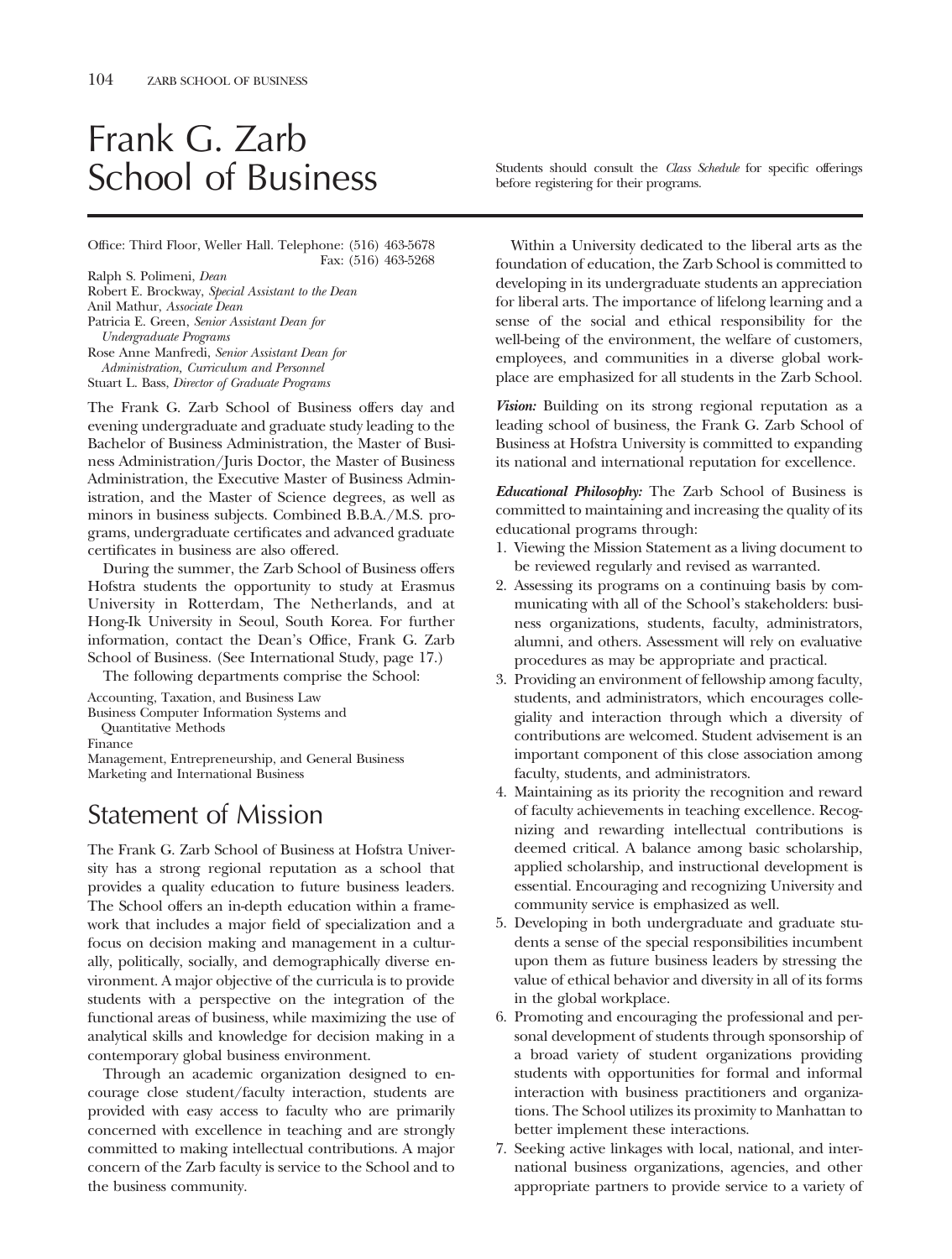communities and constituents, and to afford opportunities to others to benefit from participation in Hofstra's academic community.

*General Educational Objectives:* At both the baccalaureate and master's levels, the Frank G. Zarb School of Business is committed to promoting quality teaching that requires rigor, relevance, and a thorough exploration of the application of business knowledge in an ever-changing business environment. Simultaneously, the School must impart to its students:

- 1. Strong functional knowledge across business disciplines and proficiency in oral and written communications.
- 2. An appreciation for the sociopolitical, demographic, economic, and geographic diversity that characterizes the contemporary business environment.
- 3. An understanding of information systems and other technologies and their use in both domestic and global environments.
- 4. An understanding of ethical principles and values as applied to business.

Beyond service to students, the Frank G. Zarb School seeks to increase its base of service to the business and not-for-profit communities through a variety of delivery systems such as certificate programs, consulting services, conferences, workshops, research, and new course/ program development for working executives, among others.

*Specific Objectives of Each Program:* In addition to the general education objectives listed above, each program in the Zarb School of Business has the following specific objectives:

#### **Objectives of the Bachelor of Business Administration Program**

- Offer curricula that are grounded in both the principles of a general, yet challenging, liberal arts curriculum and the fundamentals of business in contemporary practice.
- Serve qualified students who enter into the program directly from secondary schools, other four-year institutions, and community colleges.
- Offer a wide range of B.B.A. concentrations.

#### **Objectives of the Master of Business Administration Program**

- Provide qualified students (who already hold baccalaureate degrees) with a professional perspective, broad exposure to the functional areas of business, specialized instruction in the leadership aspects of business, integrative capstone courses, and an opportunity to gain expertise in a specific field of business.
- Serve individuals with a strong commitment to managerial careers in business, government, or the not-forprofit sector who exhibit the potential for leadership in the global business community.
- Offer a wide range of M.B.A. concentrations.

#### **Objectives of the M.B.A./J.D. Program**

- Offer qualified students a joint program leading to both M.B.A. and J.D. degrees.
- Give people with legal backgrounds a knowledge of business practice, the economic ramifications of the law, and a foundation in business problem solving. Areas of law and business that especially benefit from such an approach include tax law, corporation law, real estate law, and antitrust law.

#### **Objectives of the Executive M.B.A. Program**

- Provide a graduate management education leading to the M.B.A. degree for those qualified students who possess at least seven years of managerial (or equivalent) experience and for whom a more appropriate venue for pursuit of the M.B.A. would be the structure and environment of the executive mode of delivery.
- Provide an appropriate professional perspective, broad exposure to the functional areas of business, specialized instruction in the leadership aspects of business, integrative capstone courses, and an international residency component to foster global skills.
- Serve the particular needs of E.M.B.A. students through a lockstep program that encourages interaction among students.

#### **Objectives of the Master of Science Programs**

- Provide qualified students who already hold baccalaureate degrees with a professional perspective and an opportunity to gain expertise in a specific field of business. These programs are targeted at those who seek to develop expanded bases of knowledge in a particular area of business, as well as those who may seek career change from one business discipline to another.
- Serve individuals with a strong commitment to managerial careers in business, government, or the not-forprofit sector who exhibit the potential for leadership in the global business community.
- Offer M.S. degrees in several functional areas of business.

#### **Objectives of the Undergraduate Certificate Programs**

- Enable qualified individuals holding baccalaureate degrees (in any field) to have the opportunity to earn certificates of achievement by completing 18-19 additional credits of undergraduate work in business.
- Offer these certificates in several specialized areas.
- Stimulate interest in business careers and encourage lifelong learning opportunities.
- Provide appropriate counseling and advisement.

#### **Objectives of the Advanced Graduate Certificate Programs**

● Enable qualified individuals holding M.B.A.s or other professional graduate degrees to earn certificates of achievement by completing 18 additional credits of graduate work in business. These programs are of value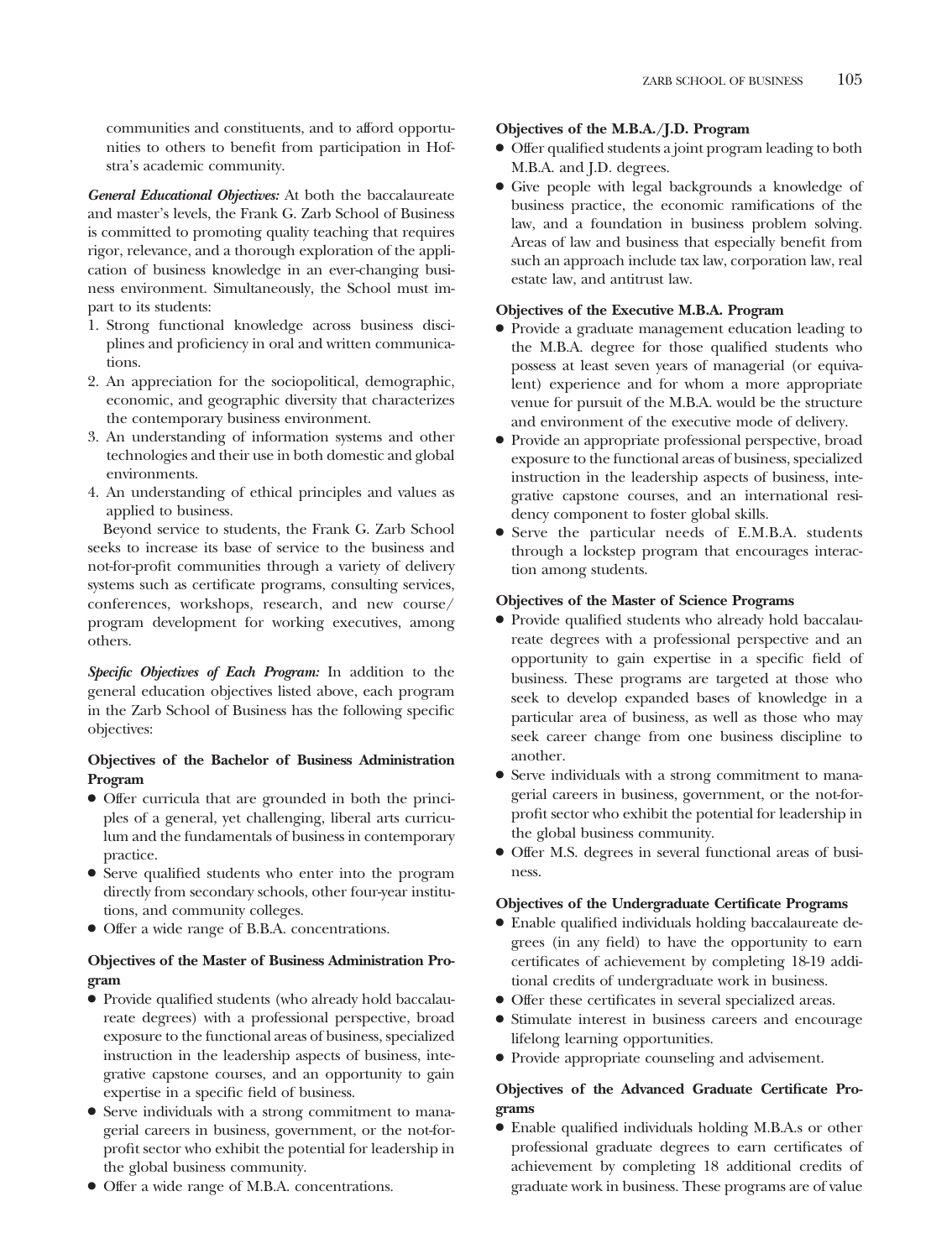for those seeking to update skills in a particular field or to learn more about other functions of a firm.

- Offer these certificates in several specialized areas.
- Stimulate interest in business careers and encourage lifelong learning opportunities.
- Provide appropriate counseling and advisement.

## Undergraduate Programs

The Bachelor of Business Administration program has been professionally accredited by AACSB International for more than 30 years. This accreditation ensures that faculty, academic programs and facilities are up to the highest professional standards. The curricula provide a broad, liberating education that prepare students for responsible citizenship and leadership roles in business and not-for-profit organizations in the United States and abroad. Students may begin taking some introductory business courses at the freshman and sophomore levels; however, most of the professional courses should be taken in the last two years of a four-year curriculum, thus permitting freshmen and sophomores to acquire a solid liberal arts foundation in the humanities, social and natural sciences, mathematics, computer science, and cross-cultural areas.

Prior to the beginning of junior year, the student must confer with a Zarb School of Business adviser. Undecided business students should meet with a faculty adviser in one of the School of Business departments. The School of Business academic majors are as follows:

Accounting (leading to eligibility for CPA certification) Business Computer Information Systems Entrepreneurship Finance International Business Management Marketing **NOTE:** all majors must be declared at the Office of Financial and Academic Records. Forms are available in Zarb School of Business departmental offices.

To facilitate and improve the advisement process, the Zarb School of Business has prepared an advisement form for each B.B.A. major. It shows all course requirements and the recommended sequence of courses. In addition, a personalized computer-generated progress report called the Degree Audit Report (DAR) is sent each semester to all students. Students are required to make use of this report for course selection, advisement and registration purposes. **Students who fail to do so assume the risk of notification of nonfulfillment of requirements prior to graduation.**

*School of Business courses may not be taken on a Pass/D/ D/Fail basis.*

FOR THE B.B.A./M.S. PROGRAM IN MARKETING AND THE B.B.A./M.S. PROGRAM IN MARKETING RESEARCH, SEE PAGE 115.

FOR OPTIONAL MINORS IN BUSINESS, SEE PAGE 107.

**Nonbusiness students may take no more than 25% of their course work in business subjects.**

#### BACHELOR OF BUSINESS ADMINISTRATION

Candidates for graduation with the degree of Bachelor of Business Administration must fulfill the following requirements:

1. The successful completion of at least 128 semester hours, including all requirements, and a cumulative grade point average of 2.0 in work completed at Hofstra.

**NOTE: Majors in accounting must also have an overall grade point average of 2.0 in accounting course work at** Hofstra. In addition, they must have a C- or better in **ACCT 101, 102, 123, and 124 whether taken at Hofstra or transferred in from another institution. Otherwise, these accounting courses must be retaken at Hofstra since no waivers will be granted for them. Students transferring from two-year colleges who have successfully completed the equivalent of ACCT 123 & 124 will receive transfer credit for these courses provided that they successfully complete ACCT 125 with a grade of C or better.**

- 2. At least 64 semester hours, (67 semester hours for international business majors), including all requirements, must be in liberal arts.
- 3. There are certain requirements that must ordinarily be completed in residence at Hofstra: **15 semester hours in the major field of specialization** and the last 30 hours. The 15 hours need not be included within the last 30 hours.
- 4. At least 50% of the business credits (excluding QM 1 and 122) required for the B.B.A. degree must be earned at Hofstra.
- 5. The fulfillment of the following requirements: **Liberal Arts Core Requirements** (30 s.h.) (See pp. 86-87 for core courses) a) Humanities Division, 9 semester hours including: Creative Participation core 3 s.h. Appreciation and Analysis core (including a minimum of 3 s.h. of literature courses) 6 s.h. b) Natural Sciences, Mathematics/ Computer Science Division, 9 semester hours including: Mathematics/Computer Science core\*\* 3 s.h. Natural Sciences core 3 s.h. Course chosen from Mathematics/Computer Science or Natural Sciences core\*\* 3 s.h. c) Social Sciences Division, 9 semester hours including: History and Philosophy core 3 s.h. Behavioral Social Sciences core 3 s.h. Course chosen from History and Philosophy or Behavioral Social Sciences core 3 s.h. d) Cross-Cultural core 3 s.h.

#### **ENGL 1-2** (6 s.h.)

(See University Degree Requirements, page 69)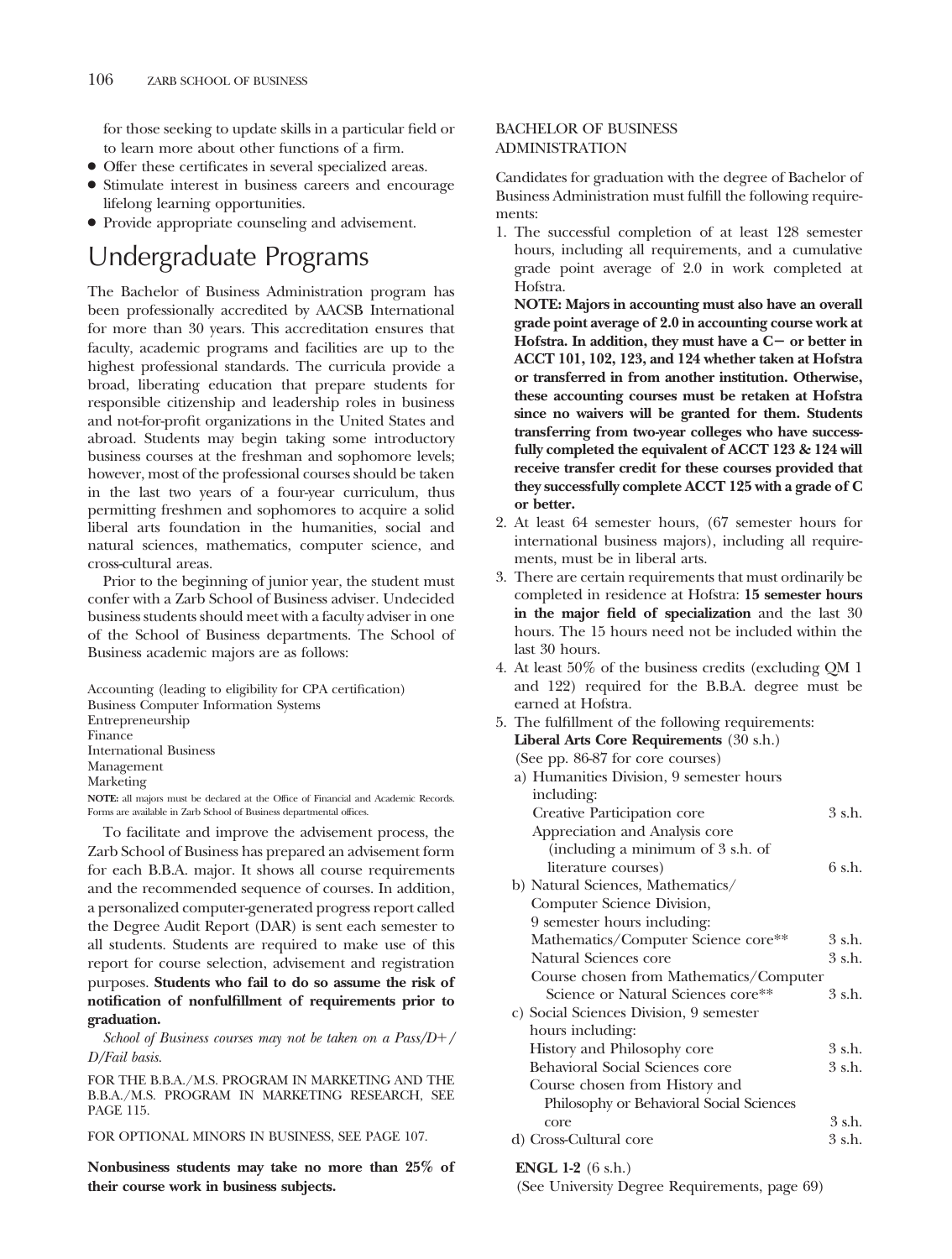#### **Specific Liberal Arts Requirements for B.B.A. Students** (18 s.h.)

*Students may not use courses listed below in a)-e) to fulfill or reduce core residency requirements (see below for exception made for international business majors\*).*

a) ECO  $1, 2$  6 s.h.

(These economics courses may not be taken on a Pass/ $D+/D$ /Fail basis.)

A third economics course if specified by the department.

**NOTE: a maximum of 9 semester hours in economics will be accepted toward the fulfillment of the liberal arts requirement.**

- b) MATH 9 or above (except MATH 12 and 16), *chosen under business department advisement\*\** 3 s.h.
- c) Ethics course (PHI 14 [formerly PHIL 9]
- or PHI 90 [formerly PHIL 11])  $\qquad \qquad$  3 s.h.
- d) Political science course 3 s.h. e) SPCM 1 or 7 (formerly SPCH 1 or 7)  $3 \text{ s.h.}$

#### **International business majors must fulfill the following** *additional* **specific liberal arts requirements:**

- f) Foreign language, level 5 or equivalent (up to 15 s.h.) or standardized test assessments accepted.
- g) 3 s.h. chosen from HIST 11, 12, ENGL 43, 44, CLL 39 or 40.
- h) A *second* Cross-Cultural core course (3 s.h.)
- i) ECO 142

\*International business majors need a minimum of 67 s.h. in liberal arts and may also apply up to 12 s.h. of **"Specific Liberal Arts Requirements for B.B.A. Students"** (b-h) to fulfill **"Liberal Arts Core Requirements."** Students should see an adviser in the Department of Marketing and International Business.

#### **Additional Liberal Arts Electives**

Students may select courses from any liberal arts area as needed to complete the minimum of 64 s.h. (67 s.h. for International Business majors).

\*\*Additional mathematics courses may be taken to fulfill part of the liberal arts core requirements (see p. 87) and/or as needed to complete the minimum number of liberal arts credits needed for graduation. MATH 12 and 16 may not be taken by B.B.A. students. **Students who plan to pursue an M.B.A. degree are strongly urged to take a calculus course** (MATH 10, 10E, or 19).

#### **Requirements for B.B.A. Majors** (18-24 s.h.)

(See specific requirements as listed under the field of specialization.)

| Accounting                                   | 24 s.h.   |
|----------------------------------------------|-----------|
| <b>Business Computer Information Systems</b> | 24 s.h.   |
| Entrepreneurship                             | 24 s.h.   |
| Finance                                      | 21 s.h.   |
| <b>International Business</b>                | 21 s.h.   |
| Management                                   | $18$ s.h. |
| Marketing                                    | $21$ s.h. |
|                                              |           |

#### **Business Core Requirements** (40 s.h.)

| ACCT 101, 102 (sophomores or above) <sup>††</sup> | 6 s.h. |
|---------------------------------------------------|--------|
| <b>BCIS 14+</b>                                   | 4 s.h. |

| <b>BLAW 20</b> |                                                   | $3 \,$ s.h.     |
|----------------|---------------------------------------------------|-----------------|
| <b>FIN 101</b> | (sophomores or above) <sup>††</sup>               | $3 \,$ s.h.     |
| <b>FIN 110</b> | (juniors or above) $\dagger\dagger$               | $3$ s.h.        |
|                | GBUS 180 or 180 H (seniors only) $\dagger\dagger$ | $3$ s.h.        |
| IB 150         | (sophomores or above) <sup>††</sup>               | $3$ s.h.        |
|                | MGT 101 (sophomores or above) <sup>++</sup>       | $3$ s.h.        |
| <b>MGT 110</b> | (juniors or above) $\dagger\dagger$               | $3$ s.h.        |
| <b>MKT 101</b> | (sophomores or above) <sup>††</sup>               | $3$ s.h.        |
| QM 1, 122      |                                                   | $6 \text{ sh.}$ |

#### **Free Electives**

Electives as needed to complete the 128 semester hour minimum.

TRANSFER CREDIT AND RESIDENCY

### REQUIREMENTS

**1. Transfer of Business Credits**

**At least 50% of the business credits (excluding QM 1 and 122) required for the B.B.A. degree must be earned at Hofstra.**

#### **2. Transfer of Liberal Arts Core Courses**

Students may be able to use transfer credit and/or advanced standing/placement credit to reduce the liberal arts core course requirements in the Bachelor of Business Administration program described above.

Credits earned elsewhere may be used to reduce core requirements only if courses are completed *before the student matriculates at Hofstra.* Credits that Hofstra students earn as visiting students elsewhere *may not be used* to reduce core course requirements. Please see page 86 regarding transfer credit of liberal arts core course requirements.

#### **3. Hofstra Students as Visiting Students Elsewhere Currently enrolled Hofstra students who want to earn business or nonbusiness credits as visiting students elsewhere must obtain prior approval from the chairperson of their major department and the Office of the Dean, Zarb School of Business. If approved, business credits may only be earned at AACSB-accredited institutions.**

#### MINORS IN BUSINESS

Business minors provide B.B.A. and non-B.B.A. students with an enriched understanding of the business world. A completed minor field will be listed on the student's transcript.

Students with a *major* in a business area may choose a minor in a second business area. For a business minor, B.B.A. students must complete, *only under faculty advisement in the department offering the minor*, a minimum of 18-19 semester hours with grades of  $C$  - or better in that second area of study, with at least six-twelve hours in residence

<sup>†</sup>Students who have successfully completed BCIS 9 and 10 are not required to take BCIS 14. Credit will not be given for both this course and BCIS 9 and/or 10.

<sup>††</sup>Sophomore class standing (completion of 24 s.h. or above) is required. Junior class standing (completion of 58 s.h. or above) is required. Senior class standing (completion of 88 s.h. or above) is required. These requirements cannot be waived.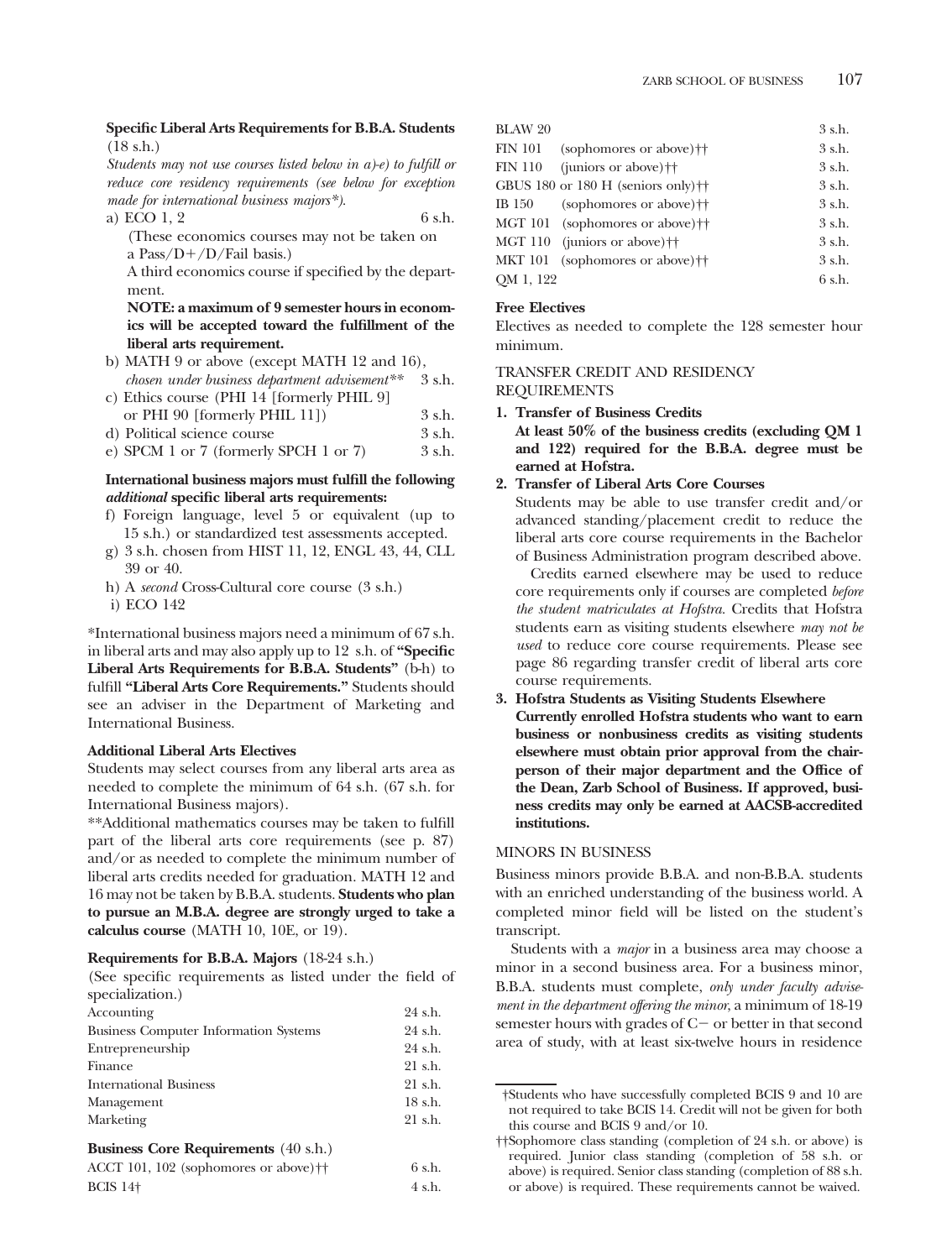depending upon the chosen minor. While the introductory courses (e.g., courses numbered 1, 2, 101 and 110) included in the undergraduate business and general requirements may be counted within the total 18-19 credit hours, no course may be used toward the minor if it is also being used as an elective in the major field.

For a minor in Business Computer Information Systems, see page 165.

For a minor in Business Law, see page 171.

For a minor in Finance, see page 240.

For a minor in Human Resources Management, see page 307.

For a minor in International Business, see page 287.

For a minor in Management, see page 307.

For a minor in Marketing, see page 312.

Business majors who want to pursue a minor in a nonbusiness area should obtain a description of the minor requirements from the appropriate department. For a minor in the Hofstra College of Liberal Arts and Sciences, see page 84; for the School of Education and Allied Human Services, see page 123; for interdisciplinary minors, see page 286.

Nonbusiness majors may choose a minor in the School of Business. The requirements are the successful completion of a minimum of 18-19 semester hours of business courses with grades of C- or better, *only under faculty advisement in the department offering the minor*, with at least six-twelve hours in residence.

For a minor in General Business for *nonbusiness majors only,* please contact the department chairperson of the Department of Management, Entrepreneurship and General Business.

*No School of Business courses may be taken on a Pass/D/ D/Fail basis.*

No student pursuing a bachelor's degree, other than a Bachelor of Business Administration degree, may complete more than 30 semester hours of School of Business course work without permission of the School of Business Dean's Office. The student must have the appropriate form approved by and filed with the major and minor departments.

For further information regarding business minors, contact the chairperson of the appropriate department.

*All minors must be declared at the Office of Financial and Academic Records. Forms are available in Zarb School of Business departmental offices.*

#### BUSINESS EDUCATION

In cooperation with the School of Education and Allied Human Services, the Zarb School of Business offers programs leading to New York State certification for classroom teachers in business education, and in business and distributive education. Students who want to be certified should consult an adviser in the School of Business for selection of a major field and an adviser in the School of Education for selection of the proper courses for meeting the New York State requirements. See page 396 for complete description.

#### **BACHELOR OF SCIENCE IN VIDEO/TELEVISION AND BUSINESS**

The School of Communication offers a program leading to the degree of Bachelor of Science with a specialization in video/television and business. See page 152 for requirements.

## Graduate Programs

The Frank G. Zarb School of Business offers the following programs of study:

Master of Business Administration Executive Master of Business Administration Master of Science Juris Doctor and Master of Business Administration (a dual program offered jointly with the School of Law; see page 112)

All graduate programs offered by the Zarb School of Business are professionally accredited by AACSB International. This accreditation ensures that faculty, academic programs, and facilities meet the highest professional standards.

**Courses in these programs are open only to those students who have been accepted for matriculation.** For information, contact the Zarb School of Business Graduate Programs Office, Third Floor, Weller Hall, (516) 463-5683; Fax (516) 463-5268; E-mail: HUMBA@HOFSTRA.EDU.

The individual academic departments and chairpersons are:

Accounting, Taxation, and Business Law (for programs in Accounting, Accounting and Taxation, Accounting Information Systems, and Taxation): Professor Warner, (516) 463-5684

Business Computer Information Systems and Quantitative Methods: Professor Affisco, (516) 463-5716

Finance: Associate Professor Huckins, (516) 463-5698

- Management, Entrepreneurship, and General Business: Associate Professor Charnov, (516) 463-5726
- Marketing and International Business: Associate Professor Barak, (516) 463-5706

#### Admission Criteria for Degree Students

Applicants for admission to the M.B.A. Program or the J.D./M.B.A. Program must hold a baccalaureate degree from an accredited institution. No specific undergraduate course of study is required for admission, nor is any specific course of undergraduate study recommended for those students planning to pursue these degrees. Undergraduate majors represented in the M.B.A. Program include, but are not limited to, business, education, the natural and social sciences, engineering, the humanities and nursing.

Applicants for admission to the Executive M.B.A. Program (E.M.B.A.) must hold a baccalaureate degree from an accredited institution. No particular course of undergraduate study is required for admission to the E.M.B.A.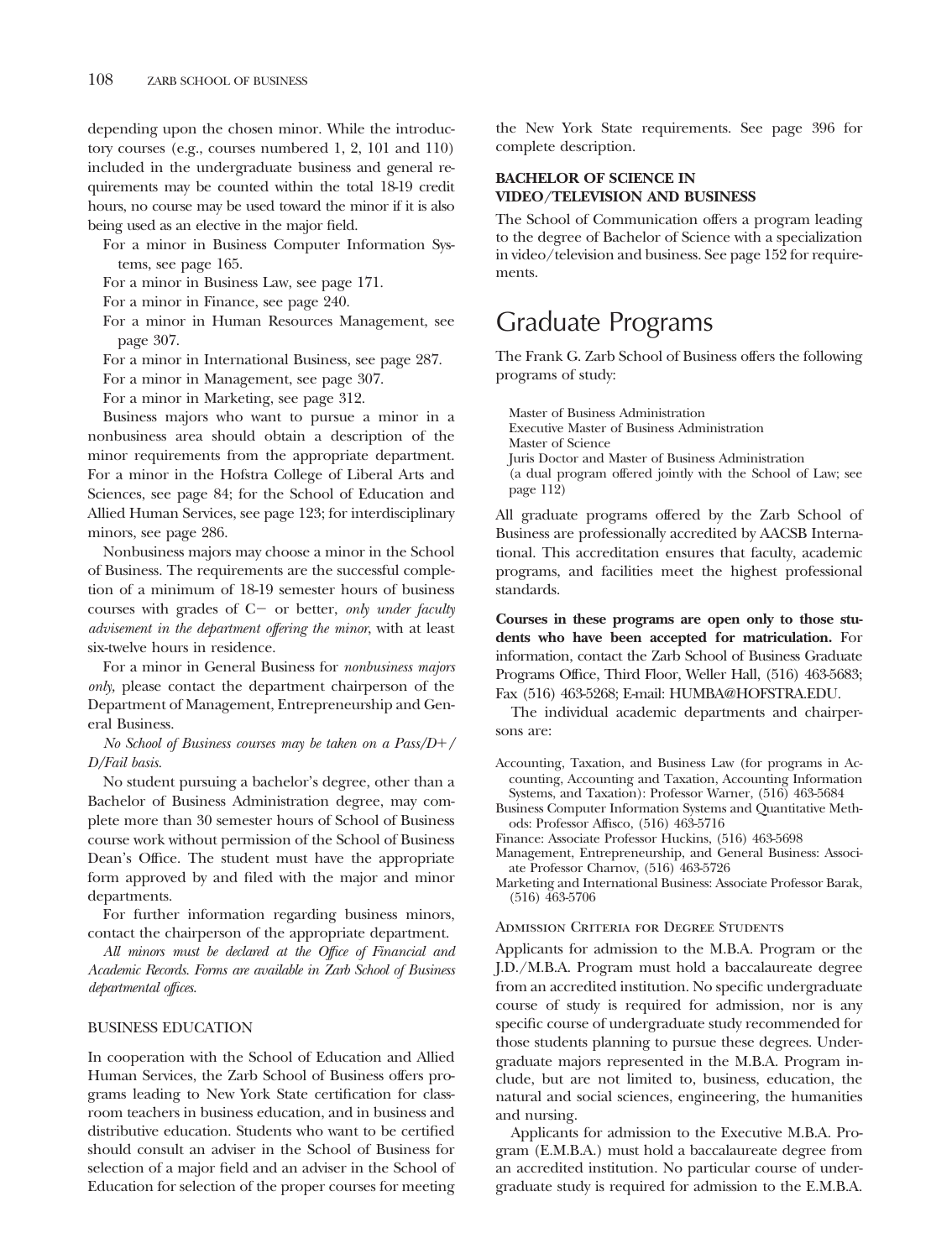Program nor are other prerequisites required prior to admission. Applicants should provide documentation of a minimum of seven years of full-time professional work experience, at least half of which should be in a managerial capacity. Criteria which are evaluated in the context of the E.M.B.A. admission process include GMAT scores, undergraduate and/or previous graduate course work, essays, two letters of recommendation, a professional resume and/or summary of accomplishments, and a required personal evaluative interview.

Applicants for admission to the M.S. Program (majoring in either Accounting, Accounting and Taxation, Accounting Information Systems, or Taxation), must hold a baccalaureate degree in accounting or the equivalent from accredited institution. Applicants for admission to the M.S. Programs in Computer Information Systems, Finance, Human Resources Management, Marketing, and Marketing Research must hold a baccalaureate degree from an accredited institution. **NOTE:** Previous course work of all applicants to M.S. Programs will be evaluated by the Graduate Programs Office of the Zarb School of Business upon their admission. Students who have not taken the necessary prerequisite courses will be required to do so.

Applicants for admission to the M.B.A. Program, the E.M.B.A. Program, the J.D./M.B.A. Program, or the M.S. Programs are required to take the Graduate Management Admission Test (GMAT) which is administered as a computer-adaptive test (CAT). The paper-based GMAT continues to be available twice a year *only* at those international locations where the network of computer-based testing sites is not yet complete. The GMAT is offered three weeks per month, six days per week throughout the year at 400 computer-based testing centers in North America and select international cities. Applicants are encouraged to take the GMAT well in advance of applying to a graduate program. To schedule an appointment to take the GMAT, applicants may call 1-800-462-8669 or visit the GMAT Web site at http://www.gmat.org

Applicants for the M.S. in Taxation program may substitute the Law School Admissions Test (LSAT) if they are currently enrolled in the Hofstra Law School or have graduated from an ABA accredited law school.

Admission to these Programs is selective, and candidates for admission are expected to demonstrate high promise of success in graduate business study. All applications for admission are considered on the basis of their own merits, with weight given to the strength of a student's previous academic performance, scores obtained on the GMAT, professional experiences indicating increasing levels of responsibility, and any other pertinent information which the candidate for admission may provide to the Committee on Admissions.

#### Graduate Grades

Grading in graduate courses include the categories A,B, C,D,F. (See Graduate Grading System, page 78.) No credit will be allowed for core competency or graduate courses with D grades. These courses must be repeated.

#### Academic Standing

Graduate business students are required to earn a 3.0 grade point average or better to be considered in good standing and to graduate. The academic performance of M.B.A., J.D./M.B.A., and M.S. students is regularly reviewed by the Zarb School of Business Graduate Programs Office. **NOTE: Majors in accounting must also have an overall grade point average of 3.0 in accounting course work at Hofstra.**

The academic performance of all students is reviewed at the conclusion of every semester. Any student with a grade point average of less than 3.0 at the end of a semester will be subject to academic probation.

Students who have accumulated 25 percent or more of total attempted semester hours in INC's, W's and NC's will also be placed on probation. Students who have maintained two consecutive probationary periods, and who have not raised their GPA to the required 3.0 by the conclusion of the second probationary period, are subject to dismissal. A graduate student with especially serious academic deficiencies is subject to immediate dismissal when such deficiencies make it apparent that the student's continuation in the graduate program will not result in his/her successful achievement of a degree.

Further information concerning maintenance of graduate academic standing may be obtained from the Zarb School of Business Graduate Programs Office, Third Floor, Weller Hall.

#### Transfer Credit

Opportunities to transfer credit from other institutions into the M.B.A. Program, the J.D./M.B.A. Program, or the M.S. Program are extremely limited, and only course work completed at AACSB accredited schools will be considered. In the M.B.A. and J.D./M.B.A. Programs, a maximum of 9 semester hours beyond the core competency levels will be considered for transfer credit. Graduate transfer credit in these two programs is always limited to ensure that a minimum of 30 post-core competency credits are taken in residence. In the M.S. Program, up to a total of 6 semester hours may be considered for transfer credit.

#### STATUTE OF LIMITATION

All credits applied toward Zarb School of Business graduate degrees must be earned within the period of five years starting from the date of completion of the first course applicable to the degree. Exceptions will be made for any period of intervening military service.

Graduate students in the Zarb School of Business who have no record of attendance in the School for a period of 15 months or more after the last semester completed, including summer sessions, may be required to file for readmission and follow the requirements set forth in the *Bulletin* in effect upon such readmission.

The E.M.B.A. Program is structured as a lockstep program wherein students begin in the late summer and graduate twenty months from the date of their enrollment. Under extenuating circumstances, students may be granted a leave of absence from the program and be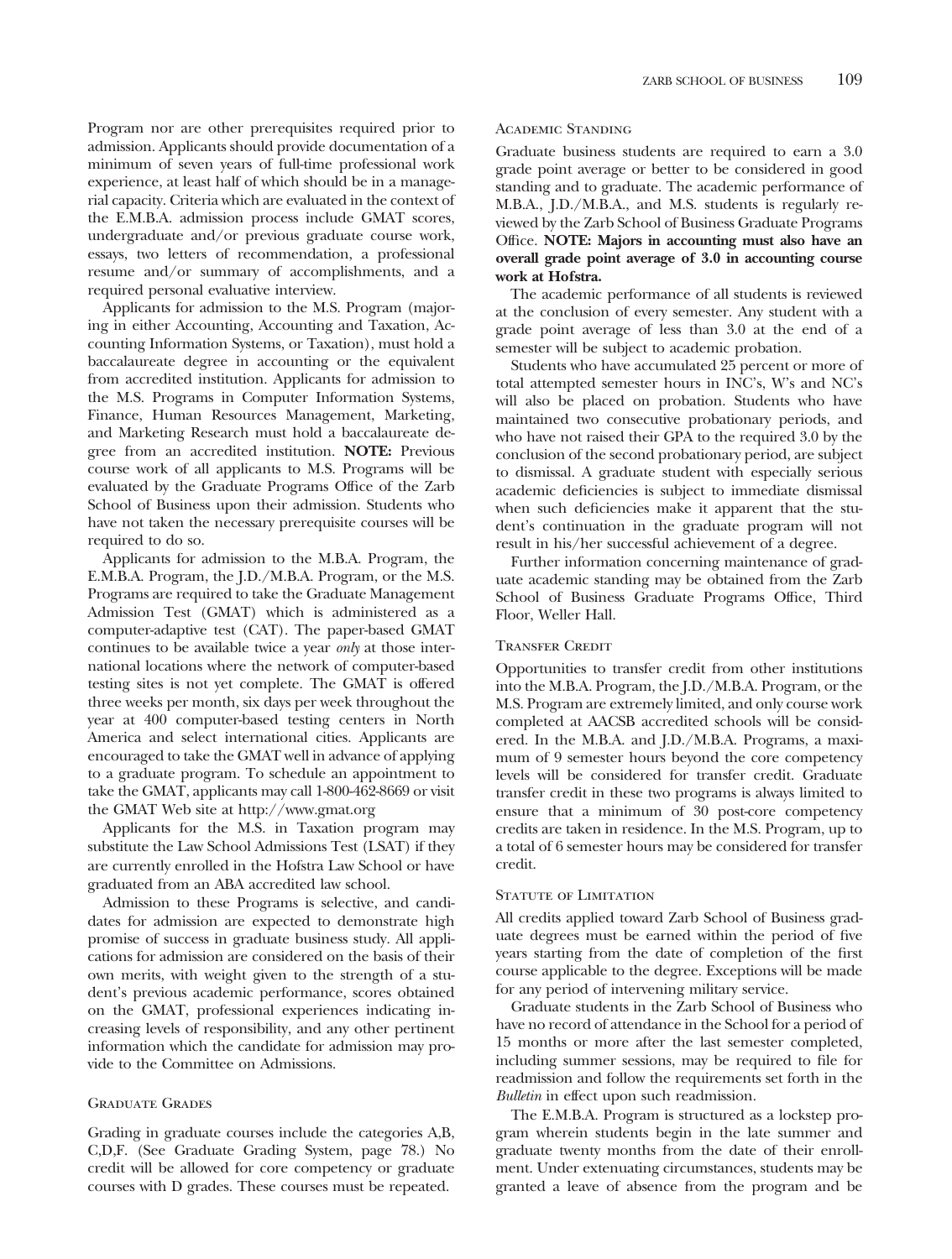permitted to resume study at a later date. This may be done only upon documentation of the extenuating circumstances leading to the request for a leave and then only with the written approval of the Graduate Programs Office. In no case will an E.M.B.A. student be permitted to complete the degree in excess of five years.

#### **MASTER OF BUSINESS ADMINISTRATION**

The Frank G. Zarb School of Business offers programs leading to the Master of Business Administration with majors in the following areas:

Accounting Business Computer Information Systems Finance International Business Management Marketing Taxation

#### **PROGRAM REQUIREMENTS FOR ALL M.B.A. MAJORS:**

A range of 42-66 semester hours is required for the M.B.A. degree. Previous course work of all students admitted to graduate business study will be evaluated by the Graduate Programs Office of the Zarb School of Business upon a student's admission. Students may be awarded credit for M.B.A. residency requirements and/or core competencies based upon previous academic work, and this will determine the total number of semester hours required for the M.B.A. degree. The Program is comprised of the following five components:

|                       | Component I Residency Requirements | (No credit)           |
|-----------------------|------------------------------------|-----------------------|
|                       | Component II Core Competencies     | $(0-24 \text{ s.h.})$ |
|                       | Component III Advanced Core        | $(18 \text{ s.h.})$   |
|                       | Component IV The Contemporary      |                       |
|                       | <b>Business Environment</b>        | $(9 \text{ s.h.})$    |
| Component V The Major |                                    |                       |
|                       | Concentrations                     | $(15 \text{ s.h.})$   |

#### **Component I: Residency Workshops**

These workshops cover the fundamentals of computer applications, information resources, and calculus with business applications respectively. Full-time students must complete them during the first month of the semester in which they begin an M.B.A. Program. Part-time students must complete them within their first semester. Documentation of completion must be submitted to the Graduate Programs Office in order for students to register for the subsequent semester. (**NOTE:** The *Computer Applications* and the *Business Mathematics* workshops may be satisfied through previous undergraduate or graduate course work. Students will receive with their letter of admission information about which residency requirements, if any, have been met through prior course work.)

#### *Computer Applications* No credit

This computer workshop provides students with baseline competencies in word processing, spreadsheets, Internet and e-mail usage, and other software applications. Students in this workshop, depending upon level of preparation, are also exposed to presentation software (Powerpoint and Freelance), and are offered the opportunity to learn how to organize their own home pages. Attendance is required at three 2-hour sessions. Open only to matriculated Zarb School of Business graduate students.

#### *Information Resources* No credit

The library/information resources workshop ensures that all graduate students establish in their first semester the ability to fully utilize the extensive information, data, and other resources available through the University's Axinn Library. Since the library's resources and services are constantly expanding, the *Information Resources* workshop is continually updated to reflect the most contemporary and efficient utilization of these resources to enable students to solve business problems and to perform sophisticated business research. This workshop offers extensive coverage of the library's Lexicat system, access services, reference services, media services, curriculum materials center, government documents, and other resources. Attendance is required at two 21⁄2-hour sessions.

#### *Business Mathematics* No credit

This workshop focuses on a basic overview of calculus required for a better understanding of certain aspects of the business curriculum. Topics covered include functions, analytic geometry of the plane, differentiation, and intergration as applied to business decision making. This workshop requires attendance at six 2-hour sessions. Entering graduate students may be waived from the workshop upon demonstration that they have previously completed a calculus course with a grade of "B" or better at an accredited college or university. Open only to matriculated Zarb School of Business graduate students.

#### **Component II: Core Competencies**

The core competency component provides students with exposure to the functional areas of business and provides the base of knowledge necessary to understand how a business organization functions. Core competency requirements may be satisfied through the successful completion of appropriate previous course work with grades of "B" or better taken within a specific timeframe prior to enrollment in the M.B.A. Program *or* through satisfactory performance on a proficiency examination administered by the appropriate department within the Zarb School of Business.

Previous course work of all students admitted to graduate business study will be evaluated by the Graduate Programs Office of the Zarb School of Business immediately upon a student's admission. The results of this evaluation, including notification of the core competencies required as part of each individual student's course of study in the M.B.A. Program, will be communicated to all students with their letter of admission. Further evaluation of core competencies after admission will only be undertaken for those students admitted directly from their baccalaureate program of study and for whom final undergraduate transcripts were not available at the time of admission.

Students should note that in-service training courses, corporate training, and other nondegree bearing credit courses are not acceptable for credit toward the core competencies. Courses taken at junior or community colleges are generally not acceptable for credit toward core competency courses.

The core competencies and their undergraduate equivalents (noted in parentheses) are as follows: *Sem. Hrs.*

| $ACCT$ 201.      |      | Financial Accounting and Reporting<br>(Two undergraduate courses inclu-                                                          | 3 |
|------------------|------|----------------------------------------------------------------------------------------------------------------------------------|---|
| <b>BCIS</b>      | 201. | sive of ACCT 101 and 102)<br><b>Information Technology</b><br>(One undergraduate course in                                       | 3 |
| <b>BLAW 201.</b> |      | management information systems)<br>Legal, Political, Regulatory and<br><b>Ethical Environment of Business</b>                    | 3 |
| <b>ECO</b>       | 201. | (At least one undergraduate)<br>course inclusive of <i>all</i> topics listed<br>in the course title)<br><b>General Economics</b> | 3 |
|                  |      | (Two undergraduate courses inclu-<br>sive of microeconomics and macro-<br>economics)                                             |   |
| FIN              | 201. | <b>Financial Analysis and Markets</b><br>(Two undergraduate courses inclu-                                                       | 3 |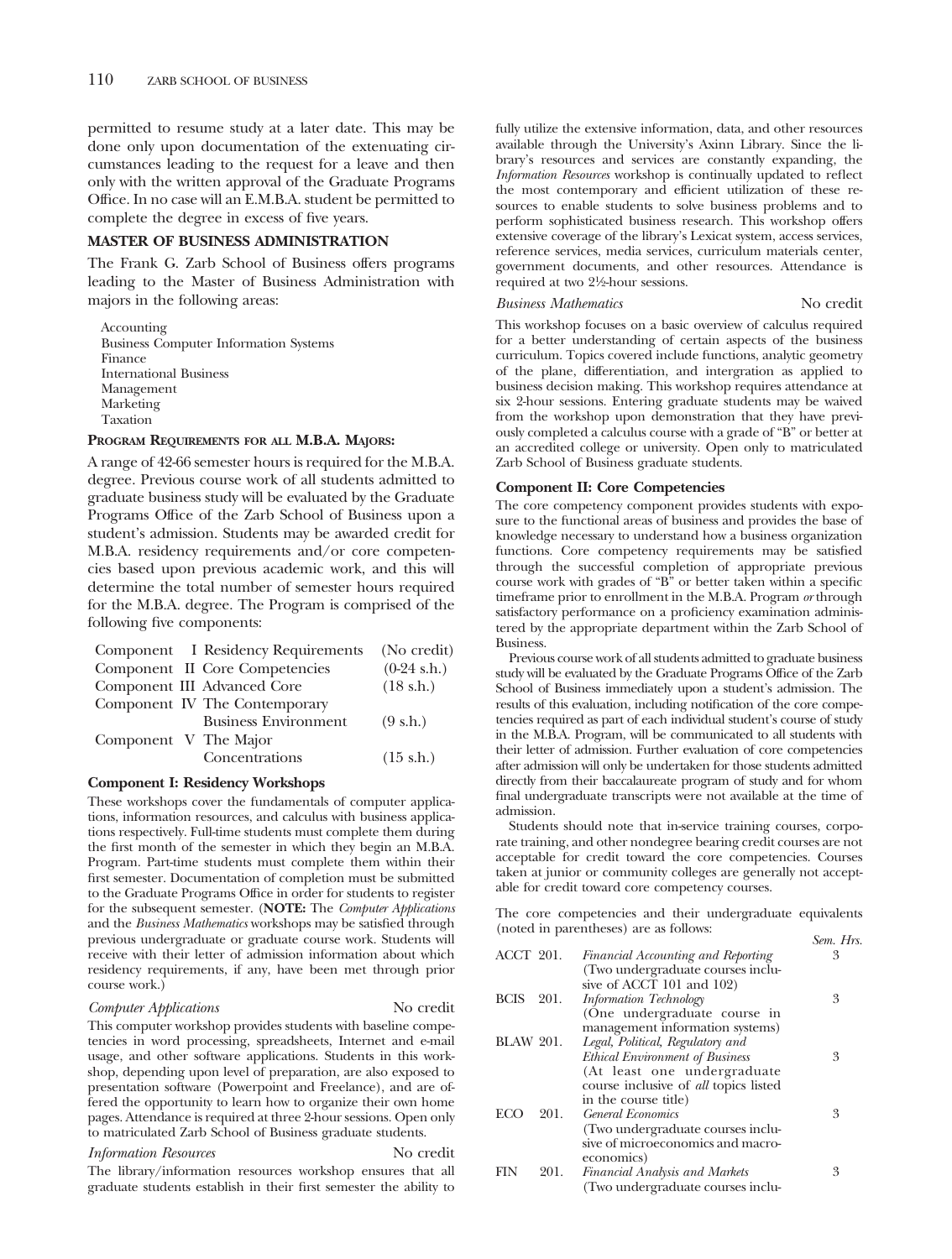|      | sive of finance/financial analysis/          |                                                                                                                                                                                                                                                                                      |
|------|----------------------------------------------|--------------------------------------------------------------------------------------------------------------------------------------------------------------------------------------------------------------------------------------------------------------------------------------|
|      |                                              |                                                                                                                                                                                                                                                                                      |
|      | Management                                   | 3                                                                                                                                                                                                                                                                                    |
|      | (At least one undergraduate course)          |                                                                                                                                                                                                                                                                                      |
|      | inclusive of <i>all</i> topics listed in the |                                                                                                                                                                                                                                                                                      |
|      | course title)                                |                                                                                                                                                                                                                                                                                      |
| 201. | Marketing Principles and Concepts            | 3                                                                                                                                                                                                                                                                                    |
|      |                                              |                                                                                                                                                                                                                                                                                      |
|      |                                              |                                                                                                                                                                                                                                                                                      |
| 201. |                                              |                                                                                                                                                                                                                                                                                      |
|      |                                              | 3                                                                                                                                                                                                                                                                                    |
|      |                                              |                                                                                                                                                                                                                                                                                      |
|      |                                              |                                                                                                                                                                                                                                                                                      |
|      |                                              | 94                                                                                                                                                                                                                                                                                   |
|      |                                              | money and banking)<br>MGT 201C. Operations, Technology and Quality<br>(One undergradaute course in<br>marketing principles)<br>Quantitative Analysis With Business<br>Applications<br>(At least one undergraduate)<br>course inclusive of business uses for<br>statistical analysis) |

Majors in accounting must also satisfy the following courses:

|             | ACCT 123 & 124. Financial Accounting Theory          |
|-------------|------------------------------------------------------|
|             | and Practice, 6 s.h.                                 |
|             | 131. Cost Accounting Systems, 3 s.h.                 |
|             | 242. Advanced Accounting Theory and Practice, 3 s.h. |
| <b>BLAW</b> | 24. Legal Aspects of Business Organizations          |
|             | and Activities, 3 s.h.                               |

Majors in business computer information systems must also satisfy the following *special* core competency course:

BCIS 201A. *Structured COBOL Programming* (or any graduate-level programming course offered by the BCIS/QM Department, or permission of the department chairperson), 3 s.h.

Majors in taxation must also satisfy the following courses:

ACCT 123 & 124. *Financial Accounting Theory and Practice,* 6 s.h.

#### **Component III: The Advanced Core**

The advanced core component further strengthens the general management base provided in Component II of the program. This component is presented within a framework which emphasizes the professional and leadership perspectives in the management of business organizations, as well as the importance of written and oral communication skills.

With permission of the Graduate Programs Office, in consultation with the department chairperson to set general policy, M.B.A. students may seek permission to substitute a more advanced course in a subject area represented in the advanced core courses if they have previously completed a minumum of six courses in the subject at the undergraduate or graduate level with grades of "B" or better.

|             |      |                                     | Sem. Hrs. |
|-------------|------|-------------------------------------|-----------|
| ACCT        | 230. | Managerial Accounting and Reporting | 3         |
| <b>BCIS</b> | 205. | Management Information Systems      | 3         |
| FIN         | 202. | Corporate Financial Management      | 3         |
| <b>MGT</b>  | 202. | Innovative Management of            |           |
|             |      | Contemporary Organizations          | 3         |
| <b>MKT</b>  | 207. | Marketing Management                | 3         |
| <b>OM</b>   | 210. | Advanced Applications for           |           |
|             |      | Quantitative Analysis               | 3         |
|             |      |                                     |           |

#### **Component IV: The Contemporary Business Environment**

The contemporary business environment provides students with an applied focus on issues of managing contemporary organizations. A broad frame of reference is provided in order to enable students to develop decision making and leadership skills within environments of increasing uncertainty and complexity which are influenced by ethics, technology, and social, ethnic and political diversity. In addition, this component provides for integration of material in a global context from the core competency courses which crosses traditional functional boundaries.

| MGT 214. Ethics, Environmental Responsibility, |  |
|------------------------------------------------|--|
| and Sociopolitical Diversity in                |  |
| <b>Business Organizations</b>                  |  |

|    | 217. Developing Leadership and        |  |
|----|---------------------------------------|--|
|    | <b>Communication Skills</b>           |  |
| ΙB | 219. Global Business Decision Making† |  |
|    |                                       |  |

#### **Component V: The Major Concentrations**

The major concentration enables students to establish a strong base of specialized knowledge in one of the areas of study represented in the Zarb School of Business. This complements the skills in the various functional areas of business, as well as the professional leadership and management orientation found in Components I through IV. Concentrations are offered in Accounting, Business Computer Information Systems, Finance, International Business, Management, Marketing, and Taxation.

With permission of the Graduate Programs Office, in consultation with the department chairperson to set general policy, students may substitute an elective course outside of their major area for one of these courses.

#### **ACCOUNTING:**

|                                            | Sem. Hrs. |
|--------------------------------------------|-----------|
| ACCT 216. Tax Accounting or a 200-level    |           |
| taxation course                            | 3         |
| 234. Advanced Auditing                     | 3         |
| 250. Seminar in Advanced Contemporary      |           |
| <b>Accounting Theory</b>                   | 3         |
| One international accounting theory course | 3         |
| Capstone Research Integration Course       | 3         |
|                                            |           |

#### **BUSINESS COMPUTER INFORMATION SYSTEMS:**

| <b>BCIS</b> 206. Systems Analysis and Design | 3  |
|----------------------------------------------|----|
| 212. International Information Technology    | 3  |
| 215. Database Management Systems             | 3  |
| One elective in area of concentration,       |    |
| selected under advisement.                   | 3  |
| <b>Capstone Research Integration Course</b>  | 3  |
|                                              | 15 |

#### **FINANCE;**

#### **INTERNATIONAL BUSINESS; MANAGEMENT; MARKETING; TAXATION:**

Four electives in area of concentration selected under advisement (including at least one international course in the area of concentration) 12 Capstone Research Integration Course 3 15

#### **Capstone Research Integration Course**

In order to better address the myriad of experiences and professional objectives of students enrolled in the M.B.A. Program, the Capstone Research Integration Course offers students a variety of options through which to integrate material presented in other components of study. All of these options stress the importance of analytical and research skills; decision making across functional lines; a demonstrated thorough understanding of the global environment, markets, technology and operations of an organization or issue within an organization; and effectively communicating and substantiating decisions which have the potential to profoundly affect an enterprise. **Before choosing** *one* **of the following options, students**

<sup>†</sup>Students must have completed at least 12 s.h. in the Advanced Core before registering for IB 219.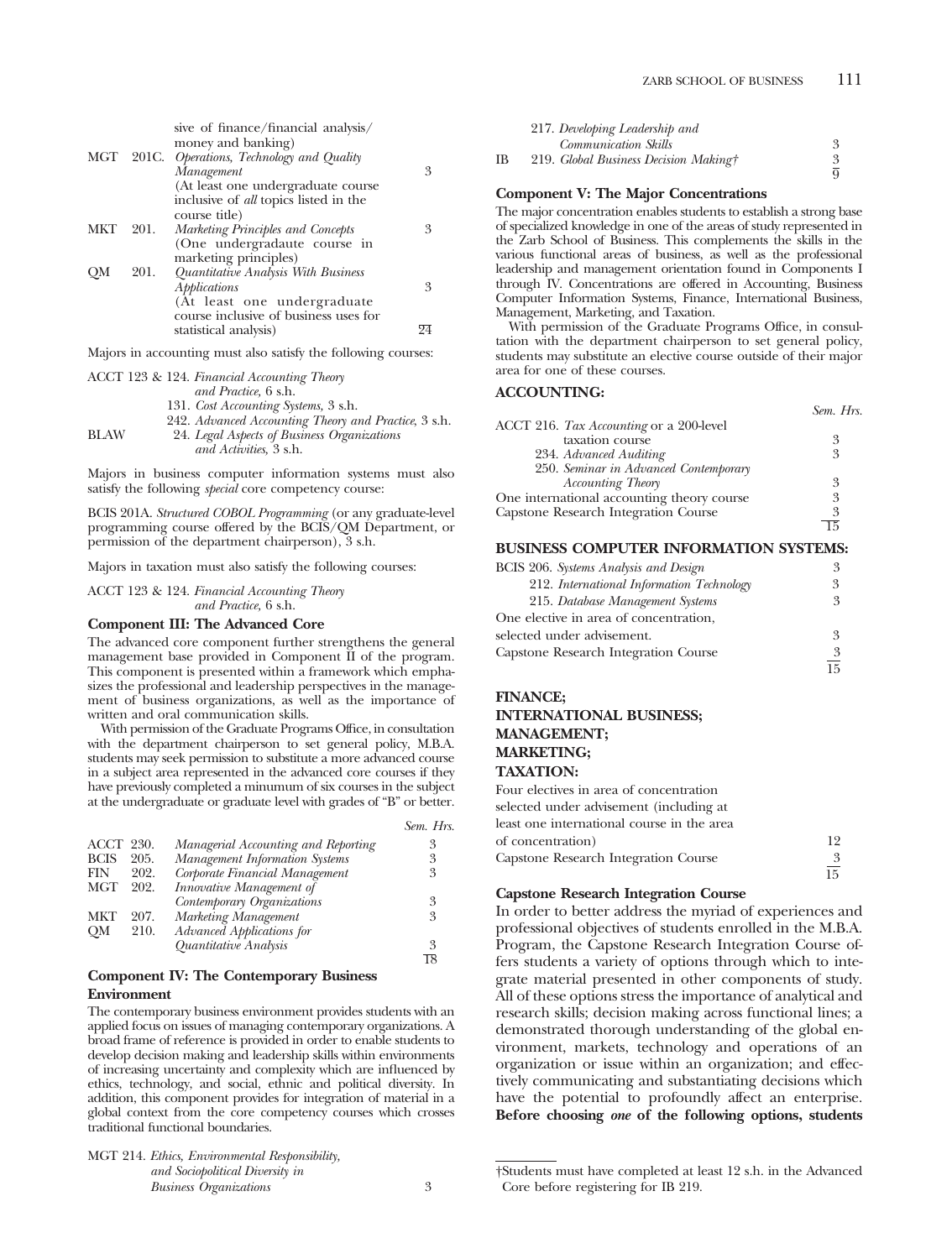#### **must ensure that they meet the registration requirements listed under the individual course descriptions:**

Option 1: *Advanced Research Seminar,* 3 s.h.

ACCT, BCIS, FIN, IB, MGT, or MKT 304

Option 2: *M.B.A. Honors Research Thesis,* 3-6 s.h. ACCT, BCIS, FIN, IB, MGT, or MKT 305 Students approved to pursue a 6 semester hour honors research thesis must take their three remaining elective courses within their area of specialization.

Option 3: *Case Focused Research Seminar,* 3 s.h. ACCT, BCIS, FIN, IB, MGT, or MKT 306 Option 4: *Consulting Research Project,* 3 s.h. ACCT, BCIS, FIN, IB, MGT, or MKT 307 Option 5: *Integrative Business Simulation,* 3 s.h. ACCT, BCIS, FIN, IB, MGT, or MKT 308

Options 3, 4, and 5 are cross-listed in the class schedules in order to enable majors from the various disciplines to come together in a common integrative course and promote a team effort approach to problem solving. For example, if Option 3 (FIN 306: *Case Focused Research Seminar*) is offered by the Banking and Finance Department, it will be cross-listed for the other four departments. Therefore, a marketing major who desires to take the course will register for MKT 306, while a management major will register for the same class listed as MGT 306.

#### **M.B.A./J.D. PROGRAM**

This program leads to both the Juris Doctor and Master of Business Administration degrees. It gives people with legal backgrounds knowledge of business practice, the economic ramifications of the law, and a foundation in business problem solving. Areas of law and business which especially benefit from such an integrated program include tax law, corporation law, real estate and antitrust law.

Hofstra law students in good academic standing at the end of the first year of Law School are eligible for admission to the program. Alternatively, students may apply simultaneously to the Law School and the Zarb School of Business for the fall semester in which they plan to begin study. Students are required to meet admission standards of the School of Business and the School of Law. The Graduate Management Admission Test (GMAT) is required of all J.D./M.B.A. students. The regular M.B.A. application fee may be waived by the program coordinator.

A complete description of the program can be obtained from the Zarb School of Business Graduate Programs Office, Third Floor, Weller Hall, (516) 463-5683, or from the School of Law Admissions Office, 114 Law School, (516) 463-5916.

#### **EXECUTIVE MASTER OF BUSINESS ADMINISTRATION**

The Frank G. Zarb School of Business offers a 48 s.h. Executive M.B.A. Program (E.M.B.A.) for those individuals who hold middle- to senior-level management positions in private industry, government and the not-forprofit sector. It is organized to allow working managers

the opportunity to continue their professional commitments while simultaneously participating fully in a lockstep M.B.A. program which is twenty months in length. The program is designed so that students will attend classes between the hours of 8:00 a.m. and 6:00 p.m. on alternating Fridays and Saturdays—four full days each month (two Fridays and two Saturdays).

Students generally pursue an E.M.B.A. degree under the sponsorship of their company or other organization because of the required released time necessary to attend Friday classes and participate in the Program's two-day initial residency and its *International Management Practicum.*

**Transfer between the regular M.B.A. Program and the E.M.B.A. Program is not permitted because they are separate and distinct programs.**

Possession of a notebook or desktop computer and appropriate hardware and software is a required part of the E.M.B.A. Program, and students are provided with specific information about these requirements upon admission to the Program.

#### **PROGRAM REQUIREMENTS FOR ALL E.M.B.A. STUDENTS**

The course of study in the E.M.B.A. Program includes representation from all of the functional areas of business, as well as specific residencies geared toward working executives. This structure is as follows:

|                                                | Sem. Hrs. |
|------------------------------------------------|-----------|
| Component I Initial Executive M.B.A. Residency |           |
| Component II The E.M.B.A. Core                 | 31        |
| Component III International Management         |           |
| Practicum                                      | 6         |
| Component IV The Executive Cluster             | 10        |
|                                                | 48        |

Component II, The E.M.B.A. Core, is administered by the respective academic departments within the Zarb School of Business, and detailed course descriptions are provided under departmental headings in this *Bulletin*. Components I, III, and IV are administered through the Graduate Programs Office and detailed course descriptions are provided on page 113.

**NOTE: All 400-level courses are open only to matriculated Zarb School of Business E.M.B.A. students.**

#### **Component I:**

EMBA 400. *Initial Executive M.B.A. Residency* 1 s.h. This residency takes place over a period of two days. Included in the course are introductions of E.M.B.A. students and faculty, an overview of the E.M.B.A. Program, a review of faculty/student expectations and an overview of computer skills and information resources, including multimedia. Also included are discussions of the meaning of managing in a global environment as illustrated by an international case study. Participants include the Dean of the Zarb School of Business, the Director of the E.M.B.A. Program, distinguished alumni, senior business executives, and Zarb School of Business faculty.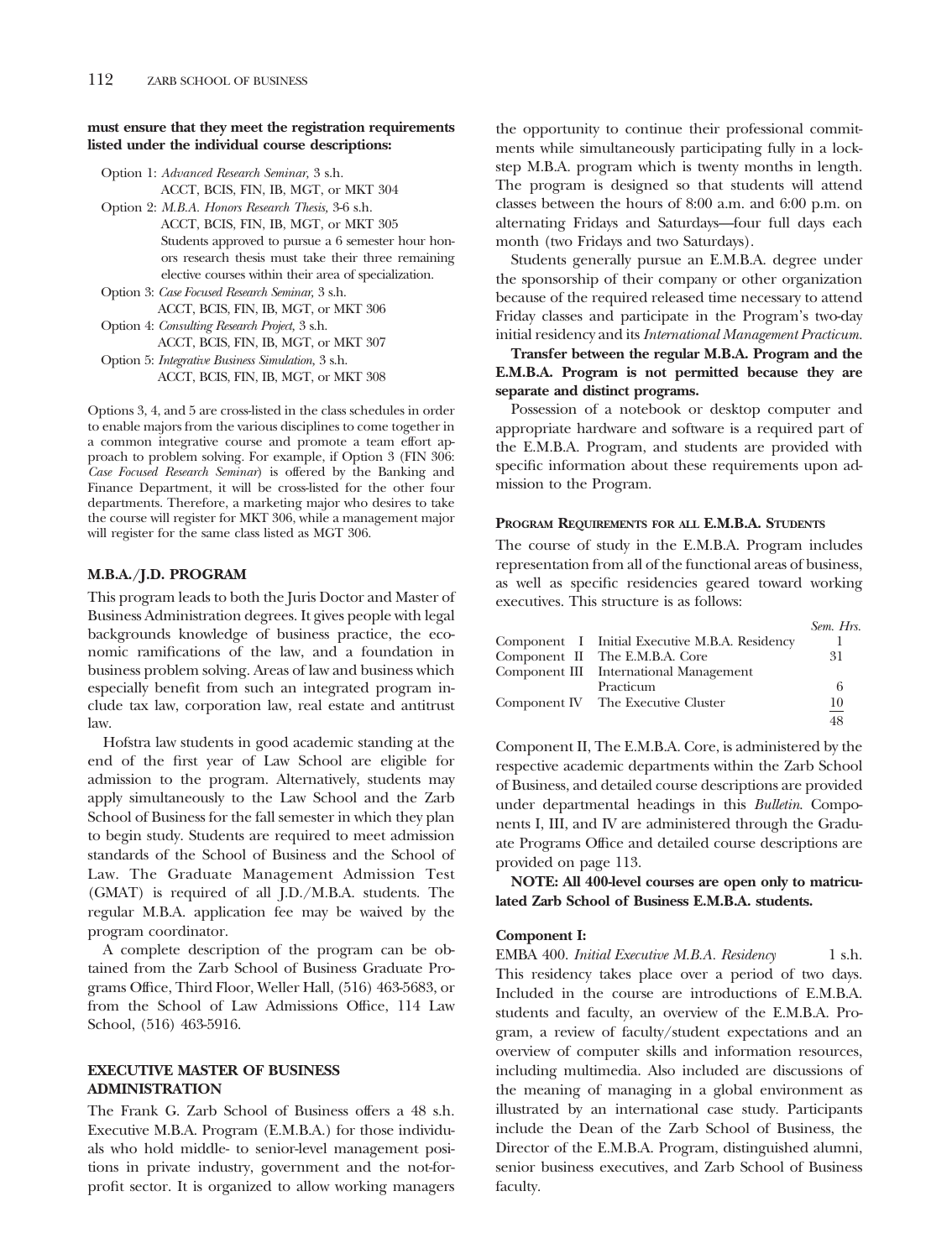## **Component II: The E.M.B.A. Core** 31 s.h.

The core of the E.M.B.A. Program provides managers with a strong foundation in the major functional areas of business and an overview of the importance of the integration of these functions across organizational structures.

|             |                                                | Sem. Hrs.      |
|-------------|------------------------------------------------|----------------|
|             | ACCT 401. Financial Reporting and Managerial   |                |
|             | Accounting                                     | 4              |
| <b>BCIS</b> | 401. Information Systems for Management        |                |
|             | BLAW 401. The Legal and Regulatory Environment | 2              |
| FIN         | 401. Managerial Economics                      | 3              |
|             | 402. Managerial Finance                        | 4              |
| MGT         | 401. Operations Management                     | $\overline{2}$ |
|             | 402. Managing Contemporary Organizations       | 4              |
| <b>MKT</b>  | 401. Marketing Analysis and Management         | 4              |
| OМ          | 401. Quantitative Analysis for Managers        | $\overline{4}$ |
|             |                                                | 31             |

#### **Component III:**

| <b>EMBA</b> 410. <i>International Management</i> |        |
|--------------------------------------------------|--------|
| Practicum                                        | 6 s.h. |

This highly focused international course includes both study outside of the United States, as well as a concentrated campus-based focus on both the theoretical and practical aspects of actually engaging in business activity in environments which are culturally, socially, geographically and religiously diverse. Intensive interaction is provided to E.M.B.A. students with senior executives drawn from a broad base of industries and functions within these industries, and with government officials.

#### **Component IV: The Executive Cluster** 10 s.h.

This cluster represents an applied executive focus stressing the importance of communications, ethics, leadership and decision-making skills in managing contemporary global organizations. The knowledge base developed in the E.M.B.A. Core and real-world experiences of resident managers and executives are fully integrated into the discussions within the Executive Cluster. The case study method and use of the computer as a management tool are employed extensively.

|                  |                                           | Sem. Hrs.      |
|------------------|-------------------------------------------|----------------|
| <b>EMBA 415.</b> | Executive Leadership and                  |                |
|                  | Communication Skills                      | 2              |
| <b>EMBA 420.</b> | Ethical and Social Responsibilities of    |                |
|                  | Leadership                                | $\overline{2}$ |
| <b>EMBA 425.</b> | The Challenge of Global Business Strategy | 3              |
| <b>EMBA 430.</b> | Capstone Research Integration Project     | 3              |
|                  |                                           | 10             |

#### **Executive Master of Business Administration (EMBA)**

#### **COURSES**

400. *Initial Executive M.B.A. Residency* 1 s.h. Periodically

The Initial Executive M.B.A. Residency takes place over two days on the Hofstra campus. The objectives of the Residency are 1) to fully explore the composition and curriculum of the E.M.B.A. Program in the context of the professional and educational objectives of the class; 2) to provide an overview of the most current technologies and information resources utilized in the program; 3) to interact with administrators, faculty, and alumni of the Zarb School as well as with senior managers from the

public and private sectors; and 4) to allow for discussion of the meaning of managing in a global environment and what the unique challenges of this are for effective contemporary managers.

| 410. International Management Practicum | 6 s.h. |
|-----------------------------------------|--------|
| Periodically                            |        |

Businesses all over the world are facing new challenges and opportunities in a rapidly changing global environment in which many dynamic forces are interacting to create a totally new set of rules for the conduct of business. This international business experience seminar provides a firm based project approach to assist students in the E.M.B.A. Program to understand and deal with the decision making process in an international context.

#### 415. *Executive Leadership and Communication Skills* 2 s.h. Periodically

This course provides an experiential forum for assessing and developing interpersonal leadership skills. A special emphasis is placed upon the implications for the leader in a demographically diverse and global business environment, and on ethical interactions with all organizational stakeholders.

#### 420. *Ethical and Social Responsibilities of Leadership* 2 s.h. Periodically

An examination of the social responsibilities of organizational leaders. Using cases and role playing, student groups consider contemporary examples of organizations' ability to attend to various constituencies, including customers, employees, stockholders, and the community. Emphasis is placed on managers' decisions with respect to the natural environment and on the challenges of transacting business in a global market place with a diversity of ethical standards.

425. *The Challenge of Global Business Strategy* 3 s.h. Periodically

An integrative capstone course with emphasis on the strategic framework and business decision making in a global environment. In formulating a global strategy, the importance of functional interdependence and the role of coordinating the planning of the various country operations are discussed. An important part of the course is the development of skills for evaluating the impact of external environmental factors such as the economy, political stability, infrastructure, technology, cultural diversity and ethical issues as they affect a global firm.

#### 430. *Capstone Research Integration Project* 3 s.h. Periodically

Emphasis on multiple functional areas that are taught in the Zarb School of Business. A case-study approach is utilized in this course, and students are challenged to understand how decisions and policies from different functional areas are integrated within an organization. Students present detailed recommendations toward resolution of complex business problems within an industry or company which must be supported by appropriate documention of research and analysis.

#### **MASTER OF SCIENCE**

The Frank G. Zarb School of Business offers programs leading to the Master of Science with majors in the following areas:

Accounting Accounting and Taxation Accounting Information Systems Computer Information Systems Finance Human Resources Management Marketing Marketing Research Taxation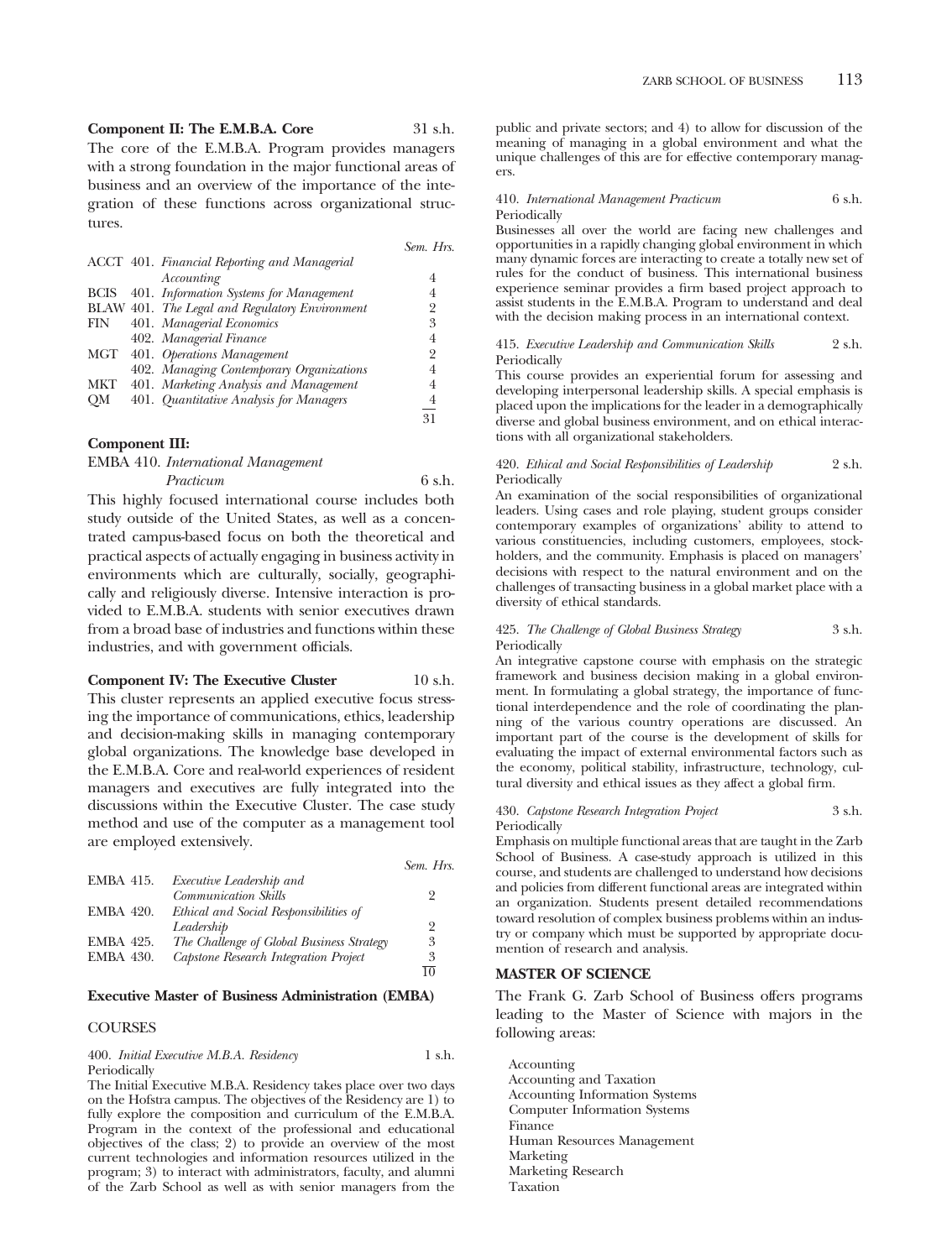Thirty to thirty-three (30-33) semester hours of graduate course work are required for the M.S. degree. (For information on admissions requirements, see Admission Criteria for Degree Students, page 108). **NOTE:** These requirements are *not* inclusive of course prerequisites. Please see actual course descriptions in this *Bulletin* for prerequisites.

**Residency Workshops** are a required part of all M.S. Programs. Full-time students must complete them during the first month of the semester in which they begin an M.S. Program. Part-time students must complete them within their first semester. Documentation of completion must be submitted to the Graduate Programs Office in order for students to register for the subsequent semester. These residency workshops include: *Computer Applications, Information Resources,* and *Business Mathematics*. Please see page 110 for complete descriptions. (**NOTE**: the *Computer Applications* and the *Business Mathematics* workshops may be satisfied through previous undergraduate or graduate course work. Students will receive with their letter of admission information about which residency requirements, if any, have been met through prior course work.)

#### **PROGRAM REQUIREMENTS FOR AN M.S. IN:**

**Accounting Accounting and Taxation Accounting Information Systems Taxation**

In most states candidates for the CPA examination are required to have completed 150 semester hours of course work in order to be eligible to take the examination. Each of these programs offered by the Department of Accounting, Taxation, and Business Law should enable accounting students to meet this requirement. (Students are advised to check with their state boards of accountancy to obtain specific requirements.)

#### **ACCOUNTING**

Residency Workshops, see page 114.

|             | ACCT 230. Managerial Accounting and Reporting     | 3              |
|-------------|---------------------------------------------------|----------------|
|             | 232. Accounting in a Global Environment           | 3              |
|             | 234. Advanced Auditing                            | 3              |
|             | 250. Seminar in Advanced Contemporary             |                |
|             | <b>Accounting Theory</b>                          | 3              |
| <b>ACCT</b> | elective in taxation, selected under              |                |
|             | advisement                                        | 3              |
|             | 309. Research Seminar                             | 3              |
|             | BCIS 208. Accounting Information Systems          | 3              |
|             | QM 210. Advanced Applications for Quantitative    |                |
|             | Analysis                                          | 3              |
|             | One economics elective, selected under advisement | 3              |
|             | One finance elective, selected under advisement   | $\frac{3}{30}$ |
|             |                                                   |                |
|             |                                                   |                |
|             | <b>ACCOUNTING AND TAXATION</b>                    |                |
|             | Residency Workshops, see page 114                 |                |

Residency Workshops, see page 114.

| ACCT 232. Accounting in a Global Environment | 3 |
|----------------------------------------------|---|
| 234. Advanced Auditing                       | 3 |
| 250. Seminar in Advanced Contemporary        |   |
| <b>Accounting Theory</b>                     | 3 |
|                                              |   |

|             | 309. Research Seminar                             | 3               |
|-------------|---------------------------------------------------|-----------------|
|             | BCIS 208. Accounting Information Systems          | 3               |
|             | QM 210. Advanced Applications for Quantitative    |                 |
|             | Analysis                                          | 3               |
|             | TAX 220. Tax Practice and Procedures              | 3               |
|             | 227. Taxation of International Transactions       | 3               |
|             | One economics elective, selected under advisement | 3               |
|             | One finance elective, selected under advisement   | 3               |
|             |                                                   | $\overline{30}$ |
|             | <b>ACCOUNTING INFORMATION SYSTEMS</b>             |                 |
|             | Residency Workshops, see page 114.                |                 |
|             |                                                   | Sem. Hrs.       |
|             | One of the following, selected under advisement:  |                 |
|             | ACCT 230. Managerial Accounting and Reporting or  |                 |
|             | 232. Accounting in a Global Environment           | 3               |
|             | and each of the following:                        |                 |
|             | <b>ACCT 234.</b> Advanced Auditing                | 3               |
|             | 250. Seminar in Advanced Contemporary             |                 |
|             | <b>Accounting Theory</b>                          | 3               |
| $\rm{ACCT}$ | elective in taxation, selected under              |                 |
|             | advisement                                        | 3               |
|             | 200 <i>P</i> eceasch <i>Saminas</i>               | $\mathbf{Q}$    |

| 309. Research Seminar                                   | 3 |
|---------------------------------------------------------|---|
| BCIS 201A. Structured COBOL Programming                 | 3 |
| 206. Systems Analysis and Design                        | 3 |
| 208. Accounting Information Systems                     | 3 |
| QM 210. Advanced Applications for Quantitative Analysis | 3 |
| One economics elective, selected under advisement       | 3 |
| One finance elective, selected under advisement         | 3 |

33

#### **TAXATION**

*Sem. Hrs.*

*Sem. Hrs.*

Residency Workshops, see page 114.

|             |                                                        | Sem. Hrs. |
|-------------|--------------------------------------------------------|-----------|
| TAX         | 220. Tax Practice and Procedures                       | 3         |
|             | 221. Income Tax Problems of Partnerships               | 3         |
|             | 222. Federal Income Taxation of the Corporation        |           |
|             | and its Shareholders                                   | 3         |
|             | 227. Taxation of International Transactions            | 3         |
|             | 309 Research Seminar                                   | 3         |
|             | Two taxation electives, selected under advisement,     |           |
| 3 s.h. each |                                                        | 6         |
|             | One non-accounting elective, selected under advisement | 3         |
| <b>BCIS</b> | 208. Accounting Information Systems                    | 3         |
| OM          | 210. Advanced Applications for Quantitative Methods    | 3         |
|             |                                                        | 30        |
|             |                                                        |           |

#### **PROGRAM REQUIREMENTS FOR AN M.S. IN: COMPUTER INFORMATION SYSTEMS**

Offered by the Department of Business Computer Information Systems and Quantitative Methods, the Master of Science in Computer Information Systems program is designed to meet the demand of professionals who want to assume specialized responsibilities in the field of information technology.

Residency Workshops, see page 114.

|                                   | Sem. Hrs.                                                                                                                                                                                                                                                   |
|-----------------------------------|-------------------------------------------------------------------------------------------------------------------------------------------------------------------------------------------------------------------------------------------------------------|
|                                   | 3                                                                                                                                                                                                                                                           |
| 206. Systems Analysis and Design  | 3                                                                                                                                                                                                                                                           |
| 215. Database Management Systems  | 3                                                                                                                                                                                                                                                           |
| 220. Business Data Communications | 3                                                                                                                                                                                                                                                           |
| 230. Power Tools for Managers     | 3                                                                                                                                                                                                                                                           |
|                                   |                                                                                                                                                                                                                                                             |
| Analysis                          | 3                                                                                                                                                                                                                                                           |
|                                   |                                                                                                                                                                                                                                                             |
| <b>Information</b> Systems        | 3                                                                                                                                                                                                                                                           |
|                                   |                                                                                                                                                                                                                                                             |
|                                   | 9                                                                                                                                                                                                                                                           |
|                                   | 30                                                                                                                                                                                                                                                          |
|                                   | BCIS 205. Management Information Systems<br>210. Advanced Applications for Quantitative<br>OM<br><b>BCIS</b> 309. Research Seminar in Business Computer<br>Three business computer information systems<br>electives, selected under advisement, 3 s.h. each |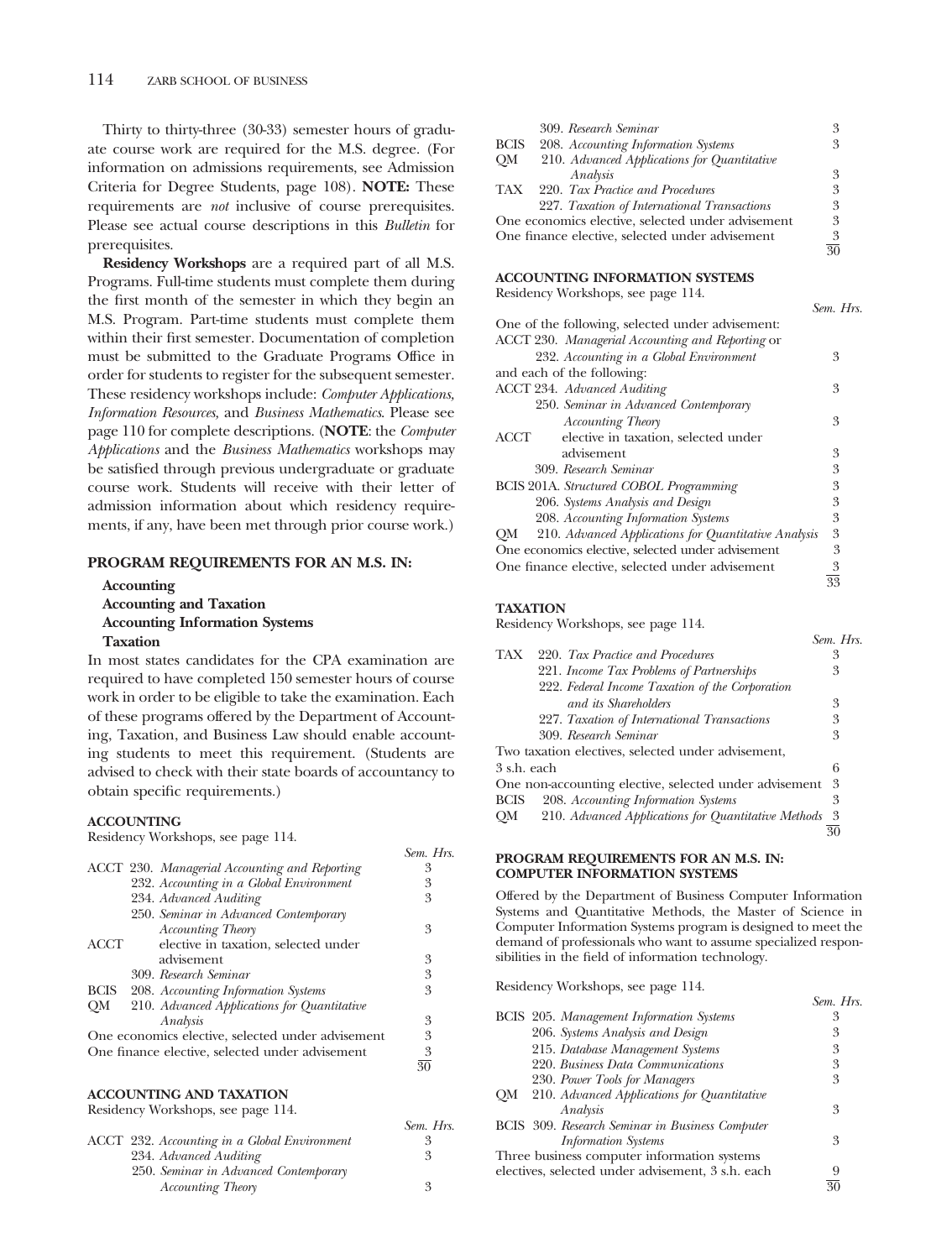Offered by the Department of Finance, the Master of Science in Finance program offers advanced financial instruction that provides a strong conceptual understanding of finance and develops students' analytical abilities. Candidates come with interests in such areas as corporate finance, investments, international finance, and financial institutions.

*Sem. Hrs.*

*Sem. Hrs.*

Residency Workshops, see page 114.

| FIN                                    | 202. Corporate Financial Management             | 3             |
|----------------------------------------|-------------------------------------------------|---------------|
|                                        | 205. Advanced Security Analysis                 | 3             |
|                                        | 209. Seminar: Corporate Financial Policy        | 3             |
|                                        | 212. International Financial Management         | 3             |
|                                        | 260. Financial and Other Futures Markets        | 3             |
|                                        | 261. Option Theory and Practice                 | 3             |
|                                        | 309. Research Seminar in Finance                | 3             |
| OМ                                     | 210. Advanced Applications for Quantitative     |               |
|                                        | Analysis                                        | 3             |
|                                        | Two finance electives (one may be non-finance), |               |
| selected under advisement, 3 s.h. each |                                                 | 6             |
|                                        |                                                 | $\mathcal{C}$ |

#### **PROGRAM REQUIREMENTS FOR AN M.S. IN: HUMAN RESOURCES MANAGEMENT**

Offered by the Department of Management, Entrepreneurship and General Business, the Master of Science in Human Resources Management is designed to provide an understanding of the latest developments in this field and to enhance the career potential of its participants.

Residency Workshops, see page 114.

|    | MGT 201C. Operations, Technology and Quality |                         |
|----|----------------------------------------------|-------------------------|
|    | Management                                   | 3                       |
|    | 202. Innovative Management of                |                         |
|    | Contemporary Organizations                   | 3                       |
|    | 204. Individual and Group Behavior in        |                         |
|    | Organizations                                | 3                       |
|    | 208. Training and Development                | 3                       |
|    | 210. Human Resources Management              | 3                       |
|    | 217. Developing Leadership and Communication |                         |
|    | Skills                                       | 3                       |
|    | 220. Organizational Development and Change   | 3                       |
|    | 274. Labor Relations and the Law             | 3                       |
|    | 309. Research Seminar in Human               |                         |
|    | Resources Management                         | 3                       |
| OМ | 210. Advanced Applications for Quantitative  |                         |
|    | Analysis (or equivalent research man-        |                         |
|    | agement methods course)                      | $\overline{\mathbf{3}}$ |
|    |                                              |                         |

#### **PROGRAM REQUIREMENTS FOR AN M.S. IN: MARKETING**

Offered by the Department of Marketing and International Business, the Master of Science in Marketing is designed to meet the demands of professionals who want to assume middle and upper-level positions within the marketing function. An emphasis is placed on the design, integration, implementation, and review of marketing plans.

Residency Workshops, see page 114.

| Sem. Hrs. |
|-----------|
| q         |
| 3         |
| 3         |
| 3         |
|           |

30

| 275. Strategic Planning in Marketing            | 3 |
|-------------------------------------------------|---|
| 309. Research Seminar in Marketing              | 3 |
| 210. Advanced Applications for Quantitative     |   |
| Analysis                                        | 3 |
| Three of the following courses, selected        |   |
| under advisement:                               | 9 |
| 211. Advertising Management                     |   |
| 212. Strategic Marketing of Services            |   |
| 221. Distribution Management                    |   |
| 230. Pricing Theory and Practice                |   |
| 240. Advanced Sales Management                  |   |
| 248. Strategic Decisions for Internet Marketing |   |
| 249. Product Innovation and Planning            |   |
| 257, A-Z. Special Topics in Marketing           |   |
| 280. Advanced Marketing Research                |   |
| 330. Graduate Internship                        |   |
|                                                 |   |

#### **PROGRAM REQUIREMENTS FOR AN M.S. IN: MARKETING RESEARCH**

Offered by the Department of Marketing and International Business, the Master of Science in Marketing is designed to meet the demands of professionals who want to assume specialized responsibilities in the field of marketing research.

Residency Workshops, see page 114.

|     | $\cdots$ assumed pay avec people                     |           |
|-----|------------------------------------------------------|-----------|
|     |                                                      | Sem. Hrs. |
| МКТ | 207. Marketing Management                            | 3         |
|     | 245. Research for Marketing Decisions                | 3         |
|     | 247. Consumer Behavior                               | 3         |
|     | 280. Advanced Marketing Research                     | 3         |
|     | BCIS 205. Management Information Systems             | 3         |
| QM  | 210. Advanced Applications for Quantitative Analysis | 3         |
|     | 250. Multivariate Data Analysis Methods              | 3         |
|     | One of the following BCIS/QM courses, selected       |           |
|     | under advisement:                                    | 3         |
| OМ  | 215. Business Forecasting                            |           |
|     | BCIS 212. International Information Technology       |           |
|     | 215. Database Management Systems                     |           |
|     | 225. Knowledge-Based Decision Support Systems        |           |
|     | 257, A-Z. Seminar: Special Topics in Business        |           |
|     | Computer Information Systems                         |           |
|     | (permission of MKT/IB department                     |           |
|     | chairperson required)                                |           |
|     | One marketing elective, selected under advisement    | 3         |
|     | MKT 310-311. Thesis in Marketing Research            | 6         |
|     |                                                      | 33        |
|     |                                                      |           |

#### **UNDERGRADUATE CERTIFICATE PROGRAMS**

The Zarb School of Business and University College for Continuing Education offer career certificate programs which are open to qualified college graduates with baccalaureate degrees. Each program consists of six courses (18-19 credits) which are taken under advisement. At least 12 credits must be taken in residence. Individuals may develop significant expertise in a new field, thus enabling them to begin or move along a new career path. Additionally, graduates may be able to use these courses to fulfill some prerequisites toward an M.B.A. program. Courses in these programs are taught by Zarb School of Business faculty.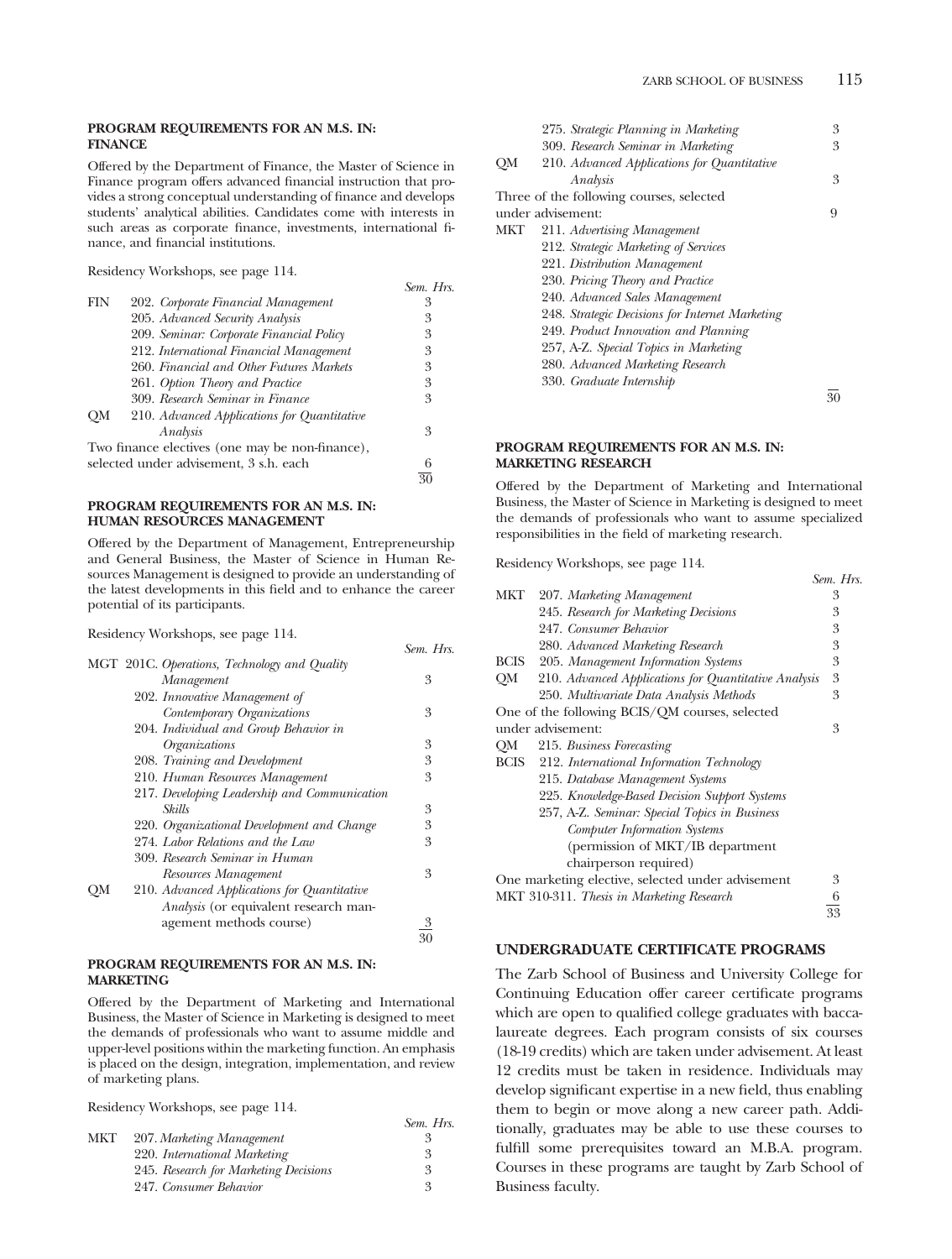**The Accounting Certificate Program** enables college graduates to become accountants, usually for either public accounting or industry; and they will meet some of the State requirements for taking the CPA examination. Participants in this program learn the basic concepts, techniques, and skills required to understand and practice accounting.

**The Certificate in Business Information Systems Program** prepares college graduates for the fastest growing careers in systems analysis and information resources management. Students learn to analyze business needs and procedures in order to design a system of computer-based tools to simplify business functions and improve productivity.

**The Finance Certificate Program** offers three concentrations, all of which enable graduates to be eligible for positions with brokerage houses, corporations, government agencies, not-for-profit institutions, insurance firms, and investment banks. Graduates may also be able to use these courses to fulfill the prerequisites for admittance to the CFA examination.

**The General Management Certificate Program** enables graduates to advance their careers by developing highlevel competencies as managers. Individuals who have recently assumed responsibility for coordinating the work of others, as well as those preparing for promotion to supervisory positions, will benefit from this program.

**The Human Resources Management Certificate Program** offers individuals the opportunity to pursue a career in the field of human resources management. Graduates of the program become eligible for positions in a variety of business entities including corporations, not-for-profit institutions, and government agencies in both domestic and international markets.

**The International Business Certificate Program** prepares graduates to work at a variety of exciting positions, such as international financial managers, import/export managers, foreign subsidiary managers, international human resources managers, international trade managers, and others depending on prior experience and education.

**The Marketing Certificate Program** offers two concentrations for college graduates. One concentration focuses on marketing management that prepares students for positions in a variety of settings, such as direct marketing, international marketing, retail management, and marketing research. The other focuses on marketing media with emphasis on television and print advertising.

### **ADVANCED GRADUATE CERTIFICATE IN BUSINESS PROGRAMS**

Offered by the Zarb School of Business and University College for Continuing Education, these advanced graduate certificate in business programs enable individuals who already possess graduate degrees in business to either refocus their careers or update and expand upon specific business skill sets. Individuals who possess professional degrees in other areas, e.g., medicine or law, may also find these programs of interest as an expedient means of achieving expertise in a particular business function. All course are taught by Zarb School of Business faculty. Each of the following programs consists of six graduate-level courses for a total of 18 credits (exclusive of prerequisites in some programs); at least 12 credits must be taken in residence:

Accounting Information Systems; Banking; Business Computer Information Systems; Corporate Accounting and Taxation; Corporate Finance; General Management; Human Resources Management; International Business; Investment Management; Marketing; and Taxation

### ACADEMIC CHAIRS AND DISTINGUISHED PROFESSORSHIPS

For information, see page 471.

The Bernon Family Endowed Distinguished Professorship in Business.

The Brodlieb Distinguished Professorship in Business is held by Dr. Stern, Professor of Business Computer Information Systems.

The Chaykin Distinguished Teaching Professorship in Accounting is held by Professor Katz, Professor of Accounting.

The Chaykin Endowed Chair in Accounting is held by Dr. Polimeni, Dean of the Zarb School of Business.

The Robert F. Dall Distinguished Professorship in Business is held by Dr. Sonfield, Professor of Management and General Business.

The Walter H. "Bud" Miller Distinguished Professorship in Business is held by Dr. Berman, Professor of Marketing.

The RMI Distinguished Professorship in Business is held by Dr. Evans, Professor of Marketing.

The Honey and Arthur Sorin Distinguished Teaching Fellow in Business is held by Professor Fellman, Adjunct Associate Professor of Management.

The Mel Weitz Distinguished Professorship in Business is held by Dr. Lazarus, Professor of Management.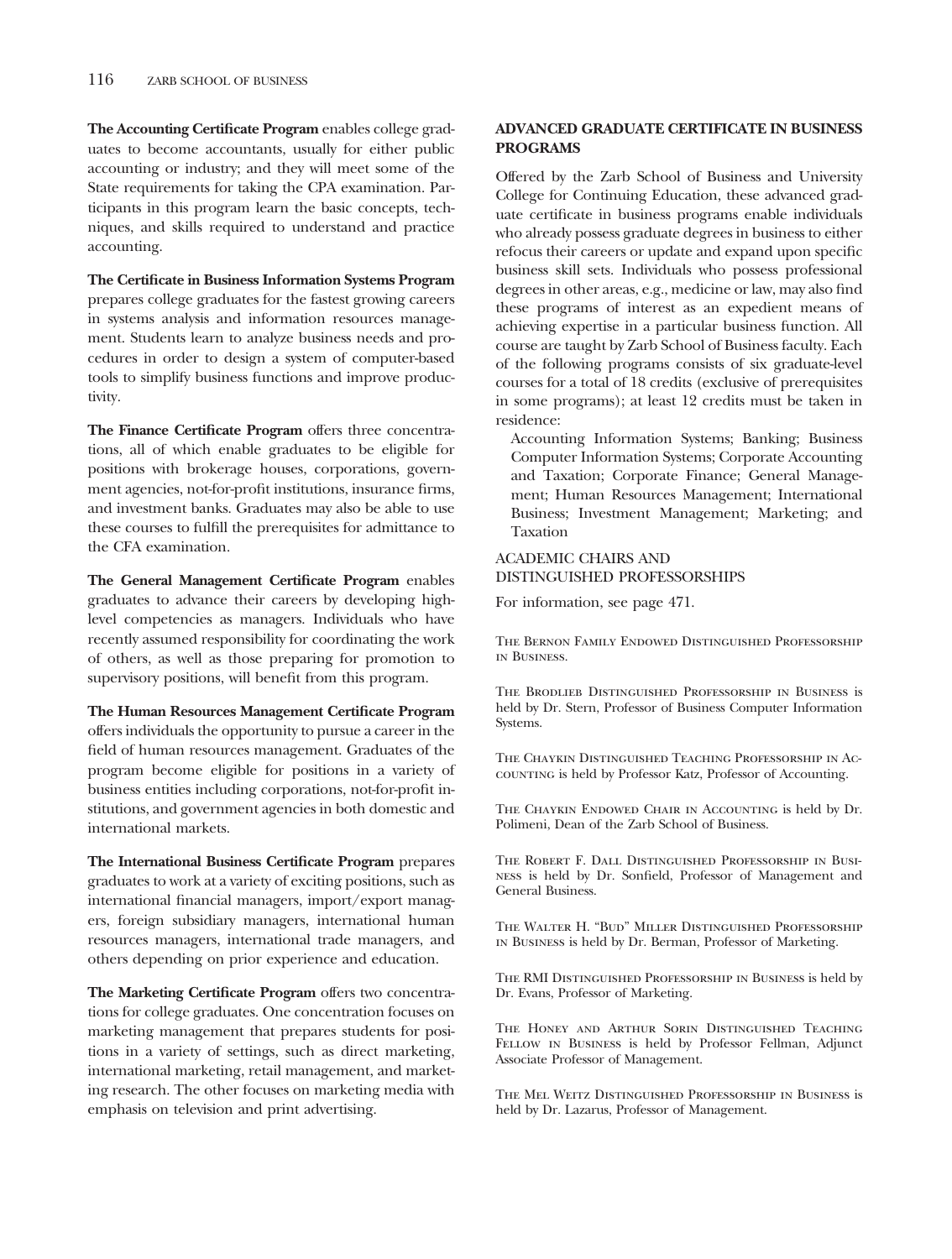# School of

Office: 318 Dempster Hall. Telephone: (516) 463-5215 George L. Back, *Dean* Carol J. Drummer, *Senior Assistant Dean* Sybil S. Mimy, *Assistant Dean*

Hofstra University's School of Communication, committed to the University's liberal arts tradition, provides the opportunity to explore the world of humanistic inquiry through the interdisciplinary study of all forms of communication processes and institutions. With courses that explore the theoretical and practical nature of communication, the School provides majors with the opportunity to pursue scholarly inquiry and to acquire technical experience. The School's integrated approach is based on the belief that life in an advanced society demands knowledge of the arts, humanities, social sciences, natural sciences, business, and technology. Therefore, students are required to take a range of courses outside the major. Reciprocally, the School invites students in other university programs to learn about the impact and relevance of communication and communication systems. The curriculum aims to foster critical thinking; to explore aesthetics; to investigate ethics, humanistic values, and cultural diversity; to encourage originality and creativity; to expose students to current and converging technologies; and to provide the training for leadership in a technological age. With the conviction that the media exist to protect the freedoms of our society, the faculty is committed to a scholarly environment in which theoretical, historical, critical, and technological methodologies help students to question, challenge, and improve all forms of communication. The School strives to produce graduates who are active cultural contributors. To achieve this goal, the School emphasizes creative problem solving, responsible decision making and cooperative learning. Together the faculty and students of the School participate in an ongoing exploration of the roles, purposes, and technologies of communication.

**THE SCHOOL OF COMMUNICATION** is composed of three departments, as listed below:

#### **Audio/Video/Film**

The Department of Audio/Video/Film offers programs leading to the degrees of Bachelor of Arts and Bachelor of Science. Students pursuing the Bachelor of Arts degree can major in *Audio/Radio, Video/Television,* and *Film Studies and Production*, or combinations of the three. Bachelor of Science students can major in *Video/Television, Video/ Television and Film,* and *Video/Television and Business*. All programs ground the students in the liberal arts, thereby enabling them to pursue a wide variety of careers and further study. The department's interdisciplinary ap-

Communication Students should consult the *Class Schedule* for specific offerings before registering for their programs.

> proach provides the foundations necessary for opportunities in all aspects of the communication and entertainment industries and for pursuing scholarly research. Students take courses in the history, theory, and aesthetics of the media while also learning the practical and technical components necessary to create and produce material for the media. Each area of the department provides opportunities for personal self-expression, scholarly inquiry, and technical mastery. With a commitment to prepare students for the rapidly converging communications of the twenty-first century, the Department of Audio/Video/Film is a site for the intellectual inquiry, creative activity, and practical achievements on which liberally educated students can build the future.

### **Journalism and Mass Media Studies**

The Department of Journalism and Mass Media Studies offers programs leading to a Bachelor of Arts degree in the areas of *Print Journalism, Broadcast Journalism, Mass Media Studies,* and *Public Relations.*

The department is dedicated to a quality liberal arts education. Our journalism programs teach critical thinking, research and effective oral and written expression, emphasizing the ethics, laws and history of the profession, and seek to educate individuals for careers as truthful and accurate media professionals, such as reporters, producers, editors, and broadcasters. The mass media studies program provides students with historical, analytical and critical skills necessary to pursue a media-related career or to conduct scholarly research in the field and is designed for those considering graduate-level education. The Bachelor of Arts program in Public Relations is designed to equip students with the knowledge, attitudes and skills expected of professionals in the field. The degree curriculum is founded in the liberal arts and incorporates a broad working knowledge of issues that include economics, political science, and business. This degree program is crafted for integration with other degree programs with the department and the institutional curriculum available to all Hofstra University undergraduates. Each of these programs is grounded within the framework of liberal arts and science education and the principles by which journalists and scholars work in a democratic society.

### **Speech Communication and Rhetorical Studies**

The philosophy of the Department of Speech Communication and Rhetorical Studies is based on the recognition that our society is enmeshed in an all-encompassing, interdependent, and ever-expanding web of human and technological communication. Students who major in or take courses in this department learn how the communication process works in interpersonal and group settings,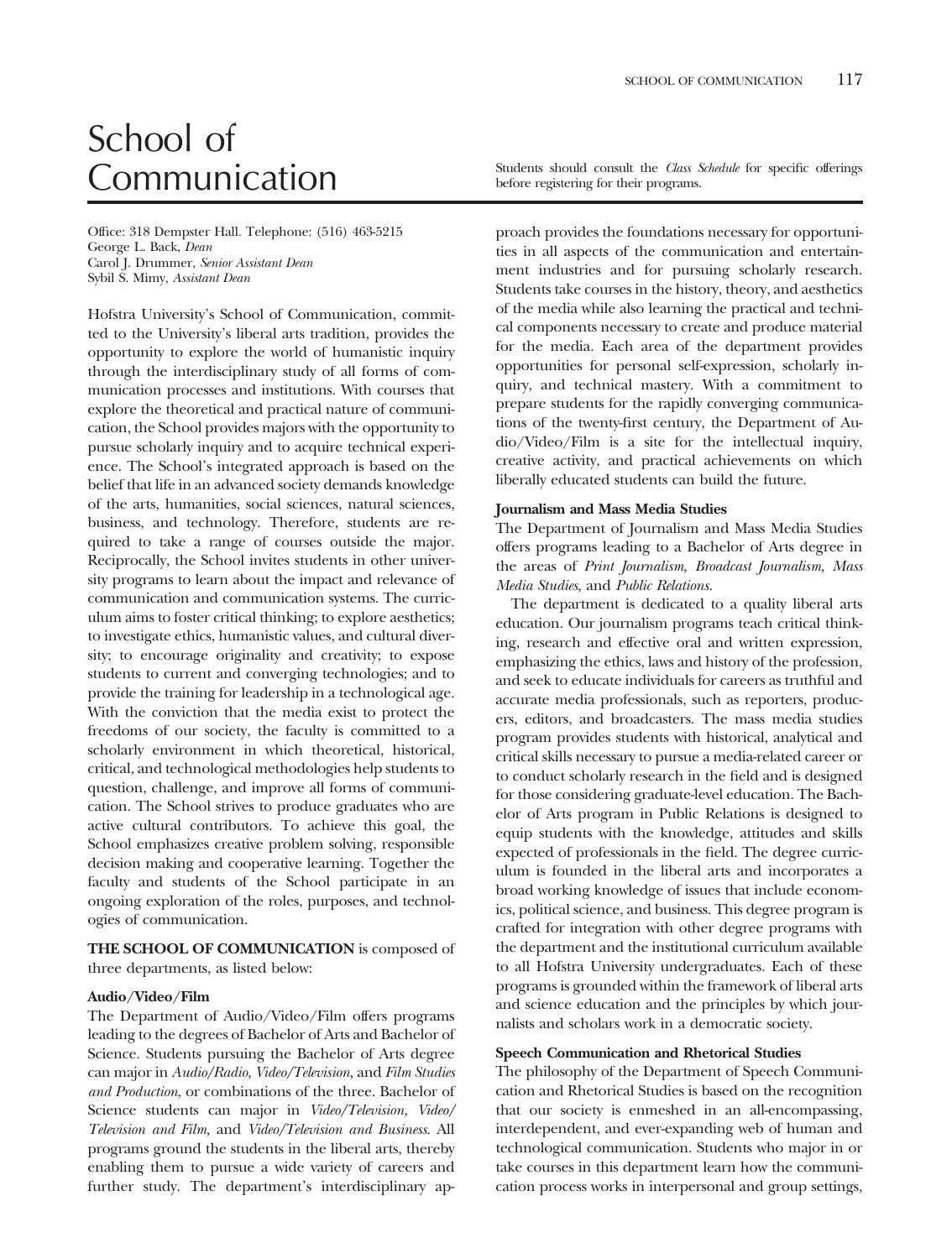in formal organizations, and in public communication situations. The primary goals of the curriculum are to develop competencies in observing, analyzing, and evaluating communication practices; to develop knowledge about human communication theory; and to develop communication skills in a variety of settings.

The program provides a strong liberal arts background that can be applied to a variety of professional fields such as business, education, and government. Examples of specific career applications include communication training and development, conflict management and resolution, law, corporate and public advocacy, and public performance.

**THE SCHOOL OF COMMUNICATION** offers undergraduate programs leading to the degrees of Bachelor of Arts and Bachelor of Science. (See each department for a listing of individual majors.)

### **BACHELOR OF ARTS**

Candidates for graduation from the School of Communication with the degree of Bachelor of Arts must fulfill the following requirements:

- 1. The successful completion of at least 124 semester hours and a cumulative grade-point average of 2.0 in work completed at Hofstra.
- 2. At least 94 semester hours (93 hours for the B.A. specialization in Elementary Education and a liberal arts major) of the total must be in liberal arts. Beyond this minimum, the student may elect either nonliberal arts courses or additional liberal arts courses. See page 196. A student may not count more than 45 semester hours within a single major discipline toward the 124 credits for the B.A. without special permission from the appropriate academic dean, except that this limit shall be 48 semester hours for those students qualifying and electing to undertake departmental honors courses. Where the major department requires more then 124 semester hours for the degree, the excess over 124 may include required work in the department additional to this 45/48 hour maximum.
- 3. There are three requirements that must ordinarily be completed in residence at Hofstra: 15 semester hours in the major field, at least three semester hours in core course work toward each divisional core course requirement, and the last 30 semester hours. The 15 semester hours in the major and the resident core course requirement need not be included within the last 30 hours.
- 4. The fulfillment of the following six general requirements for the B.A.:

**NOTE:** requirements listed below may include options whereby a student may offer courses in one discipline (e.g., literature in translation) toward several different requirements. No student may use any *one* course to fulfill more than one general requirement. A single course, however, may be used to satisfy both a general degree requirement and a requirement that is specific to a chosen major or minor.

A. 9 semester hours of core courses in the humanities (see page 86), as follows:

- 3 semester hours from the Creative Participation category;
- 3 semester hours from the Appreciation and Analysis (literature) category;
- 3 semester hours from the Appreciation and Analysis (literature or non-literature category)

(Note: no more than six semester hours of transfer or other advanced standing credit may be applied toward this requirement.)

- B. 9 semester hours of core courses in the natural sciences and mathematics/computer science (see page 86), as follows:
	- 3 semester hours from natural sciences;
	- 3 semester hours from mathematics or computer science;
	- 3 semester hours from natural sciences, mathematics, or computer science

(Note: no more than six semester hours of transfer or other advanced standing credit may be applied toward this requirement.)

- C. 9 semester hours of core courses in the social sciences (see page 87), as follows:
	- 3 semester hours from the History and Philosophy category;
	- 3 semester hours from the Behavioral Social Sciences category;
	- 3 semester hours from the History and Philosophy or Behavioral Social Sciences category

(Note: no more than six semester hours of transfer or other advanced standing credit may be applied toward this requirement.)

- D. 3 semester hours of core course credit in the Cross-Cultural category (see page 87). Three semester hours of transfer or advanced standing credit may be applied to this requirement.
- E. Satisfactory completion of ENGL 1-2. Students entering Hofstra with full credit for English 1-2 must, during their first semester at Hofstra, take the Hofstra Writing Proficiency Test. Students who do not pass the test are required to complete English 4 and retake and pass the Hofstra Writing Proficiency Test.
- F. Completion of level 4 of a foreign language, placement above level 4, or completion of the special language option.
	- 1) A student who continues the study of a foreign language begun in high school must take the language placement test (administered by the Language Laboratory) to determine placement in the proper level. No student shall receive credit toward graduation for any course below his or her level of placement in that language.

For students continuing the same language studied in high school, successful completion of level 4 of that language will satisfy the foreign language requirement. Students who transfer college credit in a foreign language should continue in the next level which follows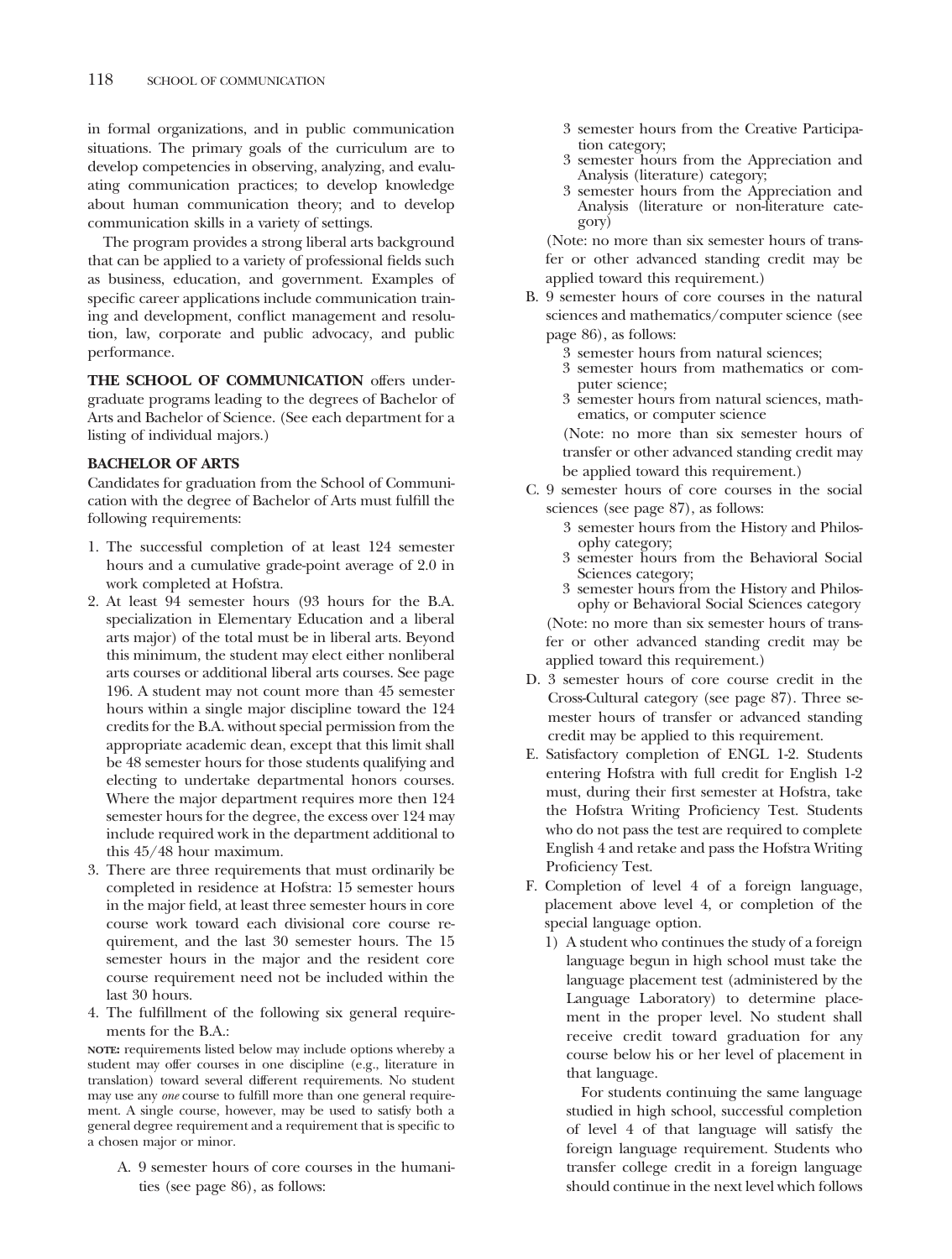that in which they have received credit. If continuing the same language as studied in high school, the foreign language requirement can only be satisfied by completing level 4; if these credits are in a language different from that studied in high school, they may continue to level 4, or the Special Language Option (see below) may apply. International students may satisfy this requirement either by completing ELP 36 or by placing out of the requirement by taking the placement examination in their native language.

2) Special Language Option:

A student who does not wish to continue the study of a foreign language studied in high school may—by filing a Special Language Option Form—take levels 1 and 2 of a foreign language not previously studied and six semester hours chosen from the following:

levels 3 and/or 4 of that language;

levels 1 and/or 2 of any other foreign

language not previously studied; literature in translation;

comparative literature;

linguistics

Jewish Studies, excluding JW ST 15, 16.

Students who wish to use the Special Language Option must file the Special Language Option Form with the Advisement Office. If the student's high school transcript is not on file, the student must supply one in order to complete the process.

- 5. The completion of 9 semester hours of School of Communication (SCO) foundation courses, as follows:
	- SCO 2. *Mass Media: History and Development*
	- SCO 3. *Interpersonal Communication*
	- SCO 4. *Sound and Image Aesthetics*

(See course descriptions, School of Communication, page 120.)

6. The fulfillment of major requirements as listed in the *Bulletin* under each department. Students must receive a grade of  $C$  - or better in all courses applicable to the major. Print and Broadcast Journalism, Mass Media Studies, and Public Relations majors must maintain a GPA of 2.5 in all courses applicable to majors.

### **BACHELOR OF SCIENCE**

All students must meet program admission requirements (see majors listed under Audio/Video/Film on page 152).

Candidates for graduation must fulfill the following requirements:

- 1. The successful completion of at least 124 semester hours and a cumulative grade-point average of 2.0 in work completed at Hofstra.
- 2. At least 72 semester hours must be completed in liberal arts.
- 3. There are two requirements that must ordinarily be completed in residence at Hofstra: 15 semester hours in the major and the last 30 hours. The 15 semester hours may or may not be included within the last 30 hours.
- 4. Fulfillment of the following four general requirements for the B.S.:
	- a) Satisfactory completion of ENGL 1-2 (See University Degree Requirements, page 69) Six semester hours of core courses in each of the following three divisional areas (including at least 3 semester hours in each sub-divisional category of each divisional area):
	- b) Humanities (6 s.h.)
	- c) Natural Science/Mathematics/Computer Science (6 s.h.)
	- d) Social Science (6 s.h.)
- 5. The completion of 9 semester hours of School of Communication (SCO) foundation courses, as follows:
	- SCO 2. *Mass Media: History and Development*
	- SCO 3. *Interpersonal Communication*
	- SCO 4. *Sound and Image Aesthetics*

(See course descriptions, School of Communication, page 120.)

6. Completion of level 2 of a foreign language or placement above level 2.

(Note: a student who continues the study of a foreign language begun in high school must take the language placement test (administered by the Language Laboratory) to determine placement in the proper level. No student will receive credit toward graduation for any course below his or her level of placement in the language. For students continuing the same language studied in high school, successful completion of level 2 of that language will satisfy the foreign language requirement. International students may satisfy this requirement either by completing ELP 36 or by placing out of the requirement by taking the placement examination in their native language.)

7. The fulfillment of major requirements as listed in the *Bulletin* under each department. Students must receive a grade of  $C<sub>-</sub>$  or better in all courses applicable to the major.

### **Minor**

A minor in any program in the School of Communication consists of the successful completion of 18 semester hours of courses, chosen under advisement. At least 6 hours must be taken in residence. Please refer to individual department listings.

### **Advisement**

Students in the School of Communication are required to contact the Assistant Dean, in the Dean's Office, to have an adviser/mentor assigned as soon as they declare a major or minor. Students are required to meet with their adviser for scheduling of classes for each semester. Adviser/mentors are available throughout each semester to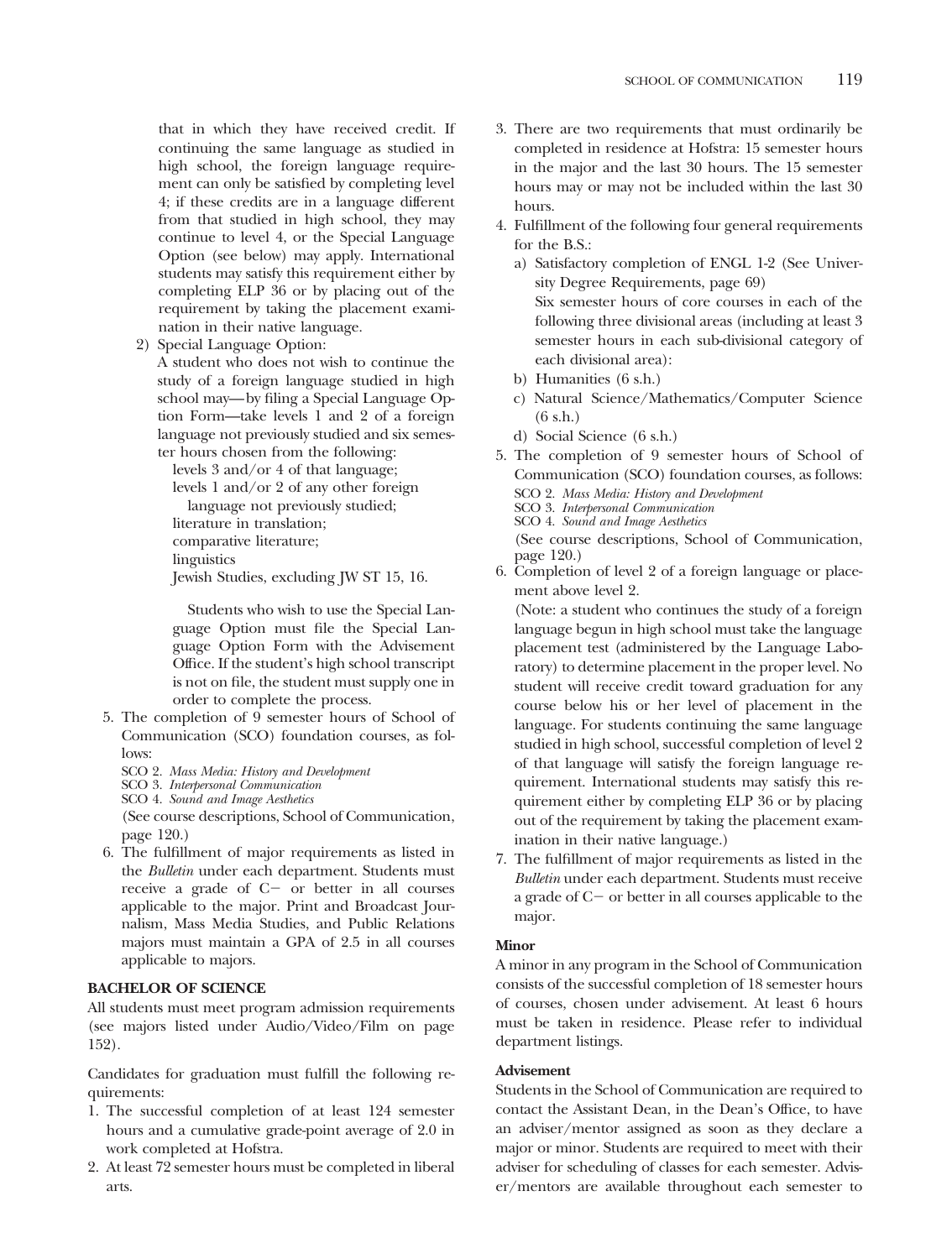answer any questions, advise with problems, or provide information needed.

### **WRHU-FM**

Hofstra's radio station, WRHU-FM, broadcasts on a federally licensed frequency of 88.7 mHz to most of Long Island and parts of New York City. The station is on the air 22 hours a day, 365 days a year and reaches a target audience of almost four million people. It is mainly student operated and is a cornerstone of the School. Open to all Hofstra students, participation at WRHU is recommended as one of the most effective methods of learning the business of radio broadcasting and audio production since it offers a practicum which complements academic classroom learning. WRHU has an operating staff of approximately 110 people.

### **Hofstra Speech and Debate Team**

The Speech and Debate (Forensics) Team offers both School of Communication students and students in other units of the University an opportunity to hone their communication, critical thinking, organizational, research, and interpersonal skills by becoming members of this nationally ranked team. Members of the Speech and Debate Team engage in intercollegiate competition in a variety of individual events. These include public address events such as informative and persuasive speaking, after dinner (humorous) speaking, and impromptu speaking, and performance of literature events, such as performance of prose, poetry, and dramatic literature. The team travels to many universities to compete, including rotating sites around the country for the national championships. Several members of the team have received high accolades, including best speaker in New York State and national champion in persuasive speaking.

### **Hofstra Video Productions**

Hofstra Video Productions produces professional, broadcast-quality video programs at Hofstra's state-of-the-art facility located in Dempster Hall. Working with a professional staff, students have the opportunity to work on a variety of programs and gain valuable experience in studio and field production and post-production editing. Programs include projects for the admissions and development offices, cooperative productions with other Hofstra schools and colleges, and the taping of major campus events. Hofstra Video Productions also produces syndicated sports shows, cooperative projects with public television and local community groups, and works with corporations requesting professional production services.

### **Student Activities**

Involvement in student and professional organizations and activities serves to enhance the educational experiences of students in the School of Communication. These include:

- National Broadcasting Society-Alpha Epsilon Rho (NBS-AERho)
- Society of Professional Journalists (SPJ)
- Association for Women in Communications
- National Association of College Broadcasters (NACB)
- Hofstra Television (HTV)
- ALSICA (African and Latino Students in Communication Arts)
- The Chronicle (weekly campus newspaper)
- News and literary magazines
- Lambda Pi Eta (national communication honor society)
- National Association of Black Journalists
- Radio and Television News Directors Association
- HFC (Hofstra Film Club)
- National Association of Hispanic Journalists (NAHJ)

### **SCHOOL OF COMMUNICATION (SCO)**

### **COURSES**

In addition to semester notations next to each course, a selection of courses is offered during January and Summer sessions. Consult the *January* and *Summer Sessions* bulletins for these schedules.

2. *Mass Media: History and Development* 3 s.h. Fall, Spring

A survey course, from colonial times to the present, emphasizes the social and political roles of the media—print, film and electronic—against an historical background and against the evolving changes in society. An international and cross-cultural approach is used to examine the contributions made by media pioneers in different parts of the world. (Formerly COMM 1, *History and Development of Communicatins Media*.)

### 3. *Interpersonal Communication* 3 s.h. Fall, Spring

This course provides an examination of concepts and fundamental principles of face-to-face and mediated communication and develops an appreciation for the ways in which interpersonal relationships develop, endure and deteriorate. The impact of communication technologies including photography, telephones, facsimile, computers (e.g. electronic bulletin boards, e-mail), talk radio and talk television, and teleconferencing is explored with regard to their role in the development and maintenance of relationships in personal and professional settings. Interpersonal interaction in social and familial contexts and interviewing situations are addressed. (Formerly SPCH 4.)

#### 4. *Sound and Image Aesthetics* 3 s.h. Fall, Spring

This interdisciplinary course is designed to increase the student's understanding of the way in which sounds and images communicate ideas. Through a study of perceptual principles, graphic design, photography, sound, and the moving image, students explore the underlying forms and processes of media. The development of a critical vocabulary and an analytical perspective and the opportunity to create various examples of sounds and images provide students with the background to pursue further studies in communication. (Formerly *Visual and Sound Aesthetics*; COMM 5, *Media Design Aesthetics*.)

|              | 180-189, A-Z. Special Topics | 1-4 s.h. each |  |
|--------------|------------------------------|---------------|--|
| Periodically |                              |               |  |

Designed to meet the needs of individuals and specific groups of students interested in special topics not covered by other course offerings.

As individual subjects are selected, each is assigned a letter (A-Z) and added to the course number. Any course may be taken a number of times as long as there is a different letter designation each time it is taken.

### DISTINGUISHED PROFESSORSHIP

For information, see page 473.

The Lawrence Stessin Distinguished Professorship in Journalism is held by Professor Robert W. Greene.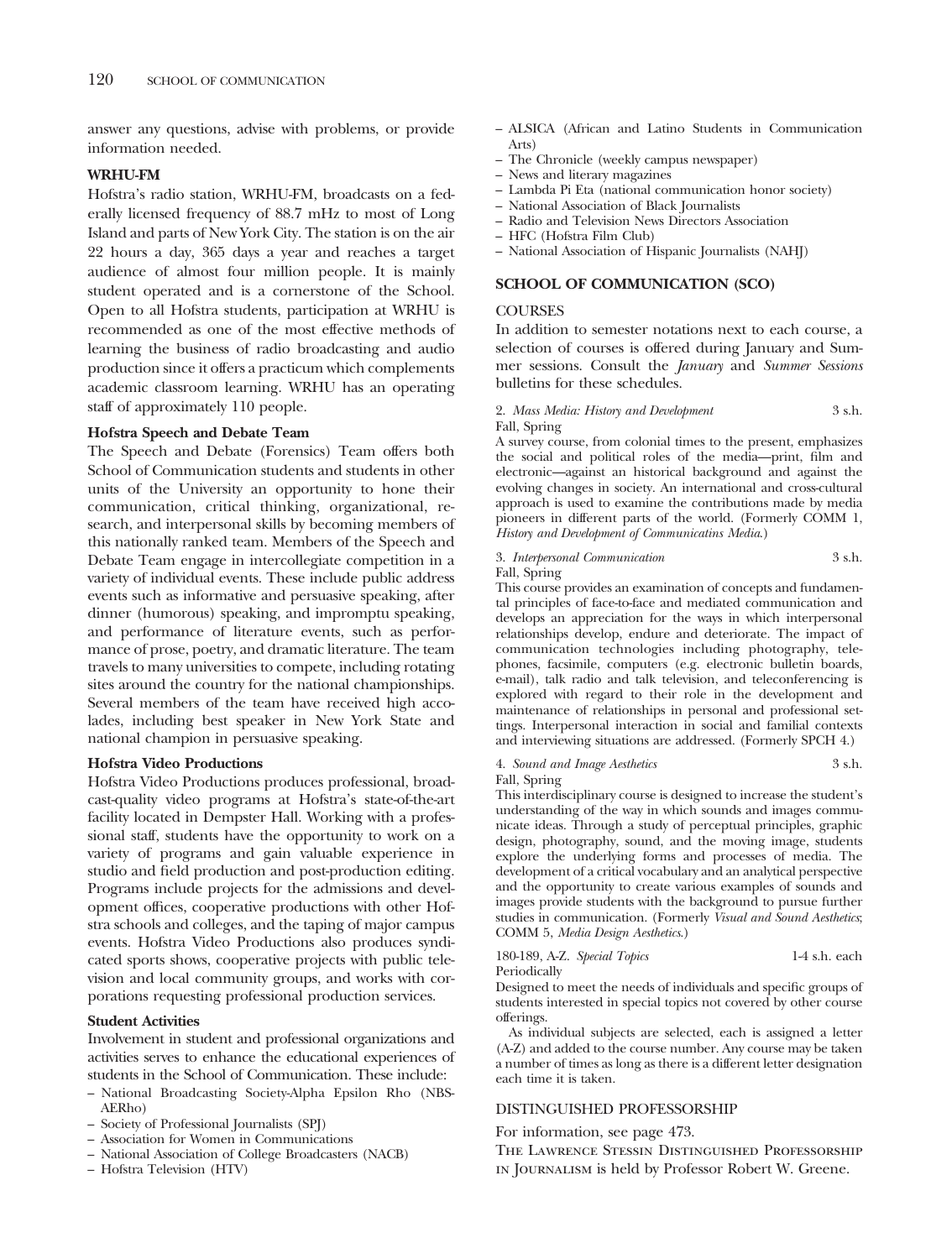## School of Education and Allied Human Services Students should consult the *Class Schedule* for specific offerings and

**DUE TO CHANGES IN THE NEW YORK STATE TEACHER CERTIFICATION REGULATIONS, STUDENTS COMPLET-ING DEGREE PROGRAMS AFTER DECEMBER 2003 AND WHO ARE SEEKING HOFSTRA'S RECOMMENDATION FOR TEACHER CERTIFICATION MAY HAVE TO COMPLETE ADDITIONAL REQUIREMENTS FOR THEIR PROGRAM OF STUDY.**

### **Consult with your faculty adviser for information pertaining to your particular program.**

Office: Second Floor, Mason Hall, Telephone: (516) 463-5740 James R. Johnson, *Dean* Penelope J. Haile, *Associate Dean*

Jane Goldman, *Senior Assistant Dean of External Relations and Director, Field Services*

Karleen Edwards, *Assistant Dean for Advisement and Certification Services*

Robert Tucker, *Acting Assistant Dean for Special Programs*

Hofstra University prides itself in having an "all-University approach" to teacher education. Since 1935 our history has been one of a four-year liberal arts college that early on expanded to serve the needs of such future professionals as engineers, business people and professional educators. Unlike many other institutions that began as teacher training colleges and later added a liberal arts component, Hofstra University enjoys a duality between liberal and professional studies, but is based on a University mission which places a liberal arts education of undergraduates in overriding priority.

The following departments comprise the School:

Curriculum and Teaching Counseling, Research, Special Education, and Rehabilitation Foundations, Leadership, and Policy Studies Health Professions and Family Studies Physical Education and Sport Sciences

### **Mission of the School of Education and Allied Human Services**

The mission of the Hofstra University School of Education and Allied Human Services is to prepare professionals in education, health, counseling, and therapeutic services, who will be scholarly in their academic pursuit and committed to social justice and democratic practice. These scholar-practitioners will be dedicated to reflective, participatory, and collaborative processes. They will be committed to and capable of working with diverse populations in a variety of social and cultural contexts and able to meet the challenges of a technologically complex society. We strive to create a diverse and inclusive learning environment in which members participate in, learn from, and help shape professional, local, national and international communities.

consult with an adviser before registering for their programs.

For undergraduate academic programs, the goals of the School of Education and Allied Human Services include:

- 1. The cooperative education of students well-rounded both professionally and in the liberal arts;
- 2. The first professional training of entry-level professionals who will serve in the public and independent schools of the region and nation;
- 3. The development of analytic skills and sound judgments applied to content and also to professional issues; the ability to make warranted and thoughtful decisions about curriculum issues and student-related issues as well as issues relating to the conduct of the schools/agencies/orgnaizations and the profession;
- 4. To set the groundwork for continued learning by the new professional, whether that learning is through job-related experiences or graduate study applicable toward permanent certification.

For those students whose basic professional education occurs on the graduate level, as in our M.S. in Education programs in secondary or elementary education, our goals are similar but not identical. For these graduate students, we regularly require the prior completion of an undergraduate degree appropriate to the field of study and with an emphasis on a broad distribution of courses across the liberal arts and sciences. Thus, the task of achieving a general education with its breadth and depth has been achieved either at Hofstra or at another university. We assume this task has already been successfully completed and devote the bulk of our efforts to the professional education of the graduate student.

Thus, for the graduate component of the basic programs, our goals include:

- 1. The education of a well-rounded individual in the professional and general education senses;
- 2. The professional training of entry-level professionals who will serve the public and independent schools of the area and nation;
- 3. The development of analytic skills and sound judgments applied to content and also to professional issues; the ability to make warranted and thoughtful decisions about curriculum issues and student-related issues as well as issues relating to the conduct of the school/agency/organization and the profession;
- 4. To set the groundwork for continued learning throughout the student's professional career.

The goals of our advanced programs are given in greater detail in each department's publications, but common to all are:

1. To further develop entry-level abilities through a basic professional program;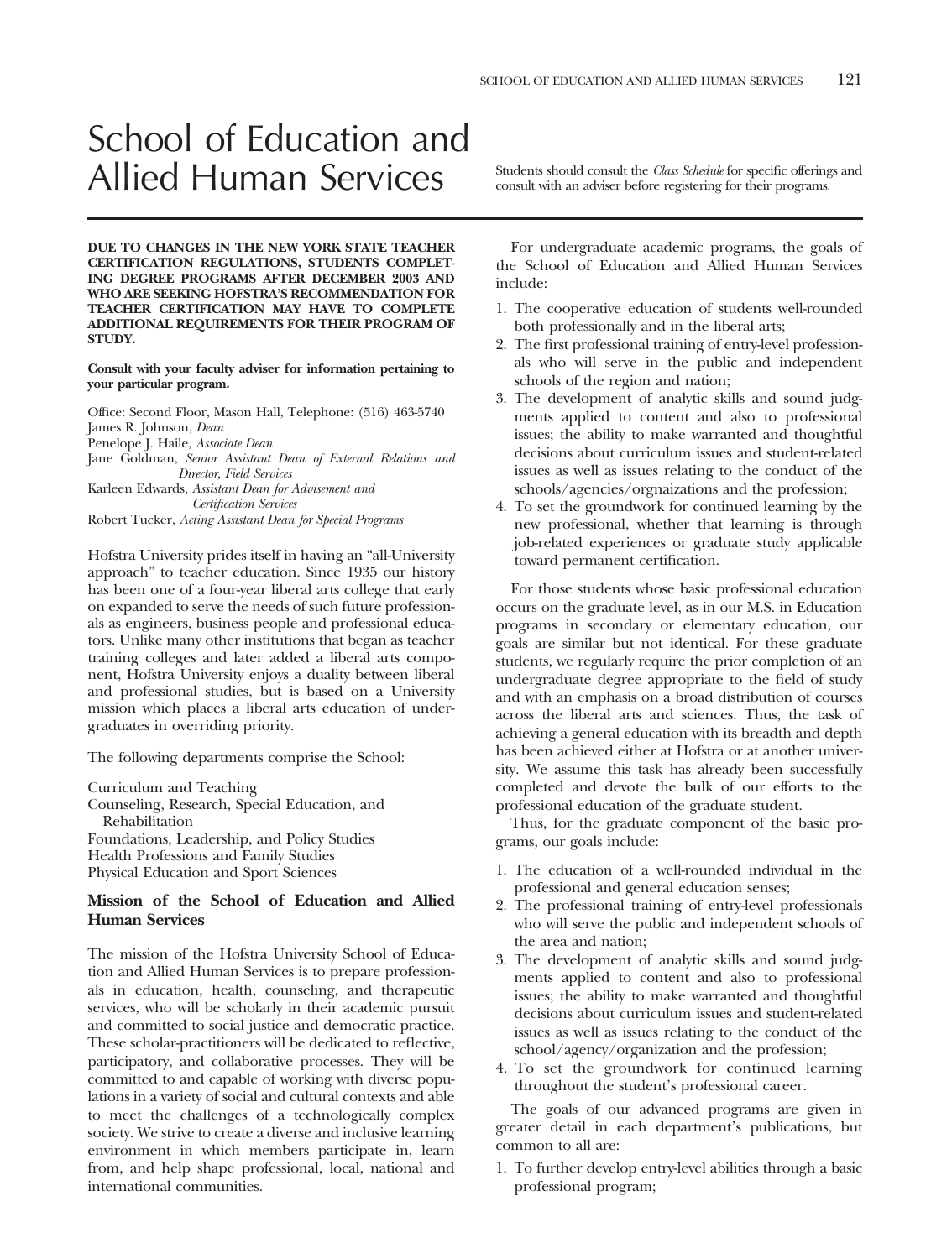- 2. To provide specialized professional educational opportunities for persons with initial or professional teaching certification or other allied human services credentials;
- 3. To provide opportunities for career development for persons without professional educational preparation, e.g., creative arts therapy, counseling, health administration, rehabilitation counseling, and marriage and family therapy.
- 4. To provide opportunities or career specializations for certified teachers as administrators, counselors or as specialties in literacy, special education, middle level education, early childhood education, and others.
- 5. To afford teachers the opportunities to study education as a discipline in depth as in the master's degree program in foundations of education.

The following departments and their programs make up the School:

Counseling, Research, Special Education, and Rehabilitation (CRSR) Counseling (COUN) Creative Arts Therapy (CAT)

Gerontology (GRON) Rehabilitation Counseling (REHB) Research (RES) Program Evaluation (RES) Special Education Programs (SPED) Curriculum and Teaching (CT) Early Childhood Education (ELED) Elementary Education (ELED) Mathematics, Science, and Technology (ELED) Middle Level Extension Grades 7-9 (ELED) Secondary Education (SED) Bilingual (SED) Business (SED) English (SED) Fine Arts Education (SED) Foreign Languages (SED) Mathematics (SED) Middle Level Extension Grades 5-6 (SED) Music (SED) Sciences (SED) Social Studies (SED) Speech Communication (SED) Teaching of English as a Second Language (TESL) (ELED/SED and CT) Foundations, Leadership and Policy Studies Educational Administration (EADM) Educational Studies Program (EDST) Foundations of Education (FDED) Health Professions and Family Studies (HPFS) Community Health (HPFS and MHAE) Health Administration (MHAE) Health Education (HPFS and MHAE) Managed Care (PDMC) Marriage and Family Therapy (MFT)

Literacy Studies (LYST) Literacy Studies and Special Education (LYST and SPED) Reading (READ and LYST) Reading, Language, and Cognition (READ and LYST) Writing (WRIT) Physical Education and Sport Sciences (PESP) Athletic Training (PESP) Exercise Specialist (PESP) Physical Education (PESP and MSPE) Teaching of Physical Education (PESP and MSPE)

### RELATED UNIVERSITY SERVICES

For information on the Center for Special Education and Rehabilitation, see page 24, the Reading/Writing Learning Clinic, page 24, the Literacy Studies Resource Center, page 24 and for the Center for Gerontology, page 22. Other services, Institutes, and Clinics are listed under Facilities and Services, page 14.

### Accreditation and Certification

Hofstra University's School of Education and Allied Human Services programs are registered with the New York State Education Department (NYSED). Studies offered at the bachelors, masters, advanced certificates, and doctoral levels are provided in the following teaching areas: early childhood, elementary education (PreK-6), secondary education (7-12), and special education, TESL, bilingual, literacy, and speech and language disabilities. Nonteaching areas include pupil personnel services, educational administration.

Upon the successful completion of a Hofstra State approved teacher education program, students are eligible for the University's recommendation for New York State certification. Certification Applications must be submitted to the Certification Office the semester in which the student is graduating.

In addition to fulfilling educational requirements, the New York State Education Department requires that all prospective teachers being recommended for teacher education programs, receive instruction for the purpose of preventing child abduction, preventing alcohol, tobacco and other drug abuse, safety education and fire and arson prevention in accordance with the Education Laws. No student is recommended for certification without the completion of these requirements.

All prospective elementary PreK-6 and secondary 7-12 and special subject teachers are required to pass the New York State Teachers Certification Examinations (NYSTCE) administered by National Evaluation Systems, Inc. Students should consult with their program adviser and/or the Certification Office regarding the appropriate examinations for their area of study. Hofstra University has maintained an overall passing rate of 98% on these examinations.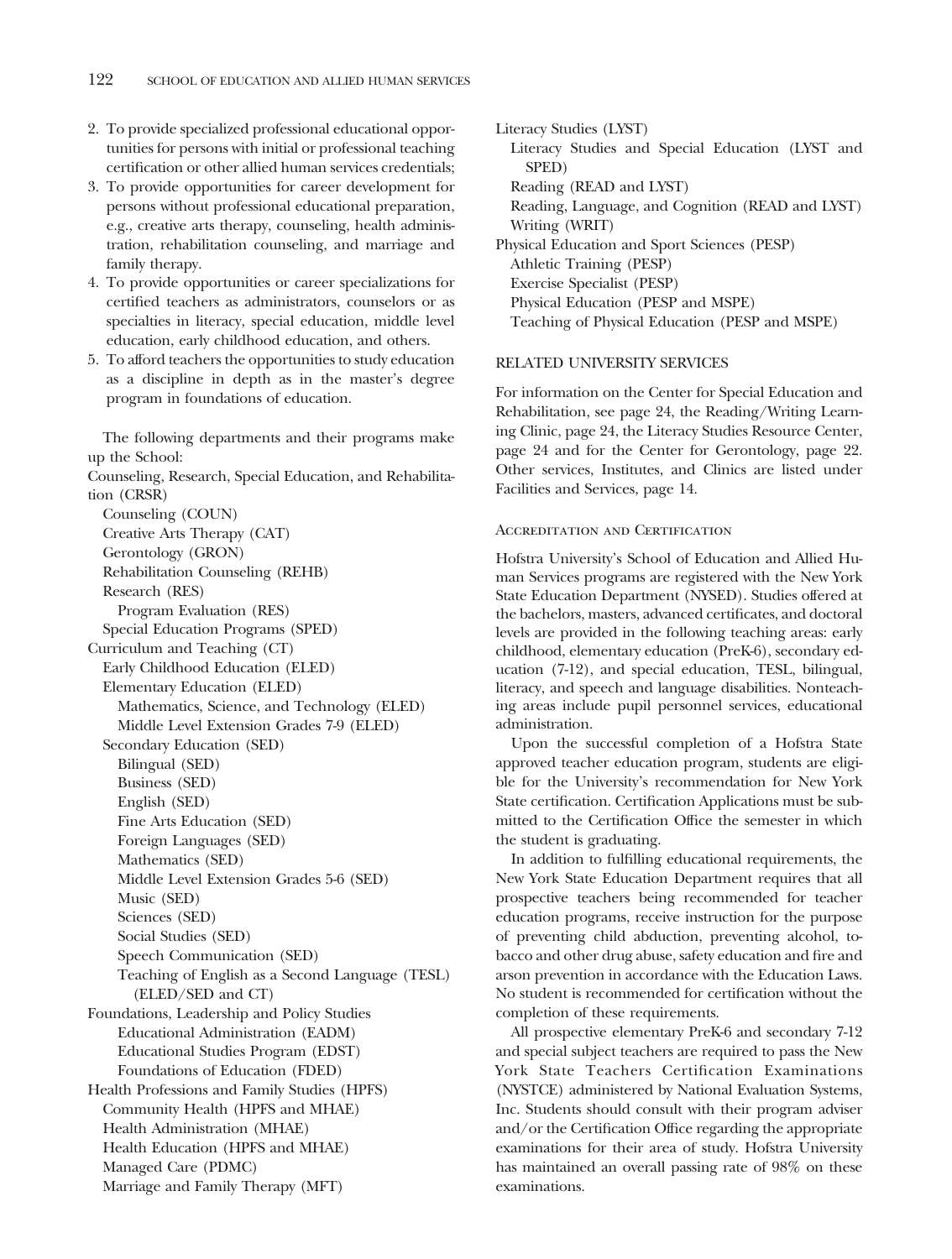| 123 |
|-----|
|     |

|                                                                                                          | Hofstra<br>Univ. | Hofstra<br>Univ. | Hofstra<br>Univ. | State-<br>wide |
|----------------------------------------------------------------------------------------------------------|------------------|------------------|------------------|----------------|
| N.Y. State Teacher<br>Certification<br>Examinations<br>$(N\text{VSTCE's})$<br><b>Test Field/Category</b> | Number<br>Tested | Number<br>Passed | Pass<br>Rate     | Pass<br>Rate   |
| Professional<br>Knowledge/Pedagogy<br>ATS-W                                                              | 596              | 588              | 99%              | 97%            |
| Other Content Areas<br>LAST                                                                              | 582              | 576              | 99%              | 96%            |
| Summary Totals and<br>Pass Rate                                                                          | 597              | 587              | 98%              | 94%            |

As a part of the continuing effort to improve teacher preparation, the New York State Board of Regents adopted amendments to the Commissioner's Regulations which directly relate to teacher education program requirements, as well as changes in teacher certification titles. Effective February 2, 2004, these changes will impact Hofstra's programs in order for students to fulfill the requirements for the new Initial and Professional certifications. Students should consult with their faculty adviser for information pertaining to changes in departmental programs.

Effective July 1, 2001, all applicants for certification and school district employment must undergo fingerprinting and clearance. Contact the Certification Office for fingerprinting sites.

New York State has interstate contracts with 42 other states and jurisdictions. Persons prepared in one of the contract states and who meet the contract requirements of the interstate agreement, are eligible for an initial certificate upon application with each individual state. New York State is also a member of the Northeast Common Market that offers a Northeast Regional Credential (NRC) to applicants. For additional information on interstate reciprocity, students should visit the Certification Office, 214 Mason Hall.

The School of Education and Allied Human Services at Hofstra is accredited by the National Council for Accreditation of Teacher Education (NCATE). The accreditation includes the initial and advanced levels of professional education programs offered within the unit.

Some states, not part of the interstate reciprocity program, offer either full or partial reciprocity privileges to persons who are graduates of NCATE accredited institutions. States not participating in either of the above reciprocity systems will accept certificate applications and evaluate them on an individual basis.

Students may obtain detailed and current information about certification requirements in various educational specializations from the School's Certification Office, Mason Hall, Room 214.

SCHOOL OF EDUCATION AND ALLIED HUMAN SERVICES COURSES MAY NOT BE APPLIED TOWARD LIBERAL ARTS CREDIT UNLESS OTHERWISE NOTED. See page 56.

### Programs

A program is a coherent sequence of course work and fieldwork designed to develop the professional competence of degree candidates. Programs offered by the School of Education and Allied Human Services are classified as either preprofessional or professional. The *preprofessional* programs are for students seeking their first teaching certification whether at the undergraduate or the graduate level or are preparing for entry-level positions in selected allied human services fields (non-school based). *Professional* programs are designed for individuals already certified (provisional) to teach and those experienced as teachers (e.g., in private schools) and who wish to pursue advanced studies in a specialized field of education, and those who wish to pursue advanced studies in a specialized field in selected allied human services.

The School of Education and Allied Human Services also offers co-major programs to undergraduate students interested in education as an additional field of study and inquiry. Consult individual department for advisement.

To locate information about preparatory programs for teaching and other educational roles, and roles in selected allied human services, consult one of the three charts that matches the current level of the candidate's preparation. Use the charts to identify the school and department offering the program of interest. Undergraduate students should consult Undergraduate Preprofessional Programs, page 124.

Noncertified graduate students should consult Graduate Preprofessional Programs, page 124.

Certified and in-service teachers and other school personnel and other graduate students interested in advanced professional preparation should consult Professional Programs, page 127.

### Undergraduate Preprofessional Teacher Preparation Programs

Degree candidates are admitted after application to specific programs within the School of Education and Allied Human Services. Undergraduate degree candidates typically successfully complete a prescribed distribution of liberal arts and sciences course work, designated by each program before admission to the program. Enrollment is open to students showing qualities which indicate potential as teachers of children and youth. Judgments concerning these qualities are accumulated in reports plus fieldbased experiences from several of the students' instructors, including faculty in liberal arts and education and cooperating teachers in the schools. Prospective teachers should obtain applications from the proper department in the School of Education and Allied Human Services even though initial enrollment may be in the Hofstra College of Liberal Arts and Sciences, New College, the Zarb School of Business or the School of Communication.

### ENROLLMENT

Prospective teachers in the following fields enroll as a major in the School of Education and Allied Human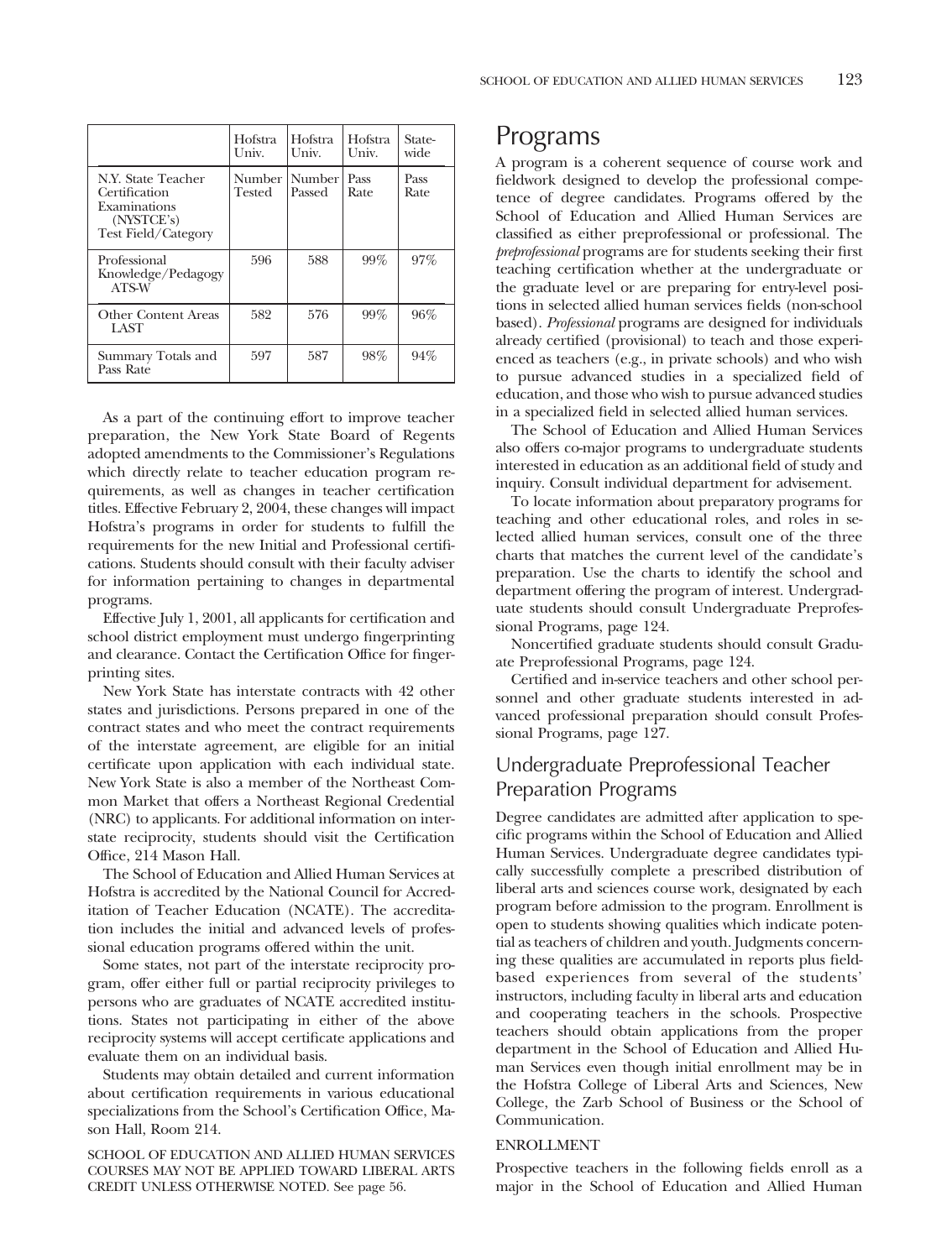### Undergraduate Preprofessional Programs

Teacher candidates should obtain advisement from the proper department of the School of Education and Allied Human Services as well as from the department of their prospective teaching field.<br>Professional Aim See Page School of Education Program Department of Teaching Field See Page *Pebartment of Teaching Field* 

| <b>TEACHING</b>                                                |                             |                                                 |     |
|----------------------------------------------------------------|-----------------------------|-------------------------------------------------|-----|
| Art                                                            | Secondary Education         | Fine Arts                                       | 395 |
| <b>Business Education</b> , Business                           |                             |                                                 |     |
| and Distributive Education                                     | Secondary Education         | School of Business                              | 396 |
| Early Childhood                                                | Early Childhood Education   | Curriculum and Teaching                         |     |
| <b>Elementary School</b>                                       | <b>Elementary Education</b> | Curriculum and Teaching                         | 205 |
| English                                                        | Secondary Education         | English                                         | 396 |
| Foreign Languages (French,<br>German, Italian,                 |                             |                                                 |     |
| Spanish, Russian)                                              | Secondary Education         | appropriate language                            | 397 |
| Mathematics                                                    | Secondary Education         | Mathematics                                     | 398 |
| Music                                                          | Secondary Education         | <b>Music</b>                                    | 399 |
| Physical Education                                             | Physical Education          | Physical Education and<br><b>Sport Sciences</b> | 341 |
| <b>Health Education</b>                                        | School Health Education     | Health Professions and<br><b>Family Studies</b> | 266 |
| Science (biology, chemistry<br>earth science, general science, |                             |                                                 |     |
| physics)                                                       | Secondary Education         | appropriate science<br>department               | 400 |
| <b>Social Studies</b>                                          | Secondary Education         | appropriate social science<br>department        | 401 |
| Speech Communication                                           | Secondary Education         | Speech Communication<br>and Rhetorical Studies  | 402 |
| <b>OTHER PROFESSIONAL SPECIALIZATIONS</b>                      |                             |                                                 |     |
| <b>Athletic Trainer</b>                                        | <b>Athletic Training</b>    | Physical Education and<br><b>Sport Sciences</b> | 342 |
| Community Health                                               | <b>Community Health</b>     | Health Professions and<br><b>Family Studies</b> | 267 |
| Health and Fitness Training                                    | <b>Exercise Specialist</b>  | Physical Education and<br><b>Sport Sciences</b> | 342 |

Services: art, music, business, physical education, school health education.

Preparation for teaching in elementary schools requires dual enrollment in a Bachelor of Arts program in the College of Liberal Arts and Sciences\*, New College or the School of Communication# in the department of the student's interest for the liberal arts subjects, and in the School of Education and Allied Human Services for completion of the professional education courses leading to the co-major.

Students preparing to teach in secondary schools enroll in the College of Liberal Arts and Sciences, New College or the Zarb School of Business as a major in a teaching content and co-major in secondary education. The chart on page 125 is a guideline of teaching fields and their respective departments.

A student preparing to teach should, by the beginning of the sophomore year, select a co-major in the appropriate college. With an adviser from the chosen department, the student should develop an approved plan of study which satisfies the requirements of that department as well as the School of Education and Allied Human Services program. Students preparing to teach physical education or school health education should enroll in the Department of Physical Education and Sport Sciences or

<sup>\*</sup>HCLAS majors not acceptable as co-majors: Drama, Dance, Music, Fine Arts, Speech-Language-Hearing Sciences.

<sup>#</sup>School of Communication acceptable majors: Speech Communication and Education, Speech Communication and Rhetorical Studies.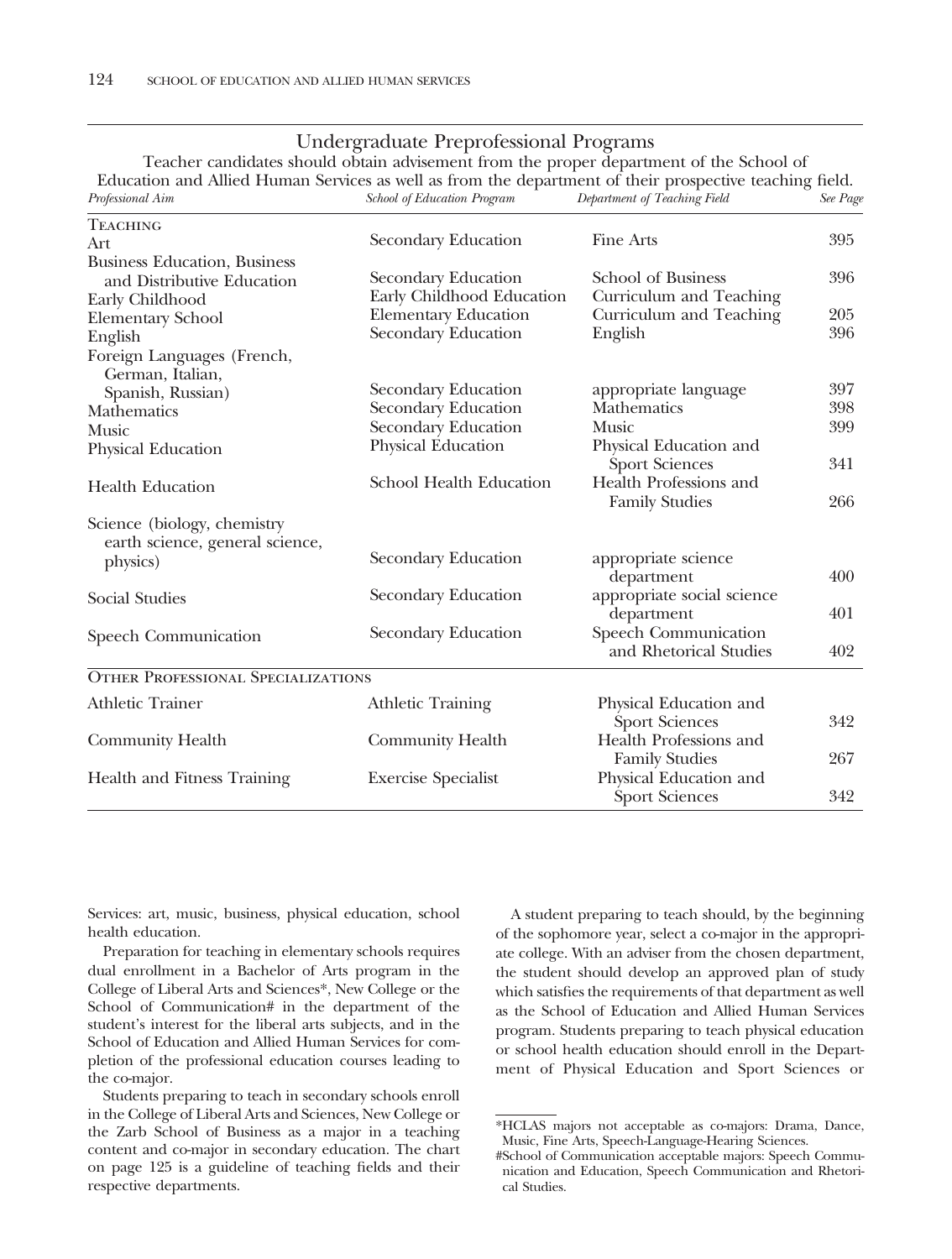| Prospective Teaching Field                                     | School of Education Program* | See Page |
|----------------------------------------------------------------|------------------------------|----------|
| Art                                                            | Secondary Education          | 403      |
| Business Education, Business and Distributive Education        | Secondary Education          | 403      |
| Early Childhood Education                                      | <b>Elementary Education</b>  | 210      |
| <b>Elementary School</b>                                       | <b>Elementary Education</b>  | 209      |
| English                                                        | Secondary Education          | 403      |
| Foreign Languages (French, German, Spanish, Russian)           | Secondary Education          | 403      |
| <b>Mathematics</b>                                             | Secondary Education          | 403      |
| <b>Music</b>                                                   | Secondary Education          | 403      |
| Science (biology, chemistry, earth science and physics)        | Secondary Education          | 403      |
| Social Studies                                                 | Secondary Education          | 403      |
| Special Education (emotional disturbance, learning disability, |                              |          |
| mental retardation, physical disability)                       | Special Education            | 420      |
| Teaching of English as a Second Language (TESL)                | Secondary Education          | 404      |

### Graduate Preprofessional Programs

Enroll in the Master of Science in Education Program

\*The Elementary Education and Secondary Education programs are administered by the Department of Curriculum and Teaching. Special Education is administered by the Department of Counseling, Research, Special Education, and Rehabilitation.

Health Professions and Family Studies during the freshman year.

Frequently it is necessary for students to take more than the minimum 124 semester hours for graduation in order to meet the subject requirements of their academic department in the Hofstra College of Liberal Arts and Sciences, New College, the Zarb School of Business, or the School of Communication and the teacher education requirements of the School of Education and Allied Human Services.

### PREREQUISITES FOR TEACHER CANDIDATES

### **Undergraduate students preparing to teach at the elementary or secondary level need to apply to the Department of Curriculum and Teaching in room 243 Gallon Wing at the beginning of the sophomore year.**

Admission to the program is based on a comprehensive review of multiple criteria, including the following:

A completed application to the program.

In the case of elementary education,

- 1) a minimum grade point average of 2.75 in overall course work;
- 2) a minimum grade point average of 2.75 in liberal arts course work.

In the case of secondary education,

- 1) a minimum grade point average of 2.75 in overall course work;
- 2) a minimum grade point average of 2.75 in the area(s) in which certification is sought.

A written personal statement of professional intent and rationale.

Two letters of reference that address the applicant's potential to succeed in the teaching profession.

An interview, audition, and/or portfolio (requirements in some programs).

The department understands that any single criterion may not reliably predict a candidate's potential for success in the program. Consequently, candidates are welcome to apply if they do not meet one of the criteria but feel that other aspects of their experience may compensate.

Undergraduate students should plan with their liberal arts adviser to take their core and liberal arts co-major courses before the junior year. During the upper junior year and the lower senior year, elementary education majors will respectively need to plan to alternate a semester of mornings and a semester of afternoons in order to participate in Birth-12 schools. The upper senior year requires full-day student teaching.

Early Childhood and elementary education candidates should select a foundations of education course (FDED 111 or 127) during the first semester of the sophomore year. They should also submit a Change of Major form (to declare two majors) to the Office of Financial and Academic Records. This form should be signed by program advisers in both areas of study.

Secondary education candidates should register initially in FDED 111 or 127, SED 102 and SED 151. These courses may be taken in any order or concurrently; these courses fulfill prerequisite requirements for continued studies in the undergraduate secondary education professional sequence.

Junior standing is a prerequisite to enrollment in all courses offered by the School of Education *except* ELED 41, SED 102, SED 151, all foundations of education and many physical education courses.

*Student Teaching:* is the final phase of the professional education sequence. Students must formally apply to the Office of Field Placement the semester before student teaching. The Office is located in 243A Gallon Wing in Mason Hall.

Applications for Fall student teaching are due March 1; applications for Spring student teaching are due October 1. Students should refer to their program as listed in the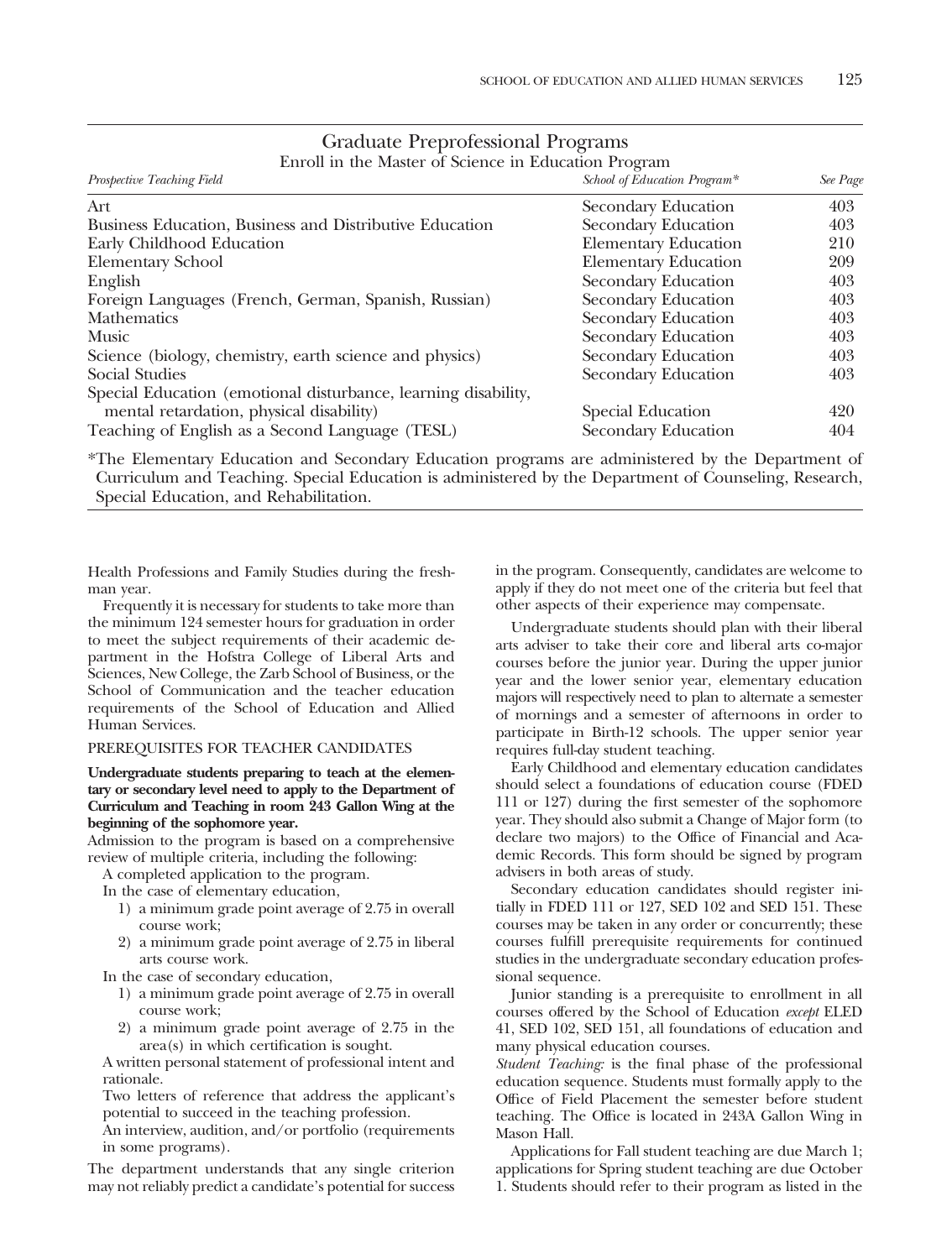*Bulletin* for details on prerequisites and minimum grade point average requirements for student teaching.

### The Selection Process

The School of Education and Allied Human Services has implemented a policy of careful initial and continuing selection of students and courses offered by the School. Generally, courses are *not* open to students who have not been accepted into the School of Education and Allied Human Services. Exceptions are courses in foundations of education, educational psychology and physical education.

At the end of the sophomore year students who have applied for enrollment in the School of Education and Allied Human Services will be assigned by the selection offices to one of three categories:

*Accepted*, meaning that an applicant may continue in teacher education at Hofstra;

*Accepted provisionally*, in Secondary Education, meaning that an applicant may continue work in professional education although specified deficiencies must be made up;

*Rejected*, meaning that an applicant may not enroll in any course offered by the School.

Students who have been accepted may be dropped from programs in education at a later date in cases where academic performance, judgments of field-experience supervisors and cooperating school personnel or other factors make such steps advisable.

### UNIVERSITY DEGREE REQUIREMENTS BACHELOR OF SCIENCE

The Department of Physical Education and Sport Sciences or the Department for Health Professions and Family Studies offers the following programs leading to the Bachelor of Science degree:

Athletic Training Community Health Exercise Specialist School Health Education

For programs, see pages 206 and 342.

### BACHELOR OF ARTS

The Department of Curriculum and Teaching offers a program leading to the Bachelor of Arts degree with a co-major in a liberal arts combined with one of the following: early childhood education, elementary education, or secondary education, see pages 206, 206, and 394.

### BACHELOR OF SCIENCE IN EDUCATION

For the students taking programs (art, music, business education, physical education) leading to the Bachelor of Science in Education degree, the following requirements must be fulfilled:

- 1. The successful completion of the required semester hours for the major and a cumulative grade-point average of 2.5 in work completed at Hofstra.
- 2. The liberal arts requirement for the specialization must be fulfilled.
- 3. There are two requirements that must ordinarily be completed in residence at Hofstra: the minimum se-

mester hours in the field of specialization, and the last 30 semester hours. See specific program for requisites.

- 4. The following general requirements, as listed under each specialization: ENGL 1-2 or placement examination† Humanities Natural science
	- Social science
- 5. The major and additional requirements as stated under the field of study.

For programs, see pages 340 and 395.

### Graduate Certificate Programs

The Department of Counseling, Research, Special Education, and Rehabilitation offers Advanced Certificates in Consultation in Special Education, Early Childhood Special Education, Postsecondary Transition Specialist, School Counselor Bilingual Extension, and Special Education Assessment and Diagnosis; Curriculum and Teaching offers an Advanced Certificate in Middle School Extension, grades 5-6; Middle School Extension, grades 7-9; Literacy Studies offers an Advanced Certificate in The Teaching of Writing.

For additional information, see pages 405, 424, 443.

### Graduate Preprofessional Programs

These graduate degree programs provide preprofesional training leading to a Master of Science in Education degree and teaching certification for early childhood, elementary or secondary school teaching. Students matriculate in School of Education and Allied Human Services programs by application through the Graduate Admissions Office.

Master of Science in Education programs are designed for graduate students seeking entrance to the teaching field but who hold a baccalaureate degree in a field other than professional education. (Refer to the specific program for exceptions.) These programs are also offered in some nonteaching educational specializations. See page 127.

Persons already holding provisional or permanent certification as teachers and others of comparable educational preparation and experience (e.g., teaching in nonpublic schools, service in the Peace Corps or other acceptable experience) should select a graduate professional program, see page 128.

For additional information and application, contact the Graduate Admissions Office, 100 Hofstra University, Hempstead, N.Y. 11549.

### MASTER OF SCIENCE IN EDUCATION

The School of Education and Allied Human Services offers programs leading to the degree of Master of Sci-

<sup>†</sup>See University Degree Requirements, page 69, and major program for specific requirements.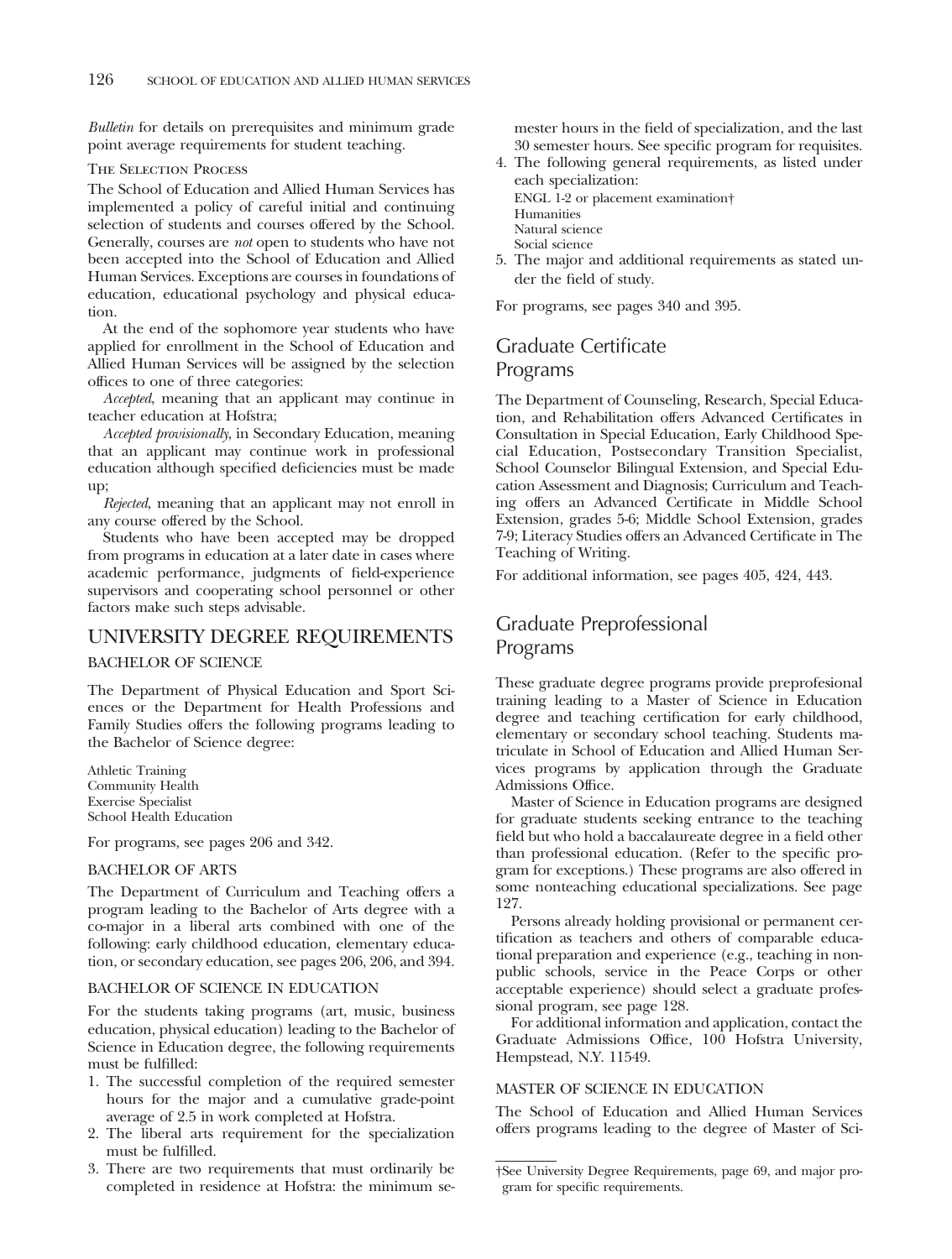| <i>Professional Aim</i>                                                                                                                                                                                                                                                                                                                                                                                                                                                                                                                            | Degree and Page Numbers                                                                                                                                                                                                                                                                                                                                                                                                                                                            |
|----------------------------------------------------------------------------------------------------------------------------------------------------------------------------------------------------------------------------------------------------------------------------------------------------------------------------------------------------------------------------------------------------------------------------------------------------------------------------------------------------------------------------------------------------|------------------------------------------------------------------------------------------------------------------------------------------------------------------------------------------------------------------------------------------------------------------------------------------------------------------------------------------------------------------------------------------------------------------------------------------------------------------------------------|
| TEACHING<br>Early Childhood Education<br>Early Childhood Special Education<br>Elementary School Teaching<br>Mathematics, Science, and Technology<br><b>Health Education</b><br><b>Literacy Studies</b><br>Literacy Studies and Special Education<br>Physical Education<br>Reading Instructor (college or university)<br>Secondary School Teaching<br>Special Education<br>Special Education and Art Therapy<br>Teaching of English as a Second Language (TESL)                                                                                     | M.A.: Education, page 210<br>M.S. in Education, page 421<br>M.A.: Education, page 210<br>M.A.: Education, page 210<br>M.S., page 269<br>M.S. in Education, page 300<br>M.S. in Education, page 301<br>M.S.: page 344<br>Ed.D., page 377; Ph.D., page 378<br>M.A.: Education, page 404<br>M.A.: Education, page 423; M.S. in Education,<br>page 420; M.P.S., page 420<br>M.S. in Education, page 422<br>M.S. in Education, page 404                                                 |
| Teaching of Writing                                                                                                                                                                                                                                                                                                                                                                                                                                                                                                                                | M.A.: Education, page 443                                                                                                                                                                                                                                                                                                                                                                                                                                                          |
| <b>PUPIL PERSONNEL SERVICES</b><br>Guidance Counselor<br>School Psychologist                                                                                                                                                                                                                                                                                                                                                                                                                                                                       | M.S. in Education, Certificate of Advanced<br>Study, Professional Diploma, page 183<br>Ph.D. (Department of Psychology), page 361<br>Psy.D. (Department of Psychology), page 363                                                                                                                                                                                                                                                                                                   |
| <b>SCHOOL ADMINISTRATION</b>                                                                                                                                                                                                                                                                                                                                                                                                                                                                                                                       |                                                                                                                                                                                                                                                                                                                                                                                                                                                                                    |
| Supervision<br>Academic and Special Subjects<br>Reading<br>Special Education                                                                                                                                                                                                                                                                                                                                                                                                                                                                       | Certificate of Advanced Study, page 200<br>Ed.D., page 201<br>Professional Diploma, page 376; Ed.D., page 377<br>Professional Diploma, page 423                                                                                                                                                                                                                                                                                                                                    |
| <b>School Principal</b><br>Elementary or Secondary<br>District Superintendent                                                                                                                                                                                                                                                                                                                                                                                                                                                                      | Certificate of Advanced Study, Professional<br>Diploma, page 200; Ed.D., page 201<br>Certificate of Advanced Study, Professional<br>Diploma, page 200; Ed.D., page 201                                                                                                                                                                                                                                                                                                             |
| Advanced Professional Training in Educational<br>Administration                                                                                                                                                                                                                                                                                                                                                                                                                                                                                    | M.S. in Education, page 200                                                                                                                                                                                                                                                                                                                                                                                                                                                        |
| <b>RESEARCH IN EDUCATION</b><br>Program Evaluation<br>Reading                                                                                                                                                                                                                                                                                                                                                                                                                                                                                      | M.S. in Education, page 385<br>Ph.D., page 378                                                                                                                                                                                                                                                                                                                                                                                                                                     |
| <b>OTHER EDUCATIONAL SPECIALIZATIONS</b><br>Foundations of Education<br>Rehabilitation Counseling                                                                                                                                                                                                                                                                                                                                                                                                                                                  | M.S. in Education, page 250<br>M.S. in Education, page 380                                                                                                                                                                                                                                                                                                                                                                                                                         |
| <b>OTHER PROFESSIONAL SPECIALIZATIONS</b><br>Creative Arts Therapy<br>Early Childhood Special Education<br><b>Family Therapy</b><br>Gerontology<br><b>Health Administration</b><br>Managed Care<br>Marriage and Family Therapy<br>Marriage and Family Therapy<br>Middle School Extension, grades 5-6<br>Middle School Extension, grades 7-9<br>Postsecondary Transition Specialist<br>Rehabilitation Administration<br>School Counselor Bilingual Extension<br>Sex Counseling<br>Special Education Assessment and Diagnosis<br>Teaching of Writing | M.A., page 186<br>Advanced Certificate, page 424<br>Certificate, page 317<br>M.S., page 263<br>M.A., page 268<br>Professional Diploma, page 270<br>M.A., page 316<br>Professional Diploma, page 317<br>Advanced Certificate, page 405<br>Advanced Certificate, page 211<br>Advanced Certificate, page 424<br>Professional Diploma, page 381<br>Avanced Certificate, page 183<br>Advanced Certificate, page 317<br>Advanced Certificate, page 424<br>Advanced Certificate, page 443 |

### Graduate Professional Programs—Educational Specializations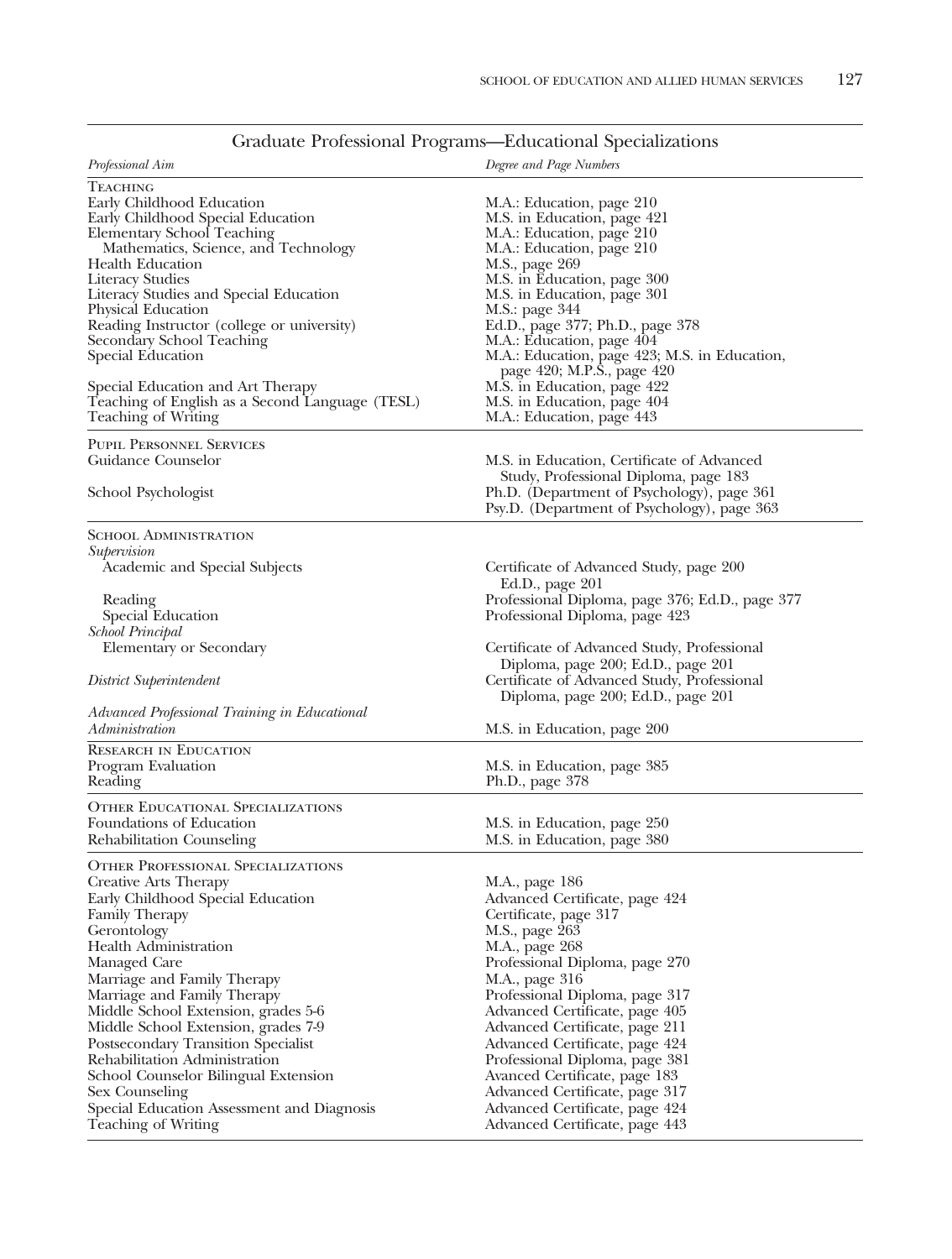ence in Education in the fields of specialization listed below.

Early Childhood Education Educational Administration Foundations of Education Elementary Education Literacy Studies Literacy Studies and Special Education Program Evaluation Rehabilitation Counseling School Counselor Secondary Education Special Education Teaching of English as a Second Language (TESL)

Students should consult with their faculty adviser to find out which program will meet their individual needs.

Applicants should refer to the general University regulations for graduate degrees on page 79 and the specific degree requirements and programs described on the pages specified in the accompanying chart.

All graduate students must earn a cumulative gradepoint-average of 3.0 or better. All courses toward the Master of Science in Education degree must be completed with a grade of  $C-$  or better. Some programs stipulate a minimum acceptable grade of B for required courses within the program. See the program descriptions for specific graduation requirements.

All candidates for a master's degree in education must successfully complete a departmental comprehensive examination or a substantive equivalent in the major area of study as determined by the appropriate department. The comprehensive examination is offered twice during the year, usually in October and March. Information about exact dates is available from each department near the beginning of each semester. It is the student's responsibility to be informed of the time and place of the examination. The master's degree in education will not be conferred upon a candidate who fails this examination twice.

### Graduate Professional Programs

The School of Education and Allied Human Services offers the following professional programs. Applicants may apply to the department office or to the Graduate Admissions Office.

The School of Education and Allied Human Services offers graduate professional programs leading to the degrees of Master of Arts, Master of Arts with a major in Education, Master of Science, Master of Science in Education and Master of Professional Studies. The School also confers Certificates of Advanced Study, Professional Diplomas, Doctor of Philosophy and Doctor of Education degrees. See programs described on the pages specified in the chart on page 127.

### Fields Related to Education

The following programs are for students who may not wish to become classroom teachers but are interested in related fields.

MASTER OF ARTS

Creative Arts Therapy Health Administration Marriage and Family Therapy

MASTER OF SCIENCE

Gerontology

#### MASTER OF SCIENCE IN EDUCATION

Rehabilitation Counseling

Educational Specializations

The following programs are designed for teachers who already hold provisional certification who wish to pursue advanced studies in a specialized field, as well as permanent certification.

These programs are designed to help in-service teachers improve their competency through the further acquisition of skills and analysis of perspectives in their special areas and through exploratory experiences in related areas of education. Others are designed to provide preparation for specialized positions such as public school principals and superintendents, school counselors, educational research specialists and reading specialists.

### MASTER OF ARTS: MAJOR IN EDUCATION

The programs listed below are designed to provide advanced study in these fields for those who already hold provisional certification as teachers and for \*others of comparable educational preparation and experience (e.g., teaching in nonpublic schools, service in the Peace Corps or other acceptable experience). Programs are offered in the following:

Early Childhood Education Elementary Education Mathematics, Science, and Technology Reading, Language, and Cognition Secondary Education Special Education Teaching of Writing

Applicants should refer to the general University regulations for graduate degrees on page 79 and the specific degree requirements and /programs described on the pages specified in the chart on page 127.

All courses toward the Master of Arts degree with a major in Education must be completed with a grade of C or better. All graduate students must earn a cumulative grade-point-average of 3.0 or better.

All candidates must successfully complete a departmental comprehensive examination for the degree or the substantive equivalent as determined by the major department. The comprehensive examination is offered twice during the year, usually in October and March. Exact dates are announced by each department near the beginning of each semester. It is the student's responsibility to be informed of the time and place of the examination. The degree will not be conferred upon a candidate who fails this examination twice.

<sup>\*</sup>Students enrolled in the Master of Arts program who do not have provisional teaching certification, cannot be recommended by Hofstra for the Provisional/initial/permanent professional certificate. Application for the initial certificate must be made on their own to the State Education Department.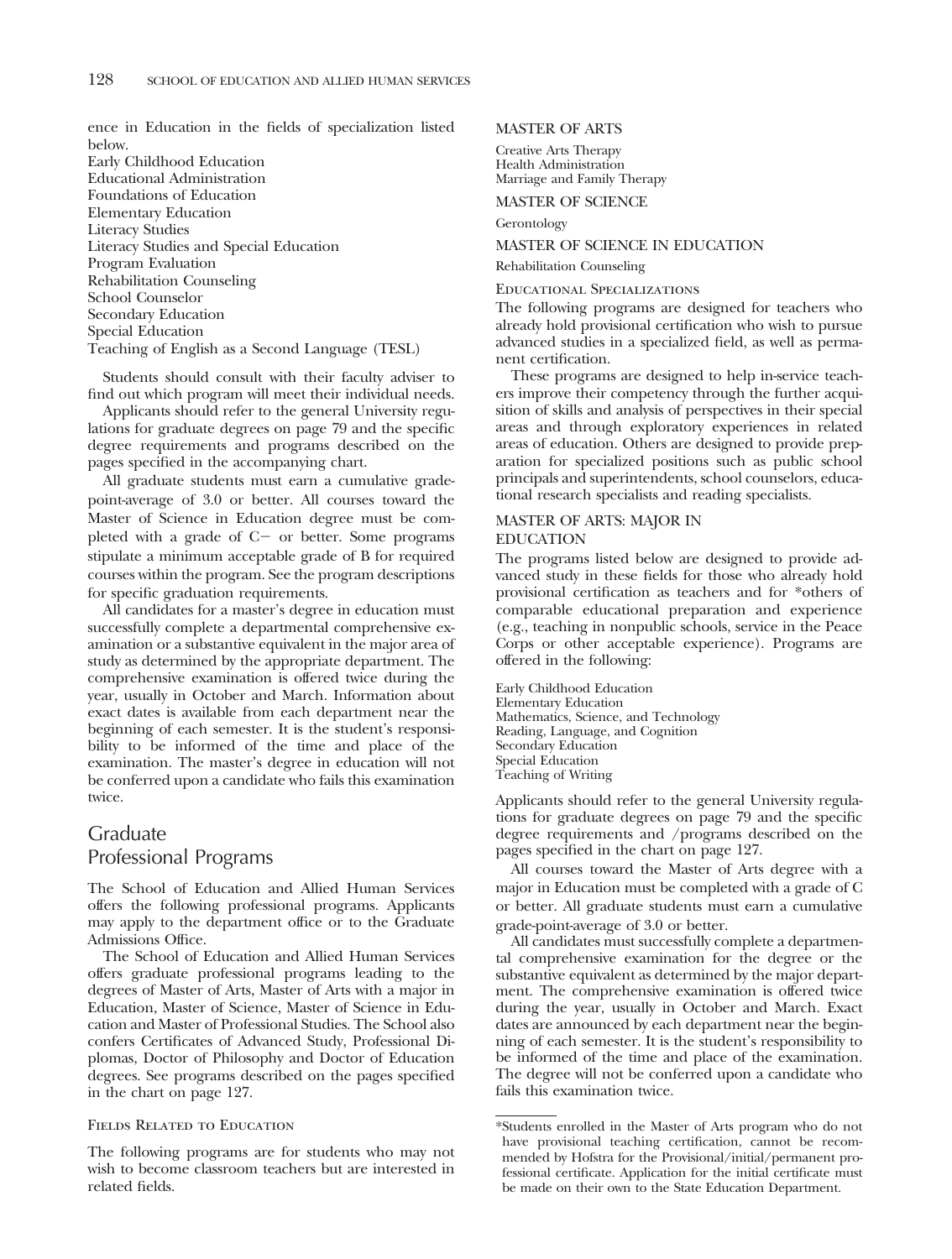### MASTER OF SCIENCE

Students completing graduate studies in health and physical education, will receive a Master of Science degree.

### MASTER OF SCIENCE IN EDUCATION

Students with teaching experience wishing to take advanced degree programs in another teaching area, supervisory, administrative, pupil personnel or research programs should enroll in this degree program.

Programs are offered in the following:

Early Childhood Education Early Childhood Special Education Educational Administration Foundations of Education Literacy Studies Literacy Studies and Special Education Program Evaluation Rehabilitation Counseling School Counselor Special Education Special Education and Art Therapy Teaching of English as a Second Language (TESL)

Applicants should refer to the general University regulations for graduate degrees on page 79 and the specific degree requirements and programs described on the pages specified in the chart on page 127.

All courses applied toward these master's degrees in education must be completed with a grade of C or better. All graduate students must earn a cumulative grade point average of 3.0 or better. All graduate students must earn a cumulative grade point average of 3.0 or better. A minimum grade point average of 3.0 is required for graduation.

All candidates must successfully complete a comprehensive examination for the degree or the substantive equivalent as determined by the major department. The comprehensive examination is offered twice during the year, usually in October and March. Exact dates should be obtained from your department. It is the student's responsibility to be informed of the time and place of the examination. The degree will not be conferred upon a candidate who fails the examination twice.

### MASTER OF PROFESSIONAL STUDIES

Students working toward a Master of Science in Education in Special Education and possessing a Master of Science in Education degree in a related field will receive a Master of Professional Studies degree.

#### ADVANCED STUDY PROGRAMS

The following programs are designed to provide advanced study for those who hold a master's degree.

Post-Master's Degree Study

Family Therapy Sex Counseling

Certificate of Advanced Study Programs

Counseling Educational Administration Foundations of Education

Professional Diploma Programs

Counseling Managed Care Marriage and Family Therapy Educational Administration **Literacy** Rehabilitation Administration Special Education

### Doctoral Programs

The School of Education and Allied Human Services offers the following doctoral programs:

#### DOCTOR OF EDUCATION

Educational Administration Reading, Language, and Cognition; and Reading, Language, and Cognition/Bilingual/Bicultural

#### DOCTOR OF PHILOSOPHY

Reading, Language, and Cognition; and Reading, Language, and Cognition/Bilingual/Bicultural

Applicants should refer to the general University regulations for the doctoral programs on page 81 and the specific degree requirements and programs listed in the appropriate departments.

#### **School-Based Employment Opportunities**

Hofstra University and faculty in the School of Education and Allied Human Services are committed both to attracting excellent candidates to our programs, as well as assisting them in locating employment upon graduation. Teaching candidates are strongly encouraged before enrolling in a given program, to review the employment prospects in their chosen field. Such opportunities, of course, differ among teaching areas and within regions of the country. Data about the profession, including supply and demand by region and certification area, are routinely available and updated regularly on such web sites as www.jobankusa.com. This site and others contain a wide array of resources to job seekers in teaching and other careers.

Potential candidates for teaching careers, as well as those nearing graduation, should visit the Hofstra Career Center in the M. Robert Lowe Hall on the Hofstra Campus. A wide range of services are available to future educators. Such services include: career counseling in job hunting, assistance with resume building, mock interviews, a job referral service, special Career Center notices, and lists of school districts which cooperate with us in conducting on and off campus interviews. Most students, especially those hoping to gain employment with area schools, use the Hofstra Career Center to focus their search and coordinate initial interviews.

Alternately, students who expect to seek employment out of New York State have been drawn to an increasing list of web sites that offer details of specific job vacancies, as well as other information. These data may be found by visiting the Hofstra University web site and clicking on "Career Services." Students will find a list of special web sites with direct links to such organizations as the New York State Department of Education, New York City schools, the National Association of Independent Schools, the Academic Employment Network, and eleven other dedicated employment sites. At Hofstra, education majors find an excellent and dedicated faculty, outstanding carrer support services, and extensive electronic links to education career information and employment opportunities.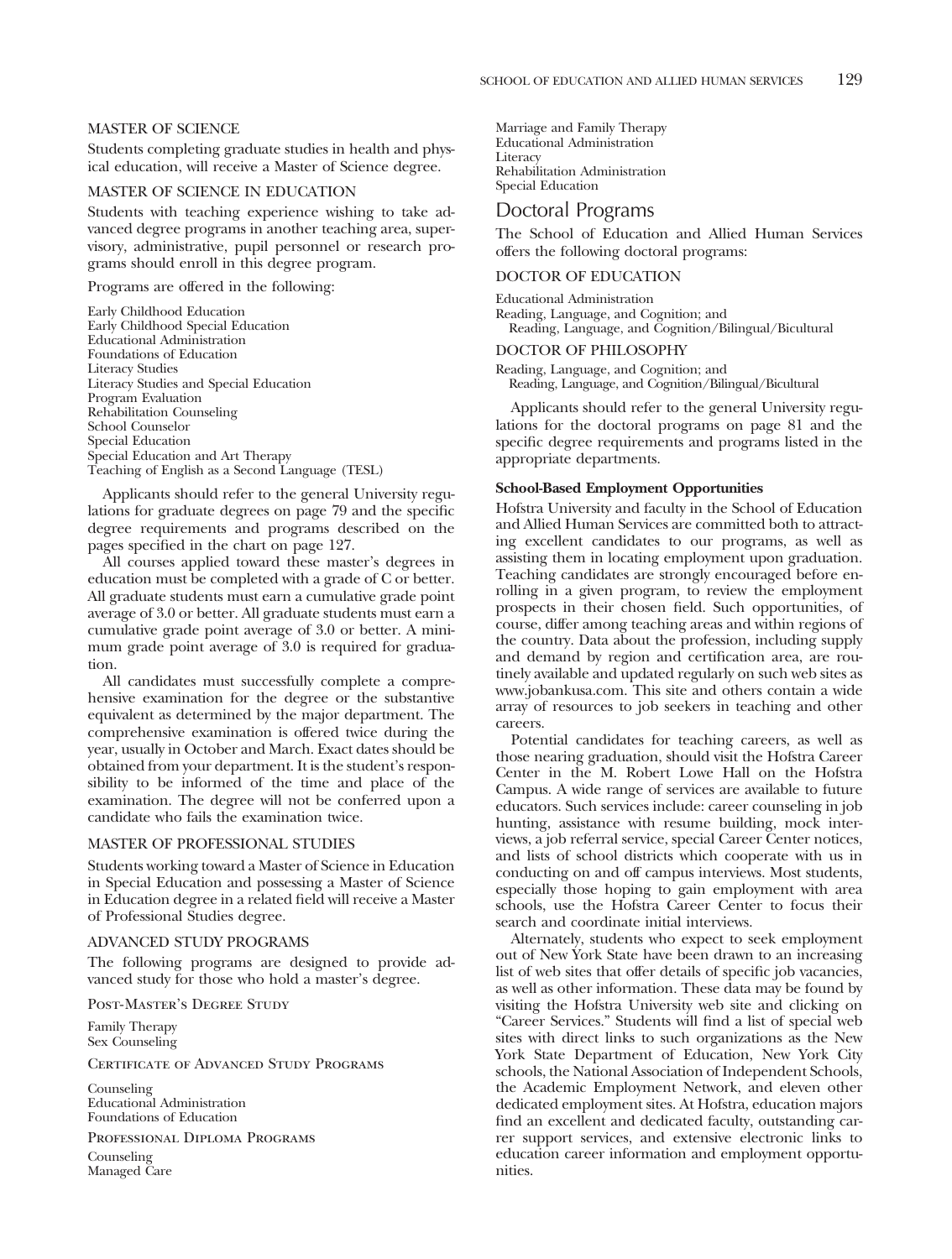# School of Law

Office Telephone: (516) 463-5916 David N. Yellen, *Dean* Marshall E. Tracht, *Vice Dean* Judith F. Anspach, *Director of the Deane Law Library* Caroline Levy, *Senior Assistant Dean for Career Services* Fay L. Rosenfeld, *Senior Assistant Dean for Student Affairs* Deborah M. Martin,, *Director of Admissions* Rosemary Ferrucci, *Director of Financial Aid* Cassandra T. Williams, *Assistant Dean for Multicultural Student Affairs* Gary Moore, *Assistant Dean for Information Systems* Tina M. Sneed, *Assistant Dean for Enrollment Management*

The School of Law, now in its twenty-ninth year of operation, has an enrollment of approximately 810 students in full-time first, second and third year programs. These students hold degrees from over 150 institutions throughout the nation. The faculty, including the Dean, Vice Dean, and Director of the Deane Law Library numbers 43.

The law library contains over 506,000 volumes including volume equivalents and is served by a staff of 22.

After the first-year curriculum, the course of studies is elective with the exception of four courses. The curriculum is designed to provide a broad based legal education that will equip students to practice in every state and federal court in the nation. The School publishes the *Hofstra Law Review*, the *Hofstra Labor Law Journal*, and the *Hofstra Law and Policy Symposium*.

In addition to offering a J.D. degree program, the School of Law offers two LL.M. concentrations: in American Legal Studies for foreign law graduates, and in International Law for United States and foreign law graduates. There is also offered a J.D./M.B.A. program, jointly administered by the Hofstra School of Law and the Zarb School of Business.

The School occupies its own building on the Hofstra University campus. The building contains, in addition to classrooms, seminar areas and the law library, student lounges and study rooms, a placement complex, administrative and individual faculty offices. An additional building, located across the street from the Law School, houses the School's clinical programs and expanded Career Services Office. Learning takes place not only in the classroom and clinical settings, but also at frequent special lectures when prominent judges, scholars and practitioners address students and faculty, and during more informal exchanges among faculty and students in faculty offices and student lounges.

The School of Law is accredited by the American Bar Association, entitling its graduates to qualify for practice in any state in the Union, and is a member of the Association of American Law Schools.

The School has its own bulletin. For further information or application, call or write to the School of Law.

### ACADEMIC CHAIR AND DISTINGUISHED PROFESSORSHIPS For information, see page 471.

The Alexander M. Bickel Distinguished Professorship in Communications Law is held by Professor Jacob.

The Andrew M. Boas and Mark L. Claster Distinguished PROFESSORSHIP IN CIVIL PROCEDURE is held by President Rabinowitz.

The Richard J. Cardali Distinguished Professorship in Trial Advocacy is held by Professor Kessler.

The Edward F. Carlough Chair in Labor Law is used to support publication of the Hofstra Labor and Employment Journal.

The Maurice A. Deane Distinguished Professorship in Constitutional Law.

The Jack and Freda Dicker Distinguished Professorship in Health Care Law.

The Adolph J. and Dorothy R. Eckhardt Distinguished PROFESSORSHIP IN CORPORATE LAW is held by Senior Vice President Adamski.

The Peter S. Kalikow Distinguished Professorship in Real Estate Law is held by Professor Silverman.

The Samuel M. Kaynard Distinguished Visiting Professorship in Labor and Employment Law is held by Meryl R. Kaynard, Esq.

The Joseph Kushner Distinguished Professorship in Civil LIBERTIES LAW is held by Professor Leon Friedman.

The Howard Lichtenstein Distinguished Professorship in LEGAL ETHICS is held by Professor Monroe Freedman.

The Harry H. Rains Distinguished Professorship in Arbitration and Alternative Dispute Settlement Law is held by Professor Bush.

The Rivkin, Radler & Kremer Distinguished Professorship in Environmental Law is held by Professor Ginsberg.

The Eric J. Schmertz Distinguished Professorship in Pub-LIC SERVICE AND PUBLIC LAW is held by Professor Lane.

The Max Schmertz Distinguished Professorship of Law is held by Dean Yellen.

The Sidney and Walter Siben Distinguished Professorship IN FAMILY LAW AND TORTS is held by Professor Gregory.

The Benjamin Weintraub Distinguished Professorship of BANKRUPTCY LAW is held by Professor Resnick.

The Siggi B. Wilzig Distinguished Professorship in Banking Law is held by Professor Mahon.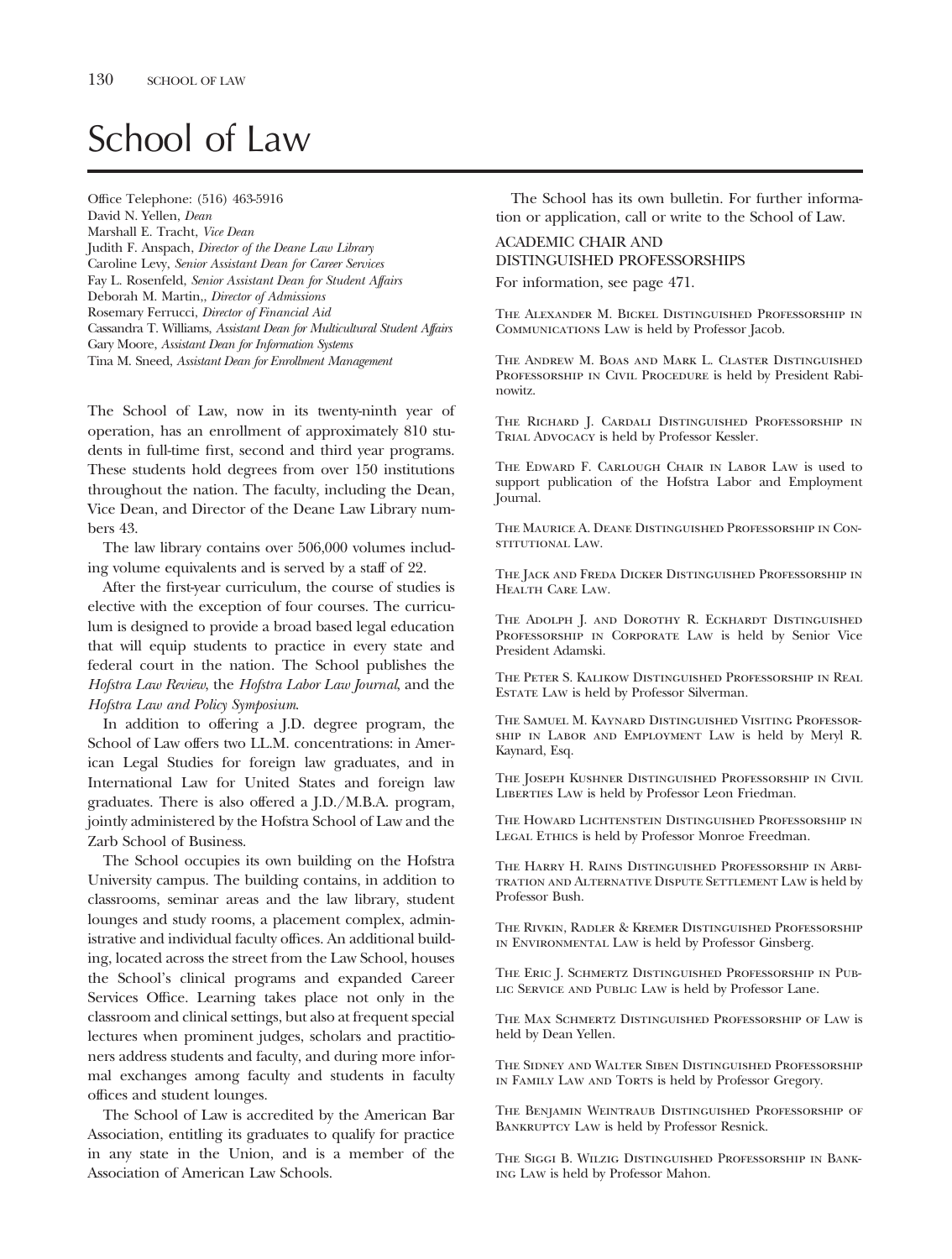# School for University Studies Studies Students should consult the *Class Schedule* for specific offerings

Office: 202 Roosevelt Hall, Telephone: (516) 463-5840 David C. Christman, *Dean*

Samantha Quattrucci, *Assistant Dean*

Annette Sandhaas, *Administrative Associate*

Elizabeth Unruh, *Director, Freshman Division*

Linda De Motta, *Director, Program for Academic Learning Skills (PALS)*

Pam Mason-Egan, *Assistant to the Director, Program for Academic Learning Skills (PALS)*

Douglas R. Friedlander, *Coordinator of the Writing Program*

Jennifer Loscialpo, *Teaching Administrator, Transfer and Degree Division*

Hofstra University has traditionally sought to serve students with different academic needs. In a world increasingly aware of differences in culture, language and learning style, the School for University Studies extends this tradition to students with particular academic challenges and to those who need different arrangements to complete their undergraduate studies. Currently the School for University Studies has four major divisions, the Freshman Division, the PALS Division, the Transfer Division, and the Degree Division.

### Liberal Arts Courses, Non-Liberal Arts Courses and Nondegree Courses

All courses, workshops and Independent Projects sponsored by any of the divisions of the School for University Studies carry college credit. In some instances, this credit does not count towards the total number of credits required for a degree from Hofstra University. Courses, workshops and projects without degree credit are identified in the addendum to the Hofstra University *General Bulletin* issued by the divisions of the School for University Studies.

Courses, workshops and projects with degree credit are of two types: those within the liberal arts and those outside the liberal arts. These two types of courses are identified in the addendum to the Hofstra University *General Bulletin* issued by the divisions of the School for University Studies.

Liberal arts courses, workshops and projects are those which emphasize theory, history, methods of inquiry, concepts and underlying assumptions of the traditional and emerging liberal arts disciplines. These traditional and emerging disciplines often are grouped under the general designations of the humanities, natural sciences and mathematics, the social sciences, the performing arts and interdisciplinary studies (when multiple disciplinary perspectives are brought to the study of natural and/or human phenomena). Hence these liberal arts offerings "liberate" their participants from immediate constraints of

before registering for their programs.

time and place through an emphasis on intuiting, imagining and analyzing the consequences and accomplishments of human perceptions of the natural and social worlds.

Non-liberal arts courses, workshops and projects take a more pragmatic approach, emphasizing, instead, skills and information of an immediately practical nature.

### **THE FRESHMAN DIVISION**

The Freshman Division aims to minimize the risk of poor academic performance by applicants during their initial semesters in college and to prepare these students for full participation in one of the degree-granting undergraduate programs at the University.

Applicants are admitted to the Freshman Division after careful screening and evaluation by the Hofstra University Admissions Office and the faculty of the Freshman Division. After acceptance, an agreement is signed by both the student and the University specifying their respective commitments. The number of students accepted is limited and normally students remain in the Freshman Division for a minimum of one academic year (two semesters).

The Freshman Division seeks to accomplish its goals through a broad assignment of instructional resources designed especially for its students. Full-time members of the University faculty are normally responsible for the academic core and for student advisement. Additional members of the University's faculty also offer courses for the Freshman Division as needed and/or invited. Students can also make full use of all the resources of the University outside the program, including the Library, Physical Fitness Center, Recreation Center, Tutorial Services, health services, professional counseling services and various art, drama and communication workshops. The academic program includes a "Core Course," two writing courses, seminars, and the possibility, under advisement, of auditing and enrolling in courses in other units of the University for credit as well as in Individual Projects under the guidance and supervision of faculty.

### **Evaluation and Requirements**

For the student's official academic record, Core and related writing course work is recorded as "satisfactorily completed" (Pass) only if its quality is at a normal, acceptable collegiate level ("C" or better). Other Freshman Division and School courses may carry a more traditional grading system. Course work taken at other academic units of the University outside the Freshman Division is graded according to the grading system used by the academic unit offering the course, and the grades are recorded on the student's official academic record.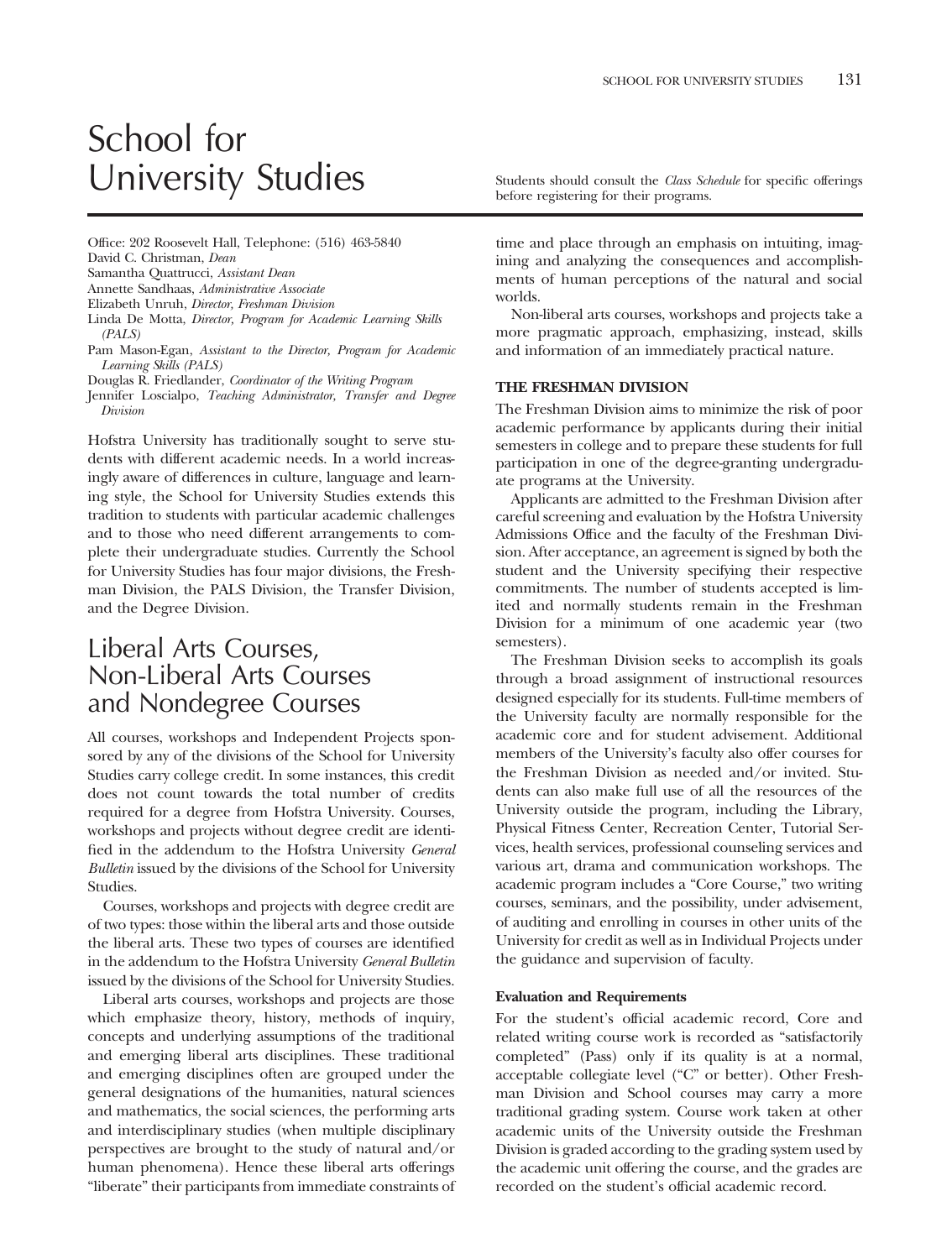At the end of each of the two initial semesters, Freshman Division faculty provide each student with an evaluation of the student's performance. This is utilized as a basis for advisement.

At mid-year (January for students entering in the Fall, June for students entering in the Spring), the student's adviser and the Freshman Division's faculty prepare an academic progress report, a copy of which is automatically forwarded to the student. This mid-year progress report is based on the student's academic work and faculty evaluations; the report contains a statement from the Director of the Freshman Division and the faculty assessing the student's chances of gaining continuance in a degreegranting undergraduate program at the University in the sophomore year.

At the end of the year (June for students entering in the Fall, January for students entering in the Spring), the Freshman Division faculty reviews each student's work, again based on course performances and faculty evaluations. Individual recommendations for continuance in a degree-granting program at the start of the next academic year (or of the Spring semester for students having entered in the previous Spring) are made to the School's Dean and the Academic Records Committee of the University. In some cases, a student may be obliged to remain in the Freshman Division beyond this first year. For these students, a further final evaluation of their work is prepared.

Minimum performance necessary to be *considered* for continuance in a degree-granting undergraduate program at Hofstra is:

- 1) satisfactory completion of most work attempted in the Freshman Division, including at least 4 semester hours in the Core Course, or the equivalent. These must include at least some credit from examinations;
- 2) satisfactory completion ("C" or better, or the equivalent in Pass/Fail courses) of at least two courses (minimum six credits) in a baccalaureate program at Hofstra during the student's stay in the Freshman Division;
- 3) reasonable progress toward the satisfaction of the Writing Requirement (see next section);
- 4) a grade point average (GPA) and completion ratio compatible with minimum University standards;
- 5) finally, the faculty of the Freshman Division must be satisfied with the student's academic progress.

### **Writing Requirement**

Students in the Freshman Division of the School for University Studies are expected to enroll in a Writing Workshop concurrent with the Core Course and to earn a minimum of 1 out of 2 credits. They are then expected to enroll in an Analytic Writing Course and earn a grade of "C" or better.

Students from the Freshman Division who have successfully completed the Freshman Division's program and transfer to New College follow the requirements for transfer students to that unit.

Students from the Freshman Division who have successfully completed the Freshman Division's program and transfer to another school or college within the University must fulfill the following requirements to earn the equivalent of English 1:

- 1) earn at least 4 out of the 6 credits (or the equivalent) in the Core Course;
- 2) earn at least 1 credit in the Writing Workshop or the equivalent taken concurrently with the Core Course;
- 3) earn a grade of "C" or better in an Analytic Writing Course and a positive recommendation from the instructor.

These students must still take the English Department's Writing Proficiency Examination and English 2. Students who do not complete the Freshman Division's writing requirements listed above will, at the recommendation of the faculty, take English 1. Students are then required to take the Writing Proficiency Examination, and English 2.

### Program for Academic Learning Skills Division (PALS)

Over the years Hofstra University has been proud of its commitment to serve highly qualified students who have not been able to realize their potential. The professional staff of the PALS Divison extends this commitment to a specific group of potential college students who have been traditionally identified as learning disabled. Course grades and test results have not always reflected the true potential of many learning disabled students.

The PALS Division Program provides auxiliary aids and compensatory services to certified learning disabled students who have been accepted to the University through regular admissions. These services are provided free of charge.

In addition, among applicants *not* acceptable through regular admission, the PALS Division seeks candidates with substantially higher than average intellectual ability, with emotional stability, who are willing to work very hard and who are socially mature, but who have experienced a variety of learning disabilities. These may be demonstrated by problems in oral and written language expression which reflect linguistic and semantic confusions, and problems with organizational skills which are demonstrated by disorientations in space and time. These problems contribute to deficiencies in listening, reading, writing and problem solving as they relate to academic achievement.

PALS believes that these difficulties do not always stand in the way of academic success, nor should they stand in the way of entrance to a university community. The PALS Division, therefore, concentrates on selecting the best applicants and on enhancing the skills that help them achieve academic success at Hofstra University. There is an additional charge for this program.

### **Operation of the Program**

Normally candidates are accepted into PALS for a period of one academic year as full-time students of the University. Students in the Program normally enroll for a minimum of 12 credits per semester. Their academic work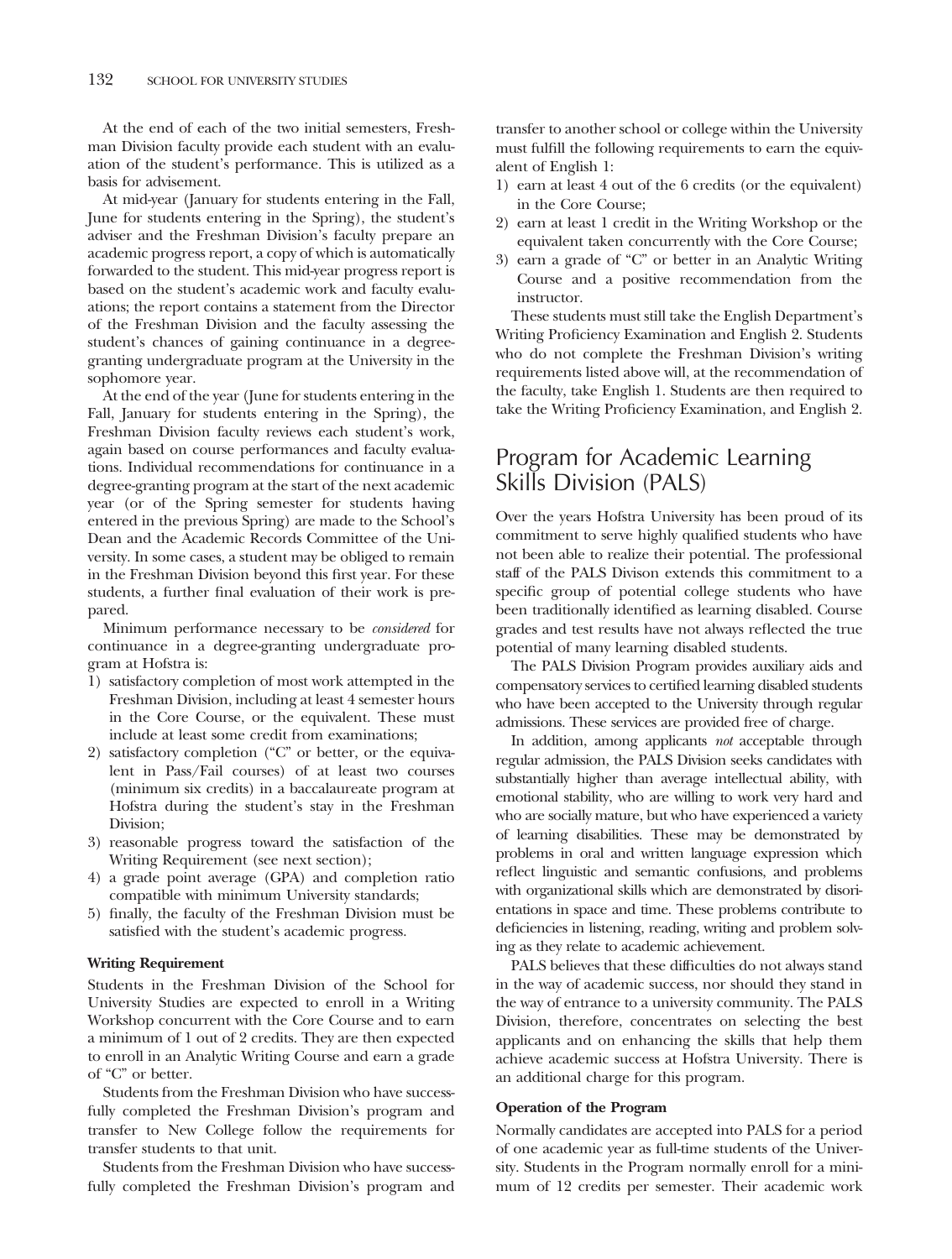often allows the same options that students have in the various freshman curricula at the University.

In addition, students normally meet with a skills specialist once a week; they may also participate in specialized small group workshops during the year. These workshops and skills meetings are designed to enhance the students' strengths and to help them develop requisite skills depending on their special area of need. These workshops receive nonliberal arts academic credit. No more than eight PALS credits can be counted towards a Hofstra degree.

During the student's stay in the PALS Division, the PALS faculty and staff correspond with the student's teachers in University courses when necessary and appropriate. If needed and/or desirable, PALS students are permitted to take their course examinations without the pressure of time and under the supervision of the staff in the Division. Books-on-tape, word processors, and skills tutors are available.

As members of the Hofstra community, PALS students are able to participate in all activities open to qualified undergraduate students at the University. At the end of their year in the PALS Division, students are able to continue at the University if their academic performance is judged to be satisfactory by the standards applicable to their specific freshman curricula. Please consult the Hofstra University *General Bulletin* and its addenda for these retention standards.

### **Staff**

PALS is a division of the School for University Studies. PALS has its own professional staff of teachers qualified in the area of learning disabilities.

### **Admission to the Program**

PALS has always conducted a highly individualized admissions process. Candidates with documented learning disabilities not acceptable to the University through regular admission are offered the opportunity of applying to PALS. In addition to the materials submitted with the original application to the University, PALS candidates are required to submit any and all materials describing the specific learning disabilities. These must include the result of the Weschler Adult Intelligence Scale (WAIS) administered *within one year* of the application.

Once all these materials are on file, the applicant may be invited for an interview. Shortly after this interview, an admissions decision will be made. Acceptable candidates will be notified by the Admissions Office.

### **THE TRANSFER DIVISION**

Similar to the Freshman Division, the Transfer Division aims to eliminate a previous pattern of poor academic performance by applicants which may have occurred during their initial semesters in college and to prepare these students for full participation in one of the degreegranting undergraduate programs at the University.

Applicants are admitted to the Transfer Division after careful individual screening and evaluation by the Hofstra University Admissions Office and professional staff of the Transfer Division. After acceptance, an agreement is signed by both the student and University specifying their respective commitments. The number of students accepted is limited, and normally students remain in the Transfer Division for a minimum of one academic year (two semesters).

The Transfer Division seeks to accomplish its goals through a broad assignment of instructional resources designed especially for its students. Full-time members of the University faculty are normally responsible for the academic core and for student advisement. Additional members of the University's faculty also offer courses for the Transfer Division as needed and/or invited. Students can also make full use of all the resources of the University outside the program, including the Library, Physical Fitness Center, Recreation Center, Tutorial Services, health services, professional counseling services and various art, drama and communications workshops.

The Transfer Division begins with an Orientation Session. The academic calendar is divided into four quarters or sessions of seven and a half weeks each, the beginning, ending and vacation dates corresponding with those of the University's Fall and Spring semesters. The academic program includes a "Core Course," an Analytical and Research-oriented course, seminars, and the possibility, under advisement, of enrolling in courses in other units of the University as well as Individual Projects under the guidance and supervision of the faculty.

### **Requirements and Evaluation**

All students work in the Transfer Division receives a written evaluation by a faculty member. All course work taken at the School for University Studies and other academic units are graded according to the grading system used by the academic unit offering the course, and the grades are recorded on the student's official academic record.

At mid-year (January for students entering in the Fall, June for students entering in the Spring), the Transfer Division's faculty prepares an academic progress report, a copy of which is forwarded to the student. This mid-year progress report is based on the student's academic work and includes a statement from the staff of the Transfer Division and the faculty assessing the student's chances of gaining continuance in a degree-granting undergraduate program at the University.

At the end of the year (June for students entering in the Fall, January for student's entering in the Spring), the Transfer Division faculty reviews each student's work, again based on course performances. Individual recommendations for continuance in a degree-granting program at the start of the next academic year (or of the Spring Semester for students having entered in the previous Spring) are made to the School's Dean and the Academic Records Committee. In some cases, a student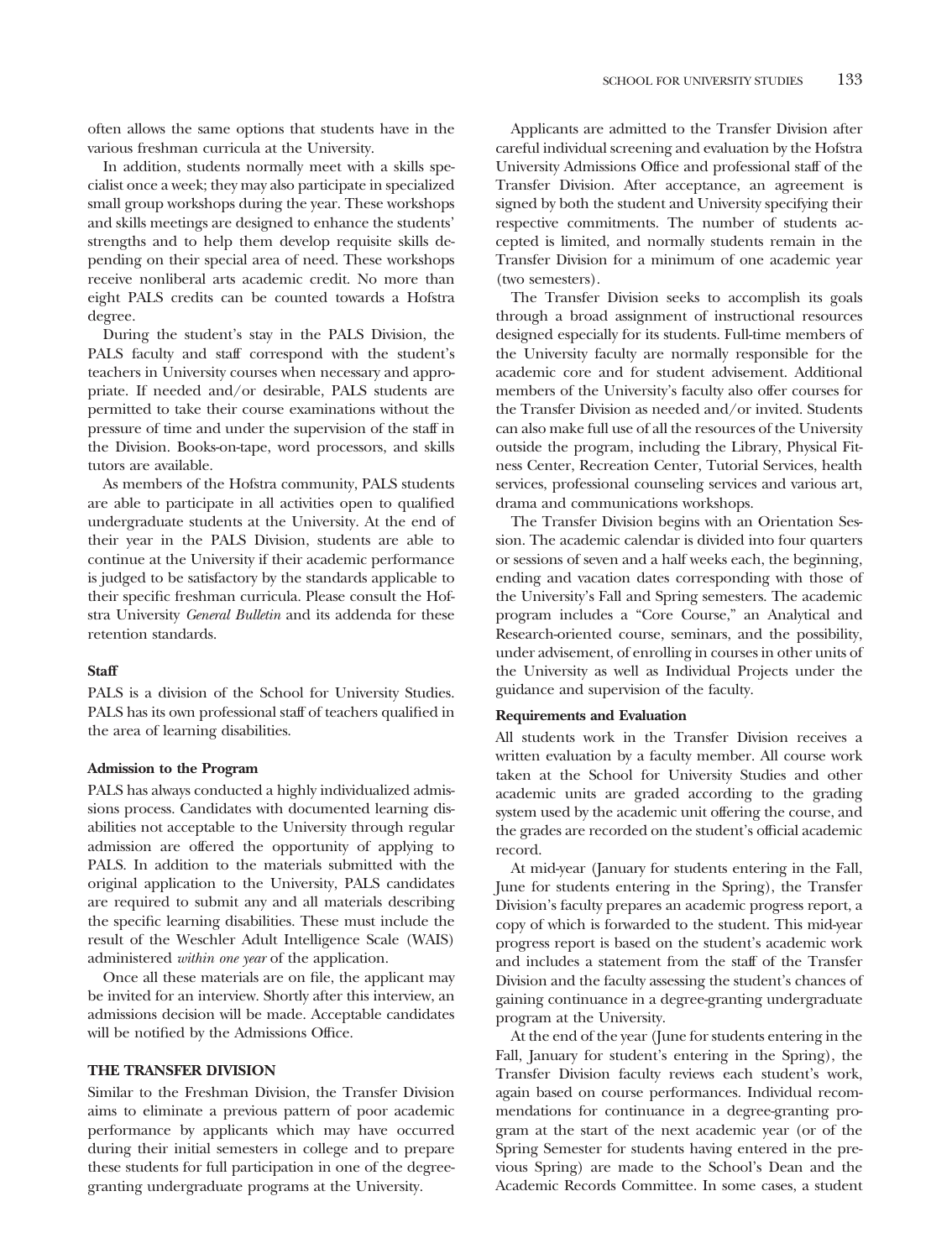may be obliged to remain in the Transfer Division beyond the first year. For these students, a further final evaluation of the student's work will be prepared.

Students who successfully complete the curriculum of the Transfer Division and who receive a positive recommendation from the Dean and faculty of the School for University Studies are permitted to matriculate to any other school or college within Hofstra University, provided they meet the entrance requirements of that school or college.

Minimum performance necessary to be *considered* for matriculation in a degree-granting undergraduate program at Hofstra is:

- 1) satisfactory completion of most work attempted in the Division, including at least a grade of "C" in the *Core Course*, or the equivalent; this must include at least some credit from examinations;
- 2) grade of "C" or better in the "Analysis and Research" course;
- 3) grades of "C" or better in the *Area Courses* during the first and second semesters.
- 4) achievement of a grade point average (GPA) and completion ratio compatible with minimum University standards;
- 5) satisfactory evaluation of academic progress from the faculty of the Transfer Division and the Dean of the School for University Studies.

Students are offered an opportunity to evaluate courses and programs within the Transfer Division. The evaluation is used by the faculty, the Transfer Division's staff, and the School's Dean to improve individual courses and continue the Transfer Division's responsiveness to its students' needs and interests.

### **Writing Requirement**

When students matriculate from the Transfer Division in a degree-granting program at the University, they must fulfill the writing requirements of the school or college in which they enroll. See page 92 of the Hofstra University *General Bulletin* for students transferring into New College, or page 84 for students transferring into Hofstra College of Liberal Arts and Sciences (HCLAS), and the schools for which HCLAS administers the requirement (The Zarb School of Business, the School of Education and Allied Human Services, and the School of Communication).

### **THE DEGREE DIVISION**

The Degree Division of the School for University Studies serves students who are qualified for undergraduate matriculation at Hofstra University, but whose professional and/or personal situations often limit their matriculation to part time. Degree Division students frequently are returning to a university education to complete their undergraduate, liberal arts degrees. The Degree Division offers the Bachelor of Arts in Interdisciplinary Studies from Hofstra University to these students through a curriculum flexible in requirements to facilitate participation during evening and weekend times. Course work for

Degree Division students comes from the undergraduate offerings of the University's other undergraduate schools and colleges (mostly in the liberal arts) and from the Degree Division's own offerings conveniently scheduled for its students.

Degree Division students are encouraged to take full advantage of the educational resources available to them as members of the Hofstra University community. These include undergraduate courses at New College, the Hofstra College of Liberal Arts and Sciences (HCLAS), the Zarb School of Business, the School of Education and Allied Health Services, the School of Communication, and the School for University Studies; full use of the University's excellent library, computer facilities, swimming pool and music listening rooms; and full range of student services provided through the Dean of Students Office, Counseling Center, Residential Life Office, Wellness Center, Financial Aid Office, and the Career Center.

### **Admission Requirements**

The basic requirements for admission to Hofstra University are graduation from an approved secondary school, recommendations, and scores from the Scholastic Aptitude Tests (SAT), the American College Test (ACT), or another examination approved by the Office of Admission. Records from all previously attended colleges and universities also are required, if applicable. The previous record, personal qualities, letters of recommendation, and standardized test scores are all important factors in evaluating applicants.

### **Categories and Areas of Study**

The Humanities include art history, cultural anthropology, dramatic literature, film studies, foreign languages (level 5 or above), literature, literature in translation, music literature (musicology), and philosophy.

The Social Sciences include anthropology, economics, geography, history, political science, psychology, and sociology.

The Arts (performance) include creative writing, dance, fine arts, music, and theater.

The Natural Sciences include astronomy, biology, chemistry, geology, environmental science, and physics.

Quantitative Thinking includes logic, mathematics, research methods and statistics.

Communication Studies include foreign languages (level 1-4), speech communication courses and linguistics.

International Studies include courses with content that is grounded in the last 100 years which involve more than one nation or geographic area or region.

Cultural Studies include courses which involve one or more cultures other than the student's own.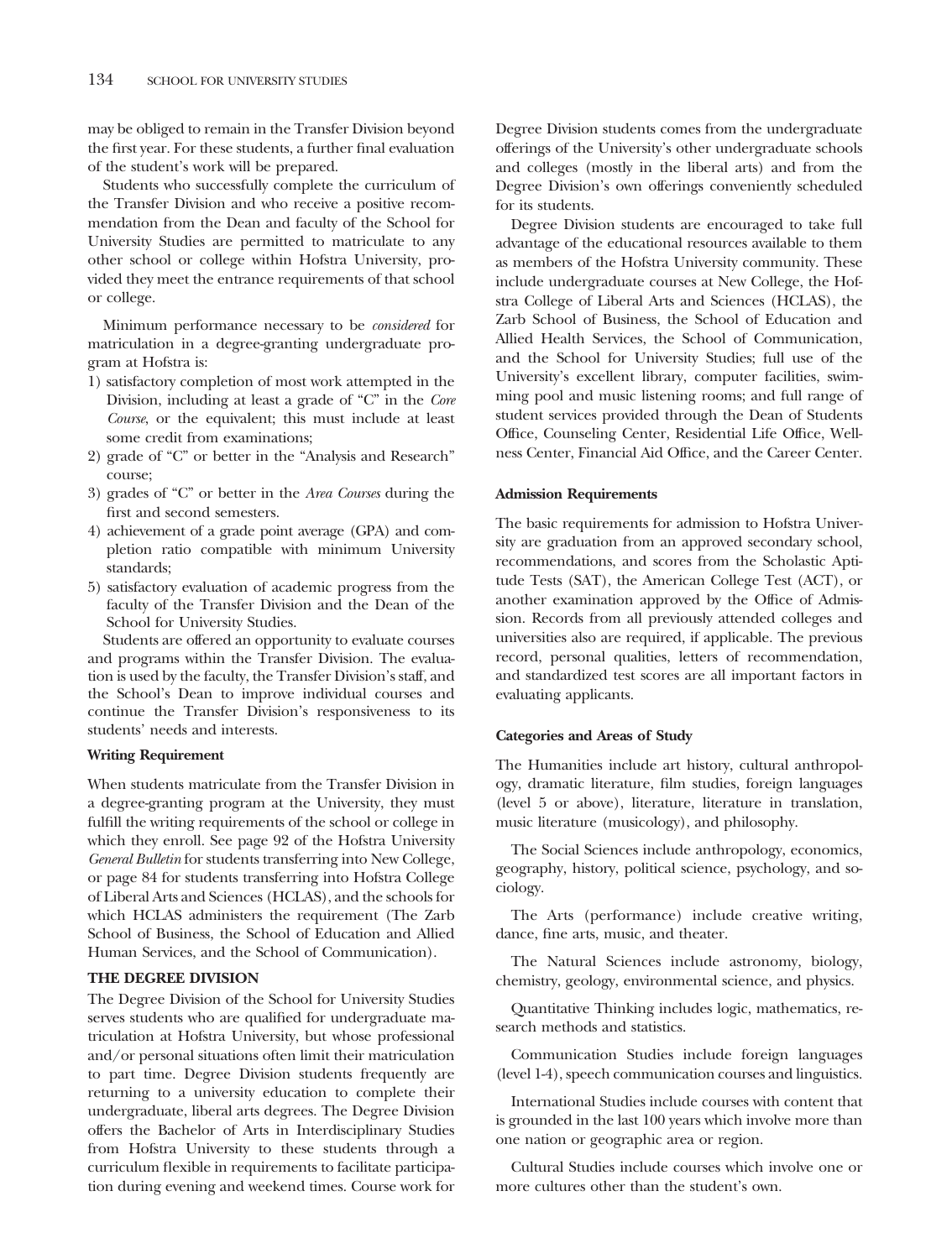### **Graduation Requirements**

The Degree Division's graduation requirements, divided into three categories, reflect the minimum academic work in liberal arts that students must achieve to earn the Bachelor of Arts degree. (In some rare circumstances, some Degree Division students may be placed in a Bachelor of Science track if their advanced standing is extensive and nonliberal arts. Bachelor of Science students study only the liberal arts during their matriculation). The combination of the three categories represents a total of 120 semester hours, the minimum number required for the degree.

### *Breadth Category (40 semester hours; range 39-42):*

Degree Division graduates should be conversant with a wide range of human thought and accomplishment as well as an interdisciplinary, integrative approach to the study of the liberal arts. These competencies, or characteristics of liberally educated people, are demonstrated by Degree Division students through the satisfactory completion of these five graduate requirements:

- 1. Knowledge of a culture other than the student's own;
- 2. knowledge of the works of the human imagination;
- 3. knowledge of the social sciences;
- 4. knowledge of the natural sciences;
- 5. competence in expository writing and knowledge of another form of communication.

### *Depth Category (40 semester hours; range 39-42):*

Degree Division graduates should be particularly competent in the history (evolution/development) of major ideas and current issues in one category or area of intellectual endeavor. This competence, also a characteristic of the liberally education person, is demonstrated by Degree Division students through the satisfactory completion of the five graduate requirements (40 s.h.) in a Degree Division Category and Area.

Degree Division students complete the Final Project of the Studies in Depth competencies, in their senior year (after completing a minimum of 11 Degree Division requirements). The Final Project has two parts. First is the

Interdisciplinary Studies Advanced Seminar structured as much around the study of general interdisciplinary liberal arts themes as it is around particular texts. The seminar offers students an opportunity to demonstrate their fluency in critical discussion on both the theoretical material with which they have encountered prior to taking the seminar, and on the material presented by faculty in the seminar.

Second is the Independent Study paper of Baccalaureate Thesis. Through the Baccalaureate Thesis, students demonstrate the skills, intellectual insights and various perspectives gained through participation in the Degree Division. The Baccalaureate Thesis is cumulative and must therefore be considered a senior level project in depth, intellectual rigor and approach. All Degree Division students develop their Final Project proposals through topics related to their "Studies in Depth."

### *Elective Focus Category (40 semester hours; range 39-42):*

The five requirements, or competencies in the category of "Elective Studies," allow Degree Division students choice within all liberal arts and related areas. With the assistance of their advisers, students are encouraged to satisfy these "Elective Studies" requirements through the satisfactory completion of academic work complementary to their "Depth Studies."

To graduate, students must achieve a minimum grade point average (GPA) of 2.0.

### **Evaluation**

Degree Division students have their performance in a course evaluated through the grading system in effect by the school/college sponsoring the course. Final grades will be listed on the student's official record.

For information regarding student retention and/or dismissal, please consult the Hofstra University *General Bulletin*. To remain in unqualified good academic standing, students should attain a cumulative grade point average of 2.0 per semester and avoid any accumulation of Incomplete, Withdrawal, and No Credit grades.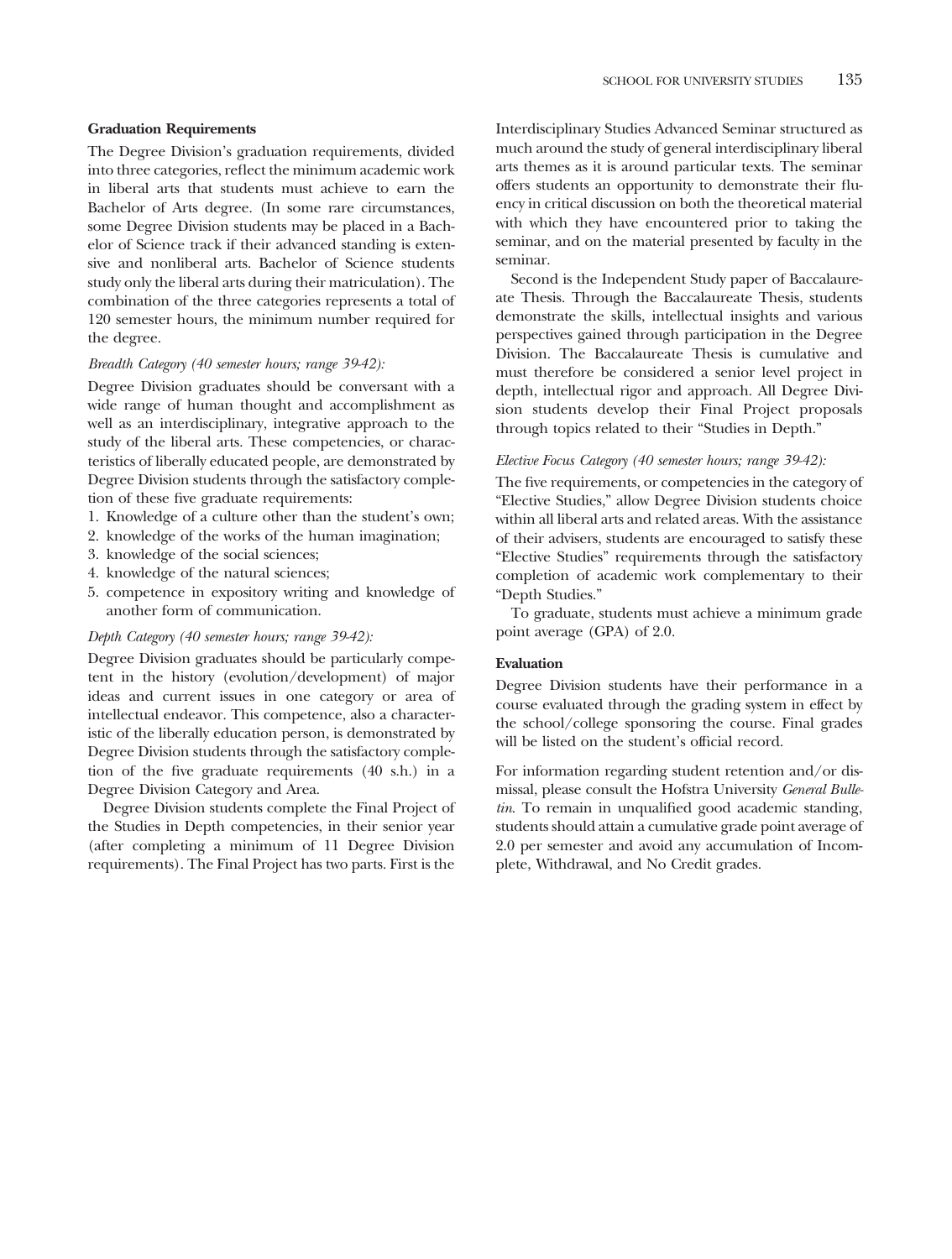# Hofstra University Honors College

Office: 037 Axinn Library, Telephone: (516) 463-4842 Warren G. Frisina J. Stephen Russell *Acting Deans*

Hofstra University Honors College (HUHC) is dedicated to serving students who perform at the highest academic levels in all undergraduate programs. Through an innovative curriculum that is centered in the liberal arts and compatible with all majors, students are given an opportunity to earn special designations as graduates of HUHC. All HUHC students may complete an undergraduate degree in one of Hofstra's other schools or colleges while simultaneously participating in HUHC. Upon graduation, their HUHC accomplishments are noted in special graduation ceremonies and on their transcript and their diploma.

### **DEFINING HONORS WORK**

The following definition is the guide that HUHC faculty use when developing HUHC courses and in evaluating proposals for the Honors-options described below.

*The goal of honors work is greater learning and intellectual satisfaction, for both the student and the instructor. As compared to regular course work, honors work should go more deeply into methodology, structure, and theory. It should attack more sophisticated questions. Honors work typically will require extra time for the student and the instructor, but simply increasing the volume or complexity of course work does not make it honors-level. Honors work must be judged qualitatively, not quantitatively: it is denser and more intellectually demanding—more sophisticated, more probing. Honors work requires of its students a distinctively broad engagement with the course content.*

### **CURRICULUM**

### **Overview**

The HUHC curriculum brings students together in their first year by requiring a common sequence of courses that meet some of the undergraduate requirements for graduation. The purpose of this common curriculum is twofold: to provide a wide-ranging and multidisciplinary intellectual experience that will be the basis for students' education in subsequent years; and to foster a sense of identity among a cohort of students who all share a common experience within HUHC.

After the first year, students develop more individualized plans of honors study that are geared toward their particular intellectual interests. They undertake honors work that also satisfies major or minor requirements, including independent work in their major field or in other fields when appropriate.

### **Honors Designations**

There are three different designations that Honors students can earn when they graduate from the program.

### *HUHC Graduates with Distinction*

This is the highest distinction, within HUHC, that an undergraduate can earn at Hofstra. It requires that students complete the 12 credit first-year program, 18 hours of additional honors coursework (including 6 hours of honors courses in the liberal arts, a senior honors thesis or project), and maintain an overall GPA of 3.6. This designation will be noted on both the diploma and the transcript.

### *HUHC Graduates*

Students who complete the 12 credit first-year program, 18 hours of additional honors coursework (of which 6 hours must be in the liberal arts), and maintain an overall GPA of 3.4 will be designated HUHC Graduates. This designation will be noted on both the diploma and the transcript.

### *HUHC Associates*

Students who are admitted to HUHC and earn at least 18 hours of credit and maintain a 3.4 GPA will be designated HUHC Associates. This designation will be noted on the transcript.

### **First-year curriculum—12 required credits**

### **Overview**

The first-year program for HUHC students is a one-year, twelve-credit sequence of paired courses entitled *Culture and Expression.* Students take one six-credit pair consisting of a three-credit course in Social Sciences and a threecredit course in Humanities in the fall term and another pair in the spring term. Each of the four courses carries respective Core status, meaning that students completing the first-year program will have completed three hours of Core credit in "History and Philosophy," three hours of Core credit in "Behavioral Social Sciences" and six hours in "Humanities: Appreciation and Analysis." The annual specific presentations of these courses (readings, activities, etc.) are developed by the teams of faculty selected to teach them: what follows is a set of general rubrics and guidelines under which specific annual versions of the courses are developed.

The structure of the class hours is to be as follows:

- 2 hours: social science seminar
- 2 hours: humanities seminar
- 2 hours: Common Meetings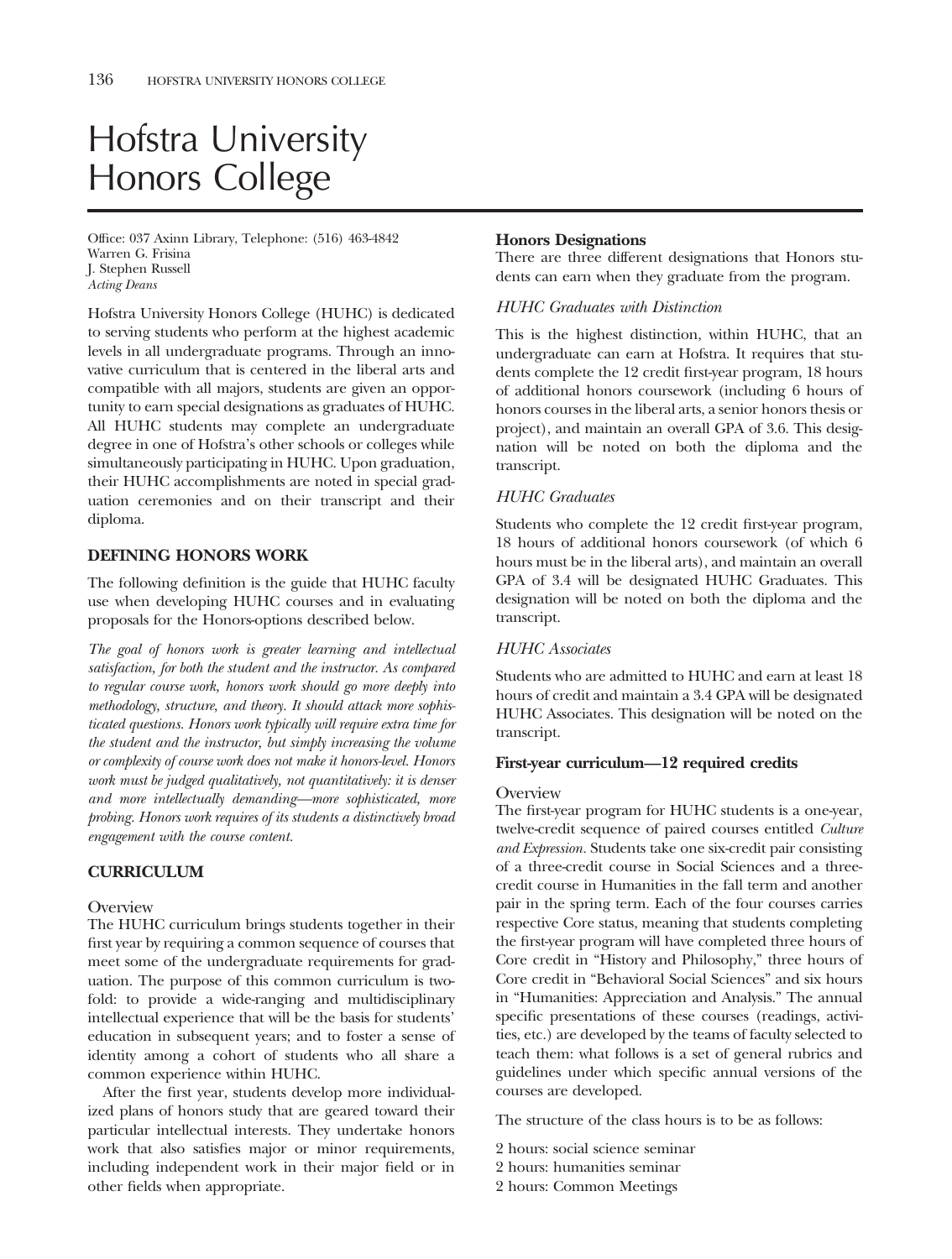The pairs of courses are designed by the faculty chosen to teach them in each semester. The fall term is *Culture and Expression: The Ancient World* (to 1500 CE) and the spring terms is *Culture and Expression: The Modern World* (1500 to the present).

Each semester of *Culture and Expression* is to be designed as a six-credit multidisciplinary examination of important civilizations and their literary and other artistic expressions. Students are to be exposed to and develop the analytical tools and methodologies that are unique to humanities and social sciences, with the goal that they appreciate the ways the individual disciplines inform, complement, and communicate with each other.

### *Common Meetings*

The Common Meetings—two each week—are planned and designed as opportunities for students to consider the connections between the two syllabi. The purpose of the Common Meetings is twofold: to reinforce the sense of community and cohort within the program and to give all of the students the benefit of learning from a specialist on the faculty team. Thus, a lecture nominally on a philosophical topic—Platonism or the Enlightenment, for example—should draw not only on students' recent study of *The Republic* or *The Social Contract* but should also explicitly relate these texts to readings in the students' humanities course. Common Meetings may be lectures, debates, musical performances, video presentations, reader's theater—whatever format the team of instructors deems appropriate to the current topics in both courses.

### *Additional Honors Courses in the First Year*

In addition to the HUHC *Culture and Expression* 12 credit sequence, entering students may elect to enroll in honors versions of other courses appropriate to their intended major. For example, students interested in pursuing the natural sciences may consider signing up for honors calculus, honors biology or honors chemistry courses.

### *English Composition*

HUHC students who need to take English 1 and/or 2 will have the option of taking special honors sections of those courses ideally in their first year, but also in their second year if their curriculum so requires. Because the honors sections will be optional, these credits will not count toward the 30-credit requirement for HUHC.

### **Curriculum in second, third, and fourth years**

To earn the designation of an HUHC graduate, students are required to take eighteen credits of honors coursework beyond the *Culture and Expression* courses (30 total). Normally, six credits should be taken each year, though a slightly different distribution sometimes may be necessary. For example, students who pursue a semester abroad or an internship program might take three honors credits in one year and nine credits in another.

Honors credits may be earned in the following ways:

### *Honors elective courses and seminars.*

HUHC maintains a regular rotation of HUHC courses and seminars (with HUHC numbers) for second, third and fourth year students. These courses and seminars are taught by faculty from across the University and may be counted toward a student's major where appropriate and with the department's approval. Students will be required to complete at least one HUHC-numbered course in their second year, preferably in the fall semester.

### *Department-based honors courses and seminars.*

Individual departments may offer honors courses or honors versions of existing courses at the introductory and advanced levels under their own departmental numbers.

### *Honors option in existing courses.*

Honors options are designed to permit students to earn honors credit in regular (i.e. non-honors) University courses. They give students greater flexibility in developing their course of study and afford students an opportunity to make contact with a faculty member whose research is of particular interest. This option is recommended for, though not restricted to, work in a student's major. There are three ways to earn honors credit through Honors Option.

### a) *Permanent Honors Options.*

Many departments offer courses with "permanent honors options." These are regular departmental courses that have a predetermined set of additional requirements which, when completed, will allow a student to earn honors credit. In these instances, the expectation is that students will undertake work that goes qualitatively beyond what is expected of the rest of the class (see Definition of Honors work above). The faculty member teaching the course works closely with the honors students, especially at the beginning of the semester, to ensure that the generalized description of the Honors requirements is specified in ways that accord with the course syllabus for that semester. Courses that have permanently approved honors options are specially designated, and students who complete the honors option will be able to count that course toward the completion of their honors credit requirement.

### b) *Individually Negotiated Honors Options.*

Students also earn honors credits in regular courses that do not have a pre-approved permanent honors option. To do so the student and the faculty member must prepare a proposal for review by the HUHC Council outlining the honors work that will be required. The proposal should be very specific in describing what the student will be doing that goes beyond the expectations of the other students in the class (see Definition of Honors Work above). Upon completion of approved Honors work, the student may count the course toward the satisfaction of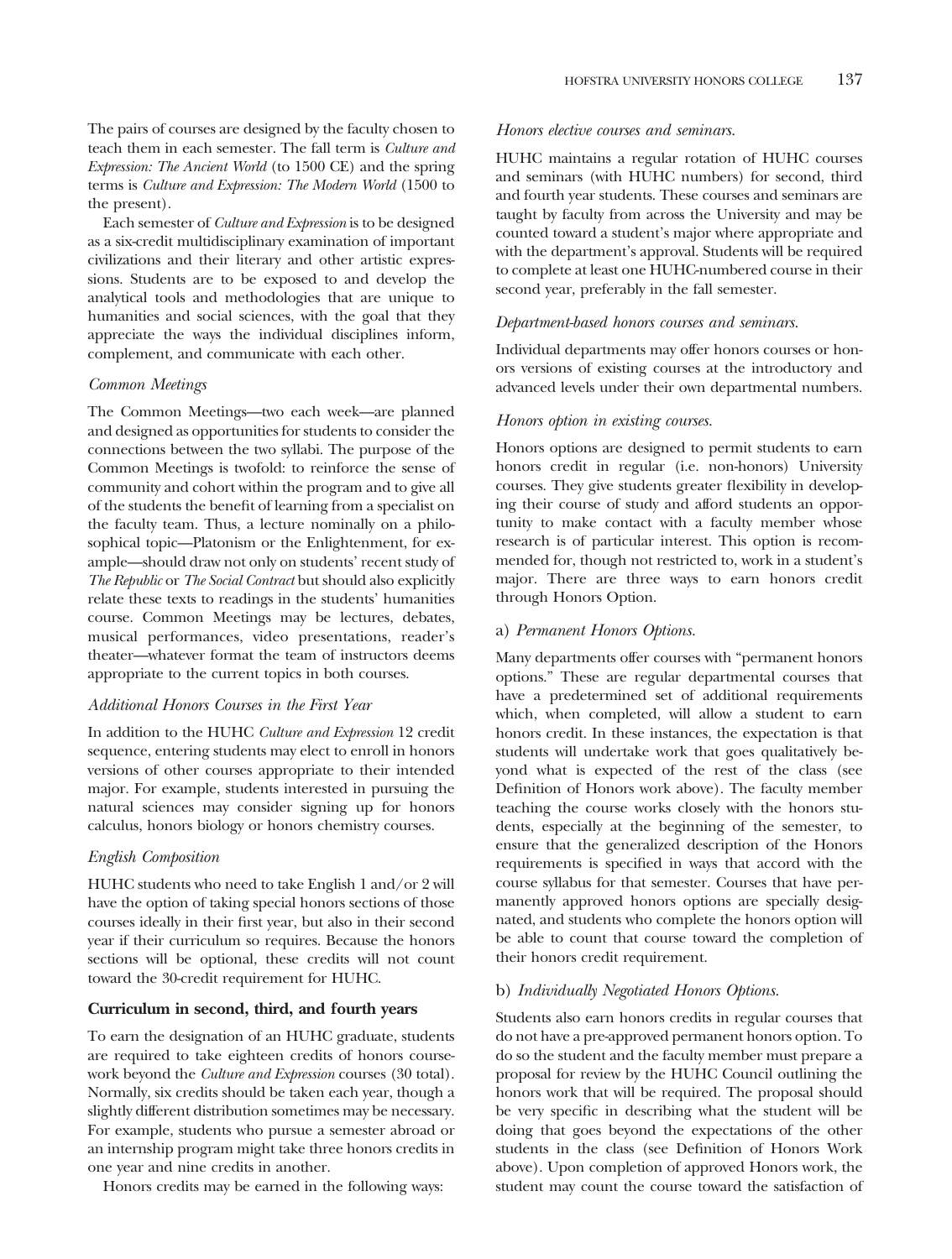their honors credit requirement. Individually Negotiated Honors Option proposals should be submitted in the semester before the course will be offered (where possible). The absolute deadline for the submission of proposals will be the end of the first week of the term. The HUHC Council will review and respond to proposals (by approving, rejecting or recommending modifications) by the end of the second week. Normally, no more than two Individually Negotiated Honors Option courses may be counted toward the completion of HUHC requirements.

### c) *Honors independent study.*

All students will be encouraged to undertake honors independent study in their major department (or other departments if appropriate). When a student intends to undertake an independent study course, the student and the faculty adviser should present a plan for the independent study to the HUHC Council. The proposal should be very specific in describing how the work outlined in this independent study would go beyond what would normally be expected in a regular independent study course (see Definition of Honors Work above). The proposal should be submitted in the semester before the course will occur (where possible). The absolute deadline for submission of proposals will be the end of the first week of the term. The Honors Council will review and respond to proposals (by approving, rejecting or recommending modifications) by the end of the second week.

### *Honors thesis or project option in major department in senior year.*

Students who earn a 3.6 GPA, complete all HUHC requirements and who opt to complete a senior honors thesis/project, earn the designations Hofstra University Honors College Graduate with Distinction and Honors in Major. These are the highest distinctions that an undergraduate can earn at Hofstra University. All HUHC students will be encouraged to undertake a senior thesis or project. The procedures for undertaking and completing a senior honors thesis are determined by the individual departments. The only additional HUHC expectation is that HUHC students will participate in the annual Undergraduate Research Day presentations at the end of the spring semester.

### **HONORS COLLEGE LIFE**

### *Extra-curricular activities*

The HUHC program enhances *all* aspects of HUHC student's experiences while at Hofstra. HUHC sponsors on-campus lectures, forums and cultural events as well as off-campus trips to museums and the theater. In addition to these enhanced intellectual activities, the HUHC also schedules social events such as pizza parties, open-mike nights, intramurals and trips to see the local sports teams.

### *Honors House*

Honors students are eligible for residence in HUHC's Honors House. Honors House creates a living-learning environment connecting the classroom to the residence hall and the world at large. Honors House is the location for many of HUHC's social and cultural activities. These are coordinated by the full-time live-in residence staff in cooperation with the HUHC Deans' Office and the Honors House Mentor. Most importantly, Honors House offers opportunities for HUHC students to develop deep and lasting relationships.

### *Honors House Mentor*

The Honors House Mentor is a member of the faculty who works directly with students in Honors House. By engaging informally with students and helping them to plan intellectual, cultural and social activities, the Honors House Mentor builds a sense of community that binds students together in a supportive network that enhances all aspects of their Hofstra experience.

### **ADMISSIONS**

### **First-Year Admission (domestic students)**

Generally, students entering HUHC directly from high school are expected to have SAT scores of 1250 or higher, and rank in the top 20 percent of their high school class rankings. Students whose high school record falls somewhat below these standards may be considered for admission as well. The HUHC Council is committed to taking into account the complete range of a student's accomplishments when making admissions decisions. Any student applying to Hofstra who wishes to be considered for HUHC, should indicate this on the general application form.

### **First-Year Admission (international students)**

International students who do not have SAT scores or high school rankings must submit their TOEFL score and complete an application to HUHC that includes an essay and, where possible, an interview with members of the HUHC Council.

### **Transfer student admission**

Transfer students may apply to HUHC if they have a minimum of 25 credits from another accredited academic institution. All transfer students applying to HUHC are expected to have earned at least a 3.5 overall GPA, and to complete a special Transfer Application. This application requires two letters of recommendation from college/ university faculty familiar with the student's academic potential, an essay, and where possible, an interview with members of the HUHC Council.

### **Admission of Hofstra Students into HUHC**

Students already enrolled at Hofstra will be considered for HUHC if they have a minimum of 25 credits and a GPA of